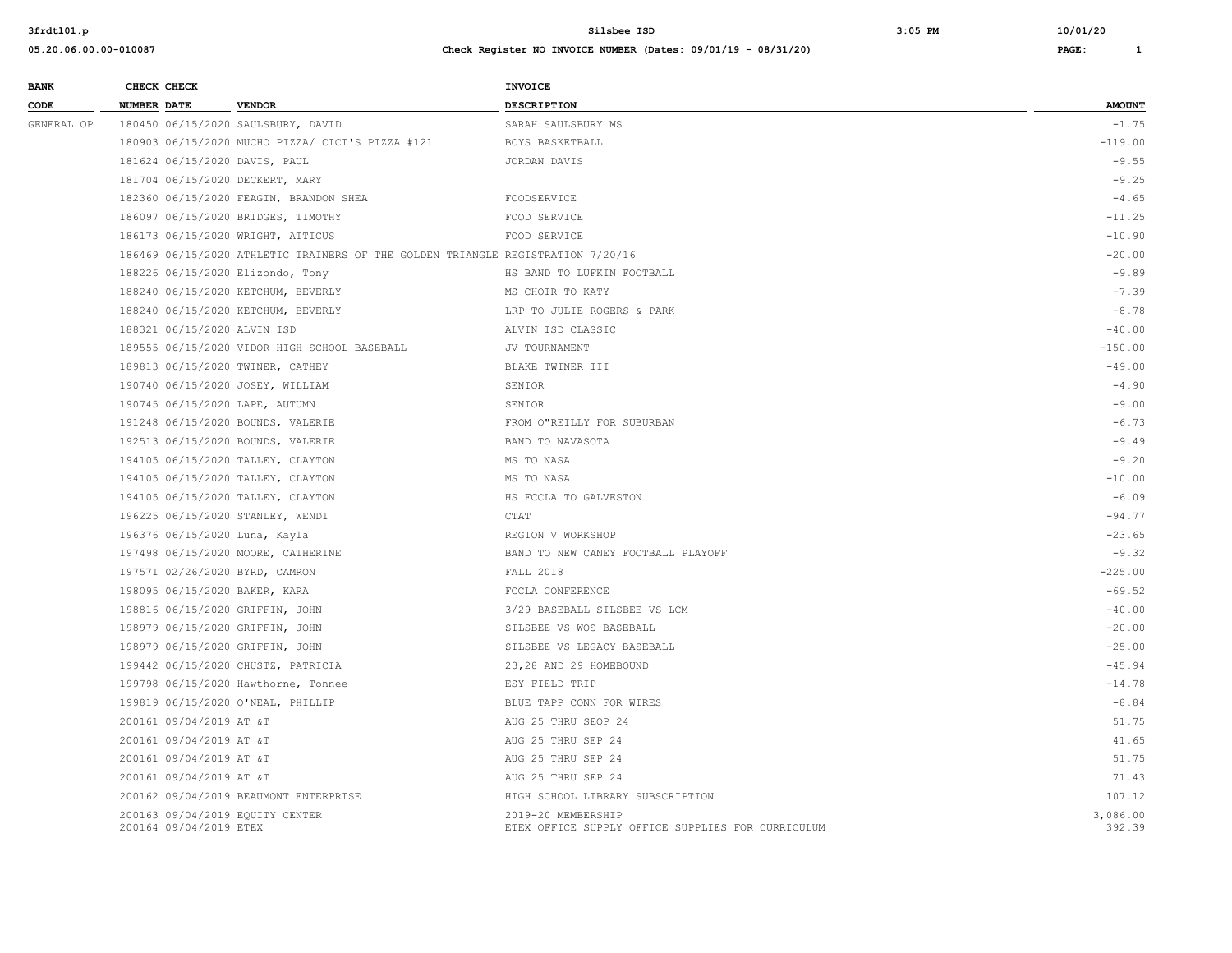| <b>BANK</b> | CHECK CHECK                       |                                                         | <b>INVOICE</b>                                                                                                              |               |
|-------------|-----------------------------------|---------------------------------------------------------|-----------------------------------------------------------------------------------------------------------------------------|---------------|
| CODE        | <b>NUMBER DATE</b>                | <b>VENDOR</b>                                           | DESCRIPTION                                                                                                                 | <b>AMOUNT</b> |
| GENERAL OP  | 200164 09/04/2019 ETEX            |                                                         | divider tabs for sub binders                                                                                                | 45.99         |
|             |                                   | 200165 09/04/2019 FIDELITY SECURITY LIFE INSURANCE CO.  | LONE STAR ADVANTAGE ATHLETICS & ACTIVITIES INCLUDING FOOTBALL                                                               | 43, 355.00    |
|             |                                   | 200166 09/04/2019 FORECAST5 ANALYTICS, INC.             | LICENSE AGREEMENT                                                                                                           | 5,150.00      |
|             |                                   | 200167 09/04/2019 FRONTLINE TECHNOLOGIES GROUP, LLC     | ESTAR 8/1/2019 TO 7/31/2020                                                                                                 | 9,788.51      |
|             |                                   | 200168 09/04/2019 FRONTLINE TECHNOLOGIES GROUP, LLC     | 9/1/19 TO 8/31/20                                                                                                           | 7,546.76      |
|             |                                   | 200169 09/04/2019 HARDIN COUNTY APPRAISAL DISTRICT      | 2019 CONTRIBUTION                                                                                                           | 80,561.51     |
|             |                                   | 200170 09/04/2019 HOUSTON AREA BASKETBALL ASSOCIATION   | JOE SIGLER, IRA BROOKS AND JAMES COLLINS                                                                                    | 95.00         |
|             | 200171 09/04/2019 HUDL            |                                                         | FOOTBALL, BASKETBALL, VOLLEYBALL, SOCCER PACKAGES                                                                           | 10,900.00     |
|             | 200172 09/04/2019 ISTATION        |                                                         | ISTATION 2019-2020 FOR SMS, SES, & LRP CONTRACTED SERVICES INSTRUCTIONAL<br>MATERIALS T MCDUFF                              | 22,912.00     |
|             |                                   | 200173 09/04/2019 LEGEND INSURANCE AGENCY               | CLASS 2 ATHLETICS & EXTRACURRICULAR ACTIVITIES INCLUDING FOOTBALL                                                           | 2,268.00      |
|             | 200174 09/04/2019 MOTT SUPPLY     |                                                         | FIELD MARKING PAINT BID LIST                                                                                                | 1,175.76      |
|             |                                   | 200175 09/04/2019 NEDERLAND HIGH SCHOOL                 | NEDERLAND BULLDOG SUB VARSITY TOURNAMENT                                                                                    | 400.00        |
|             | 200176 09/04/2019 O'NEAL, PHILLIP |                                                         | BALANCE TIRE FOR SRO CAR                                                                                                    | 35.00         |
|             |                                   | 200177 09/04/2019 PINEY WOODS SANITATION                | SEPTEMBER 2019                                                                                                              | 70.00         |
|             |                                   | 200178 09/04/2019 PITNEY BOWES GLOBAL FIN SERVICES LLC  | LEASE 6/30 - 9/29                                                                                                           | 1,221.00      |
|             | 200179 09/04/2019 Powell, Karen   |                                                         | BREAKFAST FOR STAFF MEETING                                                                                                 | 13.30         |
|             |                                   | 200180 09/04/2019 POWERSCHOOL GROUP LLC                 | TALENTED                                                                                                                    | 10,350.00     |
|             | 200181 09/04/2019 SILSBEE BEE     |                                                         | ADMINISTRATION OFFICE SUBSCRIPTION                                                                                          | 24.00         |
|             |                                   | 200182 09/04/2019 SKYWARD ACCOUNTING DEPT               | LICENSE FEE FOR 2019-2020                                                                                                   | 72,898.00     |
|             |                                   | 200183 09/04/2019 SOUTHEAST TEXAS WATER                 | PACES                                                                                                                       | 33.00         |
|             | 200184 09/04/2019 TASB, INC.      |                                                         | POLICY ON LINE INTERNET ANNUAL SUPPORT/MAINTENANCE 9/1/2019 TO 8/31/2020                                                    | 1,000.00      |
|             | 200184 09/04/2019 TASB, INC.      |                                                         | POLICY SERVICE MEMBERSHIP 9/1/2019 - 8/31/2020                                                                              | 1,000.00      |
|             | 200184 09/04/2019 TASB, INC.      |                                                         | BOARDBOOK SUBSCRIPTION                                                                                                      | 1,250.00      |
|             | 200185 09/04/2019 TASBO           |                                                         | payroll bootcamp, personnel and payroll academy                                                                             | 305.00        |
|             | 200185 09/04/2019 TASBO           |                                                         | payroll bootcamp, personnel and payroll academy                                                                             | 225.00        |
|             | 200186 09/04/2019 TEXAS ASCD      |                                                         | TEXAS ASCD MEMBERSHIP DUES FOR THORNHILL, KIRBY, WHITEHEAD, & MCDUFF                                                        | 139.00        |
|             |                                   | 200187 09/04/2019 TEXAS ASSN OF COMMUNITY SCHOOLS       | MEMBERSHIP                                                                                                                  | 700.00        |
|             |                                   | 200188 09/04/2019 TEXAS ASSOCIATION OF MID-SIZE SCHOOLS | 2019-2020                                                                                                                   | 500.00        |
|             |                                   | 200189 09/04/2019 TEXAS RURAL EDUCATION ASSOCIATION     | $2019 - 20$                                                                                                                 | 700.00        |
|             |                                   | 200190 09/04/2019 TEXAS SKYWARD USERS GROUP             | REGISTRATION 10/14-16                                                                                                       | 425.00        |
|             |                                   | 200190 09/04/2019 TEXAS SKYWARD USERS GROUP             | 10/14-16 REGISTRATION                                                                                                       | 425.00        |
|             |                                   | 200191 09/04/2019 THOMAS SUPPLY, INC.                   | OPEN PO SEPTEMBER FOR THOMAS SUPPLY BID LIST                                                                                | 96.00         |
|             |                                   | 200191 09/04/2019 THOMAS SUPPLY, INC.                   | OPEN PO SEPTEMBER FOR THOMAS SUPPLY BID LIST                                                                                | 103.44        |
|             |                                   | 200192 09/04/2019 UNIVERSITY INTERSCHOLASTIC LEAGUE     | CONFERENCE 4A                                                                                                               | 1,750.00      |
|             | 200193 09/04/2019 VONNER, LADINA  |                                                         | SUB CLASS                                                                                                                   | 30.00         |
|             |                                   | 200194 09/04/2019 CARRIER CORPORATION                   | OPEN P.O. CARRIER FOR AUG. BUY BOARD 558-18                                                                                 | 335.00        |
|             | 200195 09/04/2019 CED, INC.       |                                                         | GE BREAKERS FOR STEAMERS BEING MOVED FROM KIRBY CAMPUS TO HIGH SCHOOL **NO<br>SHIPPING** BUY BOARD 577-16 12/01/18-11/30/21 | 124.51        |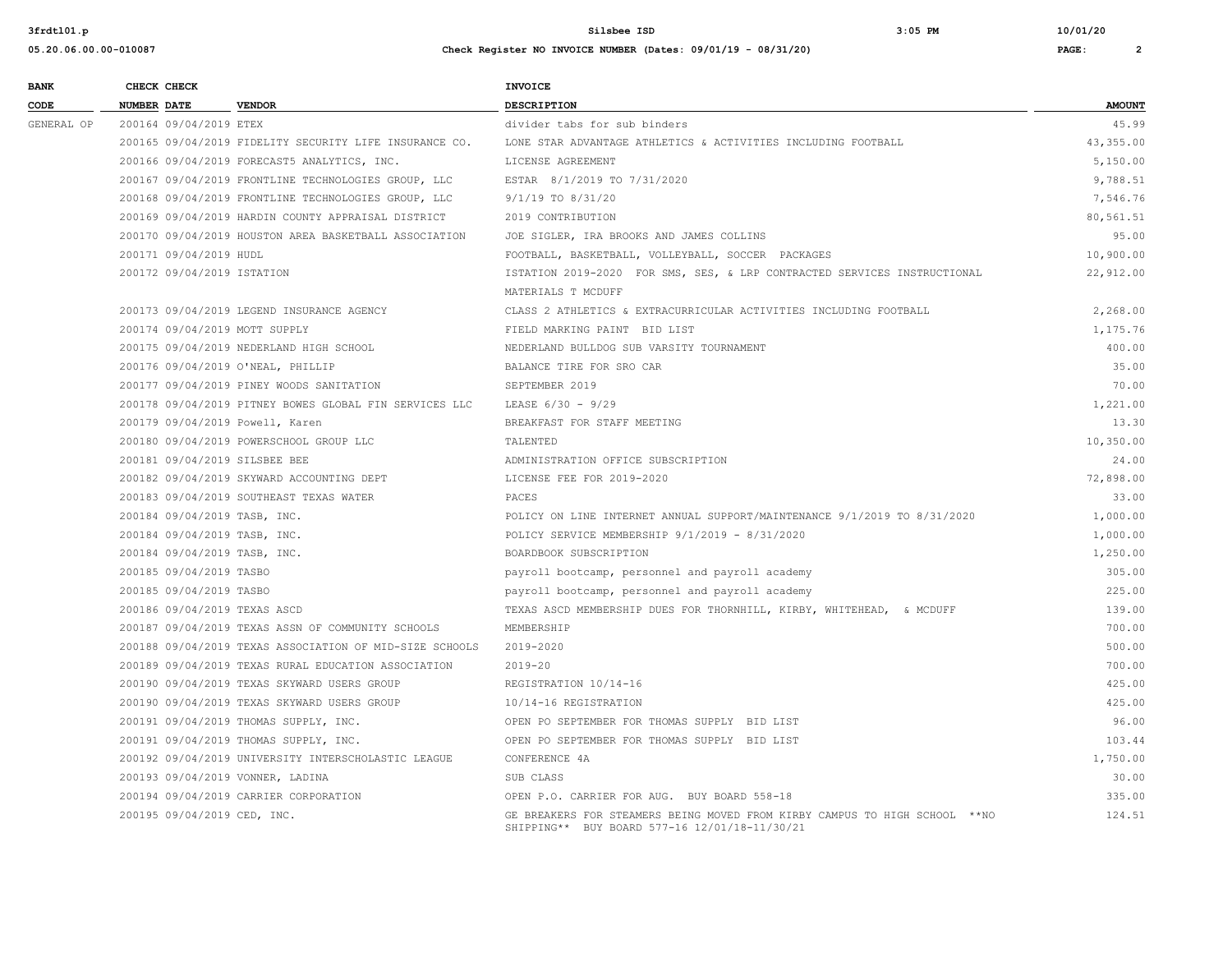| 05.20.06.00.00-010087 |                                 |                                                  | Check Register NO INVOICE NUMBER (Dates: $09/01/19 - 08/31/20$ ) |               |
|-----------------------|---------------------------------|--------------------------------------------------|------------------------------------------------------------------|---------------|
| <b>BANK</b>           | CHECK CHECK                     |                                                  | <b>INVOICE</b>                                                   |               |
| CODE                  | <b>NUMBER DATE</b>              | <b>VENDOR</b>                                    | <b>DESCRIPTION</b>                                               | <b>AMOUNT</b> |
| GENERAL OP            |                                 | 200196 09/04/2019 COASTAL WELDING                | MONTHLY HVAC                                                     | 10.85         |
|                       |                                 | 200197 09/04/2019 COLLAGEHEADZ SPORTS            | STATE CHAMPION BANNER & PLAQUE                                   | 985.00        |
|                       |                                 | 200198 09/04/2019 DE LAGE LANDEN PUBLIC FINANCE  | $8/5$ TO $9/4$                                                   | 18,567.87     |
|                       |                                 | 200199 09/04/2019 FASTENAL COMPANY               | OPEN P.O. FASTENAL FOR AUG. TXMAS 18-51VO7                       | 5.52          |
|                       |                                 | 200200 09/04/2019 HARDIN COUNTY TREASURER        | COMMISSIONS                                                      | 510.77        |
|                       |                                 | 200201 09/04/2019 INKSPOT PRINTS & GRAPHICS      | staff shirts                                                     | 58.36         |
|                       |                                 | 200202 09/04/2019 M & D SUPPLY, INC.             | OPEN P.O. M&D SUPPLY AUGUST 2019-2020 BID LIST                   | 91.31         |
|                       |                                 | 200203 09/04/2019 POTTER PEDIATRICS PLLC         | PHYSICAL THERAPY                                                 | 4,325.00      |
|                       |                                 | 200203 09/04/2019 POTTER PEDIATRICS PLLC         | PHYSICAL THERAPY                                                 | 50.00         |
|                       | 200204 09/04/2019 RCI           |                                                  | document imaging transcripts-microfiche to electronic media      | 1,889.60      |
|                       |                                 | 200205 09/04/2019 SOUTHERN LAWN & LANDSCAPES LLC | MOWING COMPLETED 8/31                                            | 4,906.00      |
|                       |                                 | 200206 09/04/2019 STAR LOCKTECHS                 | OPEN P.O. STAR LOCKTECHS FOR AUG 2019-2020 BID LIST              | 18.00         |
|                       |                                 | 200207 09/10/2019 INDENTOGO/MORPHOTRUST USA      | PAIGE PAYNE                                                      | 48.50         |
|                       | 200208 09/11/2019 BAILEY, BERYL |                                                  | SILSBEE VS PNG FOOTBALL                                          | 190.00        |
|                       |                                 | 200209 09/11/2019 BECKER, STEPHEN                | SILSBEE VS PNG FOOTBALL                                          | 190.00        |
|                       |                                 | 200210 09/11/2019 BEELER, GINGER                 | HOMEBOUND                                                        | 23.66         |
|                       |                                 | 200211 09/11/2019 BODENSTEINER, JOHN             | MILEAGE HOMEBOUND                                                | 25.40         |
|                       | 200212 09/11/2019 BRYAN, LES    |                                                  | SILSBEE VS PNG FOOTBALL                                          | 190.00        |
|                       | 200213 09/11/2019 BSN SPORTS    |                                                  | backpacks for volleyball                                         | 150.97        |
|                       |                                 | 200214 09/11/2019 BURGERS OF BEAUMONT            | CROSS COUNTRY 8/31 meals                                         | 178.98        |
|                       |                                 | 200214 09/11/2019 BURGERS OF BEAUMONT            | VOLLEYBALL MEALS 8/27                                            | 153.02        |
|                       |                                 | 200215 09/11/2019 CITY OF SILSBEE                | $7/31 - 8/27$                                                    | 104.50        |
|                       |                                 | 200215 09/11/2019 CITY OF SILSBEE                | 7/31 TO 8/27                                                     | 156.10        |
|                       |                                 | 200215 09/11/2019 CITY OF SILSBEE                | 7/31 TO 8/27                                                     | 32.50         |
|                       |                                 | $200215.09/11/2019.01$ $CITY.OF.STICRFF$         | $7/31$ TO 8/27                                                   | 140 50        |

| GENERAL OP | 200196 09/04/2019 COASTAL WELDING                                  | MONTHLY HVAC                                                | 10.85               |
|------------|--------------------------------------------------------------------|-------------------------------------------------------------|---------------------|
|            | 200197 09/04/2019 COLLAGEHEADZ SPORTS                              | STATE CHAMPION BANNER & PLAQUE                              | 985.00              |
|            | 200198 09/04/2019 DE LAGE LANDEN PUBLIC FINANCE                    | 8/5 TO 9/4                                                  | 18,567.87           |
|            | 200199 09/04/2019 FASTENAL COMPANY                                 | OPEN P.O. FASTENAL FOR AUG. TXMAS 18-51VO7                  | 5.52                |
|            | 200200 09/04/2019 HARDIN COUNTY TREASURER                          | COMMISSIONS                                                 | 510.77              |
|            | 200201 09/04/2019 INKSPOT PRINTS & GRAPHICS                        | staff shirts                                                | 58.36               |
|            | 200202 09/04/2019 M & D SUPPLY, INC.                               | OPEN P.O. M&D SUPPLY AUGUST 2019-2020 BID LIST              | 91.31               |
|            | 200203 09/04/2019 POTTER PEDIATRICS PLLC                           | PHYSICAL THERAPY                                            | 4,325.00            |
|            | 200203 09/04/2019 POTTER PEDIATRICS PLLC                           | PHYSICAL THERAPY                                            | 50.00               |
|            | 200204 09/04/2019 RCI                                              | document imaging transcripts-microfiche to electronic media | 1,889.60            |
|            | 200205 09/04/2019 SOUTHERN LAWN & LANDSCAPES LLC                   | MOWING COMPLETED 8/31                                       | 4,906.00            |
|            | 200206 09/04/2019 STAR LOCKTECHS                                   | OPEN P.O. STAR LOCKTECHS FOR AUG 2019-2020 BID LIST         | 18.00               |
|            | 200207 09/10/2019 INDENTOGO/MORPHOTRUST USA                        | PAIGE PAYNE                                                 | 48.50               |
|            | 200208 09/11/2019 BAILEY, BERYL                                    | SILSBEE VS PNG FOOTBALL                                     | 190.00              |
|            | 200209 09/11/2019 BECKER, STEPHEN                                  | SILSBEE VS PNG FOOTBALL                                     | 190.00              |
|            | 200210 09/11/2019 BEELER, GINGER                                   | HOMEBOUND                                                   | 23.66               |
|            | 200211 09/11/2019 BODENSTEINER, JOHN                               | MILEAGE HOMEBOUND                                           | 25.40               |
|            | 200212 09/11/2019 BRYAN, LES                                       | SILSBEE VS PNG FOOTBALL                                     | 190.00              |
|            | 200213 09/11/2019 BSN SPORTS                                       | backpacks for volleyball                                    | 150.97              |
|            | 200214 09/11/2019 BURGERS OF BEAUMONT                              | CROSS COUNTRY 8/31 meals                                    | 178.98              |
|            | 200214 09/11/2019 BURGERS OF BEAUMONT                              | VOLLEYBALL MEALS 8/27                                       | 153.02              |
|            | 200215 09/11/2019 CITY OF SILSBEE                                  | $7/31 - 8/27$                                               | 104.50              |
|            | 200215 09/11/2019 CITY OF SILSBEE                                  | 7/31 TO 8/27                                                | 156.10              |
|            | 200215 09/11/2019 CITY OF SILSBEE                                  | 7/31 TO 8/27                                                | 32.50               |
|            | 200215 09/11/2019 CITY OF SILSBEE                                  | 7/31 TO 8/27                                                | 140.50              |
|            | 200216 09/11/2019 DJO, LLC                                         | play maker w/wrap-athletic equipment                        | 141.28              |
|            | 200217 09/11/2019 EMERSON, WALTER                                  | SILSBEE VS PNG FOOTBALL                                     | 70.00               |
|            | 200218 09/11/2019 HAMBURGER DEPOT                                  | JV FOOTBALL                                                 | 475.00              |
|            | 200219 09/11/2019 HAWTHORNE, JERRY                                 | SILSBEE VS PNG FOOTBALL                                     | 40.00               |
|            | 200220 09/11/2019 Hendrix, Nancy                                   | SILSBEE VS PNG FOOTBALL                                     | 45.00               |
|            | 200221 09/11/2019 INGRAM, DOUGLAS J.                               | SILSBEE VS PNG FOOTBALL                                     | 45.00               |
|            | 200222 09/11/2019 Jacks, Evelle                                    | MILEAGE BETWEEN CAMPUSES                                    | 12.93               |
|            | 200223 09/11/2019 JONES, LEE                                       | SILSBEE VS PNG FOOTBALL                                     | 190.00              |
|            | 200224 09/11/2019 LANDSCAPE SPECIALIST                             | Cost to spray area behind football field with weed killer   | 750.00              |
|            | 200224 09/11/2019 LANDSCAPE SPECIALIST                             | ant application of grounds-all campuses                     | 2,050.00            |
|            | 200225 09/11/2019 Lane, Bobby II                                   | SILSBEE VS PNG FOOTBALL                                     | 40.00               |
|            | 200226 09/11/2019 LINDEMAN, KENNETH R                              | SILSBEE VS PNG FOOTBALL                                     | 40.00               |
|            | 200227 09/11/2019 LONGTIN, JOHN<br>200227 10/11/2019 LONGTIN, JOHN | SILSBEE VS PNG FOOTBALL<br>SILSBEE VS PNG FOOTBALL          | 190.00<br>$-190.00$ |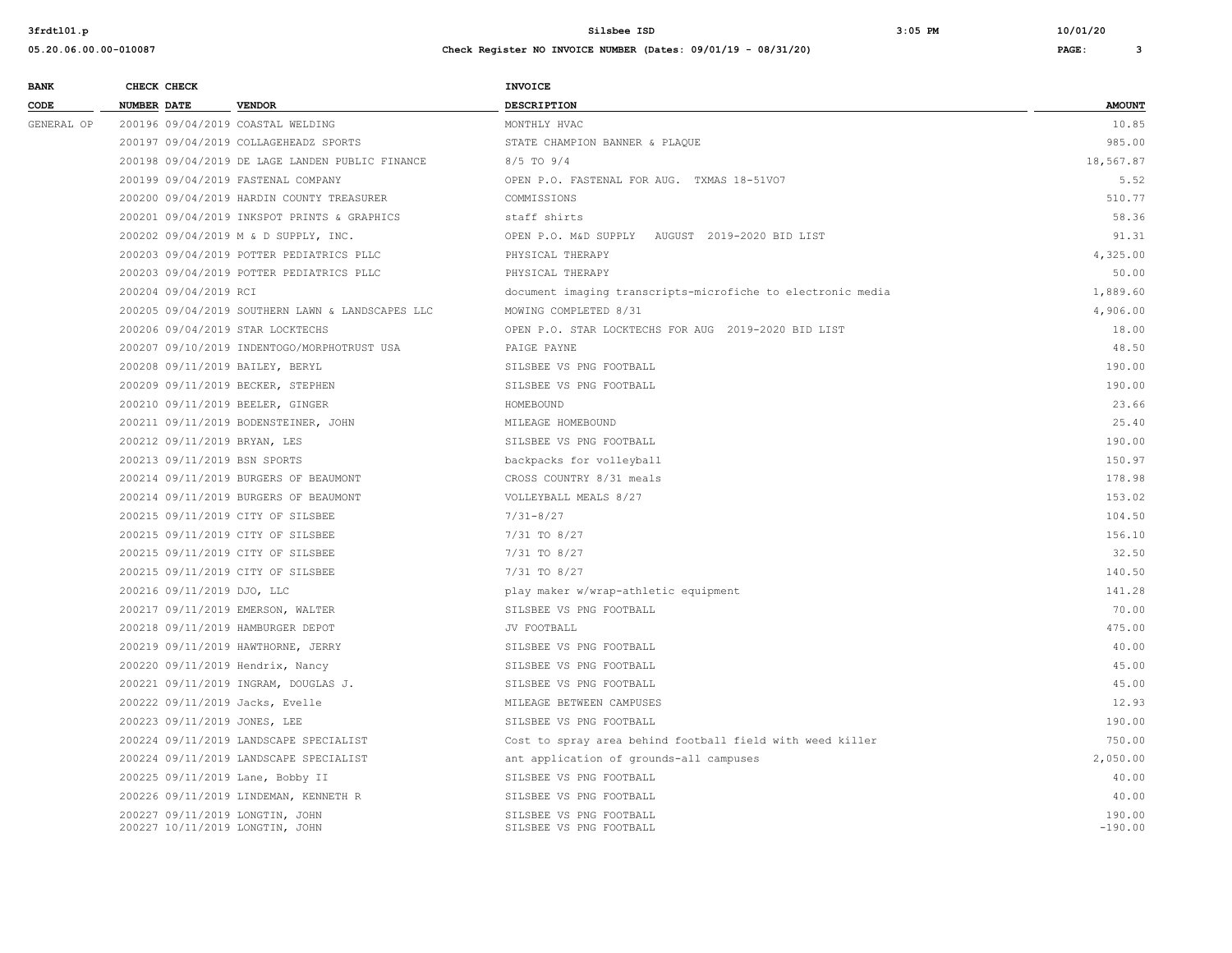| <b>BANK</b> | CHECK CHECK                      |                                                       | <b>INVOICE</b>                                                                                      |                    |
|-------------|----------------------------------|-------------------------------------------------------|-----------------------------------------------------------------------------------------------------|--------------------|
| CODE        | <b>NUMBER DATE</b>               | <b>VENDOR</b>                                         | <b>DESCRIPTION</b>                                                                                  | <b>AMOUNT</b>      |
| GENERAL OP  | 200228 09/11/2019 MADDUX, DAVID  |                                                       | SILSBEE VS PNG FOOTBALL                                                                             | 190.00             |
|             |                                  | 200229 09/11/2019 NELSON, LINDSEY C.                  | SILSBEE VS PNG FOOTBALL                                                                             | 70.00              |
|             |                                  | 200230 09/11/2019 PARKER LUMBER - SILSBEE             | OPEN P.O. PARKER LUMBER FOR AUG 2019-2020 BID LIST                                                  | 1,896.08           |
|             |                                  | 200230 09/11/2019 PARKER LUMBER - SILSBEE             | materials to finish HS ISS Room                                                                     | 239.60             |
|             |                                  | 200231 09/11/2019 PARKER LUMBER - SILSBEE             | adapters for LRP                                                                                    | 45.96              |
|             | 200232 09/11/2019 PERRY, AMY     |                                                       | MILEAGE BETWEEN CAMPUSES                                                                            | 58.00              |
|             | 200232 09/11/2019 PERRY, AMY     |                                                       | MILEAGE HOMEBOUND                                                                                   | 19.72              |
|             | 200232 09/11/2019 PERRY, AMY     |                                                       | BUSSEY HOMEBOUND                                                                                    | 14.62              |
|             |                                  | 200233 09/11/2019 PINNACLE MEDICAL MANAGEMENT CORP.   | PRE EMPLOYMENT                                                                                      | 80.00              |
|             |                                  | 200234 09/11/2019 SETEX FACILITIES & MAINTENANCE, LLC | PROPOSAL TO DO TURN KEY JOB OF POURING 1 10X14 SLAB AND 1 6X50 SIDEWALK AT SES                      | 6,453.13           |
|             |                                  |                                                       | REGION 5 JOB ORDER CONTRACT 20150803                                                                |                    |
|             |                                  | 200235 09/11/2019 Shoulders, Lavonda                  | SILSBEE VS PNG FOOTBALL                                                                             | 45.00              |
|             |                                  | 200236 09/11/2019 SILSBEE ISD FOOD SERVICES           | TRANSPORTATION                                                                                      | 105.00             |
|             |                                  | 200236 09/11/2019 SILSBEE ISD FOOD SERVICES           | SPECIAL BUDGET MEETING                                                                              | 60.00              |
|             |                                  | 200236 09/11/2019 SILSBEE ISD FOOD SERVICES           | BOARD MEETING                                                                                       | 35.00              |
|             |                                  | 200236 09/11/2019 SILSBEE ISD FOOD SERVICES           | SPECIAL & BUDGET WORKSHOP                                                                           | 50.00              |
|             |                                  | 200236 09/11/2019 SILSBEE ISD FOOD SERVICES           | BUDGET WORKSHOP                                                                                     | 65.00              |
|             |                                  | 200236 09/11/2019 SILSBEE ISD FOOD SERVICES           | BOARD MEETING                                                                                       | 55.00              |
|             |                                  | 200236 09/11/2019 SILSBEE ISD FOOD SERVICES           | MAINTENANCE MEALS                                                                                   | 68.40              |
|             |                                  | 200236 09/11/2019 SILSBEE ISD FOOD SERVICES           | SECRETARIES MEETING                                                                                 | 176.00             |
|             |                                  | 200236 09/11/2019 SILSBEE ISD FOOD SERVICES           | BACK TO SCHOOL BREAKFAST                                                                            | 3,000.00           |
|             |                                  | 200236 09/11/2019 SILSBEE ISD FOOD SERVICES           | TEA FOR TEACHERS                                                                                    | 117.60             |
|             |                                  | 200237 09/11/2019 SIMMONS, SHELLY                     | FOOTBALL SHUTTLE                                                                                    | 10.00              |
|             |                                  | 200238 09/11/2019 SOUTHEAST TEXAS WATER               | AUGUST ACADEMY                                                                                      | 27.25              |
|             |                                  | 200239 09/11/2019 SOUTHERN LAWN & LANDSCAPES LLC      | MOWING COMPLETED 6/22                                                                               | 4,906.00           |
|             |                                  | 200239 09/11/2019 SOUTHERN LAWN & LANDSCAPES LLC      | MOWING COMPLETED 7/22                                                                               | 4,906.00           |
|             | 200240 09/11/2019 STOUT, ANDY    |                                                       | SILSBEE VS PNG FOOTBALL                                                                             | 190.00             |
|             |                                  | 200241 09/11/2019 TEAM ELEVATE, LLC.                  | AUGUST OCCUPATIONAL THERAPY 504 STUDENTS                                                            | 1,100.00           |
|             |                                  | 200241 09/11/2019 TEAM ELEVATE, LLC.                  | OCCUPATIONAL THERAPY AUGUST                                                                         | 5,150.00           |
|             |                                  |                                                       | 200242 09/11/2019 WELLS, PEYTON, GREENBURG AND HUNT, L.L.P RE: MISC. LITIGATION/SPECIAL ASSIGNMENTS | 3,963.05           |
|             | 200243 09/11/2019 WRIGHT, BILL   |                                                       | SILSBEE VS PNG FOOTBALL                                                                             | 40.00              |
|             | 200244 09/11/2019 ABM            |                                                       | SEPTEMBER 2019 SERVICES                                                                             | 66,671.52          |
|             |                                  | 200245 09/11/2019 ADVANCED SYSTEMS & ALARMS           | $9/1$ TO $9/30$                                                                                     | 70.00              |
|             | 200246 09/11/2019 AT &T          |                                                       | AUG 27 thru SEP 26                                                                                  | 142.86             |
|             | 200246 09/11/2019 AT &T          |                                                       | AUG 27 THRU SEP 26                                                                                  | 5,184.68           |
|             |                                  | 200247 09/11/2019 ATHLETIC SUPPLY INC.                | Trainer Supplies - John Williamson                                                                  | 1,150.00           |
|             | 200248 09/11/2019 BALFOUR        |                                                       | WALL OF HONOR RINGS                                                                                 | 640.00             |
|             | 200249 09/11/2019 BREAKOUT, INC. | 200250 09/11/2019 BUECHLER & ASSOCIATES, P.C.         | BREAKOUT DIGITAL CURRICULUM<br>SEPTEMBER 2019 SERVICES                                              | 750.00<br>4,041.67 |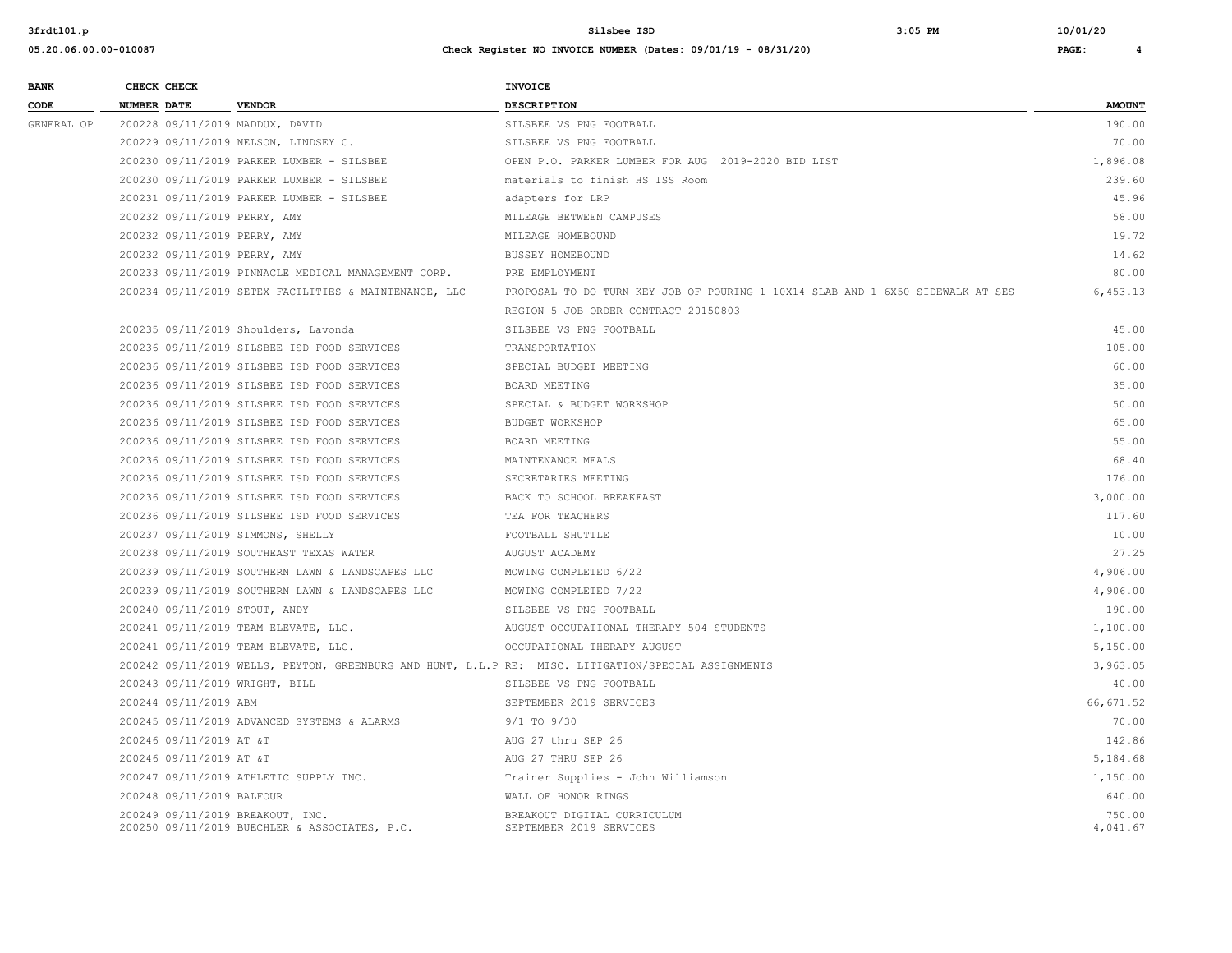| <b>BANK</b> |             | CHECK CHECK                 |                                              | <b>INVOICE</b>                                                                                                    |                      |
|-------------|-------------|-----------------------------|----------------------------------------------|-------------------------------------------------------------------------------------------------------------------|----------------------|
| CODE        | NUMBER DATE |                             | <b>VENDOR</b>                                | DESCRIPTION                                                                                                       | <b>AMOUNT</b>        |
| GENERAL OP  |             |                             | 200251 09/11/2019 BUFFALO HIGH SCHOOL        | TEACHING TOURNAMENT                                                                                               | 560.00               |
|             |             |                             | 200252 09/11/2019 COASTAL WELDING SUPPLY INC | AUTO MECHANIC JULY-JULY                                                                                           | 190.00               |
|             |             |                             | 200253 09/11/2019 COMMUNITY COFFEE           | HIGH SCHOOL                                                                                                       | 178.20               |
|             |             |                             | 200253 09/11/2019 COMMUNITY COFFEE           | MIDDLE SCHOOL                                                                                                     | 130.40               |
|             |             |                             | 200254 09/11/2019 CROWNE PLAZA               | TX FCCLA NEW ADVISOR WORKSHOP 9/15-16                                                                             | 125.35               |
|             |             |                             | 200255 09/11/2019 DAYTON ISD                 | DAYTON BRONCO INVITATIONAL CC                                                                                     | 270.00               |
|             |             |                             | 200256 09/11/2019 Deaver, Terry              | SAM'S CLUB                                                                                                        | 25.98                |
|             |             |                             | 200257 09/11/2019 DORIAN BUSINESS SYSTEMS    | CHARMS SUBSCRIPTION 1 YEAR                                                                                        | 349.00               |
|             |             | 200258 09/11/2019 DTN, LLC  |                                              | WEATHER DATA CONTRACT                                                                                             | 2,794.56             |
|             |             |                             | 200259 09/11/2019 EDUCATIONAL THEATRE ASSOC  | SILSBEE HIGH SCHOOL RENEWAL                                                                                       | 100.00               |
|             |             | 200262 09/11/2019 ETEX      |                                              | teacher supplies<br>1 keiser<br>misc                                                                              | 169.85               |
|             |             | 200262 09/11/2019 ETEX      |                                              | teacher supplies color paper                                                                                      | 363.99               |
|             |             | 200262 09/11/2019 ETEX      |                                              | office supplies misc                                                                                              | 149.96               |
|             |             | 200262 09/11/2019 ETEX      |                                              | supplies--Etex--Southeast Tx Purchasing Coop--Dawn Tramel #HEWQ2612A--Black<br>Toner-HP 12A                       | 87.99                |
|             |             | 200262 09/11/2019 ETEX      |                                              | supplies--Etex-Southeast Tx Purchasing Coop-A Jenkins/P Daigle #                                                  | 18.48                |
|             |             |                             |                                              | UNV11203--Deluxe Colored Paper Green # ACM13529--Titanium Bonded Scissors                                         |                      |
|             |             | 200262 09/11/2019 ETEX      |                                              | START UP SUPPLIES FOR NEW 2019-20 YEAR                                                                            | 921.80               |
|             |             | 200262 09/11/2019 ETEX      |                                              | office supplies                                                                                                   | 130.41               |
|             |             | 200262 09/11/2019 ETEX      |                                              | OFFICE SUPPLIES                                                                                                   | 167.97               |
|             |             | 200262 09/11/2019 ETEX      |                                              | OFFICE SUPPLIES                                                                                                   | 81.96                |
|             |             | 200262 09/11/2019 ETEX      |                                              | supplies--Etex-Southeast tx purchasing coop #UNV31026--Binder Clips in Tub,                                       | 17.11                |
|             |             |                             |                                              | assorted sizes and colors # TOP75327-The Legal Pad-wide/legal rule-3 pack                                         |                      |
|             |             | 200262 09/11/2019 ETEX      |                                              | supplies--Etex-Southeast Tx Purchasing Coop--Amy Jenkins #ACC15026--ACCO                                          | 519.90               |
|             |             |                             |                                              | Pressboard Classification Folders, 2 Dividers, Letter Size-Sky Blue, 10/Box                                       |                      |
|             |             | 200262 09/11/2019 ETEX      |                                              | supplies--Etex --Southeast Tx Purchasing Coop-office #UNV72210--Small paper                                       | 33.16                |
|             |             |                             |                                              | clips-10 boxes pack #UNV72220-Jumbo paper clips--10 boxes pack                                                    |                      |
|             |             |                             |                                              | #UNV83436VP-Invisible Tape clear 12pack                                                                           |                      |
|             |             | 200262 09/11/2019 ETEX      |                                              | ETEX OFFICE SUPPLY ACA BIDDLE LASER PRINTER                                                                       | 399.99               |
|             |             | 200262 09/11/2019 ETEX      |                                              | teacher supplies<br>misc                                                                                          | 123.49               |
|             |             |                             | 200263 09/11/2019 EWELL EDUCATIONAL SERVICES | GREENHAND CAMP 9/18                                                                                               | 174.00               |
|             |             | 200264 09/11/2019 GRAINGER  |                                              | OPEN PO SEPTEMBER FOR GRAINGER BUY BOARD                                                                          | 15.59                |
|             |             | 200264 09/11/2019 GRAINGER  |                                              | OPEN PO SEPTEMBER FOR GRAINGER BUY BOARD                                                                          | 90.86                |
|             |             | 200264 09/11/2019 GRAINGER  |                                              | OPEN PO SEPTEMBER FOR GRAINGER BUY BOARD                                                                          | 40.46                |
|             |             |                             | 200265 09/11/2019 HAMBURGER DEPOT            | JV FOOTBALL                                                                                                       | 620.00               |
|             |             |                             | 200266 09/11/2019 HAWTHORNE, JERRY           | CHAIN GANG NEWTON                                                                                                 | 40.00                |
|             |             |                             | 200267 09/11/2019 Hendrix, Nancy             | NEWTON GAME                                                                                                       | 45.00                |
|             |             | 200269 09/11/2019 IDENTIFIX | 200268 09/11/2019 HOUGHTON MIFFLIN COMPANY   | HOUGHTON MIFFLIN HARCOURT READ 180 HOSITING RENEWAL FOR 2019-2020<br>12 MONTHS IDENTIFIX EDUCATIONAL SUBSCRIPTION | 2,600.00<br>1,068.00 |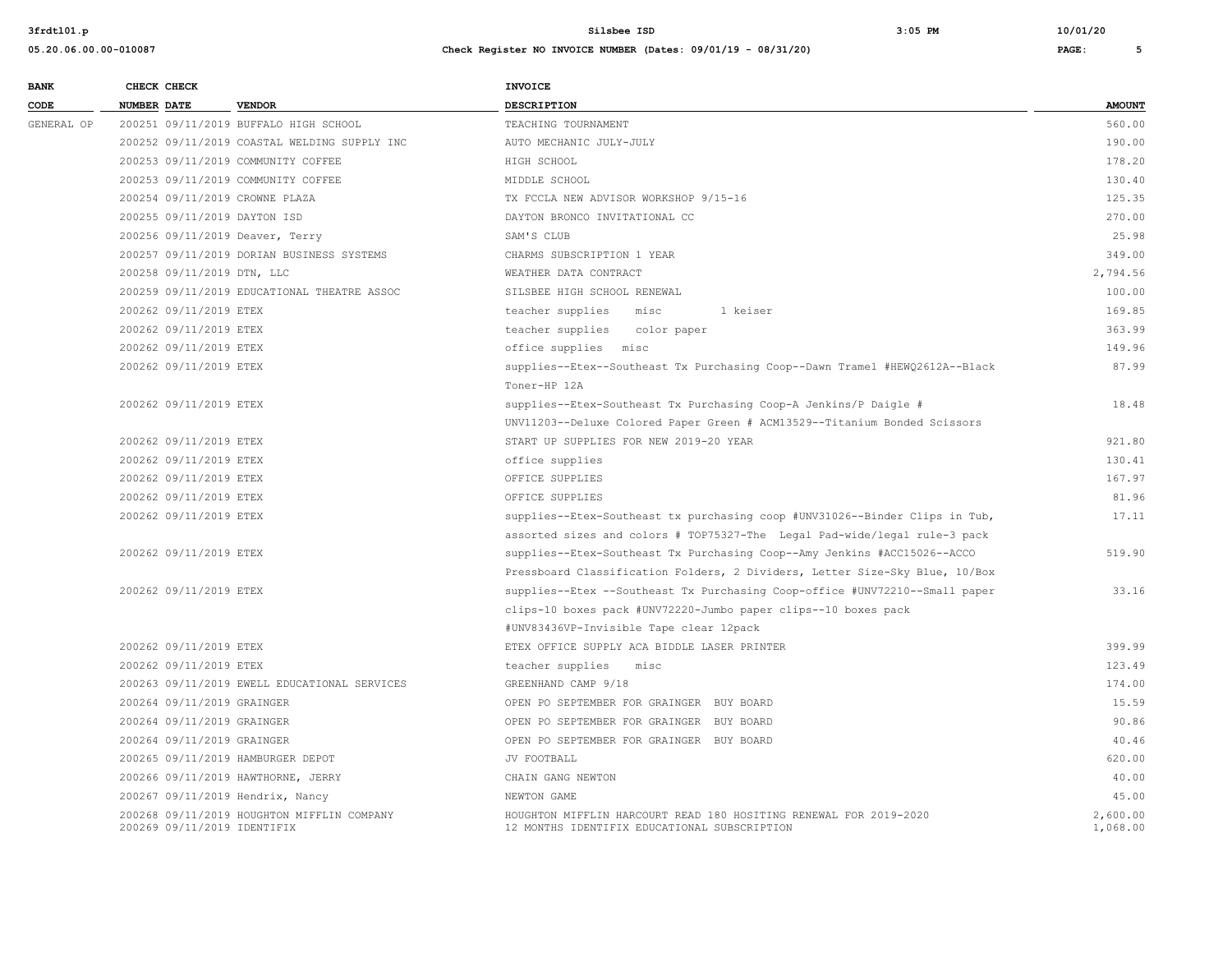| <b>BANK</b> | CHECK CHECK                       |                                                    | <b>INVOICE</b>                                                                                                            |                 |
|-------------|-----------------------------------|----------------------------------------------------|---------------------------------------------------------------------------------------------------------------------------|-----------------|
| CODE        | NUMBER DATE                       | <b>VENDOR</b>                                      | <b>DESCRIPTION</b>                                                                                                        | <b>AMOUNT</b>   |
| GENERAL OP  |                                   | 200270 09/11/2019 INGRAM, DOUGLAS J.               | SCOREBOARD NEWTON                                                                                                         | 45.00           |
|             |                                   | 200271 09/11/2019 INTERFACE SECURITY SYSTEMS       | $9/1 - 9/30$                                                                                                              | 27.49           |
|             |                                   | 200272 09/11/2019 INTERSTATE BILLING SERVICE, INC. | Rush Bus Buy Board Bus Options and Parts 6/1/2017 to 11/30/2030 AC Compressor                                             | 299.05          |
|             |                                   |                                                    | and In Line Dryer for Bus 150                                                                                             |                 |
|             | 200273 09/11/2019 Lane, Bobby II  |                                                    | CHAIN GANG NEWTON                                                                                                         | 40.00           |
|             | 200274 09/11/2019 Leach, Lindsay  |                                                    | VOLLEYBALL TOURNAMENT                                                                                                     | 280.00          |
|             |                                   | 200275 09/11/2019 LINDEMAN, KENNETH R              | CHAIN GANG NEWTON                                                                                                         | 40.00           |
|             | 200276 09/11/2019 MCKEEHAN, JOHN  |                                                    | TIGER KEEPERS                                                                                                             | 80.00           |
|             |                                   | 200277 09/11/2019 McKinney, Raymond                | HOMEBOUND                                                                                                                 | 21.12           |
|             |                                   | 200278 09/11/2019 MIGHTY MUSIC PUBLISHING          | UIL materials<br>Tammy Stout<br>Mighty Music                                                                              | 289.99          |
|             | 200279 09/11/2019 PADILLA POLL    |                                                    | 2019 PADILLA POLL SUBSCRIPTION                                                                                            | 200.00          |
|             | 200280 09/11/2019 PNG HIGH SCHOOL |                                                    | 2020 CAJUN CLASSIC SHOWCASE JANUARY 9-11                                                                                  | 300.00          |
|             | 200281 09/11/2019 Powell, Karen   |                                                    | TABLECLOTHS CLEANED                                                                                                       | 13.30           |
|             | 200282 09/11/2019 PRUFROCK PRESS  |                                                    | PRUFROCK PRESS 3 HOPE TEACHER RATING SCALE FORMS SET OF 50 B KIRBY                                                        | 247.50          |
|             | 200283 09/11/2019 RICE, COURTNEY  |                                                    | BUFFALO HS SPEECH TOURNAMENT                                                                                              | 300.00          |
|             |                                   |                                                    | 200284 09/11/2019 ROBOTICS EDUCATION & COMPETITION FOUNDAT VRC TEAM REGISTRATION 2019-20 AND ADDITIONAL TEAM REGISTRATION | 250.00          |
|             | 200285 09/11/2019 SCHOLASTIC      |                                                    | teacher supplies<br>Sabrina Partain reading books                                                                         | 254.99          |
|             | 200286 09/11/2019 SETCA           |                                                    | RANDY SMITH                                                                                                               | 200.00          |
|             |                                   | 200287 09/11/2019 Shoulders, Lavonda               | NEWTON FOOTBALL                                                                                                           | 45.00           |
|             | 200288 09/11/2019 SIMMONS, SARAH  |                                                    | NEDERLAND FOOTBALL TIGERETTES                                                                                             | 270.00          |
|             |                                   | 200289 09/11/2019 SUBWAY STORE #5224               | FOOTBALL                                                                                                                  | 259.60          |
|             |                                   | 200289 09/11/2019 SUBWAY STORE #5224               | BEFORE GAME                                                                                                               | 259.60          |
|             | 200290 09/11/2019 TASA            |                                                    | TASA./TASB Convention for Board Members                                                                                   | 3,825.00        |
|             | 200291 09/11/2019 TASA            |                                                    | TASA MEMBERSHIP 2019 2020 S THORNHILL                                                                                     | 285.00          |
|             | 200292 09/11/2019 TASB, INC.      |                                                    | ENVIRONMENTAL ANNUAL                                                                                                      | 2,400.00        |
|             | 200292 09/11/2019 TASB, INC.      |                                                    | LOCAL DISTRICT UPDATE                                                                                                     | 95.68           |
|             | 200292 09/11/2019 TASB, INC.      |                                                    | TASB REGISTRATION TX SCHOOL HR ADMIN. ACADEMY THORNHILL NOVEMBER 4-5, 2019                                                | 385.00          |
|             | 200293 09/11/2019 TASB, INC.      |                                                    | TASB 2 HUMAN RESOURCE GUIDES S THORNHILL                                                                                  | 104.25          |
|             | 200294 09/11/2019 TASBO           |                                                    | TASBO PERSONNEL BOOT CAMP TONYA IVINS 11/4/2019 8:45 - 4:30 SAN MARCOS TX                                                 | 225.00          |
|             | 200294 09/11/2019 TASBO           |                                                    | TASBO 2019 PERSONNEL AND PAYROLL ACADEMY T IVINS SAN MARCOS 11/05/2019 AND                                                | 305.00          |
|             |                                   |                                                    | 11/06/2019                                                                                                                |                 |
|             | 200295 09/11/2019 TASC            |                                                    | MEMBERSHIP RENEWAL GRADES 5-8                                                                                             | 85.00           |
|             |                                   | 200296 09/11/2019 TEXAS EDUCATION NEWS             | TEXAS EDUCATION NEWS SUBSCRIPTION RENEWAL THORNHILL                                                                       | 215.00          |
|             |                                   | 200297 09/11/2019 TEXAS LIBRARY ASSOCIATION        | FRANCES KEMMERLY SANDIFER                                                                                                 | 164.00          |
|             |                                   | 200298 09/11/2019 TEXAS MUSIC EDUCATORS ASSN       | 2019-2020 MEMBERSHIP                                                                                                      | 50.00           |
|             | 200299 09/11/2019 SPECTRUM        |                                                    | 8/29 TO 9/28                                                                                                              | 532.60          |
|             | 200299 09/11/2019 SPECTRUM        |                                                    | 8/29 TO 9/28                                                                                                              | 532.60          |
|             | 200300 09/11/2019 TUNE IN         | 200301 09/11/2019 WALKER, PATRICIA                 | UIL materials<br>Tammy Stout<br>Tune In<br>FUEL FOR WAREHOUSE VAN                                                         | 250.85<br>10.01 |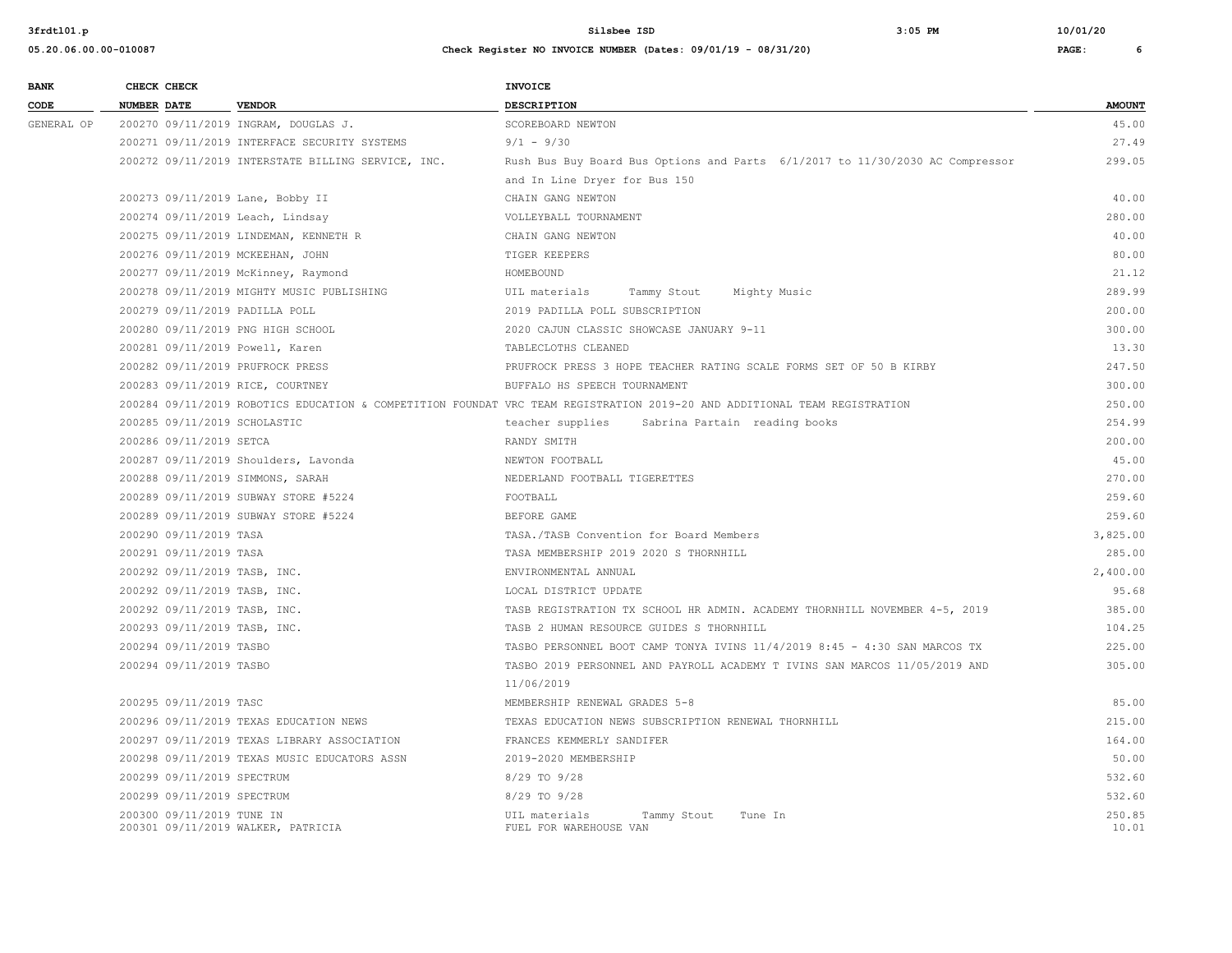| <b>BANK</b>     |             | CHECK CHECK |                                                                              | <b>INVOICE</b>                                                               |                 |
|-----------------|-------------|-------------|------------------------------------------------------------------------------|------------------------------------------------------------------------------|-----------------|
| $\texttt{CODE}$ | NUMBER DATE |             | <b>VENDOR</b>                                                                | DESCRIPTION                                                                  | <b>AMOUNT</b>   |
| GENERAL OP      |             |             | 200301 06/15/2020 WALKER, PATRICIA                                           | FUEL FOR WAREHOUSE VAN                                                       | $-10.01$        |
|                 |             |             | 200302 09/11/2019 WEST INTERACTIVE SERVICES CORPORATION                      | 2019-2020 SCHOOL MESSENGER                                                   | 3,553.75        |
|                 |             |             | 200303 09/11/2019 WILSON, CHRISTOPHER                                        | SAFETY AND TRAINING OF AUXILARY/WEAPONS USE IN THE ART OF COLOR/WINTER GUARD | 300.00          |
|                 |             |             | 200304 09/11/2019 WIMER, KATRINA                                             | SAWYER WIMER, 118.35 AND COLE WIMER 143.35                                   | 261.70          |
|                 |             |             | 200305 09/11/2019 WRIGHT, BILL                                               | CHAIN GANG NEWTON                                                            | 40.00           |
|                 |             |             | 200306 09/11/2019 ZONAR SYSTEMS, INC.                                        | $9/1$ TO $9/30$                                                              | 1,530.00        |
|                 |             |             | 200306 09/11/2019 ZONAR SYSTEMS, INC.                                        | STUDENT CARDS FOR BUSSES                                                     | 3,448.98        |
|                 |             |             | 200307 09/11/2019 MULLINS, TONI                                              | SILSBEE VS BUNA VOLLEYBALL                                                   | 155.00          |
|                 |             |             | 200308 09/11/2019 PORTER'S CARPETS, INC.                                     | VCT Flooring & Core Base for Laura Reeves Primary Flooring Project to begin  | 42, 153. 71     |
|                 |             |             |                                                                              | June 7, 2019                                                                 |                 |
|                 |             |             | 200309 09/11/2019 THOMAS, KIRK                                               | SILSBEE VS BUNA VOLLEYBALL                                                   | 155.00          |
|                 |             |             | 200310 09/12/2019 BROOKSHIRE BROTHERS #29                                    | FOR MAINTENANCE DEPARTMENT                                                   | 58.99           |
|                 |             |             | 200311 09/13/2019 BARNES, JAMES                                              | SILSBEE VS NEWTON FOOTBALL                                                   | 190.00          |
|                 |             |             | 200312 09/13/2019 BARNI, GUY                                                 | SILSBEE VS NEWTON FOOTBALL                                                   | 190.00          |
|                 |             |             | 200313 09/13/2019 COMMUNITY COFFEE                                           | SILSBEE ELEMENTARY                                                           | 125.00          |
|                 |             |             | 200314 09/13/2019 EMERSON, WALTER                                            | SILSBEE VS NEWTON FOOTBALL                                                   | 70.00           |
|                 |             |             | 200315 09/13/2019 FARRIS, GLENN                                              | SILSBEE VS EAST CHAMBERS VOLLEYBALL                                          | 155.00          |
|                 |             |             | 200316 09/13/2019 GALLS, LLC                                                 | UNIFORMS KENNY DAVENPORT                                                     | 96.50           |
|                 |             |             | 200317 09/13/2019 GILDER, ELMO JR                                            | SILSBEE VS NEWTON                                                            | 190.00          |
|                 |             |             | 200318 09/13/2019 GRANGER, BAMBI                                             | SILSBEE VS EAST CHAMBERS VOLLEYBALL                                          | 155.00          |
|                 |             |             | 200319 09/13/2019 MITCHELL, THOMAS                                           | SILSBEE VS NEWTON                                                            | 190.00          |
|                 |             |             | 200320 09/13/2019 NELSON, LINDSEY C.                                         | SILSBEE VS NEWTON FOOTBALL                                                   | 70.00           |
|                 |             |             | 200321 09/13/2019 OMNI DALLAS HOTEL                                          | TASA/TASB CONVENTION 9/19-21                                                 | 685.05          |
|                 |             |             | 200322 09/13/2019 OMNI DALLAS HOTEL                                          | TASA/TASB CONVENTION 9/19-21                                                 | 685.05          |
|                 |             |             | 200322 09/17/2019 OMNI DALLAS HOTEL                                          | TASA/TASB CONVENTION 9/19-21                                                 | $-685.05$       |
|                 |             |             | 200323 09/13/2019 OMNI DALLAS HOTEL                                          | TASA/TASB CONVENTION 9/20                                                    | 228.35          |
|                 |             |             | 200324 09/13/2019 OMNI DALLAS HOTEL                                          | TASA/TASB CONVENTION 9/19-21                                                 | 685.05          |
|                 |             |             | 200325 09/13/2019 OMNI DALLAS HOTEL                                          | TASA/TASB CONVENTION 9/20                                                    | 228.35          |
|                 |             |             | 200326 09/13/2019 OMNI DALLAS HOTEL                                          | TASA/TASB CONVENTION 9/19-21                                                 | 685.05          |
|                 |             |             | 200327 09/13/2019 OMNI DALLAS HOTEL                                          | TASA/TASB CONVENTION 9/19-21                                                 | 685.05          |
|                 |             |             | 200328 09/13/2019 OMNI DALLAS HOTEL                                          | TASA/TASB CONVENTION 9/20                                                    | 228.35          |
|                 |             |             | 200329 09/13/2019 OMNI DALLAS HOTEL                                          | TASA/TASB CONVENTION 9/19-21                                                 | 685.05          |
|                 |             |             | 200330 09/13/2019 OMNI DALLAS HOTEL                                          | TASA/TASB CONVENTION 9/19-21                                                 | 456.70          |
|                 |             |             | 200331 09/13/2019 OMNI DALLAS HOTEL                                          | TASA/TASB CONVENTION 9/19-21                                                 | 685.05          |
|                 |             |             | 200332 09/13/2019 OMNI DALLAS HOTEL                                          | TASA/TASB CONVENTION 9/19-21                                                 | 685.05          |
|                 |             |             | 200333 09/13/2019 RICHARD, MICHAEL                                           | SILSBEE VS NEWTON FOOTBALL                                                   | 190.00          |
|                 |             |             | 200334 09/13/2019 WHITEHEAD, TROY                                            | SILSBEE VS NEWTON FOOTBALL                                                   | 190.00          |
|                 |             |             | 200335 09/13/2019 CENTERPOINT ENERGY<br>200335 09/13/2019 CENTERPOINT ENERGY | $8/2 - 9/4$<br>8/2 TO 9/4                                                    | 473.88<br>44.46 |
|                 |             |             |                                                                              |                                                                              |                 |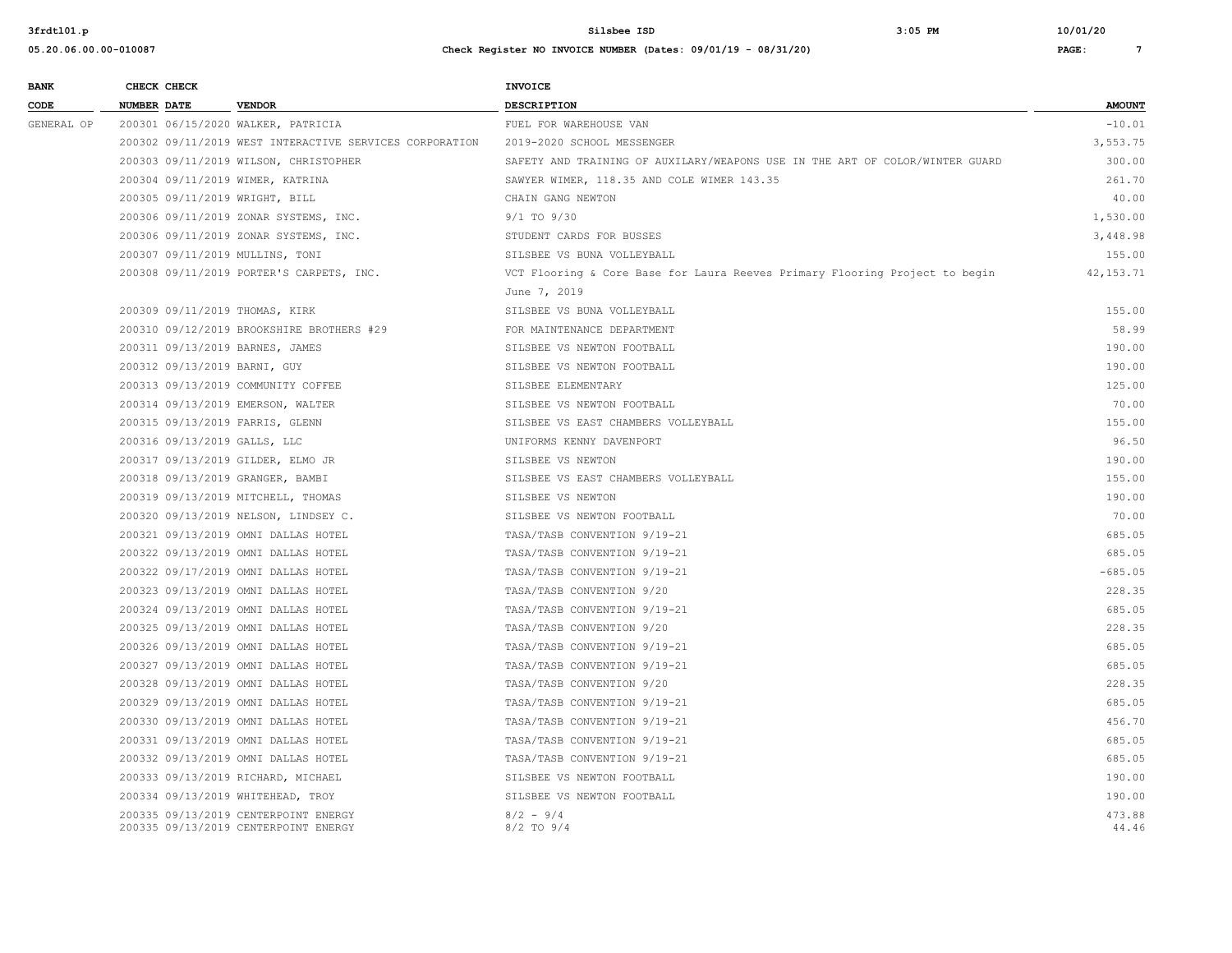#### **05.20.06.00.00-010087 Check Register NO INVOICE NUMBER (Dates: 09/01/19 - 08/31/20) PAGE: 8**

**BANK** CHECK CHECK **CHECK** 

AMAZON

| CODE       | <b>NUMBER DATE</b>                 | <b>VENDOR</b>                                           | <b>DESCRIPTION</b>                                                                                    | <b>AMOUNT</b> |
|------------|------------------------------------|---------------------------------------------------------|-------------------------------------------------------------------------------------------------------|---------------|
| GENERAL OP |                                    | 200335 09/13/2019 CENTERPOINT ENERGY                    | $8/2$ TO $9/4$                                                                                        | 48.76         |
|            |                                    | 200335 09/13/2019 CENTERPOINT ENERGY                    | $8/2$ TO $9/4$                                                                                        | 99.03         |
|            |                                    | 200335 09/13/2019 CENTERPOINT ENERGY                    | $8/2$ TO $9/4$                                                                                        | 42.07         |
|            |                                    | 200335 09/13/2019 CENTERPOINT ENERGY                    | $8/2$ TO $9/4$                                                                                        | 45.64         |
|            | 200336 09/13/2019 CITY OF SILSBEE  |                                                         | $8/7$ TO $9/4$                                                                                        | 1,675.10      |
|            | 200336 09/13/2019 CITY OF SILSBEE  |                                                         | $8/7$ TO $9/4$                                                                                        | 219.10        |
|            | 200336 09/13/2019 CITY OF SILSBEE  |                                                         | $8/7$ TO $9/4$                                                                                        | 541.11        |
|            |                                    | 200337 09/13/2019 BURGERWORKS, INC.                     | BOYS SOCCER                                                                                           | 200.52        |
|            |                                    | 200338 09/13/2019 COASTAL WELDING SUPPLY INC            | OPEN PO COASTAL WELDING REGION 5                                                                      | 14.03         |
|            |                                    | 200338 09/13/2019 COASTAL WELDING SUPPLY INC            | OPEN PO COASTAL WELDING REGION 5                                                                      | 14.03         |
|            | 200339 09/13/2019 ETEX             |                                                         | Toner Cartridge for room 220                                                                          | 379.98        |
|            | 200339 09/13/2019 ETEX             |                                                         | Colored Paper for the Print Shop                                                                      | 269.70        |
|            | 200339 09/13/2019 ETEX             |                                                         | Mat, Envelopes, Folders, Labels & Ink for the office & teachers                                       | 665.19        |
|            |                                    | 200340 09/13/2019 HARDIN COUNTY JUNIORS                 | VOLLEYBALL TOURNAMENT                                                                                 | 100.00        |
|            | 200341 09/13/2019 JOHNSTONE SUPPLY |                                                         | 100LBS OF R410A REFRIGERANT FOR UNITS 2019-2020 BID LIST                                              | 337.32        |
|            | 200342 09/13/2019 MARK'S PLUMBING  |                                                         | OPEN PO SEPTEMBER FOR MARK'S PLUMBING BUY BOARD                                                       | 254.89        |
|            | 200342 09/13/2019 MARK'S PLUMBING  |                                                         | OPEN PO SEPTEMBER FOR MARK'S PLUMBING BUY BOARD                                                       | 51.10         |
|            |                                    |                                                         | 200343 09/13/2019 MCGRAW-HILL SCHOOL EDUCATION HOLDINGS, L MCGRAW HILL ADDITIONAL WORLD GEO BOOKS SHS | 2,809.08      |
|            |                                    | 200344 09/13/2019 PARKER BUSINESS FORMS                 | business cards for Catie Whitehead & Jamie Hagler                                                     | 51.84         |
|            |                                    | 200345 09/13/2019 SOUTHERN TIRE MART                    | ST205/75D 15 TIRE FOR TRAILER TRANSPORTATION BID LIST 2019-2020                                       | 85.68         |
|            |                                    | 200346 09/13/2019 THE KADES CORPORATION                 | VOLLEYBALL                                                                                            | 30.76         |
|            |                                    | 200347 09/13/2019 WARREN JR. HIGH VOLLEYBALL            | VOLLEYBALL TOURNAMENT                                                                                 | 160.00        |
|            | 200348 09/13/2019 WILLIAMS, CHASE  |                                                         | SILSBEE VS NEWTON                                                                                     | 190.00        |
|            |                                    | 200349 09/17/2019 OMNI DALLAS HOTEL                     | TASA/TASB CONVENTION 9/19-21                                                                          | 456.70        |
|            |                                    | 200350 09/18/2019 SILSBEE FORD-LINCOLN-MERCURY, INC.    | parts and labor for SRO car                                                                           | 2,045.00      |
|            |                                    | 200351 09/18/2019 SOUTHWEST FOODSERVICE EXCELLENCE, LLC | AUGUST 2019 SERVICES                                                                                  | 92,164.75     |
|            | 200353 09/18/2019 AMAZON.COM/SYNCB |                                                         | supplies--Amazon-GSA --Jennifer Ferquson/Amy Jenkins Manila File Folders with                         | 97.56         |
|            |                                    |                                                         | Fasteners-Letter Size, 100pk                                                                          |               |
|            | 200353 09/18/2019 AMAZON.COM/SYNCB |                                                         | CANOPY                                                                                                | 69.99         |
|            | 200353 09/18/2019 AMAZON.COM/SYNCB |                                                         | testing--Amazon--GSA-Kim Fuller/Kevin Snook Cross-Battery Assessment Software                         | 75.00         |
|            |                                    |                                                         | System 2.0 (X-Bass 2.0) Access Card                                                                   |               |
|            | 200353 09/18/2019 AMAZON.COM/SYNCB |                                                         | CHAIR GLIDERS                                                                                         | 237.43        |
|            | 200353 09/18/2019 AMAZON.COM/SYNCB |                                                         | ECOTRIC NEW TAILGATE TOP PROTECTOR MOLDING COVER FOR FORD SUPER DUTY TRUCK                            | 29.00         |

200353 09/18/2019 AMAZON.COM/SYNCB supplies--Amazon-GSA--evelle jacks Velcro brand sticky back hook and loop 26.78

200353 09/18/2019 AMAZON.COM/SYNCB supplies--amazon-GSA--mary hill -Velcro VEL151 Hook and Loop Dot Tape Combo 116.61

200353 09/18/2019 AMAZON.COM/SYNCB Amazon Premium Vertical ID Badge Holder 215.78

fasteners-WHITE-30 ft roll

Pack 3/4-Clear-case fo 200 -Abilitations weighted 6 pound vest-black-LARGE<br>200353 09/18/2019 AMAZON.COM/SYNCB Amazon Premium Vertical ID Badge Holder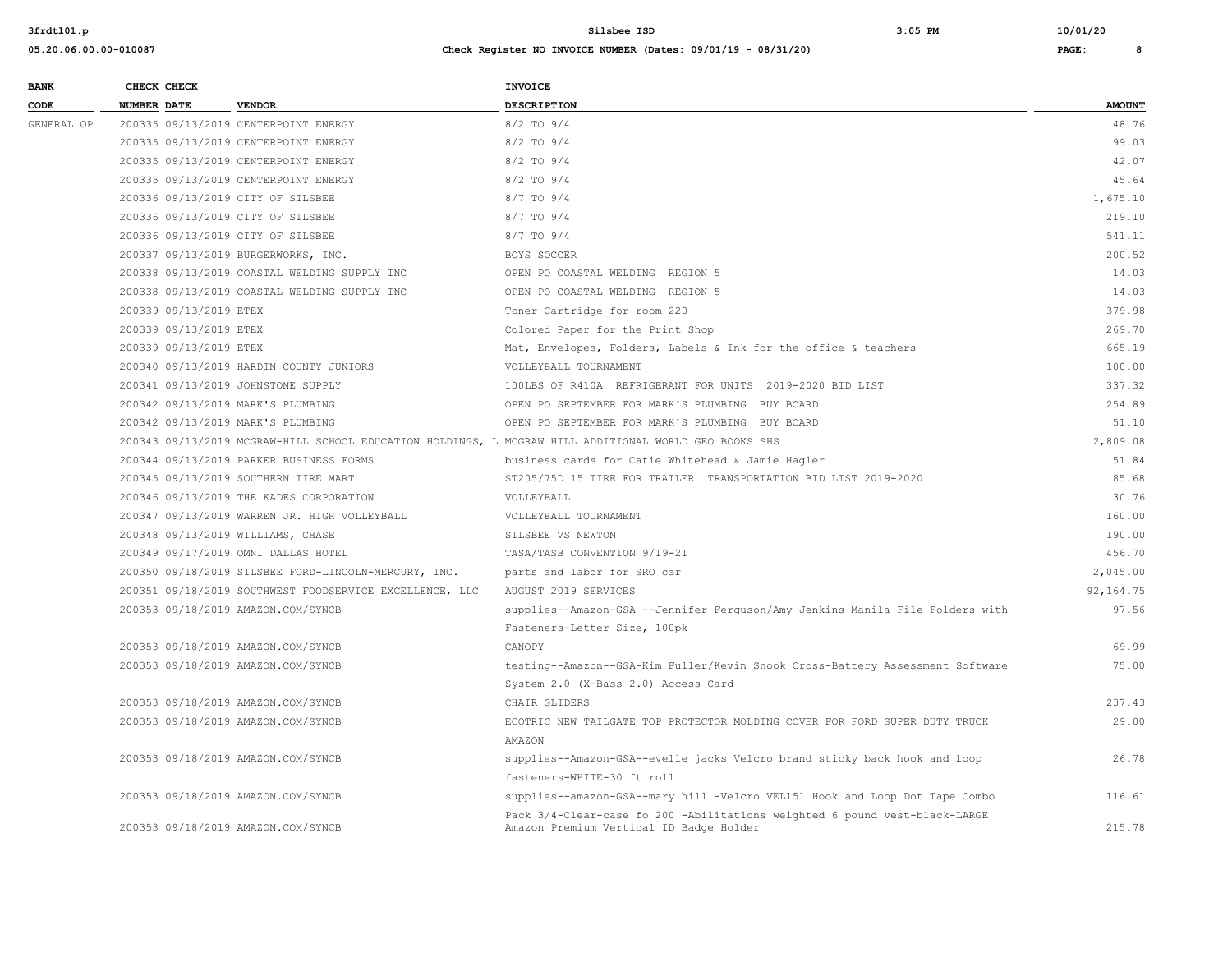| 05.20.06.00.00-010087 | Check Register NO INVOICE NUMBER (Dates: 09/01/19 - 08/31/20) | PAGE: |  |
|-----------------------|---------------------------------------------------------------|-------|--|
|                       |                                                               |       |  |

| <b>BANK</b> |                    | CHECK CHECK                 |                                                                                         | INVOICE                                                                       |               |
|-------------|--------------------|-----------------------------|-----------------------------------------------------------------------------------------|-------------------------------------------------------------------------------|---------------|
| CODE        | <b>NUMBER DATE</b> |                             | <b>VENDOR</b>                                                                           | <b>DESCRIPTION</b>                                                            | <b>AMOUNT</b> |
| GENERAL OP  |                    |                             | 200353 09/18/2019 AMAZON.COM/SYNCB                                                      | LAWN MOWER BLADES AMAZON                                                      | 115.98        |
|             |                    |                             | 200353 09/18/2019 AMAZON.COM/SYNCB                                                      | 454986646778 supplies--Amazon--GSA-Phyllis Daigle -Quick View Binder, 4 inch, | 77.67         |
|             |                    |                             |                                                                                         | Locking Angle D Ring/Black 4 pk -Avery 17050 Durable View Binder 3inch, slant |               |
|             |                    |                             |                                                                                         | rings/black 4 pk                                                              |               |
|             |                    | 200354 09/18/2019 AT &T     |                                                                                         | SEP 7 THRU OCT 6                                                              | 1,053.74      |
|             |                    |                             | 200355 09/18/2019 AT&T LONG DISTANCE                                                    | AUGUST 5 - 30                                                                 | 33.35         |
|             |                    |                             | 200356 09/18/2019 ATSSB-REGION 10                                                       | JAZZ                                                                          | 170.00        |
|             |                    |                             | 200357 09/18/2019 B.E. PUBLISHING                                                       | STUDENT LICENSES                                                              | 224.75        |
|             |                    |                             | 200358 09/18/2019 BARBER'S HILL ATHLETICS                                               | BARBERS HILL INVITATIONAL CROSS COUNTRY                                       | 380.00        |
|             |                    |                             | 200358 09/25/2019 BARBER'S HILL ATHLETICS                                               | BARBERS HILL INVITATIONAL CROSS COUNTRY                                       | $-380.00$     |
|             |                    | 200359 09/18/2019 BEARCOM   |                                                                                         | BEARCOM RADIOS                                                                | 821.86        |
|             |                    |                             | 200360 09/18/2019 BILL CLARK PEST CONTROL                                               | OPEN PO SEPTEMBER FOR BILL CLARK PEST CONTROL AWARDED BID                     | 255.00        |
|             |                    |                             | 200360 09/18/2019 BILL CLARK PEST CONTROL                                               | SPRAY 1 BUS FOR ROACHES RAT TRAYS AND BAIT TRAPS AWARDED PEST CONTROL         | 149.00        |
|             |                    |                             |                                                                                         | 2019-2020                                                                     |               |
|             |                    |                             | 200361 09/18/2019 BODENSTEINER, JOHN                                                    | HOMEBOUND                                                                     | 27.14         |
|             |                    |                             | 200362 09/18/2019 BOUCHER, STEVE                                                        | SILSBEE VS BRIDGE CITY VOLLEYBALL                                             | 155.00        |
|             |                    |                             | 200363 09/18/2019 BURGERS OF BEAUMONT                                                   | VOLLEYBALL GAME @ LUMBERTON                                                   | 143.82        |
|             |                    |                             | 200364 09/18/2019 DELL MARKETING L.P.                                                   | DELL COMPUTER AND MONITOR FOR BIDDLE @ ACA                                    | 859.30        |
|             |                    | 200365 09/18/2019 DEMCO     |                                                                                         | MAGAZINE DISPLAY                                                              | 223.99        |
|             |                    |                             | 200366 09/18/2019 DORIAN BUSINESS SYSTEMS                                               | SUBSCRIPTION CHARMS                                                           | 349.00        |
|             |                    |                             | 200367 09/18/2019 EMBASSY SUITES BY HILTON DALLAS MARKET C TASA/TASB CONVENTION 9/20-21 |                                                                               | 6,995.16      |
|             |                    | 200369 09/18/2019 ETEX      |                                                                                         | Etex Office supplies for the beginning of the year Silsbee ISD Bid Sheet      | 259.57        |
|             |                    |                             |                                                                                         | 2019-2020                                                                     |               |
|             |                    | 200369 09/18/2019 ETEX      |                                                                                         | Paper, markers, pens, paper clips, index cards & self-stick note pads for the | 1,228.73      |
|             |                    |                             |                                                                                         | ELA Department                                                                |               |
|             |                    | 200369 09/18/2019 ETEX      |                                                                                         | Toner cartridge for HST - room 203                                            | 75.99         |
|             |                    | 200369 09/18/2019 ETEX      |                                                                                         | TEACHER SUPPLIES<br>MISC L KEISER                                             | 148.38        |
|             |                    | 200369 09/18/2019 ETEX      |                                                                                         | office panels                                                                 | 289.99        |
|             |                    | 200369 09/18/2019 ETEX      |                                                                                         | office supplies<br>misc<br>Lisa Keiser                                        | 121.46        |
|             |                    | 200369 09/18/2019 ETEX      |                                                                                         | supplies--Etex -Southeast Tx Purchasing Coop--Kevin Snook #OIFTM4810--Black   | 129.00        |
|             |                    |                             |                                                                                         | Office Chair                                                                  |               |
|             |                    | 200369 09/18/2019 ETEX      |                                                                                         | office supplies envelopes Kelly Colvin                                        | 118.97        |
|             |                    | 200369 09/18/2019 ETEX      |                                                                                         | Office Chairs (16) for Coaches' Offices - Coach Smith                         | 2,864.00      |
|             |                    | 200369 09/18/2019 ETEX      |                                                                                         | Office Supplies/Chairs for Coaches' Office - Coach Smith                      | 93.13         |
|             |                    | 200370 09/18/2019 FUNCTION4 |                                                                                         | COLOR COPIES                                                                  | 1,888.90      |
|             |                    | 200371 09/18/2019 GRAINGER  |                                                                                         | OPEN PO SEPTEMBER FOR GRAINGER BUY BOARD                                      | 17.62         |
|             |                    |                             | 200372 09/18/2019 HAMBURGER DEPOT                                                       | VARSITY FOOTBALL                                                              | 900.00        |
|             |                    |                             | 200373 09/18/2019 HEXCO, INC. - ACADEMIC                                                | UIL materials<br>Tammy Stout                                                  | 99.00         |
|             |                    |                             | 200373 09/18/2019 HEXCO, INC. - ACADEMIC                                                | UIL materials Tammy Stout                                                     | 99.00         |
|             |                    |                             |                                                                                         |                                                                               |               |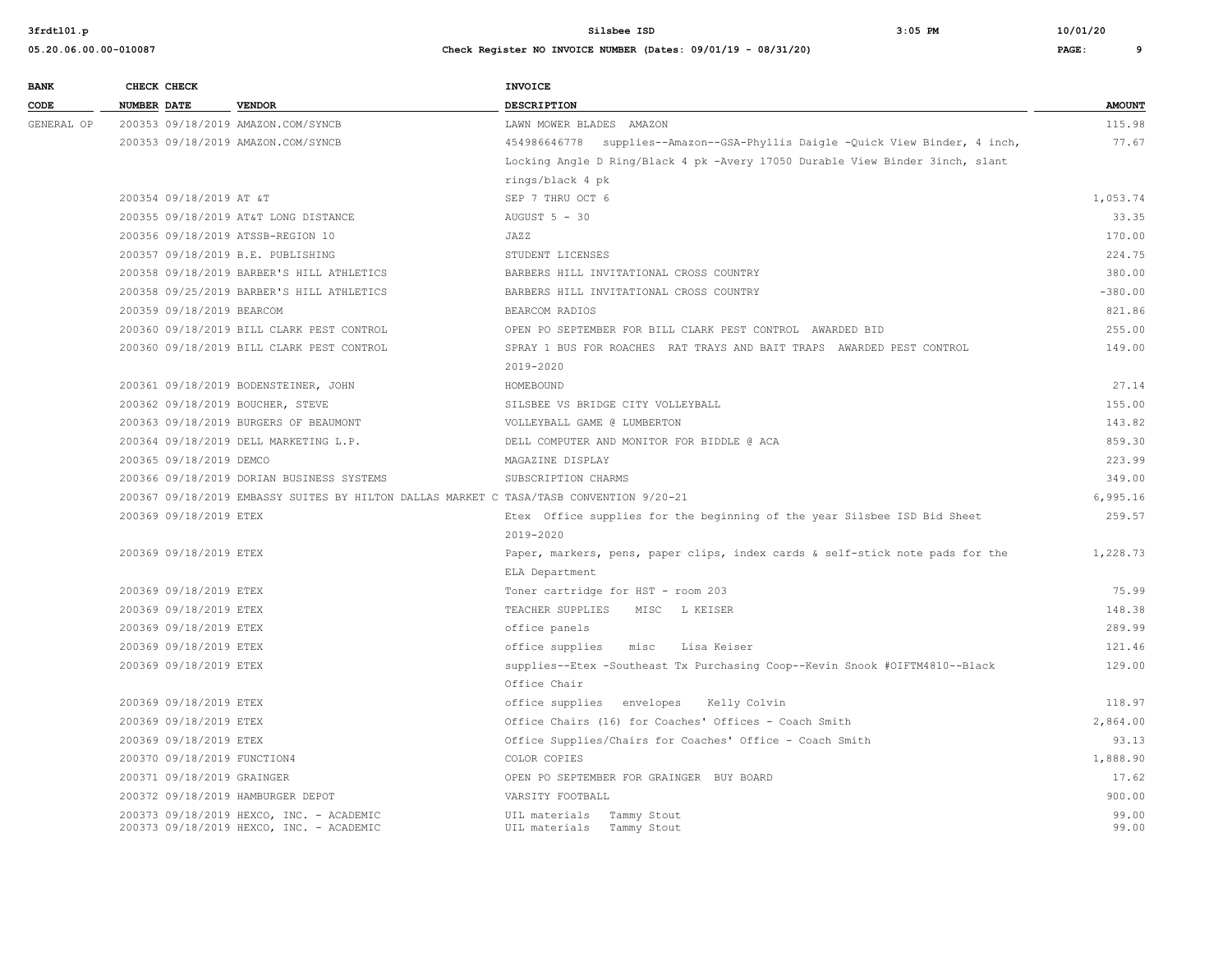| <b>BANK</b> | CHECK CHECK                                              | <b>INVOICE</b>                                                                 |               |
|-------------|----------------------------------------------------------|--------------------------------------------------------------------------------|---------------|
| CODE        | <b>NUMBER DATE</b><br><b>VENDOR</b>                      | <b>DESCRIPTION</b>                                                             | <b>AMOUNT</b> |
| GENERAL OP  | 200373 09/18/2019 HEXCO, INC. - ACADEMIC                 | UIL materials Tammy Stout                                                      | 99.00         |
|             | 200373 09/18/2019 HEXCO, INC. - ACADEMIC                 | UIL materials Tammy Stout                                                      | 75.00         |
|             | 200374 09/18/2019 HOPE, PAUL                             | SILSBEE VS NEDERLAND JV FOOTBALL                                               | 120.00        |
|             | 200375 09/18/2019 INKSPOT PRINTS & GRAPHICS              | shirts for TASB performance                                                    | 600.00        |
|             | 200376 09/18/2019 LAKES AREA COACHES                     | 2 CHARTER BUSSES                                                               | 5,440.00      |
|             | 200377 09/18/2019 LANDSCAPE SPECIALIST                   | SEPTEMBER 2019                                                                 | 4,929.16      |
|             | 200378 09/18/2019 Leach, Lindsay                         | VOLLEYBALL MS                                                                  | 280.00        |
|             | 200379 09/18/2019 LIBERTY ISD                            | PER DISTRICT COST                                                              | 550.00        |
|             | 200380 09/18/2019 LIBERTY ISD                            | LIBERTY TONY MUNSON INVITATIONAL                                               | 180.00        |
|             | 200381 09/18/2019 MAC PIZZA MANAGEMENT, INC.             | SMS FOOTBALL @ NEDERLAND                                                       | 796.55        |
|             | 200382 09/18/2019 MAGAZINE SUBSCRIPTIONS - PTP AUSTIN    | MAGAZINE SUBSCRIPTIONS LAURA REEVES<br>KELLY SMITH                             | 228.68        |
|             | 200382 09/18/2019 MAGAZINE SUBSCRIPTIONS - PTP AUSTIN    | MAGAZINE SUBSCRIPTIONS SES KELLY SMITH                                         | 359.63        |
|             | 200383 09/18/2019 MOORE, LONNIE                          | SILSBEE VS NEDERLAND FOOTBALL JV                                               | 120.00        |
|             | 200384 09/18/2019 NCS PEARSON, INC.                      | testing--Pearson-Southeast Tx Purchasing Coop--speech PLS-5 Kit-PLS-5          | 339.01        |
|             |                                                          | records-GFTA-3 forms-CASL-2 forms-CASL-2 preschool forms                       |               |
|             | 200384 09/18/2019 NCS PEARSON, INC.                      | testing-Pearson Assessments-Amy Perry-Diags 0158978501-WISC-V booklet          | 624.20        |
|             |                                                          | 0158978498-WISC-V record forms                                                 |               |
|             | 200384 09/18/2019 NCS PEARSON, INC.                      | testing--Pearson Assessments-Kim Fuller-Diags 25041-KABC-II forms 32410-KTEA-3 | 435.02        |
|             |                                                          | record forms 32425-KTEA-3 Response Booklet 32430-KTEA-3 Booklet form           |               |
|             |                                                          | 32432-KTEA-3 Booklet form                                                      |               |
|             | 200385 09/18/2019 PUTNAM, CARL JR                        | SILSBEE VS NEDERLAND JV FOOTBALL                                               | 15.00         |
|             | 200386 09/18/2019 RAPTOR ACCOUNTS RECEIVABLE             | VISITOR ADHESIVE BADGE                                                         | 300.00        |
|             | 200387 09/18/2019 ROESSLER EQUIPMENT COMPANY, INC.       | PARTS NEED TO REPAIR AHU#7 AT SES **SEE ATTACHED OUOTE** BUY BOARD             | 366.00        |
|             | 200388 09/18/2019 SCARBOROUGH, BARRY                     | SILSBEE VS NEDERLAND JV FOOTBALL                                               | 120.00        |
|             | 200389 09/18/2019 SCHOOL SPECIALTY                       | CUMULATIVE FOLDERS                                                             | 36.34         |
|             | 200390 09/18/2019 Scott, Ruby                            | BAND TO NEDERLAND FOOTBALL GAME                                                | 10.00         |
|             | 200391 09/18/2019 SKYWARD ACCOUNTING DEPT                | SYSTEM ADMINISTRATOR WEBINAR LAURAH RIESON                                     | 137.50        |
|             | 200392 09/18/2019 SMITH, RANDY                           | ALTERATION TO FOOTBALL UNIFORMS                                                | 136.00        |
|             | 200393 09/18/2019 SOUTHERN LAWN & LANDSCAPES LLC         | MOWING COMPLETED 9/16                                                          | 5,206.00      |
|             | 200394 09/18/2019 SOUTHERN COMPUTER WAREHOUSE            | HP LASERJET PRO M254 PRINTER                                                   | 203.74        |
|             | 200394 09/18/2019 SOUTHERN COMPUTER WAREHOUSE            | HP LASERJET PRO PRINTER M454                                                   | 285.19        |
|             | 200394 09/18/2019 SOUTHERN COMPUTER WAREHOUSE            | DOCUMENT CAMERA FOR SES<br>KELLY SMITH                                         | 946.08        |
|             | 200394 09/18/2019 SOUTHERN COMPUTER WAREHOUSE            | supplies for student ids                                                       | 1,089.48      |
|             | 200395 09/18/2019 SOUTHWEST BUILDING SYSTEMS             | SCAN CARDS<br>KELLY SMITH                                                      | 118.98        |
|             | 200395 09/18/2019 SOUTHWEST BUILDING SYSTEMS             | check sound system at SHS in Auditorium before TASB in house                   | 390.00        |
|             |                                                          | performance-reference hand po # 43908                                          |               |
|             | 200396 09/18/2019 SPARKLETTS AND SIERRA SPRINGS          | ADMINISTRATION, WAREHOUSE AND TRANSPORTATION                                   | 152.61        |
|             | 200396 09/18/2019 SPARKLETTS AND SIERRA SPRINGS          | TECHNOLOGY                                                                     | 27.48         |
|             | 200397 09/18/2019 STATE & FEDERAL EDUCATION SERVICES LLC | consulting services billing cycle 1 of 4                                       | 8,035.00      |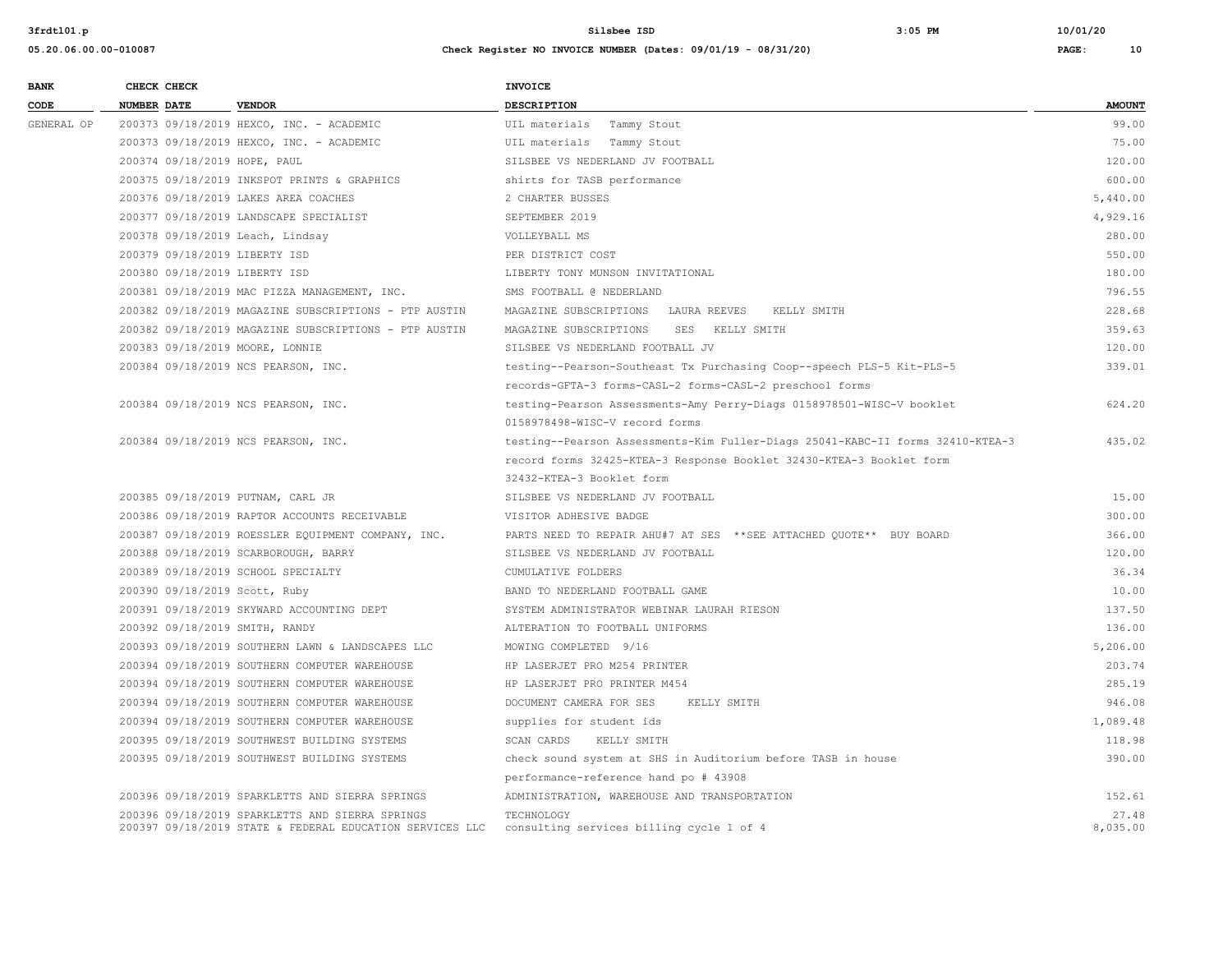| <b>BANK</b> | CHECK CHECK |                            |                                                                               | <b>INVOICE</b>                                                           |                      |
|-------------|-------------|----------------------------|-------------------------------------------------------------------------------|--------------------------------------------------------------------------|----------------------|
| CODE        | NUMBER DATE |                            | <b>VENDOR</b>                                                                 | <b>DESCRIPTION</b>                                                       | <b>AMOUNT</b>        |
| GENERAL OP  |             |                            | 200398 09/18/2019 SUBWAY STORE #5224                                          | MS VOLLEYBALL                                                            | 520.84               |
|             |             |                            | 200398 09/18/2019 SUBWAY STORE #5224                                          | BEFORE GAME FOOTBALL                                                     | 259.60               |
|             |             |                            | 200399 09/18/2019 TEXAS LIBRARY ASSOCIATION                                   | 2020 MEMBERSHIP                                                          | 167.00               |
|             |             |                            | 200400 09/18/2019 THOMAS, DAVID                                               | SILSBEE VS NEDERLAND JV FOOTBALL                                         | 15.00                |
|             |             |                            | 200400 09/27/2019 THOMAS, DAVID                                               | SILSBEE VS NEDERLAND JV FOOTBALL                                         | $-15.00$             |
|             |             |                            | 200401 09/18/2019 WHITEHEAD, TROY                                             | SILSBEE VS NEDERLAND JV FOOTBALL                                         | 120.00               |
|             |             |                            | 200402 09/18/2019 WYATT, KYRIQ                                                | SILSBEE VS NEDERLAND JV FOOTBALL                                         | 15.00                |
|             |             |                            | 200403 09/23/2019 LIBERTY ISD                                                 | CROSS COUNTRY JV AND BOYS BASKETBALL                                     | 160.00               |
|             |             | 200404 09/25/2019 ABM      |                                                                               | MASTER MEN CONCERT                                                       | 279.00               |
|             |             | 200404 09/25/2019 ABM      |                                                                               | LIONS CLUB EVENT                                                         | 108.00               |
|             |             |                            | 200405 09/25/2019 ADVANCED SYSTEMS & ALARMS                                   | 10/1 TO 10/31                                                            | 70.00                |
|             |             |                            | 200406 09/25/2019 BAND SHOPPE                                                 | Flag Poles & Maroon Flag Silks for Color Guard                           | 493.05               |
|             |             |                            | 200407 09/25/2019 BURGERS OF BEAUMONT                                         | VOLLEYBALL MEALS                                                         | 143.82               |
|             |             |                            | 200407 10/07/2019 BURGERS OF BEAUMONT                                         | VOLLEYBALL MEALS                                                         | $-143.82$            |
|             |             |                            | 200408 09/25/2019 BURGERWORKS, INC.                                           | CROSS COUNTRY                                                            | 130.42               |
|             |             |                            | 200409 09/25/2019 BUTEAUX, JESSICA                                            | BENTLEY MCROBERTS AND MIA GUNTER                                         | 38.55                |
|             |             |                            | 200410 09/25/2019 COMMUNITY COFFEE                                            | SILSBEE ELEMENTARY                                                       | 199.00               |
|             |             |                            | 200410 09/25/2019 COMMUNITY COFFEE                                            | ADMINISTRATION                                                           | 14.40                |
|             |             |                            | 200410 09/25/2019 COMMUNITY COFFEE                                            | MAINTENANCE                                                              | 40.00                |
|             |             |                            | 200410 09/25/2019 COMMUNITY COFFEE                                            | LAURA REEVES PRIMARY                                                     | 63.70                |
|             |             |                            | 200411 09/25/2019 DE LAGE LANDEN PUBLIC FINANCE                               | 9/5 TO 10/4                                                              | 18,567.87            |
|             |             |                            | 200412 09/25/2019 ELIZONDO, DANIEL                                            | MEALS AND PARKING TASA/TASB CONVENTION DALLAS                            | 380.82               |
|             |             | 200413 09/25/2019 ETEX     |                                                                               | Flash Drives for BIM & DIM classes                                       | 524.75               |
|             |             | 200413 09/25/2019 ETEX     |                                                                               | Toner for rooms 119 & 214.                                               | 594.93               |
|             |             |                            | 200414 09/25/2019 EWELL EDUCATIONAL SERVICES                                  | AET SUBSCRIPTION                                                         | 425.00               |
|             |             |                            | 200415 09/25/2019 FITNESS FINDERS                                             | TEACHER SUPPLIES<br>J DAURIAC                                            | 96.00                |
|             |             | 200416 09/25/2019 GRAINGER |                                                                               | OPEN PO SEPTEMBER FOR GRAINGER BUY BOARD                                 | 49.19                |
|             |             |                            | 200417 09/25/2019 GREEN TECHNOLOGY SPECIALISTS                                | Purifiers for locker rooms - Coach Smith                                 | 498.00               |
|             |             |                            | 200418 09/25/2019 HILLTOP SECURITIES INC.                                     | COMPUTATIONAL FEE INCURRED IN CONNECTION WITH THE ARBITRAGE CALCULATIONS | 3,245.00             |
|             |             |                            |                                                                               | PREPARED FOR BONDS ISSUED                                                |                      |
|             |             |                            | 200419 09/25/2019 Holt, Janis                                                 | MEALS AND PARKING TASA/TASB CONVENTION                                   | 393.52               |
|             |             |                            | 200420 09/25/2019 HORTON, MAURICE                                             | MS FOOTBALL SILSEE VS BRIDGE CITY                                        | 205.00               |
|             |             |                            | 200421 09/25/2019 LITTLE CYPRESS-MAURICEVILLE CISD                            | DUES                                                                     | 9,000.00             |
|             |             |                            | 200422 09/25/2019 MCDONALD'S KADES BEAUMONT LLC                               | CROSS COUNTRY                                                            | 73.35                |
|             |             |                            | 200423 09/25/2019 MOORE, LONNIE                                               | SILSBEE VS BRIDGE CITY MS FOOTBALL                                       | 205.00               |
|             |             |                            | 200424 09/25/2019 NCS PEARSON, INC.                                           | testing--Pearson-Southeast Tx Purchasing Coop--speech PLS-5 Kit-PLS-5    | 406.75               |
|             |             |                            |                                                                               | records-GFTA-3 forms-CASL-2 forms-CASL-2 preschool forms                 |                      |
|             |             |                            | 200425 09/25/2019 NEDERLAND ISD<br>200426 09/25/2019 NORTH AMERICAN SOLUTIONS | FOOTBALL GAME ON 9/13<br>PCAT PROPERTY/CASUALTY RENEWAL                  | 887.00<br>374,574.00 |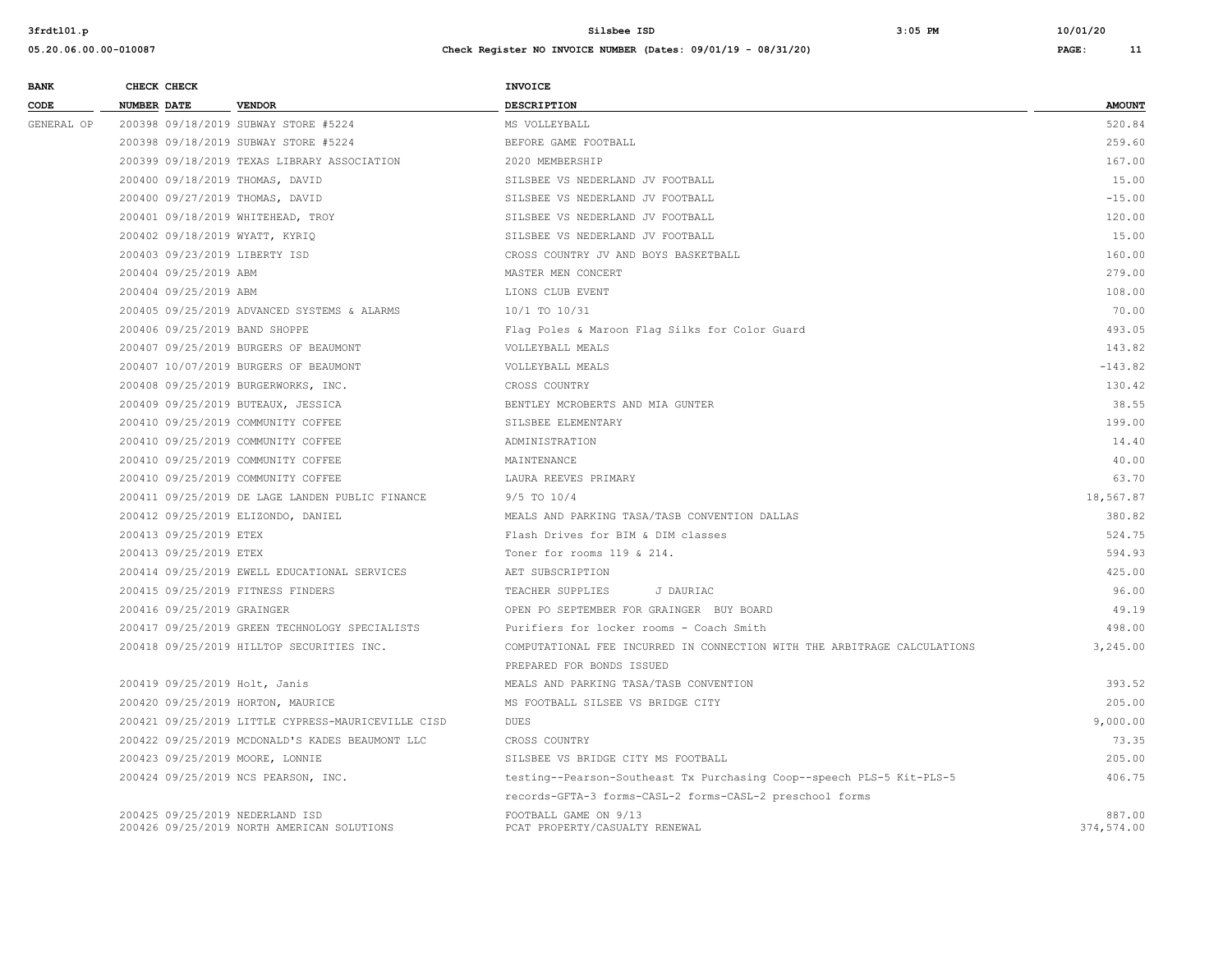| <b>BANK</b> |             | CHECK CHECK                 |                                                                                                       | <b>INVOICE</b>                                                                 |                 |
|-------------|-------------|-----------------------------|-------------------------------------------------------------------------------------------------------|--------------------------------------------------------------------------------|-----------------|
| CODE        | NUMBER DATE |                             | <b>VENDOR</b>                                                                                         | DESCRIPTION                                                                    | <b>AMOUNT</b>   |
| GENERAL OP  |             |                             | 200427 09/25/2019 NOVROZSKY'S                                                                         | CHEERLEADERS                                                                   | 150.27          |
|             |             |                             | 200428 09/25/2019 PARKER BUSINESS FORMS                                                               | brochures for TASB production                                                  | 320.00          |
|             |             |                             | 200429 09/25/2019 PATILLO, JANICE                                                                     | HOTEL FOR PIANIST TASA/TASB CONVENTION 9/20-21                                 | 277.22          |
|             |             |                             | 200430 09/25/2019 Patterson, Todd                                                                     | GAS FOR TASB CONFERENCE                                                        | 32.95           |
|             |             |                             | 200430 06/15/2020 Patterson, Todd                                                                     | GAS FOR TASB CONFERENCE                                                        | $-32.95$        |
|             |             |                             | 200431 09/25/2019 RIDDELL/ALL AMERICAN SPORTS                                                         | Riddell - 1 small HS Speed Flex Helmet                                         | 416.70          |
|             |             |                             | 200432 09/25/2019 ROMEO MUSIC LLC                                                                     | MIGHTY BRIGHT DUO FLEX LIGHT KIT                                               | 240.00          |
|             |             |                             | 200433 09/25/2019 SCHOOL SPECIALTY                                                                    | TEACHER SUPPLIES LAUREN SANGWIN                                                | 84.35           |
|             |             |                             | 200434 09/25/2019 SMITH, KIRSTEN                                                                      | MEALS TASA/TASB CONVENTION                                                     | 371.44          |
|             |             |                             | 200435 09/25/2019 SPECIALIZED ASSESSMENT & CONSULTING, LLC SEPTEMBER ASSESSMENTS                      |                                                                                | 4,020.00        |
|             |             |                             | 200436 09/25/2019 SPIKES, TIMOTHY                                                                     | SILSBEE VS BRIDGE CITY MS                                                      | 205.00          |
|             |             |                             | 200437 09/25/2019 TASB, INC.                                                                          | ANNUAL SUBSCRIPTION RENEWAL FEE TO HR SERVICES                                 | 1,150.00        |
|             |             |                             | 200438 09/25/2019 TATUM, CADE                                                                         | FOOTBALL                                                                       | 50.00           |
|             |             |                             | 200439 09/25/2019 TEXAS DEPARTMENT OF PUBLIC SAFETY                                                   | <b>JULY 2019</b>                                                               | 41.00           |
|             |             |                             | 200440 09/25/2019 URIBE, SPENCER                                                                      | FOOTBALL                                                                       | 50.00           |
|             |             |                             | 200441 09/25/2019 VERIZON WIRELESS                                                                    | AUG 14 - SEP 13                                                                | 906.54          |
|             |             |                             | 200441 09/25/2019 VERIZON WIRELESS                                                                    | AUG 14 - SEP 13                                                                | 346.59          |
|             |             | 200442 09/25/2019 WAL-MART  |                                                                                                       | STAFF MEETING AND SNACKS FOR STUDENTS                                          | 136.56          |
|             |             | 200442 09/25/2019 WAL-MART  |                                                                                                       | water & bananas for football team                                              | 55.84           |
|             |             | 200442 09/25/2019 WAL-MART  |                                                                                                       | WATER FOR TASB PRACTICE                                                        | 16.00           |
|             |             | 200442 09/25/2019 WAL-MART  |                                                                                                       | GLOVES AND BABY WIPES                                                          | 61.24           |
|             |             | 200442 09/25/2019 WAL-MART  |                                                                                                       | washing detergent, gloves and baby wipes                                       | 62.54           |
|             |             | 200442 09/25/2019 WAL-MART  |                                                                                                       | food for TASB practice                                                         | 252.77          |
|             |             |                             | 200443 09/25/2019 WASTEWATER TRANSPORT SERVICES, LLC.                                                 | ANNUAL COMPLIANCE TESTING SERVICE FOR GREASE TRAPS ON ALL FOUR CAMPUSES NO     | 1,470.00        |
|             |             |                             |                                                                                                       | CO-OPS NO OTHER VENDORS BUT THESE ANSWERED BACK                                |                 |
|             |             |                             | 200444 09/25/2019 SYMMETRY ENERGY SOLUTIONS, LLC.                                                     | $8/1$ to $8/31$                                                                | 3,620.68        |
|             |             |                             | 200445 09/25/2019 CITY OF SILSBEE                                                                     | 8/13 TO 9/10                                                                   | 115.90          |
|             |             |                             | 200445 09/25/2019 CITY OF SILSBEE                                                                     | 8/13 TO 9/10                                                                   | 125.70          |
|             |             |                             | 200445 10/28/2019 CITY OF SILSBEE                                                                     | 8/13 TO 9/10                                                                   | $-115.90$       |
|             |             |                             | 200445 10/28/2019 CITY OF SILSBEE                                                                     | 8/13 TO 9/10                                                                   | $-125.70$       |
|             |             |                             | 200446 09/25/2019 DIR TELECOMMUNICATIONS SERVICES DIVISION AUGUST                                     |                                                                                | 62.04           |
|             |             | 200447 09/25/2019 ENTERGY   |                                                                                                       | AUGUST                                                                         | 7.769.78        |
|             |             |                             | 200448 09/25/2019 POWELL, YOUNGBLOOD, & TAYLOR LLP                                                    | GENERAL MATTERS                                                                | 427.50          |
|             |             | 200449 09/25/2019 RCI       |                                                                                                       | Annual Inventory Process                                                       | 2,850.00        |
|             |             | 200450 10/02/2019 A-1 GLASS |                                                                                                       | A-1 Glass Region 5 Purchasing Coop 2019-2020 Installation of windshield on bus | 175.00          |
|             |             |                             |                                                                                                       | 44                                                                             |                 |
|             |             | 200451 10/02/2019 ACET      |                                                                                                       | REGISTRATION OCT 21-24 FALL CONFERENCE                                         | 470.00          |
|             |             |                             | 200452 10/02/2019 AMERICAN ASSOCIATION NOTARIES<br>200453 10/02/2019 BEAUMONT FREIGHTLINER - STERLING | APPLICATION FOR NEW<br>Beaumont Freightliner Amber Front/Rear Inboard Light    | 89.95<br>134.72 |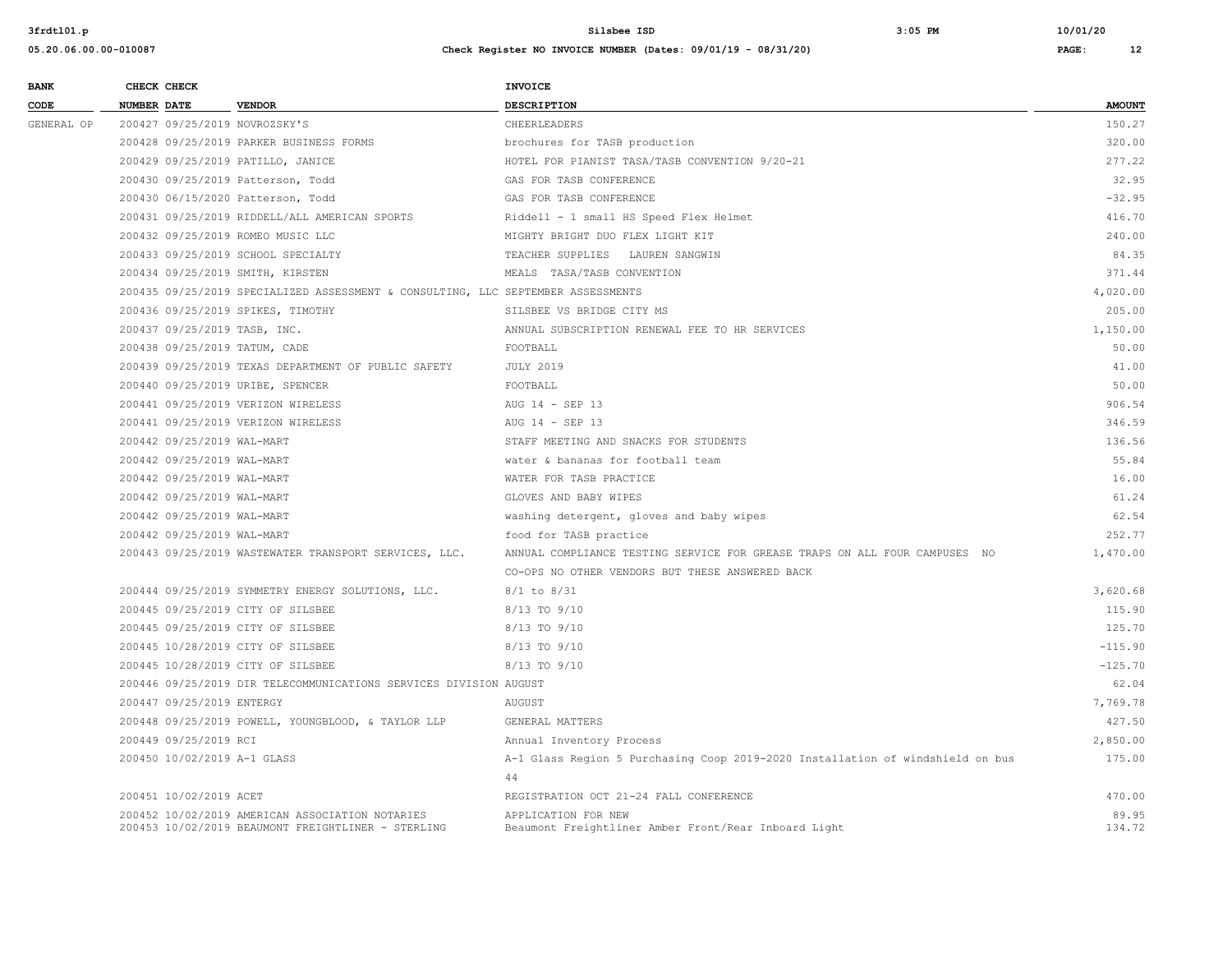| <b>BANK</b> |             | CHECK CHECK                |                                                                                              | <b>INVOICE</b>                                                                 |               |
|-------------|-------------|----------------------------|----------------------------------------------------------------------------------------------|--------------------------------------------------------------------------------|---------------|
| CODE        | NUMBER DATE |                            | <b>VENDOR</b>                                                                                | DESCRIPTION                                                                    | <b>AMOUNT</b> |
| GENERAL OP  |             |                            | 200454 10/02/2019 BEST MPRESSIONS                                                            | kindergarten report cards Kelly Colvin                                         | 148.50        |
|             |             |                            | 200454 10/02/2019 BEST MPRESSIONS                                                            | pre k report cards Kelly colvin                                                | 99.00         |
|             |             |                            | 200455 10/02/2019 BIBLIOTHECA LLC                                                            | Service Agreement Renewal for the Library                                      | 1,993.43      |
|             |             |                            | 200456 10/02/2019 BOBBITT, BOB                                                               | SILSBEE VS LCM MS VOLLEYBALL                                                   | 155.00        |
|             |             |                            | 200457 10/02/2019 BOTTLEY, VANESSA                                                           | SILSBEE VS BRIDGE CITY MS                                                      | 155.00        |
|             |             |                            | 200457 10/22/2019 BOTTLEY, VANESSA                                                           | SILSBEE VS BRIDGE CITY MS                                                      | $-155.00$     |
|             |             |                            | 200458 10/02/2019 BOUNDS, VALERIE                                                            | PVAC TO HOUSTON                                                                | 10.00         |
|             |             |                            | 200458 06/15/2020 BOUNDS, VALERIE                                                            | PVAC TO HOUSTON                                                                | $-10.00$      |
|             |             |                            | 200459 10/02/2019 CHICK-FIL-A                                                                | VOLLEYBALL                                                                     | 147.34        |
|             |             |                            | 200459 10/02/2019 CHICK-FIL-A                                                                | VOLLEYBALL                                                                     | 193.18        |
|             |             |                            | 200460 10/02/2019 CITY OF SILSBEE                                                            | 8/22 TO 9/18                                                                   | 1,558.20      |
|             |             |                            | 200460 10/02/2019 CITY OF SILSBEE                                                            | 8/21 TO 9/17                                                                   | 481.90        |
|             |             |                            | 200460 10/02/2019 CITY OF SILSBEE                                                            | 8/21 TO 9/17                                                                   | 764.45        |
|             |             |                            | 200460 10/02/2019 CITY OF SILSBEE                                                            | 8/21 TO 9/17                                                                   | 2,972.81      |
|             |             |                            | 200461 10/02/2019 COWARD, JUDY                                                               | TASB PRODUCTION IN DALLAS                                                      | 1,200.00      |
|             |             |                            | 200462 10/02/2019 DE LAGE LANDEN PUBLIC FINANCE                                              | $10/5 - 11/4$                                                                  | 18,567.87     |
|             |             |                            | 200463 10/02/2019 EDGENUITY INC.                                                             | online video based courses for credit recovery, replaces Odysseyware, 3 year   | 61,193.00     |
|             |             |                            |                                                                                              | contract-reference hand po # 43905 first year of 3 year contract               |               |
|             |             | 200464 10/02/2019 ENTERGY  |                                                                                              | SEPTEMBER                                                                      | 59, 117.67    |
|             |             | 200466 10/02/2019 ETEX     |                                                                                              | OFFICE SUPPLIES MISC                                                           | 58.68         |
|             |             | 200466 10/02/2019 ETEX     |                                                                                              | TONERS<br>LISA SANCHEZ                                                         | 379.96        |
|             |             | 200466 10/02/2019 ETEX     |                                                                                              | supplies--ETEX-Southeast Texas Purchasing Coop--Amy J/Phyllis D                | 13.58         |
|             |             |                            |                                                                                              | #-UNV01117-Rubber Bands-Size 117, Beige, 1 Box #-AVE05062-Avery Handwrite only |               |
|             |             |                            |                                                                                              | self adhesive round color-neon orange                                          |               |
|             |             | 200466 10/02/2019 ETEX     |                                                                                              | Etex - Laminating Pouches - Coach Smith                                        | 36.99         |
|             |             | 200466 10/02/2019 ETEX     |                                                                                              | Lightening Cable & Surge Protectors for Video Tech classes.                    | 419.88        |
|             |             | 200466 10/02/2019 ETEX     |                                                                                              | LOCKING MOBILE FILE                                                            | 169.99        |
|             |             | 200466 10/02/2019 ETEX     |                                                                                              | Etex Silsbee ISD Bid Sheet for 2019-2020 office furniture                      | 1,124.00      |
|             |             | 200466 10/02/2019 ETEX     |                                                                                              | office supplies                                                                | 111.96        |
|             |             |                            | 200467 10/02/2019 FUNCTION 4 LLC                                                             | 9/15 TO 10/14                                                                  | 646.20        |
|             |             |                            | 200468 10/02/2019 GOOLSBEE TIRE SERVICE                                                      | Goolsbee Tire Silsbee ISD Bid Sheet 2019-2020 12 Bus Tires                     | 3,588.00      |
|             |             | 200469 10/02/2019 GRAINGER |                                                                                              | OPEN PO SEPTEMBER FOR GRAINGER BUY BOARD                                       | 88.27         |
|             |             | 200469 10/02/2019 GRAINGER |                                                                                              | OPEN PO SEPTEMBER FOR GRAINGER BUY BOARD                                       | 223.74        |
|             |             | 200469 10/02/2019 GRAINGER |                                                                                              | OPEN PO SEPTEMBER FOR GRAINGER BUY BOARD                                       | 48.88         |
|             |             | 200469 10/02/2019 GRAINGER |                                                                                              | OPEN PO SEPTEMBER FOR GRAINGER BUY BOARD                                       | 102.27        |
|             |             |                            | 200470 10/02/2019 GREEN, CATALINA                                                            | SILSBEE VS LCM VOLLEYBALL MS                                                   | 155.00        |
|             |             |                            | 200471 10/02/2019 HARRELL, SAM                                                               | MEALS, PARKING TASB/TASA                                                       | 396.72        |
|             |             |                            | 200472 10/02/2019 HARTFORD, BETHANIE<br>200473 10/02/2019 HAWTHORNE EDUCATIONAL SERVICES INC | BAND TO LUMBERTON<br>counselor supplies<br>Cynthia Barnes                      | 9.89<br>97.00 |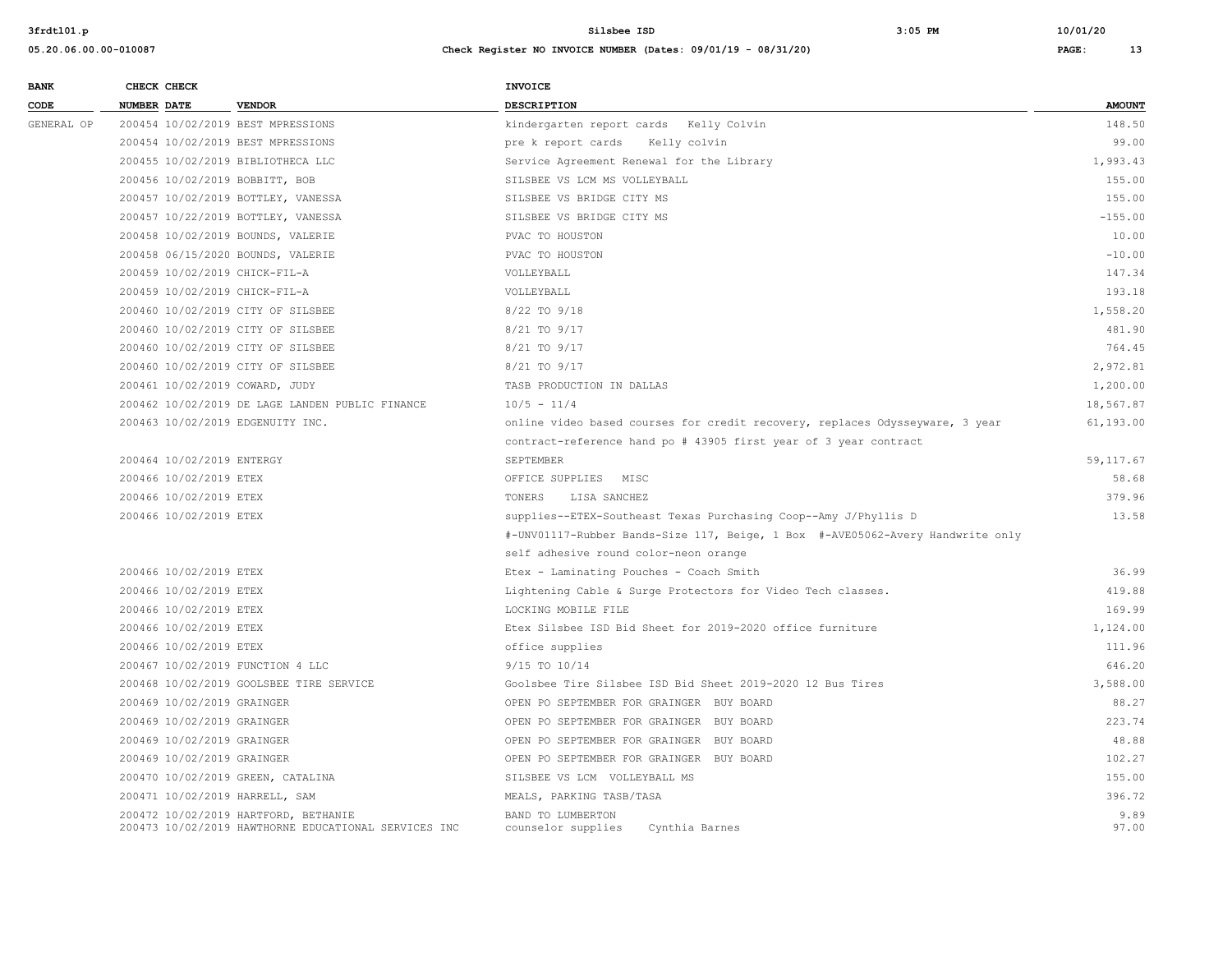**05.20.06.00.00-010087 Check Register NO INVOICE NUMBER (Dates: 09/01/19 - 08/31/20) PAGE: 14**

**3frdtl01.p Silsbee ISD 3:05 PM 10/01/20**

| <b>BANK</b> | CHECK CHECK                       |                                                       | <b>INVOICE</b>                                                                                   |               |  |
|-------------|-----------------------------------|-------------------------------------------------------|--------------------------------------------------------------------------------------------------|---------------|--|
| CODE        | <b>NUMBER DATE</b>                | <b>VENDOR</b>                                         | <b>DESCRIPTION</b>                                                                               | <b>AMOUNT</b> |  |
| GENERAL OP  |                                   | 200474 10/02/2019 HEXCO, INC. - ACADEMIC              | UIL materials Tammy Stout                                                                        | 72.55         |  |
|             | 200475 10/02/2019 HOWELL, LALA    |                                                       | SILSBEE VS HAMSHIRE FANNETT VOLLEYBALL                                                           | 75.00         |  |
|             |                                   | 200476 10/02/2019 ILLA-PETERSEN, DELEYNIA             | TASB PRODUCTION                                                                                  | 1,450.00      |  |
|             |                                   | 200477 10/02/2019 INTERFACE SECURITY SYSTEMS          | $10/1 - 10/31$                                                                                   | 27.49         |  |
|             |                                   | 200478 10/02/2019 JOHNSEN'S WHOLESALE FLORIST         | Wrist Mums for Voc Aq classes for Homecoming                                                     | 99.25         |  |
|             | 200479 10/02/2019 JONES, STEVEN   |                                                       | SILSBEE VS PA TJ MS FOOTBALL                                                                     | 115.00        |  |
|             |                                   | 200480 10/02/2019 KITZMILLER, BONNIE                  | REGION V                                                                                         | 27.26         |  |
|             |                                   | 200481 10/02/2019 LAMAR INSTITUTE OF TECHNOLOGY       | QUOTE # 20-001,002,19-009                                                                        | 291.00        |  |
|             |                                   | 200482 10/02/2019 MAGAZINE SUBSCRIPTIONS - PTP AUSTIN | Magazine Subscription Renewal for the Library                                                    | 178.00        |  |
|             | 200483 10/02/2019 MARK'S PLUMBING |                                                       | OPEN PO SEPTEMBER FOR MARK'S PLUMBING BUY BOARD                                                  | 174.81        |  |
|             |                                   | 200484 10/02/2019 MCDONALD'S KADES BEAUMONT LLC       | VOLLEYBALL                                                                                       | 141.95        |  |
|             |                                   | 200484 10/02/2019 MCDONALD'S KADES BEAUMONT LLC       | VOLLEYBALL                                                                                       | 89.48         |  |
|             |                                   | 200484 10/02/2019 MCDONALD'S KADES BEAUMONT LLC       | VOLLEYBALL                                                                                       | 115.05        |  |
|             |                                   | 200485 10/02/2019 MIGHTY MUSIC PUBLISHING             | FLASH DRIVES UIL                                                                                 | 159.99        |  |
|             | 200486 10/02/2019 MOTT SUPPLY     |                                                       | FIELD MARKING PAINT 2019-2020 BID LIST                                                           | 1,223.76      |  |
|             |                                   | 200487 10/02/2019 NORTH AMERICAN SOLUTIONS            | DEADLY WEAPON PROTECTION RENEWAL 9/19 -9/19/20                                                   | 6,945.00      |  |
|             |                                   | 200488 10/02/2019 NORTH HARDIN WATER SUPPLY CORP.     | 8/6 TO 9/6                                                                                       | 57.34         |  |
|             | 200489 10/02/2019 OMNI FILTRATION |                                                       | LABOR AND MATERIALS TO CHANGE OUT FILTERS ON ENTIRE CAMPUS REGION 5 20190504                     | 388.48        |  |
|             | 200489 10/02/2019 OMNI FILTRATION |                                                       | LABOR AND MATERIALS TO INSTALL A/C FILTERS FOR ENTIRE CAMPUS REGION 5 20190504                   | 1,725.40      |  |
|             |                                   | 200490 10/02/2019 OTIS ELEVATOR COMPANY               | SERVICE 10/1 TO 9/30/20                                                                          | 2,778.74      |  |
|             |                                   | 200491 10/02/2019 OVERHEAD DOOR CO OF BMT             | cost to repair doors                                                                             | 531.88        |  |
|             | 200492 10/02/2019 PATILLO, JANICE |                                                       | TASB PRODUCTION                                                                                  | 1,240.00      |  |
|             | 200493 10/02/2019 Patterson, Todd |                                                       | ATSSB AND TMEA MEMBERSHIP 2019-20                                                                | 220.00        |  |
|             |                                   | 200494 10/02/2019 PEARSON EDUCATION                   | PEARSON PERSPECTIVES GD 6-8 PACKAGE HARDCOVER WITH 2 NOVELS STUDENT EDITION 8                    | 7.557.90      |  |
|             |                                   |                                                       | YEARS + DIGITAL LIC+2 NOVELS GRADES 7 AND 8 B KIRBY                                              |               |  |
|             |                                   | 200495 10/02/2019 PINEY WOODS SANITATION              | <b>OCTOBER</b>                                                                                   | 70.00         |  |
|             |                                   | 200496 10/02/2019 PINNACLE MEDICAL MANAGEMENT CORP.   | POST ACCIDENT                                                                                    | 150.00        |  |
|             | 200497 10/02/2019 PITRE, EDWARD   |                                                       | SILSBEE VS PA TJ MS FOOTBALL                                                                     | 115.00        |  |
|             |                                   | 200498 10/02/2019 RAPTOR TECHNOLOGIES, INC.           | ONE YAR RAPTOR ANNUAL ACCESS FEE RENEWAL                                                         | 2,100.00      |  |
|             | 200499 10/02/2019 RAY, DAVID      |                                                       | SILSBEE VS PORT ARTHUR TJ MS                                                                     | 115.00        |  |
|             |                                   | 200500 10/02/2019 REGION V EDUCATION SERVICE CENTER   | workshop---Region V--Evelle Jacks # 263005--Regional VI Teachers Meeting                         | 40.00         |  |
|             |                                   |                                                       | $9-11-19-8.30$ am-3.30pm # 263007--Regional VI Teachers Meeting                                  |               |  |
|             |                                   |                                                       | 10-2-19--8.30am-3.30pm # 263011--Regional VI Teachers Meeting                                    |               |  |
|             |                                   |                                                       | 12-6-19--8.30am-3.30pm 12-7-19--8.30am-3.30pm                                                    |               |  |
|             | 200501 10/02/2019 RENAISSANCE     |                                                       | RENAISSANCE RENEWAL                                                                              | 5,163.50      |  |
|             |                                   | 200502 10/02/2019 RMA TOLL PROCESSING                 | tolls on 9/16                                                                                    | 3.64          |  |
|             |                                   | 200503 10/02/2019 ROBERT BROOKE & ASSOCIATES          | INTREGAL HINGE KIT i CONTACTED VENDOR AND WAS TOLD THEY DON'T BELONG TO ANY                      | 35.32         |  |
|             | 200504 10/02/2019 RUBEN, RHONDA   |                                                       | CO-OP BUT THEY ARE THE ONLY PLACE WE CAN GET THIS ITEM<br>SILSBEE VS HAMSHIRE FANNETT VOLLEYBALL | 75.00         |  |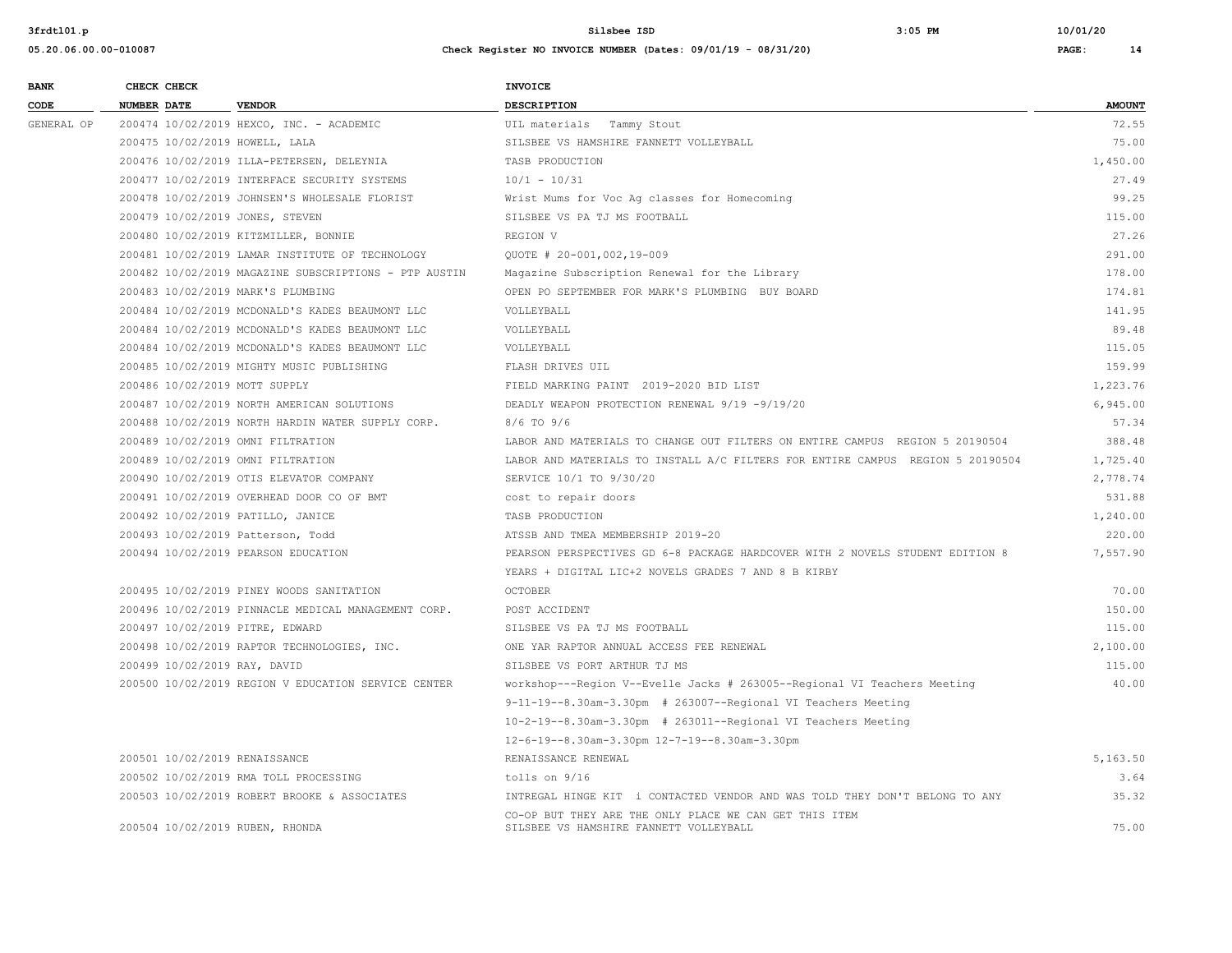| <b>BANK</b> | CHECK CHECK        |                       |                                                                      | <b>INVOICE</b>                                                                  |                    |
|-------------|--------------------|-----------------------|----------------------------------------------------------------------|---------------------------------------------------------------------------------|--------------------|
| CODE        | <b>NUMBER DATE</b> |                       | <b>VENDOR</b>                                                        | DESCRIPTION                                                                     | <b>AMOUNT</b>      |
| GENERAL OP  |                    |                       | 200505 10/02/2019 Scott, Ruby                                        | BAND TO LUMBERTON                                                               | 10.00              |
|             |                    |                       | 200506 10/02/2019 SEDTAL, DENNIS J.                                  | SILSBEE VS BRIDGE CITY VOLLEYBALL MS                                            | 155.00             |
|             |                    |                       | 200507 10/02/2019 SILSBEE BEE                                        | MIDDLE SCHOOL LIBRARY ONE YEAR                                                  | 29.00              |
|             |                    |                       | 200508 10/02/2019 SOCCER.COM                                         | Soccer.Com - Girls' Soccer Practice/Game Balls, items - Coach Daniel            | 65.36              |
|             |                    |                       | 200508 10/02/2019 SOCCER.COM                                         | Soccer.Com - Girls' Soccer Practice/Game Balls, items - Coach Daniel            | 886.95             |
|             |                    |                       | 200509 10/02/2019 SOUTHEAST TEXAS WATER                              | PACES                                                                           | 113.00             |
|             |                    |                       | 200510 10/02/2019 SOUTHWEST BUILDING SYSTEMS                         | ESTIMATE ONLY TO TROUBLESHOOT FIRE ALARM PANEL REGION 5                         | 126.00             |
|             |                    |                       | 200510 10/02/2019 SOUTHWEST BUILDING SYSTEMS                         | 2019 4TH QTR MONITORING FOR HS FIRE ALAARSM ELEM FIRE ALARM AND ADM BLDG        | 225.00             |
|             |                    |                       |                                                                      | SECURITY                                                                        |                    |
|             |                    |                       | 200511 10/02/2019 STARFALL EDUCATION FOUNDATION                      | STARFALL RENEWAL<br>DARLENE WATSON                                              | 270.00             |
|             |                    |                       | 200512 10/02/2019 SUN COAST RESOURCES                                | SunCoast Diesel Bid for Silsbee ISD 2019-2020 4500 gallons of Diesel Open PO    | 9,252.00           |
|             |                    |                       |                                                                      | because of issues in Saudi Arabia                                               |                    |
|             |                    |                       | 200513 10/02/2019 SUPER DUPER PUBLICATIONS                           | supplies--Super Duper Publication-TIPS-USA--speech TEXL Kit-TACL- Kit-Fun       | 1,192.63           |
|             |                    |                       |                                                                      | Decks-Webber Core-Classifying cards Token tower-preposition fun-webber          |                    |
|             |                    |                       |                                                                      | pronowns-fun deck-magne talk                                                    |                    |
|             |                    |                       | 200514 10/02/2019 TEXAS ASCD                                         | TEXAS ASCD MEMBERSHIP DUES FOR THORNHILL, KIRBY, WHITEHEAD, & MCDUFF            | 139.00             |
|             |                    |                       | 200514 10/02/2019 TEXAS ASCD                                         | TEXAS ASCD MEMBERSHIP DUES FOR THORNHILL, KIRBY, WHITEHEAD, & MCDUFF            | 139.00             |
|             |                    |                       | 200515 10/02/2019 TEXAS TENNIS COACHES ASSOCIATION                   | Bridget Hicks overnight - 2019 TTCA Coaching Convention - 12/6-12/8             | 630.00             |
|             |                    |                       | 200516 10/02/2019 THOMAS BUS GULF COAST                              | Thomas Bus Gulf Coast Buy Board 12/13/2018 to 12/13/2019 Dealer Item Windshield | 286.29             |
|             |                    |                       |                                                                      | for bus 44                                                                      |                    |
|             |                    |                       | 200517 10/02/2019 Thornhill, Sherrie                                 | MEALS AND PARKING TASA/TASB CONFERENCE                                          | 439.55             |
|             |                    |                       | 200518 10/02/2019 TMEA REGION 10 VOCAL DIVISION                      | ALL REGION CHOIR                                                                | 575.00             |
|             |                    |                       | 200519 10/02/2019 UIL MUSIC REGION 10                                | UIL REGION 10 MARCHING CONTEST                                                  | 400.00             |
|             |                    |                       | 200520 10/02/2019 Whitstine, Mandy                                   | TASB PRODUCTION AND REGION V WORKSHOP                                           | 48.31              |
|             |                    |                       | 200521 10/02/2019 WILLIAM V MACGILL & CO.                            | PHILLIPS ONSITE AED WITH SLIM CARRYING CASE                                     | 1,319.55           |
|             |                    |                       | 200522 10/02/2019 WILLIAMSON, PEGGY                                  | AALIYAH STELLY                                                                  | 125.00             |
|             |                    |                       | 200523 10/02/2019 WILSON, MARK EUGENE                                | TASB PRODUCTION                                                                 | 5,765.00           |
|             |                    |                       | 200524 10/02/2019 ZONAR SYSTEMS, INC.                                | Zoanr Replacement Tablets for Bus GPS Systems                                   | 6,178.76           |
|             |                    |                       | 200525 10/02/2019 RENAISSANCE                                        | Renaissance software renewal for SES Kelly Smith                                | 8,219.00           |
|             |                    |                       | 200526 10/03/2019 INDENTOGO/MORPHOTRUST USA                          | FINGERPRINTING                                                                  | 40.50              |
|             |                    |                       | 200526 10/08/2019 INDENTOGO/MORPHOTRUST USA                          | FINGERPRINTING                                                                  | $-40.50$           |
|             |                    |                       | 200527 10/08/2019 SMITH, CHRISTA                                     | FINGERPRINTING                                                                  | 48.25              |
|             |                    | 200528 10/09/2019 ABM |                                                                      | OCTOBER 2019                                                                    | 66,671.52          |
|             |                    |                       | 200529 10/09/2019 ACADIAN AMBULANCE                                  | 9/12 HS JV FOOTBALL                                                             | 250.00             |
|             |                    |                       | 200530 10/09/2019 ACME ARCHITECTURAL HARDWARE                        | OPEN PO SEPTEMBER FOR ACME ARCHITECTURAL BUY BOARD                              | 64.88              |
|             |                    |                       | 200531 10/09/2019 ADVANCED GRAPHICS                                  | Paper for Poster Machine                                                        | 472.24             |
|             |                    |                       | 200532 10/09/2019 ALERT SERVICES                                     | Athletic Trainer Order - John Williamson                                        | 300.00             |
|             |                    |                       | 200532 10/09/2019 ALERT SERVICES<br>200533 10/09/2019 ALFARO, DANIEL | Athletic Trainer Order - John Williamson<br>SILSBEE VS LUMBERTON VOLLEYBALL     | 5,039.80<br>155.00 |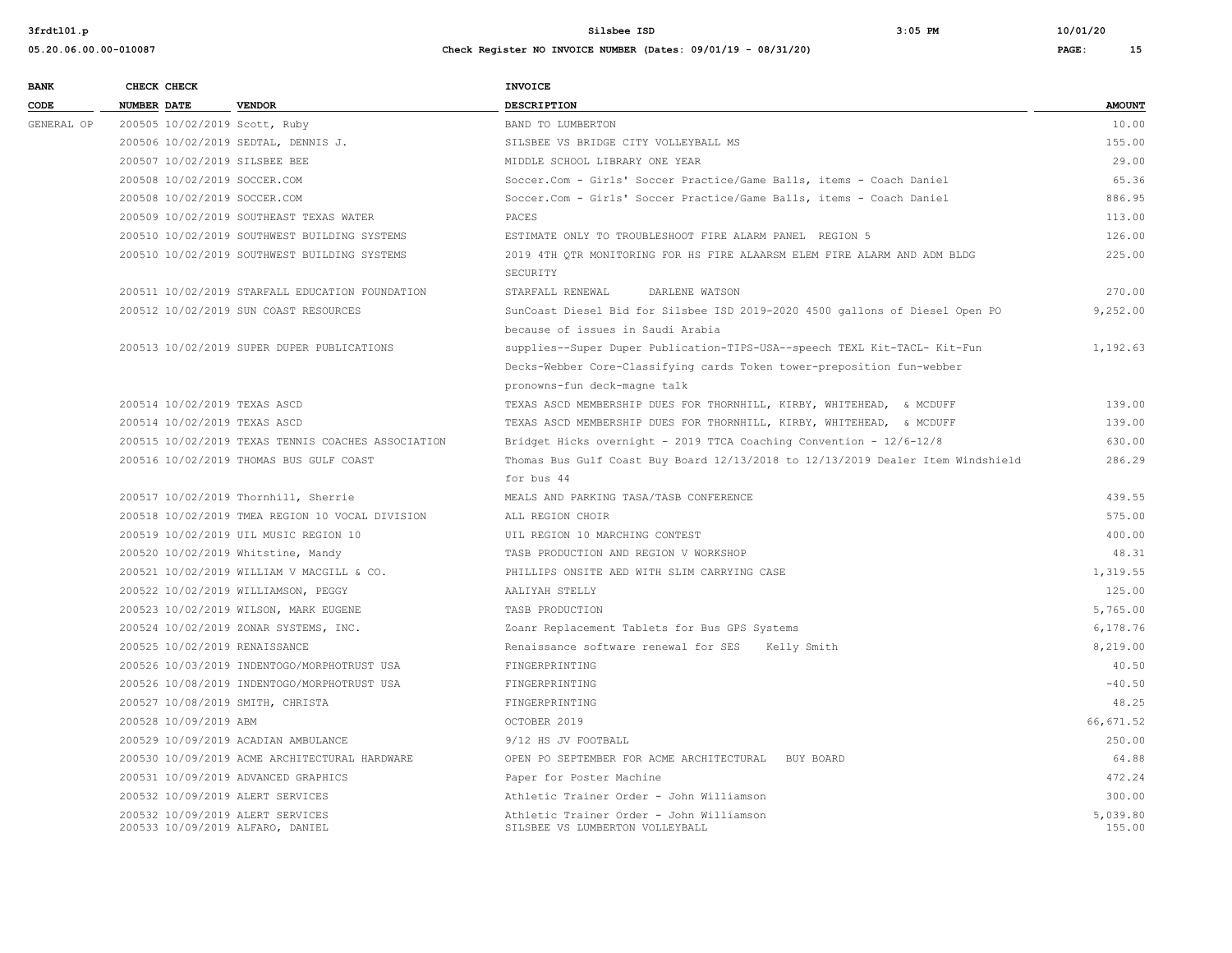**05.20.06.00.00-010087 Check Register NO INVOICE NUMBER (Dates: 09/01/19 - 08/31/20) PAGE: 16**

| <b>BANK</b> | CHECK CHECK                   |                                                    | <b>INVOICE</b>                                                                |               |
|-------------|-------------------------------|----------------------------------------------------|-------------------------------------------------------------------------------|---------------|
| CODE        | <b>NUMBER DATE</b>            | <b>VENDOR</b>                                      | DESCRIPTION                                                                   | <b>AMOUNT</b> |
| GENERAL OP  |                               | 200534 10/09/2019 ANDERSEN, KYLE                   | SILSBEE VS LUMBERTON VOLLEYBALL                                               | 155.00        |
|             | 200535 10/09/2019 AT &T       |                                                    | SEPT 27 THRU OCT 26                                                           | 5,184.68      |
|             |                               | 200536 10/09/2019 BARNES & NOBLE INC.              | Founding Brothers: The Revolutionary Generation - books for the History Dept. | 68.00         |
|             |                               | 200537 10/09/2019 BEAUMONT FREIGHTLINER - STERLING | Beaumont Freightliner Region 7 Repair bus 43                                  | 1,929.94      |
|             |                               | 200538 10/09/2019 BEELER, GINGER                   | HOMEBOUND                                                                     | 59.16         |
|             |                               | 200539 10/09/2019 BODENSTEINER, JOHN               | HOMEBOUND                                                                     | 27.14         |
|             |                               | 200540 10/09/2019 BROYLES, BRETT                   | SILSBEE S LUMBERTON JV FOOTBALL                                               | 15.00         |
|             | 200541 10/09/2019 BSN SPORTS  |                                                    | PE supplies Trent Jones                                                       | 606.04        |
|             |                               | 200542 10/09/2019 BURGERWORKS, INC.                | CROSS COUNTRY BOYS BASKETBALL BOYS                                            | 129.18        |
|             | 200543 10/09/2019 CAREER-SAFE |                                                    | OSHA 10-hour Construction Industry Safety Course                              | 150.00        |
|             |                               | 200544 10/09/2019 CENTERPOINT ENERGY               | 8/16 TO 9/17                                                                  | 50.64         |
|             |                               | 200544 10/09/2019 CENTERPOINT ENERGY               | 8/16 TO 9/17                                                                  | 522.15        |
|             |                               | 200545 10/09/2019 CHALK'S TRUCK PARTS, INC.        | Chalk's Open PO for the month of September 2019 Silsbee ISD Bid Sheet         | 203.04        |
|             |                               |                                                    | 2019-2020                                                                     |               |
|             |                               | 200546 10/09/2019 COASTAL WELDING SUPPLY INC       | 9 month lease for Gas in the Welding classes                                  | 650.00        |
|             |                               | 200546 10/09/2019 COASTAL WELDING SUPPLY INC       | Welding Gas                                                                   | 311.57        |
|             |                               | 200546 10/09/2019 COASTAL WELDING SUPPLY INC       | HVAC Open Monthly PO for September 2019 - Welding & Brazing Equip & HVAC      | 10.50         |
|             |                               |                                                    | Materials & Supplies                                                          |               |
|             |                               | 200546 10/09/2019 COASTAL WELDING SUPPLY INC       | OPEN PO COASTAL WELDING REGION 5                                              | 14.03         |
|             |                               | 200547 10/09/2019 COMMUNITY COFFEE                 | HIGH SCHOOL                                                                   | 226.40        |
|             |                               | 200547 10/09/2019 COMMUNITY COFFEE                 | MIDDLE SCHOOL                                                                 | 106.60        |
|             | 200548 10/09/2019 DJO, LLC    |                                                    | brace                                                                         | 116.11        |
|             |                               | 200549 10/09/2019 DRURY INN & SUITES DALLAS FRISCO | TSUG 10/13-16                                                                 | 465.45        |
|             | 200550 10/09/2019 ETEX        |                                                    | toner for library K Smith                                                     | 137.89        |
|             | 200550 10/09/2019 ETEX        |                                                    | Office Chairs & Stack Trays                                                   | 416.96        |
|             | 200550 10/09/2019 ETEX        |                                                    | Supplies for the Social Studies Department                                    | 725.03        |
|             | 200550 10/09/2019 ETEX        |                                                    | Calculator Batteries, Printer Maintenance Kit & Ruled Writing Pads            | 159.50        |
|             | 200550 10/09/2019 ETEX        |                                                    | office supplies<br>Kelly Colvin                                               | 73.11         |
|             | 200550 10/09/2019 ETEX        |                                                    | teacher supplies paper po                                                     | 502.11        |
|             | 200550 10/09/2019 ETEX        |                                                    | OFFICE SUPPLIES                                                               | 167.08        |
|             | 200550 10/09/2019 ETEX        |                                                    | Office Chairs & Stack Trays                                                   | 9.95          |
|             | 200550 10/09/2019 ETEX        |                                                    | Toner Cartridges for room 301                                                 | 239.98        |
|             | 200550 10/09/2019 ETEX        |                                                    | AGRICULTURE SUPPLIES                                                          | 91.71         |
|             |                               | 200551 10/09/2019 FLINN SCIENTIFIC INC.            | CRIMINAL JUSTICE SUPPLIES                                                     | 347.35        |
|             |                               | 200552 10/09/2019 FOLLETT SCHOOL SOLUTIONS, INC.   | LIBRARY SUPPLIES                                                              | 252.77        |
|             | 200553 10/09/2019 GLENN, CODY |                                                    | SILSBEE VS LUMBERTON JV FOOTBALL                                              | 15.00         |
|             |                               | 200554 10/09/2019 GOODMAN DISTRIBUTION INC.        | HVAC Open Monthly PO for September 2019 - HVAC Equipment, Tools, Material &   | 291.46        |
|             |                               |                                                    | Supplies BuyBoard #552-17                                                     |               |
|             |                               | 200555 10/09/2019 GOODYEAR TIRE & RUBBER COMPANY   | Goodyear Texas Buy Board Tires for suburban 29                                | 460.00        |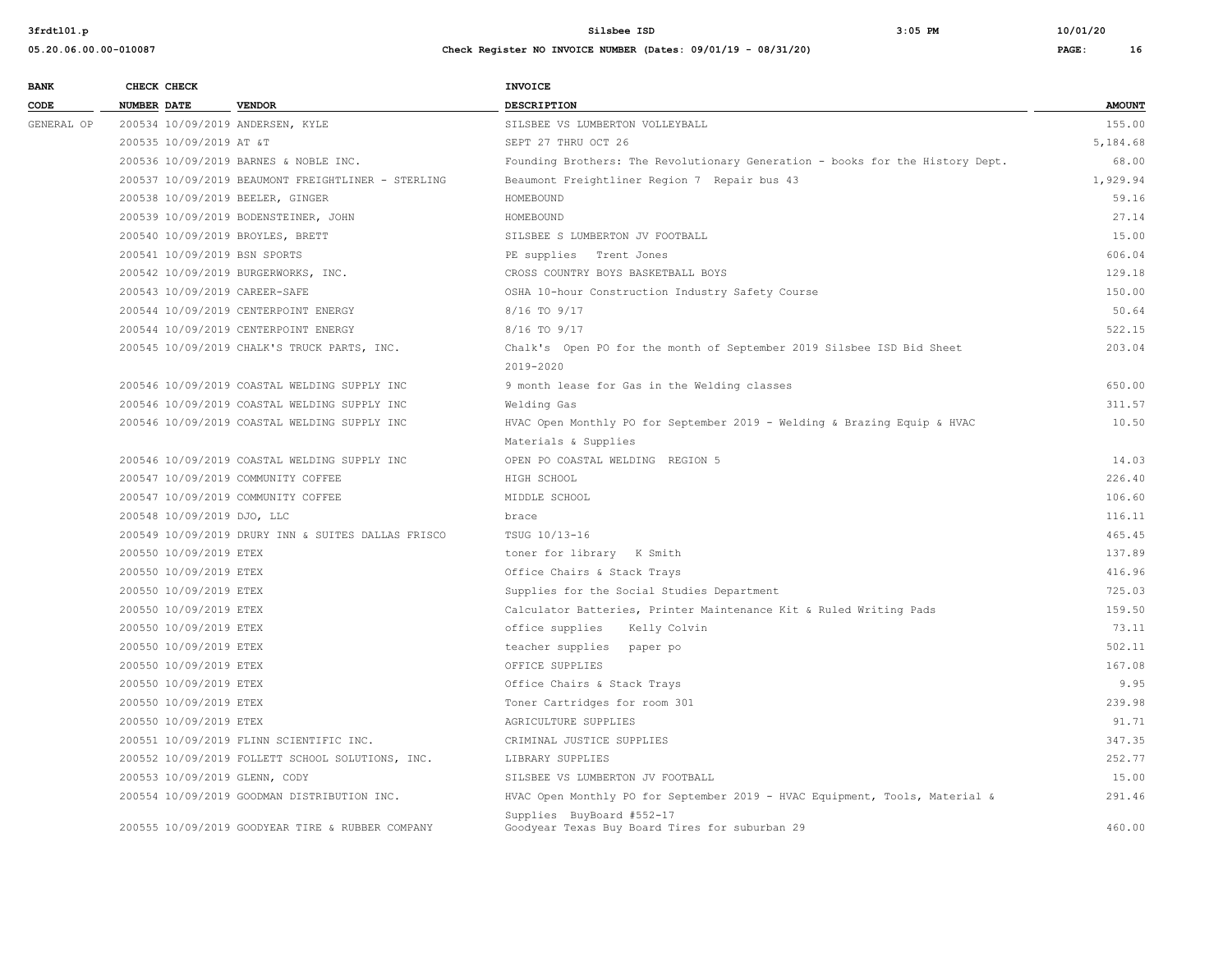| <b>BANK</b> |                    | CHECK CHECK             |                                                                                          | <b>INVOICE</b>                                                                  |               |
|-------------|--------------------|-------------------------|------------------------------------------------------------------------------------------|---------------------------------------------------------------------------------|---------------|
| CODE        | <b>NUMBER DATE</b> |                         | <b>VENDOR</b>                                                                            | <b>DESCRIPTION</b>                                                              | <b>AMOUNT</b> |
| GENERAL OP  |                    |                         | 200556 10/09/2019 GRANGER, BAMBI                                                         | SILSBEE VS LCM VOLLEYBALL                                                       | 155.00        |
|             |                    |                         | 200557 10/09/2019 HAMBURGER DEPOT                                                        | FOOTBALL IN LUMBERTON                                                           | 720.00        |
|             |                    |                         | 200558 10/09/2019 HARDIN COUNTY TREASURER                                                | COMMISSIONS                                                                     | 134.57        |
|             |                    |                         | 200559 10/09/2019 HAWTHORNE EDUCATIONAL SERVICES INC                                     | testing--Hawthorne Educational Services--Andra Burrell #-04810 ADDES-4 School   | 244.00        |
|             |                    |                         |                                                                                          | Version rating forms #-05831 ADDES-4 Home Version rating forms #-CD for ADDES-4 |               |
|             |                    |                         |                                                                                          | Ouick Score                                                                     |               |
|             |                    |                         | 200560 10/09/2019 HOTSY CARLSON EQUIPMENT COMPANY                                        | work on new pressure washer at maintenance                                      | 677.94        |
|             |                    |                         | 200561 10/09/2019 INKSPOT PRINTS & GRAPHICS                                              | Signs for Tiger Stadium see request for of signs 2019-2020 bid list             | 640.00        |
|             |                    |                         | 200562 10/09/2019 INTERSTATE BILLING SERVICE, INC.                                       | Rush Bus Monthly PO for September 2019 Buy Board 12/13/2018 to 12/13/2019       | 468.00        |
|             |                    |                         | 200563 10/09/2019 J W PEPPER                                                             | CHOIR MATERIALS                                                                 | 181.47        |
|             |                    |                         | 200563 10/09/2019 J W PEPPER                                                             | CHOIR MATERIALS                                                                 | 26.99         |
|             |                    |                         | 200564 10/09/2019 JOHNSON SUPPLY                                                         | HVAC Open Monthly PO for October 2019                                           | 179.01        |
|             |                    |                         | 200565 10/09/2019 JONES, JUNE                                                            | HOMEBOUND                                                                       | 42.92         |
|             |                    |                         | 200566 10/09/2019 JONES, STEVEN                                                          | SILSBEE VS LUMBERTON JV FOOTBALL                                                | 120.00        |
|             |                    |                         | 200567 10/09/2019 KELLEY'S CATERING                                                      | WALL OF HONOR BANQUET                                                           | 2,320.00      |
|             |                    |                         | 200568 10/09/2019 M & D SUPPLY, INC.                                                     | OPEN PO SEPTEMBER FOR M&D SUPPLY REGION 5                                       | 87.89         |
|             |                    |                         | 200569 10/09/2019 MAC PIZZA MANAGEMENT, INC.                                             | MS FOOTBALL @ NEWTON                                                            | 523.34        |
|             |                    |                         | 200570 10/09/2019 MERCEDES-BENZ FINANCIAL SERVICES USA LLC FINAL PAYMENT                 |                                                                                 | 303, 398.16   |
|             |                    |                         | 200571 10/09/2019 MUNRO'S UNIFORM SERVICE                                                | SEPTEMBER                                                                       | 609.10        |
|             |                    |                         | 200572 10/09/2019 NACOGDOCHES ISD ATHLETICS                                              | SILSBEE VS BROWNSBORO                                                           | 400.00        |
|             |                    | 200573 10/09/2019 NASCO |                                                                                          | Voc Ag Open Monthly PO for September 2019 - Supplies for Animal & AG Classes    | 217.01        |
|             |                    |                         | 200574 10/09/2019 NATIONAL SCOREBOARD AND DISPLAY SERVICES HS FOOTBALL SCOREBOARD REPAIR |                                                                                 | 465.00        |
|             |                    |                         | 200575 10/09/2019 NCS PEARSON, INC.                                                      | testing-Pearson Assessments-Amy Perry-Diags 0158978501-WISC-V booklet           | 367.00        |
|             |                    |                         |                                                                                          | 0158978498-WISC-V record forms                                                  |               |
|             |                    |                         | 200576 10/09/2019 NORTH SHORE STEEL                                                      | Welding Open Monthly PO for September 2019 - Supplies & metal for welding       | 481.00        |
|             |                    |                         |                                                                                          | classes                                                                         |               |
|             |                    |                         | 200577 10/09/2019 O'REILLY AUTOMOTIVE                                                    | O'Reilly's Auto Parts Silsbee ISD Bid Sheet 2019-2020 Monthly PO for Sept. 2019 | 484.46        |
|             |                    |                         | 200578 10/09/2019 O'REILLY AUTOMOTIVE                                                    | OPEN PO SEPTEMBER FOR O'REILLY AUTO BUY BOARD                                   | 148.93        |
|             |                    |                         | 200579 10/09/2019 O'REILLY AUTOMOTIVE                                                    | Auto Shop Open Monthly PO for September 2019 - Supplies & Parts BuyBoard        | 243.26        |
|             |                    |                         |                                                                                          | $#551 - 17$                                                                     |               |
|             |                    |                         | 200580 10/09/2019 PARCO PRINTING                                                         | ID Stickers                                                                     | 105.02        |
|             |                    |                         | 200581 10/09/2019 PARKER LUMBER - SILSBEE                                                | OPEN PO SEPTEMBER FOR PARKER LUMBER BID LIST                                    | 1,631.67      |
|             |                    |                         | 200582 10/09/2019 PARKER LUMBER - SILSBEE                                                | HVAC Open Monthly PO for September 2019 - Tools & HVAC Materials                | 344.32        |
|             |                    |                         | 200582 10/09/2019 PARKER LUMBER - SILSBEE                                                | Welding Open Monthly PO for September 2019 - Supplies for welding shop          | 415.03        |
|             |                    |                         | 200583 10/09/2019 PAYNE'S WRECKER SERVICE, INC.                                          | Paynes Wrecker Service Towing for bus 43 to Beaumont Freightliner               | 300.00        |
|             |                    |                         | 200584 10/09/2019 PERRY, AMY                                                             | BETWEEN CAMPUSES                                                                | 40.37         |
|             |                    |                         | 200584 10/09/2019 PERRY, AMY                                                             | HOMEBOUND WILLOW BEND                                                           | 15.78         |
|             |                    |                         | 200584 10/09/2019 PERRY, AMY                                                             | BUSSEY ROAD HOMEBOUND                                                           | 51.16         |
|             |                    |                         | 200585 10/09/2019 PINNACLE MEDICAL MANAGEMENT CORP.                                      | pre employment and random test                                                  | 310.00        |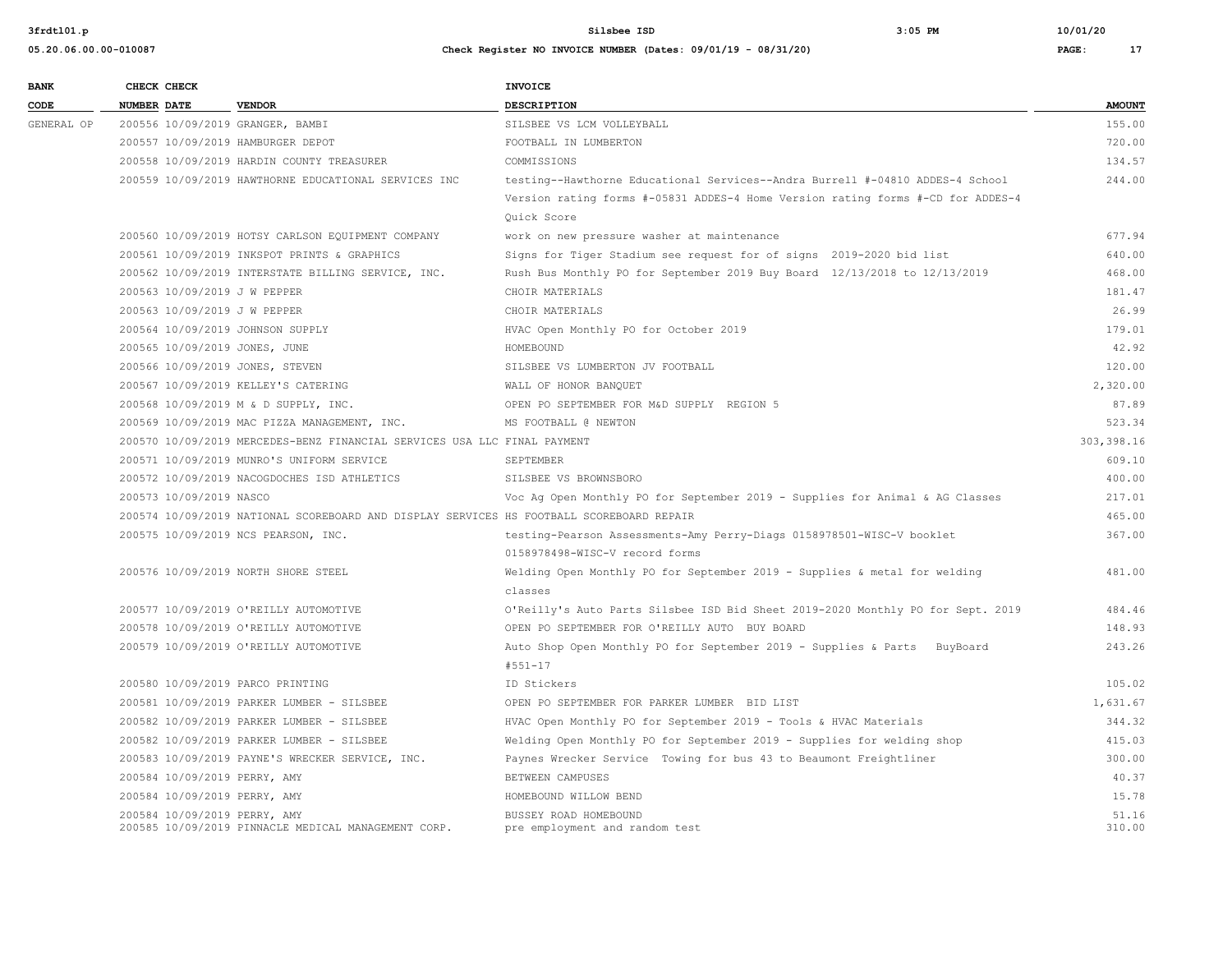| <b>BANK</b><br>CODE |                    | CHECK CHECK |                                                                                            | <b>INVOICE</b>                                                                                                                             |                  |
|---------------------|--------------------|-------------|--------------------------------------------------------------------------------------------|--------------------------------------------------------------------------------------------------------------------------------------------|------------------|
|                     | <b>NUMBER DATE</b> |             | <b>VENDOR</b>                                                                              | <b>DESCRIPTION</b>                                                                                                                         | <b>AMOUNT</b>    |
| GENERAL OP          |                    |             | 200586 10/09/2019 POTTER PEDIATRICS PLLC                                                   | PHYSICAL THERAPY                                                                                                                           | 350.00           |
|                     |                    |             | 200586 10/09/2019 POTTER PEDIATRICS PLLC                                                   | PHYSICAL THERAPY                                                                                                                           | 5,675.00         |
|                     |                    |             | 200587 10/09/2019 PUTNAM, CARL JR                                                          | SILSBEE VS LUMBERTON JV FOOTBALL                                                                                                           | 15.00            |
|                     |                    |             | 200588 10/09/2019 RAWSON, TONYA                                                            | REGION V                                                                                                                                   | 25.17            |
|                     |                    |             | 200589 10/09/2019 RAY, DAVID                                                               | SILSBEE VS LUMBERTON JV FOOTBALL                                                                                                           | 120.00           |
|                     |                    |             | 200590 10/09/2019 REGION 10 VOCAL                                                          | MS VOCAL ALL REGION AUDITIONS                                                                                                              | 516.00           |
|                     |                    |             | 200591 10/09/2019 REGION V EDUCATION SERVICE CENTER                                        | verification training for food services                                                                                                    | 15.00            |
|                     |                    |             | 200591 10/09/2019 REGION V EDUCATION SERVICE CENTER                                        | Region V Verification Training- 9/26/19 Session ID: 273570                                                                                 | 15.00            |
|                     |                    |             | 200591 10/09/2019 REGION V EDUCATION SERVICE CENTER                                        | workshop--Region V--Rebekah Pyne # 265069--Annual IEP Goals 9-26-19                                                                        | 40.00            |
|                     |                    |             |                                                                                            | 8.30am-3.30pm                                                                                                                              |                  |
|                     |                    |             |                                                                                            | 200592 10/09/2019 ROBOTICS EDUCATION & COMPETITION FOUNDAT PISD VEX TOWER TAKEOVER REGISTRATION AND RUMBLE IN THE BOONIES REGISTRATION     | 305.00           |
|                     |                    |             | 200593 10/09/2019 SAFETY-KLEEN                                                             | Auto Shop Open Bi-Monthly PO for Sept/Oct 2019 - Parts Cleaner Service                                                                     | 229.55           |
|                     |                    |             |                                                                                            | BuyBoard #551-17                                                                                                                           |                  |
|                     |                    |             | 200594 10/09/2019 SILSBEE BEE                                                              | CHILD FIND/CHILD SERVE SP. ED                                                                                                              | 81.00            |
|                     |                    |             | 200595 10/09/2019 SILSBEE HIGH SCHOOL                                                      | COLOR GUARD TOURNAMENT FEES                                                                                                                | 600.00           |
|                     |                    |             | 200596 10/09/2019 SILSBEE ISD FOOD SERVICES                                                | MEAL                                                                                                                                       | 40.00            |
|                     |                    |             | 200596 10/09/2019 SILSBEE ISD FOOD SERVICES                                                | BOARD MEETING                                                                                                                              | 50.00            |
|                     |                    |             | 200596 10/09/2019 SILSBEE ISD FOOD SERVICES                                                | SEPTEMBER                                                                                                                                  | 288.80           |
|                     |                    |             | 200597 10/09/2019 SMITH, CAROL                                                             | BETWEEN CAMPUSES                                                                                                                           | 29.58            |
|                     |                    |             | 200598 10/09/2019 SOUTHERN LAWN & LANDSCAPES LLC                                           | MOWING COMPLETED 9/28                                                                                                                      | 4,976.00         |
|                     |                    |             | 200598 10/09/2019 SOUTHERN LAWN & LANDSCAPES LLC                                           | MOWING COMPLETED 10/2                                                                                                                      | 4,391.00         |
|                     |                    |             | 200599 10/09/2019 SOUTHWEST BUILDING SYSTEMS                                               | ESTIMATE ONLY TO TROUBLESHOOT FIRE ALARM PANEL REGION 5                                                                                    | 78.00            |
|                     |                    |             | 200600 10/09/2019 Stanley, Katherine                                                       | REGION V                                                                                                                                   | 26.68            |
|                     |                    |             | 200601 10/09/2019 SUBWAY STORE #5224                                                       | MS VOLLEYBALL                                                                                                                              | 53.88            |
|                     |                    |             | 200601 10/09/2019 SUBWAY STORE #5224                                                       | MS VOLLEYBALL                                                                                                                              | 431.04           |
|                     |                    |             | 200602 10/09/2019 TATUM, CADE                                                              | FOOTBALL LUMBERTON                                                                                                                         | 25.00            |
|                     |                    |             |                                                                                            | 200603 10/09/2019 TEACHER SYNERGY LLC DBA TEACHERS PAY TEA All Things Geometry, Algebra 1 & 2, All Things Algebra 1 & 2 Digital Bundle for | 2,090.00         |
|                     |                    |             |                                                                                            | the Math Department                                                                                                                        |                  |
|                     |                    |             | 200604 10/09/2019 TEXAS DEPARTMENT OF PUBLIC SAFETY                                        | 8/1 TO 8/30                                                                                                                                | 105.00           |
|                     |                    |             | 200605 10/09/2019 TEXAS SCHOOL PUBLIC RELATIONS ASSOCIATIO professional membership renewal |                                                                                                                                            | 175.00           |
|                     |                    |             | 200606 10/09/2019 TEXAS STATE NOTARY                                                       | RENEWAL                                                                                                                                    | 98.98            |
|                     |                    |             | 200607 10/09/2019 THE KADES CORPORATION                                                    | VOLLEYBALL                                                                                                                                 | 124.43           |
|                     |                    |             | 200608 10/09/2019 TWEEDEL, MICHAEL                                                         | SILSBEE VS LUMBERTON JV FOOTBALL                                                                                                           | 120.00           |
|                     |                    |             | 200609 10/09/2019 UNIVERSITY OF TEXAS AT AUSTIN UIL                                        | UIL STUDY PACKET                                                                                                                           | 15.00            |
|                     |                    |             | 200610 10/09/2019 UNIVERSITY OF TEXAS AT AUSTIN UIL                                        | D ARNOLD                                                                                                                                   | 100.00           |
|                     |                    |             | 200611 10/09/2019 URIBE, SPENCER                                                           | FOOTBALL                                                                                                                                   | 25.00            |
|                     |                    |             | 200612 10/09/2019 VISUAL TECHNIQUES INC.                                                   | SPEAKER                                                                                                                                    | 224.00           |
|                     |                    |             | 200613 10/09/2019 WEISS, GREGORY<br>200614 10/09/2019 WHITEHEAD, TROY                      | TASA/TASB CONVENTION<br>SILSBEE VS LUMBERTON JV FOOTBALL                                                                                   | 321.32<br>120.00 |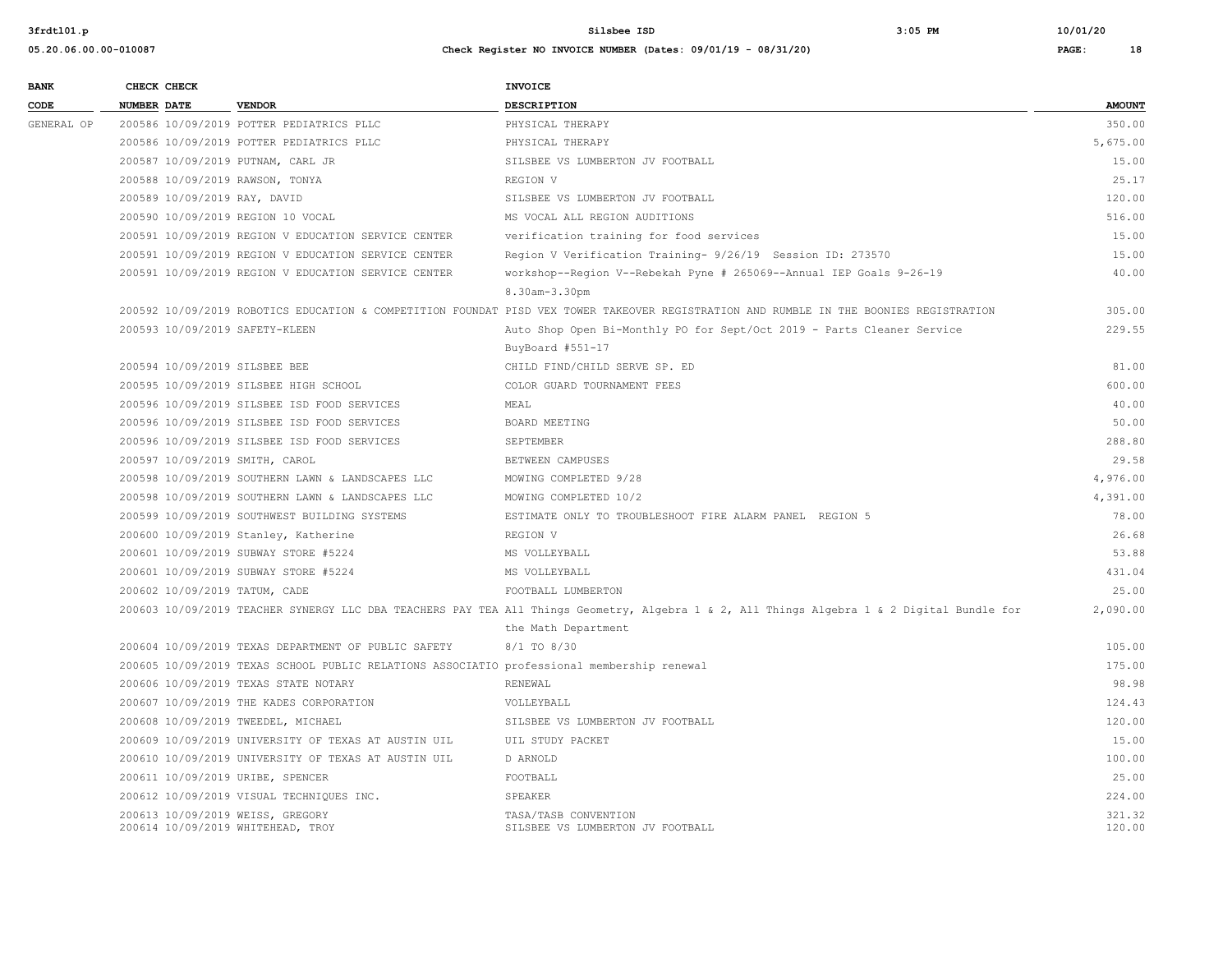**05.20.06.00.00-010087 Check Register NO INVOICE NUMBER (Dates: 09/01/19 - 08/31/20) PAGE: 19**

**BANK** CHECK CHECK **CHECK CODE NUMBER DATE VENDOR DESCRIPTION AMOUNT** GENERAL OP 200615 10/09/2019 WILLIAM V MACGILL & CO. Health Services Supplies 481.86 200616 10/09/2019 WILLIAMS, LAWRENCE STERMING SILSBEE VS LUMBERTON JV FOOTBALL 15.00 200617 10/09/2019 WILLIS, STEPHEN SILSBEE VS LCM VOLLEYBALL 155.00 200618 10/09/2019 ZONES Bulbs for technology 196.00 200619 10/10/2019 CARTER'S EDUCATIONAL TRAINING IN HOME PARENT TRAINING JUNE 2019 2,512.50 200620 10/16/2019 ACADIAN AMBULANCE 9/17 JV FOOTBALL 250.00 200621 10/16/2019 ACME ARCHITECTURAL HARDWARE OPEN PO OCTOBER FOR ACME ARCHITECTURAL BUY BOARD 69.91 200622 10/16/2019 ADVANCED GRAPHICS CUTTING MAT AND BLADES FOR SES POSTER MACHINE K SMITH 209.90 200622 10/16/2019 ADVANCED GRAPHICS CUTTING MAT AND BLADES FOR POSTER MACHINE 209.90 200623 10/16/2019 ADVANCED SYSTEMS & ALARMS 11/1 TO 11/30 70.00 200624 10/16/2019 AREA IX ASSOCIATION 2019-2020 FALL MEMBERSHIP FEES 116.80 200625 10/16/2019 Armstrong, Sheila REGION V 26.33 200626 10/16/2019 AT &T SEPT 27 THRU OCT 26 142.86 200626 10/16/2019 AT &T 51.75 SEP 25 THRU OCT 24 200626 10/16/2019 AT &T SEP 25 THRU OCT 24 51.75 200626 10/16/2019 AT &T 41.65 PM SEP 25 THRU OCT 24 SEP 25 THRU OCT 24 SEP 35 THRU OCT 24 200626 10/16/2019 AT &T 6 71.43 SEP 25 THRU OCT 24 SEP 25 THRU OCT 24 200627 10/16/2019 ATHLETIC SUPPLY INC. WHISTLES 60.00 200627 10/16/2019 ATHLETIC SUPPLY INC. SHOT/DISC BAGS AND POLE VAULT EXTENDER 285.00 200627 10/16/2019 ATHLETIC SUPPLY INC. Athletic Supply - Knee Pads - Football - Coach Smith 315.00 200628 10/16/2019 Banks, Janis LRP TO LUMBERTON PUMPKIN PATCH AND PARK 9.08 200629 10/16/2019 BATISTE, VICTOR SILSBEE VS SPRINGHILL 185.00 200630 10/16/2019 BEAUMONT FRAME & FRONT END SERVICE BUS WORK 298.00 200631 10/16/2019 BELL, MA LPC COUNSELING SERV., TRACY COUNSELING 1,375.00

address envelopes and 2 boxes of return envelopes

 200637 10/16/2019 BUECHLER & ASSOCIATES, P.C. RETAINER: OCTOBER 4,041.67 200638 10/16/2019 BYARS, REBECCA JUDGING, CRITIQUING AND APPOINTING 2019-20 WINTER GUARD 75.00 200639 10/16/2019 CARRIER CORPORATION OPEN PO SEPTEMBER FOR CARRIER CORP. BUY BOARD 335.00

| 200627 10/16/2019 ATHLETIC SUPPLY INC.                 | SHOT/DISC BAGS AND POLE VAULT EXTENDER                                        | 285.00    |
|--------------------------------------------------------|-------------------------------------------------------------------------------|-----------|
| 200627 10/16/2019 ATHLETIC SUPPLY INC.                 | Athletic Supply - Knee Pads - Football - Coach Smith                          | 315.00    |
| 200628 10/16/2019 Banks, Janis                         | LRP TO LUMBERTON PUMPKIN PATCH AND PARK                                       | 9.08      |
| 200629 10/16/2019 BATISTE, VICTOR                      | SILSBEE VS SPRINGHILL                                                         | 185.00    |
| 200630 10/16/2019 BEAUMONT FRAME & FRONT END SERVICE   | <b>BUS WORK</b>                                                               | 298.00    |
| 200631 10/16/2019 BELL, MA LPC COUNSELING SERV., TRACY | COUNSELING                                                                    | 1,375.00  |
| 200631 10/16/2019 BELL, MA LPC COUNSELING SERV., TRACY | COUNSELING                                                                    | 300.00    |
| 200631 10/16/2019 BELL, MA LPC COUNSELING SERV., TRACY | COUNSELING                                                                    | 360.00    |
| 200631 10/16/2019 BELL, MA LPC COUNSELING SERV., TRACY | COUNSELING                                                                    | 412.50    |
| 200631 10/16/2019 BELL, MA LPC COUNSELING SERV., TRACY | COUNSELING                                                                    | 425.00    |
| 200631 10/16/2019 BELL, MA LPC COUNSELING SERV., TRACY | COUNSELING                                                                    | 2,337.50  |
| 200632 10/16/2019 BEST MPRESSIONS                      | supplies--Best Mpressions-Instructional Materials--Amy Jenkins 4 boxes of Top | 220.00    |
|                                                        | address envelopes and 2 boxes of return envelopes                             |           |
| 200633 10/16/2019 BIG THICKET COOP                     | 2018-2019 school year diestrict cost                                          | 32,522.40 |
| 200634 10/16/2019 BRISCOE, JAYDEN                      | SILSBEE VS NEWTON JV FOOTBALL                                                 | 15.00     |
| 200635 10/16/2019 Brooks, Tricia                       | REGION V TRS UPDATES                                                          | 25.40     |
| 200636 10/16/2019 BSN SPORTS                           | Softball Field Windscreens ordered by Coach Smith                             | 3,839.99  |
| 200636 10/16/2019 BSN SPORTS                           | BSN Sports - Football Materials - Coach Smith                                 | 99.59     |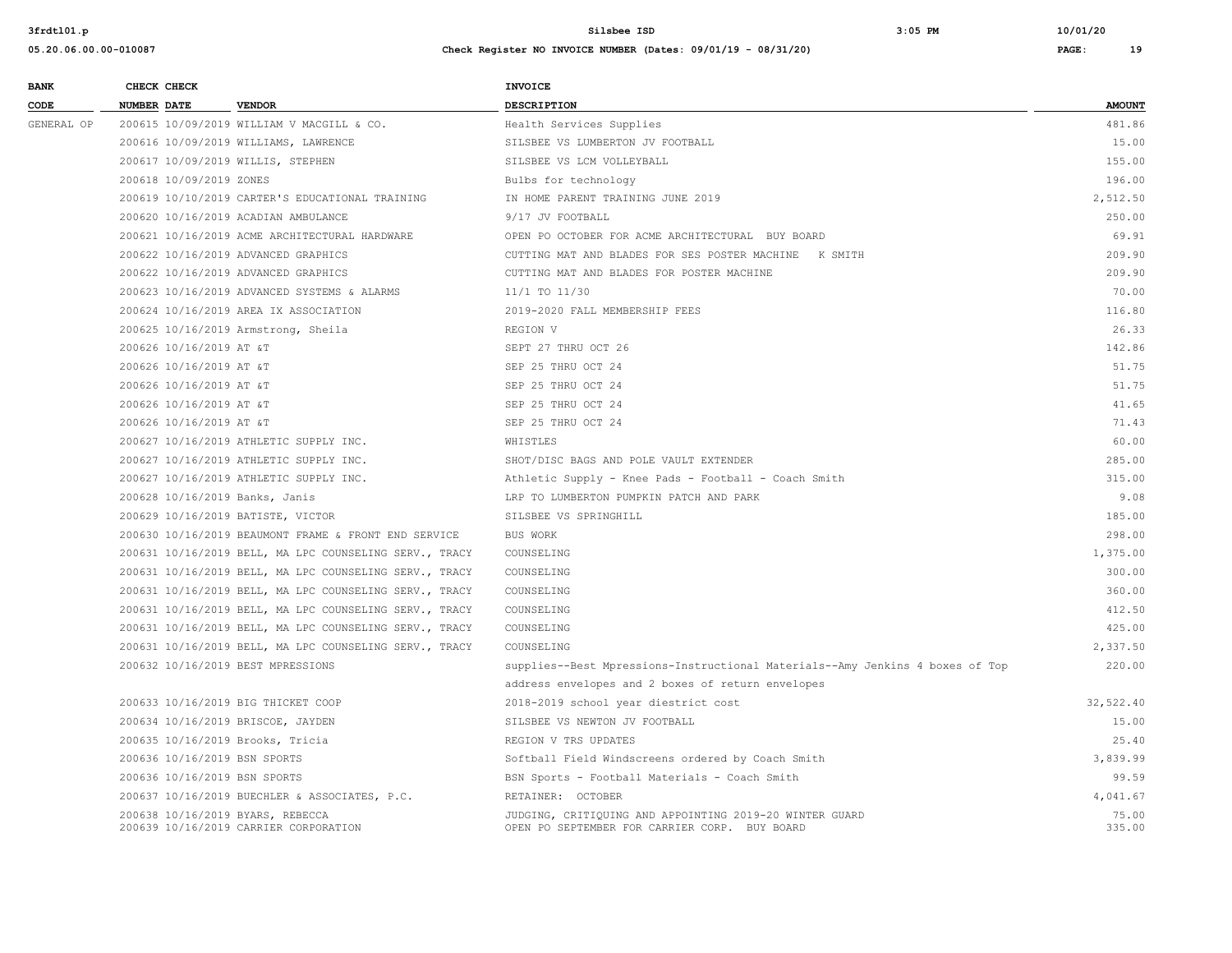| <b>BANK</b> |             | CHECK CHECK                |                                             | <b>INVOICE</b>                                                                                   |                    |
|-------------|-------------|----------------------------|---------------------------------------------|--------------------------------------------------------------------------------------------------|--------------------|
| CODE        | NUMBER DATE |                            | <b>VENDOR</b>                               | <b>DESCRIPTION</b>                                                                               | <b>AMOUNT</b>      |
| GENERAL OP  |             |                            | 200639 10/16/2019 CARRIER CORPORATION       | OPEN PO SEPTEMBER FOR CARRIER CORP. BUY BOARD                                                    | 335.00             |
|             |             |                            | 200640 10/16/2019 CENTERPOINT ENERGY        | $9/4$ TO $10/3$                                                                                  | 42.07              |
|             |             |                            | 200640 10/16/2019 CENTERPOINT ENERGY        | $9/4$ TO $10/3$                                                                                  | 105.55             |
|             |             |                            | 200640 10/16/2019 CENTERPOINT ENERGY        | $9/4$ TO $10/3$                                                                                  | 48.12              |
|             |             |                            | 200640 10/16/2019 CENTERPOINT ENERGY        | $9/4$ TO $10/3$                                                                                  | 507.25             |
|             |             |                            | 200640 10/16/2019 CENTERPOINT ENERGY        | 9/4 TO 10/3                                                                                      | 43.84              |
|             |             |                            | 200640 10/16/2019 CENTERPOINT ENERGY        | $9/4$ TO $10/3$                                                                                  | 44.45              |
|             |             |                            | 200641 10/16/2019 CITY OF SILSBEE           | 8/27 TO 10/1                                                                                     | 32.50              |
|             |             |                            | 200641 10/16/2019 CITY OF SILSBEE           | 8/27 TO 10/1                                                                                     | 163.90             |
|             |             |                            | 200641 10/16/2019 CITY OF SILSBEE           | 8/27 TO 10/1                                                                                     | 150.10             |
|             |             |                            | 200641 10/16/2019 CITY OF SILSBEE           | 8/27 TO 10/1                                                                                     | 271.30             |
|             |             |                            | 200642 10/16/2019 CLEGG, JONATHAN           | SILSBEE VS SPRINGHILL                                                                            | 70.00              |
|             |             |                            | 200643 10/16/2019 COLMESNEIL HS UIL TEAM    | <b>DEBATE</b>                                                                                    | 90.00              |
|             |             |                            | 200644 10/16/2019 DELL MARKETING L.P.       | Dell Computer & Monitor for Room 154-Video Technology                                            | 790.00             |
|             |             |                            | 200644 10/16/2019 DELL MARKETING L.P.       | pro support for server (VDI)                                                                     | 512.46             |
|             |             |                            | 200644 10/16/2019 DELL MARKETING L.P.       | Dell Computers, Monitors & Docking Stations                                                      | 6,322.42           |
|             |             |                            | 200644 10/16/2019 DELL MARKETING L.P.       | Computer and 2 monitors for J Tomas                                                              | 889.71             |
|             |             | 200645 10/16/2019 DEMCO    |                                             | LIBRARY SUPPLIES                                                                                 | 115.92             |
|             |             |                            | 200646 10/16/2019 DERRICK, KENNETH          | SILSBEE VS SPRINGHILL                                                                            | 185.00             |
|             |             |                            | 200647 10/16/2019 ELITE CARD PAYMENT CENTER | OVERNIGHT-Katherine Whigham- TAHPERD 96th Annual Convention- Dec 4-7                             | 220.00             |
|             |             |                            | 200647 10/16/2019 ELITE CARD PAYMENT CENTER | OVERNIGHT-Jennifer Fisher- TAHPERD 96th Annual Convention- Dec 4-7                               | 220.00             |
|             |             |                            | 200647 10/16/2019 ELITE CARD PAYMENT CENTER | <b>SEPTEMBER</b>                                                                                 | 7,089.29           |
|             |             | 200648 10/16/2019 EMBI TEC |                                             | CSI FORENSIC MINI LAB                                                                            | 227.00             |
|             |             | 200649 10/16/2019 ETEX     |                                             | supplies<br>Tammy McDuff                                                                         | 131.71             |
|             |             | 200649 10/16/2019 ETEX     |                                             | office supplies L Keiser                                                                         | 118.61             |
|             |             | 200649 10/16/2019 ETEX     |                                             | Supplies for ECHS classes                                                                        | 385.27             |
|             |             | 200649 10/16/2019 ETEX     |                                             | Supplies for the Library                                                                         | 337.12             |
|             |             | 200649 10/16/2019 ETEX     |                                             | Toner cartridge for room 230                                                                     | 109.99             |
|             |             | 200649 10/16/2019 ETEX     |                                             | Supplies for the English Department                                                              | 194.33             |
|             |             | 200649 10/16/2019 ETEX     |                                             | organizers for desk                                                                              | 103.98             |
|             |             |                            | 200650 10/16/2019 FLINN SCIENTIFIC INC.     | Digital Microscope, Handheld & Stethoscope, Teaching                                             | 347.35             |
|             |             |                            | 200651 10/16/2019 FOWLER, EDDIE             | SILSBEE VS SPRINGHILL                                                                            | 185.00             |
|             |             | 200652 10/16/2019 FREEMAN  |                                             | rental of equipment in Dallas for TASB production, Sept 20-21                                    | 2,101.95           |
|             |             |                            | 200653 10/16/2019 GOODMAN DISTRIBUTION INC. | HVAC Open Monthly PO for October 2019 BuyBoard Contract #552-17                                  | 111.33             |
|             |             | 200654 10/16/2019 GRAINGER |                                             | OPEN PO OCTOBER FOR GRAINGER BUY BOARD                                                           | 313.88             |
|             |             | 200654 10/16/2019 GRAINGER |                                             | OPEN PO OCTOBER FOR GRAINGER BUY BOARD                                                           | 92.64              |
|             |             | 200654 10/16/2019 GRAINGER |                                             | OPEN PO OCTOBER FOR GRAINGER BUY BOARD                                                           | 124.61             |
|             |             | 200654 10/16/2019 GRAINGER | 200655 10/16/2019 GULF COAST AUDIO          | OPEN PO OCTOBER FOR GRAINGER BUY BOARD<br>mic rental for final week of TASB rehearsal in Silsbee | 231.86<br>1,725.00 |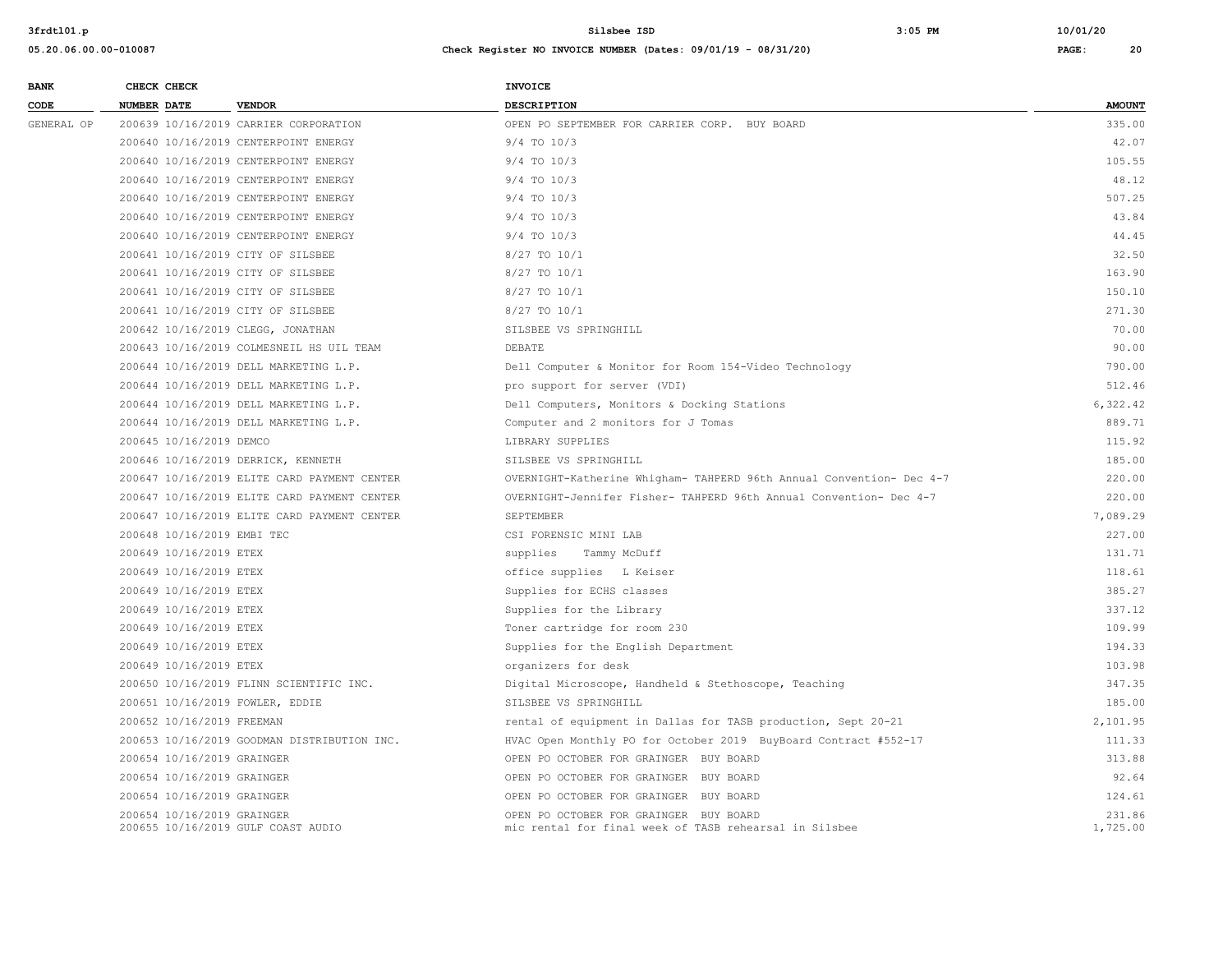| <b>BANK</b> | CHECK CHECK                     |                                                      | <b>INVOICE</b>                                                                  |                  |
|-------------|---------------------------------|------------------------------------------------------|---------------------------------------------------------------------------------|------------------|
| CODE        | <b>NUMBER DATE</b>              | <b>VENDOR</b>                                        | DESCRIPTION                                                                     | <b>AMOUNT</b>    |
| GENERAL OP  |                                 | 200656 10/16/2019 HAWTHORNE, JERRY                   | SILSEE VS SPRING HILL                                                           | 40.00            |
|             |                                 | 200657 10/16/2019 HAWTHORNE EDUCATIONAL SERVICES INC | COUNSELOR SUPPLIES CYNTHIA BARNES                                               | 48.50            |
|             |                                 | 200658 10/16/2019 Hendrix, Nancy                     | SILSBEE VS SPRINGHILL                                                           | 55.00            |
|             |                                 | 200659 10/16/2019 HERITAGE FOOD SERVICES             | thermo kool hinge for walk in cooler for SES                                    | 102.00           |
|             |                                 | 200660 10/16/2019 HILTON GARDEN INN NW ARBORETUM     | OVERNIGHT - Karen Powell - TASB - Administrative Professionals - 10/23-10/25    | 281.22           |
|             |                                 | 200661 10/16/2019 INGRAM, DOUGLAS J.                 | SILSEE VS SPRINGHILL                                                            | 45.00            |
|             |                                 | 200662 10/16/2019 INTERSTATE BILLING SERVICE, INC.   | Rush Truck Center Beaumont Buy Board Transportation Maintenance And Supplies    | 485.00           |
|             |                                 |                                                      | TRAN1819 Valid 12/13/2018 - 12/13/2019 Parts to Repair Bus 6 Rush has the parts |                  |
|             |                                 |                                                      | in stock and can deliver as soon as we have a PO                                |                  |
|             |                                 | 200663 10/16/2019 IRLEN INSTITUTE                    | supplies-Irlen Institute-amy jenkins AQUA-color-150 @1.95=292.50                | 322.45           |
|             | 200664 10/16/2019 Jacks, Evelle |                                                      | BETWEEN CAMPUSES                                                                | 65.66            |
|             |                                 | 200665 10/16/2019 JOHNSEN'S WHOLESALE FLORIST        | Floral Design Open Monthly PO for October 2019                                  | 25.45            |
|             |                                 | 200665 10/16/2019 JOHNSEN'S WHOLESALE FLORIST        | Floral Design flowers for Homecoming                                            | 228.05           |
|             |                                 | 200665 10/16/2019 JOHNSEN'S WHOLESALE FLORIST        | Floral Design Open Monthly PO for September 2019 - Supplies & Flowers for       | 287.55           |
|             |                                 |                                                      | Classes                                                                         |                  |
|             |                                 | 200665 10/16/2019 JOHNSEN'S WHOLESALE FLORIST        | Floral Design Open Monthly PO for September 2019 - Supplies & Flowers for       | 111.58           |
|             |                                 |                                                      | Classes                                                                         |                  |
|             |                                 | 200665 10/16/2019 JOHNSEN'S WHOLESALE FLORIST        | Floral Design Open Monthly PO for September 2019 - Supplies & Flowers for       | 100.84           |
|             |                                 |                                                      | Classes                                                                         |                  |
|             | 200666 10/16/2019 JONES, ERIC   |                                                      | SILSBEE VS SPRINGHILL                                                           | 185.00           |
|             | 200667 10/16/2019 JONES, STEVEN |                                                      | SILSBEE VS NEWTON JV FOOTBALL                                                   | 120.00           |
|             |                                 | 200668 10/16/2019 KELI'S K9'S LLC.                   | 10/8 SERVICES                                                                   | 315.00           |
|             |                                 | 200668 10/16/2019 KELI'S K9'S LLC.                   | HILGH SCHOOL 10/8 SERVICES                                                      | 315.00           |
|             |                                 | 200668 10/16/2019 KELI'S K9'S LLC.                   | 9/13 SERVICES                                                                   | 600.00           |
|             |                                 | 200669 10/16/2019 LANDSCAPE SPECIALIST               | MONTHLY MAINTENANCE OCTOBER                                                     | 4,929.16         |
|             |                                 | 200670 10/16/2019 Lane, Bobby II                     | SILSBEE VS SPRINGHILL                                                           | 40.00            |
|             |                                 | 200671 10/16/2019 LINDEMAN, KENNETH R                | SILSBEE VS SPRING HILL                                                          | 40.00            |
|             | 200672 10/16/2019 LONGTIN, JOHN |                                                      | REISSUE CHECK FROM 9/11 DUE TO NOT RECEIVING IT SILSBEE VS PNG FOOTBALL         | 190.00           |
|             | 200673 10/16/2019 Luna, Kayla   |                                                      | REGION V                                                                        | 24.94            |
|             |                                 | 200674 10/16/2019 MACTARVISH, DONALD                 | SILSEE VS SPRINGHILL                                                            | 185.00           |
|             |                                 | 200675 10/16/2019 McKeehan, Kathryn                  | AVID TO SAM HOUSTON                                                             | 230.00           |
|             |                                 | 200676 10/16/2019 McKinney, Raymond                  | HOMEBOUND                                                                       | 84.44            |
|             |                                 | 200677 10/16/2019 MIDTEX OIL, L.P.                   | Midtex Oil, L.P Silsbee ISD Bid Gasoline Bid for 2019-2020 Open PO for Fuel     | 1,973.30         |
|             |                                 |                                                      | September 2019                                                                  |                  |
|             | 200678 10/16/2019 MOORE, GAVIN  |                                                      | BONFIRE/WALL OF HONOR                                                           | 21.75            |
|             | 200679 10/16/2019 MOORE, LONNIE |                                                      | SILSBEE VS WOS                                                                  | 205.00           |
|             |                                 | 200680 10/16/2019 MURRAY, TERRENCE                   | SILSBEE VS SPRINGHILL                                                           | 185.00           |
|             | 200681 10/16/2019 NEFF BROTHERS | 200682 10/16/2019 NICHOLS, RAYMOND                   | TOW BUS TO HOUSTON<br>SILSBEE VS NEWTON FB JV                                   | 775.00<br>120.00 |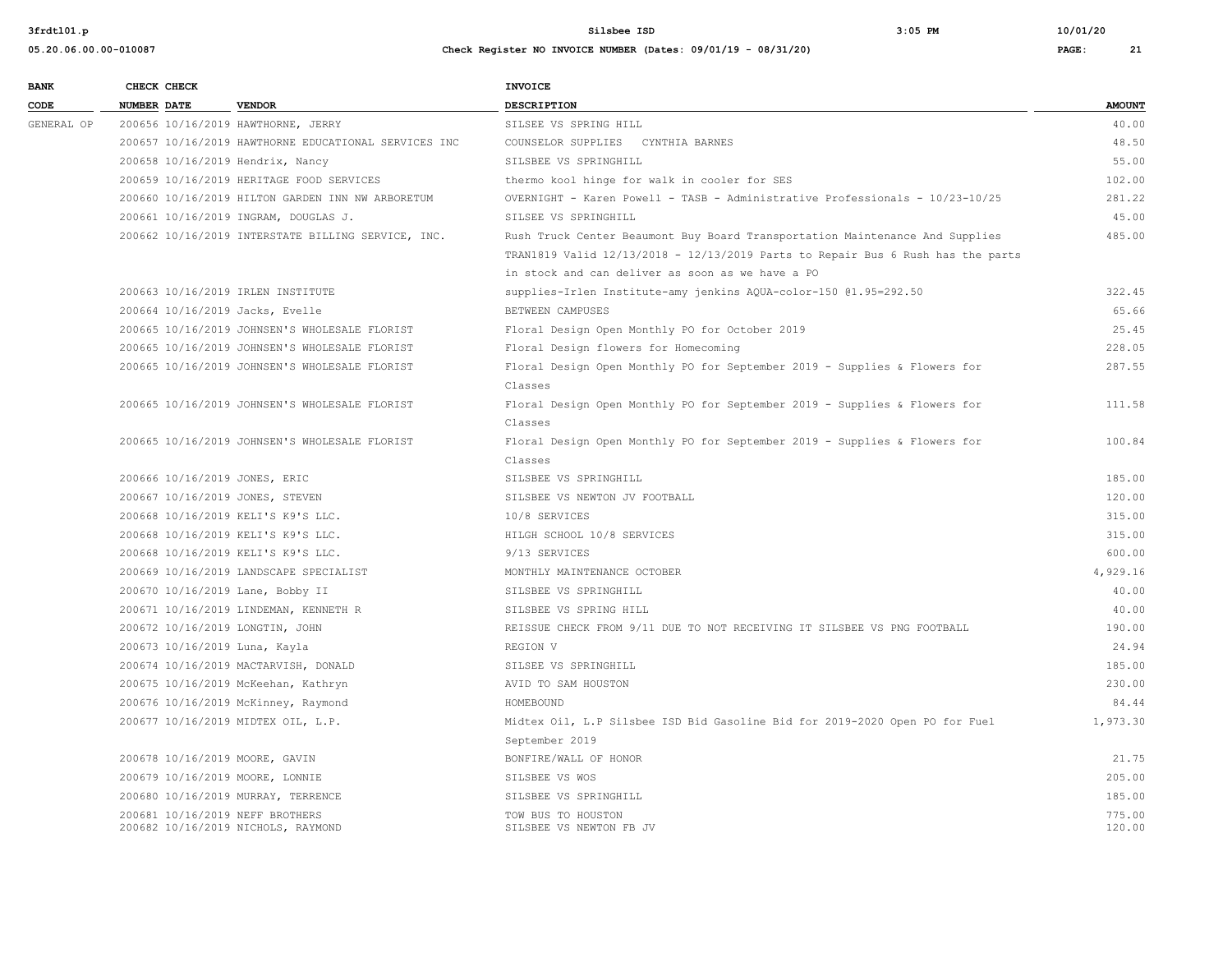**05.20.06.00.00-010087 Check Register NO INVOICE NUMBER (Dates: 09/01/19 - 08/31/20) PAGE: 22**

**3frdtl01.p Silsbee ISD 3:05 PM 10/01/20**

| <b>BANK</b> |                    | CHECK CHECK |                                                         | <b>INVOICE</b>                                                                  |               |
|-------------|--------------------|-------------|---------------------------------------------------------|---------------------------------------------------------------------------------|---------------|
| CODE        | <b>NUMBER DATE</b> |             | <b>VENDOR</b>                                           | DESCRIPTION                                                                     | <b>AMOUNT</b> |
| GENERAL OP  |                    |             | 200683 10/16/2019 O K PAPER CENTER                      | O-K Paper duplicate copy paper for bus changes and discipline forms             | 662.70        |
|             |                    |             | 200684 10/16/2019 OMNI SAN ANTONIO AT THE COLONNADE     | ACET 10/21-24                                                                   | 427.23        |
|             |                    |             | 200685 10/16/2019 PENDER'S MUSIC COMPANY                | Music for choir - God Bless the USA by Emerson                                  | 73.12         |
|             |                    |             | 200686 10/16/2019 PRATT, WAYNE                          | SILSBEE VS NEWTON FB JV                                                         | 120.00        |
|             |                    |             | 200687 10/16/2019 PTI SPORTS & RECREATION CONSTRUCTION  | Mulch for playgrounds at SES and LRP                                            | 12,005.00     |
|             |                    |             | 200688 10/16/2019 RAY, DAVID                            | SILSBEE VS WOS                                                                  | 205.00        |
|             |                    |             | 200691 10/16/2019 REGION V EDUCATION SERVICE CENTER     | workshop--Region V--Mary Hill #261016--Making Independent Work Areas Meaningful | 60.00         |
|             |                    |             |                                                         | for Students with Complex Accessibility Needs 10-2-19--8.30am-3.30pm            |               |
|             |                    |             | 200691 10/16/2019 REGION V EDUCATION SERVICE CENTER     | workshop---Region V--Evelle Jacks # 263005--Regional VI Teachers Meeting        | 40.00         |
|             |                    |             |                                                         | $9-11-19-8.30$ am-3.30pm # 263007--Regional VI Teachers Meeting                 |               |
|             |                    |             |                                                         | 10-2-19--8.30am-3.30pm # 263011--Regional VI Teachers Meeting                   |               |
|             |                    |             |                                                         | 12-6-19--8.30am-3.30pm 12-7-19--8.30am-3.30pm                                   |               |
|             |                    |             | 200691 10/16/2019 REGION V EDUCATION SERVICE CENTER     | workshop- Region V-Amy Perry- Ginger Beeler #274445- TED Talks-                 | 40.00         |
|             |                    |             |                                                         | 10-3-19--8.30am-3.30pm #274446-TED Talks 11-14-19-8.30am-3.30pm #274447-TED     |               |
|             |                    |             |                                                         | Talks 1-23-20-8.30am-3.30pm #274451-TED Talks 3-26-20-8.30am-3.30pm             |               |
|             |                    |             | 200691 10/16/2019 REGION V EDUCATION SERVICE CENTER     | workshop- Region V-Amy Perry- Ginger Beeler #274445- TED Talks-                 | 40.00         |
|             |                    |             |                                                         | 10-3-19--8.30am-3.30pm #274446-TED Talks 11-14-19-8.30am-3.30pm #274447-TED     |               |
|             |                    |             |                                                         | Talks 1-23-20-8.30am-3.30pm #274451-TED Talks 3-26-20-8.30am-3.30pm             |               |
|             |                    |             | 200692 10/16/2019 RICE, COURTNEY                        | WEST HARDIN TOURNAMENT                                                          | 90.00         |
|             |                    |             | 200693 10/16/2019 RICE, COURTNEY                        | COLMESNEIL DEBATE TOURNEY                                                       | 70.00         |
|             |                    |             | 200694 10/16/2019 RICEBELT DISTRICT FFA                 | 2019-2020 FALL MEMBERSHIP                                                       | 146.00        |
|             |                    |             | 200695 10/16/2019 RIVERSIDE INSIGHTS                    | testing--Riverside assessments-amy perry 1588317-WJIV Coq BK 1588319-WJIV Ach   | 1,319.08      |
|             |                    |             |                                                         | form A 1588322-WJIV Ach form B 1625573- WJIV resp bk                            |               |
|             |                    |             | 200695 10/16/2019 RIVERSIDE INSIGHTS                    | tests-Riverside Assessment-Kevin Snook 1588353-WJIV Complete Battery Plus (no   | 3,100.90      |
|             |                    |             |                                                         | Case)                                                                           |               |
|             |                    |             | 200696 10/16/2019 SAENZ, ADAM                           | SILSBEE VS NEWTON JV FOOTBALL                                                   | 15.00         |
|             |                    |             | 200697 10/16/2019 Scott, Ruby                           | MS BMT. CIVIC CENTER                                                            | 9.99          |
|             |                    |             | 200697 10/16/2019 Scott, Ruby                           | LRP TO PUMPKIN PATCH AND PARK                                                   | 10.00         |
|             |                    |             | 200698 10/16/2019 SMITH, CLINTON                        | SILSBEE VS SPRINGHILL                                                           | 185.00        |
|             |                    |             | 200699 10/16/2019 SOUTHERN LAWN & LANDSCAPES LLC        | MOWING COMPLETED 10/12                                                          | 4,906.00      |
|             |                    |             | 200700 10/16/2019 SOUTHERN COMPUTER WAREHOUSE           | DOCUMENT CAMERA FOR LAURA REEVES<br>KELLY SMITH                                 | 473.04        |
|             |                    |             | 200700 10/16/2019 SOUTHERN COMPUTER WAREHOUSE           | DOCUMENT CAMERA FOR SES<br>KELLY SMITH                                          | 473.04        |
|             |                    |             | 200700 10/16/2019 SOUTHERN COMPUTER WAREHOUSE           | Scanner and tablet for school cafeteria- SMS, HS, & SES                         | 59.36         |
|             |                    |             | 200700 10/16/2019 SOUTHERN COMPUTER WAREHOUSE           | Scanner and tablet for school cafeteria- SMS, HS, & SES                         | 720.93        |
|             |                    |             | 200700 10/16/2019 SOUTHERN COMPUTER WAREHOUSE           | Document Camera for room 303                                                    | 473.04        |
|             |                    |             | 200701 10/16/2019 SOUTHWEST BUILDING SYSTEMS            | ESTIMATE ONLY TO TROUBLESHOOT FIRE ALARM PANEL AT HIGH SCHOOL. IT HAS 77 CODES  | 642.29        |
|             |                    |             |                                                         | ON IT NOT ALLOWING SYSTEM TO WORK PROPERLY. EMERGENCY SITUATION SO NOW QUOTE    |               |
|             |                    |             |                                                         | PROVIDED JUST VERBAL REGION 5                                                   |               |
|             |                    |             | 200702 10/16/2019 SOUTHWEST FOODSERVICE EXCELLENCE, LLC | SEPTEMBER                                                                       | 121,254.97    |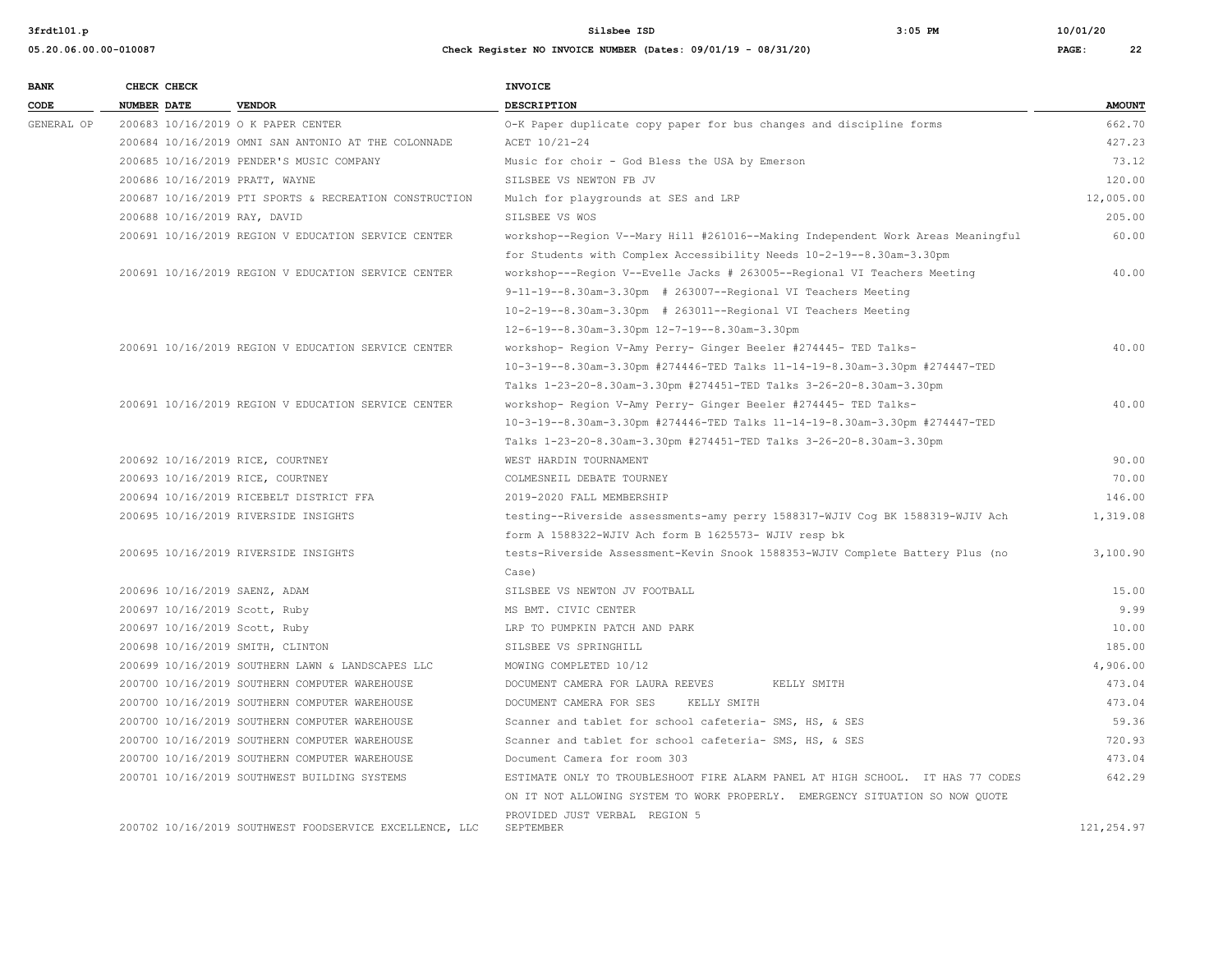| <b>BANK</b> | CHECK CHECK                    |                                                                                      | <b>INVOICE</b>                                                                                                                 |                |
|-------------|--------------------------------|--------------------------------------------------------------------------------------|--------------------------------------------------------------------------------------------------------------------------------|----------------|
| CODE        | <b>NUMBER DATE</b>             | <b>VENDOR</b>                                                                        | <b>DESCRIPTION</b>                                                                                                             | <b>AMOUNT</b>  |
| GENERAL OP  |                                | 200703 10/16/2019 SPARKLETTS AND SIERRA SPRINGS                                      | ADMINISTRATION, WAREHOUSE AND TRANSPORTATION                                                                                   | 132.90         |
|             |                                | 200703 10/16/2019 SPARKLETTS AND SIERRA SPRINGS                                      | TECHNOLOGY                                                                                                                     | 32.48          |
|             |                                | 200704 10/16/2019 SPECIALIZED ASSESSMENT & CONSULTING, LLC PSYCHOLOGICAL EVALUATIONS |                                                                                                                                | 5,590.00       |
|             |                                | 200705 10/16/2019 Stark, Rozalia                                                     | HOUSTON LIVESTOCK SHOW MEETING                                                                                                 | 131.08         |
|             |                                | 200706 10/16/2019 STEPHENS, SKYLAR                                                   | BONFIRE/WALL OF HONOR TOTAL 3 HOURS                                                                                            | 21.75          |
|             | 200707 10/16/2019 TASA         |                                                                                      | mid winter TASA conference                                                                                                     | 1,260.00       |
|             |                                | 200708 10/16/2019 TEAM ELEVATE, LLC.                                                 | SEPTEMBER OCCUPATIONAL THERAPY                                                                                                 | 10,025.00      |
|             |                                | 200708 10/16/2019 TEAM ELEVATE, LLC.                                                 | SEPTEMBER OCCUPATIONAL THERAPY 504                                                                                             | 2,200.00       |
|             |                                | 200709 10/16/2019 TEXAS FFA ASSOCIATION                                              | 2019-2020 FALL MEMBERSHIP                                                                                                      | 2,639.68       |
|             |                                | 200710 10/16/2019 THOMAS A/C SUPPLY, INC.                                            | OPEN PO OCTOBER FOR THOMAS SUPPLY BID LIST                                                                                     | 67.00          |
|             |                                | 200710 10/16/2019 THOMAS A/C SUPPLY, INC.                                            | OPEN PO OCTOBER FOR THOMAS SUPPLY BID LIST                                                                                     | 65.07          |
|             | 200711 10/16/2019 TOMAS, LOGAN |                                                                                      | TOTAL 5.5 HOURS HOCO DANCE AND BOARD MEETING                                                                                   | 39.88          |
|             |                                | 200712 10/16/2019 TWEEDEL, MICHAEL                                                   | SILSBEE VS NEWTON JV FOOTBALL                                                                                                  | 120.00         |
|             |                                | 200712 10/16/2019 TWEEDEL, MICHAEL                                                   | SILSBEE VS WOS FOOTBALL                                                                                                        | 205.00         |
|             |                                | 200713 10/16/2019 URIBE, SPENCER                                                     | SILSBEE VS SPRING HILL FOOTBALL                                                                                                | 25.00          |
|             |                                | 200714 10/16/2019 WELLS, PEYTON, GREENBURG AND HUNT, L.L.P RE: RETAINER              |                                                                                                                                | 1,000.00       |
|             |                                | 200715 10/16/2019 WEST HARDIN PERFORMERS                                             | WEST HARDIN TEACHING TOURNAMENT                                                                                                | 385.00         |
|             |                                | 200716 10/16/2019 WHITEHEAD, TROY                                                    | SILSBEE VS SPRINGHILL                                                                                                          | 70.00          |
|             |                                | 200717 10/16/2019 WIGGINS, HEATHER                                                   | HOSA FALL LEADERSHIP                                                                                                           | 140.00         |
|             |                                | 200718 10/16/2019 WILLIAMS, JAYRON                                                   | SILSBEE VS NEWTON JV FOOTBALL                                                                                                  | 15.00          |
|             | 200719 10/16/2019 WRIGHT, BILL |                                                                                      | SILSEE VS SPRINGHILL                                                                                                           | 40.00          |
|             | 200720 10/16/2019 ZONES        |                                                                                      | supplies needed to run additional computer drops                                                                               | 50.00          |
|             | 200720 10/16/2019 ZONES        |                                                                                      | More bulbs for technology                                                                                                      | 294.00         |
|             | 200720 10/16/2019 ZONES        |                                                                                      | supplies needed to run additional computer drops                                                                               | 129.00         |
|             |                                | 200721 10/17/2019 TEMPLETON, NATHAN                                                  | CTE PROGRAM EVALUATION AND MILEAGE                                                                                             | 3,500.00       |
|             |                                | 200722 10/23/2019 ACADIAN AMBULANCE                                                  | JR HIGH FOOTBALL                                                                                                               | 250.00         |
|             |                                | 200722 10/23/2019 ACADIAN AMBULANCE                                                  | MS FOOTBALL                                                                                                                    | 250.00         |
|             |                                | 200728 10/23/2019 AMAZON.COM/SYNCB                                                   | testing--Amazon--GSA-Kim Fuller/Kevin Snook Cross-Battery Assessment Software                                                  | 70.25          |
|             |                                |                                                                                      | System 2.0 (X-Bass 2.0) Access Card                                                                                            |                |
|             |                                | 200728 10/23/2019 AMAZON.COM/SYNCB                                                   | port authority enhanced visibilty vest for athletic events amazon                                                              | 40.18          |
|             |                                | 200728 10/23/2019 AMAZON.COM/SYNCB                                                   | WALKIE TALKIES FOR LAURA REEVES<br>KELLY SMITH                                                                                 | 649.90         |
|             |                                | 200728 10/23/2019 AMAZON.COM/SYNCB                                                   | Swing-A-Way Can Openers for the Concession Stands                                                                              | 53.12          |
|             |                                | 200728 10/23/2019 AMAZON.COM/SYNCB                                                   | Parking Permit Hang Tags & Earbuds                                                                                             | 98.25          |
|             |                                | 200728 10/23/2019 AMAZON.COM/SYNCB                                                   | Amazon - External Hard Drive - Coach Westbrook/Football                                                                        | 52.99          |
|             |                                | 200728 10/23/2019 AMAZON.COM/SYNCB                                                   | Amazon - 2 Dry Erase Boards - Football - Coach Jones/Smith                                                                     | 78.48          |
|             |                                | 200728 10/23/2019 AMAZON.COM/SYNCB                                                   | Jui Jitsu Dummy for Criminal Justice Agility Course                                                                            | 219.99         |
|             |                                | 200728 10/23/2019 AMAZON.COM/SYNCB                                                   | teacher supplies Riso master and ink                                                                                           | 200.67         |
|             |                                | 200728 10/23/2019 AMAZON.COM/SYNCB<br>200728 10/23/2019 AMAZON.COM/SYNCB             | MILWAUKEE BRUSH CARD-REPLACEMENT PART FOR MIKE NEWELL'S DRILL AMAZON<br>856636384783, 875885384967<br>Health Services Supplies | 8.70<br>138.75 |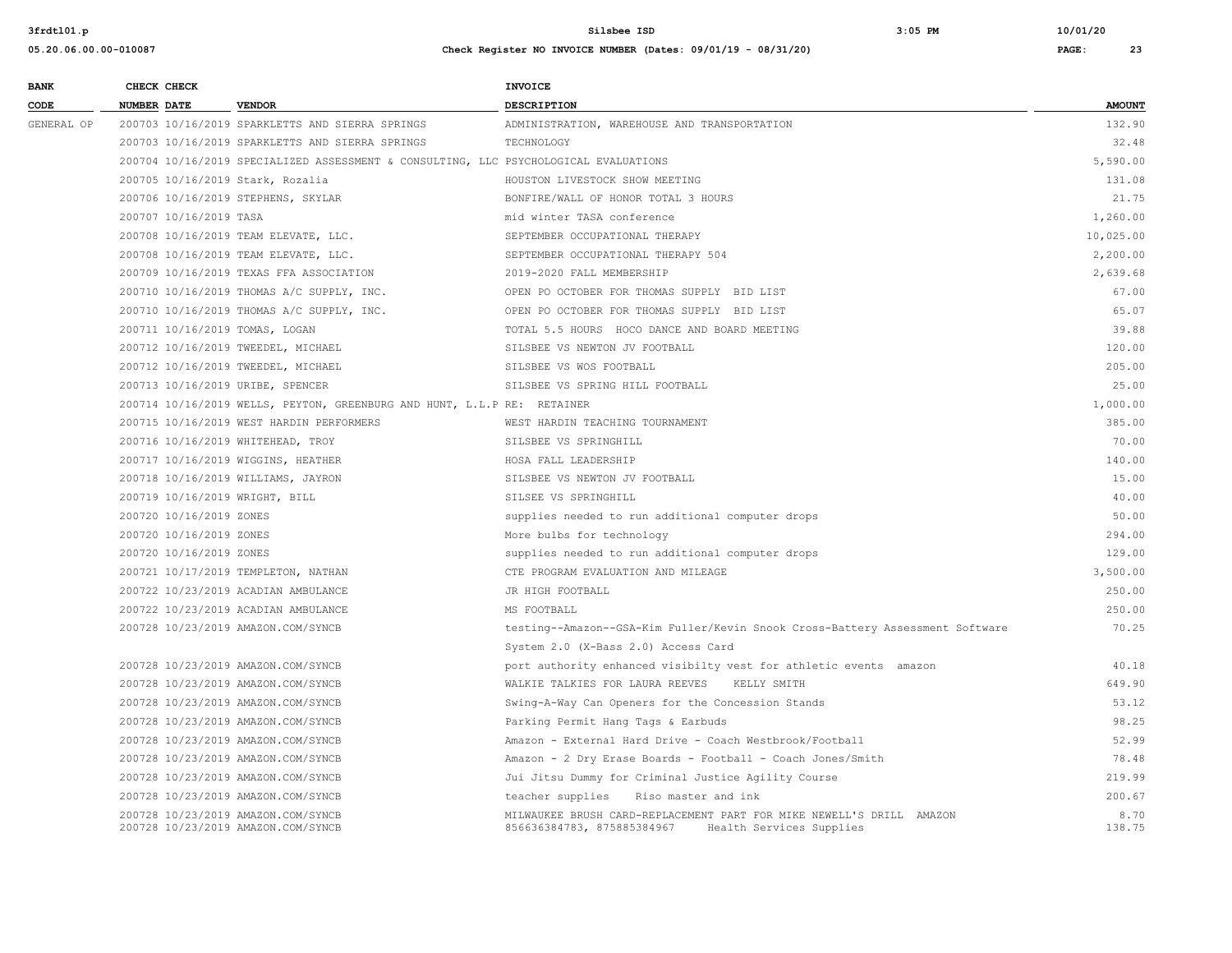| <b>BANK</b> |                    | CHECK CHECK             |                                                                                                          | <b>INVOICE</b>                                                                                                                                         |                 |
|-------------|--------------------|-------------------------|----------------------------------------------------------------------------------------------------------|--------------------------------------------------------------------------------------------------------------------------------------------------------|-----------------|
| CODE        | <b>NUMBER DATE</b> |                         | <b>VENDOR</b>                                                                                            | <b>DESCRIPTION</b>                                                                                                                                     | <b>AMOUNT</b>   |
| GENERAL OP  |                    |                         | 200728 10/23/2019 AMAZON.COM/SYNCB                                                                       | BOOK FOR LIBRARY                                                                                                                                       | 100.00          |
|             |                    |                         | 200728 10/23/2019 AMAZON.COM/SYNCB                                                                       | Tenvis Wireless Home Camera, Garment Rack, Mini Bulletin Board, Battery Pack,                                                                          | 618.59          |
|             |                    |                         |                                                                                                          | Posters, Chic & Fadeless Bulletin Board & Hidden WiFi Camera for Video Tech                                                                            |                 |
|             |                    |                         |                                                                                                          | classes                                                                                                                                                |                 |
|             |                    |                         | 200728 10/23/2019 AMAZON.COM/SYNCB                                                                       | Amazon - Power Cord for Scoreboard/Clock - Coach Smith                                                                                                 | 15.96           |
|             |                    |                         | 200728 10/23/2019 AMAZON.COM/SYNCB                                                                       | HONEYWELL CG512A1009 LARGE THERMOSTAT GUARD WITH INNER SHELF TO PREVENT                                                                                | 73.60           |
|             |                    |                         |                                                                                                          | TAMPERING AMAZON                                                                                                                                       |                 |
|             |                    |                         | 200728 10/23/2019 AMAZON.COM/SYNCB                                                                       | 859438853736,558653993747,877875678734<br>Purch Req - Amazon -                                                                                         | 536.67          |
|             |                    |                         |                                                                                                          | Swimsuits-Materials - Coach Fontaine                                                                                                                   |                 |
|             |                    |                         | 200728 10/23/2019 AMAZON.COM/SYNCB                                                                       | LEGACY BRASS CHEMICAL FILTER WITH CHECK VALVE NEED 2 AMAZON                                                                                            | 19.98           |
|             |                    |                         | 200728 10/23/2019 AMAZON.COM/SYNCB                                                                       | replacement sd cards for bus cameras                                                                                                                   | 138.80          |
|             |                    |                         | 200728 10/23/2019 AMAZON.COM/SYNCB                                                                       | 936333484943,884987693548 ELAR SUPPLIES                                                                                                                | 119.88          |
|             |                    |                         | 200728 10/23/2019 AMAZON.COM/SYNCB                                                                       | office supplies lanyards                                                                                                                               | 29.97           |
|             |                    |                         | 200728 10/23/2019 AMAZON.COM/SYNCB                                                                       | Canon LP-E8 Battery Pack for Video Tech classes                                                                                                        | 100.65          |
|             |                    |                         | 200728 10/23/2019 AMAZON.COM/SYNCB                                                                       | TODDLER TABLES REPLACEMENT SEAT BELT AMAZON                                                                                                            | 9.95            |
|             |                    |                         | 200728 10/23/2019 AMAZON.COM/SYNCB                                                                       | Folders, Hole Punch, Rooting Gel, Glyposate, Plant Nutrient, Hose Guide, Hose                                                                          | 614.78          |
|             |                    |                         |                                                                                                          | Watering Nozzle Kit, Water Hose, Garden Hose Kit & Orbit SunMate Hose-End                                                                              |                 |
|             |                    |                         |                                                                                                          | Turret Wand for Floral Design classes                                                                                                                  |                 |
|             |                    |                         | 200728 10/23/2019 AMAZON.COM/SYNCB                                                                       | Theatre Arts Fall Production Props                                                                                                                     | 331.52          |
|             |                    |                         | 200728 10/23/2019 AMAZON.COM/SYNCB                                                                       | Camo Netting, Military Flags & Wristbands for the Veteran's Day Program                                                                                | 484.68          |
|             |                    |                         | 200728 10/23/2019 AMAZON.COM/SYNCB                                                                       | CRIMINAL JUSTICE MATERIALS                                                                                                                             | 344.56          |
|             |                    |                         | 200728 10/23/2019 AMAZON.COM/SYNCB                                                                       | chair glides and pads<br>K Colvin                                                                                                                      | 980.20          |
|             |                    |                         | 200728 10/23/2019 AMAZON.COM/SYNCB                                                                       | "NO DUMPING SIGNS" AMAZON                                                                                                                              | 80.16           |
|             |                    |                         | 200728 10/23/2019 AMAZON.COM/SYNCB                                                                       | Egg Shell Topper, EVA Foam Exercise Gym Floor Mat Tiles, Avantree Bluetooth                                                                            | 246.55          |
|             |                    |                         |                                                                                                          | Adapter Dongle, Toner Cartridge Replacement, Aluminum Wire, Cellophane Gift                                                                            |                 |
|             |                    |                         |                                                                                                          | Wrap Roll, Mod Podge Ultra Matte, Utility Knife, EVA Foam, Rubber Cement, Mod                                                                          |                 |
|             |                    |                         |                                                                                                          | Podge Matte Sealer, Bike Brake Cable & Rapid Care First Aid Kit for Robotics                                                                           |                 |
|             |                    |                         |                                                                                                          | classes.                                                                                                                                               |                 |
|             |                    |                         | 200728 10/23/2019 AMAZON.COM/SYNCB                                                                       | MANITOWAC ICE TOP MOLDING EVAPORATOR GASKET MANITOWAC ICE MAGNETIC BIN SWITCH                                                                          | 97.85           |
|             |                    |                         |                                                                                                          | ASSEMBLY AMAZON                                                                                                                                        |                 |
|             |                    |                         | 200728 10/23/2019 AMAZON.COM/SYNCB                                                                       | Rotary Tool Accessories, File Set, Airbrush Kit, Rechargeable batteries, Knipex                                                                        | 286.98          |
|             |                    |                         |                                                                                                          | Cutters, Bull End Screwdrivers, Rotary Tool Hanger, Dremel Flex Shaft                                                                                  |                 |
|             |                    |                         |                                                                                                          | Attachment & Heat Gun for Robotics classes.                                                                                                            |                 |
|             |                    |                         | 200728 10/23/2019 AMAZON.COM/SYNCB                                                                       | Steel Pails, Mermaid Tail, Mops, Hemp Rope, 4' Ladders & Triangle Flag Banners                                                                         | 178.86          |
|             |                    |                         |                                                                                                          | for Theater Arts Fall Production                                                                                                                       |                 |
|             |                    | 200729 10/23/2019 AT &T |                                                                                                          | THRU NOV 6SEP 7 THRU OCT 6                                                                                                                             | 1,050.62        |
|             |                    |                         | 200730 10/23/2019 AT&T LONG DISTANCE                                                                     | AUG 22 TO OCT 2                                                                                                                                        | 34.76           |
|             |                    |                         | 200731 10/23/2019 BEAUMONT FREIGHTLINER - STERLING<br>200731 10/23/2019 BEAUMONT FREIGHTLINER - STERLING | Beaumont Freighliner Regiion 7 Coop Open PO for the month of October 2019<br>Beaumont Freighliner Regiion 7 Coop Open PO for the month of October 2019 | 302.72<br>94.74 |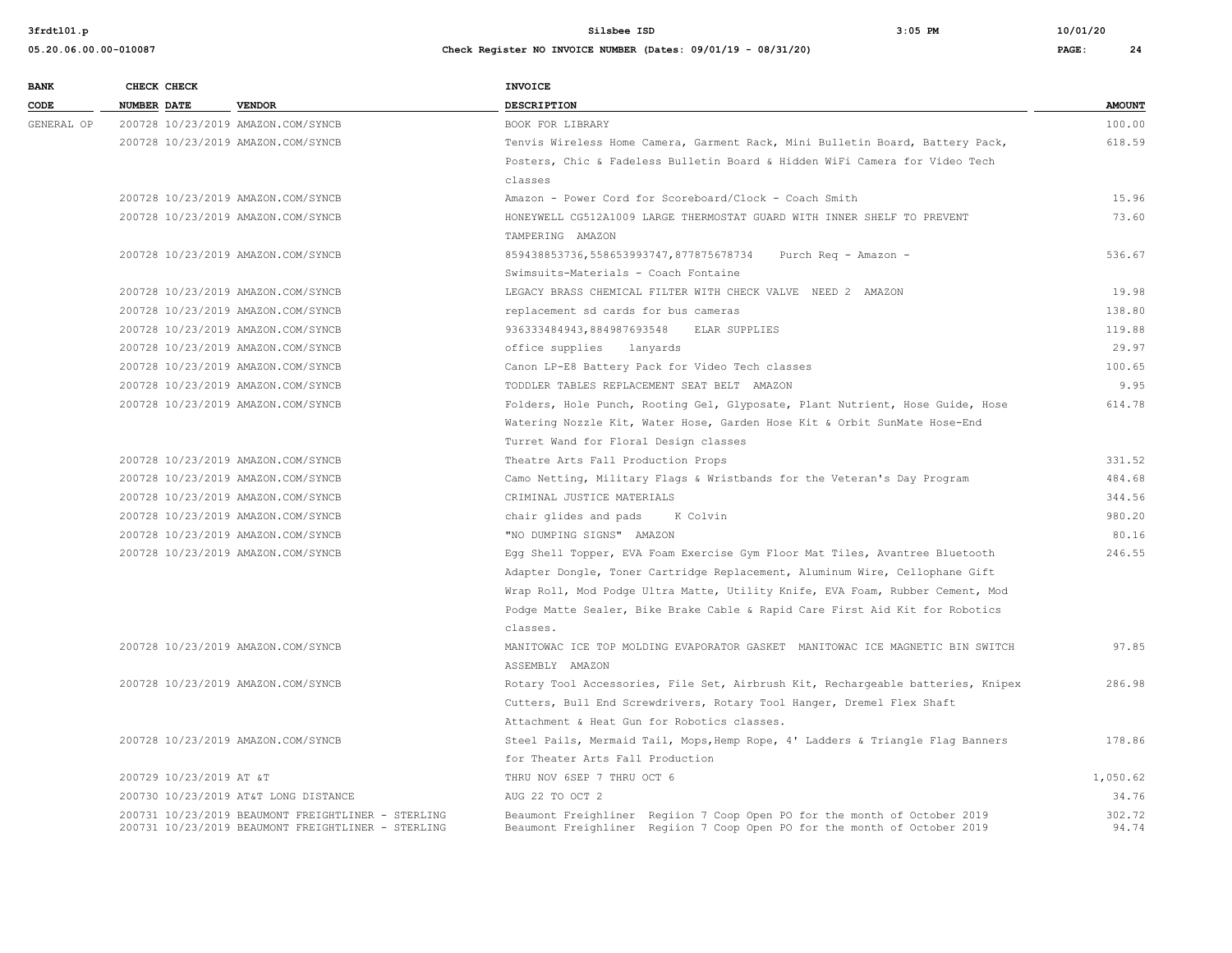| <b>BANK</b> |                    | CHECK CHECK                  |                                                                      | <b>INVOICE</b>                                                                               |                |
|-------------|--------------------|------------------------------|----------------------------------------------------------------------|----------------------------------------------------------------------------------------------|----------------|
| CODE        | <b>NUMBER DATE</b> |                              | <b>VENDOR</b>                                                        | <b>DESCRIPTION</b>                                                                           | <b>AMOUNT</b>  |
| GENERAL OP  |                    |                              | 200731 10/23/2019 BEAUMONT FREIGHTLINER - STERLING                   | Beaumont Freighliner Regiion 7 Coop Open PO for the month of October 2019                    | 48.50          |
|             |                    |                              | 200732 10/23/2019 BEST WESTERN HUNTSVILLE INN & SUITES               | UIL REGIONAL CROSS COUNTRY MEET 10/28                                                        | 529.65         |
|             |                    |                              | 200733 10/23/2019 BOTTLEY, VANESSA                                   | SILSBEE VS BRIDGE CITY MS                                                                    | 155.00         |
|             |                    |                              | 200734 10/23/2019 BOUNDS, LINDA                                      | SILSBEE VS WOS VOLLEYBALL                                                                    | 115.00         |
|             |                    |                              | 200735 10/23/2019 BSN SPORTS                                         | pe supplies Jennifer Fisher                                                                  | 725.32         |
|             |                    |                              | 200736 10/23/2019 BURGERWORKS, INC.                                  | CROSS COUNTRY                                                                                | 128.64         |
|             |                    |                              | 200737 10/23/2019 C. STEPHEN MURRAY                                  | Perpetual District License for copying IPC+Physics Materials                                 | 300.00         |
|             |                    |                              | 200738 10/23/2019 SYMMETRY ENERGY SOLUTIONS, LLC.                    | $9/1$ TO $9/30$                                                                              | 3,717.33       |
|             |                    |                              | 200739 10/23/2019 CITY OF SILSBEE                                    | 9/4 TO 10/10                                                                                 | 848.31         |
|             |                    |                              | 200739 10/23/2019 CITY OF SILSBEE                                    | 9/4 TO 10/10                                                                                 | 164.50         |
|             |                    |                              | 200739 10/23/2019 CITY OF SILSBEE                                    | 9/4 TO 10/10                                                                                 | 2,465.30       |
|             |                    |                              | 200740 10/23/2019 COMMUNITY COFFEE                                   | SILSBEE ELEMENTARY                                                                           | 245.50         |
|             |                    |                              | 200740 10/23/2019 COMMUNITY COFFEE                                   | LAURA REEVES PRIMARY                                                                         | 127.40         |
|             |                    | 200741 10/23/2019 CTAT       |                                                                      | MEMBERSHIP ANDRA BURRELL                                                                     | 175.00         |
|             |                    |                              | 200742 10/23/2019 DELL MARKETING L.P.                                | DELL LAPTOPS FOR CURRICULUM S THORNHILL                                                      | 1,324.48       |
|             |                    |                              | 200743 10/23/2019 DIR TELECOMMUNICATIONS SERVICES DIVISION SEPTEMBER |                                                                                              | 73.08          |
|             |                    |                              | 200744 10/23/2019 ELIZONDO, DANIEL                                   | DISTRICT 22-4A CROSS COUNTRY MEET                                                            | 33.87          |
|             |                    |                              | 200744 10/23/2019 ELIZONDO, DANIEL                                   | FOOTBALL @ HARDIN JEFFERSON HS                                                               | 31.32          |
|             |                    | 200745 10/23/2019 ETEX       |                                                                      | Brother DR730 Drum Unit for Printer in room 154                                              | 159.98         |
|             |                    | 200745 10/23/2019 ETEX       |                                                                      | Colored Paper for Veteran's Day Program                                                      | 31.98          |
|             |                    |                              | 200746 10/23/2019 EXXON MOBIL                                        | $9/15 - 21$                                                                                  | 166.64         |
|             |                    |                              | 200747 10/23/2019 FOLLETT SCHOOL SOLUTIONS, INC.                     | Subscription & Book Card for the Library                                                     | 1,146.96       |
|             |                    |                              | 200748 10/23/2019 FONTAINE, LEAH                                     | TOMBALL INVITATIONAL                                                                         | 140.00         |
|             |                    |                              | 200749 10/23/2019 FOWLER, CHANISSEY                                  | SILSBEE VS HJ MS VOLLEYBALL                                                                  | 155.00         |
|             |                    |                              | 200750 10/23/2019 GCA SERVICES GROUP                                 | DANCE ACADEMY EVENT 6/20                                                                     | 216.00         |
|             |                    |                              | 200750 10/23/2019 GCA SERVICES GROUP                                 | HOMECOMING DANCE                                                                             | 180.00         |
|             |                    |                              | 200750 10/23/2019 GCA SERVICES GROUP                                 | OPERATION GRAD                                                                               | 225.00         |
|             |                    |                              | 200751 10/23/2019 GOOLSBEE TIRE SERVICE                              | Goolsbee Tire Silsbee ISD Bid Sheet for 2019-2020 Tires for Special Needs Buses              | 3,000.00       |
|             |                    |                              | 200751 10/23/2019 GOOLSBEE TIRE SERVICE                              | Goolsbee Tire Parts for tire balancing machine and tire repair Silsbee ISD Bid               | 286.81         |
|             |                    |                              |                                                                      | Sheet 2019-2020                                                                              |                |
|             |                    |                              | 200752 10/23/2019 HAMBURGER DEPOT                                    | JV FOOTBALL GAME                                                                             | 700.00         |
|             |                    |                              | 200753 10/23/2019 HAMBURGER DEPOT                                    | VOLLEYBALL                                                                                   | 160.00         |
|             |                    |                              | 200754 10/23/2019 HAWTHORNE, JERRY                                   | SILSBEE VS WOS                                                                               | 40.00          |
|             |                    | 200755 10/23/2019 Hill, Amy  |                                                                      | BETWEEN CAMPUSES                                                                             | 41.41          |
|             |                    |                              | 200756 10/23/2019 HUDSON SOCCER BOOSTER CLUB                         | HUDSON SOCCER INVITATIONAL                                                                   | 350.00         |
|             |                    |                              | 200757 10/23/2019 INGRAM, DOUGLAS J.                                 | SILSBEE VS WOS                                                                               | 45.00          |
|             |                    |                              | 200758 10/23/2019 INTERFACE SECURITY SYSTEMS                         | 11/1 TO 11/30                                                                                | 27.49          |
|             |                    | 200760 10/23/2019 J W PEPPER | 200759 10/23/2019 INTERSTATE BILLING SERVICE, INC.                   | Rush Bus Monthly PO for September 2019 Buy Board 12/13/2018 to 12/13/2019<br>CHOIR MATERIALS | 95.70<br>53.75 |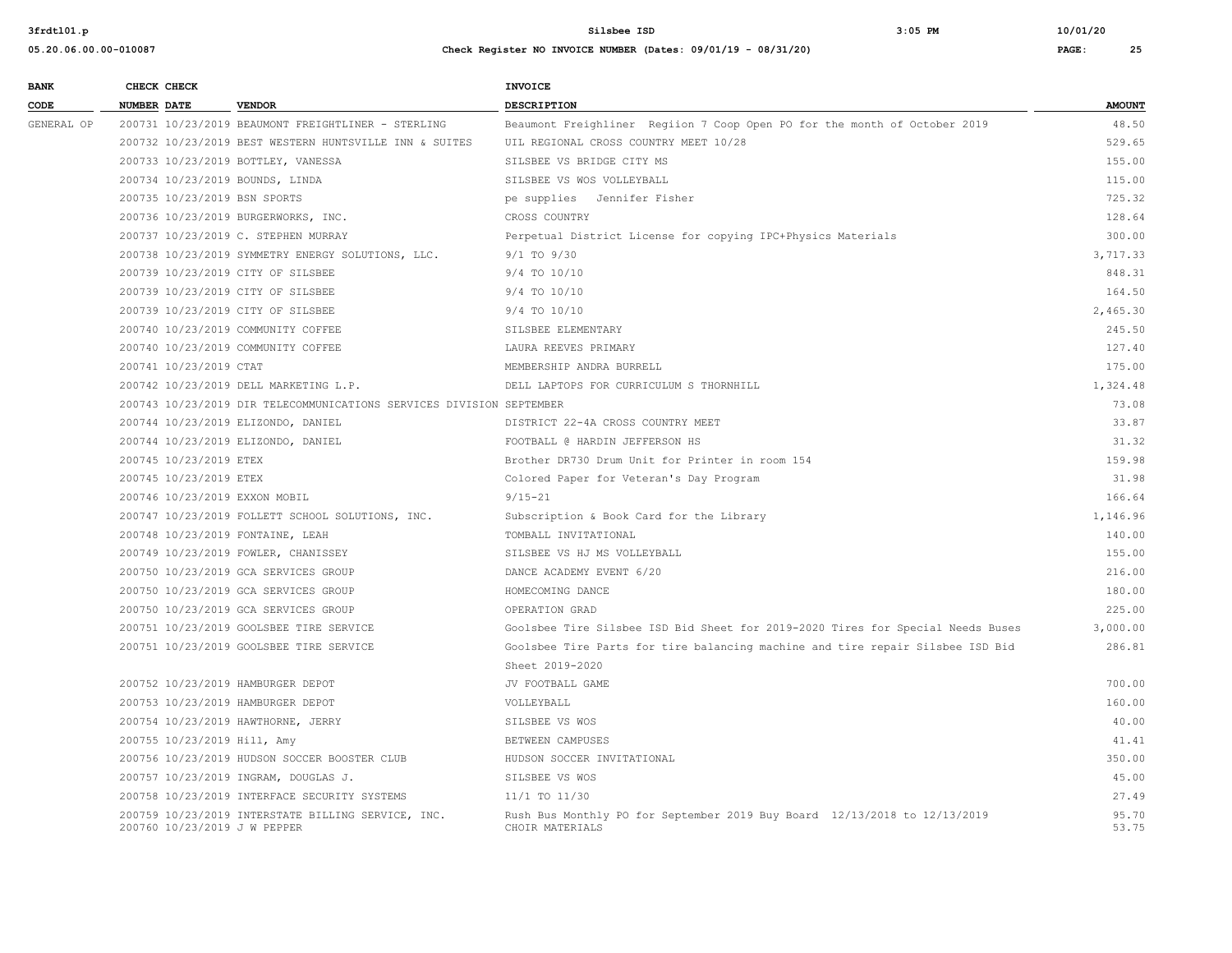| <b>BANK</b> |                    | CHECK CHECK                  |                                                                                                                                   | INVOICE                                                                       |                    |
|-------------|--------------------|------------------------------|-----------------------------------------------------------------------------------------------------------------------------------|-------------------------------------------------------------------------------|--------------------|
| CODE        | <b>NUMBER DATE</b> |                              | <b>VENDOR</b>                                                                                                                     | <b>DESCRIPTION</b>                                                            | <b>AMOUNT</b>      |
| GENERAL OP  |                    |                              | 200761 10/23/2019 JORDAN, PERCY                                                                                                   | SILSBEE VS HF MS VOLLEYBALL                                                   | 155.00             |
|             |                    |                              | 200762 10/23/2019 Lane, Bobby II                                                                                                  | SILSBEE VS WOS                                                                | 40.00              |
|             |                    |                              | 200763 10/23/2019 LINDEMAN, KENNETH R                                                                                             | SILSBEE VS WOS                                                                | 40.00              |
|             |                    |                              | 200764 10/23/2019 MCMILLAN GLASS AND DOOR                                                                                         | OPEN P.O. OCTOBER FOR MCMILLIAN GLASS 2019-2020 BID LIST                      | 271.27             |
|             |                    |                              | 200765 10/23/2019 MODEL ME KIDS, LLC.                                                                                             | supplies--Model Me Kids--Sole Source-Evelle Jacks 1-Model Me Confidence &     | 155.85             |
|             |                    |                              |                                                                                                                                   | Bullying Teachers manuals/Student Workbooks 2-Model Me Friendship Teaching    |                    |
|             |                    |                              |                                                                                                                                   | Manuals/Student Workbooks                                                     |                    |
|             |                    |                              | 200766 10/23/2019 MOORE CHEVROLET BUICK GMC CADILLAC                                                                              | Moore Chevrolet (Formerly Cowboy Chevrolet) Region 5 Purchasing Coop Repair   | 703.93             |
|             |                    |                              |                                                                                                                                   | Stabilatrack on Suburban #28                                                  |                    |
|             |                    |                              | 200767 10/23/2019 MOTT SUPPLY                                                                                                     | OPEN PO OCTOBER FOR MOTT SUPPLY BID LIST                                      | 67.04              |
|             |                    |                              | 200768 10/23/2019 MULLINS, TONI                                                                                                   | SILSBEE VS HF MS VOLLEYBALL                                                   | 155.00             |
|             |                    |                              | 200769 10/23/2019 NEDERLAND HIGH SCHOOL                                                                                           | FRIGHT NIGHT MEET                                                             | 100.00             |
|             |                    |                              | 200770 10/23/2019 O K PAPER CENTER                                                                                                | Paper for Veteran's Day Program BuyBoard #528-17                              | 26.24              |
|             |                    |                              | 200770 10/23/2019 O K PAPER CENTER                                                                                                | 2 PART NCR PAPER                                                              | 413.90             |
|             |                    |                              | 200771 10/23/2019 PERFECTION LEARNING CORPORATION                                                                                 | STAAR MATERIALS                                                               | 273.11             |
|             |                    | 200772 10/23/2019 PESI       |                                                                                                                                   | AMANDA HORTON                                                                 | 49.99              |
|             |                    | 200772 10/23/2019 PESI       |                                                                                                                                   | DEBORAH JOHNSON, HEATHER MURPHY, TAMMY STOUT, CYNTHIA BARNES                  | 369.96             |
|             |                    |                              | 200773 10/23/2019 PINNACLE MEDICAL MANAGEMENT CORP.                                                                               | pre emplioyment test                                                          | 40.00              |
|             |                    |                              | 200773 10/23/2019 PINNACLE MEDICAL MANAGEMENT CORP.                                                                               | PHYSICAL                                                                      | 60.00              |
|             |                    |                              | 200774 10/23/2019 PNG HIGH SCHOOL                                                                                                 | PNG KICKOFF CLASSIC                                                           | 295.00             |
|             |                    |                              | 200775 10/23/2019 REGION V EDUCATION SERVICE CENTER                                                                               | Special Education Workshop for Teachers - on campus Oct. 7                    | 500.00             |
|             |                    |                              | 200776 10/23/2019 RICE, COURTNEY                                                                                                  | NEDERLAND FRIGHT NIGHT DEBATE                                                 | 60.00              |
|             |                    |                              | 200777 10/23/2019 ROBERTS, NORRIS                                                                                                 | SILSBEE VS WOS VOLLEYBALL                                                     | 115.00             |
|             |                    |                              | 200778 10/23/2019 SCHOOL SPECIALTY                                                                                                | teacher supplies Shelley Hickman                                              | 100.06             |
|             |                    |                              | 200779 10/23/2019 SCHOOL TECHNOLOGY ASSOCIATES, INC.                                                                              | Tardy Kiosk with warranty & printer paper                                     | 955.00             |
|             |                    |                              | 200780 10/23/2019 Scott, Ruby                                                                                                     | TOMBALL MEMORIAL HIGH SCHOOL                                                  | 9.37               |
|             |                    |                              | 200781 10/23/2019 Shoulders, Lavonda                                                                                              | SILSBEE VS WOS                                                                | 45.00              |
|             |                    |                              | 200782 10/23/2019 SHSU TRACK & FIELD                                                                                              | REGIONAL CROSS COUNTRY                                                        | 160.00             |
|             |                    |                              | 200783 10/23/2019 SILSBEE HIGH SCHOOL ACTIVITY                                                                                    | TIGER KEEPERS PER DIEM 10/18                                                  | 130.00             |
|             |                    |                              | 200783 10/23/2019 SILSBEE HIGH SCHOOL ACTIVITY                                                                                    | REIMBURSEMENT                                                                 | 190.00             |
|             |                    |                              | 200784 10/23/2019 SIMMONS, SHELLY                                                                                                 | LRP TO PUMPKIN PATCH AND PARK                                                 | 6.29               |
|             |                    |                              | 200784 10/23/2019 SIMMONS, SHELLY                                                                                                 | LRP FIELD TRIP PUMPKIN PATCH & PARK                                           | 9.48               |
|             |                    | 200785 10/23/2019 SOCCER.COM |                                                                                                                                   | Soccer.Com - Girls' Soccer Practice/Game Balls, items - Coach Daniel          | 61.42              |
|             |                    |                              | 200786 10/23/2019 SOUTHEAST TEXAS WATER                                                                                           | ACADEMY                                                                       | 51.96              |
|             |                    |                              | 200787 10/23/2019 SOUTHERN COMPUTER WAREHOUSE                                                                                     | Scanner and tablet for school cafeteria- SMS, HS, & SES                       | 2,699.55           |
|             |                    |                              | 200788 10/23/2019 SOUTHWEST BUILDING SYSTEMS                                                                                      | ESTIMATE ONLY TO TROUBLESHOOT FIRE ALARM PANEL AT HIGH SCHOOL (TEST LINE ONE) | 513.31             |
|             |                    |                              |                                                                                                                                   | REGION 5                                                                      |                    |
|             |                    |                              | 200789 10/23/2019 SPECIALIZED ASSESSMENT & CONSULTING, LLC PSYCHOLOGICAL EVALUATIONS<br>200790 10/23/2019 SWICEGOOD MUSIC COMPANY | MS BAND REPAIR                                                                | 9,210.00<br>190.00 |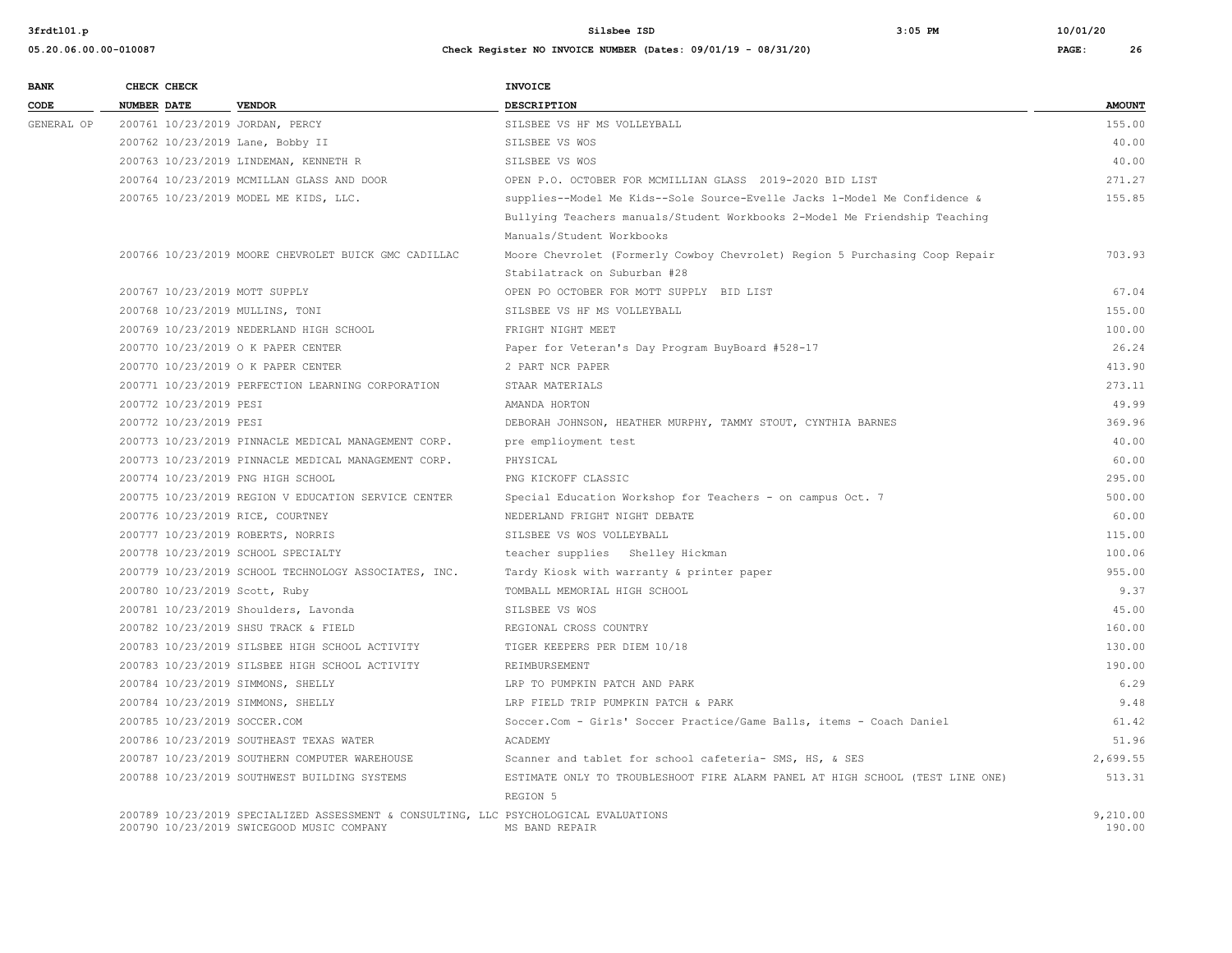| <b>BANK</b> | CHECK CHECK                    |                                                                        | INVOICE                                                                         |                  |
|-------------|--------------------------------|------------------------------------------------------------------------|---------------------------------------------------------------------------------|------------------|
| CODE        | <b>NUMBER DATE</b>             | <b>VENDOR</b>                                                          | <b>DESCRIPTION</b>                                                              | <b>AMOUNT</b>    |
| GENERAL OP  | 200791 10/23/2019 TASA         |                                                                        | TASA 2019 TX ASSESSMENT CONF. REGISTRATION FOR JAMIE HAGLER PRE-CONFERENCE AND  | 265.00           |
|             |                                |                                                                        | TSNAP LUNCHEON NOV. 2-5, 2019                                                   |                  |
|             | 200792 10/23/2019 TASB, INC.   |                                                                        | SHARS BILLING JULY                                                              | 237.87           |
|             | 200793 10/23/2019 TASBO        |                                                                        | 2019 purchasing academy                                                         | 305.00           |
|             | 200794 10/23/2019 TASSP        |                                                                        | 48609 MEMBERSHIP FOR BOTTOMS, SHELTON, CREDEUR AND SCHWARTZ                     | 960.00           |
|             |                                | 200795 10/23/2019 TAYLOR, SHERRIE                                      | PARKING TASA/TASB                                                               | 376.52           |
|             |                                | 200796 10/23/2019 TEAM GO FIGURE                                       | Printed Floor Drop Goodbuy Contract #18-19 4C000                                | 2,080.00         |
|             |                                | 200797 10/23/2019 TEXICAN COURT HOTEL                                  | OVERNIGHT - Catie Whitehead - TXASCD 10/26-10/26-10/29                          | 519.93           |
|             |                                | 200798 10/23/2019 THOMAS A/C SUPPLY, INC.                              | OPEN PO OCTOBER FOR THOMAS SUPPLY BID LIST                                      | 58.50            |
|             |                                | 200798 10/23/2019 THOMAS A/C SUPPLY, INC.                              | OPEN PO OCTOBER FOR THOMAS SUPPLY BID LIST                                      | 79.25            |
|             |                                | 200799 10/23/2019 TMEA REGION 10 VOCAL DIVISION                        | ALL REGION                                                                      | 225.00           |
|             |                                | 200800 10/23/2019 TOMBALL MEMORIAL HS AQUATICS                         | HALLOWEEN INVITATIONAL                                                          | 36.00            |
|             | 200801 10/23/2019 TUNE IN      |                                                                        | UIL ART SMART                                                                   | 213.95           |
|             |                                | 200802 10/23/2019 U S POSTAL SERVICE                                   | 28836963                                                                        | 5,000.00         |
|             |                                | 200803 10/23/2019 VERIZON WIRELESS                                     | SEP 14 - OCT 13                                                                 | 347.38           |
|             |                                | 200803 10/23/2019 VERIZON WIRELESS                                     | SEP 14 - OCT 13                                                                 | 806.83           |
|             |                                | 200804 10/23/2019 Whitstine, Mandy                                     | REGION V                                                                        | 25.52            |
|             | 200805 10/23/2019 WRIGHT, BILL |                                                                        | SILSBEE VS WOS                                                                  | 40.00            |
|             | 200806 10/23/2019 ZONES        |                                                                        | Zones update to Veeam backup solution                                           | 7,404.00         |
|             |                                | 200807 10/30/2019 806 TECHNOLOGIES, INC                                | PLAN4LEARNING - DISTRICT IMPROVEMENT PLANNING SOFTWARE AND PLAN4LEARNING CAMPUS | 2,000.00         |
|             |                                |                                                                        | IMPROVEMENT PLANNING SOFTWARE                                                   |                  |
|             |                                | 200808 10/30/2019 ACADIAN AMBULANCE                                    | JV FOOTBALL                                                                     | 250.00           |
|             |                                | 200809 10/30/2019 ADVANCED GRAPHICS                                    | Ink Cartridges for the Poster Machine                                           | 251.69           |
|             |                                | 200810 10/30/2019 AMERICAN ASSOCIATION OF NOTARIES                     | TONYA IVINS ORDER 01-191235672                                                  | 6.95             |
|             |                                | 200811 10/30/2019 BAILEY, EDWARD                                       | SILSBEE VS WOS                                                                  | 180.00           |
|             | 200812 10/30/2019 Banks, Janis |                                                                        | LRP FIELD TRIP TO JASPER COWBOY CHURCH                                          | 10.00            |
|             | 200813 10/30/2019 BRODART CO.  |                                                                        | LIBRARY MATERIALS                                                               | 1,322.50         |
|             | 200814 10/30/2019 BROWN, ONARE |                                                                        | SILSBEE VS WOS                                                                  | 180.00           |
|             |                                | 200815 10/30/2019 BUFFALO SPECIALTIES                                  | Awards for Bus Driver of the Month                                              | 352.69           |
|             |                                | 200816 10/30/2019 BURGERS OF BEAUMONT                                  | 10/17 CROSS COUNTRY MEALS                                                       | 326.66           |
|             |                                | 200817 10/30/2019 CARTER'S EDUCATIONAL TRAINING                        | <b>JULY SERVICES</b>                                                            | 2,187.50         |
|             |                                | 200818 10/30/2019 CENTERPOINT ENERGY                                   | 9/17 TO 10/16                                                                   | 48.94            |
|             |                                | 200818 10/30/2019 CENTERPOINT ENERGY                                   | 9/17 TO 10/16                                                                   | 558.80           |
|             | 200819 10/30/2019 CHICK-FIL-A  |                                                                        | SMS FOOTBALL @ HJ                                                               | 772.00           |
|             | 200820 10/30/2019 CHICK-FIL-A  |                                                                        | VOLLEYBALL                                                                      | 137.54           |
|             |                                | 200821 10/30/2019 CICI'S PIZZA #160                                    | BOYS JV CROSS COUNTRY                                                           | 119.00           |
|             |                                | 200822 10/30/2019 CITY OF SILSBEE                                      | $9/10$ to $10/16$                                                               | 248.00           |
|             |                                | 200822 10/30/2019 CITY OF SILSBEE<br>200823 10/30/2019 COTTON, STEPHEN | $9/10$ to $10/16$<br>SILSBEE VS WOS                                             | 258.60<br>180.00 |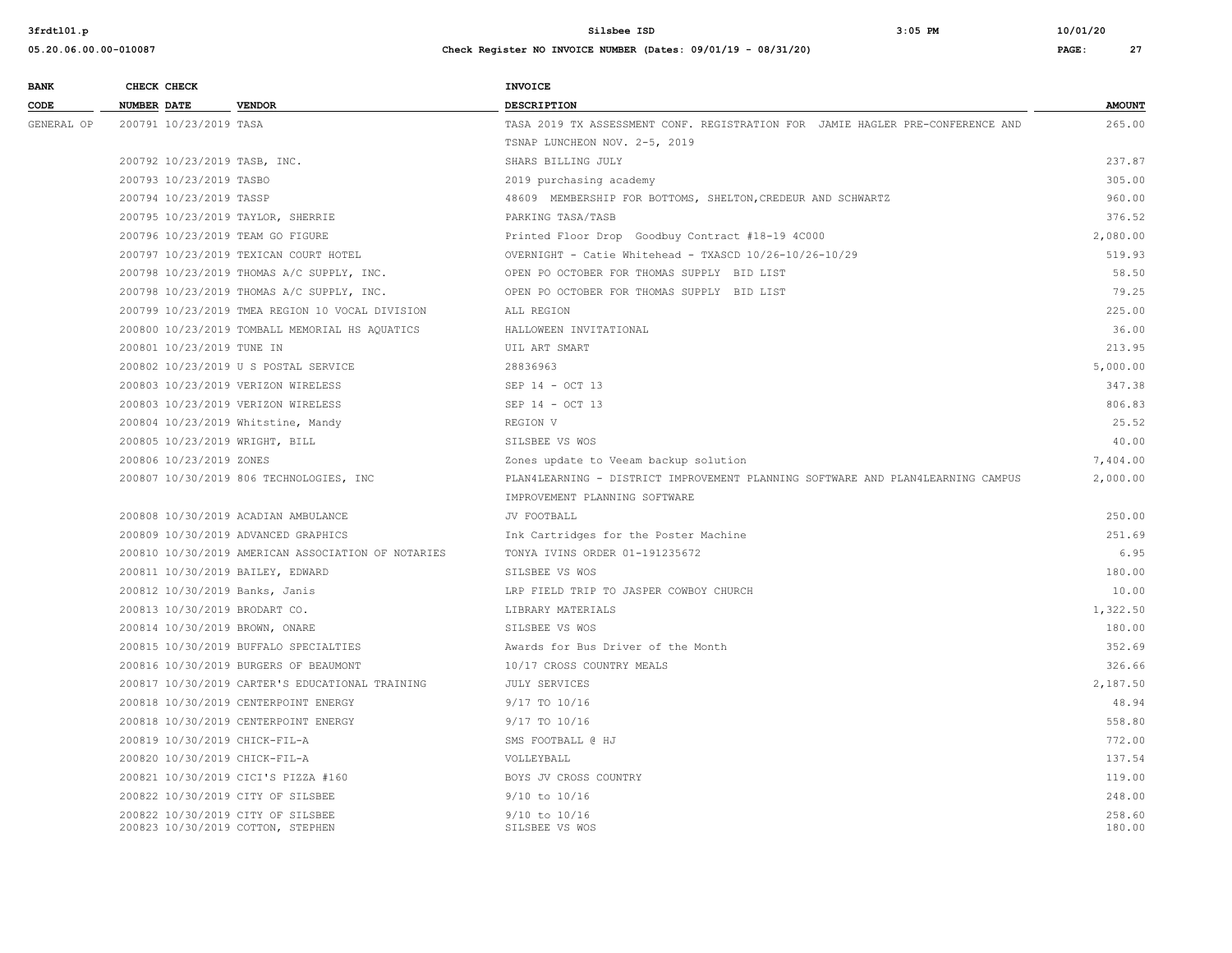| <b>BANK</b> |                    | CHECK CHECK                |                                                    | INVOICE                                                                           |               |
|-------------|--------------------|----------------------------|----------------------------------------------------|-----------------------------------------------------------------------------------|---------------|
| CODE        | <b>NUMBER DATE</b> |                            | <b>VENDOR</b>                                      | DESCRIPTION                                                                       | <b>AMOUNT</b> |
| GENERAL OP  |                    |                            | 200824 10/30/2019 DAIRY QUEEN                      | MIDDLE SCHOOL CROSS COUNTRY                                                       | 34.96         |
|             |                    |                            | 200825 10/30/2019 DELL MARKETING L.P.              | computer to replace HS cafeteria line 2 computer                                  | 374.23        |
|             |                    |                            | 200826 10/30/2019 EASTBAY INC.                     | Purch Req - Eastbay - Girls' BB Materials - Coach Haynes                          | 1,749.80      |
|             |                    |                            | 200827 10/30/2019 EMBASSY SUITES SAN MARCOS        | 11/3-6 TASBO POAYROLL & PERSONNEL ACADEMY                                         | 470.68        |
|             |                    |                            | 200828 10/30/2019 EMERSON, WALTER                  | SILSBEE VS WOS                                                                    | 70.00         |
|             |                    | 200829 10/30/2019 ETEX     |                                                    | office supplies<br>paper and envelopes                                            | 267.78        |
|             |                    | 200829 10/30/2019 ETEX     |                                                    | teacher supplies<br>cardstock                                                     | 153.40        |
|             |                    | 200829 10/30/2019 ETEX     |                                                    | teachers supplies misc                                                            | 281.21        |
|             |                    | 200829 10/30/2019 ETEX     |                                                    | teacher supplies<br>pencil sharpeners                                             | 161.94        |
|             |                    | 200829 10/30/2019 ETEX     |                                                    | replace printer cartiridge                                                        | 113.99        |
|             |                    | 200829 10/30/2019 ETEX     |                                                    | Roll Paper for the Print Shop                                                     | 181.98        |
|             |                    | 200829 10/30/2019 ETEX     |                                                    | bankers boxes for files                                                           | 121.97        |
|             |                    | 200829 10/30/2019 ETEX     |                                                    | Teacher, Counselor & Office Supplies                                              | 257.61        |
|             |                    |                            | 200830 10/30/2019 FONTAINE, LEAH                   | LUFKIN INVITATIIONAL                                                              | 140.00        |
|             |                    |                            | 200831 10/30/2019 FONTENOT, VELMA                  | MS FT TO JASPER COWBOY CHURCH                                                     | 10.00         |
|             |                    |                            | 200832 10/30/2019 FUNCTION 4 LLC                   | 10/15 TO 11/14                                                                    | 646.20        |
|             |                    |                            | 200833 10/30/2019 GALLS, LLC                       | KENNY DAVENPORT PANTS                                                             | 96.50         |
|             |                    |                            | 200834 10/30/2019 GARNER, BARBARA                  | REGION 5                                                                          | 200.00        |
|             |                    |                            | 200834 11/11/2019 GARNER, BARBARA                  | REGION 5                                                                          | $-200.00$     |
|             |                    |                            | 200835 10/30/2019 GLENN, CODY                      | SILSBEE VS HJ FOOTBALL JV                                                         | 15.00         |
|             |                    | 200836 10/30/2019 GRAINGER |                                                    | OPEN PO OCTOBER FOR GRAINGER BUY BOARD                                            | 85.98         |
|             |                    |                            | 200837 10/30/2019 GRIMES, KENNETH                  | SILSBEE VS HJ VOLLEYBALL                                                          | 155.00        |
|             |                    |                            | 200838 10/30/2019 GT Distributors - Austin         | Body Suit, Blue Gun, Blue Gun Firearm Simulator, Holsters, Defense Spray, Belts   | 136.76        |
|             |                    |                            |                                                    | & Belt Keepers for Criminal Justice classes                                       |               |
|             |                    |                            | 200838 10/30/2019 GT Distributors - Austin         | Blackhawk Level 2 Serpa Auto Lock Duty Holster for Criminal Justice classes       | 720.27        |
|             |                    |                            |                                                    | BuyBoard #524-17                                                                  |               |
|             |                    |                            | 200839 10/30/2019 HAMBURGER DEPOT                  | VARSITY FOOTBALL                                                                  | 900.00        |
|             |                    |                            | 200840 10/30/2019 HILTON AUSTIN                    | 2019 TEXAS ASSESSMENT CONFERENCE 11/2 - 5                                         | 514.48        |
|             |                    |                            | 200841 10/30/2019 Honeycutt, Judy                  | JOB VISITS                                                                        | 89.09         |
|             |                    |                            | 200842 10/30/2019 HOUGHTON MIFFLIN COMPANY         | HOUGHTON MIFFLIN HARCOURT ADDITIONAL MATERIALS FOR SES HMH INTO READING           | 10,163.00     |
|             |                    |                            | 200843 10/30/2019 INKSPOT PRINTS & GRAPHICS        | Purch Req - InkSpot - MS Girls' Athletics Uniforms - Coach Leach                  | 750.50        |
|             |                    |                            | 200843 10/30/2019 INKSPOT PRINTS & GRAPHICS        | Purch Req - InkSpot - MS Girls BB Materials                                       | 70.00         |
|             |                    |                            | 200843 10/30/2019 INKSPOT PRINTS & GRAPHICS        | Purch Req - InkSpot - MS Volleyball Materials - Coach Leach                       | 70.00         |
|             |                    |                            | 200843 10/30/2019 INKSPOT PRINTS & GRAPHICS        | Purch Req - InkSpot - Polos for Filmers - Coach Smith                             | 96.00         |
|             |                    |                            | 200843 10/30/2019 INKSPOT PRINTS & GRAPHICS        | Tiger Keeper T-Shirts                                                             | 201.00        |
|             |                    |                            | 200843 10/30/2019 INKSPOT PRINTS & GRAPHICS        | AVID T-Shirts                                                                     | 901.20        |
|             |                    |                            | 200844 10/30/2019 INTERSTATE BILLING SERVICE, INC. | Rush Bus Centers Open PO for the Month of October 2019 Buy Board                  | 55.80         |
|             |                    |                            |                                                    | Transportation Maintenance & Supplies TRANS 1819 Valid 12/13/2018 -<br>12/13/2019 |               |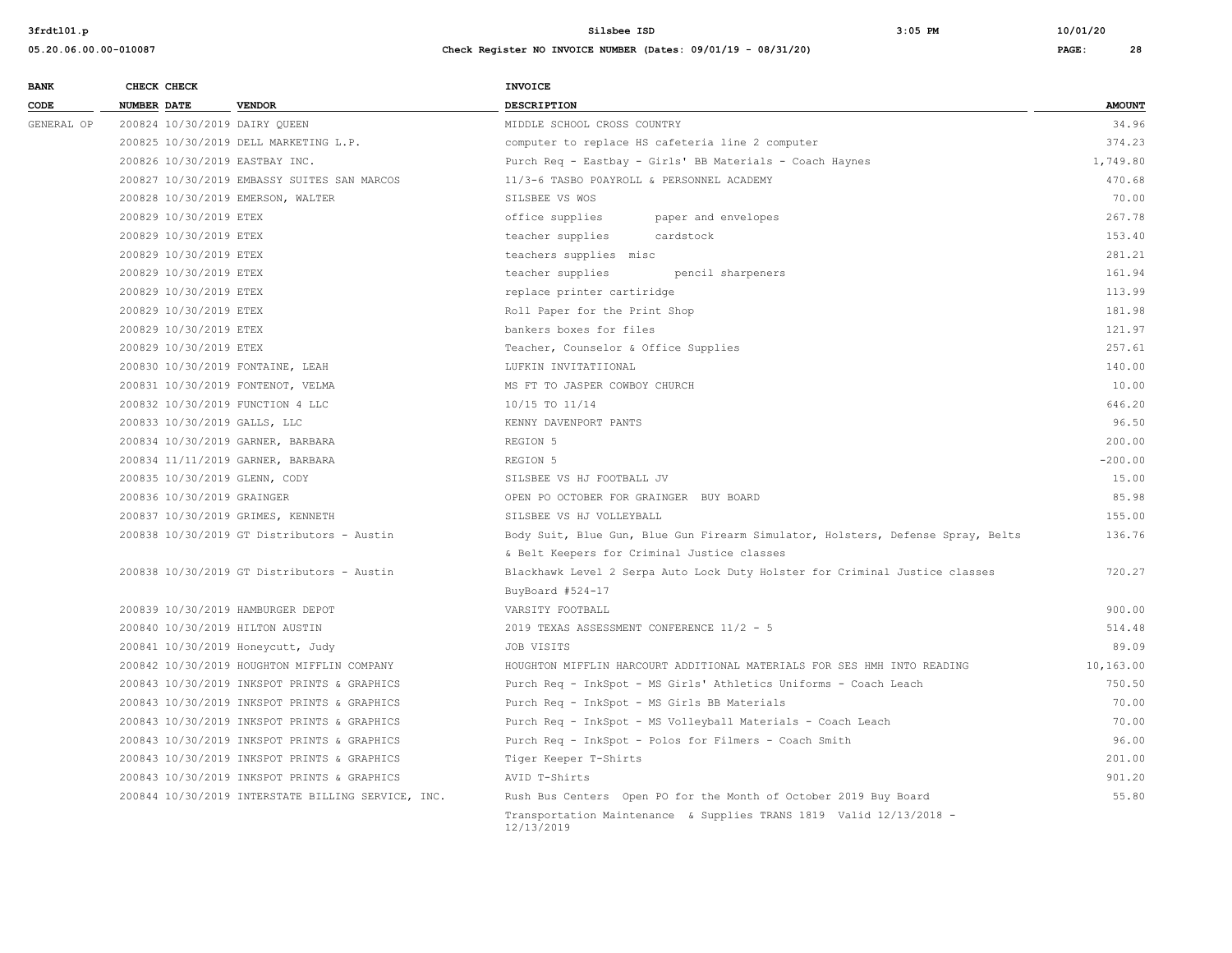| <b>BANK</b> |             | CHECK CHECK                 |                                                                                                | <b>INVOICE</b>                                                                                                                  |                    |
|-------------|-------------|-----------------------------|------------------------------------------------------------------------------------------------|---------------------------------------------------------------------------------------------------------------------------------|--------------------|
| CODE        | NUMBER DATE |                             | <b>VENDOR</b>                                                                                  | DESCRIPTION                                                                                                                     | <b>AMOUNT</b>      |
| GENERAL OP  |             |                             | 200845 10/30/2019 JUNIOR LIBRARY GUILD                                                         | JUNIOR LIBRARY GUILD SUBSCRIPTION                                                                                               | 991.47             |
|             |             |                             | 200846 10/30/2019 KITZMILLER, BONNIE                                                           | REGION V                                                                                                                        | 26.44              |
|             |             |                             | 200847 10/30/2019 LABORDE, JASON                                                               | SILSBEE VS WOS                                                                                                                  | 180.00             |
|             |             |                             | 200848 10/30/2019 LINTELMAN, CHRIS                                                             | SILSBEE VS WOS                                                                                                                  | 180.00             |
|             |             |                             | 200849 10/30/2019 LUFKIN HIGH SCHOOL                                                           | LUFKIN INVITATIONAL SWIM MEET                                                                                                   | 60.00              |
|             |             |                             | 200850 10/30/2019 MARK'S PLUMBING                                                              | OPEN PO OCTOBER FOR MARK'S PLUMBING BUY BOARD                                                                                   | 391.49             |
|             |             |                             | 200851 10/30/2019 MASTER AUDIO VISUALS, INC.                                                   | 160 cases of laminating film                                                                                                    | 4,480.00           |
|             |             |                             | 200852 10/30/2019 McKeehan, Kathryn                                                            | TIGER KEEPER FOR HAMSHIRE FANNETT FOOTBALL                                                                                      | 130.00             |
|             |             |                             | 200853 10/30/2019 McKeehan, Kathryn                                                            | ALL REGION PRACTICE                                                                                                             | 130.00             |
|             |             |                             | 200854 10/30/2019 McKeehan, Kathryn                                                            | TX RENFEST PERFORMANCE                                                                                                          | 240.00             |
|             |             |                             | 200855 10/30/2019 MCKINNEY, ANGELA                                                             | MILEAGE SKYWARD                                                                                                                 | 442.10             |
|             |             |                             | 200856 10/30/2019 MILLER, VICTOR                                                               | BATTLE IN THE BOONIES BARBER'S HILL                                                                                             | 150.00             |
|             |             |                             | 200857 10/30/2019 MOORE, CATHERINE                                                             | HS TO JASPER COWBOY CHURCH                                                                                                      | 10.00              |
|             |             |                             | 200858 10/30/2019 MOTT SUPPLY                                                                  | OPEN PO OCTOBER FOR MOTT SUPPLY BID LIST                                                                                        | 170.24             |
|             |             |                             | 200858 10/30/2019 MOTT SUPPLY                                                                  | OPEN PO OCTOBER FOR MOTT SUPPLY BID LIST                                                                                        | 13.50              |
|             |             | 200859 10/30/2019 N2Y, INC. |                                                                                                | professional development--N2Y-Sole Source--Lisa Sanchez Subscription renewal                                                    | 1,857.82           |
|             |             |                             |                                                                                                | NWS-News-2-You SSX-SymbolStix PRIME ULS-Unique Learning System                                                                  |                    |
|             |             | 200860 10/30/2019 NASCO     |                                                                                                | Voc Ag Open Monthly PO for October 2019                                                                                         | 374.77             |
|             |             |                             | 200861 10/30/2019 NELSON, LINDSEY C.                                                           | SILSBEE VS WOS                                                                                                                  | 70.00              |
|             |             |                             | 200862 10/30/2019 Nelson, Michael                                                              | AVID TO MCNEESE                                                                                                                 | 610.00             |
|             |             |                             | 200863 10/30/2019 NORTH HARDIN WATER SUPPLY CORP.                                              | $9/6$ TO $10/8$                                                                                                                 | 66.00              |
|             |             |                             | 200864 10/30/2019 ORTA, JOSE JR                                                                | SILSBEE VS HJ FOOTBALL JV                                                                                                       | 15.00              |
|             |             |                             | 200865 10/30/2019 PARKER BUSINESS FORMS                                                        | Business Cards for Administrative Staff                                                                                         | 181.44             |
|             |             |                             | 200866 10/30/2019 PINNACLE MEDICAL MANAGEMENT CORP.                                            | PRE EMPLOYMENT                                                                                                                  | 40.00              |
|             |             |                             | 200867 10/30/2019 POSITIVE PROMOTIONS, INC.                                                    | PBSI supplies Cynthia Barnes                                                                                                    | 259.75             |
|             |             |                             | 200868 10/30/2019 Powell, Karen                                                                | MEALS AND HOTEL COST TASB CONFERENCE FOR ADMINISTRATIVE PROFESSIONAL                                                            | 376.17             |
|             |             |                             | 200869 10/30/2019 REGION V EDUCATION SERVICE CENTER                                            | EDUCATOR'S PLACEMENT CO-OP                                                                                                      | 500.00             |
|             |             |                             | 200869 10/30/2019 REGION V EDUCATION SERVICE CENTER                                            | Workshop #238256 Sp Ed Law on Oct. 16, 2019 for Kendal Shelton                                                                  | 70.00              |
|             |             |                             | 200870 10/30/2019 Responsive Learning                                                          | TAGTONDEMAND.COM MAINTAINED BY RESPONSIVE LEARNING G/T COMPLIANCE FOR TAMMY                                                     | 395.00             |
|             |             |                             |                                                                                                | MCDUFF & SUE PENRY                                                                                                              |                    |
|             |             |                             | 200871 10/30/2019 RICE, COURTNEY                                                               | UIL REGION 5 STUDENT CONGRESS                                                                                                   | 60.00              |
|             |             |                             | 200872 10/30/2019 ROBOTICS EDUCATION & COMPETITION FOUNDAT SPACE CITY TOURNAMENT               |                                                                                                                                 | 200.00             |
|             |             |                             |                                                                                                | 200873 10/30/2019 Sandifer's L.P. Gas & Service Co., Inc. propane for bus HAND P.O. 43909 pump is out on tank at transportation | 37.80              |
|             |             |                             | 200874 10/30/2019 SCHOOL AIDS, INC.                                                            | PBSI SUPPLIES CYNTHIA BARNES                                                                                                    | 97.42              |
|             |             |                             | 200875 10/30/2019 SCHOOL SPECIALTY                                                             | Quote #7790777692 for Texas Cumulative Folders BuyBoard #573-18                                                                 | 52.78              |
|             |             |                             | 200876 10/30/2019 Scott, Ruby                                                                  | LRP FIELD TRIP TO COWBOY CHURCH JASPER                                                                                          | 10.00              |
|             |             |                             | 200877 10/30/2019 SOUTHEAST TEXAS EAR, NOSE & THROAT                                           | STUDENT HEARING EVALUATION                                                                                                      | 75.00              |
|             |             |                             | 200878 10/30/2019 SOUTHERN COMPUTER WAREHOUSE<br>200878 10/30/2019 SOUTHERN COMPUTER WAREHOUSE | Headphones for Spanish classes<br>ribbons for printing                                                                          | 708.40<br>1,245.12 |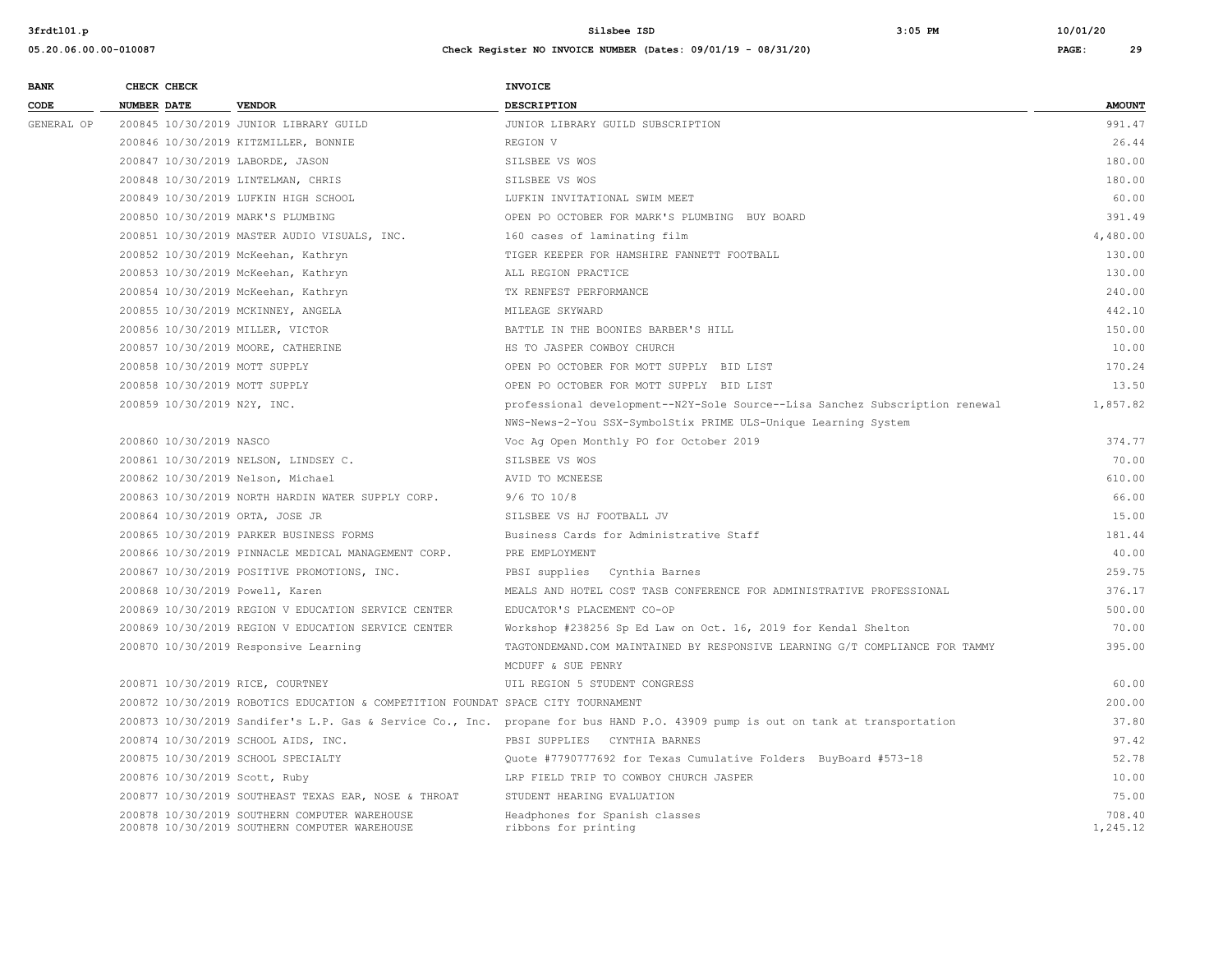| <b>BANK</b> |             | CHECK CHECK                |                                                                                    | <b>INVOICE</b>                                                                                                                          |               |
|-------------|-------------|----------------------------|------------------------------------------------------------------------------------|-----------------------------------------------------------------------------------------------------------------------------------------|---------------|
| CODE        | NUMBER DATE |                            | <b>VENDOR</b>                                                                      | <b>DESCRIPTION</b>                                                                                                                      | <b>AMOUNT</b> |
| GENERAL OP  |             |                            | 200878 10/30/2019 SOUTHERN COMPUTER WAREHOUSE                                      | Headphones for Spanish classes                                                                                                          | 619.85        |
|             |             |                            | 200879 10/30/2019 SOUTHWEST BUILDING SYSTEMS                                       | Estimate to change 1 bell schedule                                                                                                      | 78.00         |
|             |             |                            | 200880 10/30/2019 STATE & FEDERAL EDUCATION SERVICES LLC                           | STATE COMPENSATORY EDUCATION                                                                                                            | 18,000.00     |
|             |             |                            | 200881 10/30/2019 STONE, KADIN                                                     | SILSBEE VS HJ FOOTBALL JV                                                                                                               | 15.00         |
|             |             |                            |                                                                                    | 200882 10/30/2019 TEACHER SYNERGY LLC DBA TEACHERS PAY TEA supplies-Teachers pay Teachers-Goodbuy -Mary Hill Monthly Themed Binder Sets | 81.60         |
|             |             |                            |                                                                                    | Binder Basics Work System                                                                                                               |               |
|             |             |                            | 200883 10/30/2019 THOMAS, JARED                                                    | SILSBEE VS HJ VOLLEYBALL                                                                                                                | 155.00        |
|             |             |                            | 200884 10/30/2019 THOMPSON, RYAN                                                   | SILSBEE VS WOS                                                                                                                          | 180.00        |
|             |             |                            | 200885 10/30/2019 URIBE, SPENCER                                                   | SILSBEE VS WOS FOOTBALL                                                                                                                 | 25.00         |
|             |             | 200886 10/30/2019 WAL-MART |                                                                                    | SUPPLIES TASB PRODUCTION                                                                                                                | 77.50         |
|             |             | 200886 10/30/2019 WAL-MART |                                                                                    | WATER FOR STUDENTS AT TASB SHOW                                                                                                         | 35.72         |
|             |             | 200886 10/30/2019 WAL-MART |                                                                                    | supplies for the administration office                                                                                                  | 70.11         |
|             |             | 200886 10/30/2019 WAL-MART |                                                                                    | VETERANS DAY PROGRAM SUPPLIES                                                                                                           | 175.54        |
|             |             | 200886 10/30/2019 WAL-MART |                                                                                    | substitute class supplies                                                                                                               | 56.60         |
|             |             | 200886 10/30/2019 WAL-MART |                                                                                    | TIGER WELLNESS CHOCOLATE AND POP CORN                                                                                                   | 48.90         |
|             |             | 200886 10/30/2019 WAL-MART |                                                                                    | EARBUDS, BATTERIES, HEADPHONES AND RECHARGEABLE BATTERIES                                                                               | 107.09        |
|             |             | 200886 10/30/2019 WAL-MART |                                                                                    | GLOVES, WIPES, NOTE PADS                                                                                                                | 58.94         |
|             |             |                            | 200887 10/30/2019 WALKER, MARK                                                     | SILSBEE VS WOS                                                                                                                          | 180.00        |
|             |             |                            | 200888 10/30/2019 WIGGINS, HEATHER                                                 | LU SIMULATION EVENT                                                                                                                     | 120.00        |
|             |             | 200889 10/30/2019 ZONES    |                                                                                    | 6 more bulbs for technology                                                                                                             | 588.00        |
|             |             | 200889 10/30/2019 ZONES    |                                                                                    | More bulbs for technology                                                                                                               | 98.00         |
|             |             |                            | 200890 10/31/2019 BEELER, GINGER                                                   | HOMEBOUND                                                                                                                               | 35.84         |
|             |             |                            | 200891 10/31/2019 BODENSTEINER, JOHN                                               | HOMEBOUND                                                                                                                               | 84.21         |
|             |             | 200892 10/31/2019 ETEX     |                                                                                    | Electric stapler & envelopes for the counselors & envelopes for the office                                                              | 382.89        |
|             |             |                            | 200893 10/31/2019 FOLLETT SCHOOL SOLUTIONS, INC.                                   | Subscription & Book Card for the Library                                                                                                | 1,132.55      |
|             |             |                            | 200894 10/31/2019 JONES, JUNE                                                      | HOMEBOUND                                                                                                                               | 34.33         |
|             |             |                            | 200895 10/31/2019 Liles, Suzanne                                                   | HOMEBOUND                                                                                                                               | 35.38         |
|             |             |                            | 200896 10/31/2019 McKinney, Raymond                                                | HOMEBOUND                                                                                                                               | 84.45         |
|             |             |                            | 200897 10/31/2019 MUNRO'S UNIFORM SERVICE                                          | TRANSPORTATION                                                                                                                          | 111.81        |
|             |             |                            | 200898 10/31/2019 O'NEAL, PHILLIP                                                  | BALANCE TIRES SUBURBAN #21                                                                                                              | 25.00         |
|             |             |                            | 200898 02/20/2020 O'NEAL, PHILLIP                                                  | BALANCE TIRES SUBURBAN #21                                                                                                              | $-25.00$      |
|             |             |                            | 200899 10/31/2019 PERRY, AMY                                                       | BETWEEN CAMPUSES                                                                                                                        | 89.32         |
|             |             |                            | 200900 10/31/2019 PINNACLE MEDICAL MANAGEMENT CORP.                                | PHYSICAL                                                                                                                                | 60.00         |
|             |             |                            | 200900 10/31/2019 PINNACLE MEDICAL MANAGEMENT CORP.                                | PRE EMPLOYMENT                                                                                                                          | 40.00         |
|             |             |                            | 200901 10/31/2019 REGION V EDUCATION SERVICE CENTER                                | REG V WORKSHOP 274289 2 DAY CIRCLE PRESCHOOL FOUNDATIONS CAREN FELPS                                                                    | 250.00        |
|             |             |                            | 200901 10/31/2019 REGION V EDUCATION SERVICE CENTER                                | REG V WORKSHOP 2 DAY CIRCLE PRESCHOOL FOUNDATIONS TRAINING #274289 OCT 3                                                                | 250.00        |
|             |             |                            |                                                                                    | AND 10 CRYSTAL GRAHAM                                                                                                                   |               |
|             |             |                            | 200902 10/31/2019 SIMMONS, SHELLY<br>200903 10/31/2019 SOUTHERN COMPUTER WAREHOUSE | FIELD TRIP TO PT NECHES MIDDLE SCHOOL<br>PRINTER DRUM HEATHER MURPHY                                                                    | 7.59<br>49.57 |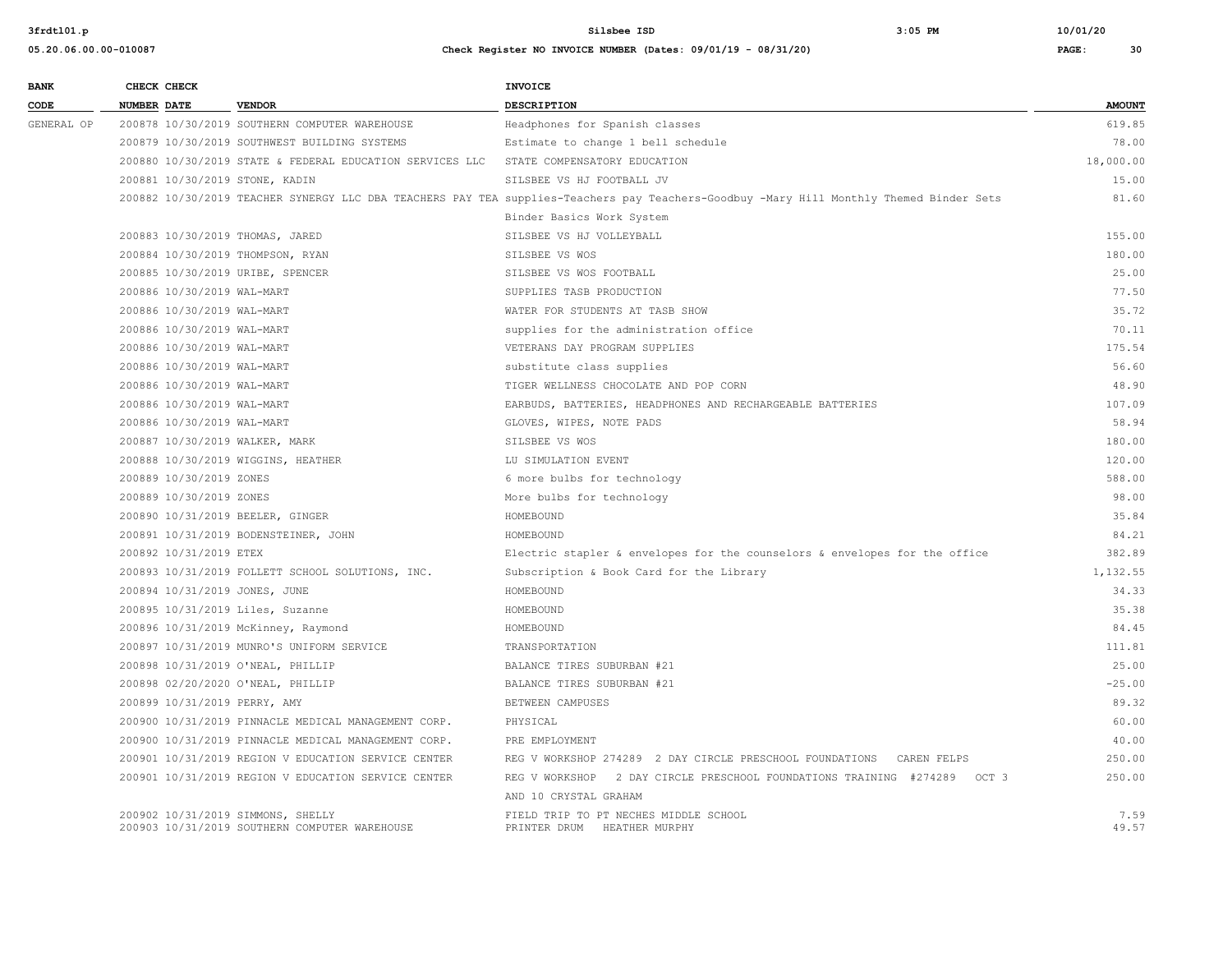| <b>BANK</b>     |                    | CHECK CHECK                 |                                                                   | <b>INVOICE</b>                                                                  |                   |
|-----------------|--------------------|-----------------------------|-------------------------------------------------------------------|---------------------------------------------------------------------------------|-------------------|
| $\texttt{CODE}$ | <b>NUMBER DATE</b> |                             | <b>VENDOR</b>                                                     | <b>DESCRIPTION</b>                                                              | <b>AMOUNT</b>     |
| GENERAL OP      |                    | 200904 10/31/2019 T-MOBILE  |                                                                   | ML EMPOWERED                                                                    | 203, 339.42       |
|                 |                    |                             | 200905 11/06/2019 A WISH COME TRUE                                | Winter Guard Flags                                                              | 614.15            |
|                 |                    |                             | 200906 11/06/2019 ABECEDARIAN                                     | teacher supplies<br>alphabet letters                                            | 189.75            |
|                 |                    | 200907 11/06/2019 ABM       |                                                                   | <b>NOVEMBER</b>                                                                 | 66, 671.52        |
|                 |                    |                             | 200908 11/06/2019 ACADIAN AMBULANCE                               | 10/10 JV FOOTBALL                                                               | 250.00            |
|                 |                    |                             | 200908 11/06/2019 ACADIAN AMBULANCE                               | 10/17 JV FOOTBALL                                                               | 250.00            |
|                 |                    |                             | 200909 11/06/2019 ATSSB-REGION 10                                 | MIDDLE SCHOOL BAND                                                              | 170.00            |
|                 |                    |                             | 200910 11/06/2019 BAND SHOPPE                                     | Winter Guard Flags                                                              | 569.10            |
|                 |                    |                             | 200911 11/06/2019 BELL, MA LPC COUNSELING SERV., TRACY            | COUNSELING                                                                      | 400.00            |
|                 |                    |                             | 200911 11/06/2019 BELL, MA LPC COUNSELING SERV., TRACY            | PACES COUNSELING                                                                | 712.00            |
|                 |                    |                             | 200912 11/06/2019 BSN SPORTS                                      | BSN Sports - Volleyball gear and Equipment - Coach Hicks                        | 633.98            |
|                 |                    |                             | 200913 11/06/2019 COASTAL WELDING SUPPLY INC                      | Electrodes for welding classes                                                  | 1,563.51          |
|                 |                    |                             | 200913 11/06/2019 COASTAL WELDING SUPPLY INC                      | Welding Open Monthly PO for October 2019                                        | 188.83            |
|                 |                    |                             | 200913 11/06/2019 COASTAL WELDING SUPPLY INC                      | OPEN PO OCTOBER FOR COASTAL WELDING REGION 5                                    | 14.03             |
|                 |                    |                             | 200914 11/06/2019 COMMUNITY COFFEE                                | HIGH SCHOOL                                                                     | 201.60            |
|                 |                    |                             | 200914 11/06/2019 COMMUNITY COFFEE                                | MIDDLE SCHOOL                                                                   | 21.60             |
|                 |                    |                             | 200915 11/06/2019 EDUCATION GALAXY, LLC                           | EDUCATION GALAXY YEARLY RENEWAL MCDUFF                                          | 4,200.00          |
|                 |                    | 200916 11/06/2019 EDUSMART  |                                                                   | EDUSMART FOR SES                                                                | 1,500.00          |
|                 |                    | 200917 11/06/2019 ENTERGY   |                                                                   | OCTOBER 2019                                                                    | 69, 912.44        |
|                 |                    | 200918 11/06/2019 ETEX      |                                                                   | supplies--ETEX-Southeast Texas Purchasing Coop--Amy Jenkins # QUA44562--Quality | 83.96             |
|                 |                    |                             |                                                                   | Park Redi-Strip Envelopes #10-100/Box                                           |                   |
|                 |                    | 200918 11/06/2019 ETEX      |                                                                   | TEACHER SUPPLIES CHART TABLETS                                                  | 118.20            |
|                 |                    | 200918 11/06/2019 ETEX      |                                                                   | REPLACEMENT PADS<br>KELLY COLVIN                                                | 10.98             |
|                 |                    |                             | 200919 11/06/2019 EWELL EDUCATIONAL SERVICES                      | AREA 1Z LDE'S ENTRIES & QUIZ ENTRIES                                            | 54.00             |
|                 |                    | 200920 11/06/2019 FUNCTION4 |                                                                   | OVERAGE COPIES                                                                  | 8,890.95          |
|                 |                    |                             | 200921 11/06/2019 GARCIA, ERIC                                    | SILSBEE VS HF                                                                   | 120.00            |
|                 |                    |                             | 200922 11/06/2019 GLENN, CODY                                     | SILSBEE VS HF                                                                   | 15.00             |
|                 |                    | 200923 11/06/2019 GRAINGER  |                                                                   | OPEN PO OCTOBER FOR GRAINGER BUY BOARD                                          | 78.25             |
|                 |                    |                             | 200924 11/06/2019 GT Distributors - Austin                        | Body Suit, Blue Gun, Blue Gun Firearm Simulator, Holsters, Defense Spray, Belts | 708.77            |
|                 |                    |                             |                                                                   | & Belt Keepers for Criminal Justice classes                                     |                   |
|                 |                    |                             | 200925 11/06/2019 HAMBURGER DEPOT                                 | FOOTBALL                                                                        | 620.00            |
|                 |                    |                             | 200925 11/06/2019 HAMBURGER DEPOT                                 | VARSITY FOOTBALL                                                                | 800.00            |
|                 |                    |                             | 200926 11/06/2019 HARDIN COUNTY TREASURER                         | COMMISSIONS                                                                     | 816.44            |
|                 |                    |                             | 200927 11/06/2019 HAWTHORNE, J.                                   | SILSBEE VS LIBERTY FOOTBALL                                                     | 40.00             |
|                 |                    |                             | 200928 11/06/2019 HODGE, JAMES                                    | JV FOOTBALL WITH HARDIN JEFFERSON                                               | 120.00            |
|                 |                    |                             | 200929 11/06/2019 INGRAM, DOUGLAS J.                              | SILSBEE VS LIBERTY FOOTBALL                                                     | 40.00             |
|                 |                    |                             | 200930 11/06/2019 JUNIOR LIBRARY GUILD                            | library books<br>Kelly Smith                                                    | 1,216.10          |
|                 |                    |                             | 200931 11/06/2019 Lane, Bobby II<br>200932 11/06/2019 LEARING A-Z | SILSBEE VS LIBERTY FOOTBALL<br>Learning A to Z License Quote McDuff             | 40.00<br>2,998.50 |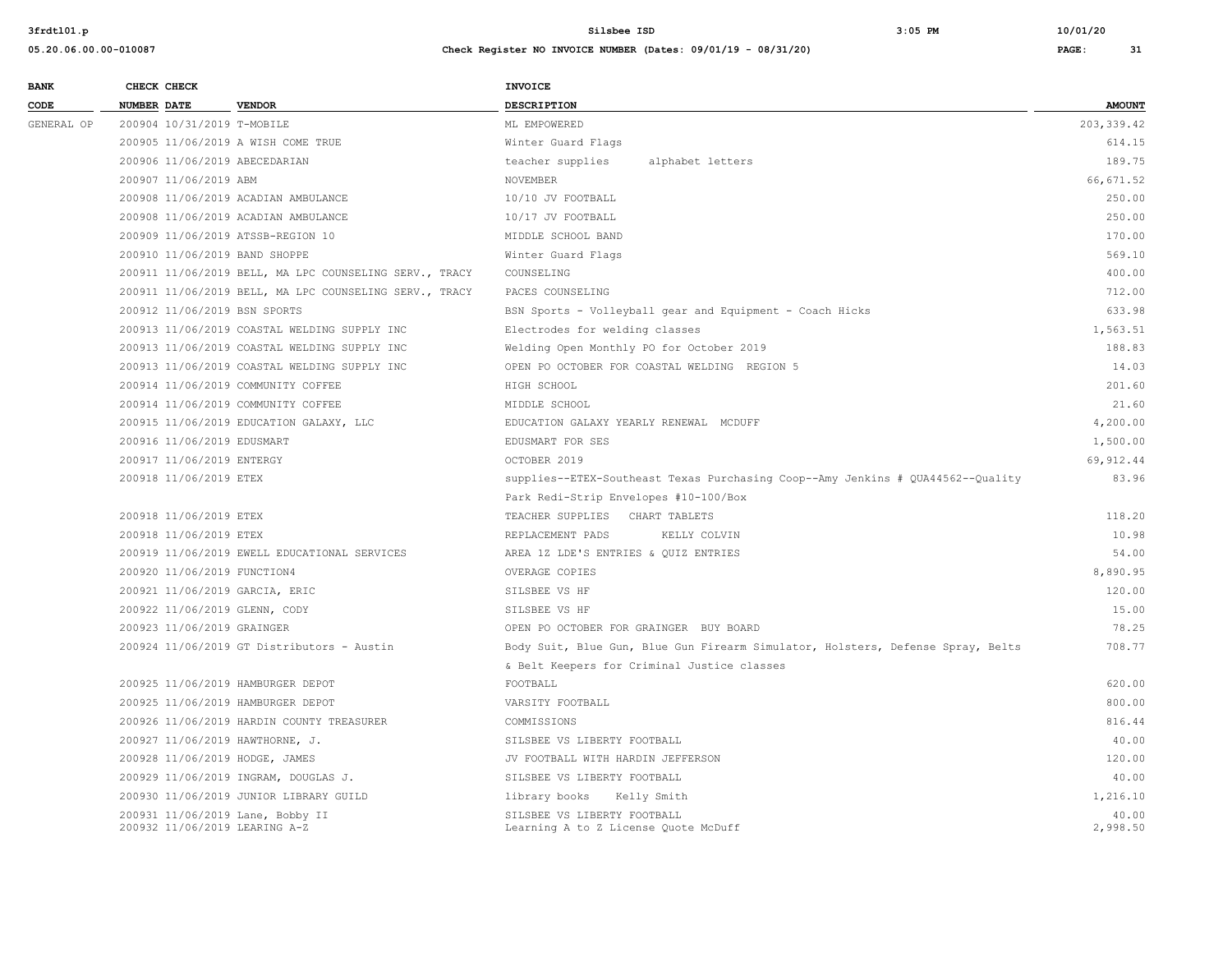| <b>BANK</b> | CHECK CHECK                      |                                                     | <b>INVOICE</b>                                                                |               |
|-------------|----------------------------------|-----------------------------------------------------|-------------------------------------------------------------------------------|---------------|
| CODE        | <b>NUMBER DATE</b>               | <b>VENDOR</b>                                       | <b>DESCRIPTION</b>                                                            | <b>AMOUNT</b> |
| GENERAL OP  |                                  | 200933 11/06/2019 LIMBRICK, GEORGE                  | JV FOOTBALL VS HARDIN JEFFERSON                                               | 120.00        |
|             |                                  | 200934 11/06/2019 LINDEMAN, KENNETH R               | SILSBEE VS LIBERTY FOOTBALL                                                   | 40.00         |
|             | 200935 11/06/2019 LYLE MACHINERY |                                                     | Labor and Materials to repair bobcat hydraulics, tubes and PM work buy board  | 1,685.06      |
|             |                                  | 200936 11/06/2019 M & D SUPPLY, INC.                | OPEN PO OCTOBER FOR M&D SUPPLY REGION 5                                       | 54.76         |
|             |                                  | 200937 11/06/2019 MAC PIZZA MANAGEMENT, INC.        | MIDDLE SCHOOL FOOTBALL                                                        | 660.15        |
|             | 200938 11/06/2019 MAYABB, JERRY  |                                                     | SILSBEE VS LIBERTY FOOTBALL                                                   | 250.00        |
|             |                                  | 200939 11/06/2019 MCDONALD'S KADES BEAUMONT LLC     | VOLLEYBALL #4110 LOACATION                                                    | 79.75         |
|             |                                  | 200940 11/06/2019 MICRO INTEGRATION                 | CORE SWITCH                                                                   | 30,879.00     |
|             |                                  | 200941 11/06/2019 MUNRO'S UNIFORM SERVICE           | MAINTEANCE OCTOBER                                                            | 1,263.90      |
|             |                                  | 200942 11/06/2019 NORTH SHORE STEEL                 | Metal for welding classes                                                     | 1,980.80      |
|             |                                  | 200943 11/06/2019 O'NEAL, PHILLIP                   | BALANCE TIRES FOR SUBURBAN 22                                                 | 25.00         |
|             |                                  | 200943 02/20/2020 O'NEAL, PHILLIP                   | BALANCE TIRES FOR SUBURBAN 22                                                 | $-25.00$      |
|             |                                  | 200944 11/06/2019 OMNI FILTRATION                   | MATERIALS AND LABOR TO CHANGE OUT A/C FILTERS ON ENTIRE CAMPUS REGION 5       | 772.55        |
|             |                                  | 200944 11/06/2019 OMNI FILTRATION                   | MATERIALS AND LABOR TO CHANGE OUT A/C FILTERS ON ENTIRE CAMPUS REGION 5       | 2,504.15      |
|             | 200945 11/06/2019 ORTA, JOSE JR  |                                                     | SILSBEE VS HF                                                                 | 15.00         |
|             | 200946 11/06/2019 PACE, JIM      |                                                     | SILSBEE VS LIBERTY FOOTBALL                                                   | 250.00        |
|             |                                  | 200947 11/06/2019 PARKER BUSINESS FORMS             | office supplies car tags                                                      | 76.00         |
|             |                                  | 200948 11/06/2019 PARKER LUMBER - SILSBEE           | Supplies for 2 Scaffolds for Band                                             | 1,163.72      |
|             |                                  | 200948 11/06/2019 PARKER LUMBER - SILSBEE           | 163346HVAC Open Monthly PO for October 2019                                   | 215.82        |
|             |                                  | 200948 11/06/2019 PARKER LUMBER - SILSBEE           | Welding Open Monthly PO for October 2019                                      | 132.95        |
|             |                                  | 200949 11/06/2019 PINEY WOODS SANITATION            | NOVEMBER 2019                                                                 | 70.00         |
|             | 200950 11/06/2019 PITRE, EDWARD  |                                                     | SILSBEE VS HF                                                                 | 120.00        |
|             |                                  | 200951 11/06/2019 POTTER PEDIATRICS PLLC            | PHYSICAL THERAPY                                                              | 800.00        |
|             |                                  | 200951 11/06/2019 POTTER PEDIATRICS PLLC            | PHYSICAL THERAPY                                                              | 6.400.00      |
|             | 200952 11/06/2019 PRATT, WAYNE   |                                                     | JV FOOTBALL HARDIN JEFFERSON                                                  | 120.00        |
|             |                                  | 200953 11/06/2019 RANK ONE SPORT, L.P.              | SAAS SUBSCRIPTION 2019/2020 SCHOOL YEAR                                       | 600.00        |
|             |                                  | 200956 11/06/2019 REGION V EDUCATION SERVICE CENTER | workshop--Region V-Ester Wheeler-Cindy Smith-Amy Perry-Kim Fuller-Kevin Snook | 70.00         |
|             |                                  |                                                     | #238256--2019 30th Annual Special Education Law Conference                    |               |
|             |                                  |                                                     | $10 - 16 - 19 - -9.00$ am-3.00pm                                              |               |
|             |                                  | 200956 11/06/2019 REGION V EDUCATION SERVICE CENTER | workshop--Region V-Ester Wheeler-Cindy Smith-Amy Perry-Kim Fuller-Kevin Snook | 70.00         |
|             |                                  |                                                     | #238256--2019 30th Annual Special Education Law Conference                    |               |
|             |                                  |                                                     | $10 - 16 - 19 - -9.00$ am-3.00pm                                              |               |
|             |                                  | 200956 11/06/2019 REGION V EDUCATION SERVICE CENTER | workshop--Region V-Ester Wheeler-Cindy Smith-Amy Perry-Kim Fuller-Kevin Snook | 70.00         |
|             |                                  |                                                     | #238256--2019 30th Annual Special Education Law Conference                    |               |
|             |                                  |                                                     | $10 - 16 - 19 - -9.00$ am-3.00pm                                              |               |
|             |                                  | 200956 11/06/2019 REGION V EDUCATION SERVICE CENTER | workshop--Region V-Ester Wheeler-Cindy Smith-Amy Perry-Kim Fuller-Kevin Snook | 70.00         |
|             |                                  |                                                     | #238256--2019 30th Annual Special Education Law Conference                    |               |
|             |                                  |                                                     | $10 - 16 - 19 - -9.00$ am-3.00pm                                              |               |
|             |                                  | 200956 11/06/2019 REGION V EDUCATION SERVICE CENTER | workshop--Region V-Ester Wheeler-Cindy Smith-Amy Perry-Kim Fuller-Kevin Snook | 70.00         |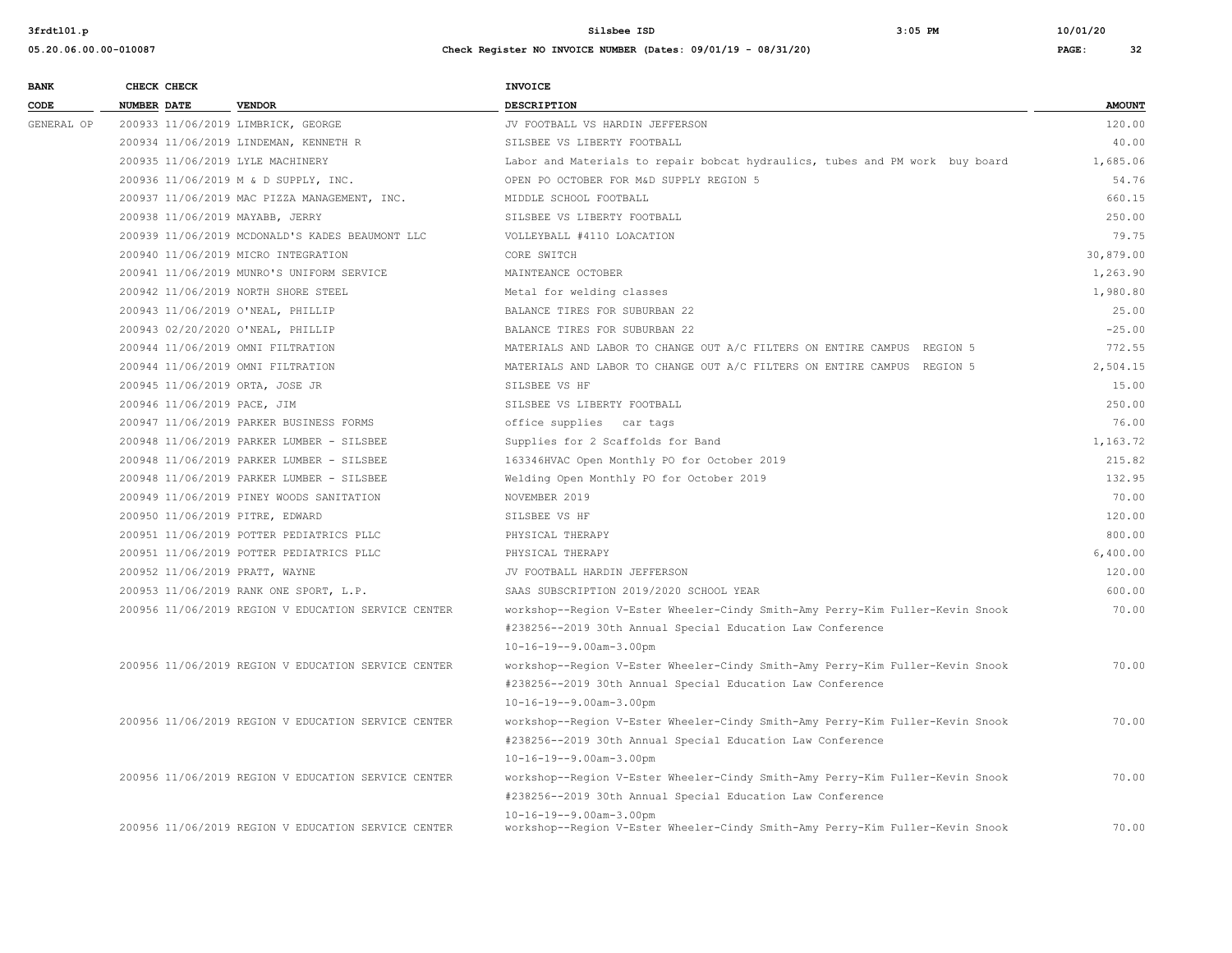| <b>BANK</b> | CHECK CHECK                     |                                                                                   | <b>INVOICE</b>                                                                                |                 |
|-------------|---------------------------------|-----------------------------------------------------------------------------------|-----------------------------------------------------------------------------------------------|-----------------|
| CODE        | <b>NUMBER DATE</b>              | <b>VENDOR</b>                                                                     | DESCRIPTION                                                                                   | <b>AMOUNT</b>   |
|             |                                 |                                                                                   | #238256--2019 30th Annual Special Education Law Conference                                    |                 |
|             |                                 |                                                                                   | $10 - 16 - 19 - -9.00$ am-3.00pm                                                              |                 |
| GENERAL OP  |                                 | 200956 11/06/2019 REGION V EDUCATION SERVICE CENTER                               | workshop--Region V- Rebekah Pyne # 269121--Repeat Make and Take~ I can't read                 | 50.00           |
|             |                                 |                                                                                   | yet- Literacy in the Pre-School Classroom 10-22-19--8.30am-3.30pm                             |                 |
|             |                                 | 200956 11/06/2019 REGION V EDUCATION SERVICE CENTER                               | REG V WORKSHOP 269121 REPEAT MAKE AND TAKE<br>MINTA LANKFORD                                  | 50.00           |
|             |                                 | 200956 11/06/2019 REGION V EDUCATION SERVICE CENTER                               | Workshop #255451-Google & Apps for Secondary School Counselors                                | 75.00           |
|             |                                 | 200957 11/06/2019 Sandifer's L.P. Gas & Service Co., Inc.                         | Sandifer's Propane Open PO to use their fueling station for our Propane buses.                | 44.71           |
|             |                                 |                                                                                   | The motor is out on our fueling station.                                                      |                 |
|             |                                 | 200958 11/06/2019 SCARBOROUGH, BARRY                                              | SILSBEE VS HF                                                                                 | 120.00          |
|             |                                 | 200959 11/06/2019 Shoulders, Lavonda                                              | SILSBEE VS LIBERTY FOOTBALL                                                                   | 45.00           |
|             | 200960 11/06/2019 SMITH, CAROL  |                                                                                   | BETWEEN CAMPUSES                                                                              | 57.08           |
|             | 200961 11/06/2019 SOCCER.COM    |                                                                                   | Purch Req - Soccer.com - Boys Soccer - Game Balls, bag, vests - Coach J Davis                 | 48.43           |
|             | 200961 11/06/2019 SOCCER.COM    |                                                                                   | Purch Req - Soccer.com - Boys Soccer - Game Balls, bag, vests - Coach J Davis                 | 283.49          |
|             | 200961 11/06/2019 SOCCER.COM    |                                                                                   | Purch Req - Soccer.com - Boys Soccer - Game Balls, bag, vests - Coach J Davis                 | 294.00          |
|             | 200961 11/06/2019 SOCCER.COM    |                                                                                   | Soccer.Com - Boys' Soccer Equipment - Coach J Davis                                           | 99.71           |
|             | 200961 11/06/2019 SOCCER.COM    |                                                                                   | Soccer.Com - Boys' Soccer Equipment - Coach J Davis                                           | 250.75          |
|             |                                 | 200962 11/06/2019 SOUTHEAST TEXAS WATER                                           | PACES                                                                                         | 60.50           |
|             |                                 | 200963 11/06/2019 SOUTHERN LAWN & LANDSCAPES LLC                                  | MOWING COMPLETED 10/28                                                                        | 4,656.00        |
|             |                                 | 200964 11/06/2019 STAR LOCKTECHS                                                  | OPEN PO OCTOBER FOR STAR LOCKTECHS BID LIST                                                   | 19.00           |
|             |                                 | 200965 11/06/2019 SUBWAY STORE #5224                                              | VOLLEYBALL MIDDLE SCHOOL 10/21 MEALS                                                          | 520.84          |
|             |                                 | 200966 11/06/2019 SWICEGOOD MUSIC COMPANY                                         | Choir Music                                                                                   | 51.20           |
|             |                                 | 200966 11/06/2019 SWICEGOOD MUSIC COMPANY                                         | Premium Concert Choral Folders for choir classes                                              | 152.91          |
|             |                                 | 200966 11/06/2019 SWICEGOOD MUSIC COMPANY                                         | stand lights for TASB show                                                                    | 600.00          |
|             |                                 | 200967 11/06/2019 SWINDELL, WILLIAM                                               | SILSBEE VS LIBERTY FOOTBALL                                                                   | 250.00          |
|             | 200968 11/06/2019 TASB, INC.    |                                                                                   | OVERNIGHT - Karen Powell - TASB - Administrative Professionals - 10/23-10/25                  | 169.00          |
|             | 200969 11/06/2019 TATUM, CADE   |                                                                                   | SILSBEE VS LIBERTY FOOTBALL                                                                   | 25.00           |
|             |                                 | 200970 11/06/2019 TEXAS COUNCIL OF ADM OF SPECIAL ED                              | ADMINISTRATOR DUES                                                                            | 125.00          |
|             | 200971 11/06/2019 TURNER, GREIG |                                                                                   | SILSBEE VS HF                                                                                 | 120.00          |
|             |                                 | 200972 11/06/2019 URIBE, SPENCER                                                  | SILSBEE VS LIBERTY FB                                                                         | 25.00           |
|             |                                 | 200973 11/06/2019 WILLIAMS, LAWRENCE                                              | SILSBEE VS HF                                                                                 | 15.00           |
|             | 200974 11/06/2019 WILLIS, SUSAN |                                                                                   | HS TO MCNEESE                                                                                 | 6.15            |
|             | 200975 11/06/2019 WRIGHT, BILL  |                                                                                   | SILSBEE VS LIBERTY                                                                            | 40.00           |
|             |                                 | 200976 11/06/2019 ACME ARCHITECTURAL HARDWARE                                     | OPEN PO OCTOBER FOR ACME ARCHITECTURAL BUY BOARD                                              | 137.40          |
|             | 200977 11/06/2019 GRAINGER      |                                                                                   | OPEN PO NOVEMBER FOR GRAINGERS BUY BOARD                                                      | 529.30          |
|             | 200978 11/06/2019 HILTON GARDEN |                                                                                   | AVID District Leadership 2 11/12-11/15                                                        | 529.47          |
|             |                                 | 200979 11/06/2019 PARKER LUMBER - SILSBEE                                         | OPEN PO OCTOBER FOR PARKER LUMBER BID LIST                                                    | 1,513.08        |
|             |                                 | 200980 11/13/2019 ACADIAN HARDWOODS                                               | WHITE BIRCH AND OAK FOR MIDDLE SCHOOL COMPUTER ROOM PROJECT 2019-2020 BID LIST                | 631.35          |
|             |                                 | 200981 11/13/2019 ACME ARCHITECTURAL HARDWARE<br>200982 11/13/2019 ALERT SERVICES | OPEN PO NOVEMBER FOR ACME ARCHITECTURAL BUY BOARD<br>Athletic Trainer Order - John Williamson | 76.20<br>275.45 |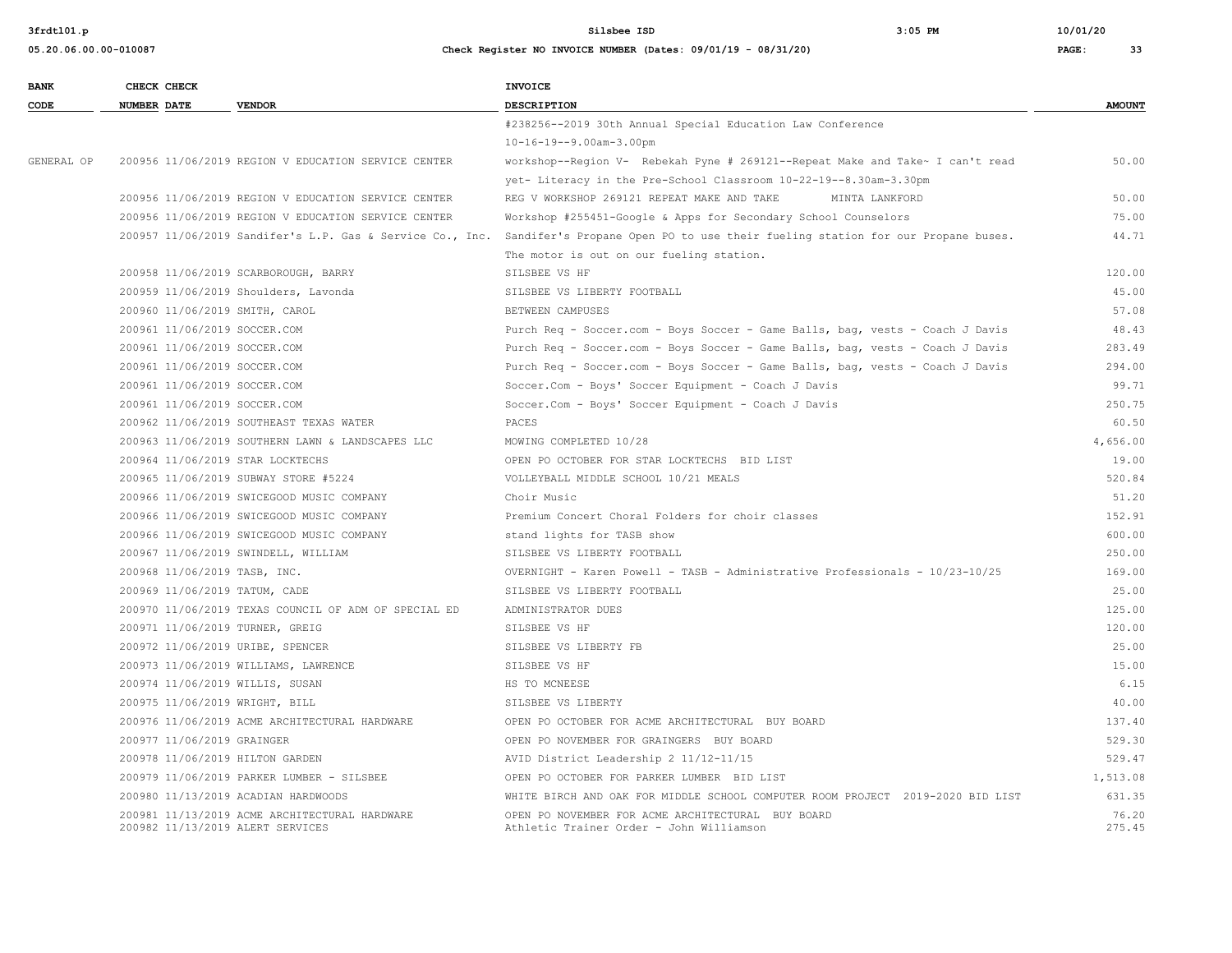| <b>BANK</b> | CHECK CHECK                      |                                                                        | <b>INVOICE</b>                                                               |                 |
|-------------|----------------------------------|------------------------------------------------------------------------|------------------------------------------------------------------------------|-----------------|
| CODE        | <b>NUMBER DATE</b>               | <b>VENDOR</b>                                                          | DESCRIPTION                                                                  | <b>AMOUNT</b>   |
| GENERAL OP  | 200983 11/13/2019 AT &T          |                                                                        | OCT 25 THRU NOV 24                                                           | 51.96           |
|             | 200983 11/13/2019 AT &T          |                                                                        | OCT 27 THRU NOV 26                                                           | 142.86          |
|             | 200983 11/13/2019 AT &T          |                                                                        | OCT 25 THRU NOV 24                                                           | 71.43           |
|             | 200983 11/13/2019 AT &T          |                                                                        | OCT 25 THRU NOV 24                                                           | 41.86           |
|             | 200983 11/13/2019 AT &T          |                                                                        | OCT 27 THRU NOV 26                                                           | 5,186.66        |
|             | 200983 11/13/2019 AT &T          |                                                                        | OCT 25 THRU NOV 24                                                           | 51.96           |
|             |                                  | 200984 11/13/2019 BARROW, MICHAEL                                      | SILSBEE VS LIBERTY FOOTBALL                                                  | 175.00          |
|             |                                  | 200985 11/13/2019 BELL, MA LPC COUNSELING SERV., TRACY                 | COUNSELING                                                                   | 1,925.00        |
|             |                                  | 200985 11/13/2019 BELL, MA LPC COUNSELING SERV., TRACY                 | COUNSELING                                                                   | 925.00          |
|             |                                  | 200985 11/13/2019 BELL, MA LPC COUNSELING SERV., TRACY                 | COUNSELING                                                                   | 350.00          |
|             |                                  | 200985 11/13/2019 BELL, MA LPC COUNSELING SERV., TRACY                 | COUNSELING                                                                   | 300.00          |
|             |                                  | 200985 11/13/2019 BELL, MA LPC COUNSELING SERV., TRACY                 | COUNSELING                                                                   | 2,475.00        |
|             |                                  | 200985 11/13/2019 BELL, MA LPC COUNSELING SERV., TRACY                 | COUNSELING                                                                   | 75.00           |
|             |                                  | 200986 11/13/2019 BILL CLARK PEST CONTROL                              | OPEN PO OCTOBER FOR BILL CLARK PEST CONTROL AWARDED BID                      | 255.00          |
|             |                                  | 200987 11/13/2019 BODENSTEINER, JOHN                                   | HOMEBOUND                                                                    | 74.47           |
|             | 200988 11/13/2019 BOUNDS, LINDA  |                                                                        | WOODVILLE VS EAST CHAMBERS                                                   | 85.00           |
|             |                                  | 200989 11/13/2019 BROOKSHIRE BROS                                      | FCCLA Open Monthly PO for October 2019                                       | 222.37          |
|             |                                  | 200989 11/13/2019 BROOKSHIRE BROS                                      | Brookshire Bros - Cake for VB Senior Night                                   | 49.99           |
|             | 200990 11/13/2019 Brooks, Tricia |                                                                        | MEALS TOLLS TASBO PAYROLL & PERSONNEL ACADEMY SAN MARCOS                     | 390.14          |
|             | 200991 11/13/2019 BSN SPORTS     |                                                                        | Purch Req - BSN - Caps - Coach Smith                                         | 318.50          |
|             |                                  | 200992 11/13/2019 BUECHLER & ASSOCIATES, P.C.                          | RETAINER SERVICES NOVEMBER 2019                                              | 4,041.67        |
|             |                                  | 200993 11/13/2019 BURGERS OF BEAUMONT                                  | TIGERETTES MEAL FOR HF GAME 11/1                                             | 171.55          |
|             |                                  | 200994 11/13/2019 CENGAGE LEARNING INC.                                | AP History Books                                                             | 6,622.00        |
|             |                                  | 200995 11/13/2019 CENTER HIGH SCHOOL UIL ACADEMICS                     | UIL TOURNAMENT                                                               | 265.00          |
|             |                                  | 200996 11/13/2019 CENTERPOINT ENERGY                                   | 10/3 TO 11/1                                                                 | 394.19          |
|             |                                  | 200996 11/13/2019 CENTERPOINT ENERGY                                   | $10/3$ TO $11/1$                                                             | 45.64           |
|             |                                  | 200996 11/13/2019 CENTERPOINT ENERGY                                   | 10/3 TO 11/1                                                                 | 58.69           |
|             |                                  | 200996 11/13/2019 CENTERPOINT ENERGY                                   | $10/3$ TO $11/1$                                                             | 130.46          |
|             |                                  | 200996 11/13/2019 CENTERPOINT ENERGY                                   | 10/3 TO 11/1                                                                 | 86.63           |
|             |                                  | 200996 11/13/2019 CENTERPOINT ENERGY                                   | $10/3$ TO $11/1$                                                             | 45.04           |
|             |                                  | 200997 11/13/2019 CHALK'S TRUCK PARTS, INC.                            | Chalk's Truck Parts Silsbee ISD Bid Sheet 2019-2020 Open PO for the month of | 226.45          |
|             |                                  |                                                                        | October 2019                                                                 |                 |
|             |                                  | 200998 11/13/2019 CITY OF SILSBEE                                      | $9/18$ to $10/25$                                                            | 1,783.20        |
|             |                                  | 200998 11/13/2019 CITY OF SILSBEE                                      | 9/17 to 10/25                                                                | 738.70          |
|             |                                  | 200998 11/13/2019 CITY OF SILSBEE                                      | $9/17$ to $10/25$                                                            | 1,926.41        |
|             |                                  | 200998 11/13/2019 CITY OF SILSBEE                                      | $9/17$ to $10/25$                                                            | 416.15          |
|             |                                  | 200998 11/13/2019 CITY OF SILSBEE                                      | 10/1 TO 10/31                                                                | 652.90          |
|             |                                  | 200998 11/13/2019 CITY OF SILSBEE<br>200998 11/13/2019 CITY OF SILSBEE | 10/1 TO 10/31<br>10/1 TO 10/31                                               | 42.70<br>149.50 |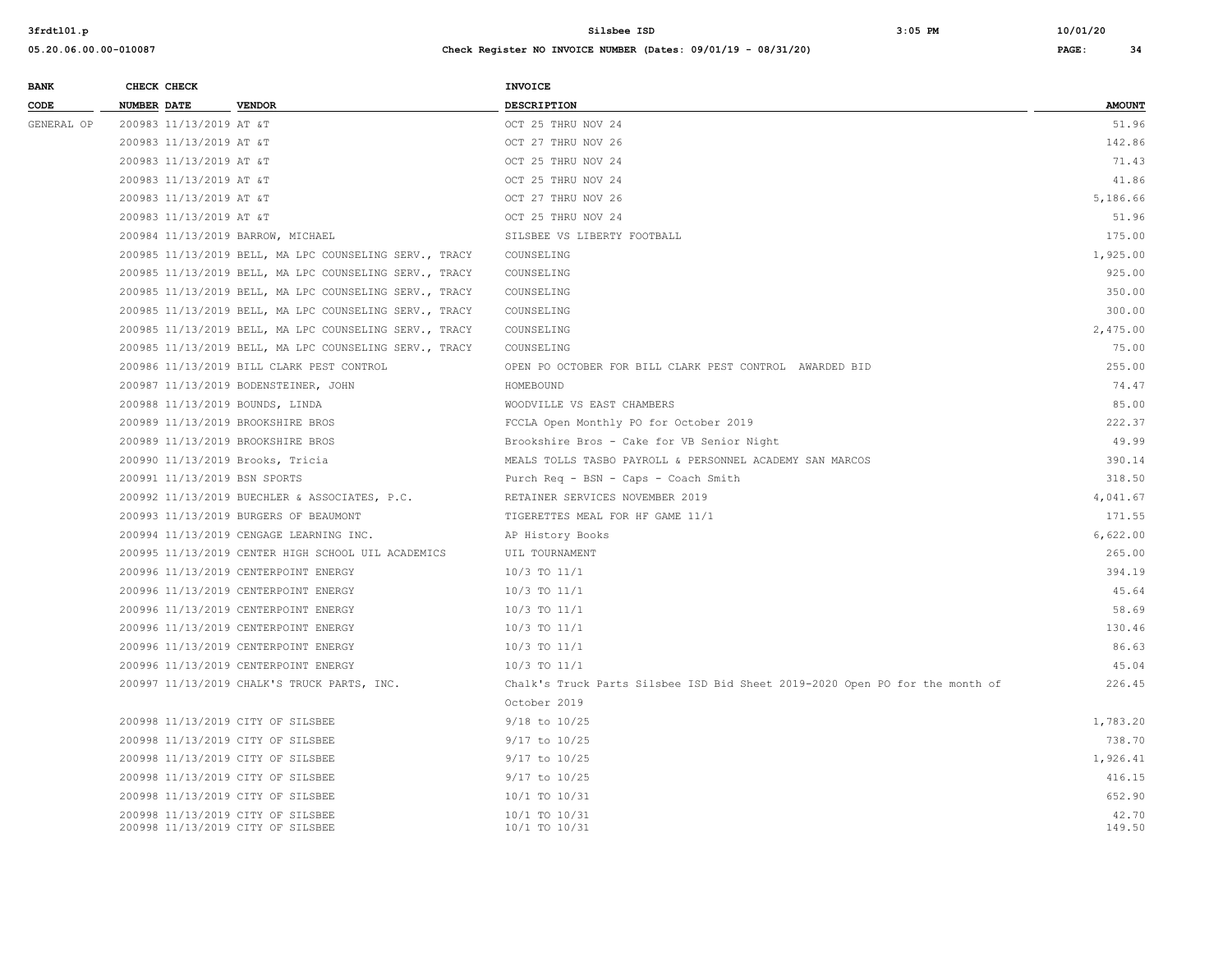| <b>BANK</b> | CHECK CHECK            |                                                                      | <b>INVOICE</b>                                                                                      |                    |
|-------------|------------------------|----------------------------------------------------------------------|-----------------------------------------------------------------------------------------------------|--------------------|
| CODE        | <b>NUMBER DATE</b>     | <b>VENDOR</b>                                                        | <b>DESCRIPTION</b>                                                                                  | <b>AMOUNT</b>      |
| GENERAL OP  |                        | 200998 11/13/2019 CITY OF SILSBEE                                    | 10/1 TO 10/31                                                                                       | 165.70             |
|             |                        | 200999 11/13/2019 COASTAL WELDING SUPPLY INC                         | Welding Open Monthly PO for October 2019                                                            | 300.29             |
|             |                        | 200999 11/13/2019 COASTAL WELDING SUPPLY INC                         | HVAC Open Monthly PO for October 2019                                                               | 10.85              |
|             |                        | 201000 11/13/2019 DELL MARKETING L.P.                                | Keyboards for new computers                                                                         | 382.56             |
|             |                        | 201000 11/13/2019 DELL MARKETING L.P.                                | computer--DELL -DIR -Julana Schwartz Dell 20 Monitor- E2016H OptiPlex 5070 SFF                      | 669.01             |
|             |                        |                                                                      | <b>MLK</b>                                                                                          |                    |
|             |                        | 201000 11/13/2019 DELL MARKETING L.P.                                | supplies-DELL-DIR--Kevin Snook Dell Latitude 3500 8th Generation Intel Core                         | 583.63             |
|             |                        | 201001 11/13/2019 DIAZ, MICHAEL                                      | SILSBEE VS LIBERTY                                                                                  | 175.00             |
|             |                        | 201002 11/13/2019 ELITE CARD PAYMENT CENTER                          | <b>OCTOBER</b>                                                                                      | 7,132.74           |
|             |                        | 201003 11/13/2019 EMERSON, WALTER                                    | SILSBEE VS LIBERTY FOOTBALL                                                                         | 70.00              |
|             | 201004 11/13/2019 ETEX |                                                                      | Grip-a-Strip Display & Wall Easel                                                                   | 134.58             |
|             | 201004 11/13/2019 ETEX |                                                                      | Toner for printer in room 220                                                                       | 452.96             |
|             | 201004 11/13/2019 ETEX |                                                                      | Purch Req - Etex Office Supplies - Toner and Office Supplies - Athletics                            | 370.90             |
|             | 201004 11/13/2019 ETEX |                                                                      | Toner for printer in room 226                                                                       | 114.99             |
|             | 201004 11/13/2019 ETEX |                                                                      | certificate holders for students                                                                    | 29.98              |
|             | 201004 11/13/2019 ETEX |                                                                      | certificate holders for students                                                                    | 209.86             |
|             | 201004 11/13/2019 ETEX |                                                                      | TONER                                                                                               | 158.99             |
|             |                        | 201005 11/13/2019 FAMILYZONE, INC.                                   | Family Zone Internet Filter Yearly Maintenance Renewal                                              | 10,935.00          |
|             |                        | 201006 11/13/2019 FLINN SCIENTIFIC INC.                              | SCIENCE MATERIALS                                                                                   | 420.50             |
|             |                        | 201007 11/13/2019 FONTAINE, LEAH                                     | BISD SPRINT MEET                                                                                    | 70.00              |
|             |                        | 201008 11/13/2019 GT Distributors - Austin                           | Body Suit, Blue Gun, Blue Gun Firearm Simulator, Holsters, Defense Spray, Belts                     | 1,183.33           |
|             |                        |                                                                      | & Belt Keepers for Criminal Justice classes                                                         |                    |
|             |                        | 201008 11/13/2019 GT Distributors - Austin                           | Uniforms for Criminal Justice students BuyBoard #524-17                                             | 362.55             |
|             |                        | 201009 11/13/2019 HAGLER, JAMIE                                      | MEALS ACET CONFERENCE                                                                               | 412.63             |
|             |                        | 201009 11/13/2019 HAGLER, JAMIE                                      | MEALS, HOTEL AND PARKING TEXAS ASSESSMENT CONFERENCE                                                | 682.01             |
|             |                        | 201010 11/13/2019 HAMPTON INN & SUITES AUSTIN                        | ATAC 11/18-20                                                                                       | 486.18             |
|             |                        | 201011 11/13/2019 IDENTOGO                                           | FINGERPRINTING                                                                                      | 48.25              |
|             |                        | 201011 11/13/2019 IDENTOGO                                           | FINGERPRINTING                                                                                      | $-48.25$           |
|             |                        | 201012 11/13/2019 INKSPOT PRINTS & GRAPHICS                          | Purch Req - InkSpot - Shirts - Coach Fontaine                                                       | 116.00             |
|             |                        | 201013 11/13/2019 IVINS, TONYA                                       | TASBO PERSONNEL BOOT CAMP & PAYROLL                                                                 | 61.52              |
|             |                        | 201014 11/13/2019 Jacks, Evelle                                      | BETWEEN CAMPUSES                                                                                    | 59.16              |
|             |                        | 201015 11/13/2019 JOHNSEN'S WHOLESALE FLORIST                        | Floral Design Monthly Open PO for Nov 2019                                                          | 107.90             |
|             |                        | 201015 11/13/2019 JOHNSEN'S WHOLESALE FLORIST                        | Veteran's Day program flowers                                                                       | 165.25             |
|             |                        | 201016 11/13/2019 JOHNSTONE SUPPLY                                   | HVAC Open Monthly PO for October 2019                                                               | 23.82              |
|             |                        | 201017 11/13/2019 JORDAN, PERCY                                      | VOLLEYBALL WOODVILLE VS EAST CHAMBERS                                                               | 65.00              |
|             |                        | 201018 11/13/2019 LAMAR UNIVERSITY                                   | LANE RENTAL OCTOBER                                                                                 | 840.00             |
|             |                        | 201019 11/13/2019 McKeehan, Kathryn                                  | TIGER KEEPERS AND TUNNEL TEAM                                                                       | 130.00             |
|             |                        | 201020 11/13/2019 McKeehan, Kathryn<br>201021 11/13/2019 MOTT SUPPLY | TMEA CLINIC/CONCERT<br>FIELD MARKING PAINT TO FINISH OUT YEAR OF SPORTS ON FIELD 2019-2020 BID LIST | 130.00<br>1,223.76 |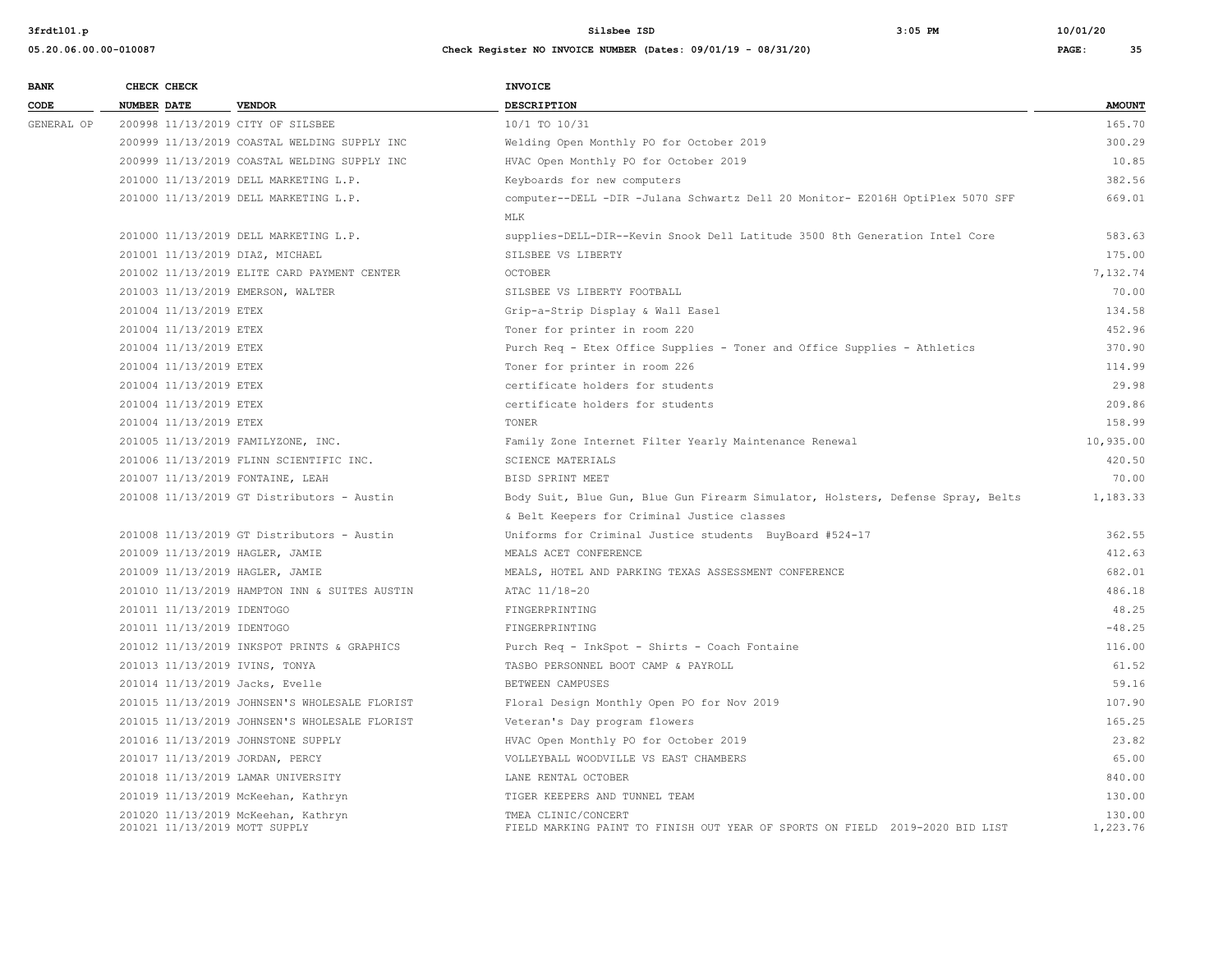| 05.20.06.00.00-010087 | Check Register NO INVOICE NUMBER (Dates: 09/01/19 - 08/31/20) | PAGE: |  |
|-----------------------|---------------------------------------------------------------|-------|--|
|                       |                                                               |       |  |

| <b>BANK</b> |                    | CHECK CHECK             |                                                                               | <b>INVOICE</b>                                                                                                                           |               |
|-------------|--------------------|-------------------------|-------------------------------------------------------------------------------|------------------------------------------------------------------------------------------------------------------------------------------|---------------|
| CODE        | <b>NUMBER DATE</b> |                         | <b>VENDOR</b>                                                                 | <b>DESCRIPTION</b>                                                                                                                       | <b>AMOUNT</b> |
| GENERAL OP  |                    |                         | 201022 11/13/2019 MULLINS, TONI                                               | WOODVILLE VS EAST CHAMBERS VOLLEYBALL                                                                                                    | 65.00         |
|             |                    |                         | 201023 11/13/2019 NELSON, LINDSEY C.                                          | SILSBEE VS LIBERTY                                                                                                                       | 70.00         |
|             |                    |                         | 201024 11/13/2019 O'REILLY AUTOMOTIVE                                         | O'Reilly Auto Parts Open PO for the Month of October 2019 Silsbee ISD Bid Sheet                                                          | 789.16        |
|             |                    |                         |                                                                               | 2019-2020                                                                                                                                |               |
|             |                    |                         | 201025 11/13/2019 O'REILLY AUTOMOTIVE                                         | Auto Shop Open Monthly PO for October 2019                                                                                               | 293.53        |
|             |                    |                         | 201026 11/13/2019 PARKER LUMBER - SILSBEE                                     | Parker's Open PO for the Month of October 2019 Silsbee ISD Bid Sheet                                                                     | 45.74         |
|             |                    |                         |                                                                               | (Maintenance) 2019-2020                                                                                                                  |               |
|             |                    |                         | 201027 11/13/2019 POCKET NURSE                                                | Refurbished Hospital Bed for HST Class                                                                                                   | 2,545.00      |
|             |                    |                         | 201028 11/13/2019 REEDER, JACOB                                               | SILSBEE VS LIBERTY                                                                                                                       | 175.00        |
|             |                    |                         | 201029 11/13/2019 RICE, COURTNEY                                              | CENTER HS TOURNAMENT                                                                                                                     | 200.00        |
|             |                    |                         |                                                                               | 201030 11/13/2019 Sandifer's L.P. Gas & Service Co., Inc. Sandifer's Propane Open PO to use their fueling station for our Propane buses. | 49.55         |
|             |                    |                         |                                                                               | The motor is out on our fueling station.                                                                                                 |               |
|             |                    |                         | 201031 11/13/2019 SAPP, SHEA                                                  | WOODVILLE VS EAST CHAMBERS                                                                                                               | 85.00         |
|             |                    |                         | 201032 11/13/2019 SCHOLASTIC INC.                                             | ACADEMIC MAGAZINES FOR BASIC ENGLISH                                                                                                     | 428.56        |
|             |                    |                         | 201033 11/13/2019 Scott, Ruby                                                 | FT TO KATY MILL MALL                                                                                                                     | 19.13         |
|             |                    |                         | 201034 11/13/2019 SHI GOVERNMENT SOLUTIONS, INC.                              | 12 month stormwind access                                                                                                                | 2,980.00      |
|             |                    |                         | 201035 11/13/2019 SHIRLEY COOK, HARDIN COUNTY TAC                             | TWO NEW TRUCKS SRO VEHICLES                                                                                                              | 33.50         |
|             |                    |                         | 201036 11/13/2019 SHORTHORN CAFE                                              | CHEERLEADERS                                                                                                                             | 180.36        |
|             |                    |                         | 201037 11/13/2019 SILSBEE FORD-LINCOLN-MERCURY, INC.                          | F-150 trucks for new SRO position                                                                                                        | 71,582.40     |
|             |                    |                         | 201038 11/13/2019 SILSBEE HIGH SCHOOL ACTIVITY                                | OVERNIGHT - Matthew Ortego, 12/6-12/7, TXPSTA-Competition                                                                                | 660.00        |
|             |                    |                         | 201039 11/13/2019 SOUTHWEST BUILDING SYSTEMS                                  | ESTIMATE ONLY TO CHECK OUT CALL BUTTONS ON SES CAMPUS REGION 5                                                                           | 252.00        |
|             |                    |                         | 201040 11/13/2019 SPARKLETTS AND SIERRA SPRINGS                               | ADMINISTRATION, WAREHOUSE AND TRANSPORTATION                                                                                             | 95.93         |
|             |                    |                         | 201040 11/13/2019 SPARKLETTS AND SIERRA SPRINGS                               | TECHNOLOGY                                                                                                                               | 11.99         |
|             |                    |                         | 201041 11/13/2019 SPECIALIZED ASSESSMENT & CONSULTING, LLC EVAL PSYCHOLOGICAL |                                                                                                                                          | 700.00        |
|             |                    |                         | 201042 11/13/2019 Stanley, Katherine                                          | REGION V                                                                                                                                 | 26.68         |
|             |                    |                         | 201043 11/13/2019 STEIN, EUGENE                                               | SILSBEE VS LIBERTY                                                                                                                       | 175.00        |
|             |                    |                         | 201044 11/13/2019 SUN COAST RESOURCES                                         | Sun Coast Open PO for Diesel Silsbee ISD Bid Sheet                                                                                       | 5,894.69      |
|             |                    |                         | 201045 11/13/2019 SWINDELL, WILLIAM                                           | SILSBEE VS LIBERTY                                                                                                                       | 175.00        |
|             |                    | 201046 11/13/2019 TASBO |                                                                               | TRICIA BROOKS MEMBERSHIP                                                                                                                 | 135.00        |
|             |                    |                         | 201047 11/13/2019 TATUM, CADE                                                 | SILSBEE VS HF                                                                                                                            | 25.00         |
|             |                    |                         | 201048 11/13/2019 TEACHING SYSTEMS INC.                                       | V5 System Bundle, Screws, Nuts, Drive Keys, Screwdriver, Omni Directional                                                                | 1,263.50      |
|             |                    |                         |                                                                               | Wheel, Shaft Collar, Star Drive Set Screw, Star Dive Keys, V5 Smart Motor,                                                               |               |
|             |                    |                         |                                                                               | Aluminum C-Channel & T8 Star Screwdriver pack for Robotics classes. Choice                                                               |               |
|             |                    |                         |                                                                               | Partners #17/026KH                                                                                                                       |               |
|             |                    |                         | 201049 11/13/2019 TEXAS COLOR GUARD CIRCUIT                                   | TOURNAMENT FEES                                                                                                                          | 50.00         |
|             |                    |                         | 201050 11/13/2019 TEXAS MUSIC EDUCATORS ASSN                                  | Kathryn McKeehan - Texas Music Educators Association - 2/12-2/15                                                                         | 60.00         |
|             |                    |                         | 201051 11/13/2019 THOMAS A/C SUPPLY, INC.                                     | OPEN PO OCTOBER FOR THOMAS SUPPLY BID LIST                                                                                               | 74.12         |
|             |                    |                         | 201052 11/13/2019 Thornhill, Sherrie                                          | MEALS AND HOTEL TASB HR ADMINISTRATION ACADEMY                                                                                           | 549.75        |
|             |                    |                         | 201053 11/13/2019 TRIANGLE FORKLIFT REPAIR & SERVICE                          | repairs on forklift                                                                                                                      | 3,835.00      |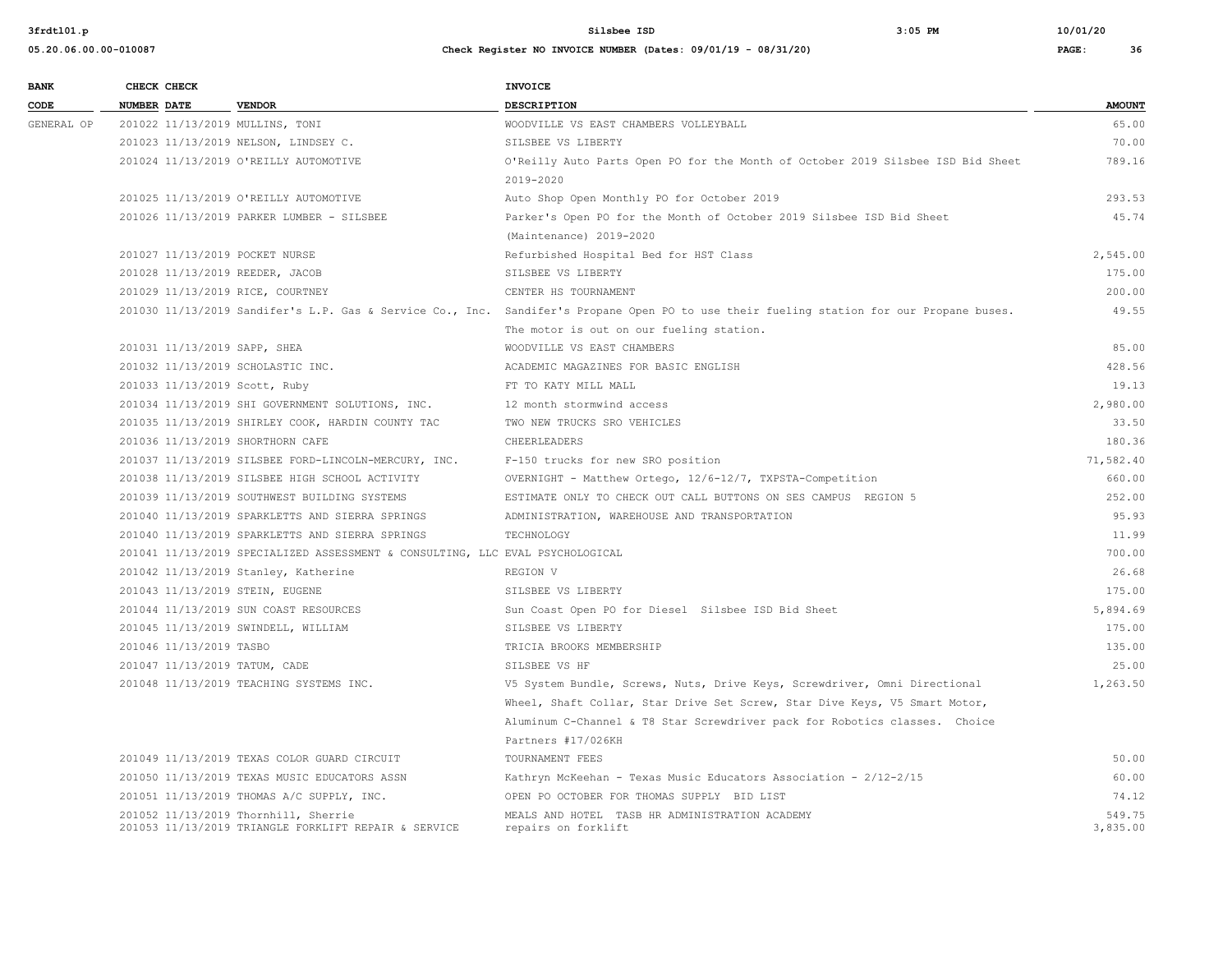201069 11/19/2019 AMAZON.COM/SYNCB

| 3frdt101.p            |                                    |                                                                         | $3:05$ PM<br>Silsbee ISD                                                        |       |               |
|-----------------------|------------------------------------|-------------------------------------------------------------------------|---------------------------------------------------------------------------------|-------|---------------|
| 05.20.06.00.00-010087 |                                    |                                                                         | Check Register NO INVOICE NUMBER (Dates: 09/01/19 - 08/31/20)                   | PAGE: | 37            |
| <b>BANK</b>           | CHECK CHECK                        |                                                                         | <b>INVOICE</b>                                                                  |       |               |
| CODE                  | <b>NUMBER DATE</b>                 | <b>VENDOR</b>                                                           | <b>DESCRIPTION</b>                                                              |       | <b>AMOUNT</b> |
| GENERAL OP            |                                    | 201054 11/13/2019 UNIVERSITY OF TEXAS AT AUSTIN UIL                     | WOODVILLE VS EAST CHAMBERS                                                      |       | 78.24         |
|                       |                                    | 201054 12/11/2019 UNIVERSITY OF TEXAS AT AUSTIN UIL                     | WOODVILLE VS EAST CHAMBERS                                                      |       | $-78.24$      |
|                       | 201055 11/13/2019 URIBE, SPENCER   |                                                                         | SISLBEE VS HF                                                                   |       | 25.00         |
|                       | 201056 11/13/2019 Welch, Jennifer  |                                                                         | TTSF-Texas Thespian State Festival                                              |       | 950.00        |
|                       |                                    | 201057 11/13/2019 WELLS, PEYTON, GREENBURG AND HUNT, L.L.P RE: RETAINER |                                                                                 |       | 1,000.00      |
|                       |                                    | 201058 11/13/2019 WHITEHEAD, CATHERINE                                  | TXASCD 10/26-10/29                                                              |       | 435.21        |
|                       | 201059 11/13/2019 Williamson, John |                                                                         | VARSITY FOOTBALL GAME HF AND ST ELIZABETH PT. ARTHUR                            |       | 89.32         |
|                       | 201060 11/13/2019 ZERTUCHE, RUDY   |                                                                         | SILSBEE VS LIBERTY                                                              |       | 175.00        |
|                       |                                    | 201061 11/13/2019 ZONAR SYSTEMS, INC.                                   | 11/1 TO 11/30                                                                   |       | 1,530.00      |
|                       | 201062 11/13/2019 IDEMIA           |                                                                         | FINGERPRINTING                                                                  |       | 48.25         |
|                       |                                    | 201063 11/18/2019 SISD FOOD SERV. / BONNIE KITZMILLER                   | THANKSGIVING FEAST                                                              |       | 200.00        |
|                       |                                    | 201064 11/19/2019 ADVANCED SYSTEMS & ALARMS                             | $12/1$ to $12/31$                                                               |       | 70.00         |
|                       |                                    | 201065 11/19/2019 ALL PRO ELECTRICAL CONTRACTORS, INC.                  | Our bid consists of labor, materials, equipment, and supervision to install a   |       | 4,508.50      |
|                       |                                    |                                                                         | new conduit from the power panel next to the pond to existing pole location.    |       |               |
|                       |                                    |                                                                         | We will install circuit wiring for (2) 20 Amp circuits and terminations on new  |       |               |
|                       |                                    |                                                                         | breakers at the panel. Terminations at the sign to be completed by sign         |       |               |
|                       |                                    |                                                                         | company. 2019-2020 bid list                                                     |       |               |
|                       | 201069 11/19/2019 AMAZON.COM/SYNCB |                                                                         | Rotary Tool Accessories, File Set, Airbrush Kit, Rechargeable batteries, Knipex |       | 80.14         |
|                       |                                    |                                                                         | Cutters, Bull End Screwdrivers, Rotary Tool Hanger, Dremel Flex Shaft           |       |               |
|                       |                                    |                                                                         | Attachment & Heat Gun for Robotics classes.                                     |       |               |
|                       | 201069 11/19/2019 AMAZON.COM/SYNCB |                                                                         | 465598458684<br>Egg Shell Topper, EVA Foam Exercise Gym Floor Mat Tiles,        |       | 42.05         |
|                       |                                    |                                                                         | Avantree Bluetooth Adapter Dongle, Toner Cartridge Replacement, Aluminum Wire,  |       |               |
|                       |                                    |                                                                         | Cellophane Gift Wrap Roll, Mod Podge Ultra Matte, Utility Knife, EVA Foam,      |       |               |
|                       |                                    |                                                                         | Rubber Cement, Mod Podge Matte Sealer, Bike Brake Cable & Rapid Care First Aid  |       |               |
|                       |                                    |                                                                         | Kit for Robotics classes.                                                       |       |               |
|                       | 201069 11/19/2019 AMAZON.COM/SYNCB |                                                                         | cleveland actuator manual override for tilt skillet @High School amazon         |       | 1,367.85      |
|                       | 201069 11/19/2019 AMAZON.COM/SYNCB |                                                                         | MAGNETIC UNIVERSAL WEIGHT STACK REPLACEMENT PIN AMAZON                          |       | 29.44         |
|                       | 201069 11/19/2019 AMAZON.COM/SYNCB |                                                                         | supplies--Amazon-US Communities-rebekah pyne Time Timer PLUS 60 Minutes Visual  |       | 34.00         |
|                       |                                    |                                                                         | Analog Timer                                                                    |       |               |
|                       | 201069 11/19/2019 AMAZON.COM/SYNCB |                                                                         | park tool bag-15 travel bag for plumbing equipment amazon                       |       | 49.90         |
|                       | 201069 11/19/2019 AMAZON.COM/SYNCB |                                                                         | TEACHER SUPPLIES                                                                |       | 242.73        |
|                       | 201069 11/19/2019 AMAZON.COM/SYNCB |                                                                         | supplies--Amazon-US Communities-kevin snook Kootion-5x 32 GB USB Flash Drives   |       | 14.99         |
|                       |                                    |                                                                         | 32 gb Thumb Drive Memory Stick                                                  |       |               |
|                       | 201069 11/19/2019 AMAZON.COM/SYNCB |                                                                         | 944883835565<br>Replace Health Service Supplies                                 |       | 176.82        |

201069 11/19/2019 AMAZON.COM/SYNCB supplies--Amazon-US Communities-Lisa Sanchez Countdown Timer 7.5 inches; 33.98

 201069 11/19/2019 AMAZON.COM/SYNCB supplies--Amazon-GSA eLibrary-Evelle Jacks Holmes Convertible Desk & Clip Fan 12.24 201069 11/19/2019 AMAZON.COM/SYNCB COMPUTER MOUSE 22.99

60min-1 hour visual timer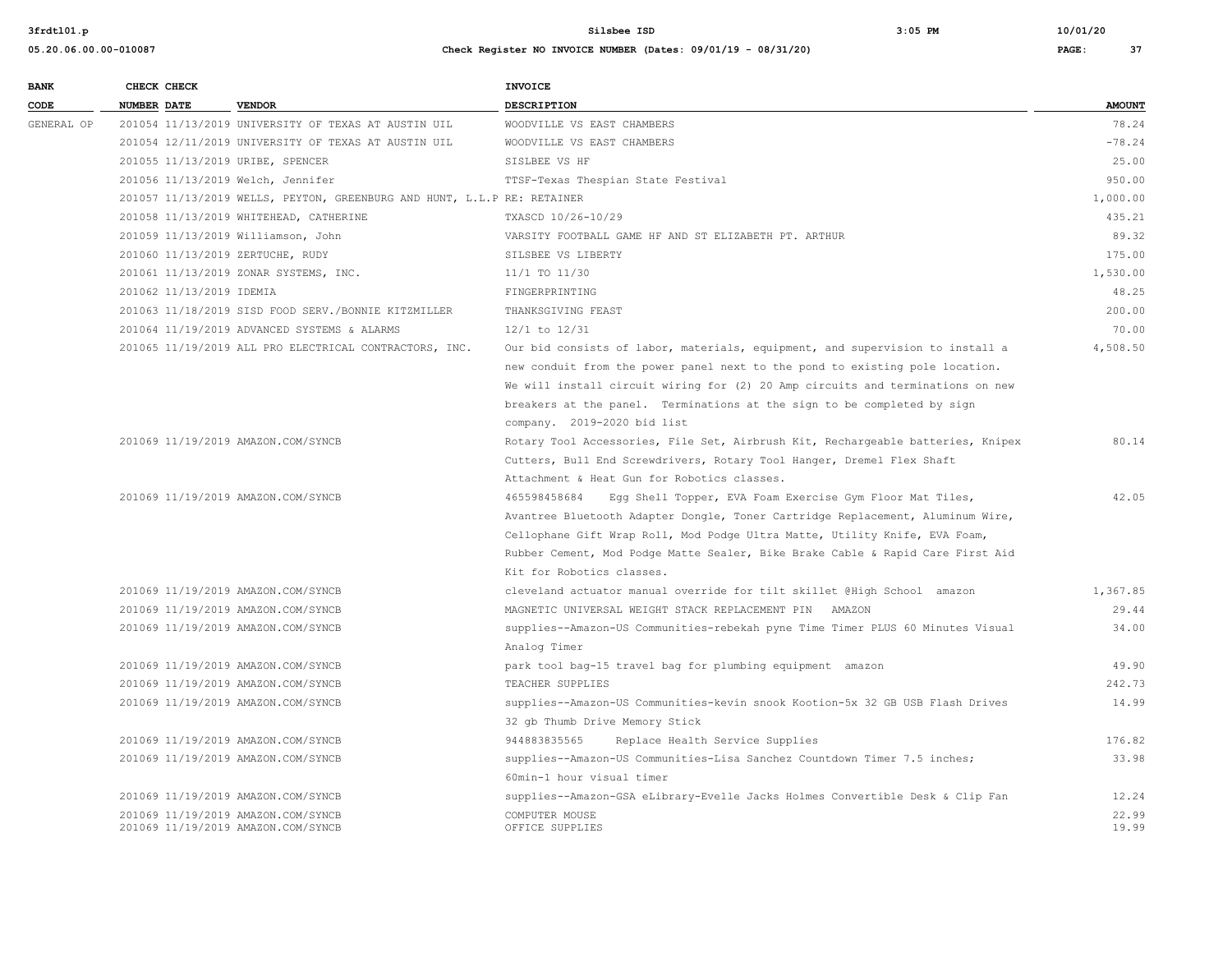| <b>BANK</b> | CHECK CHECK                        |                                                   | <b>INVOICE</b>                                                                  |                  |
|-------------|------------------------------------|---------------------------------------------------|---------------------------------------------------------------------------------|------------------|
| CODE        | <b>NUMBER DATE</b>                 | <b>VENDOR</b>                                     | DESCRIPTION                                                                     | <b>AMOUNT</b>    |
| GENERAL OP  | 201069 11/19/2019 AMAZON.COM/SYNCB |                                                   | memorial gift for Flo Stark                                                     | 12.29            |
|             | 201069 11/19/2019 AMAZON.COM/SYNCB |                                                   | EXTERNAL HARD DRIVE                                                             | 97.99            |
|             | 201069 11/19/2019 AMAZON.COM/SYNCB |                                                   | CORDLESS VACUUM FOR LIBRARY                                                     | 109.99           |
|             | 201069 11/19/2019 AMAZON.COM/SYNCB |                                                   | EBCO 12000 BUBBLER VALVE AMAZON                                                 | 137.95           |
|             | 201069 11/19/2019 AMAZON.COM/SYNCB |                                                   | brown card stock<br>2nd grade teachers                                          | 76.93            |
|             | 201069 11/19/2019 AMAZON.COM/SYNCB |                                                   | teacher supplies<br>headphones                                                  | 160.00           |
|             | 201069 11/19/2019 AMAZON.COM/SYNCB |                                                   | Staples for HVAC classes                                                        | 91.23            |
|             | 201069 11/19/2019 AMAZON.COM/SYNCB |                                                   | external hard drives                                                            | 449.95           |
|             | 201069 11/19/2019 AMAZON.COM/SYNCB |                                                   | black vinyl number stickers                                                     | 61.65            |
|             |                                    | 201070 11/19/2019 APPLIED MAINTENANCE SPECIALTIES | ACETYLENE, OXYGEN, AND NITROGEN                                                 | 209.85           |
|             | 201071 11/19/2019 AT &T            |                                                   | NOV 7 THRU DEC 6                                                                | 1,055.48         |
|             |                                    | 201072 11/19/2019 AT&T LONG DISTANCE              | OCT $3 - NOV 1$                                                                 | 37.24            |
|             |                                    | 201073 11/19/2019 BAKER DISTRIBUTING              | COMPRESSOR FOR MIDDLE SCHOOL ICE MACHINE BUY BOARD                              | 218.95           |
|             | 201074 11/19/2019 Balla, Cassie    |                                                   | ECHS - STARKE MUSEUM                                                            | 360.00           |
|             | 201075 11/19/2019 BIG SANDY ISD    |                                                   | GIRLS BASKETBALL                                                                | 300.00           |
|             |                                    | 201076 11/19/2019 BILL CLARK PEST CONTROL         | ESTIMATE TO TREAT THE GROUNDS ON ALL CAMPUSES, HIGH SCHOOL STADIUM AND PRACTICE | 5,500.00         |
|             |                                    |                                                   | FIELDS AND SOFTBALL AND BASEBALL COMPLEXES AWARDED PEST CONTROL                 |                  |
|             | 201077 11/19/2019 CITY OF SILSBEE  |                                                   | 10/10 TO 11/4                                                                   | 2,008.70         |
|             | 201077 11/19/2019 CITY OF SILSBEE  |                                                   | 10/10 TO 11/4                                                                   | 259.90           |
|             | 201077 11/19/2019 CITY OF SILSBEE  |                                                   | $10/10$ TO $11/4$                                                               | 731.91           |
|             |                                    | 201078 11/19/2019 COASTAL WELDING SUPPLY INC      | OPEN PO COASTAL WELDING REGION 5                                                | 44.10            |
|             |                                    | 201078 11/19/2019 COASTAL WELDING SUPPLY INC      | OPEN PO COASTAL WELDING REGION 5                                                | 89.00            |
|             | 201079 11/19/2019 COMMUNITY COFFEE |                                                   | MAINTENANCE                                                                     | 93.60            |
|             | 201079 11/19/2019 COMMUNITY COFFEE |                                                   | ADMINISTRATION                                                                  | 86.20            |
|             | 201079 11/19/2019 COMMUNITY COFFEE |                                                   | LAURA REEVES PRIMARY                                                            | 44.40            |
|             | 201079 11/19/2019 COMMUNITY COFFEE |                                                   | SILSBEE ELEMENTARY                                                              | 230.50           |
|             |                                    | 201080 11/19/2019 DE LAGE LANDEN PUBLIC FINANCE   | $11/5$ TO $12/4$                                                                | 18,567.87        |
|             | 201081 11/19/2019 Deaver, Terry    |                                                   | MILEAGE                                                                         | 77.95            |
|             | 201082 11/19/2019 DEMCO            |                                                   | LIBRARY BOOKMARKS                                                               | 355.77           |
|             |                                    | 201083 11/19/2019 E-RATE MANAGEMENT GROUP         | CONSULTING SERVICES FOR 2019-2020                                               | 2,950.00         |
|             | 201084 11/19/2019 EDGENUITY INC.   |                                                   | EDGENUITY ONLINE INSTRUCTIONAL SERVICES FOR SPANISH I, II, III STUDENTS @ SHS   | 61,920.00        |
|             | 201085 11/19/2019 ELIZONDO, DANIEL |                                                   | FOOTBALL BIDISTRICT PLAYOFF @ DAYTON                                            | 66.82            |
|             | 201086 11/19/2019 ESC REGION 20    |                                                   | Renewal for Online Database Subscription in the Library                         | 3,522.00         |
|             | 201087 11/19/2019 ETEX             |                                                   | Supplies for the Science Dept                                                   | 121.97           |
|             | 201087 11/19/2019 ETEX             |                                                   | teacher supplies<br>misc l keiser                                               | 137.98           |
|             | 201087 11/19/2019 ETEX             |                                                   | teacher supplies<br>misc                                                        | 328.01           |
|             | 201087 11/19/2019 ETEX             |                                                   | chair mats<br>Kelly Colvin                                                      | 238.00           |
|             | 201088 11/19/2019 EXXON MOBIL      | 201089 11/19/2019 FOLLETT SCHOOL SOLUTIONS, INC.  | $10/18 - 11/2$<br>Subscription & Book Card for the Library                      | 124.74<br>353.25 |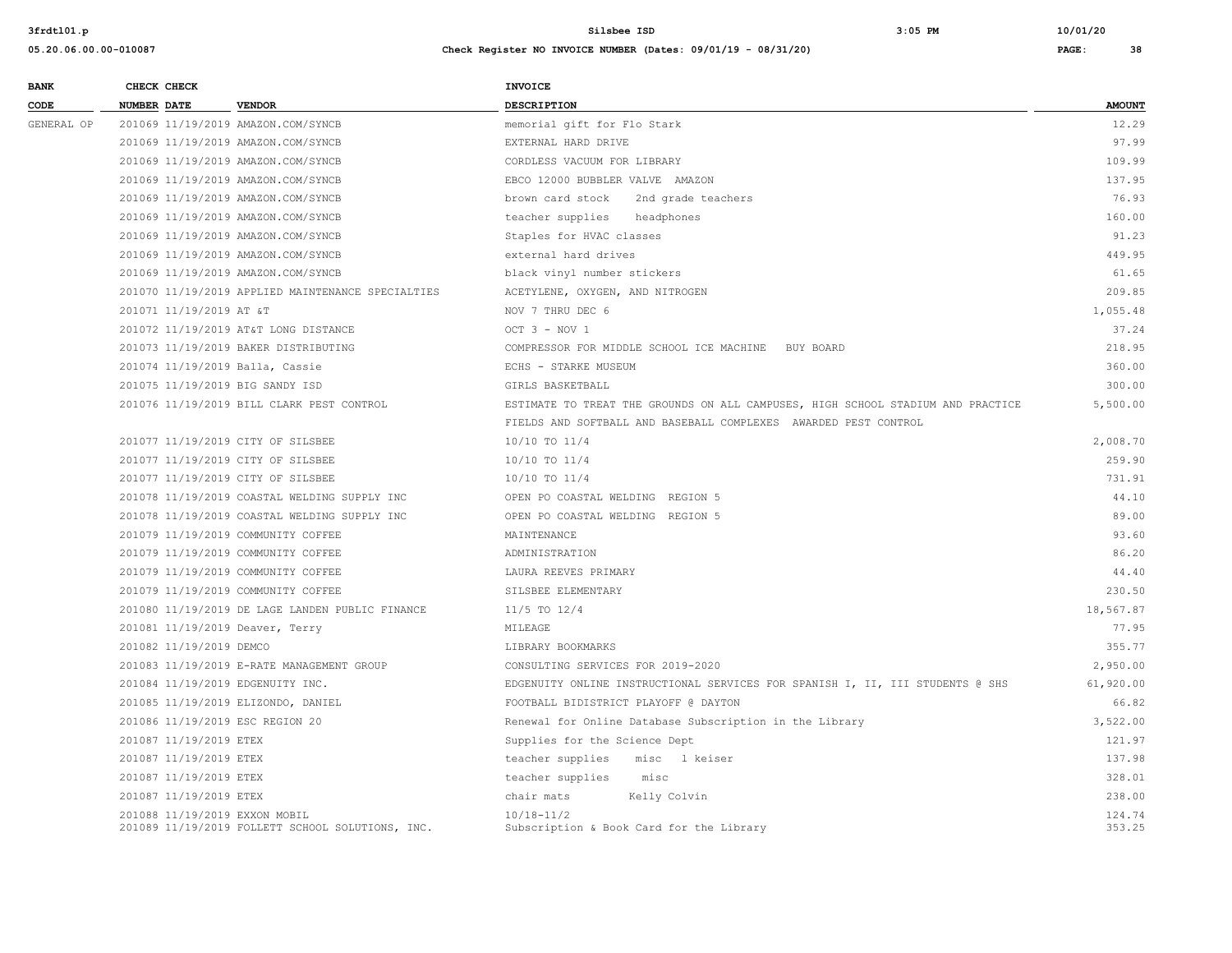| <b>BANK</b> | CHECK CHECK                                          | <b>INVOICE</b>                                                                  |               |
|-------------|------------------------------------------------------|---------------------------------------------------------------------------------|---------------|
| CODE        | <b>NUMBER DATE</b><br><b>VENDOR</b>                  | DESCRIPTION                                                                     | <b>AMOUNT</b> |
| GENERAL OP  | 201090 11/19/2019 GANDY INK, INC.                    | Purch Req - Gandy Ink - Football Playoff T-shirts - Coach Smith                 | 966.80        |
|             | 201091 11/19/2019 GARRETT, CHELSEY                   | PLAYOFF FOOTBALL GAME TOMBALL                                                   | 300.00        |
|             | 201092 11/19/2019 GARRETT, CHELSEY                   | CHEERLEADERS PLAYOFF GAME                                                       | 310.00        |
|             | 201093 11/19/2019 GCCISD ATHLETICS                   | PATRIOT INVITATIONAL- BOYS BASKETBALL                                           | 200.00        |
|             | 201094 11/19/2019 GRAINGER                           | OPEN PO NOVEMBER FOR GRAINGERS BUY BOARD                                        | 67.24         |
|             | 201095 11/19/2019 HAWK, MAGGIE                       | FOOTBALL PLAYOFF TOMBALL                                                        | 270.00        |
|             | 201096 11/19/2019 HAWK, MAGGIE                       | FOOTBALL PLAYOFF                                                                | 270.00        |
|             | 201097 11/19/2019 HAWTHORNE EDUCATIONAL SERVICES INC | COUNSELOR SUPPLIES                                                              | 388.00        |
|             | 201098 11/19/2019 INKSPOT PRINTS & GRAPHICS          | Fall Production T-Shirts                                                        | 699.00        |
|             | 201099 11/19/2019 INTERSTATE BILLING SERVICE, INC.   | Rush Bus Centers BuyBoard 12/1/2017-11/30/2020 Contract Number 549-17 Open PO   | 234.00        |
|             |                                                      | for Bus Parts                                                                   |               |
|             | 201099 11/19/2019 INTERSTATE BILLING SERVICE, INC.   | Rush Bus Center, Houston Buy Board Transportation Maintenance and Supplies Tran | 952.00        |
|             |                                                      | 1819 Valid 12/13/2018 - 12/12/2019 Repair Bus 46/100 Propane Bus Fuel Pump      |               |
|             |                                                      | Repair                                                                          |               |
|             | 201099 11/19/2019 INTERSTATE BILLING SERVICE, INC.   | Rush Bus Centers Houston Buy Board Transportation Maintenance and Supplies      | 2,898.13      |
|             |                                                      | TRAN1819 valid 12/13/2018-12/13/2019 Parts and Repair for bus 43                |               |
|             | 201100 11/19/2019 LANDSCAPE SPECIALIST               | MONTHLY MAINTENANCE NOVEMBER 2019                                               | 4,929.16      |
|             | 201101 11/19/2019 LIBERTY HIGH SCHOOL                | ENTRY FEE FOR 3 STUDENTS FROM 9/28                                              | 30.00         |
|             | 201102 11/19/2019 MACKIN EDUCATIONAL RESOURCES       | CLASSROOM BOOKS                                                                 | 215.70        |
|             | 201103 11/19/2019 MCKEEHAN, JOHN                     | MATERIAL FOR NEW TUNNEL TRAILER                                                 | 272.86        |
|             | 201104 11/19/2019 McKeehan, Kathryn                  | TUNNEL TEAM                                                                     | 110.00        |
|             | 201105 11/19/2019 McKeehan, Kathryn                  | FOOTBALL PLAYOFF TUNNELL TEAM                                                   | 130.00        |
|             | 201106 11/19/2019 McKeehan, Kathryn                  | AVID 4 TO TAMU                                                                  | 210.00        |
|             | 201107 11/19/2019 MIDTEX OIL, L.P.                   | Midtex Oil Open PO for Gasoline Silsbee ISD Bid Sheet 2019-2020                 | 3.151.80      |
|             | 201108 11/19/2019 MILLER, VICTOR                     | SPACE CITY VEX HS                                                               | 150.00        |
|             | 201109 11/19/2019 MOTT SUPPLY                        | Motts Supply Silsbee ISD Bid Sheet 2019-2020 Open PO for parts                  | 71.74         |
|             | 201109 11/19/2019 MOTT SUPPLY                        | Motts Supply Silsbee ISD Bid Sheet 2019-2020 Open PO for parts                  | 406.55        |
|             | 201109 11/19/2019 MOTT SUPPLY                        | CHAPIN 2 GALLON SPRAYER 2019-2020 BID LIST                                      | 245.94        |
|             | 201109 11/19/2019 MOTT SUPPLY                        | Motts Supply Silsbee ISD Bid Sheet 2019-2020 Open PO for parts                  | 5.84          |
|             | 201110 11/19/2019 NCS PEARSON, INC.                  | testing--assessments--PEARSON --Jennifer Ferguson # 0158009258--ABAS-3 Parent   | 871.50        |
|             |                                                      | Form # 158009274--ABAS-3 Teacher Form # 0158009215--ABAS-3 Teacher/Daycare      |               |
|             |                                                      | Provider Form # 0158009193--ABAS-3 Parent/Primary Caregiver Form                |               |
|             | 201111 11/19/2019 ORANGEFIELD ATHLETICS              | GIRLS BASKETBALL / BILL TENNISON TOURNAMENT                                     | 300.00        |
|             | 201112 11/19/2019 Patterson, Todd                    | BAND FOR FOOTBALL GAME                                                          | 720.00        |
|             | 201113 11/19/2019 Patterson, Todd                    | FOOTBALL PLAYOFF                                                                | 720.00        |
|             | 201114 11/19/2019 PEARSON EDUCATION                  | 7026898568 NOVELS GRADE 6-8                                                     | 158.37        |
|             | 201115 11/19/2019 PINNACLE MEDICAL MANAGEMENT CORP.  | RANDOM SELECTION TEST, PRE EMPLOYMENT                                           | 340.00        |
|             | 201116 11/19/2019 POWERPLAN                          | OUTRIGGER PADS                                                                  | 460.52        |
|             | 201116 11/19/2019 POWERPLAN                          | LABOR COST TO CHECK OUT ALL PROBLEMS WITH BACKHOE. ** THIS WILL GO TOWARDS COST | 289.90        |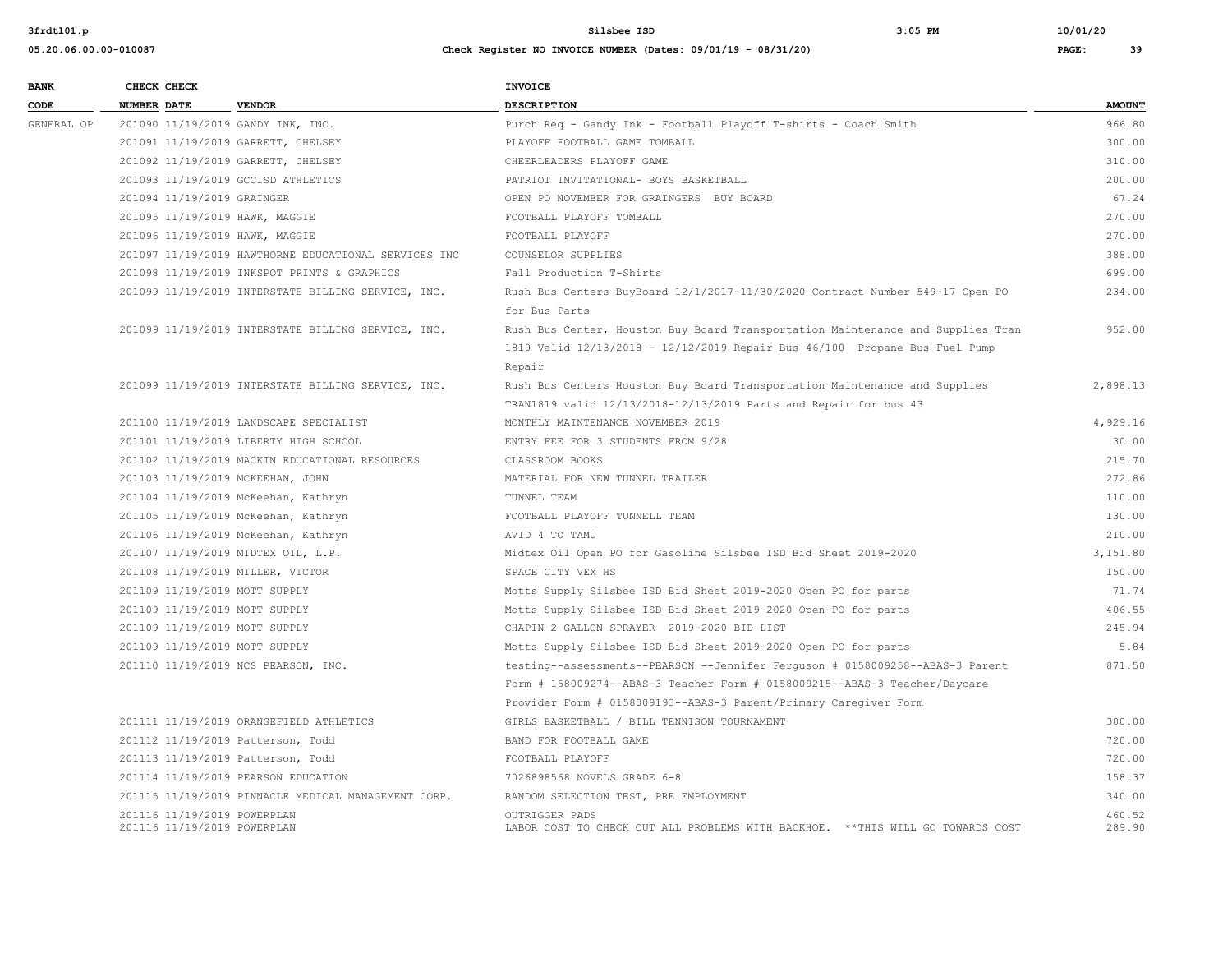**3frdtl01.p Silsbee ISD 3:05 PM 10/01/20**

| <b>BANK</b> | CHECK CHECK        |                         |                                                                               | <b>INVOICE</b>                                                                                                                           |                  |
|-------------|--------------------|-------------------------|-------------------------------------------------------------------------------|------------------------------------------------------------------------------------------------------------------------------------------|------------------|
| CODE        | <b>NUMBER DATE</b> |                         | <b>VENDOR</b>                                                                 | <b>DESCRIPTION</b>                                                                                                                       | <b>AMOUNT</b>    |
|             |                    |                         |                                                                               | IF WE HAVE THEM FIX EVERYTHING** BUY BOARD                                                                                               |                  |
| GENERAL OP  |                    |                         | 201118 11/19/2019 REGION V EDUCATION SERVICE CENTER                           | REGION 5 #259620 DYSGRAPHIA EVALUATION UNDER 504 FOR JILL TARKINGTON, AMY HILL,                                                          | 125.00           |
|             |                    |                         |                                                                               | & KRISTIN TORREZ NOV. 6, 2019 T. MCDUFF                                                                                                  |                  |
|             |                    |                         | 201118 11/19/2019 REGION V EDUCATION SERVICE CENTER                           | REGION 5 #259620 DYSGRAPHIA EVALUATION UNDER 504 FOR JILL TARKINGTON, AMY HILL,                                                          | 125.00           |
|             |                    |                         |                                                                               | & KRISTIN TORREZ NOV. 6, 2019 T. MCDUFF                                                                                                  |                  |
|             |                    |                         | 201118 11/19/2019 REGION V EDUCATION SERVICE CENTER                           | REGION 5 #259620 DYSGRAPHIA EVALUATION UNDER 504 FOR JILL TARKINGTON, AMY HILL,                                                          | 125.00           |
|             |                    |                         |                                                                               | & KRISTIN TORREZ NOV. 6, 2019 T. MCDUFF                                                                                                  |                  |
|             |                    |                         | 201118 11/19/2019 REGION V EDUCATION SERVICE CENTER                           | REGION 5 BRAIN POP LRP-BRAIN POP JR SES-COMBO BRAIN POP 4+ - SMS                                                                         | 5,185.00         |
|             |                    |                         | 201118 11/19/2019 REGION V EDUCATION SERVICE CENTER                           | REGION 5 DISCOVERY EDUCATION STREAMING FOR LRP, SES, SMS SHS                                                                             | 4,831.20         |
|             |                    |                         | 201118 11/19/2019 REGION V EDUCATION SERVICE CENTER                           | HARDIN COUNTY JUVENILE JUSTICE AEP 2019-2020                                                                                             | 18,915.00        |
|             |                    |                         | 201118 11/19/2019 REGION V EDUCATION SERVICE CENTER                           | FIELD SERVICES CO-OP                                                                                                                     | 1,250.00         |
|             |                    |                         | 201118 11/19/2019 REGION V EDUCATION SERVICE CENTER                           | LEGAL CO-OP MEMBERSHIP FEE                                                                                                               | 300.00           |
|             |                    |                         | 201118 11/19/2019 REGION V EDUCATION SERVICE CENTER                           | Region 5 Service Center Emergency Certification Cards These will be used until                                                           | 10.00            |
|             |                    |                         |                                                                               | we can send these drivers to a 8 hour recertification class                                                                              |                  |
|             |                    |                         | 201118 11/19/2019 REGION V EDUCATION SERVICE CENTER                           | Region 5 Emergency Certification Card for Alan McKinney                                                                                  | 5.00             |
|             |                    |                         | 201119 11/19/2019 ROTARY CLUB OF HARDIN COUNTY                                | FOR CHRISTMAS                                                                                                                            | 65.00            |
|             |                    |                         |                                                                               | 201120 11/19/2019 Sandifer's L.P. Gas & Service Co., Inc. Sandifer's Propane Open PO to use their fueling station for our Propane buses. | 36.54            |
|             |                    |                         |                                                                               | The motor is out on our fueling station.                                                                                                 |                  |
|             |                    |                         |                                                                               | 201120 11/19/2019 Sandifer's L.P. Gas & Service Co., Inc. Sandifer's Propane Open PO to use their fueling station for our Propane buses. | 41.93            |
|             |                    |                         |                                                                               | The motor is out on our fueling station.                                                                                                 |                  |
|             |                    |                         | 201121 11/19/2019 Scott, Ruby                                                 | BAND TO DAYTON                                                                                                                           | 9.95             |
|             |                    |                         | 201122 11/19/2019 SILSBEE FORD-LINCOLN-MERCURY, INC.                          | Silsbee Ford Repair the Ford Excursion                                                                                                   | 1,359.55         |
|             |                    |                         | 201123 11/19/2019 SOUTHEAST TEXAS WATER                                       | ACADEMY                                                                                                                                  | 51.02            |
|             |                    |                         | 201124 11/19/2019 STAR LOCKTECHS                                              | OPEN PO NOVEMBER FOR STAR LOCKTECHS BID LIST                                                                                             | 19.00            |
|             |                    | 201125 11/19/2019 STAT  |                                                                               | CONFERENCE FEE -11/20-11/23- CAST                                                                                                        | 230.00           |
|             |                    | 201126 11/19/2019 STAT  |                                                                               | CONFERENCE FEE-11/20-11/23- CAST                                                                                                         | 230.00           |
|             |                    |                         | 201127 11/19/2019 TALLEY, CLAYTON                                             | MS TO WESTBROOK PERFORMING ARTS                                                                                                          | 6.93             |
|             |                    |                         | 201127 11/19/2019 TALLEY, CLAYTON                                             | TIGERETTES TO DAYTON PLAYOFF GAME                                                                                                        | 10.00            |
|             |                    |                         | 201128 11/19/2019 TASB, INC.                                                  | 2020 TASB MEMBERSHIP FEE                                                                                                                 | 6,312.73         |
|             |                    |                         | 201128 11/19/2019 TASB, INC.                                                  | LEGAL ASSISTANCE FUND 2020                                                                                                               | 350.00           |
|             |                    | 201129 11/19/2019 TASBO |                                                                               | Management 303 Certification Course March 3, 2020 - Houston                                                                              | 185.00           |
|             |                    |                         | 201130 11/19/2019 TEAM ELEVATE, LLC.                                          | OCCUPATIONAL THERAPY 504 OCTOBER                                                                                                         | 2,500.00         |
|             |                    |                         | 201130 11/19/2019 TEAM ELEVATE, LLC.                                          | OCCUPATIONAL THERAPY OCTOBER                                                                                                             | 13,300.00        |
|             |                    |                         | 201131 11/19/2019 TEXAS COMPTROLLER OF PUBLIC ACCTS.                          | SECO LOAN                                                                                                                                | 6,714.97         |
|             |                    |                         | 201132 11/19/2019 TEXAS COMPTROLLER OF PUBLIC ACCTS.                          | SECO LOAN                                                                                                                                | 46,156.09        |
|             |                    |                         | 201133 11/19/2019 TEXAS DEPARTMENT OF PUBLIC SAFETY                           | $9/1$ TO $9/30$                                                                                                                          | 140.00           |
|             |                    |                         | 201134 11/19/2019 TEXAS RICE FESTIVAL                                         | GOAT ENTRY                                                                                                                               | 15.00            |
|             |                    |                         | 201135 11/19/2019 THE HOME DEPOT PRO<br>201136 11/19/2019 THOMAS SUPPLY, INC. | paper towel dispensers for WHS<br>OPEN PO NOVEMBER FOR THOMAS SUPPL; Y BID LIST                                                          | 387.90<br>289.29 |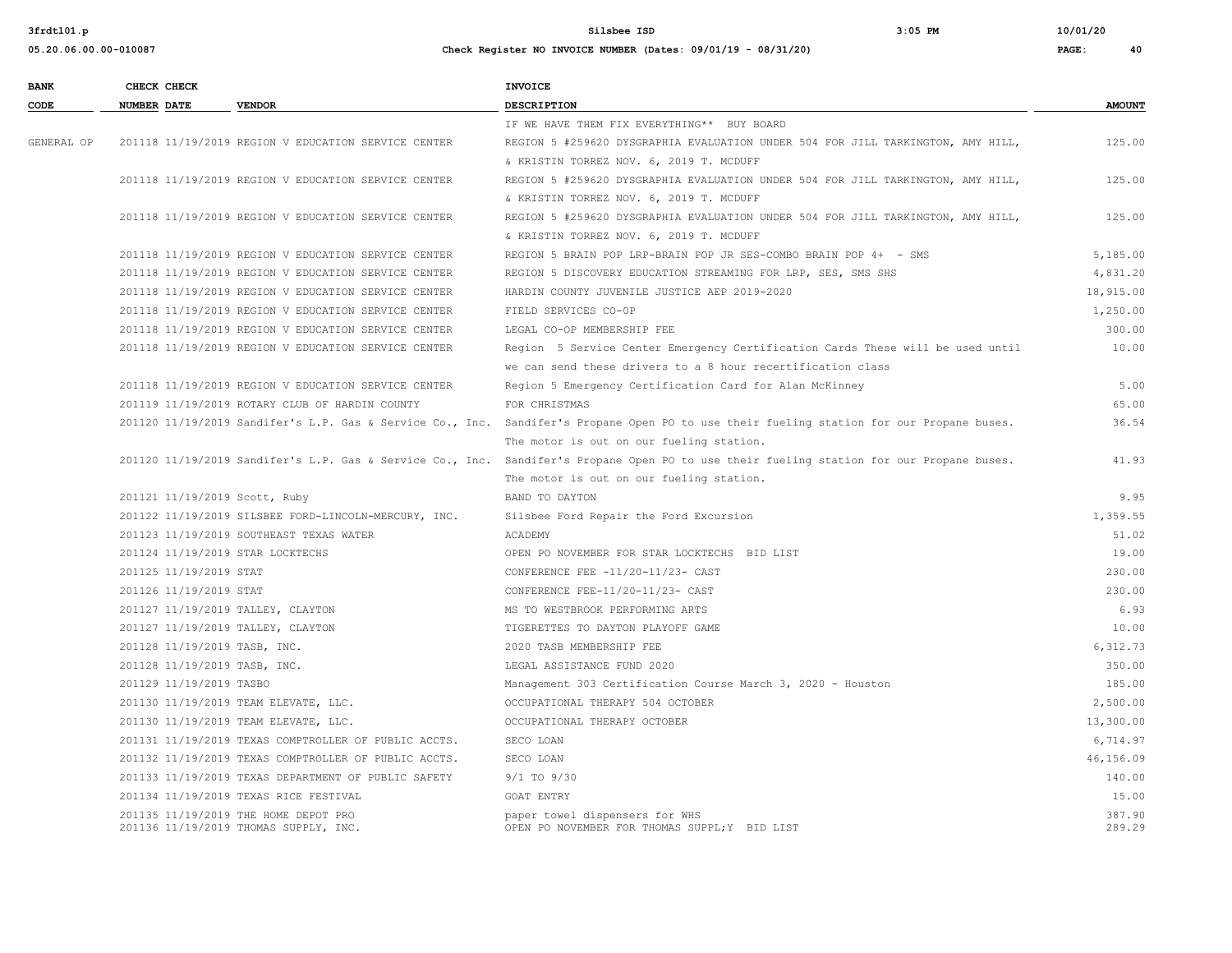| <b>BANK</b> | CHECK CHECK                        |                                                                                     | <b>INVOICE</b>                                                                                                                           |               |
|-------------|------------------------------------|-------------------------------------------------------------------------------------|------------------------------------------------------------------------------------------------------------------------------------------|---------------|
| CODE        | <b>NUMBER DATE</b>                 | <b>VENDOR</b>                                                                       | <b>DESCRIPTION</b>                                                                                                                       | <b>AMOUNT</b> |
| GENERAL OP  | 201137 11/19/2019 TOMAS, LOGAN     |                                                                                     | PAGEANT REHEARSAL, PAGEANT AND DRIVE IN MOVIE TOTAL 17 HOURS                                                                             | 123.25        |
|             | 201138 11/19/2019 WHATBURGER       |                                                                                     | BOYS BASKETBALL                                                                                                                          | 120.82        |
|             | 201139 11/19/2019 Williamson, John |                                                                                     | BEAUMONT BONE & JOINT INSTITUTE                                                                                                          | 24.47         |
|             | 201140 11/19/2019 Williamson, Lisa |                                                                                     | CHEERLEADERS TO PLAYOFF GAME                                                                                                             | 5.75          |
|             | 201141 11/19/2019 ZONES            |                                                                                     | supplies needed to run additional computer drops                                                                                         | 17.00         |
|             |                                    | 201142 11/20/2019 SYMMETRY ENERGY SOLUTIONS, LLC.                                   | $10/1$ to $10/31$                                                                                                                        | 5,259.67      |
|             |                                    | 201143 11/20/2019 SOUTHWEST FOODSERVICE EXCELLENCE, LLC                             | OCTOBER 2019                                                                                                                             | 165,028.25    |
|             |                                    | 201144 11/22/2019 ACADIAN AMBULANCE                                                 | A5672584<br>10/24, 31, 11/7 SERVICES                                                                                                     | 750.00        |
|             | 201145 11/22/2019 Brooks, Tricia   |                                                                                     | ENTRY FEE SOUTH TEXAS STATE FAIR (JADYN)                                                                                                 | 25.00         |
|             |                                    | 201146 11/22/2019 CAREER & TECHNICAL ASSOCIATION OF TEXAS JUDY HONEYCUTT MEMBERSHIP |                                                                                                                                          | 175.00        |
|             |                                    | 201147 11/22/2019 CHALK'S TRUCK PARTS, INC.                                         | Chalk's Truck Parts Open PO for misc parts Silsbee ISD Bid Sheet 2019-2020                                                               | 84.46         |
|             | 201148 11/22/2019 CITY OF SILSBEE  |                                                                                     | 10/16 TO 11/12                                                                                                                           | 123.10        |
|             | 201148 11/22/2019 CITY OF SILSBEE  |                                                                                     | 10/16 TO 11!2                                                                                                                            | 123.90        |
|             | 201149 11/22/2019 COASTAL WELDING  |                                                                                     | Gases for the welding lab                                                                                                                | 100.10        |
|             | 201150 11/22/2019 ETEX             |                                                                                     | teacher supplies<br>toner and pencil sharpeners                                                                                          | 361.22        |
|             | 201150 11/22/2019 ETEX             |                                                                                     | Etex-Southeast Tx Purchasing Coop-Samantha Crook #GLB-223763NBKPB08 Blue office                                                          | 139.00        |
|             |                                    |                                                                                     | chair                                                                                                                                    |               |
|             | 201150 11/22/2019 ETEX             |                                                                                     | Etex--Southeast Texas Purchasing Coop-Phyllis Daigle #ESR132321--Chair Mat for                                                           | 119.00        |
|             |                                    |                                                                                     | hard floors                                                                                                                              |               |
|             | 201150 11/22/2019 ETEX             |                                                                                     | COUNSELOR SUPPLIES FOLDERS                                                                                                               | 27.15         |
|             | 201150 11/22/2019 ETEX             |                                                                                     | TONERS                                                                                                                                   | 367.97        |
|             | 201150 11/22/2019 ETEX             |                                                                                     | TEACHER SUPPLIES<br>TESHAUNA TURK                                                                                                        | 105.48        |
|             |                                    | 201151 11/22/2019 HARDIN HIGH SCHOOL                                                | 12/6 WELDING                                                                                                                             | 50.00         |
|             | 201152 11/22/2019 HARDIN JEFFERSON |                                                                                     | 11/21-23 GIRLS BASKETBALL                                                                                                                | 200.00        |
|             |                                    | 201153 11/22/2019 HEAVY DUTY BUS PARTS, INC.                                        | Heavy Duty Bus Seats Texas Buy Board 12/1/2017 - 11/30/2020 ID# 549-17 Star                                                              | 1,081.40      |
|             |                                    |                                                                                     | Safety Seats for Special Needs Buses                                                                                                     |               |
|             | 201154 11/22/2019 Honeycutt, Judy  |                                                                                     | JOB VISITS                                                                                                                               | 79.58         |
|             | 201155 11/22/2019 J W PEPPER       |                                                                                     | CHOIR MATERIALS                                                                                                                          | 162.99        |
|             | 201156 11/22/2019 MOORE, CATHERINE |                                                                                     | HS TO JULIE ROGERS                                                                                                                       | 8.49          |
|             | 201157 11/22/2019 MOTT SUPPLY      |                                                                                     | M18 MILWAKEE IMPACT/DRILL COMBO 2019-2020 BID LIST                                                                                       | 1,999.90      |
|             | 201158 11/22/2019 NOVROZSKY'S      |                                                                                     | CHEERLEADERS                                                                                                                             | 246.98        |
|             | 201159 11/22/2019 POST MART        |                                                                                     | RETURN OF FALL PRODUCTION MATERIALS                                                                                                      | 55.96         |
|             | 201160 11/22/2019 RAWSON, TONYA    |                                                                                     | REGION V                                                                                                                                 | 25.17         |
|             | 201161 11/22/2019 REGION VII ESC   |                                                                                     | PURCHASING COOPERATIVE                                                                                                                   | 1,864.00      |
|             | 201162 11/22/2019 RIDEAU, BRANDON  |                                                                                     | SILSBEE VS HEMPHILL GIRLS BASKETBALL                                                                                                     | 135.00        |
|             |                                    |                                                                                     | 201163 11/22/2019 Sandifer's L.P. Gas & Service Co., Inc. Sandifer's Propane Open PO to use their fueling station for our Propane buses. | 40.54         |
|             |                                    |                                                                                     | The motor is out on our fueling station.                                                                                                 |               |
|             |                                    | 201164 11/22/2019 Stanley, Katherine                                                | REGION V                                                                                                                                 | 26.68         |
|             |                                    | 201165 11/22/2019 THE KADES CORPORATION                                             | BOYS BASKETBALL @ LA MARQUE                                                                                                              | 30.00         |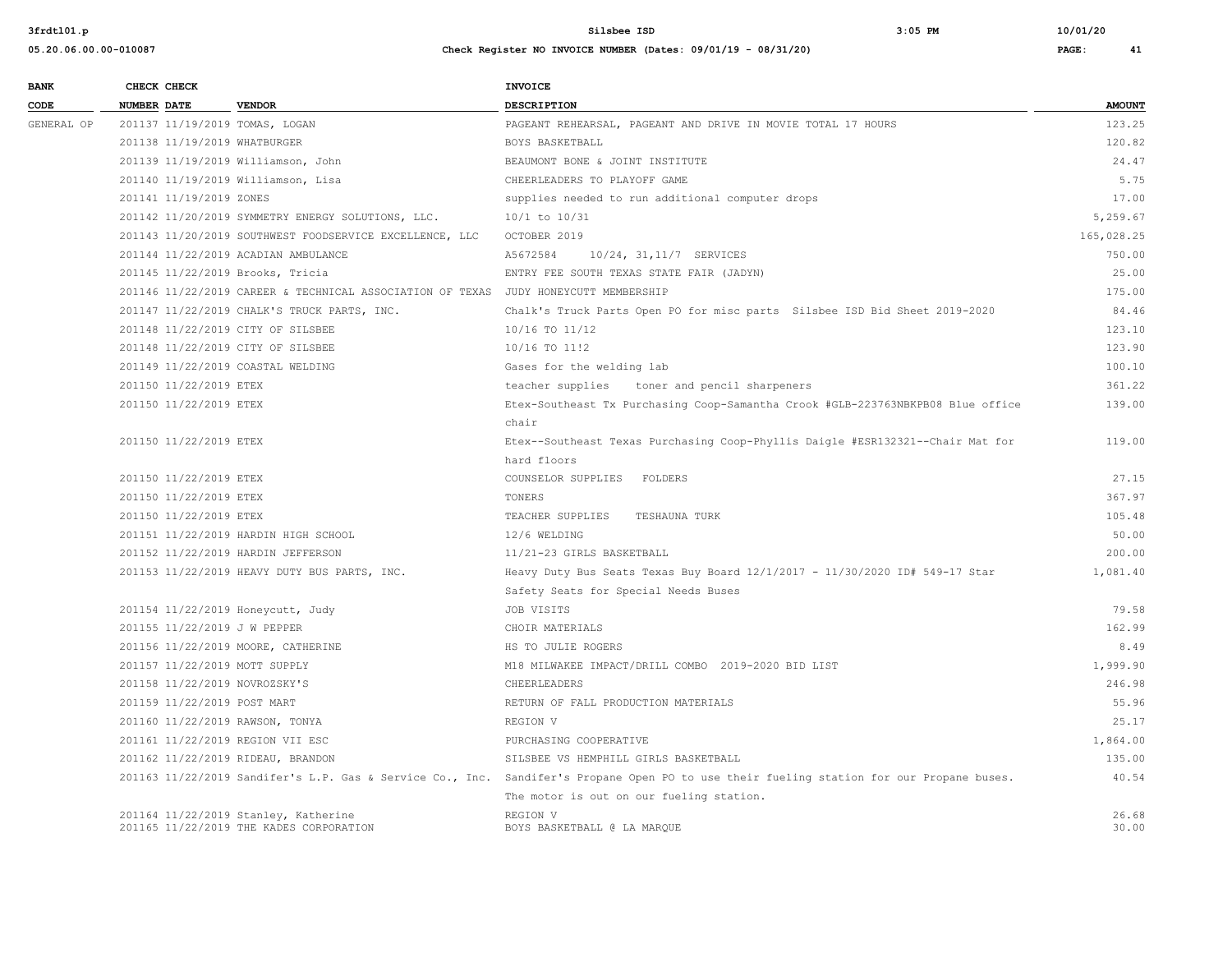| <b>BANK</b> | CHECK CHECK                       |                                                         | <b>INVOICE</b>                                                                                                                                                                      |                  |
|-------------|-----------------------------------|---------------------------------------------------------|-------------------------------------------------------------------------------------------------------------------------------------------------------------------------------------|------------------|
| CODE        | <b>NUMBER DATE</b>                | <b>VENDOR</b>                                           | <b>DESCRIPTION</b>                                                                                                                                                                  | <b>AMOUNT</b>    |
| GENERAL OP  |                                   | 201165 11/22/2019 THE KADES CORPORATION                 | BOYS BASKETBALL                                                                                                                                                                     | 110.50           |
|             | 201166 11/22/2019 WAL-MART        |                                                         | JEANS FOR WORKER                                                                                                                                                                    | 71.70            |
|             | 201166 11/22/2019 WAL-MART        |                                                         | LAB SUPPLIES AND OFFICE SUPPLIES                                                                                                                                                    | 93.07            |
|             | 201166 11/22/2019 WAL-MART        |                                                         | supplies                                                                                                                                                                            | 183.23           |
|             | 201166 11/22/2019 WAL-MART        |                                                         | FOLDING TABLES                                                                                                                                                                      | 159.84           |
|             | 201166 11/22/2019 WAL-MART        |                                                         | adm office supplies                                                                                                                                                                 | 99.30            |
|             | 201166 11/22/2019 WAL-MART        |                                                         | supplies                                                                                                                                                                            | 74.55            |
|             | 201166 11/22/2019 WAL-MART        |                                                         | SUPPLIES, BOARD MEETING FOOD                                                                                                                                                        | 57.38            |
|             | 201166 11/22/2019 WAL-MART        |                                                         | SUPPLIES                                                                                                                                                                            | 281.20           |
|             | 201166 11/22/2019 WAL-MART        |                                                         | FLASH DRIVES, BATTERIES AND CALCULATOR                                                                                                                                              | 108.05           |
|             |                                   | 201167 12/03/2019 CENTERPOINT ENERGY                    | 10/16 TO 11/15                                                                                                                                                                      | 946.48           |
|             |                                   | 201167 12/03/2019 CENTERPOINT ENERGY                    | 10/16 TO 11/15                                                                                                                                                                      | 199.28           |
|             |                                   | 201168 12/03/2019 CROWNE PLAZA HOTELS                   | TAHPERD 96th Annual Convention- Dec 4-7                                                                                                                                             | 263.96           |
|             |                                   | 201169 12/04/2019 A & A ELECTRIC CO. OF BEAUMONT, INC.  | additional cost to replace 3 more stadium lights that have gone out.<br>Region<br>5 <sub>1</sub>                                                                                    | 4,887.84         |
|             |                                   | 201169 12/04/2019 A & A ELECTRIC CO. OF BEAUMONT, INC.  | materials and labor to replace or repair lighting at Tiger Stadium ** Also<br>adding extra just in case more lights go out before they come per Mike Tomas's<br>approval** region 5 | 8,639.00         |
|             |                                   | 201170 12/04/2019 ATHLETIC SUPPLY INC.                  | Purch Req - Ath Supply - Volleyball Coaches Materials - Coach Leach                                                                                                                 | 739.50           |
|             |                                   | 201170 12/04/2019 ATHLETIC SUPPLY INC.                  | Purch Req - Ath Supply - MS Girls' Basketball Materials - Coach Leach                                                                                                               | 634.00           |
|             | 201171 12/04/2019 ATSSB-REGION 10 |                                                         | ATSSB ALL REGION COMPETITION                                                                                                                                                        | 240.00           |
|             | 201172 12/04/2019 BALFOUR         |                                                         | medals for football 2019                                                                                                                                                            | 324.95           |
|             | 201173 12/04/2019 BASSETT, DARIUS |                                                         | MIDDLE SCHOOL BASKETBALL                                                                                                                                                            | 155.00           |
|             |                                   | 201174 12/04/2019 BAYOU CITY GYM FLOORS, JOHN SWART     | SCREENING AND SANDING OF ALL GYM FLOORS HIGH SCHOOL AND MIDDLE SCHOOL<br>COMPETITION AND PRACTICE BUY BOARD                                                                         | 4,010.00         |
|             | 201175 12/04/2019 BEELER, GINGER  |                                                         | HOMEBOUND                                                                                                                                                                           | 21.92            |
|             |                                   | 201176 12/04/2019 BELL, MA LPC COUNSELING SERV., TRACY  | COUNSELING                                                                                                                                                                          | 675.00           |
|             |                                   | 201176 12/04/2019 BELL, MA LPC COUNSELING SERV., TRACY  | COUNSELING                                                                                                                                                                          | 1,975.00         |
|             |                                   | 201177 12/04/2019 BILL CLARK PEST CONTROL               | OPEN PO BILL CLARK PEST CONTROL AWARDED                                                                                                                                             | 255.00           |
|             |                                   | 201177 12/04/2019 BILL CLARK PEST CONTROL               | OUARTERLY PEST CONTROL AWARDED BID 2019-2020                                                                                                                                        | 1,375.00         |
|             |                                   | 201178 12/04/2019 BODENSTEINER, JOHN                    | MILEAGE SWAN HOMEBOUND                                                                                                                                                              | 69.95            |
|             |                                   | 201178 12/04/2019 BODENSTEINER, JOHN                    | SWAN                                                                                                                                                                                | 74.47            |
|             |                                   | 201179 12/04/2019 BURGERS OF BEAUMONT                   | 11/8 MEALS GIRLS BASKETBALL                                                                                                                                                         | 118.36           |
|             | 201180 12/04/2019 CAREER-SAFE     |                                                         | OSHA 10 hour Construction Safety Certification Vouchers                                                                                                                             | 375.00           |
|             |                                   | 201181 12/04/2019 CARTER'S EDUCATIONAL TRAINING         | AUGUST PARENT TRAINING                                                                                                                                                              | 1,927.50         |
|             |                                   | 201181 12/04/2019 CARTER'S EDUCATIONAL TRAINING         | NOVEMBER PARENT TRAINING                                                                                                                                                            | 585.00           |
|             |                                   | 201182 12/04/2019 CENTER FOR EDUCATION & EMPLOYMENT LAW | KEEPING YOUR SCHOOL SAFE & SECURE A PRACTICAL GUIDE                                                                                                                                 | 134.95           |
|             | 201184 12/04/2019 CHICKEN EXPRESS | 201183 12/04/2019 CHICK-FIL-A AT MID-COUNTY             | GIRLS BASKETBALL<br>BOYS BASKETBALL - LUMBERTON LOCATION                                                                                                                            | 172.63<br>300.00 |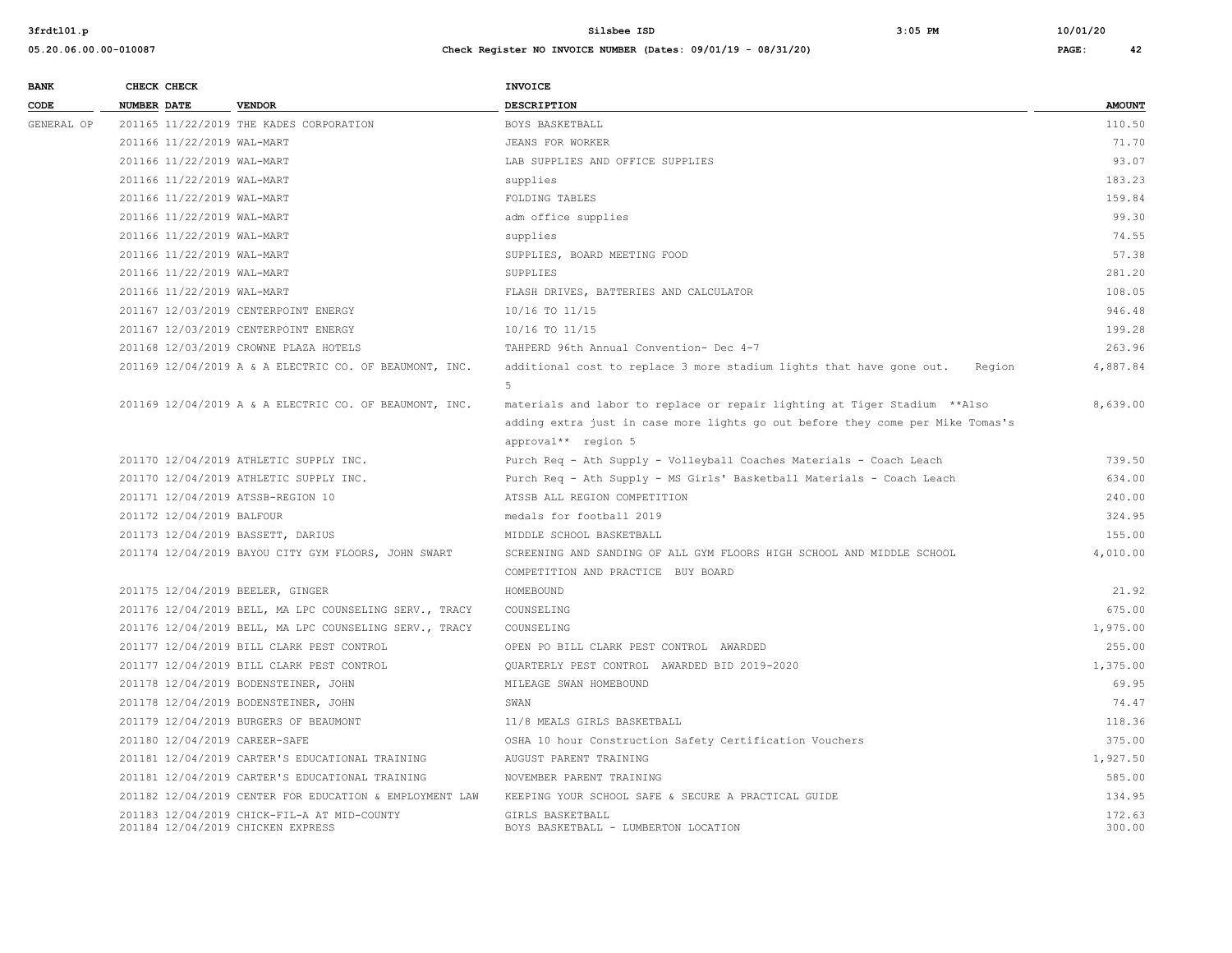| <b>BANK</b> | CHECK CHECK                       |                                                                          | INVOICE                                                                     |               |
|-------------|-----------------------------------|--------------------------------------------------------------------------|-----------------------------------------------------------------------------|---------------|
| CODE        | <b>NUMBER DATE</b>                | <b>VENDOR</b>                                                            | <b>DESCRIPTION</b>                                                          | <b>AMOUNT</b> |
| GENERAL OP  | 201184 12/04/2019 CHICKEN EXPRESS |                                                                          | GIRLS BASKETBALL JV TOURNAMENT HJ - BEAUMONT LOCATION                       | 94.08         |
|             |                                   | 201185 12/04/2019 COASTAL WELDING SUPPLY INC                             | Welding Monthly Open PO for Nov 2019                                        | 297.21        |
|             |                                   | 201185 12/04/2019 COASTAL WELDING SUPPLY INC                             | Welding Monthly Open PO for Nov 2019                                        | 24.00         |
|             |                                   | 201185 12/04/2019 COASTAL WELDING SUPPLY INC                             | FORKLIFT PROPANE                                                            | 21.78         |
|             |                                   | 201186 12/04/2019 COMMUNITY COFFEE                                       | HIGH SCHOOL                                                                 | 285.40        |
|             | 201187 12/04/2019 DEMCO           |                                                                          | LIBRARY SUPPLIES<br>K SMITH                                                 | 327.67        |
|             |                                   | 201188 12/04/2019 DIR TELECOMMUNICATIONS SERVICES DIVISION 10/1 TO 10/31 |                                                                             | 100.83        |
|             | 201189 12/04/2019 DJO, LLC        |                                                                          | Purch Req - DJO, LLC - 3 Knee Braces - Coach Smith/J Williamson             | 245.14        |
|             |                                   | 201190 12/04/2019 EL-RAHIM, JELANI                                       | BASKETBALL                                                                  | 155.00        |
|             |                                   | 201191 12/04/2019 ELIZONDO, DANIEL                                       | AREA FOOTBALL PLAYOFF @ TOMBALL                                             | 119.48        |
|             | 201192 12/04/2019 ERIC ARMIN INC. |                                                                          | CALCULATORS                                                                 | 92.17         |
|             | 201193 12/04/2019 ETEX            |                                                                          | Supplies for the Library                                                    | 154.26        |
|             | 201193 12/04/2019 ETEX            |                                                                          | Ink Cartridges for Room 212                                                 | 699.92        |
|             | 201193 12/04/2019 ETEX            |                                                                          | UIL MEET SUPPLIES                                                           | 223.88        |
|             | 201193 12/04/2019 ETEX            |                                                                          | teacher supplies envelopes and paper                                        | 146.66        |
|             |                                   | 201194 12/04/2019 EXPERIENCE BRYAN COLLEGE STATION                       | Aggieland Invitational Tournament-Dec 26-30                                 | 300.00        |
|             |                                   | 201195 12/04/2019 FASTENAL COMPANY                                       | OPEN PO NOVEMBER FASTENAL TXMAS                                             | 4.58          |
|             | 201196 12/04/2019 FUNCTION 4 LLC  |                                                                          | 11/15 TO 12/14                                                              | 646.20        |
|             | 201197 12/04/2019 HAMBURGER DEPOT |                                                                          | FOOTBALL PLAYOFFS                                                           | 950.00        |
|             | 201198 12/04/2019 HAWK, MAGGIE    |                                                                          | TIGERETTES FOR WOS FOOTBALL PLAYOFF GAME                                    | 260.00        |
|             |                                   | 201199 12/04/2019 HOUSTON LIVESTOCK SHOW AND RODEO                       | REFERENCE 18207                                                             | 90.00         |
|             |                                   | 201200 12/04/2019 HTE DANCE & SPIRIT GROUP, INC.                         | TIGERETTES                                                                  | 1,570.50      |
|             |                                   | 201201 12/04/2019 INTERFACE SECURITY SYSTEMS                             | 12/1 TO 12/31                                                               | 27.49         |
|             |                                   | 201202 12/04/2019 JOHNSTONE SUPPLY                                       | HVAC Open Monthly PO for October 2019                                       | 142.92        |
|             | 201203 12/04/2019 JONES, JUNE     |                                                                          | MILEAGE HOMEBOUND                                                           | 34.34         |
|             | 201204 12/04/2019 KIRBY, BRIDGET  |                                                                          | MEALS - AVID                                                                | 372.27        |
|             |                                   | 201205 12/04/2019 KOMMERCIAL KITCHENS                                    | 3 compartment sink                                                          | 12,401.00     |
|             |                                   | 201206 12/04/2019 LAKESHORE LEARNING MATERIALS                           | teacher supplies<br>Kathryn Foster                                          | 109.22        |
|             | 201207 12/04/2019 Liles, Suzanne  |                                                                          | MILEAGE HOMEBOUND                                                           | 20.30         |
|             | 201208 12/04/2019 LYLE MACHINERY  |                                                                          | LABOR AND MATERIALS TO REPAIR 2 LEAKS IN CYLINDERS SEALS ARE DRY ROTTED BUY | 763.71        |
|             |                                   |                                                                          | <b>BOARD</b>                                                                |               |
|             |                                   | 201209 12/04/2019 M & D SUPPLY, INC.                                     | OPEN PO NOVEMBER FOR M&D SUPPLY 2019-2020 BID LIST                          | 113.57        |
|             | 201210 12/04/2019 MAYBERRY, DONTE |                                                                          | BASKETBALL                                                                  | 85.00         |
|             |                                   | 201211 12/04/2019 McKeehan, Kathryn                                      | TMEA PRE AREA CONTEST                                                       | 80.00         |
|             |                                   | 201212 12/04/2019 McKeehan, Kathryn                                      | TIGER KEEPERS WOS FOOTBALL PLAYOFF                                          | 130.00        |
|             |                                   | 201213 12/04/2019 McKinney, Raymond                                      | 10-29,31 AND NOVEMBER HOMEBOUND                                             | 84.44         |
|             | 201214 12/04/2019 MELTON, HALEY   |                                                                          | CHOREOGRAPHY CHEERLEADERS FOR STATE COMPETITION                             | 300.00        |
|             |                                   | 201215 12/04/2019 MICRO INTEGRATION                                      | MILESTONE XPROTECT PROFESSIONAL 2 YEAR SUPPORT                              | 7,820.00      |
|             | 201216 12/04/2019 MILLER, VICTOR  |                                                                          | PISD VEX                                                                    | 150.00        |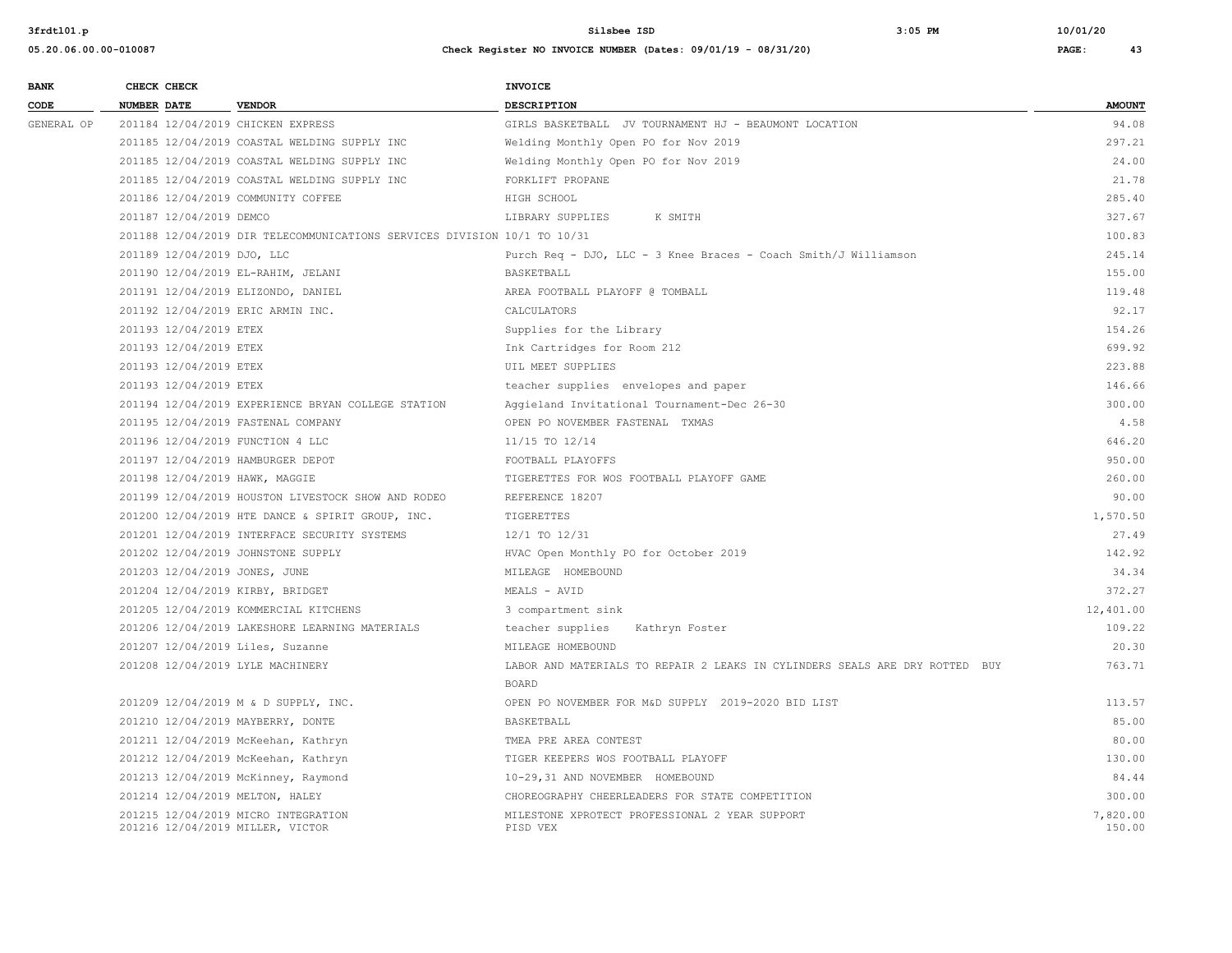| <b>BANK</b> | CHECK CHECK                       |                                                        | <b>INVOICE</b>                                                                 |               |
|-------------|-----------------------------------|--------------------------------------------------------|--------------------------------------------------------------------------------|---------------|
| CODE        | <b>NUMBER DATE</b>                | <b>VENDOR</b>                                          | <b>DESCRIPTION</b>                                                             | <b>AMOUNT</b> |
| GENERAL OP  |                                   | 201217 12/04/2019 NORTH HARDIN WATER SUPPLY CORP.      | 10/8 TO 115                                                                    | 68.89         |
|             |                                   | 201218 12/04/2019 O'REILLY AUTOMOTIVE                  | OPEN PO OCTOBER FOR O'REILLY AUTO BUY BOARD                                    | 156.57        |
|             |                                   | 201218 12/04/2019 O'REILLY AUTOMOTIVE                  | OPEN PO NOVEMBER FOR O'RELLY AUTO BUY BOARD                                    | 25.77         |
|             | 201219 12/04/2019 PERRY, AMY      |                                                        | MILEAGE HOMEBOUND                                                              | 58.46         |
|             | 201219 12/04/2019 PERRY, AMY      |                                                        | WILLOWBEND HOMEBOUND                                                           | 15.78         |
|             | 201219 12/04/2019 PERRY, AMY      |                                                        | BETWEEN CAMPUSES                                                               | 33.64         |
|             |                                   | 201220 12/04/2019 PINEY WOODS SANITATION               | <b>DECEMBER</b>                                                                | 70.00         |
|             |                                   | 201221 12/04/2019 PITNEY BOWES GLOBAL FIN SERVICES LLC | 9/30 TO 12/29/2019                                                             | 1,221.00      |
|             |                                   | 201222 12/04/2019 POTTER PEDIATRICS PLLC               | PHYSICAL THERAPY                                                               | 550.00        |
|             |                                   | 201222 12/04/2019 POTTER PEDIATRICS PLLC               | PHYSICAL THERAPY                                                               | 5,600.00      |
|             | 201223 12/04/2019 POWELL, KARA    |                                                        | PRE K TUITION                                                                  | 1,002.00      |
|             |                                   | 201224 12/04/2019 POWELL, YOUNGBLOOD, & TAYLOR LLP     | RE: GENERAL MATTERS                                                            | 490.50        |
|             |                                   | 201225 12/04/2019 RABO BUSINESS FORMS, INC.            | CHECKS                                                                         | 219.00        |
|             |                                   | 201226 12/04/2019 REALLY GOOD STUFF, LLC               | teacher supplies Laura Reeves Kathryn Foster                                   | 33.94         |
|             |                                   | 201226 12/04/2019 REALLY GOOD STUFF, LLC               | TEACHER SUPPLIES OFFICES LAURA KELLEY                                          | 86.93         |
|             |                                   | 201228 12/04/2019 REGION V EDUCATION SERVICE CENTER    | workshop- Region V-Amy Perry- Ginger Beeler #274445- TED Talks-                | 40.00         |
|             |                                   |                                                        | 10-3-19--8.30am-3.30pm #274446-TED Talks 11-14-19-8.30am-3.30pm #274447-TED    |               |
|             |                                   |                                                        | Talks 1-23-20-8.30am-3.30pm #274451-TED Talks 3-26-20-8.30am-3.30pm            |               |
|             |                                   | 201228 12/04/2019 REGION V EDUCATION SERVICE CENTER    | workshop- Region V-Amy Perry- Ginger Beeler #274445- TED Talks-                | 40.00         |
|             |                                   |                                                        | 10-3-19--8.30am-3.30pm #274446-TED Talks 11-14-19-8.30am-3.30pm #274447-TED    |               |
|             |                                   |                                                        | Talks 1-23-20-8.30am-3.30pm #274451-TED Talks 3-26-20-8.30am-3.30pm            |               |
|             |                                   | 201229 12/04/2019 RHODES, DONALD JR                    | BASKETBALL                                                                     | 65.00         |
|             | 201230 12/04/2019 RICHARD, DENZEL |                                                        | SEPT. 18 AND NOV 5 MIDDLE SCHOOL BAND                                          | 200.00        |
|             | 201231 12/04/2019 RIDEAU, BRANDON |                                                        | BASKETBALL VS PA MEMORIAL                                                      | 85.00         |
|             | 201231 12/04/2019 RIDEAU, BRANDON |                                                        | BASKETBALL                                                                     | 135.00        |
|             | 201232 12/04/2019 RILEY, TABETHA  |                                                        | PRE K TUITION                                                                  | 1,002.00      |
|             |                                   | 201233 12/04/2019 RMA TOLL PROCESSING                  | TOLL FEES                                                                      | 6.33          |
|             |                                   | 201234 12/04/2019 ROESSLER EQUIPMENT COMPANY, INC.     | OUOTE REPLACE ENTIRE ACH550-VDR-031A-4 FOR SES (SEE ATTACHED QUOTE) BUY BOARD  | 4,760.00      |
|             | 201235 12/04/2019 Scott, Ruby     |                                                        | FOOTBALL PLAYOFF GAME                                                          | 9.49          |
|             | 201235 12/04/2019 Scott, Ruby     |                                                        | BAND TO FOOTBALL PLAYOFF GAME                                                  | 7.77          |
|             | 201236 12/04/2019 Sigler, Joe     |                                                        | TRIPOD, VIDEO IPAD MOUNT                                                       | 101.90        |
|             | 201237 12/04/2019 SILSBEE BEE     |                                                        | Silsbee Bee advertisement Notice of First hearing, run for 2 weeks, Wed Nov 20 | 108.00        |
|             |                                   |                                                        | & Nov 27                                                                       |               |
|             |                                   | 201238 12/04/2019 SILSBEE ISD FOOD SERVICES            | AFTER SCHOOL LATE BUSES                                                        | 205.52        |
|             |                                   | 201238 12/04/2019 SILSBEE ISD FOOD SERVICES            | LATE BUSES                                                                     | 1,106.31      |
|             |                                   | 201238 12/04/2019 SILSBEE ISD FOOD SERVICES            | TEA FOR TEACHERS                                                               | 365.28        |
|             |                                   | 201238 12/04/2019 SILSBEE ISD FOOD SERVICES            | BOARD MEETING                                                                  | 38.00         |
|             |                                   | 201238 12/04/2019 SILSBEE ISD FOOD SERVICES            | MAINTENANCE                                                                    | 239.20        |
|             |                                   | 201238 12/04/2019 SILSBEE ISD FOOD SERVICES            | MEAL                                                                           | 50.00         |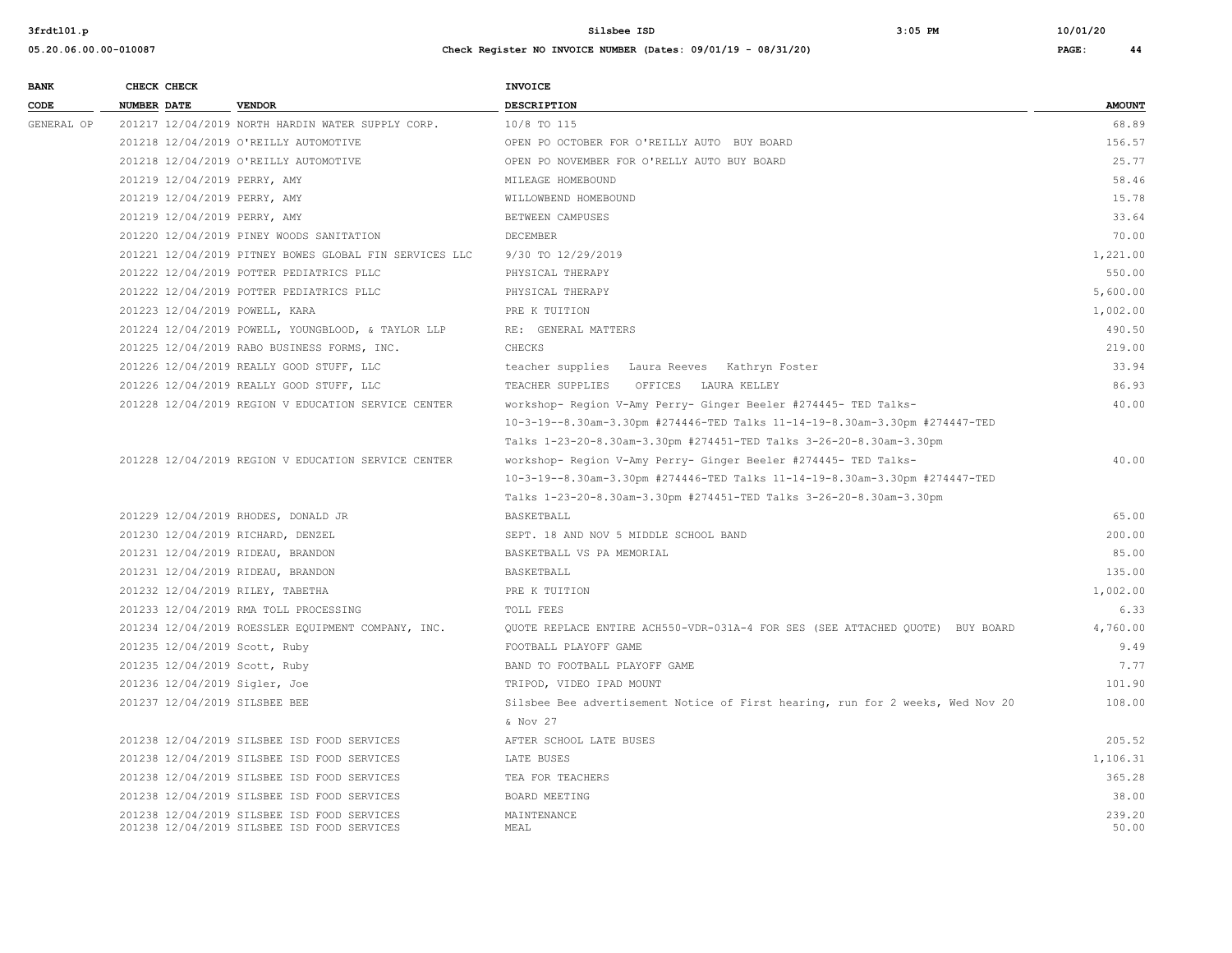| <b>BANK</b> |                    | CHECK CHECK                 |                                                                                   | <b>INVOICE</b>                                                                                |               |
|-------------|--------------------|-----------------------------|-----------------------------------------------------------------------------------|-----------------------------------------------------------------------------------------------|---------------|
| CODE        | <b>NUMBER DATE</b> |                             | <b>VENDOR</b>                                                                     | <b>DESCRIPTION</b>                                                                            | <b>AMOUNT</b> |
| GENERAL OP  |                    |                             | 201239 12/04/2019 SMITH, CAROL                                                    | BETWEEN CAMPUSES                                                                              | 31.32         |
|             |                    |                             | 201240 12/04/2019 SMITH, RANDY                                                    | BREAKFAST MEALS FOR FOOTBALL PRACTICES                                                        | 758.97        |
|             |                    |                             | 201241 12/04/2019 SOUTHEAST TEXAS EAR, NOSE & THROAT                              | 10/21 SERVICES                                                                                | 75.00         |
|             |                    |                             | 201242 12/04/2019 SOUTHERN LAWN & LANDSCAPES LLC                                  | MOWING COMPLETED 11/25                                                                        | 5,206.00      |
|             |                    |                             | 201242 01/30/2020 SOUTHERN LAWN & LANDSCAPES LLC                                  | MOWING COMPLETED 11/25                                                                        | $-5, 206.00$  |
|             |                    |                             | 201243 12/04/2019 SPECIALIZED ASSESSMENT & CONSULTING, LLC PSYCHOEDUCATIONAL EVAL |                                                                                               | 2,635.00      |
|             |                    |                             | 201244 12/04/2019 SUBWAY STORE #5224                                              | GIRLS BASKETBALL JV TOURNAMENT HJ                                                             | 148.94        |
|             |                    |                             | 201244 12/04/2019 SUBWAY STORE #5224                                              | BAND, FLAG CORP, AND TIGERETTES FOOTBALL PLAYOFF 11/15                                        | 789.87        |
|             |                    |                             | 201245 12/04/2019 TALLEY, CLAYTON                                                 | FIELD TRIP TO GAYLORD TEXAS RESORT HIGH SCHOOL                                                | 82.65         |
|             |                    |                             | 201245 12/04/2019 TALLEY, CLAYTON                                                 | HIGH SCHOOL TO COLLEGE STATION/TEXAS A & M                                                    | 10.00         |
|             |                    |                             | 201246 12/04/2019 TASB, INC.                                                      | SHARS FOR OCTOBER                                                                             | 1,129.12      |
|             |                    | 201247 12/04/2019 TCEA      |                                                                                   | ENTRY FEE JANUARY 18TH                                                                        | 250.00        |
|             |                    |                             | 201248 12/04/2019 TEAM ELEVATE, LLC.                                              | NOVEMBER                                                                                      | 8,425.00      |
|             |                    |                             | 201248 12/04/2019 TEAM ELEVATE, LLC.                                              | NOVEMBER 504                                                                                  | 2,075.00      |
|             |                    |                             | 201249 12/04/2019 TEXAS LETTER JACKETS                                            | Letter Jacket - T Williams (track)                                                            | 50.00         |
|             |                    |                             | 201250 12/04/2019 THE HOME DEPOT PRO                                              | Nice and Clean Laundry Detergent Clothesline<br>515387603,518679923,518913991                 | 834.79        |
|             |                    |                             |                                                                                   | Fresh Fabric Softner 55 Gal. Trash Bags White Paper Towels                                    |               |
|             |                    |                             | 201251 12/04/2019 Thornhill, Sherrie                                              | MEALS, AND PARKING - ATAC                                                                     | 359.06        |
|             |                    |                             | 201252 12/04/2019 VERIZON WIRELESS                                                | OCT 14-NOV13                                                                                  | 806.83        |
|             |                    |                             | 201252 12/04/2019 VERIZON WIRELESS                                                | OCT 14 - NOV 13                                                                               | 347.38        |
|             |                    |                             | 201253 12/04/2019 WEISS, GREGORY                                                  | 10/28 SFA CAMPUS JASPER, 11/15,22,29 FOOTBALL PLAYOFFS                                        | 359.72        |
|             |                    |                             | 201254 12/04/2019 Williamson, Lisa                                                | FOOTBALL PLAYOFF GAME                                                                         | 5.95          |
|             |                    |                             | 201255 12/04/2019 WORTH HYDROCHEM OF THE GULF COAST                               | CHIMICAL WATER TREATING SERVICE                                                               | 495.00        |
|             |                    |                             | 201256 12/04/2019 YOUNGBLOOD, JAMIE                                               | WINTER RETREAT STUDENT COUNCIL                                                                | 340.00        |
|             |                    |                             | 201257 12/04/2019 ZONAR SYSTEMS, INC.                                             | 12/1 TO 12/31                                                                                 | 1,530.00      |
|             |                    |                             | 201258 12/11/2019 806 TECHNOLOGIES, INC                                           | Title 1 Crate                                                                                 | 1,900.00      |
|             |                    |                             | 201259 12/11/2019 A & A ELECTRIC CO. OF BEAUMONT, INC.                            | MATERIALS AND LABOR TO TROUBLESHOOT AND FIX SHORT IN REMAINING LIGHT POLE                     | 2,627.50      |
|             |                    |                             |                                                                                   | REGION 5                                                                                      |               |
|             |                    | 201260 12/11/2019 A-1 GLASS |                                                                                   | Al Glass Silsbee ISD Maintenance Bid Sheet 2019-2020 Windshield for Bus                       | 450.38        |
|             |                    | 201261 12/11/2019 ABM       |                                                                                   | SERVICE FOR DECEMBER 2019                                                                     | 66, 671.52    |
|             |                    | 201262 12/11/2019 AT &T     |                                                                                   | NOV 25 THRU DEC 24                                                                            | 51.87         |
|             |                    | 201262 12/11/2019 AT &T     |                                                                                   | NOV 25 THRU DEC 24                                                                            | 71.43         |
|             |                    | 201262 12/11/2019 AT &T     |                                                                                   | NOV 25 THRU DEC 24                                                                            | 51.87         |
|             |                    | 201262 12/11/2019 AT &T     |                                                                                   | NOV 25 THRU DEC 24                                                                            | 41.77         |
|             |                    | 201262 12/11/2019 AT &T     |                                                                                   | NOV 27 THRU DEC 26                                                                            | 6,359.49      |
|             |                    | 201262 12/11/2019 AT &T     |                                                                                   | NOV 27 THRU DEC 26                                                                            | 142.86        |
|             |                    |                             | 201263 12/11/2019 ATHLETIC SUPPLY INC.                                            | Purch Req - Athletic Supply - Football Materials - Coach Smith Mouth Pieces,                  | 1,064.00      |
|             |                    |                             | 201263 12/11/2019 ATHLETIC SUPPLY INC.                                            | Hand Warmers, cleats, gloves and sleeves<br>Purch Req Ath Supply- Towels for FB - Coach Smith | 800.00        |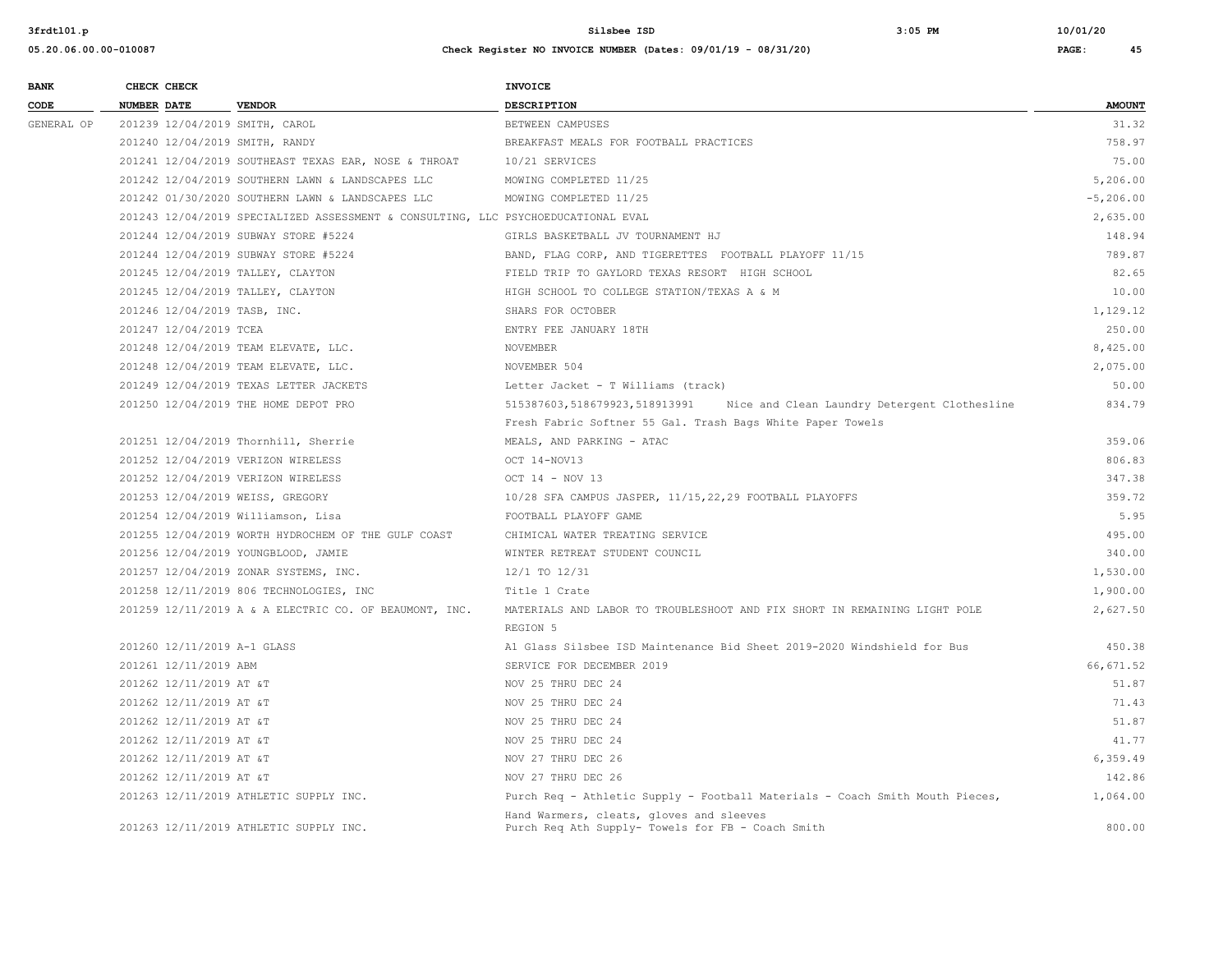| <b>BANK</b> | CHECK CHECK        |                            |                                                                                | <b>INVOICE</b>                                                                                   |                   |
|-------------|--------------------|----------------------------|--------------------------------------------------------------------------------|--------------------------------------------------------------------------------------------------|-------------------|
| CODE        | <b>NUMBER DATE</b> |                            | <b>VENDOR</b>                                                                  | DESCRIPTION                                                                                      | <b>AMOUNT</b>     |
| GENERAL OP  |                    |                            | 201264 12/11/2019 BELL, TRAVIS                                                 | PACES                                                                                            | 256.00            |
|             |                    |                            | 201264 12/11/2019 BELL, TRAVIS                                                 | COUNSELING                                                                                       | 720.00            |
|             |                    |                            | 201264 12/11/2019 BELL, TRAVIS                                                 | PACES                                                                                            | $-256.00$         |
|             |                    |                            | 201264 12/11/2019 BELL, TRAVIS                                                 | COUNSELING                                                                                       | $-720.00$         |
|             |                    |                            | 201265 12/11/2019 BUECHLER & ASSOCIATES, P.C.                                  | RE: RETAINER SERVICES                                                                            | 4,041.67          |
|             |                    |                            | 201266 12/11/2019 BURGERS OF BEAUMONT                                          | 11/21 MEALS GIRLS BASKETBALL HJ TOURNAMENT                                                       | 86.90             |
|             |                    |                            | 201267 12/11/2019 CHAMBLEE, MICHAEL                                            | BASKETBALL                                                                                       | 85.00             |
|             |                    |                            | 201268 12/11/2019 CITY OF SILSBEE                                              | 10/31 TO 11/26                                                                                   | 32.50             |
|             |                    |                            | 201268 12/11/2019 CITY OF SILSBEE                                              | 10/31 TO 11/26                                                                                   | 162.10            |
|             |                    |                            | 201268 12/11/2019 CITY OF SILSBEE                                              | 10/31 TO 11/26                                                                                   | 172.90            |
|             |                    |                            | 201268 12/11/2019 CITY OF SILSBEE                                              | 10/31 TO 11/26                                                                                   | 36.10             |
|             |                    |                            | 201268 12/11/2019 CITY OF SILSBEE                                              | 10/25 TO 11/21                                                                                   | 1,701.00          |
|             |                    |                            | 201268 12/11/2019 CITY OF SILSBEE                                              | 10/25 TO 11/21                                                                                   | 594.10            |
|             |                    |                            | 201268 12/11/2019 CITY OF SILSBEE                                              | 10/25 TO 11/21                                                                                   | 1,876.01          |
|             |                    |                            | 201269 12/11/2019 COASTAL WELDING SUPPLY INC                                   | HVAC Monthly Open PO for Nov 2019                                                                | 10.50             |
|             |                    |                            | 201269 12/11/2019 COASTAL WELDING SUPPLY INC                                   | HVAC Monthly Open PO for Nov 2019                                                                | 178.10            |
|             |                    | 201270 12/11/2019 DEMCO    |                                                                                | Book Marks, Power cords, Adapters, Label Protectors & supplies for the Library                   | 571.58            |
|             |                    |                            |                                                                                | BuyBoard #584-19                                                                                 |                   |
|             |                    |                            | 201271 12/11/2019 ELITE CARD PAYMENT CENTER                                    | $11/7$ to $12/2$                                                                                 | 2,698.83          |
|             |                    | 201272 12/11/2019 ENTERGY  |                                                                                | 10013648309 NOVEMBER                                                                             | 49,766.77         |
|             |                    | 201273 12/11/2019 ETEX     |                                                                                | Ink Cartridge for ISS & Room 229                                                                 | 202.98            |
|             |                    | 201273 12/11/2019 ETEX     |                                                                                | office supplies                                                                                  | 84.38             |
|             |                    | 201273 12/11/2019 ETEX     |                                                                                | Etex-Southeast Tx purchasing Coop Jenkins/Daigle #QUA44562 Redi-Strips                           | 92.95             |
|             |                    |                            |                                                                                | Envelopes #HOD0124 House of Doolittle-monthly calendar                                           |                   |
|             |                    | 201273 12/11/2019 ETEX     |                                                                                | ETEX SUPPLY OFFICE SUPPLIES FOR CURRICULUM                                                       | 137.54            |
|             |                    |                            | 201274 12/11/2019 FASTENAL COMPANY                                             | OPEN PO DECEMBER FOR FASTENAL TXMAS 18-51VO6                                                     | 2.23              |
|             |                    |                            | 201275 12/11/2019 FRANK'S JEWELRY                                              | RETIREMENT                                                                                       | 610.96            |
|             |                    |                            | 201276 12/11/2019 GARRETT, CHELSEY                                             | CHEERLEADERS FOOTBALL PLAYOFF KATY                                                               | 300.00            |
|             |                    | 201277 12/11/2019 GRAINGER |                                                                                | OPEN PO DECEMBER FOR GRAINGER BUY BOARD                                                          | 50.85             |
|             |                    | 201277 12/11/2019 GRAINGER |                                                                                | OPEN PO DECEMBER FOR GRAINGER BUY BOARD                                                          | 61.44             |
|             |                    |                            | 201278 12/11/2019 GT Distributors - Austin                                     | Uniforms for Criminal Justice students BuyBoard #524-17                                          | 189.35            |
|             |                    |                            | 201279 12/11/2019 HARDIN COUNTY APPRAISAL DISTRICT                             | 2020 CONTRIBUTION                                                                                | 54, 412.05        |
|             |                    |                            | 201280 12/11/2019 HARDIN COUNTY TREASURER                                      | COMMISSIONS                                                                                      | 7.397.32          |
|             |                    |                            | 201281 12/11/2019 HAWK, MAGGIE                                                 | TIGERETTES FOR PLAYOFF FOOTBALL GAME                                                             | 260.00            |
|             |                    |                            | 201282 12/11/2019 HEXCO, INC. - ACADEMIC                                       | UIL Practice Packets                                                                             | 684.12            |
|             |                    |                            | 201283 12/11/2019 HOME DEPOT CREDIT SERVICES                                   | 9786277 8736888 Shop Tools for Phillip                                                           | 407.26            |
|             |                    |                            | 201283 12/11/2019 HOME DEPOT CREDIT SERVICES                                   | CHAMPION POWER EQUIPMENT 22' 212CC 4-STROKE GAS DUEL ROTATING FRONT TINE TILLER                  | 400.00            |
|             |                    |                            | 201284 12/11/2019 INKSPOT PRINTS & GRAPHICS<br>201285 12/11/2019 Jacks, Evelle | Purch Req - InkSport - Boys' Basketball Banners (State/Semis) - Coach Sigler<br>BETWEEN CAMPUSES | 1,650.00<br>52.90 |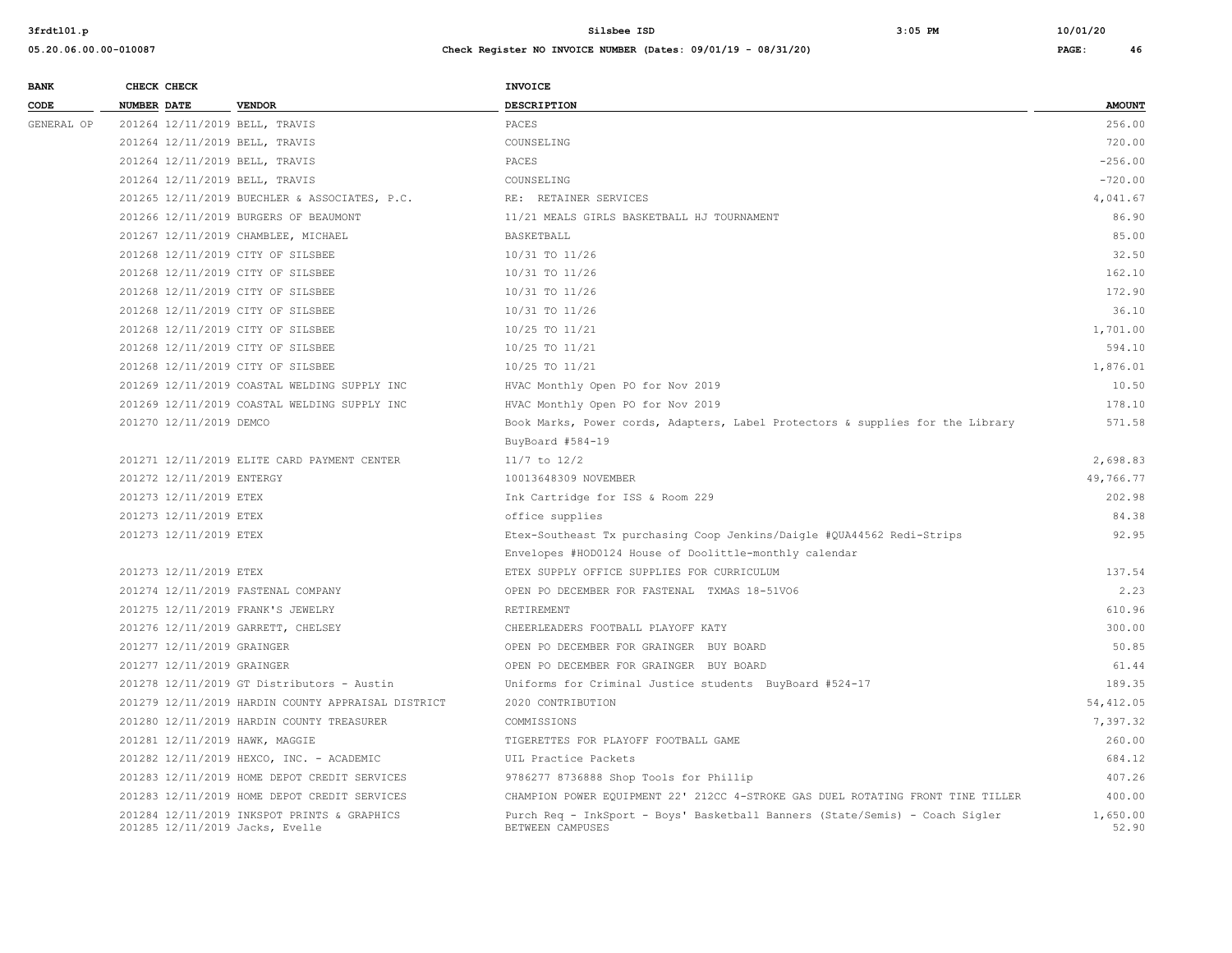| <b>BANK</b> | CHECK CHECK                                                          | <b>INVOICE</b>                                                                              |                 |
|-------------|----------------------------------------------------------------------|---------------------------------------------------------------------------------------------|-----------------|
| CODE        | <b>NUMBER DATE</b><br><b>VENDOR</b>                                  | <b>DESCRIPTION</b>                                                                          | <b>AMOUNT</b>   |
| GENERAL OP  | 201286 12/11/2019 JOHNSEN'S WHOLESALE FLORIST                        | Floral Design Monthly Open PO for Nov 2019                                                  | 359.35          |
|             | 201286 12/11/2019 JOHNSEN'S WHOLESALE FLORIST                        | Glue Pans for Floral Design                                                                 | 107.80          |
|             | 201286 12/11/2019 JOHNSEN'S WHOLESALE FLORIST                        | Pumpkin Arrangements for Floral Design classes                                              | 1,081.50        |
|             | 201286 12/11/2019 JOHNSEN'S WHOLESALE FLORIST                        | Floral Design Monthly Open PO for Dec. 2019                                                 | 413.35          |
|             | 201286 12/11/2019 JOHNSEN'S WHOLESALE FLORIST                        | Supplies for Floral Design                                                                  | 1,051.05        |
|             | 201287 12/11/2019 JOHNSTONE SUPPLY                                   | OPEN PO JOHNSTONE SUPPLY BUY BOARD                                                          | 443.76          |
|             | 201287 12/11/2019 JOHNSTONE SUPPLY                                   | HVAC Monthly Open PO for Nov 2019                                                           | 75.47           |
|             | 201288 12/11/2019 L & W SUPPLY                                       | CEILING TILES FOR ALL CAMPUSES 2019-2020 BID LIST                                           | 2,082.83        |
|             | 201289 12/11/2019 LAMAR UNIVERSITY                                   | LANE RENTAL FOR NUBEMBER                                                                    | 480.00          |
|             | 201290 12/11/2019 LANDSCAPE SPECIALIST                               | DECEMBER 2019                                                                               | 4,929.16        |
|             | 201291 12/11/2019 MARK'S PLUMBING                                    | OPEN PO DECEMBER MARK'S PLUMBING BUY BOARD                                                  | 546.78          |
|             | 201292 12/11/2019 MCKEEHAN, JOHN                                     | TEXAS RICE FESTIVALWELDIN CONTEST - LIT                                                     | 200.00          |
|             | 201293 12/11/2019 McKeehan, Kathryn                                  | TUNNEL TEAM FOOTBALL PLAYOFF                                                                | 130.00          |
|             | 201294 12/11/2019 MICRO INTEGRATION                                  | camera server                                                                               | 7,853.00        |
|             | 201295 12/11/2019 MUNRO'S UNIFORM SERVICE                            | TRANSPORTATION                                                                              | 224.55          |
|             | 201296 12/11/2019 NEFF BROTHERS                                      | Neff Brothers Towing Tow Bus 0018 to Houston for Repair                                     | 775.00          |
|             | 201297 12/11/2019 NELCO                                              | W-2 & 1099 FORMS AND ENVELOPES                                                              | 592.57          |
|             | 201298 12/11/2019 O K PAPER CENTER                                   | NCR PAPER                                                                                   | 299.95          |
|             | 201298 12/11/2019 O K PAPER CENTER                                   | 3 PART PAPER FOR REFERRALS                                                                  | 262.70          |
|             | 201299 12/11/2019 O'REILLY AUTOMOTIVE                                | O'Reilly Auto Parts Silsbee ISD Bid Sheet 2019-2020 Open PO for Misc items                  | 441.40          |
|             |                                                                      | needed                                                                                      |                 |
|             | 201300 12/11/2019 O'REILLY AUTOMOTIVE                                | Auto Shop Monthly Open PO for Nov 2019 BuyBoard #551-17                                     | 200.47          |
|             | 201301 12/11/2019 THE PARENT INSTITUTE                               | The Parent Institute subscriber #: x02645251 renewal code: 2436-sv SMS, SES,                | 1,756.00        |
|             |                                                                      | & LRP                                                                                       |                 |
|             | 201302 12/11/2019 PARKER LUMBER - SILSBEE                            | OPEN PO NOVEMBER FOR PARKER LUMBER BID LIST                                                 | 1,790.62        |
|             | 201302 12/11/2019 PARKER LUMBER - SILSBEE                            | MATERIALS NEEDED TO BUILD NEW COMPUTER LAB TABLES (FORMICA, BIRCH WOOD, NAILS,              | 672.29          |
|             |                                                                      | TAPCONS, GLUE, CONTACT CEMENT. (SEE ATTACHED QUOTE) BID LIST                                |                 |
|             | 201303 12/11/2019 PARKER LUMBER - SILSBEE                            | HVAC Monthly Open PO for Nov 2019                                                           | 151.69          |
|             | 201304 12/11/2019 PARKER LUMBER - SILSBEE                            | Parker Lumber Silsbee ISD Bid Sheet (Maintenance) 2019-2020 Open PO                         | 57.91           |
|             | 201305 12/11/2019 Patterson, Todd                                    | PLAYOFF FOOTBALL GAME                                                                       | 770.00          |
|             | 201306 12/11/2019 PERMA BOUND BOOKS                                  | library books Kelly Smith                                                                   | 1,738.88        |
|             | 201306 12/11/2019 PERMA BOUND BOOKS                                  | 313 LIBRARY TITLES                                                                          | 4,937.99        |
|             | 201307 12/11/2019 PETTY CASH - SILSBEE ISD ADM OFFICE                | VAULT                                                                                       | 49.99           |
|             | 201308 12/11/2019 PINNACLE MEDICAL MANAGEMENT CORP.                  | REASONABLE CAUSE TEST                                                                       | 150.00          |
|             | 201308 12/11/2019 PINNACLE MEDICAL MANAGEMENT CORP.                  | POST ACCIDENT AND PRE EMPLOYMENT TEST                                                       | 190.00          |
|             | 201309 12/11/2019 PNG ATHLETIC BOOSTER CLUB                          | TRACK MEET MEALS FEB 21                                                                     | 252.00          |
|             | 201310 12/11/2019 POLLOCK, STEVEN                                    | BASKETBALL                                                                                  | 85.00           |
|             | 201310 12/11/2019 POLLOCK, STEVEN<br>201311 12/11/2019 REGION IV ESC | BASKETBALL<br>REGION 4 #1454420 SUPPORTING STRUGGLING LEARNERS CATIE WHITEHEAD NOV. 14 2019 | 85.00<br>135.00 |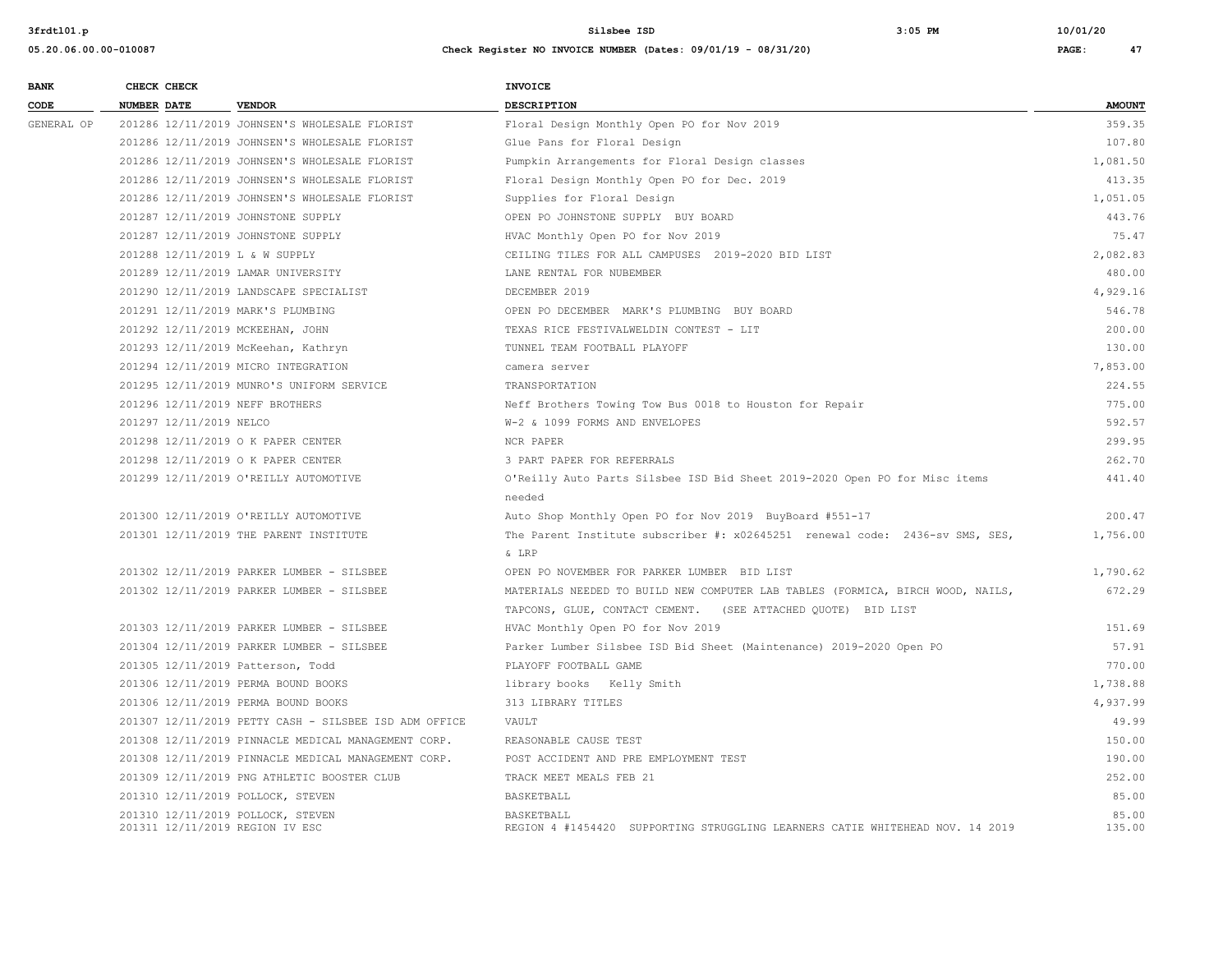**3frdtl01.p Silsbee ISD 3:05 PM 10/01/20**

| <b>BANK</b> | CHECK CHECK                                        |                                                          | <b>INVOICE</b>                                                                                            |                  |
|-------------|----------------------------------------------------|----------------------------------------------------------|-----------------------------------------------------------------------------------------------------------|------------------|
| CODE        | <b>NUMBER DATE</b>                                 | <b>VENDOR</b>                                            | <b>DESCRIPTION</b>                                                                                        | <b>AMOUNT</b>    |
| GENERAL OP  |                                                    | 201312 12/11/2019 REGION V EDUCATION SERVICE CENTER      | CTE SUPPORT, STUDENT ACHIEVEMENT, COUNSELOR CONNECTION AND SCHOOL HEALTH                                  | 4,000.00         |
|             |                                                    | 201312 12/11/2019 REGION V EDUCATION SERVICE CENTER      | TEKS RESOURCE SYSTEM AND DMAC                                                                             | 29,042.20        |
|             |                                                    | 201312 12/11/2019 REGION V EDUCATION SERVICE CENTER      | SpEd Training Workshop #285888 on Dec. 2 for teachers                                                     | 750.00           |
|             |                                                    | 201312 12/11/2019 REGION V EDUCATION SERVICE CENTER      | workshop-Region V-Mary Hill # 279306-Make and Take for Life Skills                                        | 30.00            |
|             |                                                    |                                                          | $12 - 4 - 19 - -8.30$ am-3.30pm                                                                           |                  |
|             |                                                    |                                                          | 201313 12/11/2019 ROBOTICS EDUCATION & COMPETITION FOUNDAT RE-VRC-19-9555 1/25 AND RE-VRC-19-8701 2/8     | 400.00           |
|             |                                                    |                                                          | 201313 12/11/2019 ROBOTICS EDUCATION & COMPETITION FOUNDAT SOUTH TEXAS VEX - TOWER TAKEOVER - HIGH SCHOOL | 150.00           |
|             | 201314 12/11/2019 SAFETY-KLEEN                     |                                                          | Auto Shop Bi-Monthly Parts Washer PO for Nov & Dec 2019 BuyBoard #551-17                                  | 230.05           |
|             |                                                    |                                                          | 201315 12/11/2019 Sandifer's L.P. Gas & Service Co., Inc. Sandifer's Propane Open PO for December 2019    | 47.84            |
|             |                                                    |                                                          | 201315 12/11/2019 Sandifer's L.P. Gas & Service Co., Inc. Sandifer's Propane Open PO for December 2019    | 39.38            |
|             |                                                    | 201316 12/11/2019 SELECTRANSPORTATION RESOURCES, LLC     | labor and parts to repair damaged roof on bus 117                                                         | 11,196.79        |
|             |                                                    | 201316 12/11/2019 SELECTRANSPORTATION RESOURCES, LLC     | Lufkin Freightliner Houston Freightliner -Buy Board 10/1/2018 - 9/30/2021 Fan                             | 341.35           |
|             |                                                    |                                                          | Support for bus 2186                                                                                      |                  |
|             |                                                    | 201317 12/11/2019 SILSBEE ISD FOOD SERVICES              | MEETING                                                                                                   | 40.00            |
|             |                                                    | 201317 12/11/2019 SILSBEE ISD FOOD SERVICES              | SES SEPTEMBER AND OCTOBER                                                                                 | 118.00           |
|             |                                                    | 201318 12/11/2019 SOUTHERN COMPUTER WAREHOUSE            | Bulbless Projectors for the Library                                                                       | 894.32           |
|             |                                                    | 201319 12/11/2019 SPARKLETTS AND SIERRA SPRINGS          | MONTHLY MAINTENANCE DECEMBER 2019                                                                         | 151.38           |
|             |                                                    | 201319 12/11/2019 SPARKLETTS AND SIERRA SPRINGS          | TECHNOLOGY                                                                                                | 32.48            |
|             |                                                    |                                                          | 201320 12/11/2019 SPECIALIZED ASSESSMENT & CONSULTING, LLC PSYCHOLOGICAL & PSYCHOEDUCATIONAL ASSESSMENTS  | 3,270.00         |
|             | 201321 12/11/2019 SPELL, JENNIFER                  |                                                          | FALL PEIMS SUB 1                                                                                          | 25.40            |
|             | 201321 12/11/2019 SPELL, JENNIFER                  |                                                          | PEIMS ADMIN DATA                                                                                          | 25.40            |
|             |                                                    | 201322 12/11/2019 ST. ANTHONY'S SCHOOL ATHLETICS         | 7TH GRADE BOYS BASKETBALL TOURNAMENT                                                                      | 75.00            |
|             |                                                    | 201323 12/11/2019 STATE & FEDERAL EDUCATION SERVICES LLC | CONSULTING SERVICES BILLING CYCLE 2 OF 4                                                                  | 8,035.00         |
|             |                                                    | 201324 12/11/2019 SUBWAY STORE #5224                     | GIRLS BASKETBALL                                                                                          | 104.16           |
|             |                                                    | 201324 12/11/2019 SUBWAY STORE #5224                     | PLAYOFF GAME                                                                                              | 158.04           |
|             |                                                    | 201325 12/11/2019 SUN COAST RESOURCES                    | SunCoast Resources Inc. Silsbee ISD Bid Sheet 2019-2020 Open PO for November                              | 9,225.25         |
|             |                                                    |                                                          | 2019                                                                                                      |                  |
|             |                                                    | 201325 12/11/2019 SUN COAST RESOURCES                    | SunCoast Resources Inc. Silsbee ISD Bid Sheet 2019-2020 Open PO for November                              | 9,319.95         |
|             |                                                    |                                                          | 2019                                                                                                      |                  |
|             |                                                    | 201326 12/11/2019 T. SCHUSTER ENTERPRISE INC.            | GIRLS BASKETBALL                                                                                          | 165.03           |
|             | 201327 12/11/2019 TALLEY, CLAYTON                  |                                                          | BAND TO PLAYOFF GAME BEAUMONT                                                                             | 10.00            |
|             | 201328 12/11/2019 TASB, INC.                       |                                                          | online course Leg. update, Sherrie Taylor/Derrell Ferguson                                                | 50.00            |
|             | 201329 12/11/2019 TASBO                            |                                                          | HB3 Deep Dive Jan 13                                                                                      | 225.00           |
|             |                                                    | 201330 12/11/2019 TEACHING SYSTEMS INC.                  | Supplies for Robotics Choice Partners - 17/026KH-36                                                       | 2,404.86         |
|             | 201331 12/11/2019 TEPSA                            |                                                          | DARLENE WATSON                                                                                            | 339.00           |
|             | 201331 12/11/2019 TEPSA                            |                                                          | TEPSA renewal<br>Deaver                                                                                   | 339.00           |
|             | 201331 12/11/2019 TEPSA                            |                                                          | TEPSA renewal<br>Copley                                                                                   | 339.00           |
|             | 201331 12/11/2019 TEPSA<br>201331 12/11/2019 TEPSA |                                                          | TEPSA renewal<br>, Dauriac<br>TEPSA renewal<br>Wilson                                                     | 339.00<br>339.00 |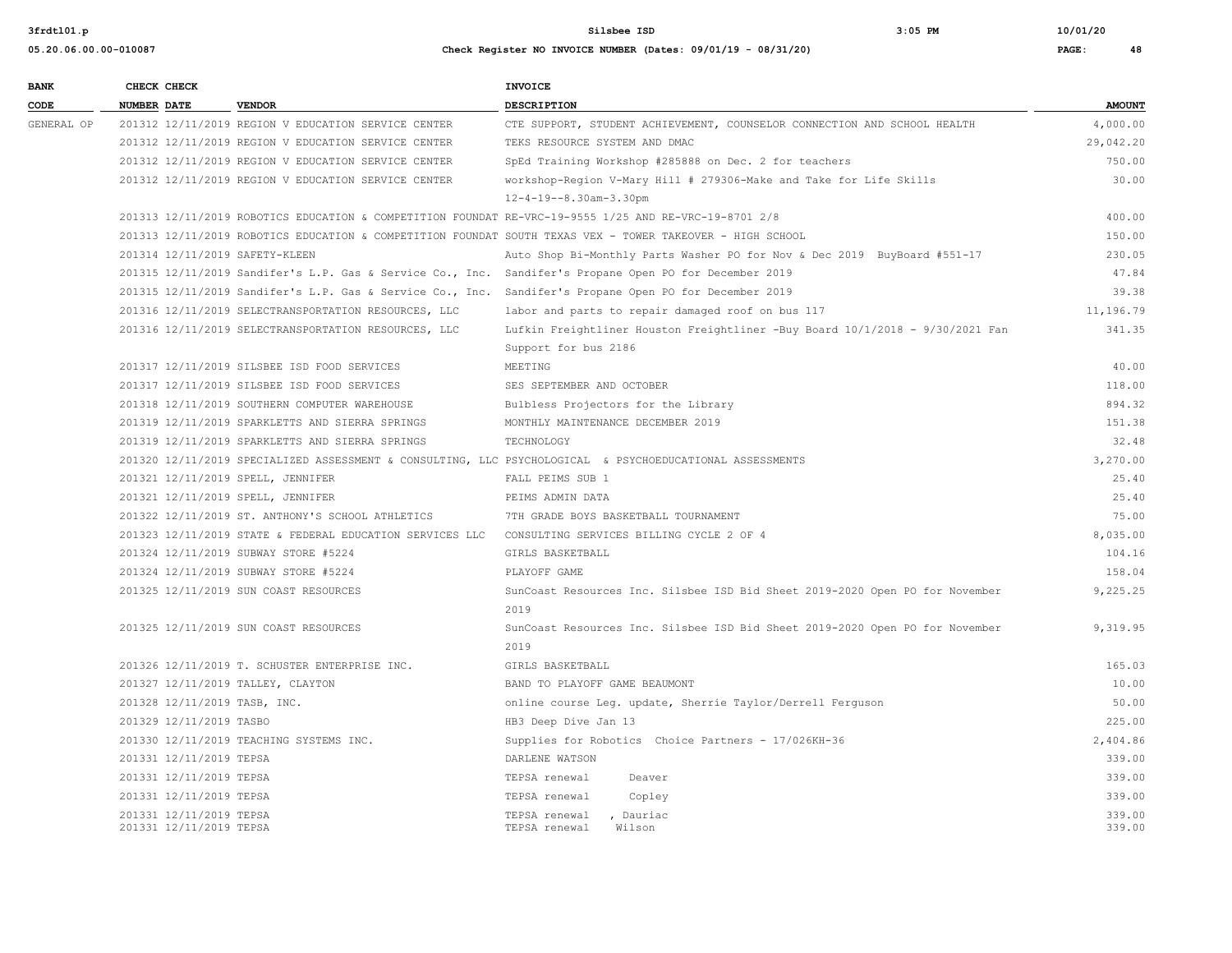| <b>BANK</b> | CHECK CHECK             |                                                                          | <b>INVOICE</b>                                                                                              |                |
|-------------|-------------------------|--------------------------------------------------------------------------|-------------------------------------------------------------------------------------------------------------|----------------|
| CODE        | <b>NUMBER DATE</b>      | <b>VENDOR</b>                                                            | DESCRIPTION                                                                                                 | <b>AMOUNT</b>  |
| GENERAL OP  | 201331 12/11/2019 TEPSA |                                                                          | TEPSA renewal, Stout                                                                                        | 339.00         |
|             |                         | 201332 12/11/2019 TEXAS A & M UNIVERSITY                                 | Ginger Beeler/Amanda Smith-2019 Texas Transition Conference-2/26/19-2/28/19                                 | 610.00         |
|             |                         | 201333 12/11/2019 TEXAS ASCD                                             | Catie Whitehead - TXASCD 10/26-10/26-10/29                                                                  | 449.00         |
|             |                         | 201334 12/11/2019 TEXAS LETTER JACKETS                                   | Letter jacket - Texas Letter Jacket - Coach Haynes                                                          | 50.00          |
|             |                         | 201335 12/11/2019 TEXAS RICE FESTIVAL                                    | WELDING LIT                                                                                                 | 50.00          |
|             |                         | 201336 12/11/2019 THOMAS, KIRK                                           | <b>BASKETBALL</b>                                                                                           | 85.00          |
|             |                         | 201337 12/11/2019 TOMBALL ISD                                            | SILSBEE VS SMITHVILLE                                                                                       | 181.59         |
|             |                         | 201338 12/11/2019 UT HIGH SCHOOL                                         | UT HIGH SCHOOL CBE S. THORNHILL 6 EXAMS                                                                     | 150.00         |
|             |                         | 201339 12/11/2019 Wallace, Mark                                          | GOODMAN/DALKIN TOUR                                                                                         | 620.00         |
|             |                         | 201340 12/11/2019 WAVE SOLUTIONS LLC                                     | DATA DROP IN HS GYM, NEW DROP AT ADM BUILDING AND MOVE 2 DROPS IN HS AND ADMIN                              | 645.00         |
|             |                         |                                                                          | OFFICE                                                                                                      |                |
|             |                         | 201341 12/11/2019 WHATBURGER                                             | BOYS BASKETBALL 11/27 MEALS                                                                                 | 157.79         |
|             |                         | 201342 12/11/2019 Williamson, Lisa                                       | BAND TO PLAYOFF GAME BEAUMONT                                                                               | 5.99           |
|             |                         | 201343 12/11/2019 WILLIS, SUSAN                                          | BAND TO PLAYOF GAME BEAUMONT                                                                                | 10.00          |
|             | 201344 12/11/2019 ZONES |                                                                          | microsoft licensing                                                                                         | 42,939.68      |
|             |                         | 201345 12/11/2019 BELL, MA LPC COUNSELING SERV., TRACY                   | PACES                                                                                                       | 256.00         |
|             |                         | 201345 12/11/2019 BELL, MA LPC COUNSELING SERV., TRACY                   | COUNSELING                                                                                                  | 720.00         |
|             |                         | 201346 12/11/2019 KIRKPATRICK CONSTRCTION                                | 12 yard load of limestone to fill in pot holes at LIT and Paces Academy parking                             | 1,651.20       |
|             |                         |                                                                          | lot 2019-2020 bid list                                                                                      |                |
|             |                         | 201347 12/11/2019 POWELL, YOUNGBLOOD, & TAYLOR LLP                       | RE: GENERAL MATTERS                                                                                         | 2,518.50       |
|             |                         | 201348 12/11/2019 SILSBEE ISD FOOD SERVICES                              | <b>OCTOBER</b>                                                                                              | 263.20         |
|             |                         | 201349 12/18/2019 A WISH COME TRUE                                       | Winter Guard Uniforms                                                                                       | 242.92         |
|             |                         | 201350 12/18/2019 ADVANCED GRAPHICS                                      | service call Advanced Graphics for poster machines                                                          | 150.00         |
|             |                         | 201351 12/18/2019 ADVANCED SYSTEMS & ALARMS                              | $1/1$ TO $1/31$                                                                                             | 70.00          |
|             |                         | 201354 12/18/2019 AMAZON.COM/SYNCB                                       | Winter Guard Dress Uniforms                                                                                 | 844.86         |
|             |                         | 201354 12/18/2019 AMAZON.COM/SYNCB                                       | Staples for HVAC classes                                                                                    | $-25.72$       |
|             |                         | 201354 12/18/2019 AMAZON.COM/SYNCB                                       | Winter Guard Dress Uniforms                                                                                 | $-38.93$       |
|             |                         | 201354 12/18/2019 AMAZON.COM/SYNCB                                       | 499894836568<br>books for memorial gifts for staff member family members                                    | 73.71          |
|             |                         | 201354 12/18/2019 AMAZON.COM/SYNCB                                       | 888699589437 Health Services Supplies                                                                       | 156.95         |
|             |                         | 201354 12/18/2019 AMAZON.COM/SYNCB                                       | Health Services Supplies                                                                                    | $-129.75$      |
|             |                         | 201354 12/18/2019 AMAZON.COM/SYNCB                                       | AMAZON TAMMY MCDUFF EL/LEP STUDENT DICTIONARIES 14                                                          | 96.26          |
|             |                         | 201354 12/18/2019 AMAZON.COM/SYNCB                                       | Toner & Drum for printer in Kay Stanley's office                                                            | 47.49          |
|             |                         | 201354 12/18/2019 AMAZON.COM/SYNCB                                       | INGERSOL-RAND 326 HEAVY DUTY AIR CUT-OFF TOOL AMAZON                                                        | 47.81          |
|             |                         | 201354 12/18/2019 AMAZON.COM/SYNCB                                       | office supplies<br>flash drives                                                                             | 119.44         |
|             |                         | 201354 12/18/2019 AMAZON.COM/SYNCB                                       | PLASTIC SAFETY QUEUE STANCHION BARRIER SET WITH 32' CHAIN 4PC. CROWD CONTROL<br>FOR BASKETBALL GAMES AMAZON | 524.95         |
|             |                         | 201354 12/18/2019 AMAZON.COM/SYNCB                                       | MILWAUKEE SHOCKWAVE IMPACT DRILL AND DRIVER SET (40PC) AMAZON                                               | 290.20         |
|             |                         | 201354 12/18/2019 AMAZON.COM/SYNCB<br>201354 12/18/2019 AMAZON.COM/SYNCB | Amazon - Kicking Tee - Coach Westbrook<br>TEACHER SUPPLIES AMY HOKE                                         | 12.00<br>96.10 |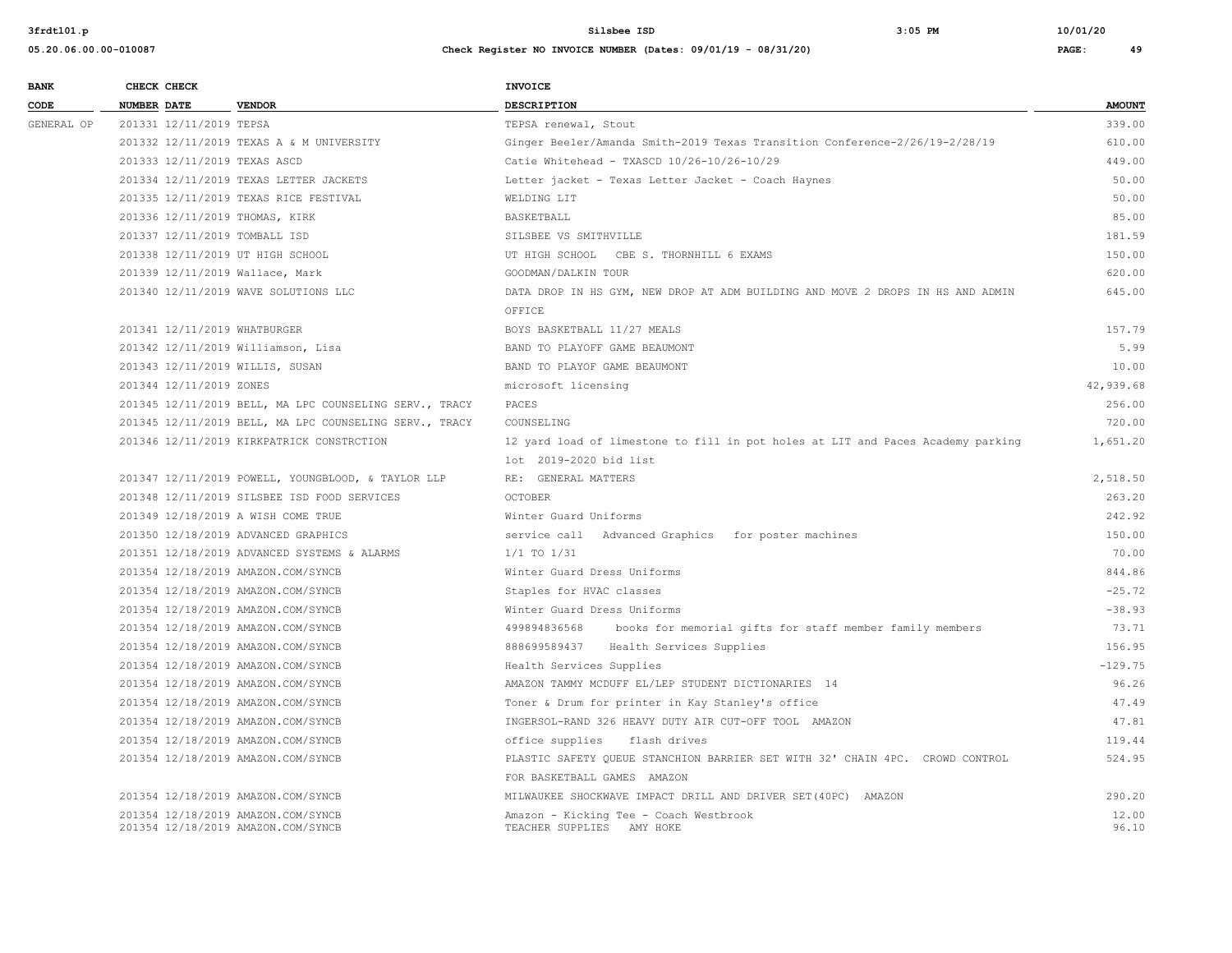| <b>BANK</b> | CHECK CHECK                        |                                                    | <b>INVOICE</b>                                                                                            |                 |
|-------------|------------------------------------|----------------------------------------------------|-----------------------------------------------------------------------------------------------------------|-----------------|
| CODE        | <b>NUMBER DATE</b>                 | <b>VENDOR</b>                                      | <b>DESCRIPTION</b>                                                                                        | <b>AMOUNT</b>   |
| GENERAL OP  | 201354 12/18/2019 AMAZON.COM/SYNCB |                                                    | MFD 370 VOLT RUN CAPACITOR CARRIER OEM FURNACE VENT INDOOR EXHAUST FAN MOTOR                              | 383.98          |
|             |                                    |                                                    | AMAZON                                                                                                    |                 |
|             | 201354 12/18/2019 AMAZON.COM/SYNCB |                                                    | ENX-5 86 V 360 W LAMP BULB PER KIRSTEN SMITH AMAZON                                                       | 8.49            |
|             | 201354 12/18/2019 AMAZON.COM/SYNCB |                                                    | amazon-GSA elibrary-Lisa Sanchez Sensory Chew Necklace Set (8 PK)                                         | 13.97           |
|             | 201354 12/18/2019 AMAZON.COM/SYNCB |                                                    | Miracle Grow, seed packets, ignition switch, disection pins, Remote, Trays,                               | 253.61          |
|             |                                    |                                                    | dissection pans & dissection kits for Voc. Ag                                                             |                 |
|             | 201354 12/18/2019 AMAZON.COM/SYNCB |                                                    | VOLLRATH REDCO 8 SECTION WEDMASTER ii BLADE ASSEMBLY AMAZON                                               | 112.98          |
|             | 201354 12/18/2019 AMAZON.COM/SYNCB |                                                    | Purch Req - Amazon - Magnetic Keys for Treadmill in Fitness Center - Coach                                | 17.88           |
|             |                                    |                                                    | Sigler                                                                                                    |                 |
|             | 201354 12/18/2019 AMAZON.COM/SYNCB |                                                    | 467737766883<br>supplies                                                                                  | 160.91          |
|             | 201354 12/18/2019 AMAZON.COM/SYNCB |                                                    | Amazon-GSA eLibrary-Mary Hill Houseables Hook and Loop Sticky Back Dots,                                  | 19.84           |
|             |                                    |                                                    | Self-Adhesive Cirles, 15mm 504 Pairs, White, Small Classroom Essentials                                   |                 |
|             |                                    | 201355 12/18/2019 Angelle, Margaret                | BASKETBALL                                                                                                | 75.00           |
|             |                                    | 201355 12/18/2019 Angelle, Margaret                | BASKETBALL                                                                                                | 75.00           |
|             |                                    | 201355 12/18/2019 Angelle, Margaret                | BASKETBALL                                                                                                | 75.00           |
|             | 201356 12/18/2019 AT &T            |                                                    | DEC 7 THRU JAN 6                                                                                          | 1,055.48        |
|             | 201357 12/18/2019 Banks, Janis     |                                                    | BAND TO KATY FOR BALLGAME                                                                                 | 10.00           |
|             | 201357 12/18/2019 Banks, Janis     |                                                    | MIDDLE SCHOOL TO MOODY GARDENS                                                                            | 10.00           |
|             |                                    | 201358 12/18/2019 BEAUMONT FREIGHTLINER - STERLING | Beaumont Freightliner - Sterling Buy Board Repair Bus 43                                                  | 1,428.29        |
|             | 201359 12/18/2019 BEAUMONT ISD     |                                                    | FALL BI ANNUAL BILLING                                                                                    | 7,846.50        |
|             |                                    | 201360 12/18/2019 BILL CLARK PEST CONTROL          | 752431,752432,752434 ESTIMATE TO TREAT THE GROUNDS ON ALL CAMPUSES, HIGH                                  | 4,440.00        |
|             |                                    |                                                    | SCHOOL STADIUM AND PRACTICE FIELDS AND SOFTBALL AND BASEBALL COMPLEXES AWARDED                            |                 |
|             |                                    |                                                    | PEST CONTROL                                                                                              |                 |
|             |                                    | 201361 12/18/2019 BODENSTEINER, JOHN               | HOMEBOUND                                                                                                 | 79.00           |
|             | 201362 12/18/2019 BROOKSHIRE BROS  |                                                    | FCCLA Monthly Open PO for Nov 2019                                                                        | 86.80           |
|             | 201363 12/18/2019 BSN SPORTS       |                                                    | Purch Req - SHS and SMS Boys Basketball - Balls - Coach Sigler                                            | 1,710.45        |
|             | 201363 12/18/2019 BSN SPORTS       |                                                    | Purch Req - BSN Sports - Girls' BB Materials - Coach Haynes                                               | 4,445.46        |
|             |                                    | 201364 12/18/2019 BURGERWORKS, INC.                | GIRLS BASKETBALL                                                                                          | 90.10           |
|             |                                    | 201364 12/18/2019 BURGERWORKS, INC.                | GIRLS BASKETBALL                                                                                          | 86.60           |
|             |                                    | 201365 12/18/2019 CENTERPOINT ENERGY               | $11/1$ to $12/3$                                                                                          | 64.61           |
|             |                                    | 201365 12/18/2019 CENTERPOINT ENERGY               | $11/1$ to $12/3$                                                                                          | 238.13          |
|             |                                    | 201365 12/18/2019 CENTERPOINT ENERGY               | $11/1$ to $12/3$                                                                                          | 787.00          |
|             |                                    | 201365 12/18/2019 CENTERPOINT ENERGY               | $11/1$ to $12/3$                                                                                          | 104.34          |
|             |                                    | 201365 12/18/2019 CENTERPOINT ENERGY               | $11/1$ to $12/3$                                                                                          | 185.59          |
|             |                                    | 201365 12/18/2019 CENTERPOINT ENERGY               | $11/1$ to $12/3$                                                                                          | 287.58          |
|             |                                    | 201366 12/18/2019 SYMMETRY ENERGY SOLUTIONS, LLC.  | 11/1 TO 11/30                                                                                             | 5,991.29        |
|             |                                    | 201367 12/18/2019 CHALK'S TRUCK PARTS, INC.        | Chalk's Truck Parts December 2019 Open PO for parts and supplies                                          | 53.05           |
|             | 201368 12/18/2019 CHICKEN EXPRESS  | 201367 12/18/2019 CHALK'S TRUCK PARTS, INC.        | Chalk's Truck Parts December 2019 Open PO for parts and supplies<br>BOYS BASKETBALL MS LUMBERTON LOCATION | 61.30<br>625.00 |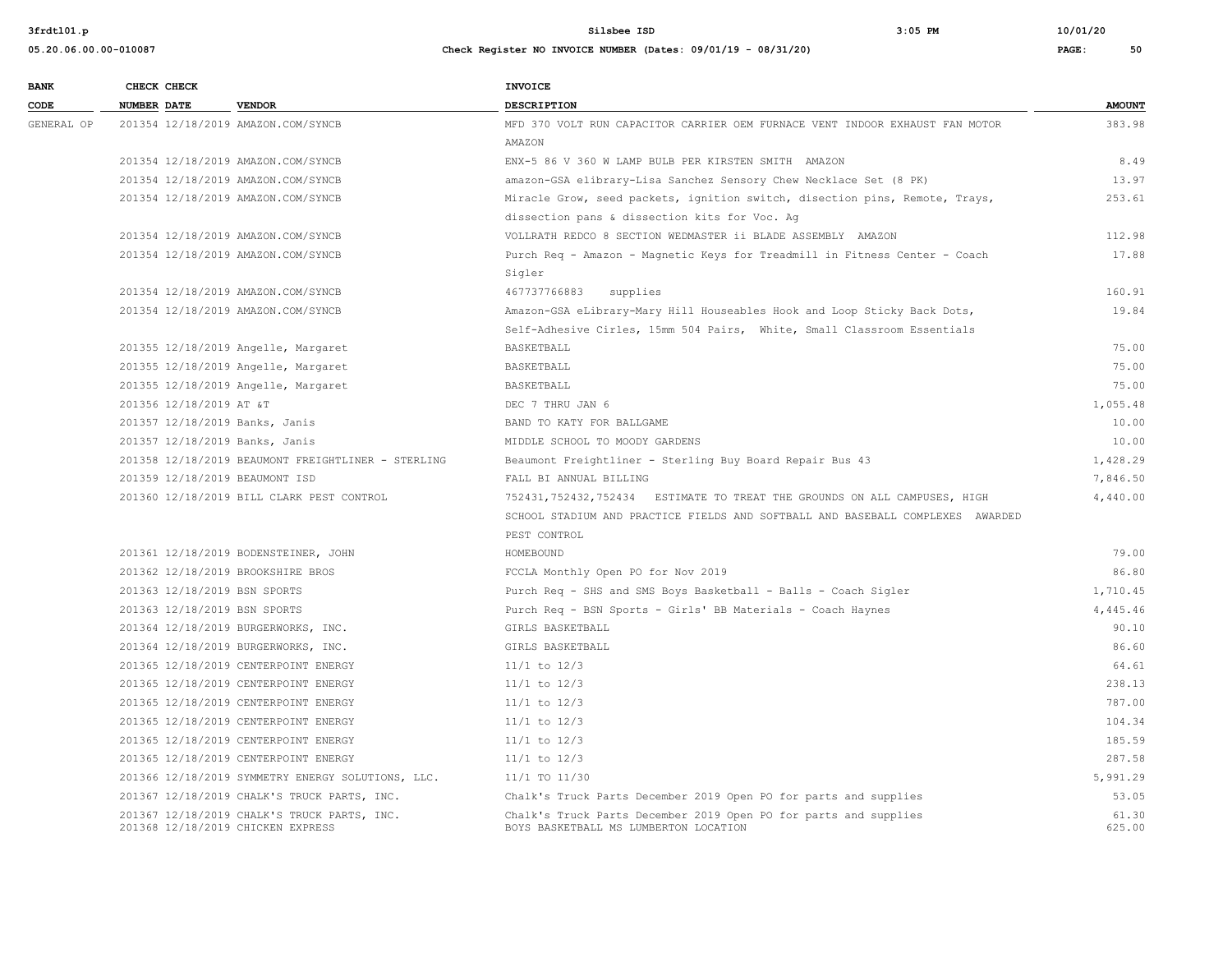| <b>BANK</b> |                    | CHECK CHECK                 |                                                                      | <b>INVOICE</b>                                                                 |                 |
|-------------|--------------------|-----------------------------|----------------------------------------------------------------------|--------------------------------------------------------------------------------|-----------------|
| CODE        | <b>NUMBER DATE</b> |                             | <b>VENDOR</b>                                                        | <b>DESCRIPTION</b>                                                             | <b>AMOUNT</b>   |
| GENERAL OP  |                    |                             | 201368 12/18/2019 CHICKEN EXPRESS                                    | BRIDGE CITY LOCATION/ GIRLS BASKETBALL                                         | 90.18           |
|             |                    |                             | 201369 12/18/2019 CITY OF SILSBEE                                    | $11/4$ TO $12/4$                                                               | 1,926.50        |
|             |                    |                             | 201369 12/18/2019 CITY OF SILSBEE                                    | $11/4$ TO $12/4$                                                               | 162.10          |
|             |                    |                             | 201369 12/18/2019 CITY OF SILSBEE                                    | $11/4$ TO $12/4$                                                               | 689.91          |
|             |                    |                             | 201370 12/18/2019 COASTAL WELDING SUPPLY INC                         | Welding Monthly Open PO for Dec. 2019                                          | 147.49          |
|             |                    |                             | 201371 12/18/2019 COMMUNITY COFFEE                                   | SILSBEE ELEMENTARY                                                             | 176.00          |
|             |                    |                             | 201371 12/18/2019 COMMUNITY COFFEE                                   | ADMINISTRATION OFFICE                                                          | 39.00           |
|             |                    |                             | 201371 12/18/2019 COMMUNITY COFFEE                                   | LAURA REEVES                                                                   | 125.60          |
|             |                    |                             | 201371 12/18/2019 COMMUNITY COFFEE                                   | MIDDLE SCHOOL                                                                  | 191.60          |
|             |                    |                             | 201372 12/18/2019 CONROE ISD                                         | SILSBEE VS GIDDINGS                                                            | 461.64          |
|             |                    |                             | 201373 12/18/2019 DE LAGE LANDEN PUBLIC FINANCE                      | $12/5$ TO $1/4$                                                                | 18,567.87       |
|             |                    |                             | 201374 12/18/2019 Deaver, Terry                                      | SAM'S                                                                          | 25.98           |
|             |                    | 201375 12/18/2019 DJO, LLC  |                                                                      | Purch Req - Djo Global - 1 knee brace and 1 elbow guard for football - Coach   | 480.74          |
|             |                    |                             |                                                                      | Smith/Doc Williamson                                                           |                 |
|             |                    |                             | 201376 12/18/2019 EDGENUITY INC.                                     | Eggenuity online instructional services for Spanish III students second        | 5,225.00        |
|             |                    |                             |                                                                      | semester                                                                       |                 |
|             |                    |                             | 201377 12/18/2019 EDUCATORS PUBLISHING SERVICE                       | School Specialty - EPS Tammy McDuff DYS 14 sets of Initail Reading Deck        | 321.44          |
|             |                    |                             | 201378 12/18/2019 EDWARDS, PATRICK CHARLES                           | BASKETBALL                                                                     | 85.00           |
|             |                    |                             | 201379 12/18/2019 EL-RAHIM, JELANI                                   | BASKETBALL                                                                     | 155.00          |
|             |                    |                             | 201380 12/18/2019 ELIZONDO, DANIEL                                   | FOOTBALL STATE SEMI-FINAL KATY                                                 | 150.80          |
|             |                    | 201381 12/18/2019 ENTERGY   |                                                                      | NOVEMBER MLK LOCATION                                                          | 1,047.71        |
|             |                    | 201382 12/18/2019 ETEX      |                                                                      | Purch Req - Etex - Toner for Doc and hand counter - Coach Smith                | 93.98           |
|             |                    | 201382 12/18/2019 ETEX      |                                                                      | desk calendars                                                                 | 45.16           |
|             |                    | 201382 12/18/2019 ETEX      |                                                                      | paper and cardstock                                                            | 543.71          |
|             |                    | 201382 12/18/2019 ETEX      |                                                                      | office supplies<br>labels                                                      | 57.98           |
|             |                    | 201382 12/18/2019 ETEX      |                                                                      | office supplies<br>1 keiser                                                    | 102.32          |
|             |                    | 201382 12/18/2019 ETEX      |                                                                      | OFFICE SUPPLIES                                                                | 211.50          |
|             |                    | 201382 12/18/2019 ETEX      |                                                                      | Folders, Colored Paper, Toner, Index Cards & Glue sticks for the English Dept. | 572.52          |
|             |                    |                             | 201383 12/18/2019 EXXON MOBIL                                        | 11/22 TO 12/8                                                                  | 289.32          |
|             |                    |                             | 201384 12/18/2019 FISHER, JENNIFER                                   | TAHPERD 96th Annual Convention- Dec 4-7                                        | 53.18           |
|             |                    |                             | 201384 12/18/2019 FISHER, JENNIFER                                   | TAHPERD 96th Annual Convention- Dec 4-7                                        | 40.00           |
|             |                    |                             | 201385 12/18/2019 FLINN SCIENTIFIC INC.                              | Animals for Science Dissection                                                 | 1,458.05        |
|             |                    |                             | 201386 12/18/2019 FOLLETT SCHOOL SOLUTIONS, INC.                     | Subscription & Book Card for the Library                                       | 63.32           |
|             |                    |                             | 201387 12/18/2019 FONDREN, DANRI                                     | TIGERETTES                                                                     | 250.00          |
|             |                    |                             | 201388 12/18/2019 FONTAINE, LEAH                                     | HUDSON DUCK DASH                                                               | 140.00          |
|             |                    | 201389 12/18/2019 FUNCTION4 |                                                                      | 9/15 TO 12/14 OVERAGE                                                          | 3,227.47        |
|             |                    |                             | 201390 12/18/2019 G & S FISH MARKET                                  | TRANSPORTATION & MAINTENANCE HOLIDAY LUNCHEON                                  | 140.00          |
|             |                    |                             | 201391 12/18/2019 GRAY, JAYDA<br>201392 12/18/2019 GUILLORY, EVERETT | CHOREOGRAPHY<br>BASKETBALL                                                     | 750.00<br>85.00 |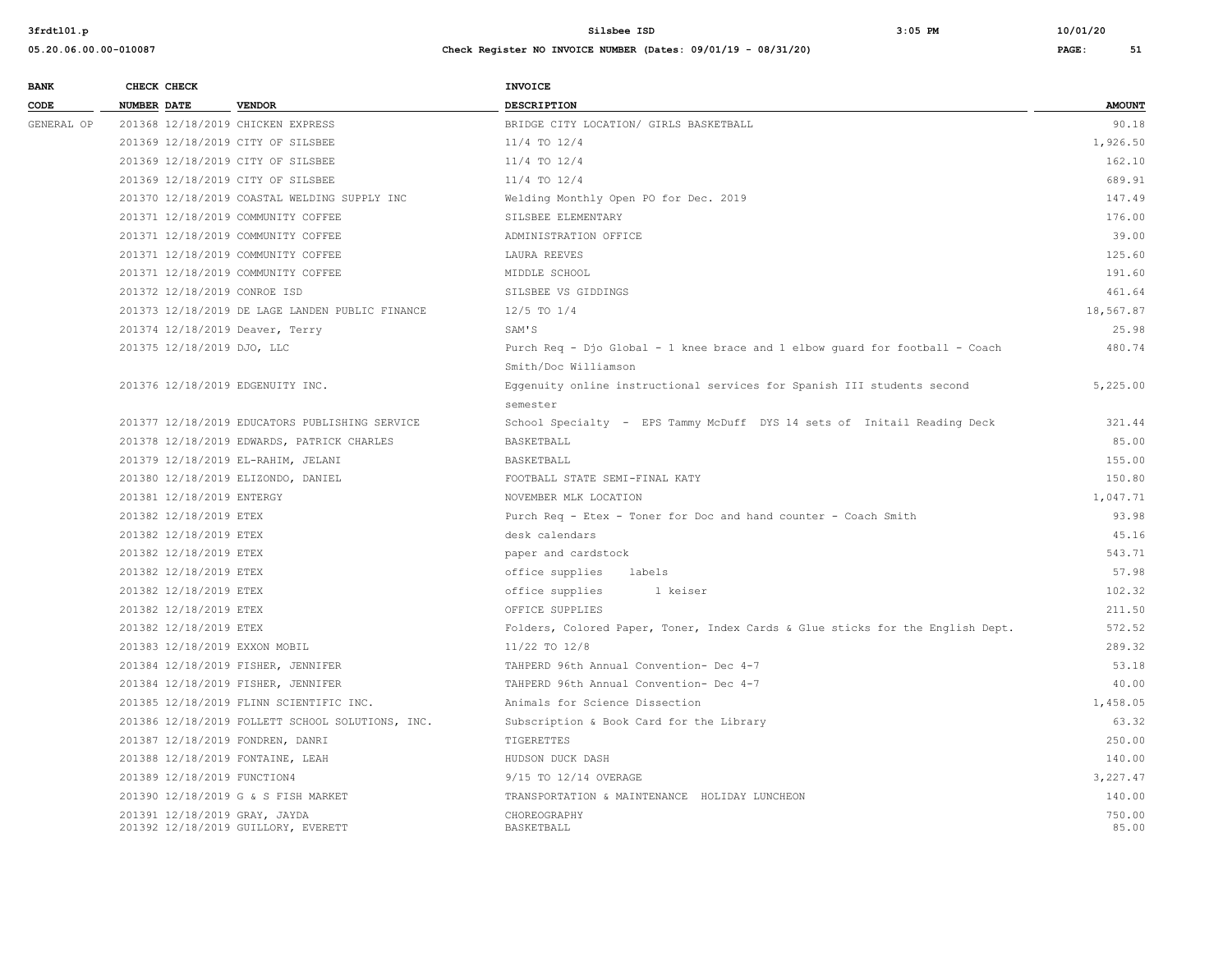| <b>BANK</b> | CHECK CHECK                       |                                                                           | INVOICE                                                                                                                                       |               |
|-------------|-----------------------------------|---------------------------------------------------------------------------|-----------------------------------------------------------------------------------------------------------------------------------------------|---------------|
| CODE        | NUMBER DATE                       | <b>VENDOR</b>                                                             | <b>DESCRIPTION</b>                                                                                                                            | <b>AMOUNT</b> |
| GENERAL OP  | 201393 12/18/2019 HAMBURGER DEPOT |                                                                           | FOOTBALL                                                                                                                                      | 950.00        |
|             | 201394 12/18/2019 HANCOCK, DANA   |                                                                           | TASA/TASB CONVENTION                                                                                                                          | 82.30         |
|             |                                   | 201395 12/18/2019 HTE DANCE & SPIRIT GROUP, INC.                          | CONTEST FEES                                                                                                                                  | 360.00        |
|             |                                   | 201396 12/18/2019 HUDSON ISD: HUDSON HIGH SCHOOL                          | HUDSON DUCK DASH                                                                                                                              | 60.00         |
|             |                                   | 201397 12/18/2019 JASPER ATHLETICS                                        | WINTER SOCCER CLASSIC                                                                                                                         | 350.00        |
|             |                                   | 201398 12/18/2019 JOHNSEN'S WHOLESALE FLORIST                             | Senior Night Flowers for Floral Design                                                                                                        | 132.90        |
|             |                                   | 201398 12/18/2019 JOHNSEN'S WHOLESALE FLORIST                             | Floral Design Open Monthly PO for October 2019                                                                                                | 0.20          |
|             | 201399 12/18/2019 JONES, KENNETH  |                                                                           | BASKETBALL                                                                                                                                    | 85.00         |
|             |                                   | 201400 12/18/2019 KELI'S K9'S LLC.                                        | 11/18 AND 12/5 SERVICE                                                                                                                        | 1,350.00      |
|             |                                   | 201401 12/18/2019 LOVELY, UIRANNAH                                        | BASKETBALL                                                                                                                                    | 155.00        |
|             |                                   | 201402 12/18/2019 LUFKIN FREIGHTLINER                                     | Lufkin Freightliner Open PO for December 2019 Buy Board                                                                                       | 228.82        |
|             |                                   | 201402 12/18/2019 LUFKIN FREIGHTLINER                                     | Lufkin Freightliner Open PO for December 2019 Buy Board                                                                                       | 221.43        |
|             |                                   | 201403 12/18/2019 MAC PIZZA MANAGEMENT, INC.                              | BOYS BASKETBALL                                                                                                                               | 113.93        |
|             | 201404 12/18/2019 MARK'S PLUMBING |                                                                           | stock for plumbing department See attached quote buy board                                                                                    | 404.99        |
|             | 201405 12/18/2019 MAYBERRY, DONTE |                                                                           | BASKETBALL MS                                                                                                                                 | 185.00        |
|             |                                   | 201406 12/18/2019 MOORE CHEVROLET BUICK GMC CADILLAC                      | Moore Chevrolet Formerly Cowboy Chevrolet Wiring Harness for suburban 28/Dealer                                                               | 37.53         |
|             |                                   |                                                                           | item                                                                                                                                          |               |
|             | 201407 12/18/2019 MOTT SUPPLY     |                                                                           | OPEN PO DECEMBER FOR MOTT SUPPLY BID LIST                                                                                                     | 132.99        |
|             |                                   | 201408 12/18/2019 MUNRO'S UNIFORM SERVICE                                 | NOVEMBER - MAINTENANCE                                                                                                                        | 736.20        |
|             | 201409 12/18/2019 NOVROZSKY'S     |                                                                           | GIRLS BASKETBALL                                                                                                                              | 93.78         |
|             | 201410 12/18/2019 PNG HIGH SCHOOL |                                                                           | SOCCER TOURNAMENT                                                                                                                             | 300.00        |
|             |                                   | 201411 12/18/2019 REGION V EDUCATION SERVICE CENTER                       | REGION V WORKSHOP                                                                                                                             | 30.00         |
|             |                                   | 201411 12/18/2019 REGION V EDUCATION SERVICE CENTER                       | REGION V WORKSHOP                                                                                                                             | 30.00         |
|             |                                   | 201411 12/18/2019 REGION V EDUCATION SERVICE CENTER                       | workshop---Region V--Evelle Jacks # 263005--Regional VI Teachers Meeting                                                                      | 40.00         |
|             |                                   |                                                                           | $9-11-19-8.30$ am-3.30pm # 263007--Regional VI Teachers Meeting                                                                               |               |
|             |                                   |                                                                           | 10-2-19--8.30am-3.30pm # 263011--Regional VI Teachers Meeting                                                                                 |               |
|             |                                   |                                                                           | 12-6-19--8.30am-3.30pm 12-7-19--8.30am-3.30pm                                                                                                 |               |
|             |                                   | 201412 12/18/2019 RHODES, DONALD JR                                       | BASKETBALL                                                                                                                                    | 185.00        |
|             |                                   | 201413 12/18/2019 ROBOTICS EDUCATION & COMPETITION FOUNDAT TOWER TAKEOVER |                                                                                                                                               | 150.00        |
|             | 201414 12/18/2019 SANCHEZ, DIANA  |                                                                           | BASKETBALL                                                                                                                                    | 75.00         |
|             | 201414 12/18/2019 SANCHEZ, DIANA  |                                                                           | BASKETBALL                                                                                                                                    | 75.00         |
|             |                                   |                                                                           | 201415 12/18/2019 Sandifer's L.P. Gas & Service Co., Inc. Sandifer's Propane Open PO for December 2019                                        | 29.81         |
|             |                                   |                                                                           | 201415 12/18/2019 Sandifer's L.P. Gas & Service Co., Inc. Sandifer's Propane Open PO for December 2019                                        | 36.80         |
|             |                                   | 201416 12/18/2019 SCHOOL SPECIALTY                                        | teacher supplies color paper Kelly Colvin                                                                                                     | 262.60        |
|             | 201417 12/18/2019 Scott, Ruby     |                                                                           | BAND TO KATY                                                                                                                                  | 10.00         |
|             | 201417 12/18/2019 Scott, Ruby     |                                                                           | CASA IN BEAUMONT                                                                                                                              | 10.00         |
|             | 201417 12/18/2019 Scott, Ruby     |                                                                           | MS MOODY GARDENS                                                                                                                              | 10.00         |
|             |                                   | 201418 12/18/2019 SHOPPAS JOHN DEERE                                      | ESTIMATE ONLY TO CHECK OUT JOHN DEERE 4600 TRACTOR FOUND NO APPROVED VENDORS<br>TO SERVICE PROVIDED PAPER WORK ON WHO i CONTACTED PER KIRSTEN | 112.99        |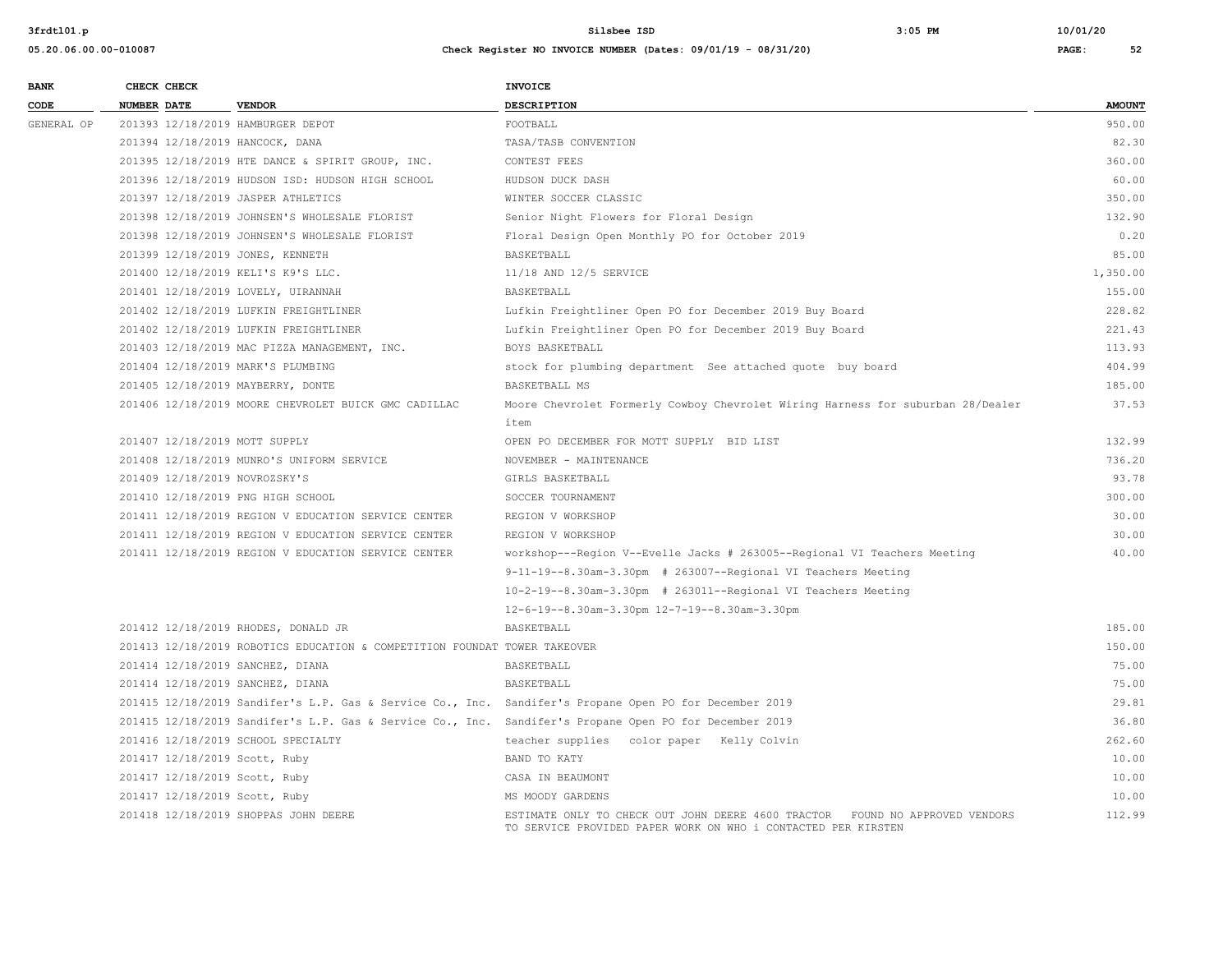| <b>BANK</b>            | CHECK CHECK            |                                                                              | <b>INVOICE</b>                                                                        |               |
|------------------------|------------------------|------------------------------------------------------------------------------|---------------------------------------------------------------------------------------|---------------|
| CODE                   | <b>NUMBER DATE</b>     | <b>VENDOR</b>                                                                | DESCRIPTION                                                                           | <b>AMOUNT</b> |
| GENERAL OP             |                        | 201419 12/18/2019 SILSBEE HIGH SCHOOL                                        | TXPSTA COMPETITION 12/6-7                                                             | 2,417.06      |
|                        |                        | 201420 12/18/2019 SMART'S TRUCK & TRAILER                                    | SENT BUS FOR QUOTE AND THEY DID THE REPAIR                                            | 292.99        |
|                        |                        | 201421 12/18/2019 SOUTHWEST BUILDING SYSTEMS                                 | TROUBLESHOOT ALARM AT KIRBY CAMPUS REGION 5                                           | 78.00         |
|                        |                        | 201422 12/18/2019 SWICEGOOD MUSIC COMPANY                                    | S423660, S423219, M115907, M115885, M115744, M115714, M115874<br><b>BAND SUPPLIES</b> | 983.28        |
|                        |                        | 201422 12/18/2019 SWICEGOOD MUSIC COMPANY                                    | R200039, R200634<br>BAND REPAIRS                                                      | 310.00        |
|                        | 201426 12/18/2019 TAGT |                                                                              | TAGT GT MEMBERSHIP RENEWAL 2019-20 BRIDGET KIRBY PLUS 15 OTHER STAFF *PLEASE          | 70.00         |
|                        |                        |                                                                              | SEE ATTACHED*                                                                         |               |
|                        | 201426 12/18/2019 TAGT |                                                                              | TAGT GT MEMBERSHIP RENEWAL 2019-20 BRIDGET KIRBY PLUS 15 OTHER STAFF *PLEASE          | 70.00         |
|                        |                        |                                                                              | SEE ATTACHED*                                                                         |               |
|                        | 201426 12/18/2019 TAGT |                                                                              | TAGT GT MEMBERSHIP RENEWAL 2019-20 BRIDGET KIRBY PLUS 15 OTHER STAFF *PLEASE          | 70.00         |
|                        |                        |                                                                              | SEE ATTACHED*                                                                         |               |
|                        | 201426 12/18/2019 TAGT |                                                                              | TAGT GT MEMBERSHIP RENEWAL 2019-20 BRIDGET KIRBY PLUS 15 OTHER STAFF *PLEASE          | 70.00         |
|                        |                        |                                                                              | SEE ATTACHED*                                                                         |               |
|                        | 201426 12/18/2019 TAGT |                                                                              | TAGT GT MEMBERSHIP RENEWAL 2019-20 BRIDGET KIRBY PLUS 15 OTHER STAFF *PLEASE          | 70.00         |
|                        |                        |                                                                              | SEE ATTACHED*                                                                         |               |
| 201426 12/18/2019 TAGT |                        | TAGT GT MEMBERSHIP RENEWAL 2019-20 BRIDGET KIRBY PLUS 15 OTHER STAFF *PLEASE | 70.00                                                                                 |               |
|                        |                        | SEE ATTACHED*                                                                |                                                                                       |               |
|                        | 201426 12/18/2019 TAGT |                                                                              | TAGT GT MEMBERSHIP RENEWAL 2019-20 BRIDGET KIRBY PLUS 15 OTHER STAFF *PLEASE          | 70.00         |
|                        |                        | SEE ATTACHED*                                                                |                                                                                       |               |
|                        | 201426 12/18/2019 TAGT |                                                                              | TAGT GT MEMBERSHIP RENEWAL 2019-20 BRIDGET KIRBY PLUS 15 OTHER STAFF *PLEASE          | 70.00         |
|                        |                        |                                                                              | SEE ATTACHED*                                                                         |               |
|                        | 201426 12/18/2019 TAGT |                                                                              | TAGT GT MEMBERSHIP RENEWAL 2019-20 BRIDGET KIRBY PLUS 15 OTHER STAFF *PLEASE          | 70.00         |
|                        |                        |                                                                              | SEE ATTACHED*                                                                         |               |
|                        | 201426 12/18/2019 TAGT |                                                                              | TAGT GT MEMBERSHIP RENEWAL 2019-20 BRIDGET KIRBY PLUS 15 OTHER STAFF *PLEASE          | 70.00         |
|                        |                        |                                                                              | SEE ATTACHED*                                                                         |               |
|                        | 201426 12/18/2019 TAGT |                                                                              | TAGT GT MEMBERSHIP RENEWAL 2019-20 BRIDGET KIRBY PLUS 15 OTHER STAFF *PLEASE          | 70.00         |
|                        |                        |                                                                              | SEE ATTACHED*                                                                         |               |
|                        | 201426 12/18/2019 TAGT |                                                                              | TAGT GT MEMBERSHIP RENEWAL 2019-20 BRIDGET KIRBY PLUS 15 OTHER STAFF *PLEASE          | 70.00         |
|                        |                        |                                                                              | SEE ATTACHED*                                                                         |               |
|                        | 201426 12/18/2019 TAGT |                                                                              | TAGT GT MEMBERSHIP RENEWAL 2019-20 BRIDGET KIRBY PLUS 15 OTHER STAFF *PLEASE          | 70.00         |
|                        |                        |                                                                              | SEE ATTACHED*                                                                         |               |
|                        | 201426 12/18/2019 TAGT |                                                                              | TAGT GT MEMBERSHIP RENEWAL 2019-20 BRIDGET KIRBY PLUS 15 OTHER STAFF *PLEASE          | 70.00         |
|                        |                        |                                                                              | SEE ATTACHED*                                                                         |               |
|                        | 201426 12/18/2019 TAGT |                                                                              | TAGT GT MEMBERSHIP RENEWAL 2019-20 BRIDGET KIRBY PLUS 15 OTHER STAFF *PLEASE          | 70.00         |
|                        |                        |                                                                              | SEE ATTACHED*                                                                         |               |
|                        | 201426 12/18/2019 TAGT |                                                                              | TAGT GT MEMBERSHIP RENEWAL 2019-20 BRIDGET KIRBY PLUS 15 OTHER STAFF *PLEASE          | 70.00         |
|                        |                        |                                                                              | SEE ATTACHED*                                                                         |               |
|                        |                        | 201427 12/18/2019 TALLEY, CLAYTON                                            | BAND TO PLAYOFF GAME IN KATY                                                          | 10.00         |
|                        |                        | 201427 12/18/2019 TALLEY, CLAYTON                                            | LRP NEDERLAND PERFORMING ARTS CENTER                                                  | 9.38          |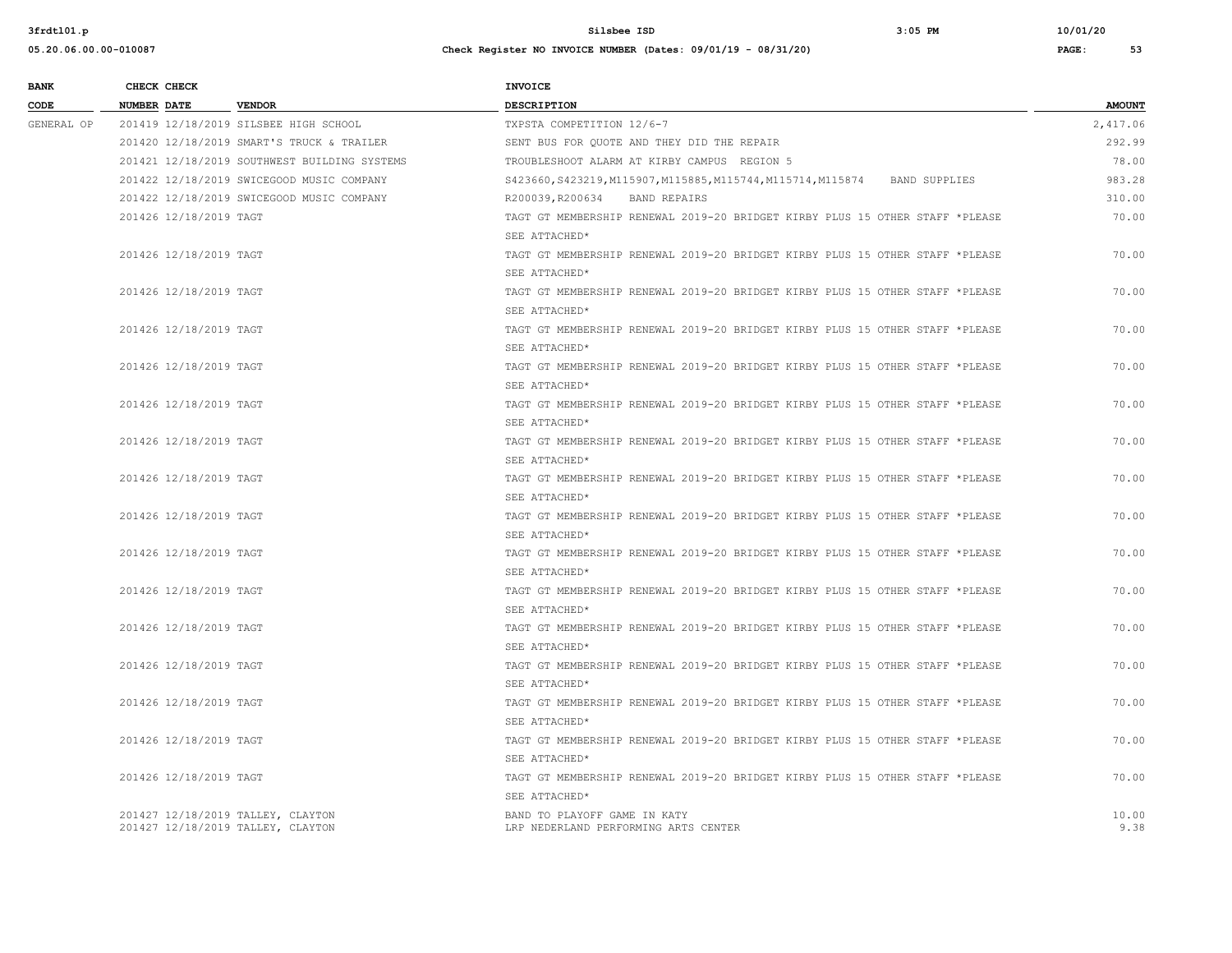| <b>BANK</b> | CHECK CHECK                        |                                                                         | <b>INVOICE</b>                                                       |                    |
|-------------|------------------------------------|-------------------------------------------------------------------------|----------------------------------------------------------------------|--------------------|
| CODE        | NUMBER DATE                        | <b>VENDOR</b>                                                           | DESCRIPTION                                                          | <b>AMOUNT</b>      |
| GENERAL OP  | 201428 12/18/2019 TASB, INC.       |                                                                         | TASB LOCALIZED UPDATE 114                                            | 1,737.84           |
|             |                                    | 201429 12/18/2019 TEXAS EDUCATIONAL PAPERBACKS                          | Paperback books for the ELA Dept                                     | 681.51             |
|             |                                    | 201430 12/18/2019 TEXAS GIRLS COACHES ASSOCIATION                       | MEMBERSHIP                                                           | 70.00              |
|             |                                    | 201431 12/18/2019 TEXAS HIGH SCHOOL POWERLIFTING ASSN                   | <b>DUES</b>                                                          | 75.00              |
|             |                                    | 201432 12/18/2019 TEXAS MUSIC EDUCATORS ASSN                            | REGISTRATION-TMEA-2/12-2/16                                          | 60.00              |
|             |                                    | 201433 12/18/2019 THE CHILDREN'S HEALTH MARKET                          | THE CHILDREN'S HEALTH MARKET THE GREAT BODY SHOP GRADES 2 THRU 5 SES | 6,953.10           |
|             |                                    | 201434 12/18/2019 THE KADES CORPORATION                                 | GIRLS BASKETBALL ORANGEFIELD TOURNAMENT                              | 50.27              |
|             |                                    | 201434 12/18/2019 THE KADES CORPORATION                                 | GIRLS BASKETBALL                                                     | 50.57              |
|             | 201435 12/18/2019 THSWPA           |                                                                         | MEMBERSHIP FEES                                                      | 75.00              |
|             |                                    | 201436 12/18/2019 TOMBALL HS AQUATICS                                   | TOMBALL BIG CAT INVITATIONAL                                         | 36.00              |
|             | 201437 12/18/2019 TXTAG            |                                                                         | TOLLS                                                                | 10.84              |
|             | 201437 12/18/2019 TXTAG            |                                                                         | TOLLS                                                                | 10.38              |
|             |                                    | 201438 12/18/2019 UNIVERSITY OF TEXAS AT AUSTIN UIL                     | NADIA MCCAIN                                                         | 100.00             |
|             |                                    | 201439 12/18/2019 WALKER, PATRICIA                                      | FOOTBALL PLAYOFF GAME KATY                                           | 10.00              |
|             | 201440 12/18/2019 WALTON, BRENDA   |                                                                         | BASKETBALL                                                           | 75.00              |
|             | 201440 12/18/2019 WALTON, BRENDA   |                                                                         | BASKETBALL                                                           | 75.00              |
|             | 201440 12/18/2019 WALTON, BRENDA   |                                                                         | BASKETBALL                                                           | 75.00              |
|             |                                    | 201441 12/18/2019 WELLS, PEYTON, GREENBURG AND HUNT, L.L.P RE: RETAINER |                                                                      | 1,000.00           |
|             | 201442 12/18/2019 WILLIS, SUSAN    |                                                                         | FOOTBALL PLAYOFF KATY                                                | 10.00              |
|             | 201443 12/18/2019 ZONES            |                                                                         | LAURA REEVES<br>PROJECTOR BULBS                                      | 100.00             |
|             | 201443 12/18/2019 ZONES            |                                                                         | PROJECTOR BULBS<br>SES                                               | 196.00             |
|             | 201443 12/18/2019 ZONES            |                                                                         | PROJECTOR BULBS<br>LAURA REEVES                                      | 205.00             |
|             | 201444 12/18/2019 LOWE, ASHLEY     |                                                                         | AMIYAH DAVIS                                                         | 15.15              |
|             |                                    | 201445 12/18/2019 LUFKIN FREIGHTLINER                                   | Lufkin Freightliner Open PO for December 2019 Buy Board              | 128.42             |
|             | 201446 12/18/2019 MOORE, CATHERINE |                                                                         | BAND TO PLAYOFF GAME KATY                                            | 10.00              |
|             | 201447 12/18/2019 Scott, Ruby      |                                                                         | SES TO FIRE MUSEUM                                                   | 10.00              |
|             |                                    | 201448 12/19/2019 AT&T LONG DISTANCE                                    | OCT 17 THRU NOV 26                                                   | 29.94              |
|             |                                    | 201449 12/19/2019 BIG GAME SPORTS INC.                                  | Big Game Football Factory - Game Footballs for 2nd half of season    | 1,553.95           |
|             | 201450 12/19/2019 CHICKEN EXPRESS  |                                                                         | FOOTBALL NACOGDOCHES                                                 | 750.00             |
|             | 201451 12/19/2019 CITY OF SILSBEE  |                                                                         | $11/12$ to $12/10$                                                   | 124.90             |
|             | 201451 12/19/2019 CITY OF SILSBEE  |                                                                         | $11/12$ to $12/10$                                                   | 126.90             |
|             |                                    | 201452 12/19/2019 COASTAL WELDING SUPPLY INC                            | Welding Monthly Open PO for Dec. 2019                                | 88.13              |
|             |                                    | 201452 12/19/2019 COASTAL WELDING SUPPLY INC                            | Welding Monthly Open PO for Dec. 2019                                | 46.25              |
|             | 201453 12/19/2019 GUIDRY, MICKEY   |                                                                         | BASKETBALL                                                           | 85.00              |
|             | 201454 12/19/2019 LYONS, QUARAE    |                                                                         | BASKETBALL                                                           | 65.00              |
|             | 201455 12/19/2019 NASCO            |                                                                         | Voc Ag Monthly Open PO for Dec. 2019                                 | 230.26             |
|             | 201456 12/19/2019 PUMPTEX INC.     |                                                                         | Pump Tex Repair computer for fuel system                             | 325.00             |
|             | 201458 12/19/2019 RIDEAU, BRANDON  | 201457 12/19/2019 REGION V EDUCATION SERVICE CENTER                     | PEIMS AND ECDS SUBMISSION 2019-2020<br>BASKETBALL                    | 5,400.00<br>135.00 |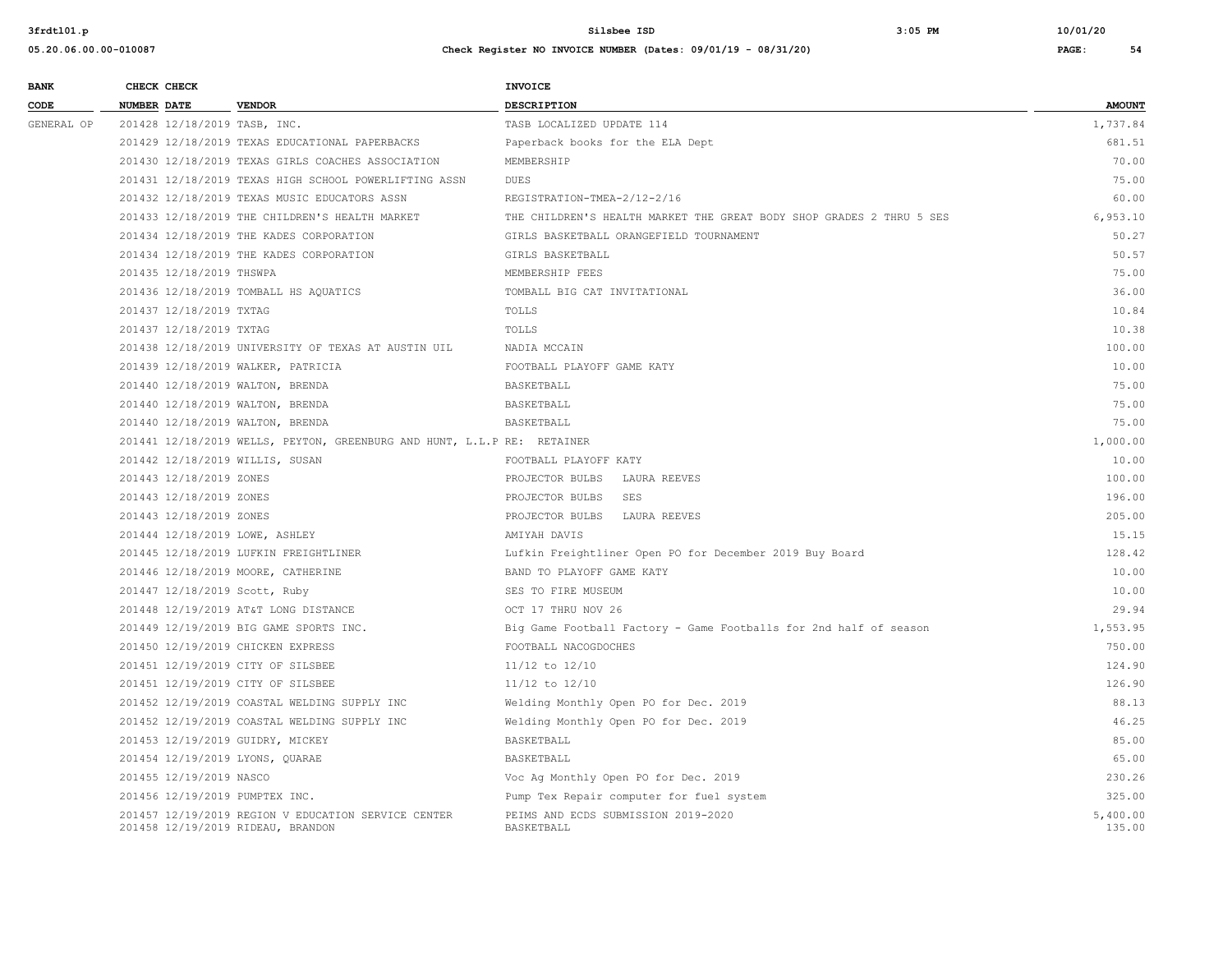# **05.20.06.00.00-010087 Check Register NO INVOICE NUMBER (Dates: 09/01/19 - 08/31/20) PAGE: 55 BANK CHECK CHECK CHECK**

| CODE       | <b>NUMBER DATE</b>                 | <b>VENDOR</b>                                                                                   | <b>DESCRIPTION</b>                                                                                   | <b>AMOUNT</b>    |
|------------|------------------------------------|-------------------------------------------------------------------------------------------------|------------------------------------------------------------------------------------------------------|------------------|
| GENERAL OP | 201459 12/19/2019 SHARP, CARLTON   |                                                                                                 | BASKETBALL                                                                                           | 85.00            |
|            |                                    | 201460 12/19/2019 SOUTHWEST FOODSERVICE EXCELLENCE, LLC                                         | NOVEMBER NUTRITIONAL SERVICES                                                                        | 127, 316.77      |
|            | 201461 12/19/2019 TASBO            |                                                                                                 | -Tricia Brooks- TASBO State Aid Template Boot Camp-2/13                                              | 225.00           |
|            |                                    |                                                                                                 | 201462 12/19/2019 TEXAS SPEECH-LANGUAGE-HEARING ASSOCIATIO OVERNIGHT-Samantha Crook-TSHA-02/19-02/21 | 210.00           |
|            |                                    |                                                                                                 | 201462 12/19/2019 TEXAS SPEECH-LANGUAGE-HEARING ASSOCIATIO OVERNIGHT-Julana Schwartz-TSHA-2/19-2/21  | 210.00           |
|            |                                    | 201462 12/19/2019 TEXAS SPEECH-LANGUAGE-HEARING ASSOCIATIO OVERNIGHT-Dawn Tramel-TSHA-2/19-2/20 |                                                                                                      | 210.00           |
|            |                                    |                                                                                                 | 201462 12/19/2019 TEXAS SPEECH-LANGUAGE-HEARING ASSOCIATIO OVERNIGHT-Gretchen Pulliam-TSHA-2/19-2/20 | 210.00           |
|            | 201463 12/19/2019 WHATBURGER       |                                                                                                 | 11/30 MEALS BOYS BASKETBALL                                                                          | 177.11           |
|            | 201464 12/19/2019 T-MOBILE         |                                                                                                 | NOVEMBER & DECEMBER                                                                                  | 20,964.97        |
|            | 201465 12/20/2019 BARTON, MINDI    |                                                                                                 | FALL                                                                                                 | 225.00           |
|            | 201465 02/27/2020 BARTON, MINDI    |                                                                                                 | FALL                                                                                                 | $-225.00$        |
|            | 201466 12/20/2019 BELL, AYDEN      |                                                                                                 | FALL                                                                                                 | 225.00           |
|            | 201467 12/20/2019 CAMDEN, KEVIN    |                                                                                                 | FALL                                                                                                 | 225.00           |
|            |                                    | 201468 12/20/2019 CHRISTOPHER, BRADEN                                                           | FALL                                                                                                 | 150.00           |
|            | 201469 12/20/2019 COLLINS, CHLOE   |                                                                                                 | FALL                                                                                                 | 225.00           |
|            | 201470 12/20/2019 CURTIS, EMILY    |                                                                                                 | FALL                                                                                                 | 75.00            |
|            | 201471 12/20/2019 FISHER, TYSON    |                                                                                                 | FALL                                                                                                 | 75.00            |
|            |                                    | 201472 12/20/2019 GUTIERREZ, LORENA                                                             | FALL                                                                                                 | 150.00           |
|            | 201473 12/20/2019 HAMPTON, TAYLOR  |                                                                                                 | FALL                                                                                                 | 225.00           |
|            | 201474 12/20/2019 HARPER, KAMRYN   |                                                                                                 | FALL                                                                                                 | 300.00           |
|            | 201475 12/20/2019 HART, DYLAN      |                                                                                                 | FALL                                                                                                 | 75.00            |
|            | 201476 12/20/2019 HATTON, RUEBEN   |                                                                                                 | FALL                                                                                                 | 75.00            |
|            | 201477 12/20/2019 HAWTHORNE, LENOX |                                                                                                 | FALL                                                                                                 | 75.00            |
|            | 201478 12/20/2019 JOHNSON, CORBEN  |                                                                                                 | FALL                                                                                                 | 75.00            |
|            | 201479 12/20/2019 JORDAN, SAMANTHA |                                                                                                 | FALL                                                                                                 | 150.00           |
|            | 201480 12/20/2019 LANDIS, MICHAELA |                                                                                                 | FALL                                                                                                 | 450.00           |
|            | 201481 12/20/2019 MCKINNEY, SYDNEY |                                                                                                 | FALL                                                                                                 | 300.00           |
|            | 201482 12/20/2019 MORRELL, GRACEE  |                                                                                                 | FALL                                                                                                 | 450.00           |
|            | 201483 12/20/2019 PRATER, SHELBEY  |                                                                                                 | FALL                                                                                                 | 300.00           |
|            | 201484 12/20/2019 RICHTER, JUSTIN  |                                                                                                 | FALL                                                                                                 | 150.00           |
|            | 201485 12/20/2019 SHORT, CARLIE    |                                                                                                 | FALL                                                                                                 | 75.00            |
|            | 201486 12/20/2019 STITES, TRISTIN  |                                                                                                 | FALL                                                                                                 | 75.00            |
|            | 201487 12/20/2019 WEISS, JANTZEN   |                                                                                                 | FALL                                                                                                 | 375.00           |
|            | 201488 12/20/2019 WHITTED, EMILEE  |                                                                                                 | FALL                                                                                                 | 300.00           |
|            |                                    | 201489 01/06/2020 CENTERPOINT ENERGY                                                            | 11/15 TO 12/13                                                                                       | 1,040.63         |
|            |                                    | 201489 01/06/2020 CENTERPOINT ENERGY                                                            | $11/15 - 12/13$                                                                                      | 120.44           |
|            | 201490 01/08/2020 ABM              |                                                                                                 | JANUARY 2020                                                                                         | 66,671.52        |
|            | 201492 01/08/2020 AT &T            | 201491 01/08/2020 ALL PRO ELECTRICAL CONTRACTORS, INC.                                          | LEVEL PROBE FOR GENERATOR AT ADMIN/WAREHOUSE 2019-2020 VENDOR LIST<br>DEC 27 THRU JAN 26             | 138.82<br>142.86 |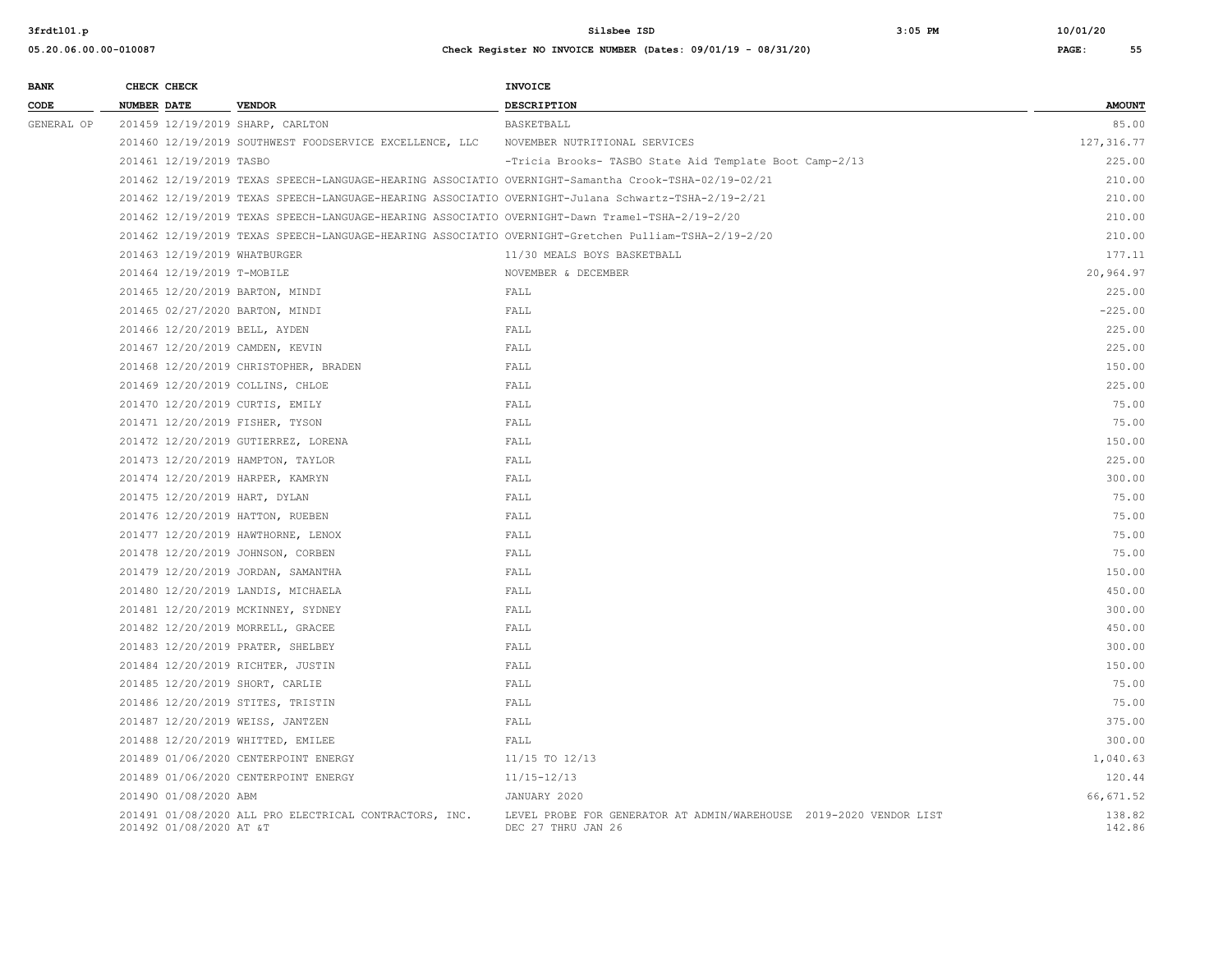| <b>BANK</b> | CHECK CHECK                       |                                                                                           | <b>INVOICE</b>                                                                   |                  |
|-------------|-----------------------------------|-------------------------------------------------------------------------------------------|----------------------------------------------------------------------------------|------------------|
| CODE        | <b>NUMBER DATE</b>                | <b>VENDOR</b>                                                                             | DESCRIPTION                                                                      | <b>AMOUNT</b>    |
| GENERAL OP  | 201492 01/08/2020 AT &T           |                                                                                           | DEC 25 THRU JAN 24                                                               | 71.43            |
|             | 201492 01/08/2020 AT &T           |                                                                                           | DEC 25 THRU JAN 24                                                               | 41.77            |
|             | 201492 01/08/2020 AT &T           |                                                                                           | DEC 25 THRU JAN 24                                                               | 51.87            |
|             | 201492 01/08/2020 AT &T           |                                                                                           | DEC 25 THRU JAN 24                                                               | 51.87            |
|             | 201492 01/08/2020 AT &T           |                                                                                           | DEC 27 THRU JAN 26                                                               | 5,986.16         |
|             |                                   | 201493 01/08/2020 BAYOU CITY GYM FLOORS, JOHN SWART                                       | SCREENING AND SANDING OF ALL GYM FLOORS HIGH SCHOOL AND MIDDLE SCHOOL            | 3,805.00         |
|             |                                   |                                                                                           | COMPETITION AND PRACTICE BUY BOARD                                               |                  |
|             | 201494 01/08/2020 BEELER, GINGER  |                                                                                           | HOMEBOUND                                                                        | 7.42             |
|             | 201494 01/08/2020 BEELER, GINGER  |                                                                                           | HOMEBOUND BUSSEY ROAD                                                            | 29.23            |
|             |                                   | 201495 01/08/2020 BLACKWELL, JAMES                                                        | BASKETBALL TOTAL 4 HOURS                                                         | 140.00           |
|             |                                   | 201495 01/08/2020 BLACKWELL, JAMES                                                        | BASKETBALL TOTAL 3.25 HOURS                                                      | 113.75           |
|             |                                   | 201495 01/08/2020 BLACKWELL, JAMES                                                        | TOTAL 3 HOURS                                                                    | 105.00           |
|             |                                   | 201496 01/08/2020 BODENSTEINER, JOHN                                                      | HOMEBOUND                                                                        | 25.40            |
|             | 201497 01/08/2020 BREWER, CHARLES |                                                                                           | BASKETBALL TOTAL 3.25 HOURS                                                      | 113.75           |
|             | 201498 01/08/2020 Brooks, Tricia  |                                                                                           | region v peims sub 2                                                             | 25.40            |
|             |                                   | 201499 01/08/2020 BUECHLER & ASSOCIATES, P.C.                                             | RE: RETAINER SERVICES JANUARY                                                    | 4,041.67         |
|             |                                   | 201500 01/08/2020 CARTER'S EDUCATIONAL TRAINING                                           | OCTOBER IN HOME PARENT TRAINING                                                  | 1,180.00         |
|             |                                   | 201501 01/08/2020 CERTIFIED LABORATORIES                                                  | 1 case of graffiti remover 1 case of free buy board                              | 352.09           |
|             | 201502 01/08/2020 CITY OF SILSBEE |                                                                                           | 11/21 TO 12/18                                                                   | 1,644.00         |
|             |                                   | 201502 01/08/2020 CITY OF SILSBEE                                                         | 11/21 TO 12/20                                                                   | 1,805.81         |
|             |                                   | 201502 01/08/2020 CITY OF SILSBEE                                                         | 11/21 TO 12/20                                                                   | 423.70           |
|             |                                   | 201503 01/08/2020 DELACERDA, SCOTT                                                        | GIRLS BASKETBALL TOTAL 4 HOURS                                                   | 140.00           |
|             |                                   | 201503 01/08/2020 DELACERDA, SCOTT                                                        | BASKETBALL TOTAL 3.25 HOURS                                                      | 113.75           |
|             |                                   | 201503 01/08/2020 DELACERDA, SCOTT                                                        | BASKETBALL AND FOOTBALL GAMEL TOTAL 8.50 HOURS                                   | 297.50           |
|             |                                   | 201504 01/08/2020 DIR TELECOMMUNICATIONS SERVICES DIVISION NOVEMBER                       |                                                                                  | 54.06            |
|             |                                   | 201505 01/08/2020 EDUCATIONAL ENTERPRISES RECORDING                                       | COMPETITION CD'S                                                                 | 38.00            |
|             | 201506 01/08/2020 ENTERGY         |                                                                                           | <b>DECEMBER</b>                                                                  | 50, 414.14       |
|             | 201507 01/08/2020 ETEX            |                                                                                           | teacher supplies misc                                                            | 116.86           |
|             | 201507 01/08/2020 ETEX            |                                                                                           | Pencils, binder clips, scissors, paper clips & other supplies for the library    | 300.10           |
|             | 201508 01/08/2020 FLOWER, ANTHONY |                                                                                           | BASKETBALL GAME TOTAL 3.35 HOURS                                                 | 113.75           |
|             | 201509 01/08/2020 FONTAINE, LEAH  |                                                                                           | TOMBALL BIGCAT INVITATIONAL                                                      | 140.00           |
|             | 201510 01/08/2020 FUNCTION 4 LLC  |                                                                                           | 12/15 TO 1/14                                                                    | 646.20           |
|             | 201511 01/08/2020 GRAINGER        |                                                                                           | OPEN PO DECEMBER FOR GRAINGER BUY BOARD                                          | 53.90            |
|             | 201511 01/08/2020 GRAINGER        |                                                                                           | OPEN PO DECEMBER FOR GRAINGER BUY BOARD                                          | 42.10            |
|             | 201512 01/08/2020 GRIFFIN, JASON  |                                                                                           | BASKETBALL TOTAL 3.25 HOURS                                                      | 113.75           |
|             | 201512 01/08/2020 GRIFFIN, JASON  |                                                                                           | SECURITY TOTAL 8.50 HOURS BASKETBALL AND FOOTBALL                                | 297.50           |
|             |                                   | 201513 01/08/2020 HAMPTON INN AUSTIN NORTH                                                | UIL Student Congress State Meet-1/13/2020-01/16/2020                             | 765.18           |
|             |                                   | 201514 01/08/2020 HAMPTON INN FT. WORTH<br>201515 01/08/2020 HAMSHIRE FANNETT HIGH SCHOOL | TSNAP Board Meeting and Best Practices Forum - 1/15/20-1/17/20<br>UIL TOURNAMENT | 120.99<br>415.00 |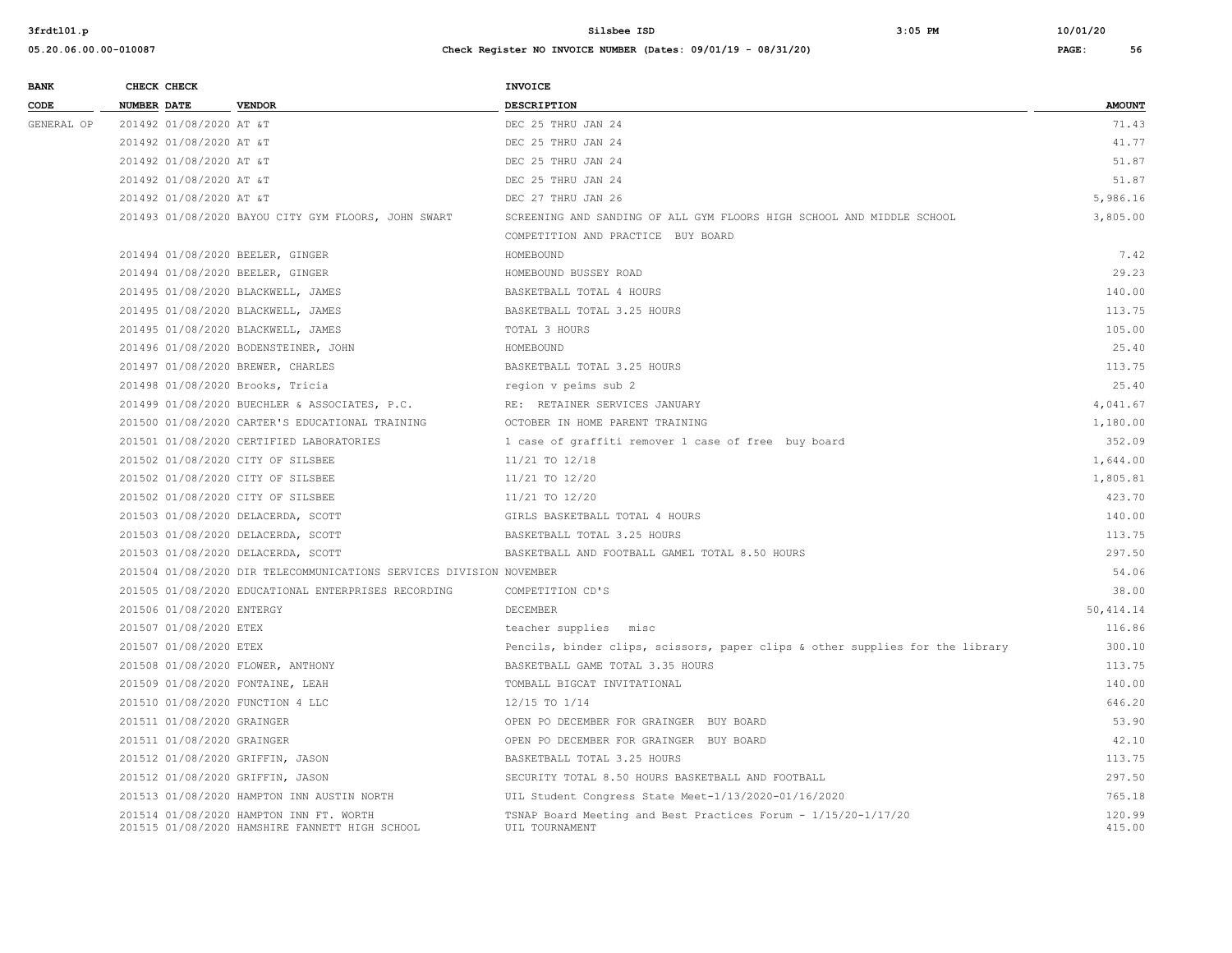| <b>BANK</b> | CHECK CHECK |                                                                                      | <b>INVOICE</b>                                                               |                    |
|-------------|-------------|--------------------------------------------------------------------------------------|------------------------------------------------------------------------------|--------------------|
| CODE        | NUMBER DATE | <b>VENDOR</b>                                                                        | <b>DESCRIPTION</b>                                                           | <b>AMOUNT</b>      |
| GENERAL OP  |             | 201516 01/08/2020 HARDIN COUNTY TREASURER                                            | COMMISSIONS                                                                  | 20,525.62          |
|             |             | 201517 01/08/2020 HARDIN JEFFERSON HIGH SCHOOL GOLF                                  | VARSITY BOYS INVITATIONAL                                                    | 250.00             |
|             |             | 201518 01/08/2020 HERITAGE FOOD SERVICE GROUP, INC.                                  | NOR-LAKE HEATER CRANK CP 018-0034-07 FOR COOLER WAREHOUSE SHIPPING BUY BOARD | 129.06             |
|             |             | 201519 01/08/2020 Honeycutt, Judy                                                    | HOMEBOUND                                                                    | 17.75              |
|             |             | 201519 01/08/2020 Honeycutt, Judy                                                    | HOMEBOUND                                                                    | 17.75              |
|             |             | 201520 01/08/2020 IMAGINATION PLAYGROUND                                             | Imagination Playground Block Set<br>Jennifer Fisher                          | 625.50             |
|             |             | 201521 01/08/2020 INTERFACE SECURITY SYSTEMS                                         | $1/1$ TO $1/31$                                                              | 27.49              |
|             |             | 201522 01/08/2020 Jacks, Evelle                                                      | BETWEEN CAMPUSES                                                             | 81.49              |
|             |             | 201523 01/08/2020 JONES, JUNE                                                        | HOMEBUND                                                                     | 25.75              |
|             |             | 201524 01/08/2020 Keiser, Lisa                                                       | UIL                                                                          | 872.00             |
|             |             | 201525 01/08/2020 LEE, TOM II                                                        | BASKETBALL TOTAL 3.25 HOURS                                                  | 113.75             |
|             |             | 201525 01/08/2020 LEE, TOM II                                                        | SECURITY FOOTBALL AND BASKETBALL TOTAL 11.50 HOURS                           | 402.50             |
|             |             | 201526 01/08/2020 Liles, Suzanne                                                     | HOMEBOUND                                                                    | 9.11               |
|             |             | 201527 01/08/2020 M & D SUPPLY, INC.                                                 | OPEN PO DECEMBER FOR M&D SUPPLY 2019-2020 BID LIST                           | 22.48              |
|             |             | 201528 01/08/2020 MCKEEHAN, JOHN                                                     | TAYLOR CAREER 2020 SMAW                                                      | 120.00             |
|             |             | 201529 01/08/2020 McKinney, Raymond                                                  | MILEAGE FOR HOMEBOUND                                                        | 31.09              |
|             |             | 201529 01/08/2020 McKinney, Raymond                                                  | MILEAGE FOR HOMEBOUND                                                        | 31.09              |
|             |             | 201529 01/08/2020 McKinney, Raymond                                                  | MILEAGE FOR HOMEBOUND                                                        | 35.96              |
|             |             | 201530 01/08/2020 MOTT SUPPLY                                                        | OPEN PO DECEMBER FOR MOTT SUPPLY BID LIST                                    | 247.94             |
|             |             | 201531 01/08/2020 NORTH HARDIN WATER SUPPLY CORP.                                    | 11/5 TO 12/10                                                                | 52.13              |
|             |             | 201532 01/08/2020 NUNN, WILLIAM                                                      | BASKETBALL TOTAL 3.25 HOURS                                                  | 113.75             |
|             |             | 201532 01/08/2020 NUNN, WILLIAM                                                      | SECURITY BASKETBALL AND FOOTBALL TOTAL 8.50 HOURS                            | 297.50             |
|             |             | 201533 01/08/2020 O'REILLY AUTOMOTIVE                                                | OPEN PO DECEMBER FOR O'REILLY AUTO BUY BOARD                                 | 407.02             |
|             |             | 201534 01/08/2020 OMNI FILTRATION                                                    | LABOR AND MATERIALS TO CHANGE OUT ALL FILTERS ON CAMPUS REGION 5             | 388.48             |
|             |             | 201534 01/08/2020 OMNI FILTRATION                                                    | LABOR AND MATERIALS TO CHANGE OUT FILTERS ON CAMPUS REGION 5                 | 1,725.40           |
|             |             | 201535 01/08/2020 ORR, JESSE                                                         | BASKETBALL TOTAL 3.25 HOURS                                                  | 113.75             |
|             |             | 201535 01/08/2020 ORR, JESSE                                                         | SECURITY BASKETBALL AND FOOTBALL TOTAL 11.5 HOURS                            | 402.50             |
|             |             | 201536 01/08/2020 OTIS ELEVATOR COMPANY                                              | SERVICE CONTRACT SILSBEE ELEMENTARY 1/1 TO 12/31/20                          | 3,360.36           |
|             |             | 201537 01/08/2020 PARKER LUMBER - SILSBEE                                            | OPEN PO DECEMBER FOR PARKER LUMBER BID LIST                                  | 1,225.14           |
|             |             | 201538 01/08/2020 PARKER LUMBER - SILSBEE                                            | Welding Monthly Open PO for Dec. 2019                                        | 130.44             |
|             |             | 201538 01/08/2020 PARKER LUMBER - SILSBEE                                            | 165091<br>HVAC Monthly Open PO for Dec. 2019                                 | 326.17             |
|             |             | 201539 01/08/2020 Patterson, Todd                                                    | -ATSSB Area Band Tryouts-Jan 11,2020                                         | 162.00             |
|             |             | 201540 01/08/2020 PERRY, AMY                                                         | HOMEBOUND                                                                    | 11.83              |
|             |             | 201540 01/08/2020 PERRY, AMY                                                         | MILEAGE HOMEBOUND                                                            | 43.85              |
|             |             | 201540 01/08/2020 PERRY, AMY                                                         | BETWEEN CAMPUSES                                                             | 37.00              |
|             |             | 201540 01/08/2020 PERRY, AMY                                                         | HOMEBOUND                                                                    | 7.42               |
|             |             | 201541 01/08/2020 PINEY WOODS SANITATION                                             | JANUARY                                                                      | 70.00              |
|             |             | 201542 01/08/2020 POTTER PEDIATRICS PLLC<br>201542 01/08/2020 POTTER PEDIATRICS PLLC | PHYSICAL THERAPY<br>PHYSICAL THERAPY                                         | 4,800.00<br>500.00 |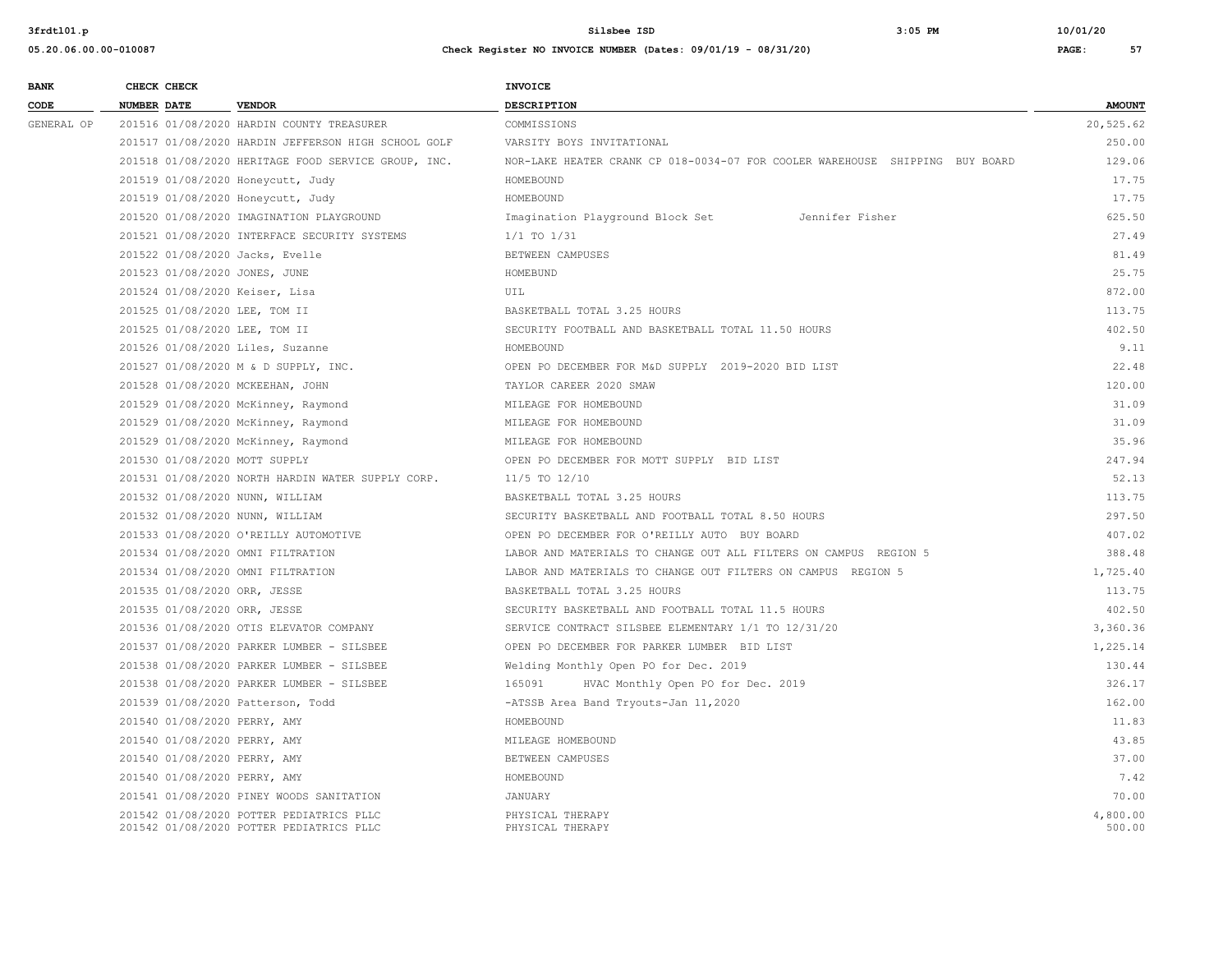**3frdtl01.p Silsbee ISD 3:05 PM 10/01/20**

| <b>BANK</b> | CHECK CHECK                    |                                                                                         | <b>INVOICE</b>                                                                                                   |                    |
|-------------|--------------------------------|-----------------------------------------------------------------------------------------|------------------------------------------------------------------------------------------------------------------|--------------------|
| CODE        | NUMBER DATE                    | <b>VENDOR</b>                                                                           | <b>DESCRIPTION</b>                                                                                               | <b>AMOUNT</b>      |
| GENERAL OP  |                                | 201543 01/08/2020 REGION V EDUCATION SERVICE CENTER                                     | REGION 5ESC TONYA LANGSTON WS# 280906 12-16-19 SHELTERED INSTRUCTION, 2ND                                        | 25.00              |
|             |                                |                                                                                         | LANG. ACOUISITION T. MCDUFF                                                                                      |                    |
|             |                                | 201544 01/08/2020 RICE, COURTNEY                                                        | UIL TOURNAMENT HAMSHIRE FANNETT                                                                                  | 200.00             |
|             |                                | 201545 01/08/2020 RICE, COURTNEY                                                        | UIL Student Congress State Meet-1/13/2020-01/16/2020                                                             | 600.00             |
|             |                                |                                                                                         | 201546 01/08/2020 Sandifer's L.P. Gas & Service Co., Inc. Sandifer's Propane Open PO for December 2019           | 46.92              |
|             |                                | 201547 01/08/2020 SHIRLEY COOK, HARDIN COUNTY TAC                                       | DECEMBER                                                                                                         | 104.00             |
|             | 201548 01/08/2020 SILSBEE BEE  |                                                                                         | post annual Financial Statement to run two weeks: Wed. Dec. 18th and Wed. Dec.                                   | 486.40             |
|             |                                |                                                                                         | $25th.$ , $1/8th$ page                                                                                           |                    |
|             |                                | 201549 01/08/2020 SILSBEE COUNTRY CLUB                                                  | 2020 GOLF TEAM PRACTICE AND RANGE BALLS                                                                          | 800.00             |
|             |                                | 201550 01/08/2020 SILSBEE FORD-LINCOLN-MERCURY, INC.                                    | NEW STRIPING ON SRO VEHICLE                                                                                      | 450.00             |
|             |                                | 201551 01/08/2020 SILSBEE ISD FOOD SERVICES                                             | DECEMBER                                                                                                         | 342.45             |
|             |                                | 201551 01/08/2020 SILSBEE ISD FOOD SERVICES                                             | BOARD MEETING                                                                                                    | 150.00             |
|             |                                | 201551 01/08/2020 SILSBEE ISD FOOD SERVICES                                             | DECEMBER                                                                                                         | 272.00             |
|             |                                | 201552 01/08/2020 SIMMONS, KENDRA                                                       | BASKETBALL TOTAL 3.5 HOURS                                                                                       | 122.50             |
|             |                                | 201552 01/08/2020 SIMMONS, KENDRA                                                       | BASKETBALL TOTAL 3.25 HOURS                                                                                      | 113.75             |
|             |                                | 201553 01/08/2020 SLEEP INN & SUITES TYLER SOUTH                                        | -ATSSB Area Band Tryouts-Jan 11,2020                                                                             | 305.20             |
|             |                                | 201554 01/08/2020 SMITH, ANTHONY                                                        | BASKETBALL TOTAL 3.25 HOURS                                                                                      | 113.75             |
|             | 201555 01/08/2020 SMITH, CAROL |                                                                                         | BETWEEN CAMPUSES                                                                                                 | 23.20              |
|             |                                | 201556 01/08/2020 SOUTHEAST TEXAS WATER                                                 | PACES                                                                                                            | 24.00              |
|             |                                | 201557 01/08/2020 SOUTHERN LAWN & LANDSCAPES LLC                                        | MOWING COMPLETED 12/30                                                                                           | 5,206.00           |
|             |                                | 201558 01/08/2020 SOUTHERN COMPUTER WAREHOUSE                                           | new computers for Weiss and Perrin                                                                               | 586.32             |
|             |                                | 201559 01/08/2020 SOUTHWEST BUILDING SYSTEMS                                            | 1ST OUARTER MONITORING FEES                                                                                      | 225.00             |
|             |                                | 201559 01/08/2020 SOUTHWEST BUILDING SYSTEMS                                            | LABOR AND MATERIALS TO REPLACE POWER SUPPLY DEVICE ON DOOR SES REGION 5                                          | 2,445.00           |
|             |                                | 201559 01/08/2020 SOUTHWEST BUILDING SYSTEMS                                            | LABOR TO TROUBLESHOOT WHY MAGNETIC ON DOORS WANT RELEASE DURING FIRE DRILL                                       | 126.00             |
|             |                                |                                                                                         | REGION 5                                                                                                         |                    |
|             |                                | 201560 01/08/2020 SPARKLETTS AND SIERRA SPRINGS                                         | ADMINISTRATION AND TRANSPORTATION                                                                                | 42.97              |
|             |                                |                                                                                         | 201561 01/08/2020 SPECIALIZED ASSESSMENT & CONSULTING, LLC PSYCHOEDUCATIONAL /PSYCHOLOGICAL ASSESSMENTS NOVEMBER | 6,707.50           |
|             |                                | 201561 01/08/2020 SPECIALIZED ASSESSMENT & CONSULTING, LLC PSYCHOEDUCATIONAL EVALUATION |                                                                                                                  | 850.00             |
|             |                                | 201562 01/08/2020 SUBWAY STORE #5224                                                    | GIRLS BASKETBALL                                                                                                 | 192.44             |
|             | 201563 01/08/2020 TASB, INC.   |                                                                                         | SHARS BILLING FOR NOVEMBER                                                                                       | 1,450.19           |
|             | 201564 01/08/2020 TASBO        |                                                                                         | HB3: Deep Dive for 2020 Workshop                                                                                 | 275.00             |
|             | 201564 01/08/2020 TASBO        |                                                                                         | Purchasing online 5/12/20                                                                                        | 75.00              |
|             | 201565 01/08/2020 TATUM, CADE  |                                                                                         | FOOTBALL GAMES 11/22, 11/29, 12/6 AND 12/13                                                                      | 100.00             |
|             |                                | 201566 01/08/2020 TAYLOR CAREER CENTER                                                  | SMAW CONTEST                                                                                                     | 50.00              |
|             | 201567 01/08/2020 TCA          |                                                                                         | REGISTRATION-TCA 2020 Professional School Counselor Conference- 2/9-2/11                                         | 455.00             |
|             | 201568 01/08/2020 TCA          |                                                                                         | REGISTRATION-15th Annual Professional School Counselor Conference-2/9-2/11                                       | 455.00             |
|             | 201569 01/08/2020 THSBCA       |                                                                                         | -Nelson, Hillin, Morris-THSBCA Coaching clinic-1/9-1/11                                                          | 330.00             |
|             |                                | 201570 01/08/2020 THE HOME DEPOT PRO<br>201571 01/08/2020 Thomas Bus Gulf Coast GP, INC | warehouse supplies from supply works<br>Thomas Bus Gulf Coast Buy Board Transportation Maintenance and Supplies  | 452.86<br>3,147.08 |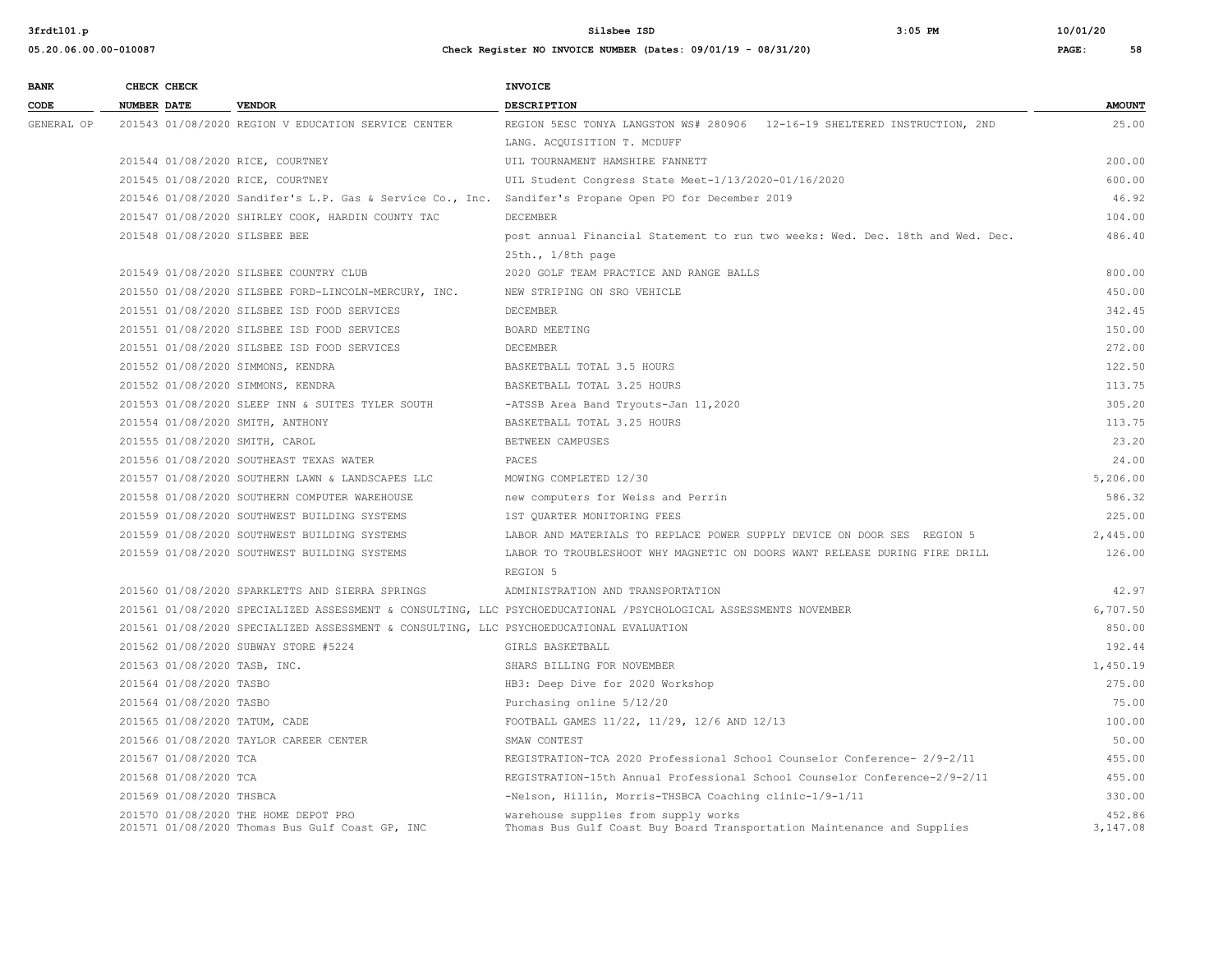**3frdtl01.p Silsbee ISD 3:05 PM 10/01/20**

| <b>BANK</b> | CHECK CHECK        |                            |                                                                                        | <b>INVOICE</b>                                                                                             |                  |
|-------------|--------------------|----------------------------|----------------------------------------------------------------------------------------|------------------------------------------------------------------------------------------------------------|------------------|
| CODE        | <b>NUMBER DATE</b> |                            | <b>VENDOR</b>                                                                          | <b>DESCRIPTION</b>                                                                                         | <b>AMOUNT</b>    |
|             |                    |                            |                                                                                        | TRANS1819 (valid 12/13/2018 - 12/13/2019)                                                                  |                  |
| GENERAL OP  |                    |                            | 201572 01/08/2020 TOWNE PLACE SUITES WACO SOUTH                                        | Nelson, Hillin, Morris-THSBCA Coaching clinic-1/9-1/11                                                     | 446.10           |
|             |                    |                            | 201573 01/08/2020 UIL MUSIC REGION 10                                                  | SOLO & ENSEMBLE CONTEST LCM HIGH SCHOOL                                                                    | 264.00           |
|             |                    |                            | 201574 01/08/2020 VERIZON WIRELESS                                                     | NOV 14 - DEC 13                                                                                            | 347.38           |
|             |                    |                            | 201574 01/08/2020 VERIZON WIRELESS                                                     | NOV $14$ - DEC 13                                                                                          | 735.41           |
|             |                    |                            | 201575 01/08/2020 VINCENT, MARK                                                        | BASKETBALL TOTAL 3 HOURS                                                                                   | 105.00           |
|             |                    |                            | 201576 01/08/2020 VISUAL TECHNIQUES INC.                                               | Casio LED Slim Projector BuyBoard #563-18                                                                  | 1,129.00         |
|             |                    | 201577 01/08/2020 WAL-MART |                                                                                        | IPAD FOR BOYS BASKETBALL                                                                                   | 329.00           |
|             |                    | 201577 01/08/2020 WAL-MART |                                                                                        | <b>SCIENCE SUPPLIES</b>                                                                                    | 458.09           |
|             |                    | 201577 01/08/2020 WAL-MART |                                                                                        | CHRISTMAS LIGHTS FOR ADMINISTRATION OFFICE                                                                 | 19.84            |
|             |                    | 201577 01/08/2020 WAL-MART |                                                                                        | qatorade drink mix                                                                                         | 41.90            |
|             |                    | 201577 01/08/2020 WAL-MART |                                                                                        | BOARD MEETING SUPPLIES AND PENS FOR DR. WEISS                                                              | 51.36            |
|             |                    | 201577 01/08/2020 WAL-MART |                                                                                        | SUPPLIES                                                                                                   | 74.26            |
|             |                    | 201577 01/08/2020 WAL-MART |                                                                                        | supplies Cindy Smith retirement party                                                                      | 67.25            |
|             |                    | 201577 01/08/2020 WAL-MART |                                                                                        | EXTENSION CORDS, SUPPLIES                                                                                  | 122.44           |
|             |                    | 201577 01/08/2020 WAL-MART |                                                                                        | shatter proof ornaments                                                                                    | 148.26           |
|             |                    | 201577 01/08/2020 WAL-MART |                                                                                        | SUPPLIES SES                                                                                               | 109.81           |
|             |                    | 201577 01/08/2020 WAL-MART |                                                                                        | SUPPLIES FOR RECEPTION KIRSTEN                                                                             | 27.78            |
|             |                    | 201577 01/08/2020 WAL-MART |                                                                                        | GATORADE DRINK MIX                                                                                         | 67.04            |
|             |                    |                            | 201578 01/08/2020 WALTERS, MATTHEW                                                     | HIGH SCHOOL SECURITY TOTAL 6 HOURS                                                                         | 210.00           |
|             |                    |                            | 201578 01/08/2020 WALTERS, MATTHEW                                                     | BASKETBALL TOTAL 4 HOURS                                                                                   | 140.00           |
|             |                    |                            | 201578 01/08/2020 WALTERS, MATTHEW                                                     | BASKETBALL TOTAL 3.25 HOURS                                                                                | 113.75           |
|             |                    |                            | 201579 01/08/2020 WASTEWATER TRANSPORT SERVICES, LLC.                                  | LABOR AND MATERIALS TO REMOVE WASTE FROM GREASE TRAPS AT ALL CAMPUSES NO                                   | 3,350.00         |
|             |                    |                            |                                                                                        | VENDOR ON CO-OPS THEY WILL FILL OUT OUR NEW ONE COMING UP                                                  |                  |
|             |                    |                            | 201580 01/08/2020 WATHEN, DESHONG & JUNCKER, L.L.P.                                    | AUDIT SERVICES FOR THE YEAR ENDED AUGUST 31, 2019                                                          | 24,150.00        |
|             |                    | 201581 01/08/2020 ZONES    |                                                                                        | Zones Printer for Fueling Station Buy Board Technology Software Equipment                                  | 190.00           |
|             |                    |                            | 201582 01/08/2020 HILTON HOUSTON WESTCHASE                                             | 16th Annual Gulf Coast Softball Coaches' Clinic-1/9-1/10                                                   | 162.08           |
|             |                    |                            | 201583 01/08/2020 TMH SOFTBALL                                                         | 16th Annual Gulf Coast Softball Coaches' Clinic-1/9-1/10                                                   | 100.00           |
|             |                    |                            | 201584 01/15/2020 ACME ARCHITECTURAL HARDWARE                                          | OPEN PO JANUARY FOR ACME ARCHITECTURAL BUY BOARD                                                           | 74.38            |
|             |                    |                            | 201584 01/15/2020 ACME ARCHITECTURAL HARDWARE                                          | OPEN PO DECEMBER FOR ACME ARCHITECTURAL BUY BOARD                                                          | 166.25           |
|             |                    |                            | 201584 01/15/2020 ACME ARCHITECTURAL HARDWARE                                          | OPEN PO JANUARY FOR ACME ARCHITECTURAL BUY BOARD                                                           | 64.88            |
|             |                    |                            | 201585 01/15/2020 ALL AMERICAN BALLOONS                                                | Parts for the Bow Maker machine in Floral Design                                                           | 185.00           |
|             |                    |                            | 201586 01/15/2020 Angelle, Margaret                                                    | BASKETBALL                                                                                                 | 75.00            |
|             |                    |                            | 201586 01/15/2020 Angelle, Margaret                                                    | BASKETBALL                                                                                                 | 75.00            |
|             |                    |                            | 201587 01/15/2020 AT&T LONG DISTANCE                                                   | NOV 22 - JAN 2                                                                                             | 31.11            |
|             |                    |                            | 201588 01/15/2020 ATHLETIC SUPPLY INC.                                                 | Purch Req - Soccer Goals and Shelter - Coaches Daniel and Davis                                            | 9,750.00         |
|             |                    |                            |                                                                                        | 201589 01/15/2020 ATHLETIC TRAINERS OF THE GOLDEN TRIANGLE JOHN WILLIAMSON AND DANIELLE WEHMEYER 1/29 & 30 | 140.00           |
|             |                    |                            | 201590 01/15/2020 BILL CLARK PEST CONTROL<br>201590 01/15/2020 BILL CLARK PEST CONTROL | OPEN PO DECEMBER FOR BILL CLARK PEST CONTROL AWARDED BID<br>72 PREBAITED GLUE BOARDS AWARDED BID           | 255.00<br>102.68 |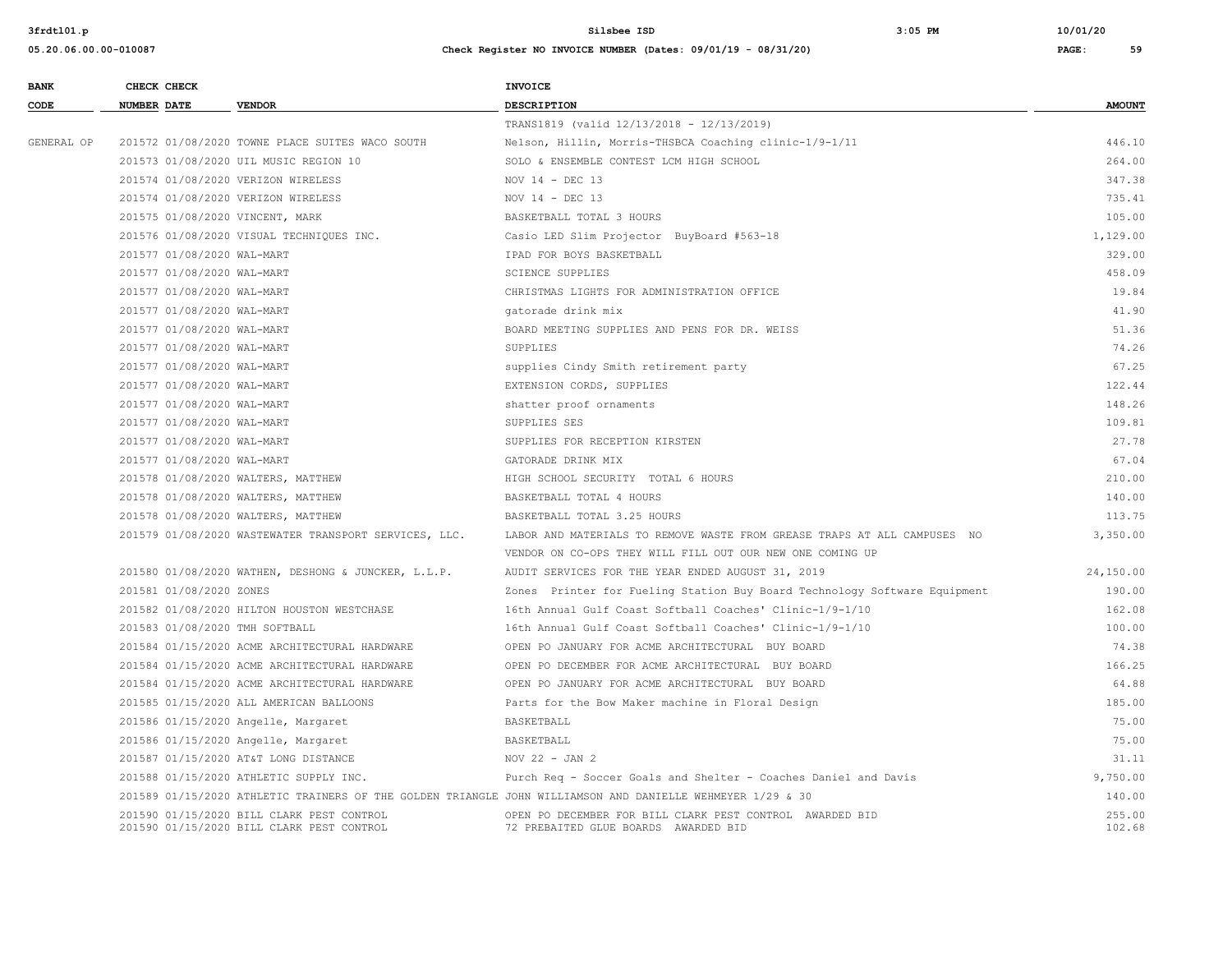**05.20.06.00.00-010087 Check Register NO INVOICE NUMBER (Dates: 09/01/19 - 08/31/20) PAGE: 60**

# **BANK** CHECK CHECK **CHECK CODE NUMBER DATE VENDOR DESCRIPTION AMOUNT** GENERAL OP 201591 01/15/2020 BLACKWELL, JAMES BASKETBALL TOTAL 4.25 HOURS 148.75 201592 01/15/2020 BLATTNER, MEREDITH DRILL TEAM CHOREOGRAPHY \$250.00, LODGING AND MILEAGE 742.39 201593 01/15/2020 CAREER & TECHNICAL ASSOCIATION OF TEXAS 2/9-2/12-Winter CTAT Conference 375.00 201594 01/15/2020 CENTERPOINT ENERGY 12/3 TO 1/3 325.45 201594 01/15/2020 CENTERPOINT ENERGY 12/3 TO 1/3 12/3 TO 1/3 196.87 201594 01/15/2020 CENTERPOINT ENERGY 12/3 TO 1/3 941.14 201594 01/15/2020 CENTERPOINT ENERGY 12/3 TO 1/3 406.21 201594 01/15/2020 CENTERPOINT ENERGY 12/3 TO 1/3 252.61 201594 01/15/2020 CENTERPOINT ENERGY 12/3 TO 1/3 64.61 201595 01/15/2020 CHALK'S TRUCK PARTS, INC. Chalk's Truck Parts December 2019 Open PO for parts and supplies 393.70 201596 01/15/2020 CHAMBLEE, MICHAEL BASKETBALL 85.00 201596 01/15/2020 CHAMBLEE, MICHAEL BASKETBALL 85.00 201597 01/15/2020 COASTAL WELDING SUPPLY INC HVAC Monthly Open PO for Dec. 2019 10.85 201598 01/15/2020 COBURN SUPPLY COMPANY, INC. HALSEY TAYLOR WATER FOUNTAIN REGION 5 491.61 201599 01/15/2020 COLVIN, CAROL OVERPAYMENT 40.00 201600 01/15/2020 COMMUNITY COFFEE HIGH SCHOOL 57.20 201600 01/15/2020 COMMUNITY COFFEE AND ADMINISTRATION OFFICE AND ASSESSED AND ARREST AND A SOLUTION OFFICE 32.80 201600 01/15/2020 COMMUNITY COFFEE MAINTENANCE 57.80 201600 01/15/2020 COMMUNITY COFFEE SILSBEE ELEMENTARY 199.00 201600 01/15/2020 COMMUNITY COFFEE DIFFERENCE IN PRODUCT CHARGED ON INVOICE 13025934586 1.80 201600 01/15/2020 COMMUNITY COFFEE LAURA REEVES 105.20 201601 01/15/2020 DAVIS, JENNIFER SOCCER MEALS PNG TOURNAMENT SOCCER MEALS POST SOCCER SOCCER MEALS PNG TOURNAMENT 201601 01/15/2020 DAVIS, JENNIFER SOCCER MEALS PNG TOURNAMENT SOCCER MEALS POST SOCCER SOCCER SOCIETY AND THE SOCCER SOCIETY AND THE SOCCER SOCIETY AND THE SOCCER SOCIETY AND THE SOCIETY OF SOCIETY AND THE SOCIETY OF SOCIE 201602 01/15/2020 DAYTON ISD 805.50 SHEPHERD VS SILSBEE STEED SO SOURCE AND SHEPHERD VS SILSBEE 201603 01/15/2020 DELACERDA, SCOTT BASKETBALL TOTAL 4.5 HOURS 157.50 201603 01/15/2020 DELACERDA, SCOTT BASKETBALL TOTAL 5.25 HOURS 183.75 201604 01/15/2020 EDUCATIONAL ENTERPRISES RECORDING CO. PIANO ACCOMPANIMENT 17.50 201605 01/15/2020 EDWARDS, PATRICK CHARLES BASKETBALL BASKETBALL 85.00 201606 01/15/2020 EL-RAHIM, JELANI BASKETBALL 135.00 201607 01/15/2020 ELITE CARD PAYMENT CENTER 12/3 to 12/28 9,404.27 201608 01/15/2020 ETEX office supplies 34.95 201608 01/15/2020 ETEX teacher supplies misc L Keiser 322.44 201608 01/15/2020 ETEX teacher supplies Tammy McDuff 112.50 201608 01/15/2020 ETEX 107.88 201608 01/15/2020 ETEX 60.91 COLOR ENERGIES COLOR PAPER 80.91 COLOR PAPER 80.91 201608 01/15/2020 ETEX ETEX HR SUPPLIES 639.92 201609 01/15/2020 EWELL EDUCATIONAL SERVICES 2/5 ENTRY FEE 156.00 201609 01/15/2020 EWELL EDUCATIONAL SERVICES ENTRY FEE 1/30 284.00 201609 01/15/2020 EWELL EDUCATIONAL SERVICES ENTRY FEE 1/24 216.00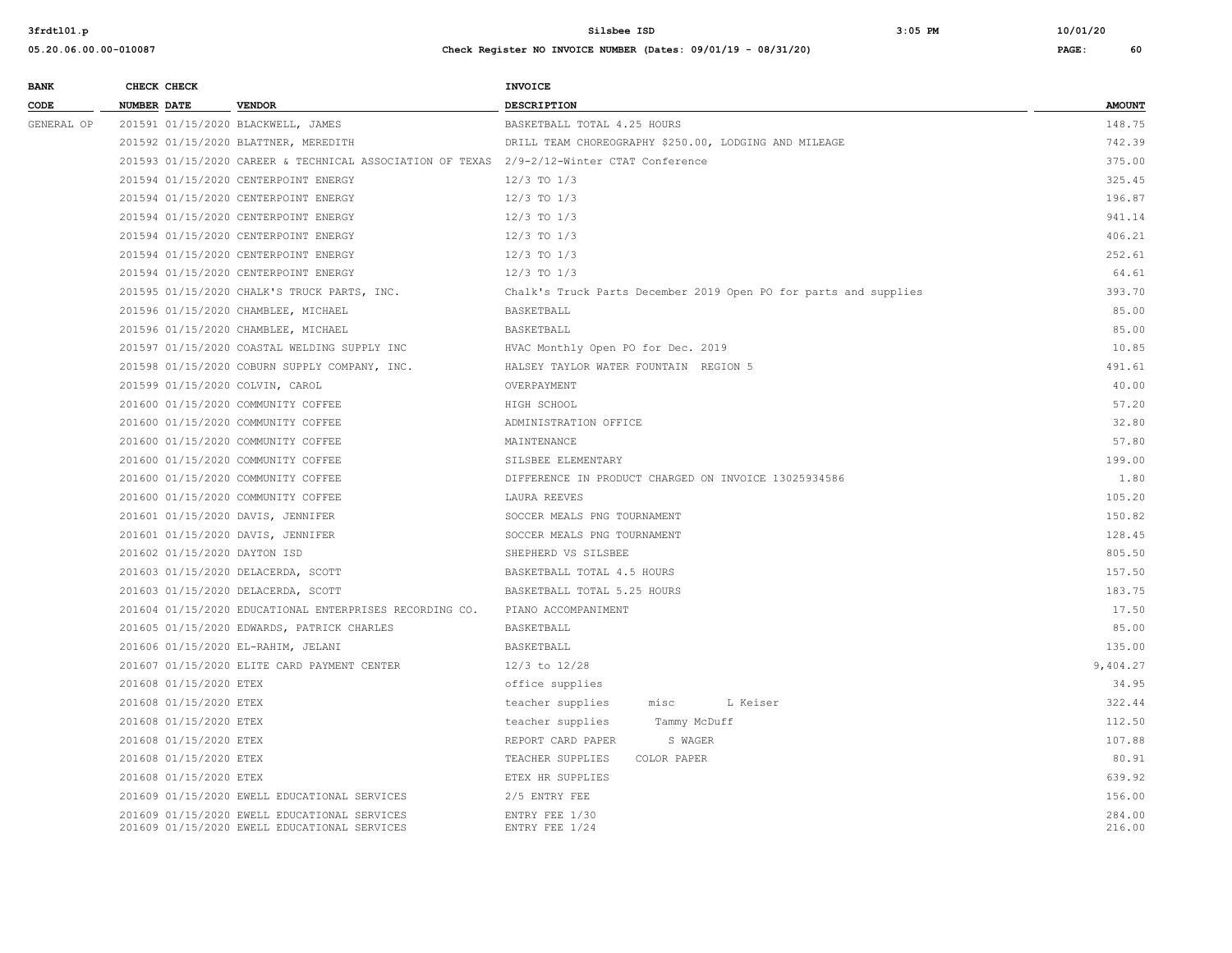| <b>BANK</b> | CHECK CHECK                 |                                                                                  | <b>INVOICE</b>                                                                      |                  |
|-------------|-----------------------------|----------------------------------------------------------------------------------|-------------------------------------------------------------------------------------|------------------|
| CODE        | <b>NUMBER DATE</b>          | <b>VENDOR</b>                                                                    | <b>DESCRIPTION</b>                                                                  | <b>AMOUNT</b>    |
| GENERAL OP  |                             | 201610 01/15/2020 FLOWER, ANTHONY                                                | <b>BASKETBALL</b>                                                                   | 157.50           |
|             | 201611 01/15/2020 FUNCTION4 |                                                                                  | 400 cases of paper for warehouse                                                    | 11,300.00        |
|             |                             | 201612 01/15/2020 GARRETT, CHELSEY                                               | OVERNIGHT-Chelsey Garrett-1/16-1/18-UIL State Spirit Competition                    | 2,460.00         |
|             |                             | 201613 01/15/2020 GCA SERVICES GROUP                                             | WOODVILLE VB SHS 11/19                                                              | 63.00            |
|             |                             | 201613 01/15/2020 GCA SERVICES GROUP                                             | PINES FOUNDATION EVENT                                                              | 288.00           |
|             |                             | 201614 01/15/2020 GLAZIER FOOTBALL CLINICS                                       | FOOTBALL CLINIC                                                                     | 599.00           |
|             | 201615 01/15/2020 GRAINGER  |                                                                                  | OPEN PO JANUARY FOR GRAINGER BUY BOARD                                              | 299.44           |
|             |                             | 201616 01/15/2020 GUIDRY, MICKEY                                                 | <b>BASKETBALL</b>                                                                   | 85.00            |
|             |                             | 201617 01/15/2020 GUILLORY, EVERETT                                              | BASKETBALL                                                                          | 135.00           |
|             |                             | 201618 01/15/2020 HALE, MARQUELL JR                                              | SCHOLARSHIP 2 OF 2 DRAWS                                                            | 500.00           |
|             |                             | 201619 01/15/2020 HAMSHIRE FANNETT HIGH SCHOOL                                   | HF F/JV INVITATIONAL                                                                | 75.00            |
|             |                             | 201620 01/15/2020 HARDIN COUNTY SHERIFF'S OFFICE                                 | SCHOOL DEPUTIES                                                                     | 4,268.00         |
|             |                             | 201621 01/15/2020 HARPER, DELTON JR                                              | SILSBEE VS NEDERLAND BASKETBALL                                                     | 115.00           |
|             |                             | 201621 01/15/2020 HARPER, DELTON JR                                              | BASKETBALL                                                                          | 50.00            |
|             |                             | 201622 01/15/2020 HEAVY DUTY BUS PARTS, INC.                                     | Heavy Duty Bus Parts Open PO for December 2019 Buy Board                            | 234.46           |
|             |                             | 201623 01/15/2020 HEXCO, INC. - ACADEMIC                                         | UIL Practice Packets                                                                | 467.30           |
|             |                             | 201624 01/15/2020 Honeycutt, Judy                                                | JOB SITE VISITS                                                                     | 12.02            |
|             |                             | 201624 01/15/2020 Honeycutt, Judy                                                | MILEAGE JOB SITE VISITS                                                             | 66.24            |
|             |                             | 201625 01/15/2020 Jagneaux, Jessica                                              | ENTRY FEE HOUSTON LIVESTOCK SHOW & RODEO                                            | 148.00           |
|             |                             | 201626 01/15/2020 JAMES, BLAKELEY                                                | SCHOLARSHIP                                                                         | 500.00           |
|             |                             | 201627 01/15/2020 JOHNSTONE SUPPLY                                               | HVAC Monthly Open PO for Jan. 2020                                                  | 102.22           |
|             |                             | 201627 01/15/2020 JOHNSTONE SUPPLY                                               | OPEN PO DECEMBER FOR JOHNSTONE SUPPLY BUY BOARD                                     | 20.00            |
|             |                             | 201628 01/15/2020 LAKESHORE LEARNING MATERIALS                                   | teacher supplies Kathryn Foster                                                     | 43.98            |
|             |                             | 201629 01/15/2020 LAMAR UNIVERSITY TENNIS                                        | RON WESTBROOKS INVITATIONAL                                                         | 75.00            |
|             |                             | 201630 01/15/2020 LEE, TOM II                                                    | BASKETBALL TOTAL 5.5 HOURS                                                          | 192.50           |
|             |                             | 201631 01/15/2020 LIGHTFOOT, KEVIN                                               | 2 OF 2 DRAWS                                                                        | 500.00           |
|             |                             | 201631 01/15/2020 LIGHTFOOT, KEVIN                                               | SCHOLARSHIP 2 OF 2 DRAWS                                                            | 850.00           |
|             |                             | 201632 01/15/2020 MARK'S PLUMBING                                                | PLUMBING PARTS FOR STOCK BUY BOARD                                                  | 478.53           |
|             |                             | 201632 01/15/2020 MARK'S PLUMBING                                                | OPEN PO JANUARY FOR MARK'S PLUMBING BUY BOARD                                       | 571.38           |
|             |                             | 201632 01/15/2020 MARK'S PLUMBING                                                | PLUMBING PARTS FOR STOCK BUY BOARD                                                  | 31.08            |
|             |                             | 201633 01/15/2020 MCDANIEL, IBE                                                  | BASKETBALL                                                                          | 115.00           |
|             |                             | 201633 01/15/2020 MCDANIEL, IBE                                                  | BASKETBALL                                                                          | 155.00           |
|             |                             | 201634 01/15/2020 MCMILLAN GLASS AND DOOR                                        | OPEN PO JANUARY FOR MCMILLIAN GLASS BID LIST                                        | 40.00            |
|             |                             | 201635 01/15/2020 MCWHIRTER, KIMBERLY                                            | FOODSERVICE WITHDREW STUDENT                                                        | 65.35            |
|             |                             | 201636 01/15/2020 MOTT SUPPLY                                                    | Mott's Supply Silsbee ISD Bid Sheet Open PO for December 2019                       | 409.40           |
|             |                             | 201637 01/15/2020 MOTTON, TRACY                                                  | BASKETBALL                                                                          | 85.00            |
|             |                             | 201638 01/15/2020 MUNRO'S UNIFORM SERVICE                                        | MAINTENANCE DECEMBER                                                                | 1,305.29         |
|             |                             | 201639 01/15/2020 MUNRO'S UNIFORM SERVICE<br>201640 01/15/2020 NCS PEARSON, INC. | TRANSPORTATION<br>CASE # 09510131<br>testing-Pearson-Buy Board--The Diags # QG1KA2- | 242.08<br>170.00 |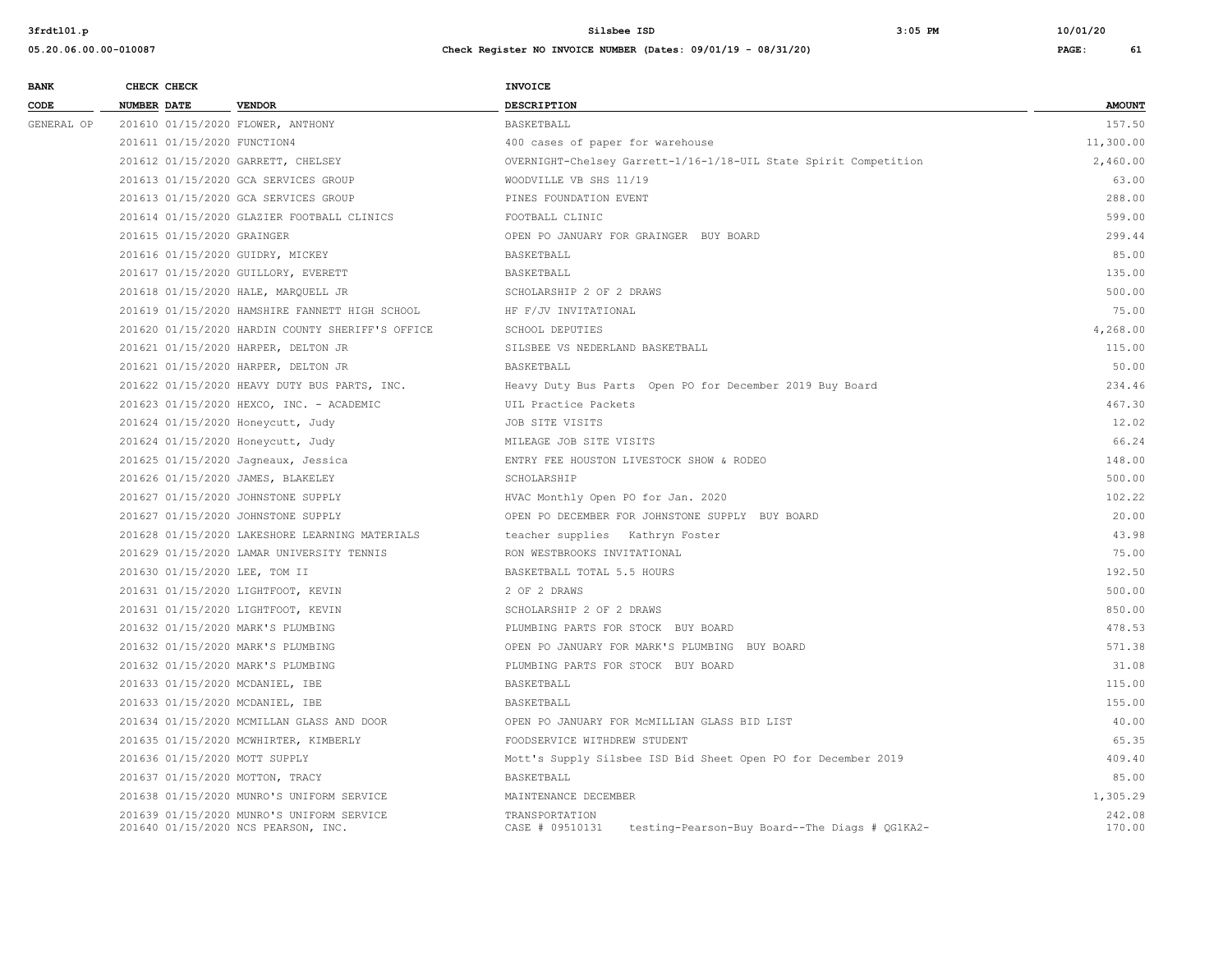| 05.20.06.00.00-010087 | Check Register NO INVOICE NUMBER (Dates: 09/01/19 - 08/31/20) | PAGE: | 62 |
|-----------------------|---------------------------------------------------------------|-------|----|
|                       |                                                               |       |    |

| <b>BANK</b> | CHECK CHECK                        |                                                                         | <b>INVOICE</b>                                                                                         |                 |
|-------------|------------------------------------|-------------------------------------------------------------------------|--------------------------------------------------------------------------------------------------------|-----------------|
| CODE        | <b>NUMBER DATE</b>                 | <b>VENDOR</b>                                                           | <b>DESCRIPTION</b>                                                                                     | <b>AMOUNT</b>   |
|             |                                    |                                                                         | KABC-2-II-Scoring 1-yr subscription # QG1WC5- WISC-V Scoring 1-yr subscription                         |                 |
|             |                                    |                                                                         | # QG1WP4RW- WPPSI-IV Scoring Interpretive 1-yr subscription #QG1WT3- WIAT-III                          |                 |
|             |                                    |                                                                         | Scoring 1-yr subscription                                                                              |                 |
| GENERAL OP  | 201641 01/15/2020 NUNN, WILLIAM    |                                                                         | BASKETBALL TOTAL 4.25 HOURS                                                                            | 148.75          |
|             |                                    | 201642 01/15/2020 O'REILLY AUTOMOTIVE                                   | O'Rielly Auto Parts Open PO for December 2019 Silsbee ISD Bid Sheet                                    | 171.78          |
|             |                                    | 201643 01/15/2020 O'REILLY AUTOMOTIVE                                   | Auto Shop Monthly Open PO for Dec. 2019                                                                | 115.42          |
|             |                                    | 201644 01/15/2020 PINEY WOODS FOOTBALL CLINIC                           | OVERNIGHT-Harrison, Nelson, Morris, Loftin, Drake-Pineywoods Football                                  | 375.00          |
|             |                                    |                                                                         | Clinic-1/17-1/18                                                                                       |                 |
|             |                                    | 201645 01/15/2020 PINNACLE MEDICAL MANAGEMENT CORP.                     | RANDOM SELECTION TEST AND PRE EMPLOYMENT TEST                                                          | 300.00          |
|             |                                    | 201646 01/15/2020 REALLY GOOD STUFF, LLC                                | teacher supplies  privacy shields  Carol Patterson                                                     | 87.98           |
|             |                                    | 201647 01/15/2020 REGION V EDUCATION SERVICE CENTER                     | REG V WORKSHOP<br>274345 ABBIE SADLER                                                                  | 175.00          |
|             | 201648 01/15/2020 RIDEAU, BRANDON  |                                                                         | BASKETBALL                                                                                             | 85.00           |
|             | 201649 01/15/2020 RIDEAU, JUSTIN   |                                                                         | BASKETBALL                                                                                             | 65.00           |
|             |                                    |                                                                         | 201650 01/15/2020 Sandifer's L.P. Gas & Service Co., Inc. Sandifer's Propane Open PO for December 2019 | 10.00           |
|             | 201651 01/15/2020 SCHOOL SPECIALTY |                                                                         | teacher supplies shelley hickman                                                                       | 63.74           |
|             |                                    | 201652 01/15/2020 SCIENCE TEACHER'S ASSOCIATION OF TEXAS/A REGISTRATION |                                                                                                        | 30.00           |
|             | 201653 01/15/2020 Scott, Ruby      |                                                                         | HS BOYS SOCCER TO PNG                                                                                  | 6.79            |
|             | 201654 01/15/2020 SETCA            |                                                                         | COACHES CLINIC                                                                                         | 300.00          |
|             | 201655 01/15/2020 SHARP, CARLTON   |                                                                         | BASKETBALL                                                                                             | 85.00           |
|             | 201656 01/15/2020 SIMMONS, KENDRA  |                                                                         | BASKETBALL TOTAL 6 HOURS                                                                               | 210.00          |
|             | 201657 01/15/2020 SMITH, ANTHONY   |                                                                         | BASKETBALL TOTAL 4.25 HOURS                                                                            | 148.75          |
|             |                                    | 201658 01/15/2020 SOUTHEAST TEXAS WATER                                 | ACADEMY                                                                                                | 51.96           |
|             |                                    | 201659 01/15/2020 SOUTHWEST BUILDING SYSTEMS                            | MATERIALS AND LABOR TO REPLACE OR REPAIR PULL STATION DAMAGED BY STUDENT SES                           | 78.00           |
|             |                                    |                                                                         | CAMPUS REGION 5                                                                                        |                 |
|             |                                    | 201659 01/15/2020 SOUTHWEST BUILDING SYSTEMS                            | ESTIMATE ONLY TO CLEAR RED TAG AT KIRBY ELEMENTARY REGION 5                                            | 78.00           |
|             |                                    | 201660 01/15/2020 SOUTHWEST FOODSERVICE EXCELLENCE, LLC                 | NUTRITIONAL SERVICES DECEMBER 2019                                                                     | 116,054.92      |
|             |                                    | 201661 01/15/2020 STAYBRIDGE SUITES LONGVIEW                            | OVERNIGHT-Harrison, Nelson, Morris, Loftin, Drake-Pineywoods Football                                  | 263.78          |
|             |                                    |                                                                         | Clinic-1/17-1/18                                                                                       |                 |
|             | 201662 01/15/2020 TASB, INC.       |                                                                         | SHARS BILLING DECEMBER                                                                                 | 7,464.07        |
|             |                                    | 201663 01/15/2020 TEAM ELEVATE, LLC.                                    | OCCUPATIONAL THERAPY 504 DECEMBER                                                                      | 1,600.00        |
|             |                                    | 201663 01/15/2020 TEAM ELEVATE, LLC.                                    | DECEMBER OCCUPATIONAL THERAPY                                                                          | 7,375.00        |
|             |                                    | 201664 01/15/2020 TEXAS DEPARTMENT OF PUBLIC SAFETY                     | 10/1 TO 10/31                                                                                          | 199.00          |
|             |                                    | 201665 01/15/2020 TEXAS PUBLIC SERVICE ASSOCIATION                      | -TPSA-Regional Competition-2/14-19-2/16/19                                                             | 1,440.00        |
|             |                                    | 201666 01/15/2020 THE KADES CORPORATION                                 | GIRLS BASKETBALL ORANGE LOCATION                                                                       | 123.41          |
|             | 201667 01/15/2020 TXTAG            |                                                                         | TOLL FEES                                                                                              | 4.69            |
|             |                                    | 201668 01/15/2020 TYLER COUNTY TRACTOR                                  | LH BRAKE CALIPER SHIPPING VENDOR ISN'T ON CO-OP CAN'T FIND ANYONE BUT THEM TO                          | 99.27           |
|             |                                    |                                                                         | GET PARTS FROM                                                                                         |                 |
|             | 201669 01/15/2020 TYLER, WILLIAM   | 201670 01/15/2020 UIL MUSIC REGION 10                                   | LITTLE DRIBBLERS TOTAL 12 HOURS<br>SOLO CONTEST MS CHOIR                                               | 420.00<br>63.00 |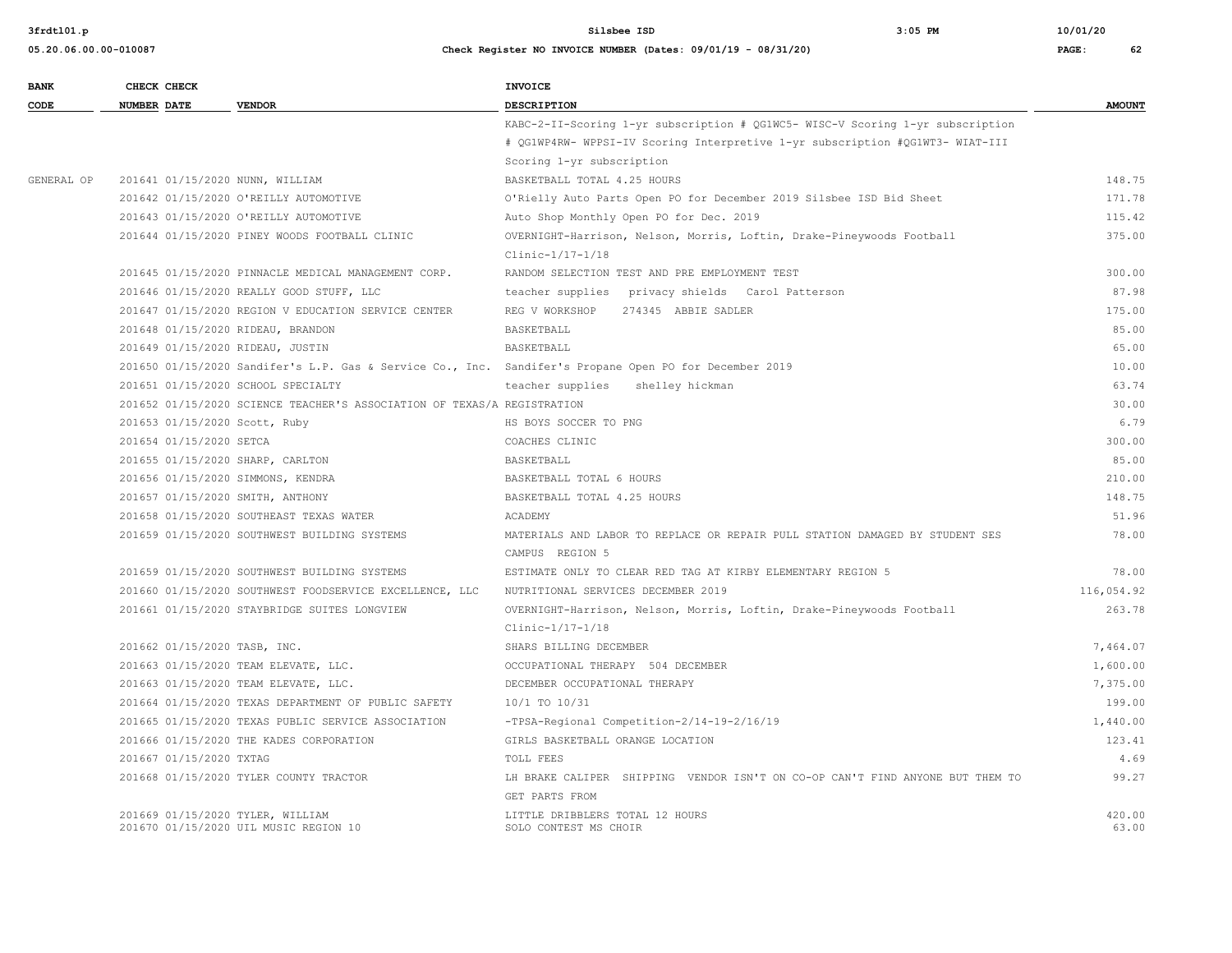| <b>BANK</b> |                    | CHECK CHECK                             |                                                                             | <b>INVOICE</b>                                                              |                    |
|-------------|--------------------|-----------------------------------------|-----------------------------------------------------------------------------|-----------------------------------------------------------------------------|--------------------|
| CODE        | <b>NUMBER DATE</b> |                                         | <b>VENDOR</b>                                                               | <b>DESCRIPTION</b>                                                          | <b>AMOUNT</b>      |
| GENERAL OP  |                    |                                         | 201671 01/15/2020 VIDEO MASTERS                                             | Region 10 Choir Concert DVD/CD Combo                                        | 50.00              |
|             |                    |                                         | 201672 01/15/2020 WALTERS, MATTHEW                                          | BASKETBALL TOTAL 4.25 HOURS                                                 | 148.75             |
|             |                    |                                         | 201673 01/15/2020 WALTON, BRENDA                                            | BASKETBALL                                                                  | 75.00              |
|             |                    |                                         | 201673 01/15/2020 WALTON, BRENDA                                            | BASKETBALL                                                                  | 75.00              |
|             |                    | 201674 01/15/2020 WESTBROOK HIGH SCHOOL | SOUTH PARK F/JV INVITATIONAL                                                | 75.00                                                                       |                    |
|             |                    |                                         | 201675 01/15/2020 WESTBROOK HIGH SCHOOL                                     | SOUTH PARK VARSITY INVITATIONAL                                             | 70.00              |
|             |                    |                                         | 201676 01/15/2020 WHATBURGER                                                | 1/7 MEALS GIRLS SOCCER                                                      | 83.29              |
|             |                    |                                         | 201677 01/15/2020 WILLIAMS, CANDRA                                          | BASKETBALL                                                                  | 155.00             |
|             |                    |                                         | 201678 01/15/2020 ZONAR SYSTEMS, INC.                                       | 1/1 TO 1/31/2020                                                            | 1,530.00           |
|             |                    | 201679 01/15/2020 ZONES                 |                                                                             | Projector Bulb BuyBoard #563-18                                             | 102.00             |
|             |                    | 201679 01/15/2020 ZONES                 |                                                                             | BTI Projector Lamp BuyBoard #563-18                                         | 109.00             |
|             |                    | 201679 01/15/2020 ZONES                 |                                                                             | cables for technology                                                       | 260.00             |
|             |                    |                                         | 201680 01/17/2020 ADVANCED SYSTEMS & ALARMS                                 | $2/1$ TO $2/29$                                                             | 70.00              |
|             |                    |                                         | 201682 01/17/2020 AMAZON.COM/SYNCB                                          | TEACHER SUPPLIES MARY HILL                                                  | 41.82              |
|             |                    |                                         | 201682 01/17/2020 AMAZON.COM/SYNCB                                          | ABN 80 GRIT SANDPAPER ROLL AMAZON                                           | 24.79              |
|             |                    |                                         | 201682 01/17/2020 AMAZON.COM/SYNCB                                          | SLOAN EBV-136-A G2 FLUSH VALVE SOLENOID REPLACEMENT PART AMAZON             | 234.00             |
|             |                    |                                         | 201682 01/17/2020 AMAZON.COM/SYNCB                                          | SLAON VALVE EBV-129-AC OPTIMA PLUS MODULE AMAZON                            | 625.00             |
|             |                    |                                         | 201682 01/17/2020 AMAZON.COM/SYNCB                                          | SLOAN REPLACEMENT PART (DIAPHRAGM) AMAZON                                   | 352.50             |
|             |                    |                                         | 201682 01/17/2020 AMAZON.COM/SYNCB                                          | ABN 220 GRIT SANDPAPER ROLL AMAZON                                          | 24.79              |
|             |                    |                                         | 201682 01/17/2020 AMAZON.COM/SYNCB                                          | CHICAGO PNEUMATIC CP870 AIR DUAL ACTION SANDER AMAZON                       | 56.15              |
|             |                    |                                         | 201682 01/17/2020 AMAZON.COM/SYNCB                                          | CAMERA FOR YEARBOOK                                                         | 399.00             |
|             |                    |                                         | 201682 01/17/2020 AMAZON.COM/SYNCB                                          | <b>SCIENCE SUPPLIES</b>                                                     | 289.64             |
|             |                    |                                         | 201682 01/17/2020 AMAZON.COM/SYNCB                                          | 464668779456 Floral Hawaiian Shirts for Floral Design competition           | 288.96             |
|             |                    |                                         | 201682 01/17/2020 AMAZON.COM/SYNCB                                          | Ignition Switch for the Ag Dept Mule                                        | 89.00              |
|             |                    |                                         | 201682 01/17/2020 AMAZON.COM/SYNCB                                          | mounts for tvs at hs                                                        | 419.85             |
|             |                    |                                         | 201682 01/17/2020 AMAZON.COM/SYNCB                                          | teacher supplies Hayley McDonald                                            | 42.70              |
|             |                    |                                         | 201682 01/17/2020 AMAZON.COM/SYNCB                                          | PE SUPPLIES<br>TRENT JONES                                                  | 71.45              |
|             |                    |                                         | 201682 01/17/2020 AMAZON.COM/SYNCB                                          | Miracle Grow, seed packets, ignition switch, disection pins, Remote, Trays, | $-29.46$           |
|             |                    |                                         |                                                                             | dissection pans & dissection kits for Voc. Ag                               |                    |
|             |                    |                                         | 201683 01/17/2020 ANAHUAC BOOSTER CLUB                                      | ANAHUAC LADY PANTHERS GOLF TOURNAMENT                                       | 175.00             |
|             |                    | 201684 01/17/2020 AT &T                 |                                                                             | JAN 7 THRU FEB 6                                                            | 1,048.08           |
|             |                    |                                         | 201685 01/17/2020 ATHLETIC SUPPLY INC.                                      | Athletic Supply Order - Girls' Soccer Uniforms - Coach Daniel               | 2,394.00           |
|             |                    |                                         | 201686 01/17/2020 BIG THICKET COOP                                          | SERVICE TRANSITION FROM AB UNIT TO SILSBEE ISD                              | 2,856.79           |
|             |                    |                                         | 201687 01/17/2020 BROOKSHIRE BROS                                           | FCCLA Monthly Open PO for Dec. 2019                                         | 152.35             |
|             |                    |                                         | 201688 01/17/2020 Brooks, Tricia                                            | FEES TASBO HB 3 CY FAIR                                                     | 103.45             |
|             |                    |                                         | 201689 01/17/2020 BRUMMETT, LESLIE                                          | GULF COAST SOFTBALL CLINIC                                                  | 161.08             |
|             |                    |                                         | 201690 01/17/2020 BSN SPORTS                                                | Purchase Req - BSN - Softball Materials/Coaches - Coach Whigham             | 1,705.72           |
|             |                    |                                         | 201690 01/17/2020 BSN SPORTS<br>201691 01/17/2020 CHICK-FIL-A AT MID-COUNTY | BSN - Boys' Basketball Shoes - Coach Sigler<br>GIRLS SOCCER                 | 1,679.43<br>189.80 |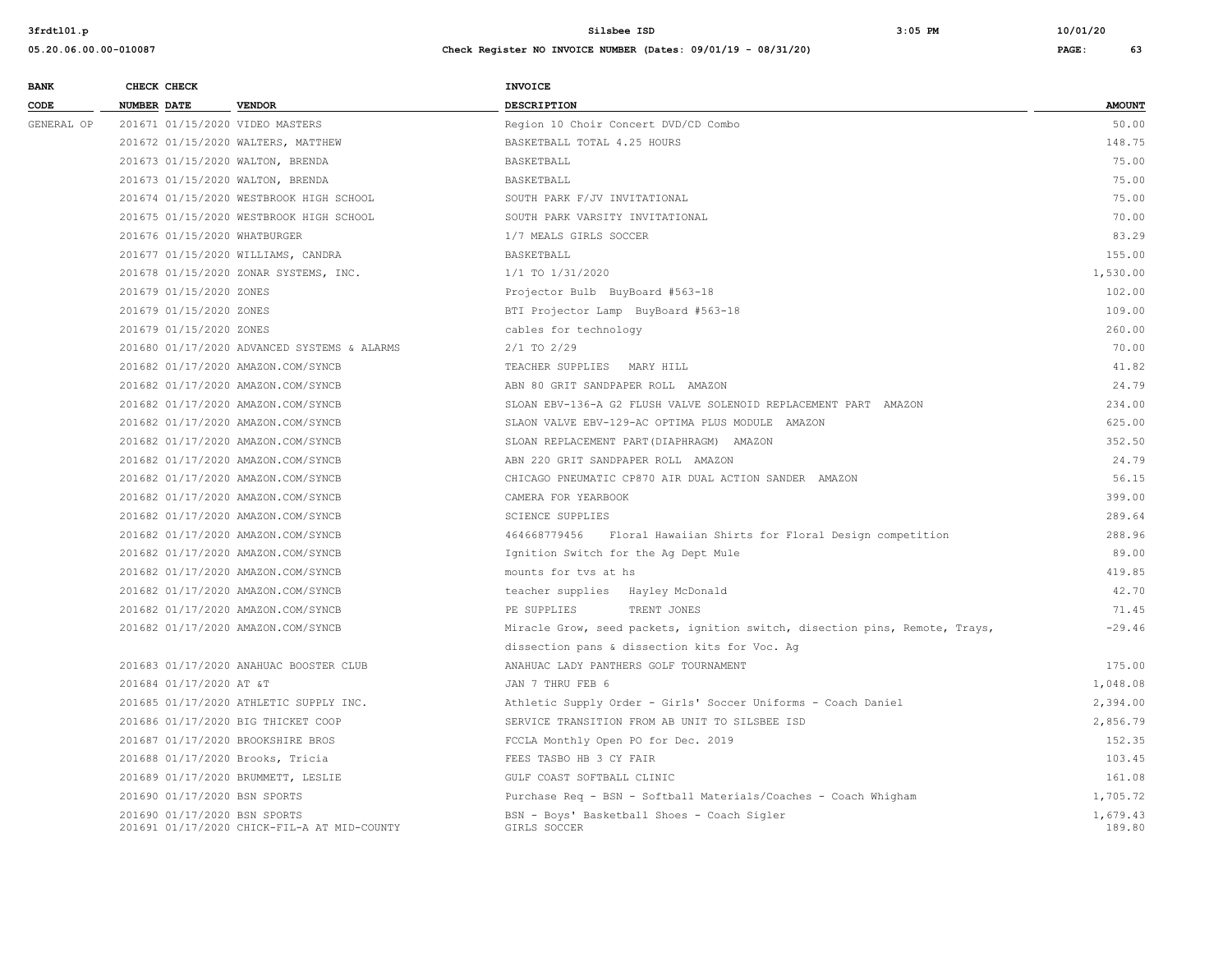| <b>BANK</b> |                    | CHECK CHECK                 |                                                     | <b>INVOICE</b>                                                                                                                            |                 |
|-------------|--------------------|-----------------------------|-----------------------------------------------------|-------------------------------------------------------------------------------------------------------------------------------------------|-----------------|
| CODE        | <b>NUMBER DATE</b> |                             | <b>VENDOR</b>                                       | <b>DESCRIPTION</b>                                                                                                                        | <b>AMOUNT</b>   |
| GENERAL OP  |                    |                             | 201692 01/17/2020 CITY OF SILSBEE                   | 11/26 TO 1/3                                                                                                                              | 161.50          |
|             |                    |                             | 201692 01/17/2020 CITY OF SILSBEE                   | $11/26$ TO $1/3$                                                                                                                          | 32.50           |
|             |                    |                             | 201692 01/17/2020 CITY OF SILSBEE                   | $11/26$ to $1/3$                                                                                                                          | 39.70           |
|             |                    |                             | 201692 01/17/2020 CITY OF SILSBEE                   | $11/26$ to $1/3$                                                                                                                          | 151.90          |
|             |                    |                             | 201692 01/17/2020 CITY OF SILSBEE                   | $12/4$ to $1/8$                                                                                                                           | 634.11          |
|             |                    |                             | 201692 01/17/2020 CITY OF SILSBEE                   | $12/4$ to $1/8$                                                                                                                           | 182.50          |
|             |                    | 201693 01/17/2020 EMBI TEC  |                                                     | Hunting's Disease, Electrophoresis & DNA Minilabs for Science                                                                             | 431.00          |
|             |                    | 201694 01/17/2020 ETEX      |                                                     | office supplies                                                                                                                           | 20.07           |
|             |                    | 201694 01/17/2020 ETEX      |                                                     | ETEX CURRICULUM SUPPLIES                                                                                                                  | 176.47          |
|             |                    | 201694 01/17/2020 ETEX      |                                                     | office supplies toner                                                                                                                     | 107.26          |
|             |                    |                             | 201695 01/17/2020 EXXON MOBIL                       | 12/27 purchase                                                                                                                            | 40.51           |
|             |                    | 201696 01/17/2020 FUNCTION4 |                                                     | AR-SC2 Staples for warehouse                                                                                                              | 784.00          |
|             |                    |                             | 201697 01/17/2020 GCA SERVICES GROUP                | BB EVENT SMS                                                                                                                              | 243.00          |
|             |                    |                             | 201698 01/17/2020 GOOLSBEE TIRE SERVICE             | Goolsbee Tire Tire Weights Silsbee ISD Bid Sheet                                                                                          | 20.90           |
|             |                    |                             | 201698 01/17/2020 GOOLSBEE TIRE SERVICE             | Goolsbee Tire Service 2 Tires for Ford Excursion Silsbee ISD Bid Sheet                                                                    | 254.00          |
|             |                    |                             |                                                     | 2019-2020                                                                                                                                 |                 |
|             |                    |                             | 201699 01/17/2020 HARDIN JEFFERSON HIGH SCHOOL GOLF | GIRLS INVITATIONAL                                                                                                                        | 170.00          |
|             |                    |                             | 201700 01/17/2020 Hawthorne, Tonnee                 | OVERNIGHT-Tonnee Hawthorne-Region IV School Bus Driver Trainer - Jan 10- Jan 13                                                           | 29.62           |
|             |                    |                             | 201701 01/17/2020 HICKS, BRIDGETT                   | TTCA TENNIS CLINIC                                                                                                                        | 44.70           |
|             |                    |                             | 201702 01/17/2020 INKSPOT PRINTS & GRAPHICS         | Purch Req - InkSpot - MS Volleyball Uniforms - Coach Leach                                                                                | 960.00          |
|             |                    |                             | 201703 01/17/2020 ITA TRUCK SALES & SERVICE, LLC.   | ITA Buy Board DEF for Buses                                                                                                               | 722.70          |
|             |                    |                             | 201704 01/17/2020 JASPER BULLDOG ATHLETICS          | JASPER VARSITY BOYS INVITATIONAL                                                                                                          | 150.00          |
|             |                    |                             | 201705 01/17/2020 JW MARRIOTT AUSTIN                | MID WINTER JAN 26-29                                                                                                                      | 822.51          |
|             |                    |                             | 201706 01/17/2020 LANDSCAPE SPECIALIST              | MONTHLY MAINTENANCE JANUARY 2020                                                                                                          | 4,929.16        |
|             |                    |                             | 201707 01/17/2020 MIDTEX OIL, L.P.                  | Midtex Oil LP Silsbee ISD Bid Sheet for 2019-2020 Open PO for Gasoline January                                                            | 3,150.00        |
|             |                    |                             |                                                     | 2020                                                                                                                                      |                 |
|             |                    |                             | 201708 01/17/2020 MILLER, VICTOR                    | NORTH HOUSTON TOWER TAKEOVER                                                                                                              | 150.00          |
|             |                    |                             | 201708 01/21/2020 MILLER, VICTOR                    | NORTH HOUSTON TOWER TAKEOVER                                                                                                              | $-150.00$       |
|             |                    |                             | 201709 01/17/2020 MORRIS, JARROD                    | THSBCA WACO                                                                                                                               | 54.85           |
|             |                    | 201710 01/17/2020 PNG GOLF  |                                                     | PNG JV BOYS KICK-OFF CLASSIC                                                                                                              | 80.00           |
|             |                    |                             | 201711 01/17/2020 POWELL, YOUNGBLOOD, & TAYLOR LLP  | GENERAL MATTERS                                                                                                                           | 1,396.50        |
|             |                    |                             | 201712 01/17/2020 REGION IV ESC                     | OVERNIGHT-Tonnee Hawthorne-Region IV School Bus Driver Trainer - Jan 10- Jan 13                                                           | 575.00          |
|             |                    |                             | 201713 01/17/2020 RHINE, SAM                        | GENETIC UPDATE CONFERENCE                                                                                                                 | 120.00          |
|             |                    |                             |                                                     | 201714 01/17/2020 Sandifer's L.P. Gas & Service Co., Inc. Sandifer's Propane Open PO for January 2020 Propane for Buses (waiting on motor | 26.44           |
|             |                    |                             |                                                     | for our fueling station)                                                                                                                  |                 |
|             |                    |                             |                                                     | 201714 01/17/2020 Sandifer's L.P. Gas & Service Co., Inc. Sandifer's Propane Open PO for January 2020 Propane for Buses (waiting on motor | 48.88           |
|             |                    |                             |                                                     | for our fueling station)                                                                                                                  |                 |
|             |                    | 201716 01/17/2020 SKILLSUSA | 201715 01/17/2020 Scott, Ruby                       | GIRLS SOCCER TO PNG<br>STUDENT AND ADVISOR FEES & DUES                                                                                    | 10.00<br>120.00 |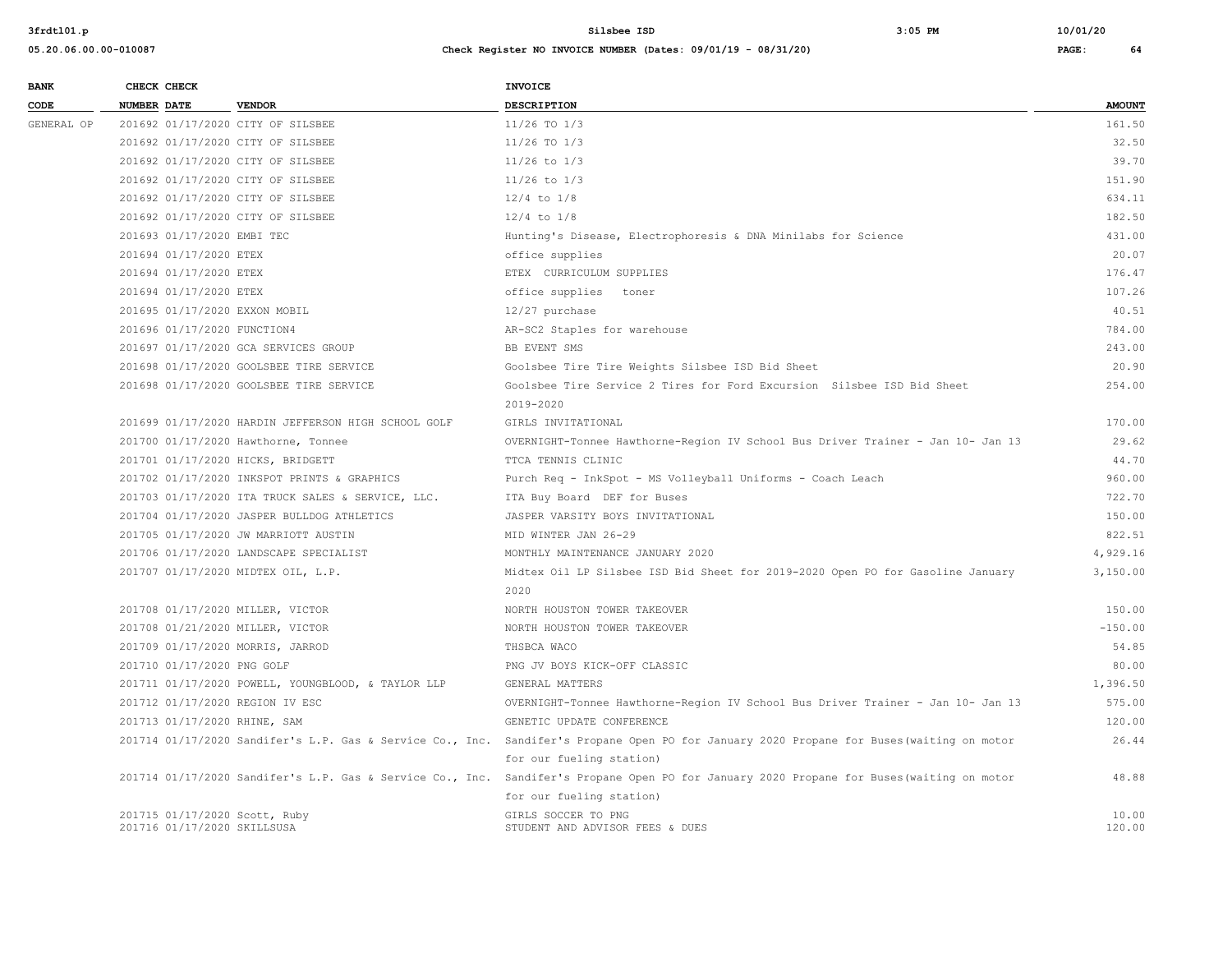| <b>BANK</b> |                    | CHECK CHECK             |                                                                          | <b>INVOICE</b>                                                                 |               |
|-------------|--------------------|-------------------------|--------------------------------------------------------------------------|--------------------------------------------------------------------------------|---------------|
| CODE        | <b>NUMBER DATE</b> |                         | <b>VENDOR</b>                                                            | <b>DESCRIPTION</b>                                                             | <b>AMOUNT</b> |
| GENERAL OP  |                    |                         | 201717 01/17/2020 SUBWAY STORE #5224                                     | MS GIRLS BASKETBALL                                                            | 359.20        |
|             |                    |                         | 201718 01/17/2020 SUN COAST RESOURCES                                    | Sun Coast Silsbee ISD Bid Sheet 2019-2020 Open PO for Diesel for January 2020  | 9,756.72      |
|             |                    |                         | 201719 01/17/2020 SWICEGOOD MUSIC COMPANY                                | UIL MUSIC                                                                      | 32.98         |
|             |                    |                         | 201720 01/17/2020 SWICEGOOD MUSIC COMPANY                                | BAND INSTRUMENTS                                                               | 5,960.00      |
|             |                    |                         | 201721 01/17/2020 TOMAS, LOGAN                                           | SMS CHOIR PRACTICE AND CONCERT TOTAL 5.5 HOURS                                 | 39.88         |
|             |                    | 201722 01/17/2020 TXTAG |                                                                          | TOLLS                                                                          | 23.51         |
|             |                    |                         | 201723 01/17/2020 UNIVERSITY OF TEXAS AT AUSTIN UIL                      | APPLICATION FOR FOREIGN EXCHANGE STUDENT                                       | 100.00        |
|             |                    |                         | 201724 01/17/2020 VIDOR PIRATE GOLF                                      | BOYS VARSITY GOLF                                                              | 120.00        |
|             |                    |                         | 201725 01/17/2020 WELLS, PEYTON, GREENBURG AND HUNT, L.L.P RE: RETAINER  |                                                                                | 1,000.00      |
|             |                    |                         | 201726 01/22/2020 Balla, Cassie                                          | ECHS TO U OF H                                                                 | 490.00        |
|             |                    |                         | 201727 01/22/2020 BIG THICKET COOP                                       | 2019-2020 SCHOOL YEAR                                                          | 32,522.40     |
|             |                    |                         | 201728 01/22/2020 BLACKWELL, JAMES                                       | BASKETBALL TOTAL 4.75 HOURS                                                    | 166.25        |
|             |                    |                         | 201729 01/22/2020 BURGERS OF BEAUMONT                                    | 1/11 MEALS GIRLS SOCCER                                                        | 90.47         |
|             |                    |                         | 201730 01/22/2020 CARRIER ENTERPRISE LLC                                 | X13 3/4HP 208-230 VOLT MOTOR FOR A/C UNIT. MARK WALLACE'S HVAC CLASS WILL      | 268.58        |
|             |                    |                         |                                                                          | INSTALL FOR CLASSROOM PROJECT PER MIKE TOMAS BUY BOARD                         |               |
|             |                    |                         | 201731 01/22/2020 CENTER HIGH SCHOOL UIL ACADEMICS                       | UIL INVITATIONAL                                                               | 50.00         |
|             |                    |                         | 201732 01/22/2020 SYMMETRY ENERGY SOLUTIONS, LLC.                        | 12/1 TO 12/31                                                                  | 6.753.37      |
|             |                    |                         | 201733 01/22/2020 CHRISTUS HOSPITAL                                      | 6 CARDS                                                                        | 18.00         |
|             |                    |                         | 201734 01/22/2020 CICI'S PIZZA #160                                      | BOYS BASKETBALL                                                                | 217.00        |
|             |                    |                         | 201735 01/22/2020 CLARK, TAYLOR                                          | 2 OF 2 DRAWS                                                                   | 250.00        |
|             |                    |                         | 201736 01/22/2020 COASTAL WELDING SUPPLY INC                             | Oxygen, Acetylene & Argon gas for welding classes                              | 151.54        |
|             |                    |                         | 201737 01/22/2020 COOPER, RANDALL                                        | BASKETBALL                                                                     | 155.00        |
|             |                    |                         | 201738 01/22/2020 COWARD, JUDY                                           | MS CHOIR SOLO CONTEST 1/24                                                     | 140.00        |
|             |                    |                         | 201739 01/22/2020 DAWSON, NICOLE                                         | BASKETBALL                                                                     | 135.00        |
|             |                    |                         | 201740 01/22/2020 DELACERDA, SCOTT                                       | BASKETBALL TOTAL 4.75 HOURS                                                    | 166.25        |
|             |                    |                         | 201740 01/22/2020 DELACERDA, SCOTT                                       | SECURITY FOR KENNY TOTAL 8.5 HOURS                                             | 297.50        |
|             |                    |                         | 201740 01/22/2020 DELACERDA, SCOTT                                       | SECURITY FOR KENNY TOTAL 8.5 HOURS                                             | 297.50        |
|             |                    |                         | 201741 01/22/2020 DIR TELECOMMUNICATIONS SERVICES DIVISION DECEMBER 2019 |                                                                                | 46.08         |
|             |                    |                         | 201742 01/22/2020 EMBASSY SUITES DALLAS-FRISCO HOTEL                     | TCTELA (Texas Council for Teachers of English Language Arts) Jan 23-Jan26      | 465.45        |
|             |                    | 201743 01/22/2020 ETEX  |                                                                          | Purch Req - Etex - Toner for Coach Smith and Girls' Coaches' office printer.   | 344.54        |
|             |                    | 201743 01/22/2020 ETEX  |                                                                          | Etex- southeast Texas Purchasing Coop--Amy Jenkins #DYM30252--Dymo-LabelWriter | 57.98         |
|             |                    |                         |                                                                          | Address Labels                                                                 |               |
|             |                    | 201743 01/22/2020 ETEX  |                                                                          | Supplies for ECHS classes                                                      | 137.22        |
|             |                    | 201743 01/22/2020 ETEX  |                                                                          | 100 pk CD Spindle                                                              | 33.99         |
|             |                    |                         | 201744 01/22/2020 FONTAINE, LEAH                                         | DISTRICT 23 5A SWIM MEET                                                       | 100.00        |
|             |                    |                         | 201745 01/22/2020 HAMSHIRE FANNETT HIGH SCHOOL                           | LONGHORN RELAYS                                                                | 400.00        |
|             |                    |                         | 201746 01/22/2020 HARPER, DELTON JR                                      | BASKETBALL                                                                     | 65.00         |
|             |                    |                         | 201747 01/22/2020 INTERFACE SECURITY SYSTEMS                             | $2/1$ TO $2/29$                                                                | 27.49         |
|             |                    |                         | 201748 01/22/2020 JOHNSEN'S WHOLESALE FLORIST                            | Floral Design Monthly Open PO for Dec. 2019                                    | 34.60         |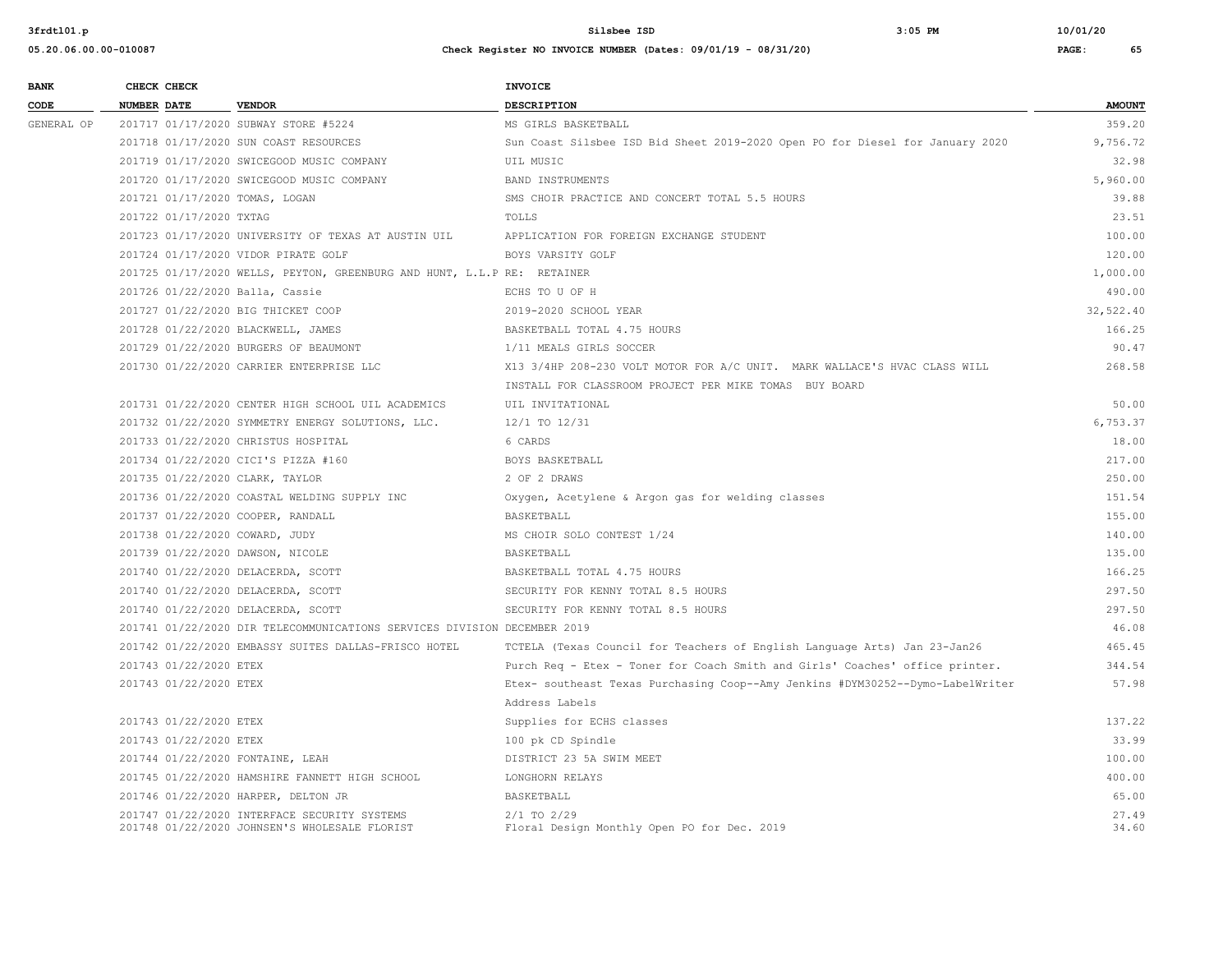| 3frdt101.p            |                                    |                                                  | Silsbee ISD<br>$3:05$ PM                                                                                          | 10/01/20      |
|-----------------------|------------------------------------|--------------------------------------------------|-------------------------------------------------------------------------------------------------------------------|---------------|
| 05.20.06.00.00-010087 |                                    |                                                  | Check Register NO INVOICE NUMBER (Dates: 09/01/19 - 08/31/20)                                                     | PAGE:<br>66   |
| <b>BANK</b>           | CHECK CHECK                        |                                                  | <b>INVOICE</b>                                                                                                    |               |
| CODE                  | <b>NUMBER DATE</b>                 | <b>VENDOR</b>                                    | DESCRIPTION                                                                                                       | <b>AMOUNT</b> |
| GENERAL OP            |                                    | 201748 01/22/2020 JOHNSEN'S WHOLESALE FLORIST    | Flower supplies for Voc Ag                                                                                        | 37.05         |
|                       |                                    | 201748 01/22/2020 JOHNSEN'S WHOLESALE FLORIST    | Floral Design Monthly Open PO for Jan. 2020                                                                       | 111.90        |
|                       |                                    | 201748 01/22/2020 JOHNSEN'S WHOLESALE FLORIST    | Floral Design Monthly Open PO for Jan. 2020                                                                       | 31.65         |
|                       |                                    | 201749 01/22/2020 JW MARRIOTT AUSTIN             | TASA Midwinter-01/24-1/26                                                                                         | 548.34        |
|                       | 201750 01/22/2020 LEE, TOM II      |                                                  | BASKETBALL TOTAL 3.5 HOURS                                                                                        | 122.50        |
|                       | 201750 01/22/2020 LEE, TOM II      |                                                  | BASKETBALL TOTAL 4.75 HOURS                                                                                       | 166.25        |
|                       |                                    | 201751 01/22/2020 LIBERTY ATHLETIC DEPARTMENT    | TRINITY VALLEY RELAYS                                                                                             | 400.00        |
|                       | 201752 01/22/2020 LOVELY, UIRANNAH |                                                  | BASKETBALL                                                                                                        | 85.00         |
|                       |                                    | 201753 01/22/2020 Martinez, Michelle             | MS CHOIR SOLO CONTEST                                                                                             | 70.00         |
|                       | 201754 01/22/2020 MARTIN, TERRENCE |                                                  | BASKETBALL                                                                                                        | 155.00        |
|                       |                                    | 201755 01/22/2020 MICRO INTEGRATION              | cameras for transportation building/special ed classroom, district wide camera                                    | 10,676.00     |
|                       |                                    |                                                  | server                                                                                                            |               |
|                       | 201756 01/22/2020 MOTTON, TRACY    |                                                  | BASKETBALL                                                                                                        | 135.00        |
|                       |                                    | 201757 01/22/2020 NEDERLAND HIGH SCHOOL          | UIL                                                                                                               | 270.00        |
|                       |                                    | 201758 01/22/2020 NORTH SHORE STEEL              | Welding Monthly Open PO for Jan. 2020                                                                             | 470.92        |
|                       | 201759 01/22/2020 NUNN, WILLIAM    |                                                  | BASKETBALL TOTAL 5.75 HOURS                                                                                       | 201.25        |
|                       | 201760 01/22/2020 ORR, JESSE       |                                                  | BASKETBALL TOTAL 4.75 HOURS                                                                                       | 166.25        |
|                       |                                    | 201761 01/22/2020 PORT NECHES-GROVES HIGH SCHOOL | PNG TRACK MEET                                                                                                    | 250.00        |
|                       |                                    | 201762 01/22/2020 REGION X-J.H. MUSIC S.E.       | SOLO & ENSEMBLE CONTEST BAND                                                                                      | 168.00        |
|                       | 201763 01/22/2020 RICE, COURTNEY   |                                                  | SFA LUMBERJACK UIL                                                                                                | 100.00        |
|                       | 201764 01/22/2020 RICE, COURTNEY   |                                                  | NEDERLAND UIL TOURNAMENT                                                                                          | 220.00        |
|                       | 201765 01/22/2020 RIDEAU, JUSTIN   |                                                  | BASKETBALL                                                                                                        | 65.00         |
|                       | 201766 01/22/2020 SFA PLANETARIUM  |                                                  | TRAVEL TO SFA                                                                                                     | 162.00        |
|                       |                                    | 201767 01/22/2020 SWICEGOOD MUSIC COMPANY        | BAND INSTRUMENT REPAIR                                                                                            | 175.00        |
|                       |                                    | 201767 01/22/2020 SWICEGOOD MUSIC COMPANY        | M116605, M116612, S426166, M116665, M116589, M116680, M116656, S426207, S424875                                   | 500.27        |
|                       |                                    |                                                  | BAND SUPPLIES AND MUSIC                                                                                           |               |
|                       |                                    |                                                  | 201768 01/22/2020 TEXAS SCHOOL PUBLIC RELATIONS ASSOCIATIO Daniel Elizondo-2020 TSPRA Annual Conference-Feb 24-27 | 495.00        |
|                       | 201769 01/22/2020 Trabing, Lynn    |                                                  | LIT.                                                                                                              | 29.44         |
|                       | 201770 01/22/2020 TYLER, LANDYN    |                                                  | SCHOLARSHIP 2 OF 2 DRAWS                                                                                          | 500.00        |
|                       | 201771 01/22/2020 TYLER, WILLIAM   |                                                  | BASKETBALL TOTAL 3.75 HOURS                                                                                       | 131.25        |
|                       |                                    | 201772.01/22/2020 UPDIREQUE HCA INC              | $Each: V_i + f_{i} and h_{i}$                                                                                     | $240.00$      |

| 201750 01/22/2020 LEE, TOM II     |                                                  | BASKETBALL TOTAL 3.5 HOURS                                                                                        | 122.50    |
|-----------------------------------|--------------------------------------------------|-------------------------------------------------------------------------------------------------------------------|-----------|
| 201750 01/22/2020 LEE, TOM II     |                                                  | BASKETBALL TOTAL 4.75 HOURS                                                                                       | 166.25    |
|                                   | 201751 01/22/2020 LIBERTY ATHLETIC DEPARTMENT    | TRINITY VALLEY RELAYS                                                                                             | 400.00    |
|                                   | 201752 01/22/2020 LOVELY, UIRANNAH               | BASKETBALL                                                                                                        | 85.00     |
|                                   | 201753 01/22/2020 Martinez, Michelle             | MS CHOIR SOLO CONTEST                                                                                             | 70.00     |
|                                   | 201754 01/22/2020 MARTIN, TERRENCE               | BASKETBALL                                                                                                        | 155.00    |
|                                   | 201755 01/22/2020 MICRO INTEGRATION              | cameras for transportation building/special ed classroom, district wide camera                                    | 10,676.00 |
|                                   |                                                  | server                                                                                                            |           |
| 201756 01/22/2020 MOTTON, TRACY   |                                                  | BASKETBALL                                                                                                        | 135.00    |
|                                   | 201757 01/22/2020 NEDERLAND HIGH SCHOOL          | UIL                                                                                                               | 270.00    |
|                                   | 201758 01/22/2020 NORTH SHORE STEEL              | Welding Monthly Open PO for Jan. 2020                                                                             | 470.92    |
| 201759 01/22/2020 NUNN, WILLIAM   |                                                  | BASKETBALL TOTAL 5.75 HOURS                                                                                       | 201.25    |
| 201760 01/22/2020 ORR, JESSE      |                                                  | BASKETBALL TOTAL 4.75 HOURS                                                                                       | 166.25    |
|                                   | 201761 01/22/2020 PORT NECHES-GROVES HIGH SCHOOL | PNG TRACK MEET                                                                                                    | 250.00    |
|                                   | 201762 01/22/2020 REGION X-J.H. MUSIC S.E.       | SOLO & ENSEMBLE CONTEST BAND                                                                                      | 168.00    |
| 201763 01/22/2020 RICE, COURTNEY  |                                                  | SFA LUMBERJACK UIL                                                                                                | 100.00    |
| 201764 01/22/2020 RICE, COURTNEY  |                                                  | NEDERLAND UIL TOURNAMENT                                                                                          | 220.00    |
| 201765 01/22/2020 RIDEAU, JUSTIN  |                                                  | BASKETBALL                                                                                                        | 65.00     |
| 201766 01/22/2020 SFA PLANETARIUM |                                                  | TRAVEL TO SFA                                                                                                     | 162.00    |
|                                   | 201767 01/22/2020 SWICEGOOD MUSIC COMPANY        | BAND INSTRUMENT REPAIR                                                                                            | 175.00    |
|                                   | 201767 01/22/2020 SWICEGOOD MUSIC COMPANY        | M116605, M116612, S426166, M116665, M116589, M116680, M116656, S426207, S424875                                   | 500.27    |
|                                   |                                                  | BAND SUPPLIES AND MUSIC                                                                                           |           |
|                                   |                                                  | 201768 01/22/2020 TEXAS SCHOOL PUBLIC RELATIONS ASSOCIATIO Daniel Elizondo-2020 TSPRA Annual Conference-Feb 24-27 | 495.00    |
| 201769 01/22/2020 Trabing, Lynn   |                                                  | LIT                                                                                                               | 29.44     |
| 201770 01/22/2020 TYLER, LANDYN   |                                                  | SCHOLARSHIP 2 OF 2 DRAWS                                                                                          | 500.00    |
| 201771 01/22/2020 TYLER, WILLIAM  |                                                  | BASKETBALL TOTAL 3.75 HOURS                                                                                       | 131.25    |
|                                   | 201772 01/22/2020 VERITEQUE USA, INC.            | Test Kit for Administrative use                                                                                   | 240.00    |
|                                   | 201773 01/22/2020 VERIZON WIRELESS               | DEC $14 - JAN$ 13                                                                                                 | 754.68    |
|                                   | 201773 01/22/2020 VERIZON WIRELESS               | DEC 14 - JAN 13                                                                                                   | 344.78    |
| 201774 01/22/2020 VIDOR ISD       |                                                  | DISTRICT 23-5A 1/25                                                                                               | 146.00    |
|                                   | 201775 01/22/2020 VIDOR PIRATE ABC               | VIDOR TRACK MEET                                                                                                  | 300.00    |
| 201776 01/22/2020 VINCENT, MARK   |                                                  | BASKETBALL TOTAL 4.75 HOURS                                                                                       | 166.25    |
| 201777 01/22/2020 WAL-MART        |                                                  | wassail supplies                                                                                                  | 17.23     |
| 201777 01/22/2020 WAL-MART        |                                                  | supplies                                                                                                          | 145.59    |
| 201777 01/22/2020 WAL-MART        |                                                  | BOARD MEETING SUPPLIES                                                                                            | 49.75     |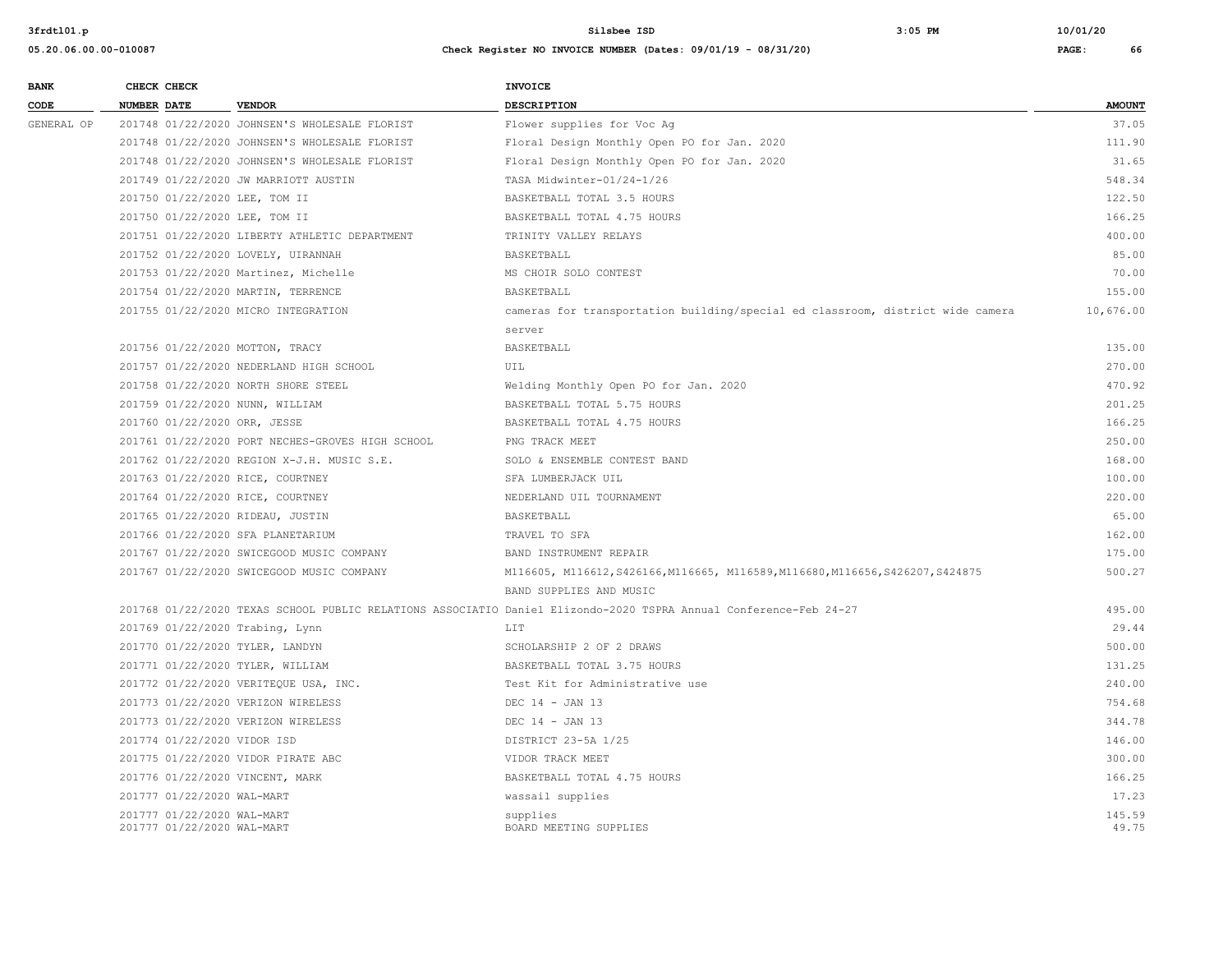| <b>BANK</b> | CHECK CHECK                                                                        | <b>INVOICE</b>                                     |                    |
|-------------|------------------------------------------------------------------------------------|----------------------------------------------------|--------------------|
| CODE        | <b>NUMBER DATE</b><br><b>VENDOR</b>                                                | <b>DESCRIPTION</b>                                 | <b>AMOUNT</b>      |
| GENERAL OP  | 201777 01/22/2020 WAL-MART                                                         | <b>BATTERIES</b>                                   | 127.20             |
|             | 201777 01/22/2020 WAL-MART                                                         | SUPPLIES                                           | 186.92             |
|             | 201778 01/22/2020 WALTERS, MATTHEW                                                 | BASKETBALL TOTAL 4.75 HOURS                        | 166.25             |
|             | 201779 01/22/2020 WEISS, GREGORY                                                   | PLAYOFF GAMES FOR FOOTBALL, BEAUMONT AND KATY      | 181.54             |
|             | 201779 01/22/2020 WEISS, GREGORY                                                   | TASBO CY FAIR                                      | 136.85             |
|             | 201780 01/22/2020 WIGGINS, HEATHER                                                 | CNA 8 HOUR CLINICAL                                | 60.00              |
|             | 201781 01/22/2020 WILLIAM V MACGILL & CO.                                          | Health Services Supplies                           | 1,181.13           |
|             | 201782 01/22/2020 WINFIELD SOLUTIONS                                               | PC PRO MOUND BLUE 50LB CALCINED RED 50LB BUY BOARD | 1,664.37           |
|             | 201783 01/29/2020 ANAHUAC BOOSTER CLUB                                             | JV GOLF TOURNAMENT                                 | 80.00              |
|             | 201784 01/29/2020 ANGELINA COLLEGE                                                 | PINEYWOODS INVITATIONAL WELDING CONTEST            | 50.00              |
|             | 201785 01/29/2020 B.E. PUBLISHING                                                  | Books for HST classes                              | 854.25             |
|             | 201786 01/29/2020 BASSETT, DARIUS                                                  | MS BASKETBALL                                      | 85.00              |
|             | 201787 01/29/2020 BEBEE, SCOUT                                                     | SCHOLARSHIP 2 OR 2 DRAWS                           | 850.00             |
|             | 201788 01/29/2020 BEELER, GINGER                                                   | HOMEBOUND SWAN LANE                                | 22.08              |
|             | 201788 01/29/2020 BEELER, GINGER                                                   | BUSSEY ROAD HOMEBOUND                              | 36.23              |
|             | 201789 01/29/2020 BELL, DEANDRE' K.                                                | SILSBEE VS HJ BASKETBALL                           | 85.00              |
|             | 201790 01/29/2020 BELL, MA LPC COUNSELING SERV., TRACY                             | COUNSELING                                         | 675.00             |
|             | 201790 01/29/2020 BELL, MA LPC COUNSELING SERV., TRACY                             | COUNSELING                                         | 425.00             |
|             | 201790 01/29/2020 BELL, MA LPC COUNSELING SERV., TRACY                             | COUNSELING                                         | 2,450.00           |
|             | 201790 01/29/2020 BELL, MA LPC COUNSELING SERV., TRACY                             | COUNSELING                                         | 125.00             |
|             | 201791 01/29/2020 BEST BUY BUSINESS ADVANTAGE ACCT.                                | Samsung TVs at HS                                  | 899.99             |
|             | 201791 01/29/2020 BEST BUY BUSINESS ADVANTAGE ACCT.                                | Samsung TVs at HS                                  | 3,119.85           |
|             | 201791 01/29/2020 BEST BUY BUSINESS ADVANTAGE ACCT.                                | Samsung TVs at HS                                  | $-1,039.95$        |
|             | 201792 01/29/2020 BLACKWELL, JAMES                                                 | BASKETBALL                                         | 131.25             |
|             | 201792 01/29/2020 BLACKWELL, JAMES                                                 | BASKETBALL TOTAL 3.5 HOURS                         | 122.50             |
|             | 201793 01/29/2020 BODENSTEINER, JOHN                                               | HOMEBOUND                                          | 73.83              |
|             | 201794 01/29/2020 CAREER-SAFE                                                      | OSHA Training Course for Voc Ag students           | 675.00             |
|             | 201795 01/29/2020 CENTERPOINT ENERGY                                               | 12/13 TO 1/16                                      | 243.18             |
|             | 201796 01/29/2020 CITY OF SILSBEE                                                  | $12/10$ to $1/13$                                  | 123.10             |
|             | 201796 01/29/2020 CITY OF SILSBEE                                                  | 12/10 TO 1/13                                      | 122.70             |
|             | 201797 01/29/2020 CLEVELAND HIGH SCHOOL                                            | VARSITY SOFTBALL                                   | 250.00             |
|             | 201798 01/29/2020 CLEVELAND HIGH SCHOOL                                            | JV ROTARY TOURNAMENT                               | 200.00             |
|             | 201799 01/29/2020 COBURN SUPPLY COMPANY, INC.                                      | ZURN SINGLE BASIN FAUCET 2019-2020 BID LIST        | 641.90             |
|             | 201800 01/29/2020 COMMUNITY COFFEE                                                 | HIGH SCHOOL                                        | 100.00             |
|             | 201800 01/29/2020 COMMUNITY COFFEE                                                 | MIDDLE SCHOOL                                      | 146.60             |
|             | 201801 01/29/2020 COWARD, JUDY                                                     | UIL SOLO & ENSEMBLE CONTEST                        | 620.00             |
|             | 201802 01/29/2020 DAWSON, NICOLE                                                   | BASKETBALL                                         | 135.00             |
|             | 201803 01/29/2020 DE LAGE LANDEN PUBLIC FINANCE<br>201804 01/29/2020 Deaver, Terry | $1/5$ TO $2/4$<br>SAM'S, THE EVENT CENTRE, SAM'S   | 18,567.87<br>76.59 |
|             |                                                                                    |                                                    |                    |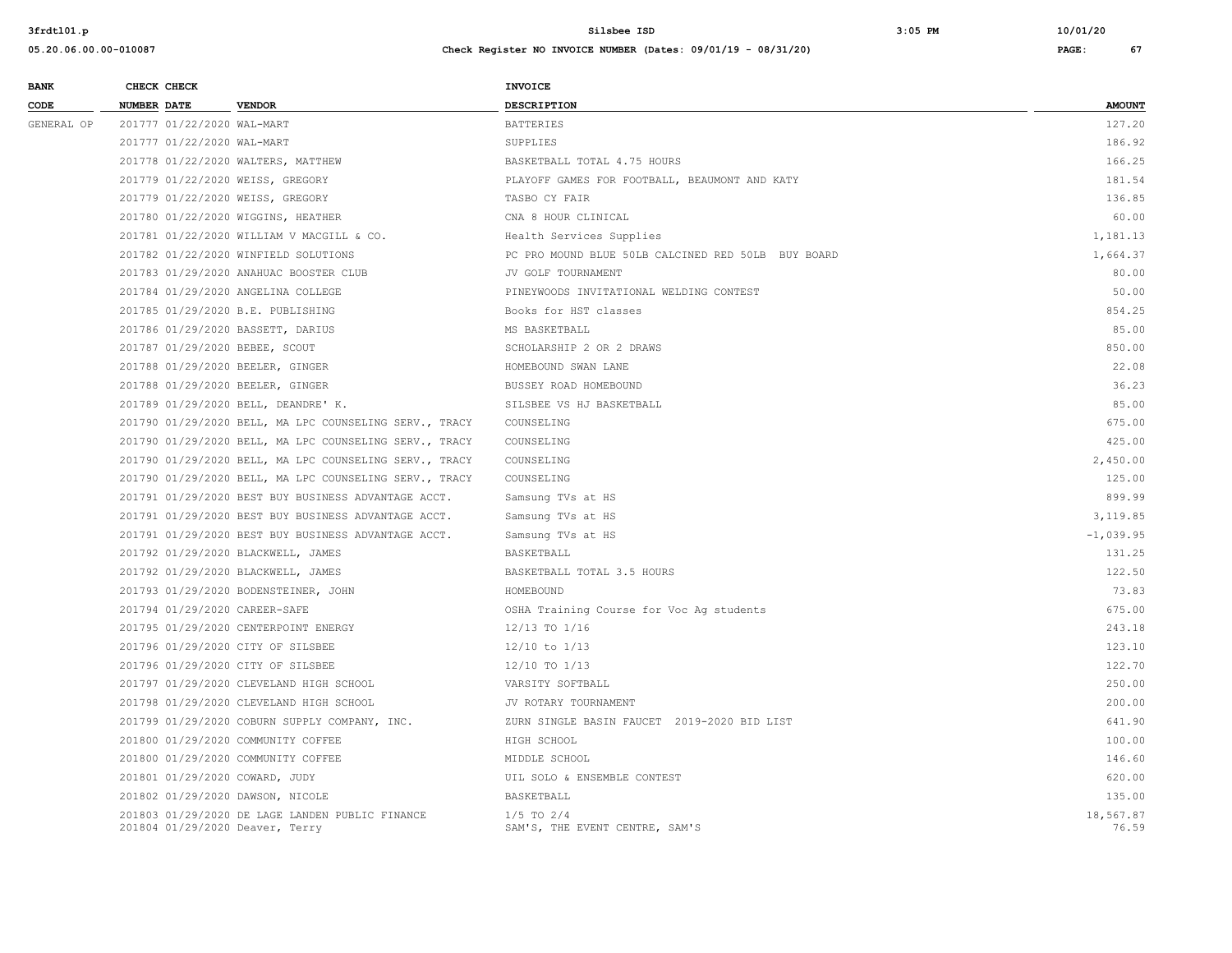| <b>BANK</b> |                    | CHECK CHECK                 |                                                                                | INVOICE                                                                       |                |
|-------------|--------------------|-----------------------------|--------------------------------------------------------------------------------|-------------------------------------------------------------------------------|----------------|
| CODE        | <b>NUMBER DATE</b> |                             | <b>VENDOR</b>                                                                  | <b>DESCRIPTION</b>                                                            | <b>AMOUNT</b>  |
| GENERAL OP  |                    |                             | 201805 01/29/2020 DELACERDA, SCOTT                                             | BASKETBALL TOTAL 3.5 HOURS                                                    | 122.50         |
|             |                    |                             | 201806 01/29/2020 DISTRICT 7 SKILLSUSA TEXAS                                   | $2/14$ BMT. LIT                                                               | 240.00         |
|             |                    |                             | 201807 01/29/2020 DOUBLE TREE HOTEL BY HILTON                                  | ATAC Meeting-2/3-2/5                                                          | 532.80         |
|             |                    |                             | 201808 01/29/2020 EL-RAHIM, JELANI                                             | MIDDLE SCHOOL BASKETBALL                                                      | 85.00          |
|             |                    |                             | 201808 01/29/2020 EL-RAHIM, JELANI                                             | BASKETBALL                                                                    | 135.00         |
|             |                    | 201809 01/29/2020 ETEX      |                                                                                | toner for gym                                                                 | 69.99          |
|             |                    | 201809 01/29/2020 ETEX      |                                                                                | office supplies                                                               | 111.91         |
|             |                    | 201809 01/29/2020 ETEX      |                                                                                | teacher supplies<br>paper                                                     | 414.16         |
|             |                    | 201809 01/29/2020 ETEX      |                                                                                | teacher supplies                                                              | 422.17         |
|             |                    | 201809 01/29/2020 ETEX      |                                                                                | toner                                                                         | 117.99         |
|             |                    | 201809 01/29/2020 ETEX      |                                                                                | Chair for counselors office (Wiggins)                                         | 229.00         |
|             |                    | 201809 01/29/2020 ETEX      |                                                                                | Etex-Southeast Tx Purchasing Coop-Jennifer Ferguson # UNV10502-Deluxe Colored | 18.99          |
|             |                    |                             |                                                                                | Top Tab File Folders--GREEN                                                   |                |
|             |                    |                             | 201810 01/29/2020 EXECUTIVE INN & SUITES - MAGNOLIA                            | Regional Swim Meet-Magnolia, TX -1/30-1/31                                    | 192.60         |
|             |                    |                             | 201811 01/29/2020 FOLLETT HIGHER EDUCATION GROUP, INC.                         | KAMPUS KORNER FOLLETT ECHS SPRING BOOKS C BALLA                               | 16,898.75      |
|             |                    |                             | 201812 01/29/2020 FONTAINE, LEAH                                               | Regional Swim Meet-Magnolia, TX -1/30-1/31                                    | 220.00         |
|             |                    | 201813 01/29/2020 FUNCTION4 |                                                                                | staples from Function 4                                                       | 784.00         |
|             |                    | 201813 01/29/2020 FUNCTION4 |                                                                                | riso supplies<br>K Colvin                                                     | 220.00         |
|             |                    | 201813 01/29/2020 FUNCTION4 |                                                                                | EXTRA PRODUCT SENT RISO MASTER AND INK                                        | 424.00         |
|             |                    |                             | 201814 01/29/2020 G.V.C.S. INC.                                                | GIRLS SOCCER                                                                  | 67.86          |
|             |                    |                             | 201814 01/29/2020 G.V.C.S. INC.                                                | GOLF @ JASPER                                                                 | 23.74          |
|             |                    | 201815 01/29/2020 GRAINGER  |                                                                                | OPEN PO JANUARY FOR GRAINGER BUY BOARD                                        | 135.85         |
|             |                    |                             | 201816 01/29/2020 GRAND HYATT                                                  | Texas Music Educators Association - 2/12-2/15                                 | 435.08         |
|             |                    |                             | 201817 01/29/2020 GREEN, ELIZABETH                                             | DEER PARK INVITATIONAL                                                        | 320.00         |
|             |                    |                             | 201818 01/29/2020 GRIFFIN, JASON                                               | SILSBEE VS LCM BASKETBALL TOTAL 3.5 HOURS                                     | 122.50         |
|             |                    |                             | 201819 01/29/2020 GUILLORY, EVERETT                                            | BASKETBALL                                                                    | 135.00         |
|             |                    |                             | 201820 01/29/2020 HAMBURGER DEPOT                                              | GIRLS SOCCER                                                                  | 190.00         |
|             |                    |                             | 201821 01/29/2020 HARRISON, CORY                                               | Pineywoods Football Clinic-1/17-1/18                                          | 33.51          |
|             |                    | 201822 01/29/2020 Hill, Amy |                                                                                | MILEAGE BETWEEN CAMPUSES                                                      | 84.74          |
|             |                    |                             | 201823 01/29/2020 HILTON AUSTIN                                                | TCEA Conference, Feb 3-7                                                      | 660.43         |
|             |                    |                             | 201823 01/29/2020 HILTON AUSTIN                                                | TCEA, Feb 3-7                                                                 | 660.43         |
|             |                    |                             | 201823 01/29/2020 HILTON AUSTIN                                                | TCEA-Feb 3-7                                                                  | 660.43         |
|             |                    |                             | 201824 01/29/2020 HOME DEPOT CREDIT SERVICES                                   | MILWAUKEE 18 FUEL ONE KEY 18VOLT HAMMER DRILL FOR ROY M12 FUEL HACKSAW FOR    | 408.00         |
|             |                    |                             |                                                                                | JARED FRASHER AND PLUMBING USAGE                                              |                |
|             |                    |                             | 201825 01/29/2020 Honeycutt, Judy                                              | HOMEBOUND BISCAMP                                                             | 17.60          |
|             |                    |                             | 201825 01/29/2020 Honeycutt, Judy                                              | HOMEBOUND BISCAMP                                                             | 17.60          |
|             |                    |                             | 201825 01/29/2020 Honeycutt, Judy                                              | HOMEBOUND BISCAMP                                                             | 17.60          |
|             |                    |                             | 201826 01/29/2020 JOHNSEN'S WHOLESALE FLORIST<br>201827 01/29/2020 JONES, JUNE | Floral Design Monthly Open PO for Jan. 2020<br>HOMEBOUND                      | 74.75<br>25.53 |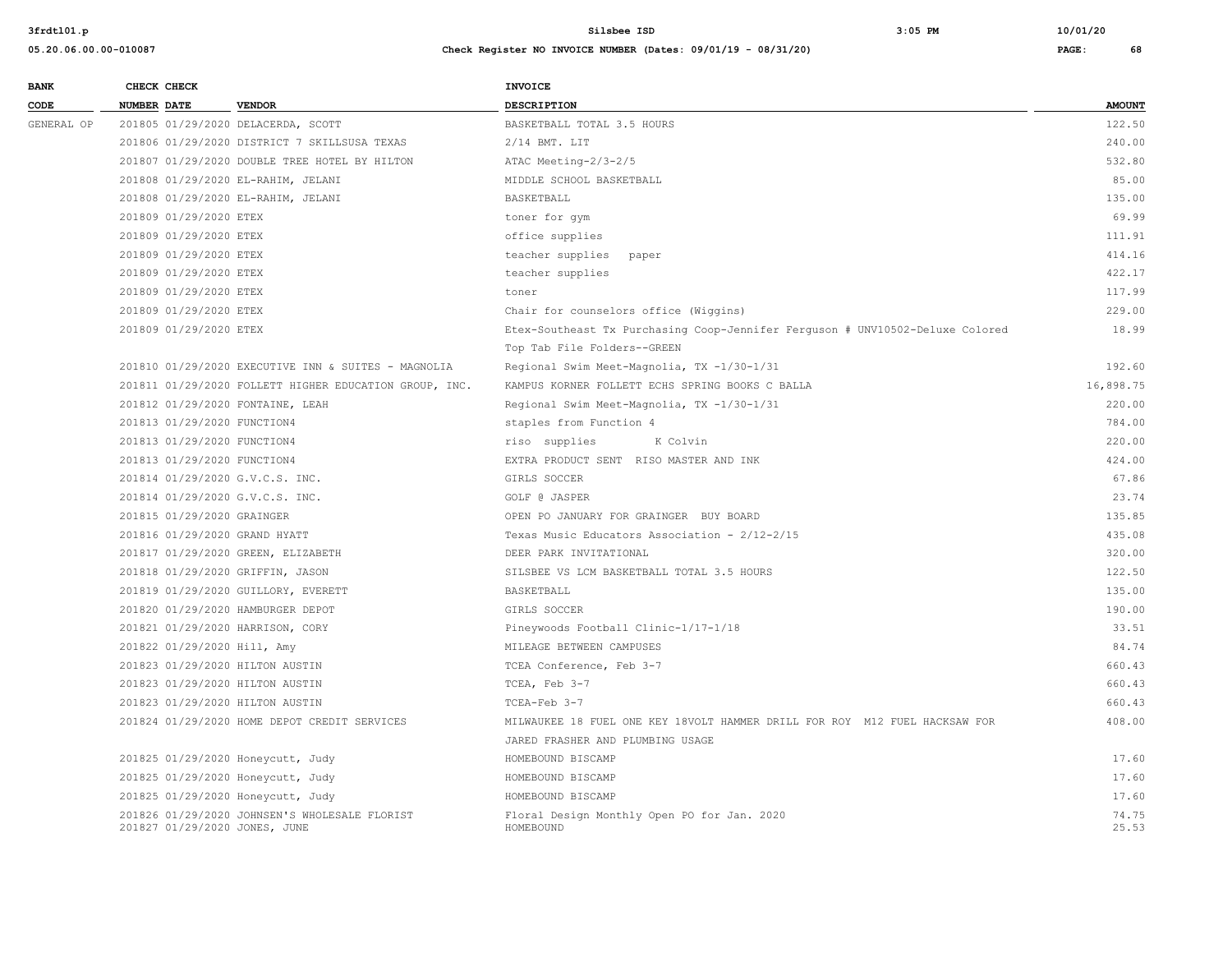| <b>BANK</b> | CHECK CHECK                     |                                                                            | <b>INVOICE</b>                                                                  |               |
|-------------|---------------------------------|----------------------------------------------------------------------------|---------------------------------------------------------------------------------|---------------|
| CODE        | <b>NUMBER DATE</b>              | <b>VENDOR</b>                                                              | <b>DESCRIPTION</b>                                                              | <b>AMOUNT</b> |
| GENERAL OP  |                                 | 201828 01/29/2020 KILLEBREW, TYRONE                                        | SILSBEE VS HARDIN JEFFERSON                                                     | 85.00         |
|             |                                 | 201829 01/29/2020 LAMAR UNIVERSITY                                         | LANE RENTAL DECEMBER                                                            | 420.00        |
|             | 201830 01/29/2020 LEE, TOM II   |                                                                            | REGIONAL BAND CONCERT TOTAL 3 HOURS                                             | 105.00        |
|             | 201831 01/29/2020 LEFFAGE, JOHN |                                                                            | SOCCER                                                                          | 135.00        |
|             |                                 | 201832 01/29/2020 LOFTIN, RONALD                                           | Pineywoods Football Clinic-1/17-1/18                                            | 39.62         |
|             | 201833 01/29/2020 MAGNOLIA ISD  |                                                                            | Regional Swim Meet-Magnolia, TX -1/30-1/31                                      | 24.00         |
|             |                                 | 201834 01/29/2020 MCKEEHAN, JOHN                                           | PINEYWOODS INVITATIONAL                                                         | 120.00        |
|             |                                 | 201835 01/29/2020 McKeehan, Kathryn                                        | AVID TO SFA                                                                     | 200.00        |
|             |                                 | 201836 01/29/2020 McKeehan, Kathryn                                        | UIL SOLO CONTEST                                                                | 220.00        |
|             |                                 | 201837 01/29/2020 McKinney, Raymond                                        | HOMEBOUND                                                                       | 20.93         |
|             |                                 | 201837 01/29/2020 McKinney, Raymond                                        | HOMEBOUND                                                                       | 24.15         |
|             |                                 | 201837 01/29/2020 McKinney, Raymond                                        | HOMEBOUND                                                                       | 24.15         |
|             |                                 | 201838 01/29/2020 MICRO INTEGRATION                                        | MI INSTALLATIN & CONFIGURATION SERVICES KMS SERVER INSTALLATION                 | 900.00        |
|             |                                 | 201838 01/29/2020 MICRO INTEGRATION<br>201838 01/29/2020 MICRO INTEGRATION | additional services needed to assist with technology issues                     | 3,600.00      |
|             |                                 |                                                                            | contracted services for maintenance on district wide cameras                    | 12,000.00     |
|             |                                 | 201839 01/29/2020 MORRIS, JARROD                                           | Pineywoods Football Clinic-1/17-1/18                                            | 41.36         |
|             |                                 | 201840 01/29/2020 MUSIC THEATER INTERNATIONAL                              | Royalty Fees for 2 Performances, Security Fee & Rental of materials for Theatre | 660.44        |
|             |                                 |                                                                            | Arts                                                                            |               |
|             |                                 | 201841 01/29/2020 NORTH HARDIN WATER SUPPLY CORP.                          | 12/10 TO 1/7                                                                    | 42.88         |
|             | 201842 01/29/2020 NUNN, WILLIAM |                                                                            | BASKETBALL TOTAL 3.5 HOURS                                                      | 122.50        |
|             | 201842 01/29/2020 NUNN, WILLIAM |                                                                            | SILSBEE VS LCM BASKETBALL TOTAL 5 HOURS                                         | 175.00        |
|             | 201842 01/29/2020 NUNN, WILLIAM |                                                                            | BASKETBALL                                                                      | 122.50        |
|             | 201842 01/29/2020 NUNN, WILLIAM |                                                                            | SOCCER TOTAL 4.5 HOURS                                                          | 157.50        |
|             |                                 | 201843 01/29/2020 OMNI FILTRATION                                          | MATERIALS AND LABOR TO CHANGE OUT FILTERS ON MIDDLE SCHOOL CAMPUS REGION 5      | 787.87        |
|             |                                 | 201843 01/29/2020 OMNI FILTRATION                                          | MATERIALS AND LABOR TO CHANGE OUT FILTERS ON HIGH SCHOOL CAMPUS REGION 5        | 2,569.60      |
|             | 201844 01/29/2020 PERRY, AMY    |                                                                            | HOMEBOUND WILLOW BEND                                                           | 11.73         |
|             | 201844 01/29/2020 PERRY, AMY    |                                                                            | HOMEBOUND SOUTH 15TH                                                            | 18.40         |
|             | 201844 01/29/2020 PERRY, AMY    |                                                                            | BETWEEN CAMPUSES                                                                | 33.35         |
|             | 201844 01/29/2020 PERRY, AMY    |                                                                            | HOMEBOUND BUSSEY ROAD                                                           | 43.47         |
|             |                                 | 201845 01/29/2020 PINEY WOODS SANITATION                                   | FEBRUARY                                                                        | 70.00         |
|             |                                 | 201846 01/29/2020 PITSCO EDUCATION                                         | Supplies for the Science Dept                                                   | 343.04        |
|             |                                 | 201847 01/29/2020 REGION V EDUCATION SERVICE CENTER                        | DYSLEXIA MODULES 4 & 5 FOR JILL TARKINGTON SESSION # 259562 JANUARY 13 & 14,    | 250.00        |
|             |                                 |                                                                            | 2020 T. MCDUFF                                                                  |               |
|             |                                 | 201847 01/29/2020 REGION V EDUCATION SERVICE CENTER                        | workshop--Region V-Rebekah Pyne # 277814--PLAAFPs like a Pro                    | 40.00         |
|             |                                 |                                                                            | $1 - 15 - 20 - -8.30$ am-8.30pm                                                 |               |
|             | 201848 01/29/2020 Ringo, Jamie  |                                                                            | HOMEBOUND MORMON CHURCH                                                         | 10.35         |
|             | 201849 01/29/2020 SAFETY-KLEEN  |                                                                            | Auto Shop Bi-Monthly Open PO for Jan. & Feb. 2020 BuyBoard #551-17              | 225.29        |
|             |                                 | 201850 01/29/2020 SHEPHERD LADY PIRATE SOFTBALL                            | SOFTBALL                                                                        | 50.00         |
|             |                                 | 201851 01/29/2020 SIGNAL PERFECTION LTD                                    | smart learning suite 1 year 101-500                                             | 3,030.00      |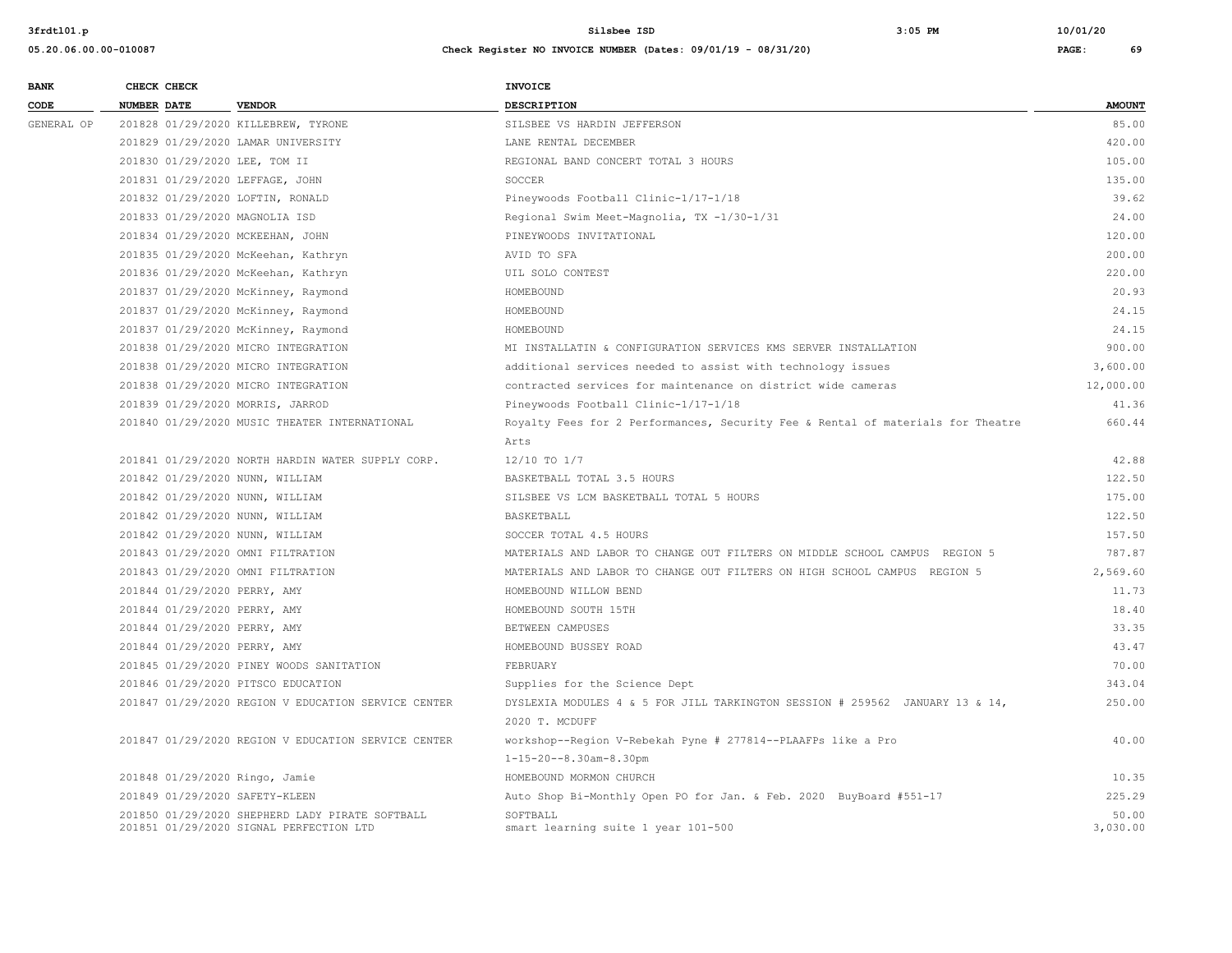**05.20.06.00.00-010087 Check Register NO INVOICE NUMBER (Dates: 09/01/19 - 08/31/20) PAGE: 70 BANK CHECK CHECK CHECK** 

| CODE       | <b>NUMBER DATE</b>                                 | <b>VENDOR</b>                                                                    | <b>DESCRIPTION</b>                                                            | <b>AMOUNT</b>   |
|------------|----------------------------------------------------|----------------------------------------------------------------------------------|-------------------------------------------------------------------------------|-----------------|
| GENERAL OP |                                                    | 201852 01/29/2020 SILSBEE HIGH SCHOOL                                            | BOYS BASKETBALL MEALS 1/21 TO CHICK FIL A                                     | 325.15          |
|            | 201853 01/29/2020 SIMMONS, KENDRA                  |                                                                                  | SOCCER                                                                        | 157.50          |
|            | 201854 01/29/2020 SKILLSUSA                        |                                                                                  | STUDENT MEMBERSHIP                                                            | 16.00           |
|            |                                                    | 201855 01/29/2020 SOUTHWEST BUILDING SYSTEMS                                     | ESTIMATE ONLY TO RUN CABLE TO MARQUEE SIGN AT HIGH SCHOOL REGION 5            | 2,016.00        |
|            |                                                    | 201855 01/29/2020 SOUTHWEST BUILDING SYSTEMS                                     | ESTIMATE ONLY TO TROUBLESHOOT ROOM 11 INTERCOM REGION 5                       | 117.00          |
|            |                                                    | 201855 01/29/2020 SOUTHWEST BUILDING SYSTEMS                                     | MATERIALS AND LABOR TO CORRECT EMERGENCY RELEASE MAGNETS ON DOORS AT HIGH     | 770.39          |
|            |                                                    |                                                                                  | SCHOOL REGION 5                                                               |                 |
|            |                                                    | 201856 01/29/2020 SPECIALIZED ASSESSMENT & CONSULTING, LLC PSYCHOED EVAL JANUARY |                                                                               | 13,457.50       |
|            |                                                    | 201857 01/29/2020 ST. ANTHONY'S SCHOOL ATHLETICS                                 | 8TH GRADE BOYS BASKETBALL                                                     | 75.00           |
|            |                                                    | 201858 01/29/2020 SUBWAY STORE #5224                                             | 12/20 GIRLS BASKETBALL MEALS                                                  | 279.35          |
|            | 201859 01/29/2020 SWICE, LANDYN                    |                                                                                  | SOCCER                                                                        | 40.00           |
|            | 201860 01/29/2020 T-MOBILE                         |                                                                                  | TEXAS DIR                                                                     | 9,510.00        |
|            | 201861 01/29/2020 TCEA                             |                                                                                  | OVERNIGHT-Lester Perrin-Austin TCEA Convention & Exposition-2/2/20-2/7/20     | 389.00          |
|            |                                                    | 201862 01/29/2020 TEACHING SYSTEMS INC.                                          | V5 Inertial Sensor for robotics Choice Partners #17/026KH                     | 162.26          |
|            |                                                    | 201862 01/29/2020 TEACHING SYSTEMS INC.                                          | Supplies for Robotics                                                         | 575.21          |
|            |                                                    | 201862 01/29/2020 TEACHING SYSTEMS INC.                                          | Robotics Supplies                                                             | 121.05          |
|            |                                                    | 201863 01/29/2020 TEXAS DEPARTMENT OF PUBLIC SAFETY                              | 11/1 TO 11/30                                                                 | 41.00           |
|            |                                                    | 201864 01/29/2020 THE KADES CORPORATION                                          | GIRLS BASKETBALL                                                              | 86.08           |
|            | 201865 01/29/2020 TURNER, ALBERT                   |                                                                                  | BASKETBALL                                                                    | 85.00           |
|            | 201865 01/29/2020 TURNER, ALBERT                   |                                                                                  | BASKETBALL                                                                    | 85.00           |
|            |                                                    | 201866 01/29/2020 WALTERS, MATTHEW                                               | BASKETBALL TOTAL 3.5 HOURS                                                    | 122.50          |
|            | 201867 01/29/2020 WEBB, MARVIN                     |                                                                                  | SILSBEE VS HJ BASKETBALL                                                      | 85.00           |
|            | 201868 01/29/2020 Welch, Jennifer                  |                                                                                  | UIL OAP PLAY PERUSALS                                                         | 71.27           |
|            | 201869 01/29/2020 WERNER, JOHN                     |                                                                                  | SOCCER                                                                        | 135.00          |
|            |                                                    | 201870 01/29/2020 WILLIAMS, CANDRA                                               | BASKETBALL                                                                    | 135.00          |
|            |                                                    | 201871 01/29/2020 ZONAR SYSTEMS, INC.                                            | Zonar Zonar Student ID Cards                                                  | 598.17          |
|            |                                                    | 201871 01/29/2020 ZONAR SYSTEMS, INC.                                            | Zonar Zonar Student ID Cards                                                  | 402.00          |
|            | 201872 01/29/2020 ZONES                            |                                                                                  | Projector Bulb for room 301                                                   | 100.00          |
|            | 201872 01/29/2020 ZONES                            |                                                                                  | K-12 Site License Year Adobe Creative Cloud Software Photoshop, Acrobat, Full | 2,450.00        |
|            |                                                    |                                                                                  | Suite                                                                         |                 |
|            | 201873 02/05/2020 ABM                              |                                                                                  | SERVICE OF FEBRUARY 2020                                                      | 66,671.52       |
|            |                                                    | 201874 02/05/2020 ADVANCED GRAPHICS                                              | Supplies for Poster Machine                                                   | 724.17          |
|            |                                                    | 201875 02/05/2020 ANAHUAC BOOSTER CLUB                                           | VARSITY BOYS GOLF TOURNEY                                                     | 80.00           |
|            |                                                    | 201876 02/05/2020 Angelle, Margaret                                              | BASKETBALL TOTAL 2 GAMES                                                      | 150.00          |
|            | 201877 02/05/2020 AT &T                            |                                                                                  | JAN 25 THRU FEB 24                                                            | 51.22           |
|            | 201877 02/05/2020 AT &T                            |                                                                                  | JAN 25 THRU FEB 24                                                            | 71.43           |
|            | 201877 02/05/2020 AT &T                            |                                                                                  | JAN 25 THRU FEB 24                                                            | 51.22           |
|            | 201877 02/05/2020 AT &T<br>201877 02/05/2020 AT &T |                                                                                  | JAN 25 THRU FEB 24<br>JAN 27 THRU FEB 26                                      | 41.12<br>142.86 |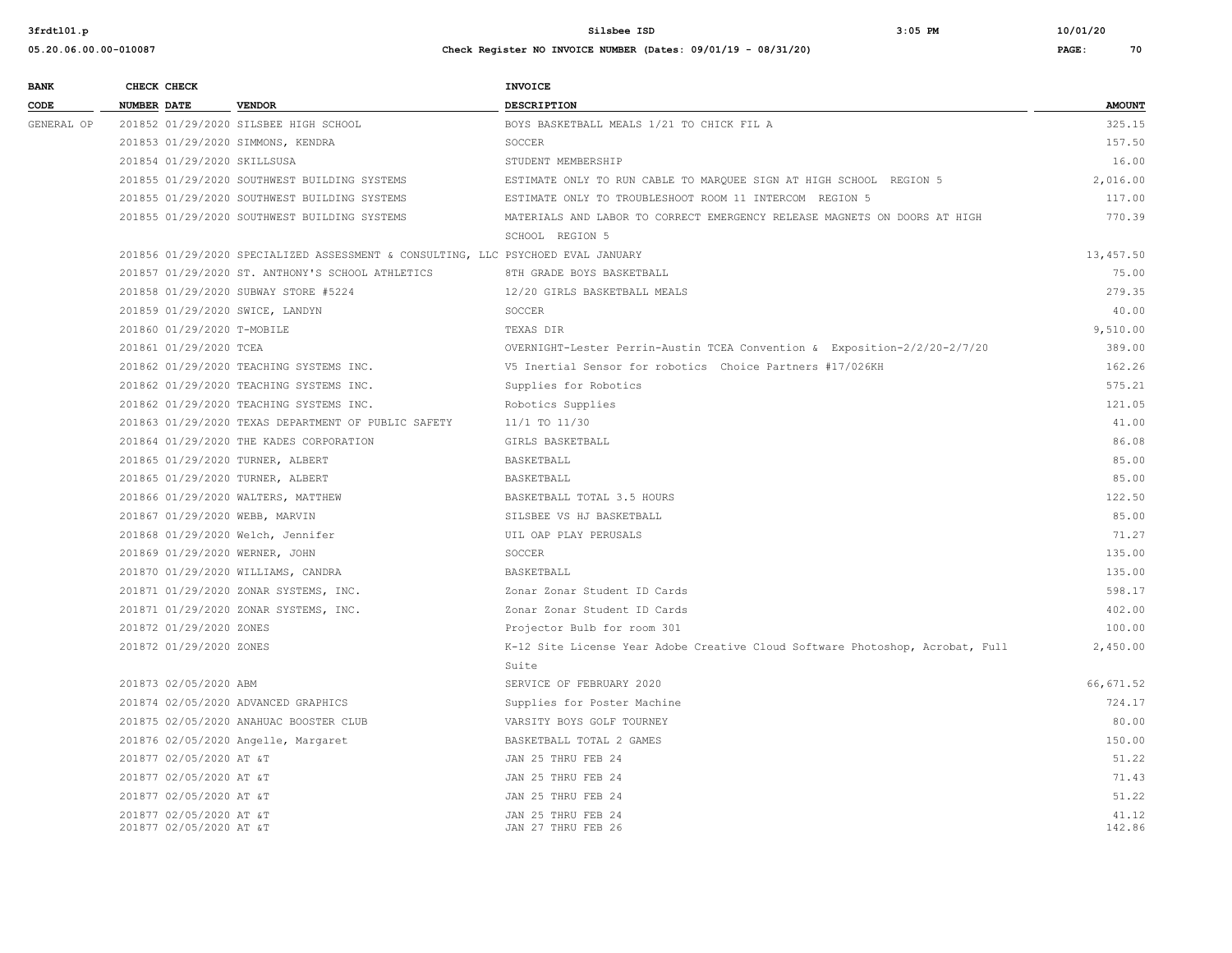| <b>BANK</b> |             | CHECK CHECK                                      |                                                        | <b>INVOICE</b>                                                                                                   |                 |
|-------------|-------------|--------------------------------------------------|--------------------------------------------------------|------------------------------------------------------------------------------------------------------------------|-----------------|
| CODE        | NUMBER DATE |                                                  | <b>VENDOR</b>                                          | <b>DESCRIPTION</b>                                                                                               | <b>AMOUNT</b>   |
| GENERAL OP  |             | 201877 02/05/2020 AT &T                          |                                                        | JAN 27 THRU FEB 26                                                                                               | 5,977.96        |
|             |             |                                                  | 201878 02/05/2020 ATHLETIC SUPPLY INC.                 | Athletic Supply - Boys' Soccer Uniforms - Coach J Davis                                                          | 1,885.00        |
|             |             |                                                  | 201879 02/05/2020 AUSTIN MARRIOTT NORTH                | State Aid Template Boot Camp-2/13                                                                                | 151.51          |
|             |             |                                                  | 201880 02/05/2020 AUSTIN MARRIOTT NORTH                | TASBO BUDGET BOOTCAMP & ACADEMY 11/17-1/20                                                                       | 151.51          |
|             |             |                                                  | 201881 02/05/2020 Balla, Cassie                        | HOMEBOUND CRAVENS DRIVE                                                                                          | 4.25            |
|             |             |                                                  | 201881 02/05/2020 Balla, Cassie                        | HOMEBOUND CRAVENS                                                                                                | 4.25            |
|             |             |                                                  | 201882 02/05/2020 BEAUMONT TROPHIES                    | TROPHIES FOR SCIENCE FAIR                                                                                        | 60.00           |
|             |             |                                                  | 201882 02/05/2020 BEAUMONT TROPHIES                    | plaques                                                                                                          | 14.80           |
|             |             |                                                  | 201883 02/05/2020 BELL, DEANDRE' K.                    | BASKETBALL SILSBEE VS HARDIN JEFFERSON                                                                           | 55.00           |
|             |             |                                                  | 201884 02/05/2020 BELL, MA LPC COUNSELING SERV., TRACY | COUNSELING                                                                                                       | 525.00          |
|             |             |                                                  | 201884 02/05/2020 BELL, MA LPC COUNSELING SERV., TRACY | COUNSELING                                                                                                       | 2,000.00        |
|             |             |                                                  | 201885 02/05/2020 BISCAMP ELECTRIC                     | TROUBLE SHOOT ELECTRICAL ISSUES FOR PROPANE                                                                      | 682.50          |
|             |             |                                                  | 201886 02/05/2020 BLACKWELL, JAMES                     | BASKETBALL TOTAL 4.5 HOURS                                                                                       | 157.50          |
|             |             |                                                  | 201887 02/05/2020 BROOKS, JACOB                        | MEALS FOR MS BASKETBALL BOYS                                                                                     | 112.20          |
|             |             |                                                  | 201888 02/05/2020 BSN SPORTS                           | PE SUPPLIES<br>JENNIFER FISHER                                                                                   | 1,180.68        |
|             |             |                                                  | 201888 02/05/2020 BSN SPORTS                           | BSN - Baseball materials will be reimbursed from Baseball Boosters Also,                                         | 3,706.02        |
|             |             |                                                  |                                                        | please see the address on the quote is different from the ones we have in                                        |                 |
|             |             |                                                  |                                                        | Vendor list (rep is in Sugarland).                                                                               |                 |
|             |             |                                                  | 201889 02/05/2020 BURGERS OF BEAUMONT                  | 1/13 GOLF MEALS                                                                                                  | 19.90           |
|             |             |                                                  |                                                        | 201890 02/05/2020 CAREER & TECHNICAL ASSOCIATION OF TEXAS OVERNIGHT-Lisa Cockrum-CTE Winter Conference-Feb 10-12 | 650.00          |
|             |             |                                                  | 201891 02/05/2020 CHAMBLEE, MICHAEL                    | BASKETBALL                                                                                                       | 85.00           |
|             |             |                                                  | 201892 02/05/2020 CHICK-FIL-A                          | TENNIS                                                                                                           | 60.54           |
|             |             |                                                  | 201892 02/05/2020 CHICK-FIL-A                          | TENNIS                                                                                                           | 75.69           |
|             |             |                                                  | 201893 02/05/2020 CICI'S PIZZA #160                    | BOYS BASKETBALL MS                                                                                               | 98.00           |
|             |             |                                                  | 201893 02/05/2020 CICI'S PIZZA #160                    | SOCCER                                                                                                           | 98.00           |
|             |             |                                                  | 201894 02/05/2020 CITY OF SILSBEE                      | 12/18 TO 1/23                                                                                                    | 1,672.80        |
|             |             |                                                  | 201894 02/05/2020 CITY OF SILSBEE                      | 12/20 TO 1/23                                                                                                    | 1,815.41        |
|             |             |                                                  | 201894 02/05/2020 CITY OF SILSBEE                      | 12/20 TO 1/23                                                                                                    | 399.70          |
|             |             |                                                  | 201894 02/05/2020 CITY OF SILSBEE                      | $12/4$ TO $1/8$                                                                                                  | 1,787.90        |
|             |             |                                                  | 201895 02/05/2020 COASTAL WELDING SUPPLY INC           | Welding Monthly Open PO for Jan. 2020                                                                            | 247.56          |
|             |             |                                                  | 201895 02/05/2020 COASTAL WELDING SUPPLY INC           | Welding Monthly Open PO for Jan. 2020                                                                            | 38.82           |
|             |             |                                                  | 201895 02/05/2020 COASTAL WELDING SUPPLY INC           | Welding Monthly Open PO for Jan. 2020                                                                            | 41.25           |
|             |             |                                                  | 201895 02/05/2020 COASTAL WELDING SUPPLY INC           | Welding Monthly Open PO for Jan. 2020                                                                            | 24.21           |
|             |             |                                                  | 201896 02/05/2020 COWARD, JUDY                         | ACCOMPANIST SOLO & ENSEMBLE CONTEST UIL                                                                          | 175.00          |
|             |             |                                                  | 201897 02/05/2020 Cude, Brandy                         | FOOTBALL BANQUET TOTAL 3 HOURS                                                                                   | 36.00           |
|             |             |                                                  | 201898 02/05/2020 DISTRICT 7 SKILLSUSA TEXAS           | WELDING 2/13-15                                                                                                  | 320.00          |
|             |             |                                                  | 201898 02/05/2020 DISTRICT 7 SKILLSUSA TEXAS           | DISTRICT COMPETITION                                                                                             | 200.00          |
|             |             | 201899 02/05/2020 ETEX<br>201899 02/05/2020 ETEX |                                                        | ETEX OFFICE SUPPLIES CURRICULUM SEE ATTACHED<br>teacher supplies<br>L Keiser                                     | 351.65<br>84.96 |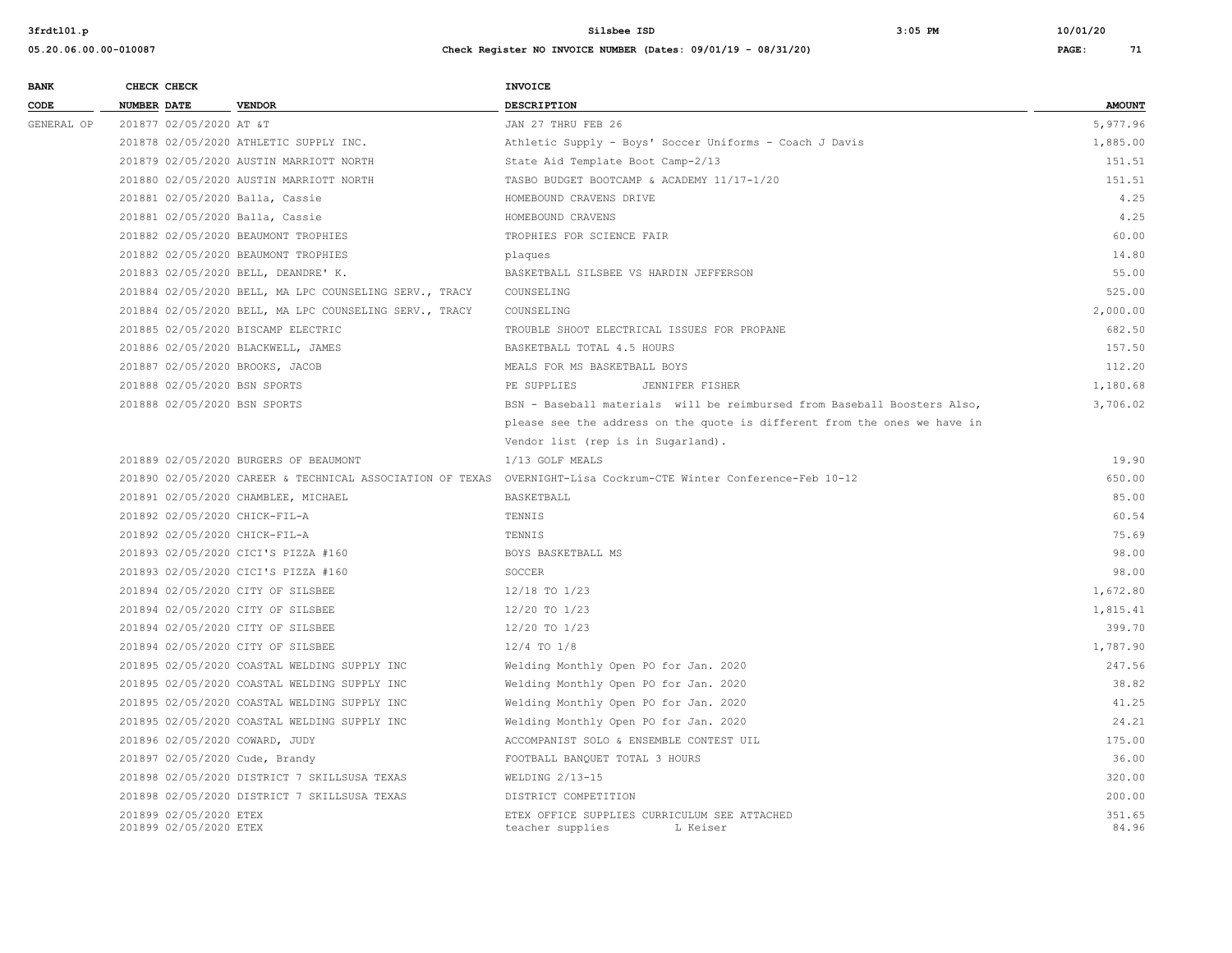| <b>BANK</b><br>CODE | CHECK CHECK        |                             | <b>VENDOR</b>                                                                       | INVOICE                                                                     | <b>AMOUNT</b>   |
|---------------------|--------------------|-----------------------------|-------------------------------------------------------------------------------------|-----------------------------------------------------------------------------|-----------------|
|                     | <b>NUMBER DATE</b> |                             |                                                                                     | <b>DESCRIPTION</b>                                                          |                 |
| GENERAL OP          |                    | 201899 02/05/2020 ETEX      |                                                                                     | Colored Paper for the Science Dept                                          | 127.92          |
|                     |                    | 201899 02/05/2020 ETEX      |                                                                                     | Brother TN720 Toner Cartridge for room 138                                  | 69.99           |
|                     |                    | 201899 02/05/2020 ETEX      |                                                                                     | Etex-Southeast Tx Purchasing Coop-Speech #HEWQ2612A-Toner, F/LJ 1012        | 87.99           |
|                     |                    | 201899 02/05/2020 ETEX      |                                                                                     | Etex-Southeast Tx Purchasing Coop-Office #MMM6605PK-yellowed lined 4x6 pads | 40.98           |
|                     |                    |                             |                                                                                     | #FALDSXLPW-Air Duster                                                       |                 |
|                     |                    | 201899 02/05/2020 ETEX      |                                                                                     | TONER FOR OFFICE                                                            | 79.99           |
|                     |                    | 201899 02/05/2020 ETEX      |                                                                                     | steno pads                                                                  | 14.29           |
|                     |                    |                             | 201900 02/05/2020 EWELL EDUCATIONAL SERVICES                                        | ONLINE BRANSON INVITATIONAL                                                 | 140.00          |
|                     |                    |                             | 201900 02/05/2020 EWELL EDUCATIONAL SERVICES                                        | ALVIN INVITATIONAL                                                          | 48.00           |
|                     |                    |                             | 201900 02/05/2020 EWELL EDUCATIONAL SERVICES                                        | KOUNTZE FFA ONLINE                                                          | 72.00           |
|                     |                    |                             | 201901 02/05/2020 FAST SIGNS                                                        | Purch Req - Fast Signs - Playoff Pics and Signs - Coach Smith               | 629.67          |
|                     |                    |                             | 201902 02/05/2020 FELDHAUSEN, SCOTT                                                 | ACCOMPANIMENT FOR SOLO / ENSEMBLE CONTEST                                   | 175.00          |
|                     |                    | 201903 02/05/2020 FUNCTION4 |                                                                                     | LAMINATOR 12/15 TO 12/14/2020                                               | 450.00          |
|                     |                    | 201903 02/05/2020 FUNCTION4 |                                                                                     | staples for the warehouse                                                   | 686.00          |
|                     |                    |                             | 201904 02/05/2020 FUNCTION 4 LLC                                                    | $1/15$ to $2/14$                                                            | 646.20          |
|                     |                    |                             | 201905 02/05/2020 GCA SERVICES GROUP                                                | BAND EVENT 1/25                                                             | 486.00          |
|                     |                    |                             | 201906 02/05/2020 GRAND HYATT                                                       | TMEA-2/12-2/16                                                              | 435.09          |
|                     |                    |                             | 201907 02/05/2020 GUILLORY, EVERETT                                                 | BASKETBALL                                                                  | 135.00          |
|                     |                    |                             | 201908 02/05/2020 HARRIS, BILLY                                                     | BASKETBALL                                                                  | 155.00          |
|                     |                    |                             | 201909 02/05/2020 HAWK, MAGGIE                                                      | HTE Dance Contest-02/07/20-02/08/20                                         | 1,040.00        |
|                     |                    |                             | 201910 02/05/2020 HAYES SOFTWARE SYSTEMS                                            | Hayes Software TIP Web annual software maintenance & renewal 2019-2020      | 4,879.38        |
|                     |                    |                             | 201911 02/05/2020 HAYES, WHITNEY                                                    | REgion IV Leadership Conference FCCLA-2/6-2/8                               | 1,020.00        |
|                     |                    |                             | 201912 02/05/2020 HERNANDEZ, RAFAEL                                                 | SOCCER                                                                      | 135.00          |
|                     |                    |                             | 201913 02/05/2020 HICKS, BRIDGETT                                                   | TENNIS BALLS AND REPLINISHMEDICAL BAG                                       | 24.03           |
|                     |                    |                             | 201913 02/05/2020 HICKS, BRIDGETT                                                   | TENNIS BALLS                                                                | 10.85           |
|                     |                    |                             | 201913 02/05/2020 HICKS, BRIDGETT                                                   | FOR SUBURBAN 1/31 TENNIS IN BEAUMONT                                        | 20.00           |
|                     |                    |                             | 201914 02/05/2020 Hill, Amy                                                         | BEWTWEEN CAMPUSES                                                           | 30.19           |
|                     |                    |                             | 201915 02/05/2020 HILTON AUSTIN AIRPORT                                             | TASSP Asst/Aspiring Principal workshop-2/9-2/11                             | 372.96          |
|                     |                    |                             | 201916 02/05/2020 HILTON AUSTIN AIRPORT                                             | TASSP Asst/Aspiring Principal Wkshp, Feb 9-11                               | 372.96          |
|                     |                    |                             | 201917 02/05/2020 HILTON GALVESTON ISLAND RESORT                                    | REgion IV Leadership Conference FCCLA-2/6-2/8                               | 346.62          |
|                     |                    |                             | 201918 02/05/2020 HOKE, BRANDIE                                                     | FOOTBALL BANQUET TOTAL 3 HOURS                                              | 36.00           |
|                     |                    |                             | 201919 02/05/2020 HOLMES, COURTNEY                                                  | KYLIE HOLMES SHS                                                            | 78.55           |
|                     |                    |                             | 201920 02/05/2020 HORSESHOE BAY RESORT                                              | CTAT WINTER 2/9-11                                                          | 288.00          |
|                     |                    |                             | 201921 02/05/2020 HORSESHOE BAY RESORT                                              | CTE Winter Conference-Feb 10-12                                             | 288.00          |
|                     |                    |                             | 201922 02/05/2020 HOTEL CONTESSA                                                    | Texas Music Educators-Feb 12-15                                             | 367.80          |
|                     |                    |                             | 201923 02/05/2020 HOUSTON MARRIOTT SOUTH @HOBBY AIRPORT                             | AVID District Leadership 3-2/11/20-2/14/20                                  | 462.87          |
|                     |                    |                             | 201924 02/05/2020 J W PEPPER                                                        | CHOIR MUSIC                                                                 | 44.95           |
|                     |                    |                             | 201925 02/05/2020 JONES SCHOOL SUPPLY CO., INC.<br>201926 02/05/2020 JONES, KENNETH | UIL certificate<br>Tammy Stout<br>BASKETBALL                                | 14.75<br>135.00 |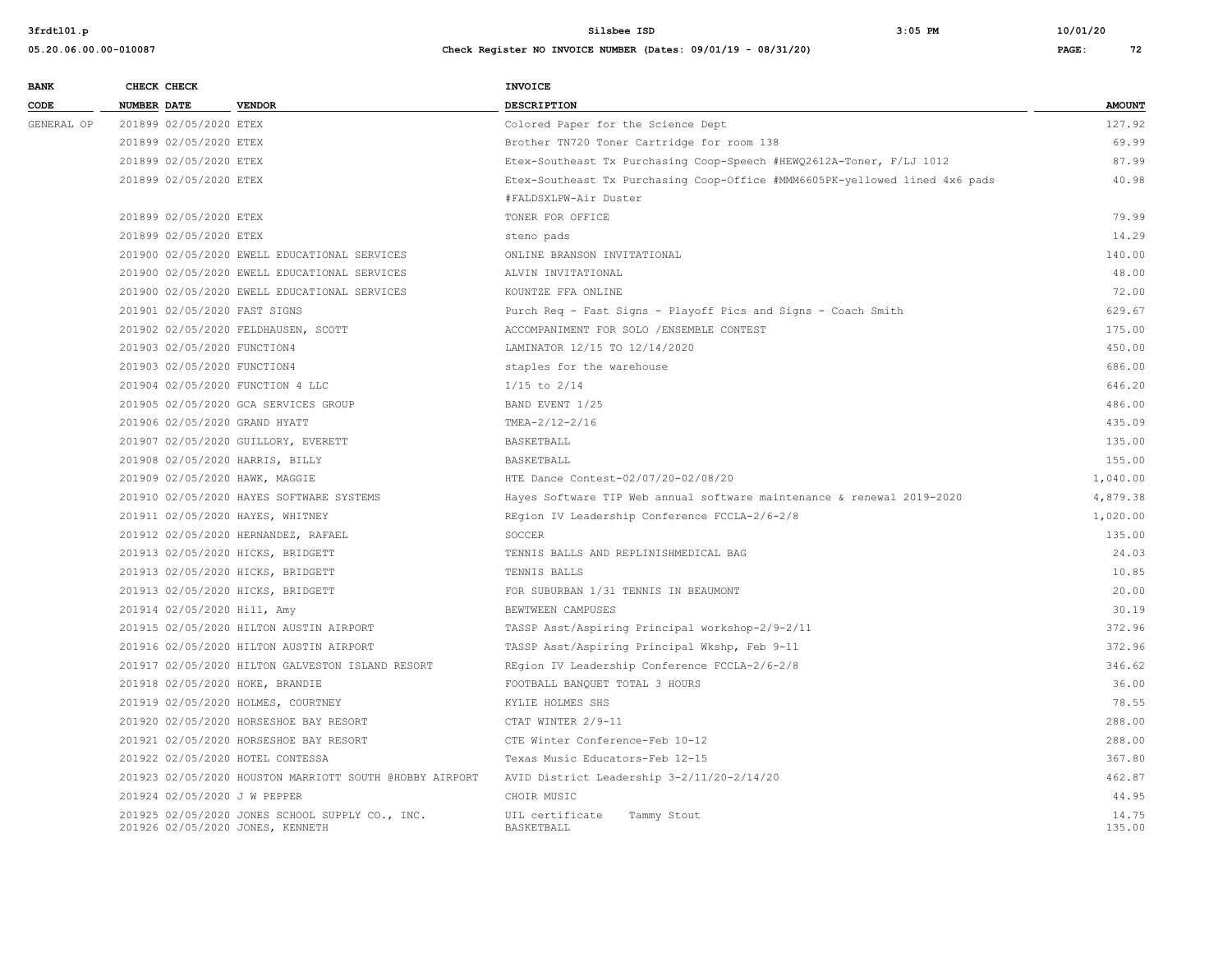**05.20.06.00.00-010087 Check Register NO INVOICE NUMBER (Dates: 09/01/19 - 08/31/20) PAGE: 73**

**BANK CHECK CHECK CHECK CODE NUMBER DATE VENDOR DESCRIPTION AMOUNT** GENERAL OP 201927 02/05/2020 KILLEBREW, TYRONE SILSBEE VS HARDIN JEFFERSON STARD STARD SS.00 201928 02/05/2020 KIRBY, BRIDGET PARKING TCTELA (Texas Council for Teachers of English Language Arts) Jan 473.84 23-Jan26 201929 02/05/2020 KOUNTZE ATHLETICS TENNIS 75.00 201930 02/05/2020 LAMAR INSTITUTE OF TECHNOLOGY TSI ASSESSMENT TESTING JULY 2018-MAY 2019 2,000.00 201931 02/05/2020 Langston, Tonya ESL BETWEEN CAMPUSES 126.67 201931 02/05/2020 Langston, Tonya BETWEEN CAMPUSES 100.51 201931 06/22/2020 Langston, Tonya **BETWEEN CAMPUSES** -100.51 -100.51 -100.51 -100.51 -100.51 -100.51 -100.51 -100 201931 06/22/2020 Langston, Tonya ESL BETWEEN CAMPUSES -126.67 201932 02/05/2020 LEE, TOM II BASKETBALL TOTAL 4.5 HOURS 157.50 201933 02/05/2020 LEFFAGE, JOHN SOCCER 135.00 201934 02/05/2020 Liles, Suzanne HOMEBOUND 2.59 201935 02/05/2020 LOCKETT, JOANNA SAN SAN SERVIT RESERVED BANQUET TOTAL 3 HOURS 36.00 201936 02/05/2020 LOVELY, UIRANNAH BASKETBALL 85.00 201937 02/05/2020 LYONS, QUARAE BASKETBALL 65.00 201938 02/05/2020 M & D SUPPLY, INC. OPEN PO JANUARY FOR M&D SUPPLY 2019-2020 BID LIST 95.62 201939 02/05/2020 McDuff, Tamra Teachers Pay Teachers Resources for aftershool and lab temp teachers new for 291.16 TEKS T. McDuff 201940 02/05/2020 McKenzie, Pam FOOTBALL BANQUET TOTAL 3 HOURS 36.00 201941 02/05/2020 MENGER HOTEL Texas Music Educator's Association Convention-02/12/20-02/15-20 734.48 201942 02/05/2020 MILLER, VICTOR CY FAIR TOURNEY 150.00 201943 02/05/2020 MOTT SUPPLY Mott Supply Silsbee ISD Bid Sheet 2019-2020 Open PO for the month of January 2.24 2020 201943 02/05/2020 MOTT SUPPLY 50 LB BAGS OF CHALK FOR MARKING BASEBALL AND SOFTBALL FIELDS BID LIST 197.80 2019-2020 201944 02/05/2020 MOTTON, TRACY BASKETBALL 65.00 201945 02/05/2020 NATIONAL FFA ORGANIZATION FFA Flag for Voc Ag 87.00 201946 02/05/2020 NCS PEARSON, INC. Testing--Speech-Julana Schwartz Pearson-#0158655109-PLS-5 Screening Test 195.04 201947 02/05/2020 Nelson, Michael THSBCA Coaching clinic-1/9-1/11 53.59 201947 02/05/2020 Nelson, Michael Pineywoods Football Clinic-1/17-1/18 15.00 201948 02/05/2020 NOVROZSKY'S CONSULTED BOYS BASKETBALL 379.62 201949 02/05/2020 NUNN, WILLIAM POWER LIFTING TOTAL 4 HOURS 140.00 201949 02/05/2020 NUNN, WILLIAM BASKETBALL TOTAL 4.5 HOURS 157.50 201950 02/05/2020 ORR, JESSE BASKETBALL TOTAL 4.5 HOURS 157.50 201950 02/05/2020 ORR, JESSE BASKETBALL TOTAL 4.5 HOURS 157.50 201951 02/05/2020 PAYNE'S WRECKER SERVICE, INC. TOWING AND LABOR CHARGE 500.00 201952 02/05/2020 PAYNE, REBECCA FOOTBALL BANQUET TOTAL 3 HOURS 36.00 201953 02/05/2020 Penry, Sue UIL MIDDLE SCHOOL 880.00 201954 02/05/2020 PINNACLE MEDICAL MANAGEMENT CORP. PHYSICAL 60.00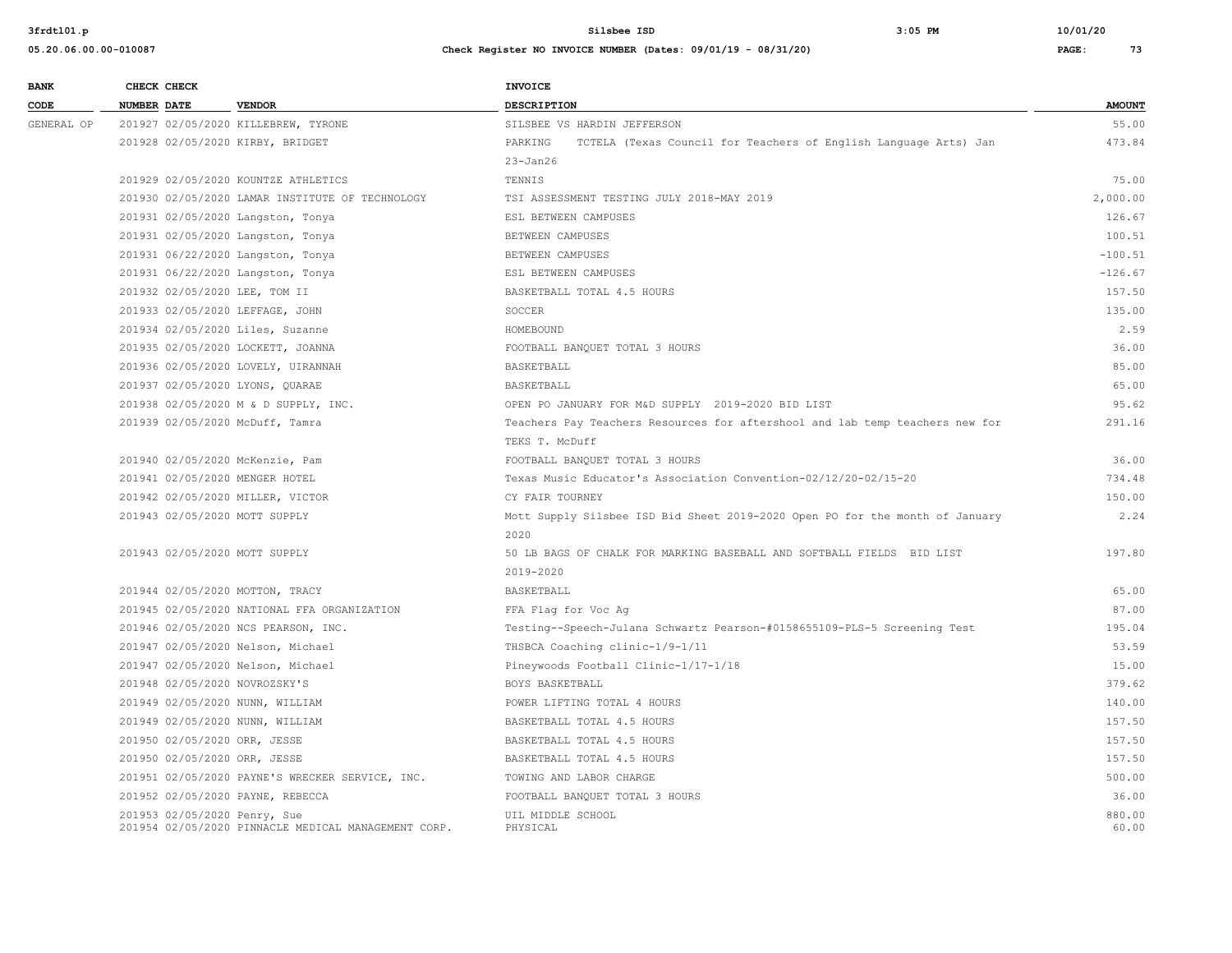| <b>BANK</b> | CHECK CHECK        |                             |                                                           | INVOICE                                                                                                                                   |               |
|-------------|--------------------|-----------------------------|-----------------------------------------------------------|-------------------------------------------------------------------------------------------------------------------------------------------|---------------|
| CODE        | <b>NUMBER DATE</b> |                             | <b>VENDOR</b>                                             | <b>DESCRIPTION</b>                                                                                                                        | <b>AMOUNT</b> |
| GENERAL OP  |                    |                             | 201955 02/05/2020 POLLOCK, STEVEN                         | <b>BASKETBALL</b>                                                                                                                         | 85.00         |
|             |                    |                             | 201956 02/05/2020 PORT NECHES-GROVES HIGH SCHOOL          | UIL TOURNAMENT                                                                                                                            | 288.00        |
|             |                    |                             | 201957 02/05/2020 POTTER PEDIATRICS PLLC                  | PHYSICAL THERAPY                                                                                                                          | 5,900.00      |
|             |                    |                             | 201957 02/05/2020 POTTER PEDIATRICS PLLC                  | PHYSICAL THERAPY                                                                                                                          | 700.00        |
|             |                    |                             | 201958 02/05/2020 Powell, Karen                           | MAIL GRANT FOR LIT/CTE OVERNIGHT                                                                                                          | 60.66         |
|             |                    |                             | 201959 02/05/2020 PUMPTEX INC.                            | PARTS AND SERVICE FOR FUELING STATION                                                                                                     | 1,289.09      |
|             |                    |                             | 201961 02/05/2020 REGION V EDUCATION SERVICE CENTER       | REGION 5ESC TONYA LANGSTON WS# 280908 1-13-20 ELL'S IN TX, WHAT TEACHERS NEED                                                             | 175.00        |
|             |                    |                             |                                                           | TO KNOW T. MCDUFF                                                                                                                         |               |
|             |                    |                             | 201961 02/05/2020 REGION V EDUCATION SERVICE CENTER       | Region 5 8 Hour Recertification Class for Alan McKInney, Susan Willis and                                                                 | 55.00         |
|             |                    |                             |                                                           | Phyllis Cravy                                                                                                                             |               |
|             |                    |                             | 201961 02/05/2020 REGION V EDUCATION SERVICE CENTER       | workshop- Region V-Amy Perry- Ginger Beeler #274445- TED Talks-                                                                           | 40.00         |
|             |                    |                             |                                                           | 10-3-19--8.30am-3.30pm #274446-TED Talks 11-14-19-8.30am-3.30pm #274447-TED                                                               |               |
|             |                    |                             |                                                           | Talks 1-23-20-8.30am-3.30pm #274451-TED Talks 3-26-20-8.30am-3.30pm                                                                       |               |
|             |                    |                             | 201961 02/05/2020 REGION V EDUCATION SERVICE CENTER       | workshop- Region V-Amy Perry- Ginger Beeler #274445- TED Talks-                                                                           | 40.00         |
|             |                    |                             |                                                           | 10-3-19--8.30am-3.30pm #274446-TED Talks 11-14-19-8.30am-3.30pm #274447-TED                                                               |               |
|             |                    |                             |                                                           | Talks 1-23-20-8.30am-3.30pm #274451-TED Talks 3-26-20-8.30am-3.30pm                                                                       |               |
|             |                    |                             | 201962 02/05/2020 RICE, COURTNEY                          | UIL PORT NECHES GROVES                                                                                                                    | 140.00        |
|             |                    |                             | 201963 02/05/2020 RIDEAU, BRANDON                         | BASKETBALL                                                                                                                                | 85.00         |
|             |                    |                             | 201964 02/05/2020 RIDEAU, JUSTIN                          | BASKETBALL                                                                                                                                | 155.00        |
|             |                    |                             | 201965 02/05/2020 RODRIGUEZ, CARMEN                       | FOOTBALL BANQUET TOTAL 3 HOURS                                                                                                            | 36.00         |
|             |                    |                             | 201966 02/05/2020 SAN ANTONIO MARRIOTT RIVERCENTER        | 15th Annual Professional School Counselor Conference-2/9-2/11                                                                             | 552.75        |
|             |                    |                             | 201967 02/05/2020 SAN ANTONIO MARRIOTT RIVERCENTER        | Texas School Counselor Association-2/8/20-2/11/20                                                                                         | 552.75        |
|             |                    |                             |                                                           | 201968 02/05/2020 Sandifer's L.P. Gas & Service Co., Inc. Sandifer's Propane Open PO for January 2020 Propane for Buses (waiting on motor | 41.50         |
|             |                    |                             |                                                           | for our fueling station)                                                                                                                  |               |
|             |                    |                             |                                                           | 201968 02/05/2020 Sandifer's L.P. Gas & Service Co., Inc. Sandifer's Propane Open PO for January 2020 Propane for Buses (waiting on motor | 31.75         |
|             |                    |                             |                                                           | for our fueling station)                                                                                                                  |               |
|             |                    |                             | 201968 02/05/2020 Sandifer's L.P. Gas & Service Co., Inc. | Sandifer's Propane Open PO for January 2020 Propane for Buses (waiting on motor                                                           | 24.26         |
|             |                    |                             |                                                           | for our fueling station)                                                                                                                  |               |
|             |                    |                             | 201969 02/05/2020 Scott, Ruby                             | HS TO LCM HIGH SCHOOL                                                                                                                     | 10.00         |
|             |                    |                             | 201969 02/05/2020 Scott, Ruby                             | UIL TO NEDERLAND                                                                                                                          | 19.99         |
|             |                    |                             | 201970 02/05/2020 SHERATON DFW AIRPORT HOTEL              | Glazier Football Clinic- Dallas-Feb 7-8                                                                                                   | 259.42        |
|             |                    |                             | 201971 02/05/2020 SILSBEE BEE                             | run legal ad for Maintenance, twice Jan 8 and Jan 15                                                                                      | 27.30         |
|             |                    |                             | 201971 02/05/2020 SILSBEE BEE                             | Athletic Field Service RFP Jan 8 and Jan 15                                                                                               | 24.96         |
|             |                    |                             | 201972 02/05/2020 SILSBEE ISD FOOD SERVICES               | WORKSHOP                                                                                                                                  | 28.00         |
|             |                    |                             | 201972 02/05/2020 SILSBEE ISD FOOD SERVICES               | JANUARY                                                                                                                                   | 410.94        |
|             |                    |                             | 201972 02/05/2020 SILSBEE ISD FOOD SERVICES               | MAINTENANCE MEALS                                                                                                                         | 332.90        |
|             |                    |                             | 201973 02/05/2020 SIMMONS, KENDRA                         | BASKETBALL 4.5 HOURS                                                                                                                      | 157.50        |
|             |                    | 201974 02/05/2020 SKILLSUSA |                                                           | WELDING $2/13-15$                                                                                                                         | 200.00        |
|             |                    | 201974 02/05/2020 SKILLSUSA |                                                           | AUTO SERVICE TECHNOLOGY                                                                                                                   | 104.00        |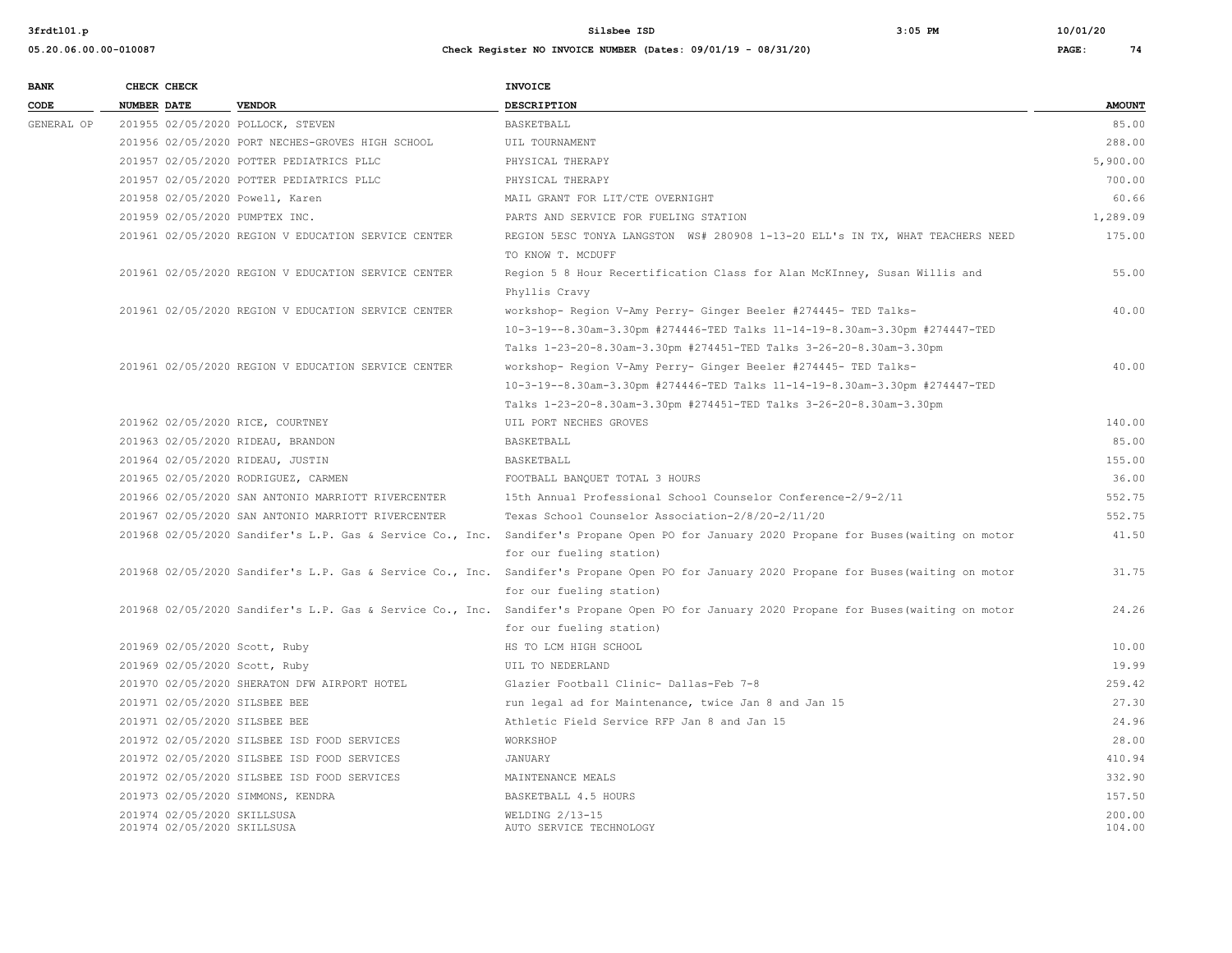| 05.20.06.00.00-010087 | Check Register NO INVOICE NUMBER (Dates: 09/01/19 - 08/31/20)<br>ни производство на предлагата на селото на селото на селото на селото на селото на селото на селото на селото | <b>PAGE</b> | 75 |
|-----------------------|--------------------------------------------------------------------------------------------------------------------------------------------------------------------------------|-------------|----|
|                       |                                                                                                                                                                                |             |    |

| <b>BANK</b> |                    | CHECK CHECK             |                                                         | <b>INVOICE</b>                                                                           |               |
|-------------|--------------------|-------------------------|---------------------------------------------------------|------------------------------------------------------------------------------------------|---------------|
| CODE        | <b>NUMBER DATE</b> |                         | <b>VENDOR</b>                                           | DESCRIPTION                                                                              | <b>AMOUNT</b> |
| GENERAL OP  |                    |                         | 201975 02/05/2020 SMITH, AMANDA                         | MEALS AND PARKING<br>TCTELA 2020-1/23/20-1/26/20                                         | 475.23        |
|             |                    |                         | 201976 02/05/2020 SMITH, CAROL                          | BETWEEN CAMPUSES                                                                         | 37.84         |
|             |                    |                         | 201977 02/05/2020 SOCCER.COM                            | Purch Req - Soccer.com - Soccer Balls and equip for Boys Soccer - Coach J Davis          | 232.94        |
|             |                    |                         | 201978 02/05/2020 SOUTHEAST TEXAS WATER                 | PACES                                                                                    | 124.50        |
|             |                    |                         | 201979 02/05/2020 SOUTHERN LAWN & LANDSCAPES LLC        | MOWING COMPLETED 11/25                                                                   | 5,206.00      |
|             |                    |                         | 201979 02/05/2020 SOUTHERN LAWN & LANDSCAPES LLC        | MOWING COMPLETED 1/31                                                                    | 4,906.00      |
|             |                    |                         | 201980 02/05/2020 SOUTHERN COMPUTER WAREHOUSE           | Epson Document Camera for room 111                                                       | 482.10        |
|             |                    |                         | 201981 02/05/2020 SPARKLETTS AND SIERRA SPRINGS         | ADMINISTRATION, WAREHOUSE AND TRANSPORTATION                                             | 106.43        |
|             |                    |                         | 201982 02/05/2020 SPRINGHILL SUITES HOUSTON BROOKHOLLOW | HTE Dance Contest-02/07/20-02/08/20                                                      | 768.12        |
|             |                    |                         | 201983 02/05/2020 SUBWAY STORE #5224                    | MS GIRLS BASKETBALL                                                                      | 404.10        |
|             |                    | 201984 02/05/2020 TASBO |                                                         | State Aid Template Boot Camp-2/13                                                        | 275.00        |
|             |                    | 201985 02/05/2020 TASSP |                                                         | TASSP Asst/Aspiring Principal Wkshp, Feb 9-11                                            | 246.00        |
|             |                    | 201985 02/05/2020 TASSP |                                                         | TASSP Asst/Aspiring Principal workshop-2/9-2/11                                          | 246.00        |
|             |                    |                         | 201986 02/05/2020 TEXAS COUNSELING ASSOCIATION          | Texas School Counselor Association-2/8/20-2/11/20                                        | 330.00        |
|             |                    |                         | 201987 02/05/2020 THE KADES CORPORATION                 | TENNIS                                                                                   | 18.47         |
|             |                    |                         | 201987 02/05/2020 THE KADES CORPORATION                 | TENNIS                                                                                   | 40.57         |
|             |                    |                         | 201987 02/05/2020 THE KADES CORPORATION                 | GIRLS BASKETBALL                                                                         | 142.42        |
|             |                    |                         | 201988 02/05/2020 Thornhill, Sherrie                    | MEALS AND PARKING - TASA MID WINTER                                                      | 541.23        |
|             |                    |                         | 201989 02/05/2020 Tomas, Jennifer                       | TRAVEL TO SAM'S FOR ATHLETIC DEPARTMENT                                                  | 27.14         |
|             |                    |                         | 201990 02/05/2020 TURNER, TRACI                         | PARENTING 101                                                                            | 100.00        |
|             |                    |                         | 201991 02/05/2020 TYLER, WILLIAM                        | LITTLE DRIBBLERS TOTAL 6.5 HOURS                                                         | 227.50        |
|             |                    |                         | 201992 02/05/2020 U S POSTAL SERVICE                    | POSTAGE FOR METER                                                                        | 5,000.00      |
|             |                    |                         | 201993 02/05/2020 UIL MUSIC REGION 10                   | UIL SOLO AND ENSEMBLE                                                                    | 552.00        |
|             |                    |                         | 201994 02/05/2020 UIL MUSIC REGION 10                   | UIL EARLY MS CONTEST                                                                     | 900.00        |
|             |                    |                         | 201995 02/05/2020 VIDOR PIRATE GOLF                     | JV GOLF TOURNAMENT                                                                       | 120.00        |
|             |                    |                         | 201996 02/05/2020 VIDOR PIRATE GOLF                     | GIRLS GOLF                                                                               | 165.00        |
|             |                    |                         | 201997 02/05/2020 VIDOR TENNIS                          | VIDOR INVITATIONAL                                                                       | 75.00         |
|             |                    |                         | 201998 02/05/2020 WALTON, BRENDA                        | WORKER BASKETBALL 2 GAMES                                                                | 150.00        |
|             |                    |                         | 201999 02/05/2020 WEBB, MARVIN                          | SILSBEE VS HARDIN JEFFERSON BASKETBALL                                                   | 55.00         |
|             |                    |                         | 202000 02/05/2020 WEHMEYER, DANIELLE                    | ATGT WINTER CLINIC CHRISTUS HOSPITAL                                                     | 48.07         |
|             |                    |                         | 202001 02/05/2020 WIGGINS, HEATHER                      | CLINICAL 8 HOURS                                                                         | 120.00        |
|             |                    |                         | 202002 02/05/2020 Williamson, John                      | STUDENT TO DOCTOR                                                                        | 15.38         |
|             |                    |                         | 202002 02/05/2020 Williamson, John                      | ATGT WINTER CLINIC CHRISTUS HOSPITAL                                                     | 48.07         |
|             |                    | 202003 02/05/2020 ZONES |                                                         | technology supplies                                                                      | 464.85        |
|             |                    | 202003 02/05/2020 ZONES |                                                         | technology supplies                                                                      | 89.25         |
|             |                    |                         | 202004 02/12/2020 AWARDS OF DISTINCTION                 | WALL OF HONOR PLAQUES                                                                    | 65.00         |
|             |                    |                         | 202005 02/12/2020 BASSETT, DARIUS                       | BASKETBALL                                                                               | 155.00        |
|             |                    |                         | 202006 02/12/2020 BEAUMONT FREIGHTLINER - STERLING      | Beaumont Freightliner Western Star- Sterling HVAC Control Module for bus 36 Buy<br>Board | 254.42        |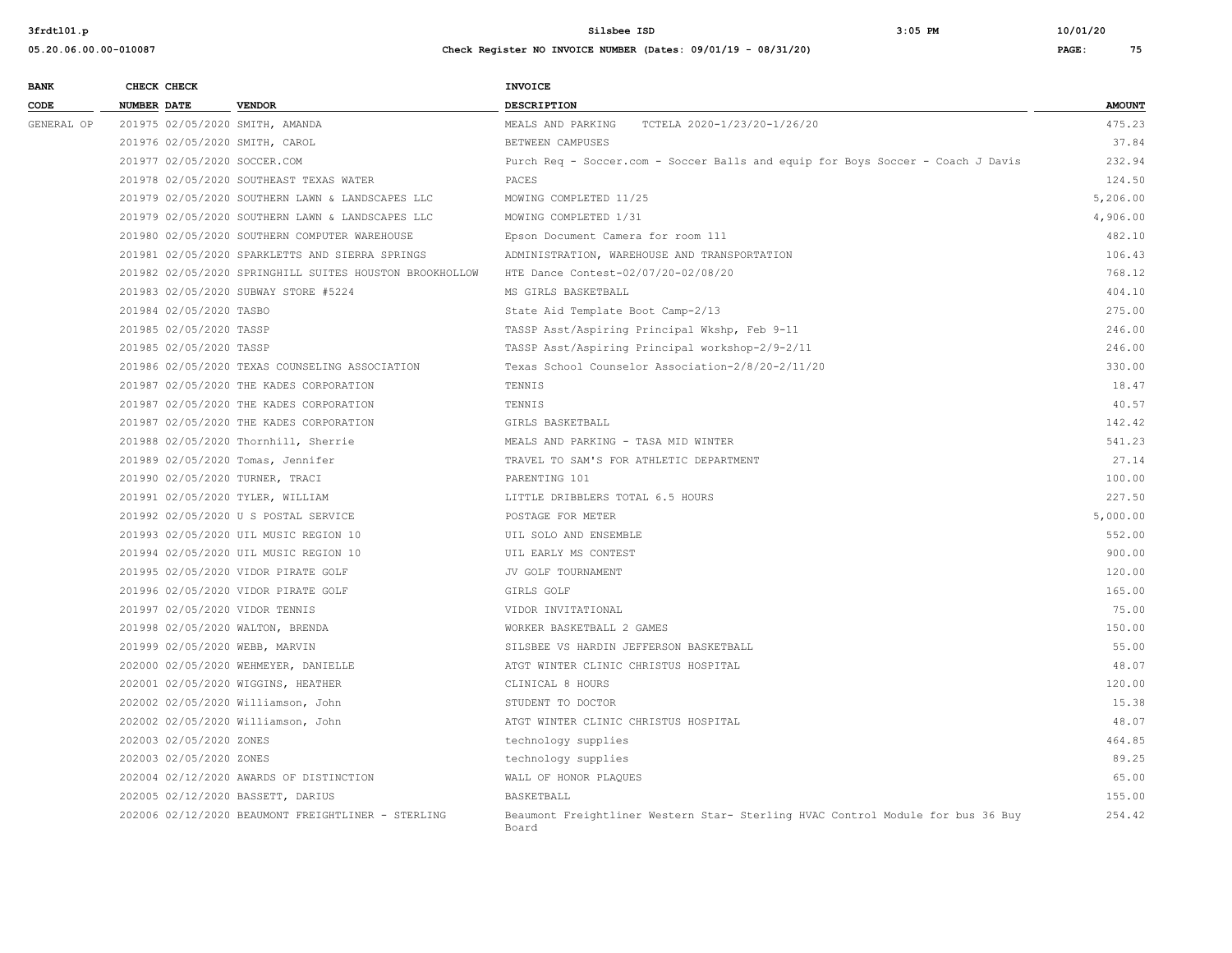| <b>BANK</b> | CHECK CHECK                                      |                                                        | INVOICE                                                                       |                |
|-------------|--------------------------------------------------|--------------------------------------------------------|-------------------------------------------------------------------------------|----------------|
| CODE        | NUMBER DATE                                      | <b>VENDOR</b>                                          | <b>DESCRIPTION</b>                                                            | <b>AMOUNT</b>  |
| GENERAL OP  |                                                  | 202007 02/12/2020 BELL, MA LPC COUNSELING SERV., TRACY | PACES COUNSELING                                                              | 152.00         |
|             |                                                  | 202007 02/12/2020 BELL, MA LPC COUNSELING SERV., TRACY | COUNSELING                                                                    | 737.50         |
|             |                                                  | 202007 02/12/2020 BELL, MA LPC COUNSELING SERV., TRACY | COUNSELING                                                                    | 568.00         |
|             |                                                  | 202007 02/12/2020 BELL, MA LPC COUNSELING SERV., TRACY | COUNSELING                                                                    | 3,300.00       |
|             |                                                  | 202008 02/12/2020 BODENSTEINER, JOHN                   | MILEAGE HOMEBOUND                                                             | 64.86          |
|             |                                                  | 202009 02/12/2020 BOURQUE, BRETTNI                     | TCTELA 2020-1/23/20-1/26/20                                                   | 453.17         |
|             |                                                  | 202010 02/12/2020 BROOKSHIRE BROS                      | FCCLA Monthly Open PO for Jan. 2020                                           | 233.96         |
|             |                                                  | 202010 02/12/2020 BROOKSHIRE BROS                      | Purch Req - Brookshire Bros - Cakes for Signings and Senior Night (Girls BB)  | 108.96         |
|             | 202011 02/12/2020 BSN SPORTS                     |                                                        | Purch Req - BSN Sports - Tennis Materials - Coach Hicks                       | 843.08         |
|             |                                                  | 202012 02/12/2020 BUECHLER & ASSOCIATES, P.C.          | RE: RETAINER SERVICES FEBRUARY 2020                                           | 4,041.67       |
|             |                                                  | 202013 02/12/2020 BURGERS OF BEAUMONT                  | 1/29 MEALS GOLF                                                               | 23.63          |
|             |                                                  | 202013 02/12/2020 BURGERS OF BEAUMONT                  | 2/4 MEALS GOLF                                                                | 24.25          |
|             |                                                  | 202014 02/12/2020 BURGERWORKS, INC.                    | SOCCER BOYS                                                                   | 289.90         |
|             |                                                  | 202014 02/12/2020 BURGERWORKS, INC.                    | BOYS BASKETBALL MS                                                            | 341.10         |
|             |                                                  | 202014 02/12/2020 BURGERWORKS, INC.                    | SOCCER BOYS                                                                   | 294.15         |
|             | 202015 02/12/2020 Cameron, Jena                  |                                                        | Science & Engineering Fair Houston-2/14-2/15                                  | 200.00         |
|             |                                                  | 202016 02/12/2020 CENTERPOINT ENERGY                   | $1/3$ to $2/3$                                                                | 78.83          |
|             |                                                  | 202016 02/12/2020 CENTERPOINT ENERGY                   | $1/3$ to $2/3$                                                                | 923.63         |
|             |                                                  | 202016 02/12/2020 CENTERPOINT ENERGY                   | $1/3$ to $2/3$                                                                | 276.30         |
|             |                                                  | 202016 02/12/2020 CENTERPOINT ENERGY                   | $1/3$ to $2/3$                                                                | 306.16         |
|             |                                                  | 202016 02/12/2020 CENTERPOINT ENERGY                   | $1/3$ to $2/3$                                                                | 412.07         |
|             |                                                  | 202016 02/12/2020 CENTERPOINT ENERGY                   | $1/3$ to $2/3$                                                                | 104.92         |
|             |                                                  | 202017 02/12/2020 CHALK'S TRUCK PARTS, INC.            | Chalk's Truck Parts Silsbee ISD Bid Sheet 2019-2020 Open PO for the month of  | 361.00         |
|             |                                                  |                                                        | January 2020                                                                  |                |
|             |                                                  | 202017 02/12/2020 CHALK'S TRUCK PARTS, INC.            | Chalk's Silsbee ISD Bid Sheet for 2019-2020 Open PO for the Month of February | 454.35         |
|             |                                                  |                                                        | 2020                                                                          |                |
|             |                                                  | 202018 02/12/2020 CHAMBLEE, MICHAEL                    | <b>BASKETBALL</b>                                                             | 85.00          |
|             | 202019 02/12/2020 CHICK-FIL-A                    |                                                        | TENNIS                                                                        | 58.84          |
|             |                                                  | 202020 02/12/2020 COMMUNITY COFFEE                     | SILSBEE ELEMENTARY                                                            | 229.00         |
|             |                                                  | 202021 02/12/2020 DELACERDA, SCOTT                     | ELEMENTARY TOTAL 4.5 HOURS                                                    | 157.50         |
|             |                                                  | 202021 02/12/2020 DELACERDA, SCOTT                     | BASKETBALL TOTAL 4 HOURS                                                      | 140.00         |
|             |                                                  | 202022 02/12/2020 ELITE CARD PAYMENT CENTER            | Austin TCEA Convention & Exposition-2/2/20-2/7/20                             | 1,610.56       |
|             |                                                  | 202022 02/12/2020 ELITE CARD PAYMENT CENTER            | CHELSEY GARRETT 1/16-1/18-UIL State Spirit Competition                        | 3,983.98       |
|             |                                                  | 202022 02/12/2020 ELITE CARD PAYMENT CENTER            | -Region IV School Bus Driver Trainer - Jan 10- Jan 13                         | 291.36         |
|             |                                                  | 202022 02/12/2020 ELITE CARD PAYMENT CENTER            | TCTELA 2020-1/23/20-1/26/20                                                   | 1,880.16       |
|             |                                                  | 202022 02/12/2020 ELITE CARD PAYMENT CENTER            | $1/3$ TO $2/3$                                                                | 4.163.76       |
|             | 202023 02/12/2020 EMBASSY SUITES                 |                                                        | -Science & Engineering Fair Houston-2/14-2/15                                 | 719.68         |
|             | 202024 02/12/2020 ETEX<br>202024 02/12/2020 ETEX |                                                        | TONER FOR OFFICE<br>dymo labels                                               | 79.99<br>28.99 |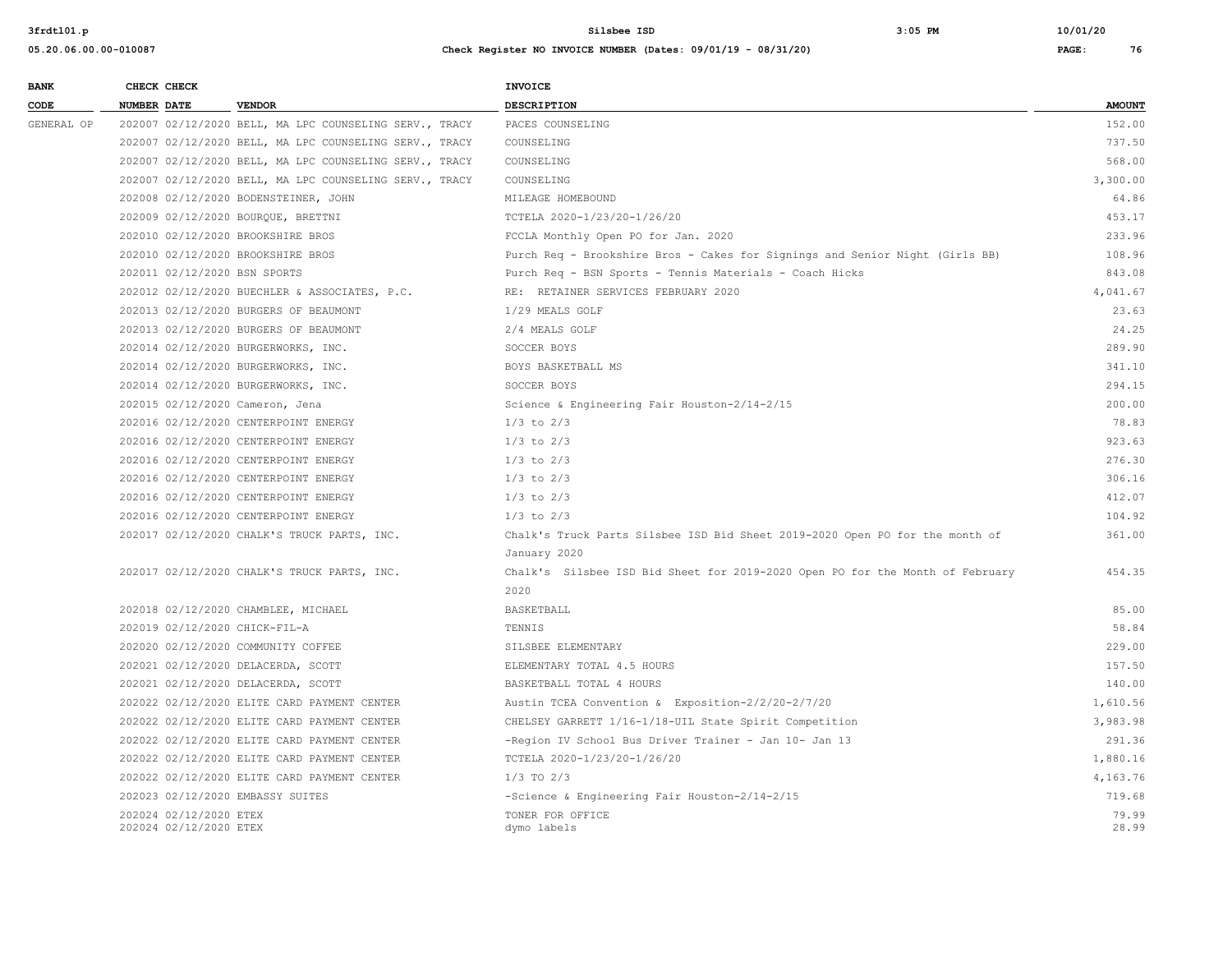| <b>BANK</b> | CHECK CHECK        |                        |                                                                                                   | <b>INVOICE</b>                                                                                                                          |               |
|-------------|--------------------|------------------------|---------------------------------------------------------------------------------------------------|-----------------------------------------------------------------------------------------------------------------------------------------|---------------|
| CODE        | <b>NUMBER DATE</b> |                        | <b>VENDOR</b>                                                                                     | <b>DESCRIPTION</b>                                                                                                                      | <b>AMOUNT</b> |
| GENERAL OP  |                    | 202024 02/12/2020 ETEX |                                                                                                   | TONER                                                                                                                                   | 59.99         |
|             |                    | 202024 02/12/2020 ETEX |                                                                                                   | Etex--Southeast Tx Purchasing Coop--Amy Jenkins # ACC15026 Pressboard                                                                   | 269.95        |
|             |                    |                        |                                                                                                   | Classification Folders, 2 Dividers Sky Blue                                                                                             |               |
|             |                    | 202024 02/12/2020 ETEX |                                                                                                   | Heatlh Service Supplies                                                                                                                 | 275.51        |
|             |                    | 202024 02/12/2020 ETEX |                                                                                                   | BATTERIES AND STAPLES                                                                                                                   | 66.94         |
|             |                    | 202024 02/12/2020 ETEX |                                                                                                   | Etex-Southeast Tx Purchasing Coop-Phyllis Daigle #BRTTN850-Brother TN850                                                                | 117.99        |
|             |                    |                        |                                                                                                   | High-Yield Toner                                                                                                                        |               |
|             |                    |                        | 202025 02/12/2020 EWELL EDUCATIONAL SERVICES                                                      | Online Prep Test Subscriptions for Voc Aq                                                                                               | 50.00         |
|             |                    |                        | 202025 02/12/2020 EWELL EDUCATIONAL SERVICES                                                      | Online Prep Test Subscriptions for Voc Ag                                                                                               | 50.00         |
|             |                    |                        | 202025 02/12/2020 EWELL EDUCATIONAL SERVICES                                                      | Online Prep Test Subscriptions for Voc Ag                                                                                               | 50.00         |
|             |                    |                        | 202026 02/12/2020 FOLLETT SCHOOL SOLUTIONS, INC.                                                  | DISTRICT MEMBER LICENSE                                                                                                                 | 722.00        |
|             |                    |                        | 202026 02/12/2020 FOLLETT SCHOOL SOLUTIONS, INC.                                                  | library renewal for Follett<br>K Smith                                                                                                  | 722.00        |
|             |                    |                        | 202026 02/12/2020 FOLLETT SCHOOL SOLUTIONS, INC.                                                  | library follett renewal Laura Reeves<br>K Smith                                                                                         | 722.00        |
|             |                    |                        | 202026 02/12/2020 FOLLETT SCHOOL SOLUTIONS, INC.                                                  | Destiny License Renewal for the Library                                                                                                 | 622.00        |
|             |                    |                        | 202027 02/12/2020 FOLLETT SCHOOL SOLUTIONS, INC.                                                  | Library book order                                                                                                                      | 3,659.01      |
|             |                    |                        | 202028 02/12/2020 FUNCTION4                                                                       | paper for warehouse                                                                                                                     | 10,440.00     |
|             |                    |                        | 202029 02/12/2020 GARCIA, JOSEPH                                                                  | JANUARY                                                                                                                                 | 26.25         |
|             |                    |                        | 202030 02/12/2020 GCA SERVICES GROUP                                                              | FOOTBALL BOOSTER CLUB 1/30                                                                                                              | 144.00        |
|             |                    |                        | 202030 02/12/2020 GCA SERVICES GROUP                                                              | LITTLE DRIBBLERS 2/1                                                                                                                    | 225.00        |
|             |                    |                        | 202031 02/12/2020 GULF COAST AUDIO                                                                | Lighting console for band                                                                                                               | 10,674.00     |
|             |                    |                        | 202032 02/12/2020 HADNOT, JOSHUA                                                                  | SOFTBALL SILSBEE VS VIDOR                                                                                                               | 30.00         |
|             |                    |                        | 202033 02/12/2020 HAMBURGER DEPOT                                                                 | POWERLIFTING                                                                                                                            | 310.00        |
|             |                    |                        | 202034 02/12/2020 HARDIN COUNTY TREASURER                                                         | COMMISSIONS                                                                                                                             | 17,515.90     |
|             |                    |                        | 202035 02/12/2020 HEALTHCARE PROVIDERS SERVICE ORGANIZATIO STUDENT BLANKET PROFESSIONAL LIABILITY |                                                                                                                                         | 315.00        |
|             |                    |                        | 202036 02/12/2020 HILTON AMERICAS -HOUSTON                                                        | TSHA-2/19-2/20                                                                                                                          | 1,016.76      |
|             |                    |                        | 202037 02/12/2020 INTERSTATE BILLING SERVICE, INC.                                                | 3018125515<br>Rush Bus Centers Buy Board Repair bus 46                                                                                  | 4,906.46      |
|             |                    |                        | 202038 02/12/2020 J W PEPPER                                                                      | CHOIR MUSIC                                                                                                                             | 346.34        |
|             |                    |                        | 202039 02/12/2020 Jacks, Evelle                                                                   | BETWEEN CAMPUSES                                                                                                                        | 69.12         |
|             |                    |                        | 202040 02/12/2020 JOHNSEN'S WHOLESALE FLORIST                                                     | Flower supplies for Voc Ag                                                                                                              | 419.45        |
|             |                    |                        | 202040 02/12/2020 JOHNSEN'S WHOLESALE FLORIST                                                     | Floral Design Monthly Open PO for Jan. 2020                                                                                             | 79.35         |
|             |                    |                        | 202040 02/12/2020 JOHNSEN'S WHOLESALE FLORIST                                                     | Floral Design Monthly Open PO for Feb. 2020                                                                                             | 46.05         |
|             |                    |                        | 202040 02/12/2020 JOHNSEN'S WHOLESALE FLORIST                                                     | Flowers for Valentine's Day for Floral Design classes                                                                                   | 975.80        |
|             |                    |                        | 202041 02/12/2020 JONES, TRENTON                                                                  | -Glazier Football Clinic- Dallas-Feb 7-8                                                                                                | 52.95         |
|             |                    |                        | 202042 02/12/2020 LEE, TOM II                                                                     | BASKETBALL TOTAL 6 HOURS                                                                                                                | 210.00        |
|             |                    |                        | 202043 02/12/2020 Leleux, Judith                                                                  | TCEA-Feb 3-7                                                                                                                            | 87.58         |
|             |                    |                        | 202044 02/12/2020 Lewis, Sophia                                                                   | REGION V                                                                                                                                | 25.10         |
|             |                    |                        | 202045 02/12/2020 LOFTIN, RONALD                                                                  | -Glazier Football Clinic- Dallas-Feb 7-8                                                                                                | 61.15         |
|             |                    |                        | 202046 02/12/2020 LUFKIN FREIGHTLINER                                                             | Lufkin Freighliner Buy Board (Houston Freighliner-Sterling<br>(Selectransportation Resources LLC) Open PO for the month of January 2020 | 479.53        |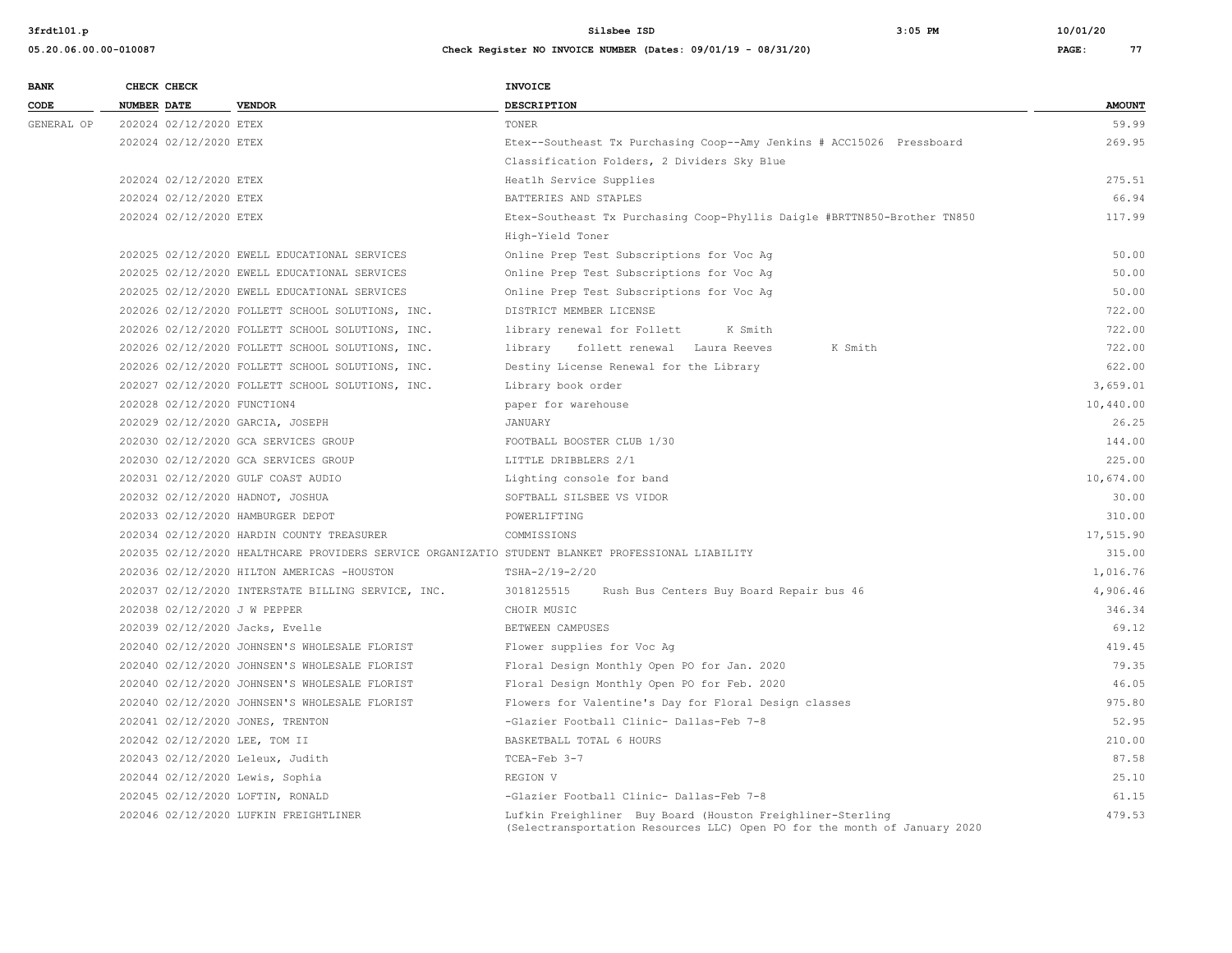| <b>BANK</b> | CHECK CHECK        |                                                      | INVOICE                                                                        |               |
|-------------|--------------------|------------------------------------------------------|--------------------------------------------------------------------------------|---------------|
| CODE        | <b>NUMBER DATE</b> | <b>VENDOR</b>                                        | DESCRIPTION                                                                    | <b>AMOUNT</b> |
| GENERAL OP  |                    | 202047 02/12/2020 Luna, Kayla                        | REGION V                                                                       | 25.17         |
|             |                    | 202047 02/12/2020 Luna, Kayla                        | REGION V                                                                       | 24.96         |
|             |                    | 202048 02/12/2020 Mackey, Kyle                       | MEAL FOR STUDENT ARRIVED LATE                                                  | 9.76          |
|             |                    | 202049 02/12/2020 MARK'S PLUMBING                    | OPEN PO FEBRUARY FOR MARK'S PLUMBING BUY BOARD                                 | 387.66        |
|             |                    | 202050 02/12/2020 MAYBERRY, DONTE                    | BASKETBALL MIDDLE SCHOOL                                                       | 155.00        |
|             |                    | 202050 02/12/2020 MAYBERRY, DONTE                    | BASKETBALL                                                                     | 85.00         |
|             |                    | 202051 02/12/2020 MCDANIEL, IBE                      | BASKETBALL                                                                     | 155.00        |
|             |                    | 202052 02/12/2020 MCKEEHAN, JOHN                     | DISTRICT SKILLS USA                                                            | 80.00         |
|             |                    | 202053 02/12/2020 MCKEEHAN, JOHN                     | DISTRICT SKILLS USA                                                            | 100.00        |
|             |                    | 202054 02/12/2020 MCKEEHAN, JOHN                     | DISTRICT SKILLS USA                                                            | 80.00         |
|             |                    | 202055 02/12/2020 McKenzie, Pam                      | BASEBALL BANQUET                                                               | 75.00         |
|             |                    | 202056 02/12/2020 MOORE CHEVROLET BUICK GMC CADILLAC | Moore Chevrolet (formerly Cowboy Chevrolet) Repair Suburban 21                 | 1,435.81      |
|             |                    | 202057 02/12/2020 MUNRO'S UNIFORM SERVICE            | MAINTENANCE JANUARY                                                            | 858.59        |
|             |                    | 202058 02/12/2020 MUNRO'S UNIFORM SERVICE            | TRANSPORTATION JANUARY                                                         | 153.60        |
|             |                    | 202059 02/12/2020 NCS PEARSON, INC.                  | PEARSON NNAT3 FOR SES                                                          | 6,825.00      |
|             |                    | 202060 02/12/2020 NCS PEARSON, INC.                  | Pearson-ButBoard--Speech -Julana Schwartz # 0158658973-PLS-5 Protocols #       | 295.21        |
|             |                    |                                                      | 0158012836-GFTA-3                                                              |               |
|             |                    | 202061 02/12/2020 NORTH SHORE STEEL                  | Metal for Welding classes                                                      | 487.70        |
|             |                    | 202062 02/12/2020 NUNN, WILLIAM                      | BASKETBALL TOTAL 4 HOURS                                                       | 140.00        |
|             |                    | 202063 02/12/2020 O'REILLY AUTOMOTIVE                | OPEN PO JANUARY FOR O'REILLY AUTO BUY BOARD                                    | 12.97         |
|             |                    | 202064 02/12/2020 O'REILLY AUTOMOTIVE                | O'Reilly's Auto Parts Open PO for January 2020 Silsbee ISD Bid Sheet 2019-2020 | 311.23        |
|             |                    | 202064 02/12/2020 O'REILLY AUTOMOTIVE                | AG TRUCK TAIL LAMP                                                             | 38.21         |
|             |                    | 202065 02/12/2020 O'REILLY AUTOMOTIVE                | Auto Shop Monthly Open PO for Jan. 2020 BuyBoard #551-17                       | 138.06        |
|             |                    | 202066 02/12/2020 ORTEGO, MATTHEW                    | TPSA-Regional Competition-2/14-19-2/16/19                                      | 2,370.00      |
|             |                    | 202067 02/12/2020 PARKER LUMBER - SILSBEE            | OPEN PO JANUARY FOR PARKER LUMBER JANUARY 2019-2020 BID LIST                   | 1,440.89      |
|             |                    | 202068 02/12/2020 PARKER LUMBER - SILSBEE            | Parker's Lumber Silsbee ISD Maintenance Bid Sheet 2019-2020. Open PO for the   | 133.49        |
|             |                    |                                                      | month of January 2020                                                          |               |
|             |                    | 202069 02/12/2020 PARKER LUMBER - SILSBEE            | HVAC Monthly Open PO for Jan. 2020                                             | 78.99         |
|             |                    | 202069 02/12/2020 PARKER LUMBER - SILSBEE            | Welding Monthly Open PO for Jan. 2020                                          | 38.32         |
|             |                    | 202070 02/12/2020 PERRIN, LESTER JR                  | PARKING, Austin TCEA Convention & Exposition-2/2/20-2/7/20                     | 466.34        |
|             |                    | 202071 02/12/2020 PINNACLE MEDICAL MANAGEMENT CORP.  | PER EMPLOYMENT, REASONABLE CAUSE TEST                                          | 190.00        |
|             |                    | 202072 02/12/2020 RABO BUSINESS FORMS, INC.          | A/P CHECKS                                                                     | 479.00        |
|             |                    | 202072 02/12/2020 RABO BUSINESS FORMS, INC.          | REPORT CARDS                                                                   | 345.00        |
|             |                    | 202073 02/12/2020 RAWSON, TONYA                      | REGION V                                                                       | 24.96         |
|             |                    | 202074 02/12/2020 REGION IV ESC                      | Region 4 PO for 8 Hour Bus Driver Recertification for Jennifer Fisher and      | 50.00         |
|             |                    |                                                      | Phyllis Cravy                                                                  |               |
|             |                    | 202074 02/12/2020 REGION IV ESC                      | Region 4 PO for 8 Hour Bus Driver Recertification for Jennifer Fisher and      | 50.00         |
|             |                    |                                                      | Phyllis Cravy                                                                  |               |
|             |                    | 202075 02/12/2020 REGION V EDUCATION SERVICE CENTER  | Region V-Craig Landry # 287222- STAAR Alternate 2 Training 1-28-2020           | 10.00         |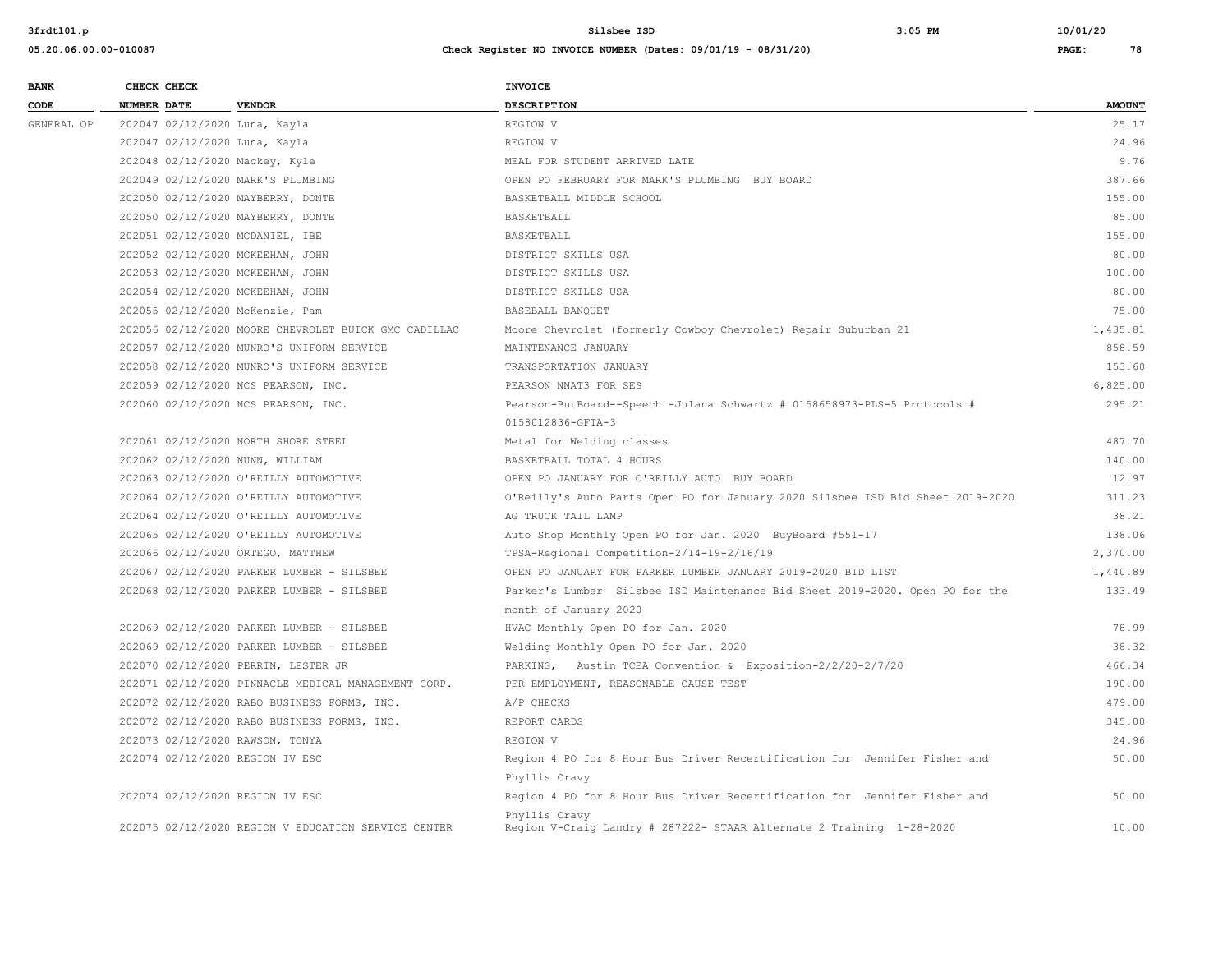| <b>BANK</b> | CHECK CHECK        |                          |                                                      | INVOICE                                                                                                                                                               |                  |
|-------------|--------------------|--------------------------|------------------------------------------------------|-----------------------------------------------------------------------------------------------------------------------------------------------------------------------|------------------|
| CODE        | <b>NUMBER DATE</b> |                          | <b>VENDOR</b>                                        | <b>DESCRIPTION</b>                                                                                                                                                    | <b>AMOUNT</b>    |
| GENERAL OP  |                    |                          | 202075 02/12/2020 REGION V EDUCATION SERVICE CENTER  | Region V-June Jones #287923-1-23-2020-Tier 1 #287941-3-10-2020-Tier 2                                                                                                 | 20.00            |
|             |                    |                          |                                                      | #287943-4-2-2020-Tier 3                                                                                                                                               |                  |
|             |                    |                          | 202075 02/12/2020 REGION V EDUCATION SERVICE CENTER  | REGION 5 WORKSHOP                                                                                                                                                     | 10.00            |
|             |                    |                          | 202075 02/12/2020 REGION V EDUCATION SERVICE CENTER  | REGION 5 WORKSHOP                                                                                                                                                     | 10.00            |
|             |                    |                          | 202076 02/12/2020 RENFRO, ARCHIE                     | BASKETBALL                                                                                                                                                            | 155.00           |
|             |                    |                          | 202077 02/12/2020 RHODES, DONALD JR                  | BASKETBALL                                                                                                                                                            | 65.00            |
|             |                    |                          | 202078 02/12/2020 ROCHESTER 100 INC.                 | ROCHESTER 100 INC NIKKI TAKE HOME FOLDERS PK-THRU-5                                                                                                                   | 2,160.00         |
|             |                    |                          | 202079 02/12/2020 RODRIGUEZ, CARMEN                  | BASEBALL BANQUET                                                                                                                                                      | 75.00            |
|             |                    |                          |                                                      | 202081 02/12/2020 Sandifer's L.P. Gas & Service Co., Inc. Sandifer's LPGas and Service Company 7.5 HP Leeson Motor & Labor for the                                    | 3,247.50         |
|             |                    |                          |                                                      | propane tank                                                                                                                                                          |                  |
|             |                    |                          |                                                      | 202081 02/12/2020 Sandifer's L.P. Gas & Service Co., Inc. Sandifer's Propane Open PO for January 2020 Propane for Buses (waiting on motor                             | 25.11            |
|             |                    |                          |                                                      | for our fueling station)                                                                                                                                              |                  |
|             |                    |                          |                                                      | 202081 02/12/2020 Sandifer's L.P. Gas & Service Co., Inc. Sandifer's Propane Open PO for January 2020 Propane for Buses (waiting on motor<br>for our fueling station) | 21.54            |
|             |                    |                          |                                                      | 202081 02/12/2020 Sandifer's L.P. Gas & Service Co., Inc. Sandifer's Propane Open PO for the month of February 2020 We are having to fuel                             | 24.60            |
|             |                    |                          |                                                      | our Propane bus.                                                                                                                                                      |                  |
|             |                    |                          |                                                      | 202081 02/12/2020 Sandifer's L.P. Gas & Service Co., Inc. Sandifer's Propane Open PO for the month of February 2020 We are having to fuel                             | 17.81            |
|             |                    |                          |                                                      | our Propane bus.                                                                                                                                                      |                  |
|             |                    |                          | 202082 02/12/2020 Sandifer, Frances                  | TCEA Conference, Feb 3-7                                                                                                                                              | 323.94           |
|             |                    |                          |                                                      | 202083 02/12/2020 SCIENCE AND ENGINEERING FAIR OF HOUSTON Science & Engineering Fair Houston-2/14-2/15                                                                | 105.00           |
|             |                    |                          | 202084 02/12/2020 SILSBEE ISD FOOD SERVICES          | $1/16$ & $1/17$                                                                                                                                                       | 2,062.50         |
|             |                    |                          | 202084 02/12/2020 SILSBEE ISD FOOD SERVICES          | LIT                                                                                                                                                                   | 26.60            |
|             |                    |                          | 202085 02/12/2020 SIMMONS, KENDRA                    | BASKETBALL TOTAL 4 HOURS                                                                                                                                              | 140.00           |
|             |                    |                          | 202086 02/12/2020 Smith, Kelly                       | OVERNIGHT- Kelly Smith-TCEA, Feb 3-7                                                                                                                                  | 108.85           |
|             |                    |                          | 202087 02/12/2020 SMITH, RANDY                       | Glazier Football Clinic- Dallas-Feb 7-8                                                                                                                               | 405.71           |
|             |                    |                          | 202088 02/12/2020 SMITH, SHARON                      | FILE FOLDER FRAMES                                                                                                                                                    | 19.98            |
|             |                    |                          | 202089 02/12/2020 SOCCER.COM                         | Purch Req - Soccer.com - Soccer Balls and equip for Boys Soccer - Coach J Davis                                                                                       | 321.05           |
|             |                    |                          | 202090 02/12/2020 SOUTH SHORE HARBOUR RESORT AND SPA | 2020 TAPT League City Professional Development-Feb 14-Feb 16                                                                                                          | 276.06           |
|             |                    |                          | 202091 02/12/2020 SOUTHEAST TEXAS WATER              | ACADEMY                                                                                                                                                               | 42.50            |
|             |                    |                          | 202092 02/12/2020 SOUTHWICK, JESSICA                 | FCCLA Region III Conference- 2/13-2/15                                                                                                                                | 195.00           |
|             |                    |                          | 202093 02/12/2020 SOUTHWICK, JESSICA                 | REgion IV Leadership Conference FCCLA-2/6-2/8                                                                                                                         | 144.90           |
|             |                    |                          |                                                      | 202094 02/12/2020 SPECIALIZED ASSESSMENT & CONSULTING, LLC Psychoeducational and Psychological assessments                                                            | 7,840.00         |
|             |                    |                          | 202095 02/12/2020 SPELL, JENNIFER                    | REGION V                                                                                                                                                              | 25.19            |
|             |                    |                          | 202096 02/12/2020 Stanley, Katherine                 | REGION V                                                                                                                                                              | 26.45            |
|             |                    |                          | 202097 02/12/2020 STURGEON, E                        | SKILLS USA                                                                                                                                                            | 100.00           |
|             |                    | 202098 02/12/2020 SUBWAY |                                                      | SOFTBALL                                                                                                                                                              | 142.49           |
|             |                    |                          | 202099 02/12/2020 SUBWAY #17978-0                    | TENNIS                                                                                                                                                                | 90.94            |
|             |                    | 202101 02/12/2020 TAPT   | 202100 02/12/2020 SUBWAY STORE #5224                 | MS GIRLS BASKETBALL<br>2020 TAPT League City Professional Development-Feb 14-Feb 16                                                                                   | 359.20<br>195.00 |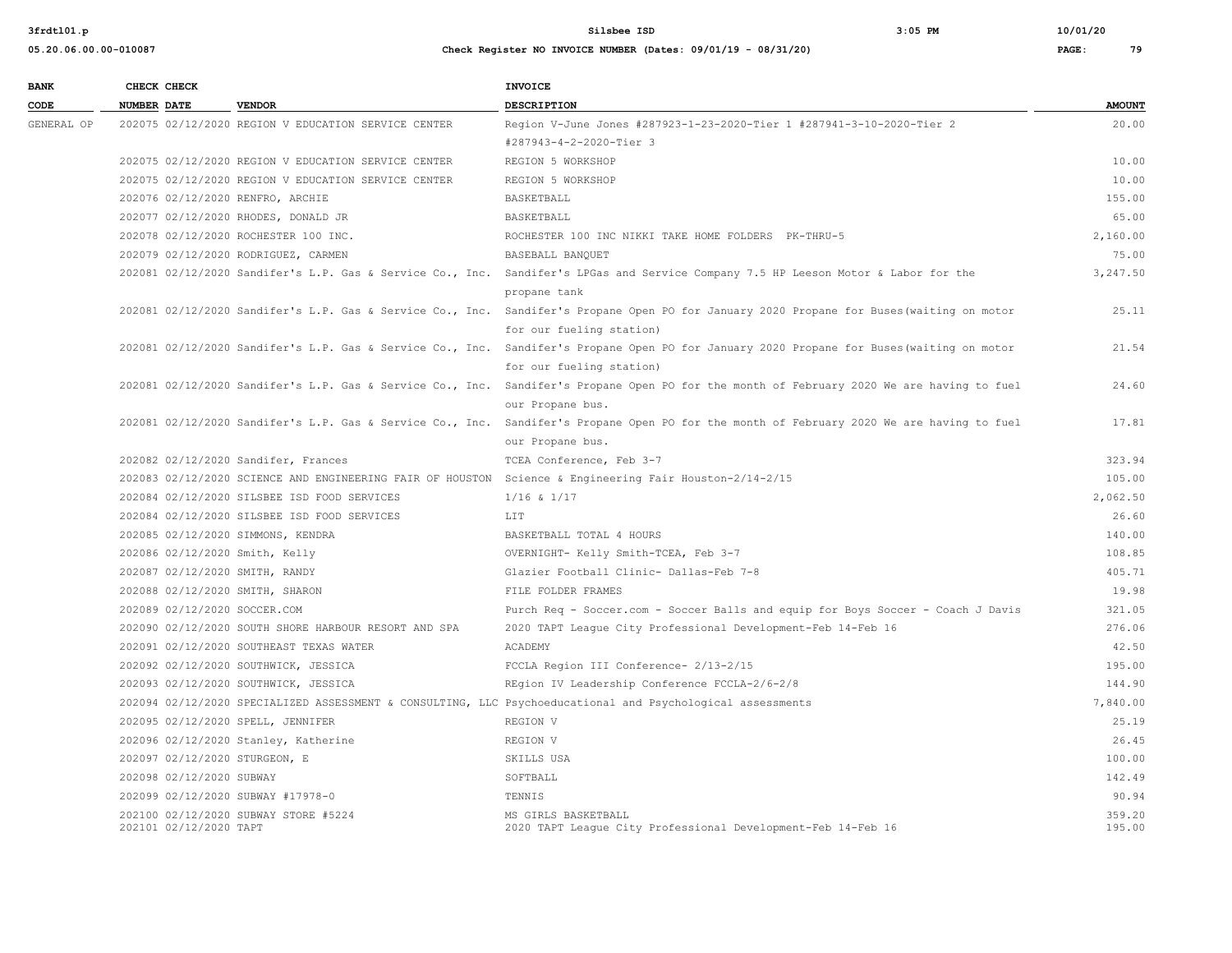| <b>BANK</b> | CHECK CHECK                       |                                                     | <b>INVOICE</b>                                                                                    |               |
|-------------|-----------------------------------|-----------------------------------------------------|---------------------------------------------------------------------------------------------------|---------------|
| CODE        | <b>NUMBER DATE</b>                | <b>VENDOR</b>                                       | <b>DESCRIPTION</b>                                                                                | <b>AMOUNT</b> |
| GENERAL OP  | 202102 02/12/2020 TASBO           |                                                     | OVERNIGHT-Tricia Brooks-TASBO Bud to Boss Workshop-03/31/20-04/11/20                              | 500.00        |
|             | 202103 02/12/2020 TCEA            |                                                     | TCEA-02/03/20-02/03/20                                                                            | 389.00        |
|             |                                   | 202104 02/12/2020 TEAM ELEVATE, LLC.                | JANUARY 504 OCCUPATIONAL THERAPY                                                                  | 2,125.00      |
|             |                                   | 202104 02/12/2020 TEAM ELEVATE, LLC.                | JANUARY OCCUPATIONAL THERAPY                                                                      | 10,750.00     |
|             |                                   | 202105 02/12/2020 TEXAS DEPARTMENT OF PUBLIC SAFETY | 12/1 TO 12/31                                                                                     | 31.00         |
|             |                                   | 202106 02/12/2020 THE KADES CORPORATION             | SOFTBALL                                                                                          | 88.11         |
|             |                                   | 202106 02/12/2020 THE KADES CORPORATION             | TENNIS                                                                                            | 24.53         |
|             |                                   | 202107 02/12/2020 THE VIRTUAL MEET EXPERIENCE       | Entry Fees for UIL Academics                                                                      | 300.00        |
|             | 202108 02/12/2020 TRANSFINDER     |                                                     | ANNUAL TECHNICAL SUPPORT & UPGRADE 9/13 TO 1/31                                                   | 333.33        |
|             | 202109 02/12/2020 TURNER, ALBERT  |                                                     | <b>BASKETBALL</b>                                                                                 | 135.00        |
|             |                                   | 202110 02/12/2020 UIL MUSIC REGION 10               | CONCERT BAND                                                                                      | 450.00        |
|             | 202111 02/12/2020 Wallace, Mark   |                                                     | SKILLS USA DISTRICT 7 COMPETITION                                                                 | 120.00        |
|             | 202112 02/12/2020 WEBB, BRYAN     |                                                     | Glazier Football Clinic- Dallas-Feb 7-8                                                           | 64.58         |
|             | 202113 02/12/2020 Welch, Jennifer |                                                     | UIL PROPS                                                                                         | 87.93         |
|             |                                   | 202114 02/12/2020 WEST BROOK GOLF BOOSTERS          | SOUTHEAST TEXAS HIGH SCHOOL GOLF CHAMPIONSHIP                                                     | 180.00        |
|             |                                   | 202115 02/12/2020 WOODWIND & BRASSWIND              | <b>BAND SUPPLIES</b>                                                                              | 251.07        |
|             |                                   | 202116 02/12/2020 ZONAR SYSTEMS, INC.               | SERVICE FROM 2/1 TO 2/29                                                                          | 1,530.00      |
|             | 202117 02/12/2020 ZONES           |                                                     | projector lamp<br>K Smith                                                                         | 167.00        |
|             | 202118 02/12/2020 ALLEN, DENNIS   |                                                     | BASKETBALL TOTAL 4 HOURS                                                                          | 140.00        |
|             |                                   | 202119 02/12/2020 BILL CLARK PEST CONTROL           | OPEN PO JANUARY FOR BILL CLARK PEST CONTROL AWARDED                                               | 255.00        |
|             |                                   | 202120 02/12/2020 BLACKWELL, JAMES                  | BASKETBALL TOTAL 4 HOURS                                                                          | 140.00        |
|             | 202121 02/12/2020 BYNUM, JARED    |                                                     | BASKETBALL TOTAL 3 HOURS                                                                          | 105.00        |
|             | 202122 02/12/2020 LEE, TOM II     |                                                     | SOCCER TOTAL 7.50 HOURS                                                                           | 262.50        |
|             |                                   | 202123 02/12/2020 MCMILLAN GLASS AND DOOR           | OPEN PO JANUARY FOR MCMILLIAN GLASS BID LIST                                                      | 34.55         |
|             | 202124 02/12/2020 TASB, INC.      |                                                     | SHARS JANUARY                                                                                     | 1,216.25      |
|             | 202125 02/12/2020 TYLER, WILLIAM  |                                                     | BASKETBALL TOTAL 4 HOURS                                                                          | 140.00        |
|             |                                   | 202126 02/12/2020 WALTERS, MATTHEW                  | BASKETBALL TOTAL 4 HOURS                                                                          | 140.00        |
|             | 202127 02/12/2020 WILLIS, SUSAN   |                                                     | <b>BAND TO WILLIS</b>                                                                             | 5.99          |
|             |                                   | 202128 02/19/2020 ADVANCED SYSTEMS & ALARMS         | $3/1$ TO $3/31$                                                                                   | 70.00         |
|             |                                   | 202134 02/19/2020 AMAZON.COM/SYNCB                  | ELAR SUPPLIES                                                                                     | 27.98         |
|             |                                   | 202134 02/19/2020 AMAZON.COM/SYNCB                  | BUSSMAN LP-CC-5 FUSES FOR SES CAMPUS TILT SKILLET AMAZON                                          | 49.90         |
|             |                                   | 202134 02/19/2020 AMAZON.COM/SYNCB                  | Uniforms for Drill Team                                                                           | 1,749.88      |
|             |                                   | 202134 02/19/2020 AMAZON.COM/SYNCB                  | VVID ONE WAY PERFORATED WINDOW VINYL SAMPLE FOR SES WINDOWS. * MIKE JUST WANTS                    | 9.77          |
|             |                                   |                                                     | A SAMPLE TO SEE FIRST IF THIS IS THE ROUTE WE WANT TO TAKE FOR WINDOWS IN MEDIA                   |               |
|             |                                   |                                                     | CENTER AMAZON                                                                                     |               |
|             |                                   | 202134 02/19/2020 AMAZON.COM/SYNCB                  | Ink Cartridges for room 203-HST                                                                   | 130.14        |
|             |                                   | 202134 02/19/2020 AMAZON.COM/SYNCB                  | Super glue & Mini Cut off Saw for the Science Dept                                                | 102.57        |
|             |                                   | 202134 02/19/2020 AMAZON.COM/SYNCB                  | Supplies for Ag Classes-clippers, blakes, knife sharpner, Goat stand, paper roll<br>holder & more | 1,238.81      |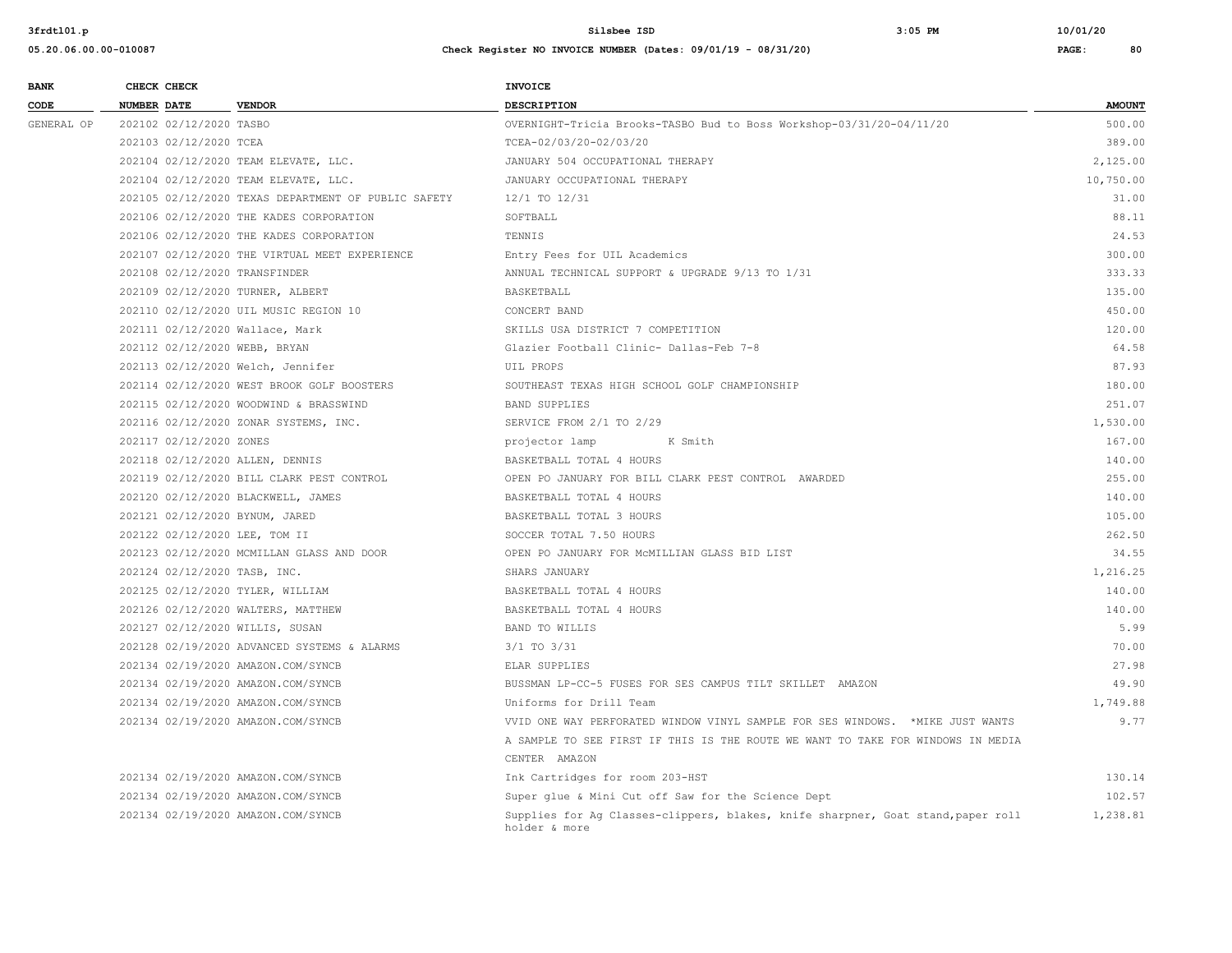**05.20.06.00.00-010087 Check Register NO INVOICE NUMBER (Dates: 09/01/19 - 08/31/20) PAGE: 81**

# **BANK CHECK CHECK CHECK CODE NUMBER DATE VENDOR DESCRIPTION AMOUNT** GENERAL OP 202134 02/19/2020 AMAZON.COM/SYNCB Toner for printer in room 119 64.12 202134 02/19/2020 AMAZON.COM/SYNCB MAXPOWER 14" HEAVY DUTY ALUMINUM PIPE WRENCH MAXPOWER 18" HEAVY DUTY ALUMINUM 83.96 PIPE WRENCH AMAZON 202134 02/19/2020 AMAZON.COM/SYNCB QUALIHOME MINI PLUNGER AMAZON 15.98 202134 02/19/2020 AMAZON.COM/SYNCB UFO LED HIGH BAY LIGHT 150 WATT FOR SHS AUDITORIUM AMAZON 641.94 202134 02/19/2020 AMAZON.COM/SYNCB TEKTON WRN53018 RATCHETING 1' WRENCH AMAZON 38.36 202134 02/19/2020 AMAZON.COM/SYNCB Purch Req - Amazon - Camcorder for football - Coach Smith 265.99 202134 02/19/2020 AMAZON.COM/SYNCB WINDOW TINT FOR WINDOW IN SRO OFFICERS OFFICE MIDDLE SCHOOL AMAZON 59.99 202134 02/19/2020 AMAZON.COM/SYNCB Scrubs, Breyer Horse, Bamboo Coat Rack Stand,Bean Bag Toss Game, Roping Dummy, 838.38 Weaver Kid's Rope, Animal Stickers, Long Tao Card Holders, Foam Farm Shapes, Farm Animal Stickers, & Beistle Barnyard Friends Photo for Voc Ag to help with the Elementary School Western Day. 202134 02/19/2020 AMAZON.COM/SYNCB Construction Paper, color pencils, prismacolor pencils & and an electric pencil 98.35 sharpener for Floral Design 202134 02/19/2020 AMAZON.COM/SYNCB Batteries, Pencil Sharpener, Scotch Tape, Cork board, Mesh Desk Organizer, 1,071.30 Houseware trays, posters, pencil dispenser, spirals & Daily Planner tear-off pad for the Math Dept. 202134 02/19/2020 AMAZON.COM/SYNCB DICTIONARIES 369.75 202134 02/19/2020 AMAZON.COM/SYNCB START UP RENEE CARRELL 97.62 202134 02/19/2020 AMAZON.COM/SYNCB Ink Cartridges 271.36 202134 02/19/2020 AMAZON.COM/SYNCB UIL One Act Play Props-Vinyl Tablecloth, Tassel Rope Tie Backs, Charmeuse Satin 245.46 Fabric, French Footstool, Plastic Wreath Hangers, Bamboo knitting Needles, Embroidery Kit, Area Rug, Candle Holders & Room-Darkening Curtains. 202134 02/19/2020 AMAZON.COM/SYNCB Brands & Wood for Voc. Ag 222.39 202134 02/19/2020 AMAZON.COM/SYNCB START UP BLAIR HUGHES 50.92 202134 02/19/2020 AMAZON.COM/SYNCB 6 in. Cover plate in chrome finish for faucets at middle school amazon 99.50 202134 02/19/2020 AMAZON.COM/SYNCB START UP BRITTANY PAYNE 102.92 202134 02/19/2020 AMAZON.COM/SYNCB Amazon-GSA eLibrary -Speech-Samantha Crook Panasonic ErgoFit-In-Ear Earbud 9.01 Headphones RP-HJE120-K (Black) Dynamic Crystal Clear Sound 202134 02/19/2020 AMAZON.COM/SYNCB Wrist Bands for Satsuma Food Days 21.99 202134 02/19/2020 AMAZON.COM/SYNCB Binding Machine, Coils, White Boards & Webcam for the counselors & office 417.36 202134 02/19/2020 AMAZON.COM/SYNCB Tiger Wellness - End of school gifts. 639.19 202134 02/19/2020 AMAZON.COM/SYNCB START UP KELLY ARD 56.41 202134 02/19/2020 AMAZON.COM/SYNCB EXAMPLE ECHS Cap & Gowns for LIT graduation 351.84 202134 02/19/2020 AMAZON.COM/SYNCB SLOAN FLUSH O METER SUPER WRENCH 140 TELESCOPING BASIN WRENCH 11"-16" 140 71.60 TELESCOPING BASIN WRENCH 1"-2" AMAZON 202134 02/19/2020 AMAZON.COM/SYNCB Medium Scrubs for Voc AG 103.92 202134 02/19/2020 AMAZON.COM/SYNCB Wheelchair for HST classes 200.58 202134 02/19/2020 AMAZON.COM/SYNCB ROCK RIDGE MEN/WOMEN RESTROOM SIGNS AMAZON 44.85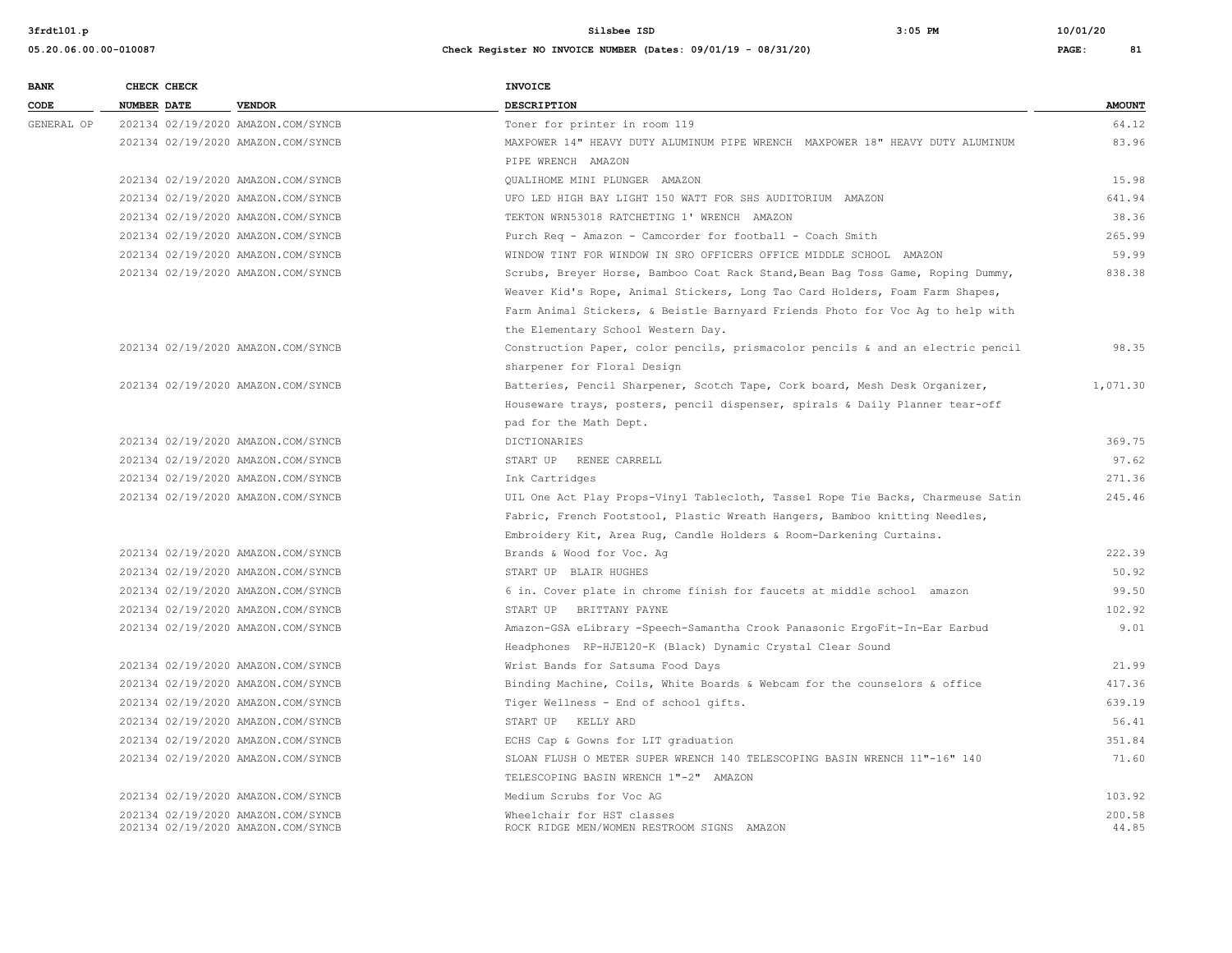| 3frdt101.p  |                                    |                                                    | $3:05$ PM<br>Silsbee ISD                                         | 10/01/20      |
|-------------|------------------------------------|----------------------------------------------------|------------------------------------------------------------------|---------------|
|             | 05.20.06.00.00-010087              |                                                    | Check Register NO INVOICE NUMBER (Dates: 09/01/19 - 08/31/20)    | PAGE:<br>82   |
| <b>BANK</b> | CHECK CHECK                        |                                                    | <b>INVOICE</b>                                                   |               |
| CODE        | <b>NUMBER DATE</b>                 | <b>VENDOR</b>                                      | <b>DESCRIPTION</b>                                               | <b>AMOUNT</b> |
| GENERAL OP  | 202134 02/19/2020 AMAZON.COM/SYNCB |                                                    | START UP CAROL WILSON                                            | 77.43         |
|             | 202134 02/19/2020 AMAZON.COM/SYNCB |                                                    | START UP BETSY RICHTER                                           | 57.70         |
|             |                                    | 202134 02/19/2020 AMAZON.COM/SYNCB                 | START UP BRITTANY HAMMER                                         | 64.40         |
|             | 202134 02/19/2020 AMAZON.COM/SYNCB |                                                    | START UP AMY HOKE                                                | 48.15         |
|             |                                    | 202135 02/19/2020 Armstrong, Sheila                | REGION V                                                         | 26.10         |
|             | 202136 02/19/2020 AT &T            |                                                    | FEB 7 THRU MAR 6                                                 | 1,049.30      |
|             |                                    | 202137 02/19/2020 AT&T LONG DISTANCE               | JAN 6 - JAN 30                                                   | 34.16         |
|             | 202138 02/19/2020 BASSETT, DARIUS  |                                                    | BASKETBALL                                                       | 155.00        |
|             |                                    | 202139 02/19/2020 BEAUMONT FREIGHTLINER - STERLING | Beaumont Freightliner Region 5 Monthly Open PO for February 2020 | 383.82        |
|             | 202140 02/19/2020 BREWER, CHARLES  |                                                    | SILSBEE ELEMENTARY TOTAL 9 HOURS                                 | 315.00        |
|             |                                    | 202141 02/19/2020 BURGERS OF BEAUMONT              | 1/14 MEALS SOCCER GIRLS                                          | 130.89        |
|             |                                    | 202142 02/19/2020 CENTERPOINT ENERGY               | 12/13 TO 1/16                                                    | 1,533.17      |
|             |                                    | 202143 02/19/2020 SYMMETRY ENERGY SOLUTIONS, LLC.  | $1/1$ TO $1/31$                                                  | 5,729.17      |
|             |                                    | 202144 02/19/2020 CHAMPAGNE, COURTNEY              | VISITING FLORAL BUISINESS                                        | 70.00         |
|             | 202145 02/19/2020 CHICK-FIL-A      |                                                    | TENNIS TOURNAMENT                                                | 20.87         |
|             | 202145 02/19/2020 CHICK-FIL-A      |                                                    | GIRLS BASKETBALL HAMSHIRE FANNETT                                | 164.19        |
|             | 202146 02/19/2020 CITY OF SILSBEE  |                                                    | $1/8$ to $2/5$                                                   | 716.91        |
|             | 202146 02/19/2020 CITY OF SILSBEE  |                                                    | $1/8$ TO $2/5$                                                   | 170.50        |
|             | 202146 02/19/2020 CITY OF SILSBEE  |                                                    | $1/8$ TO $2/5$                                                   | 2,054.90      |
|             |                                    | 202147 02/19/2020 COASTAL WELDING SUPPLY INC       | HVAC BOTTLE RENTAL                                               | 10.85         |
|             | 202148 02/19/2020 COCKRUM, LISA    |                                                    | MEALS CTE Winter Conference-Feb 10-12                            | 417.40        |
|             |                                    | 202149 02/19/2020 COMMUNITY COFFEE                 | LAURA REEVES                                                     | 218.71        |
|             | 202150 02/19/2020 COWARD, JUDY     |                                                    | SOLO AND ENSEMBLE                                                | 120.00        |
|             |                                    | 202151 02/19/2020 DOUBLE TREE BY HILTON            | 29th Annual Tx School Soc Workers Conf-2/26-2/28                 | 532.80        |

| 202144 02/19/2020 CHAMPAGNE, COURTNEY                | VISITING FLORAL BUISINESS                        | 70.00     |
|------------------------------------------------------|--------------------------------------------------|-----------|
| 202145 02/19/2020 CHICK-FIL-A                        | TENNIS TOURNAMENT                                | 20.87     |
| 202145 02/19/2020 CHICK-FIL-A                        | GIRLS BASKETBALL HAMSHIRE FANNETT                | 164.19    |
| 202146 02/19/2020 CITY OF SILSBEE                    | $1/8$ to $2/5$                                   | 716.91    |
| 202146 02/19/2020 CITY OF SILSBEE                    | $1/8$ TO $2/5$                                   | 170.50    |
| 202146 02/19/2020 CITY OF SILSBEE                    | $1/8$ TO $2/5$                                   | 2,054.90  |
| 202147 02/19/2020 COASTAL WELDING SUPPLY INC         | HVAC BOTTLE RENTAL                               | 10.85     |
| 202148 02/19/2020 COCKRUM, LISA                      | MEALS CTE Winter Conference-Feb 10-12            | 417.40    |
| 202149 02/19/2020 COMMUNITY COFFEE                   | LAURA REEVES                                     | 218.71    |
| 202150 02/19/2020 COWARD, JUDY                       | SOLO AND ENSEMBLE                                | 120.00    |
| 202151 02/19/2020 DOUBLE TREE BY HILTON              | 29th Annual Tx School Soc Workers Conf-2/26-2/28 | 532.80    |
| 202151 02/27/2020 DOUBLE TREE BY HILTON              | 29th Annual Tx School Soc Workers Conf-2/26-2/28 | $-532.80$ |
| 202152 02/19/2020 DOUBLETREE BY HILTON HOTEL HOUSTON | Houston Glazier Clinic-Feb 21-23                 | 792.54    |
| 202153 02/19/2020 DRAMATIC PUBLISHING                | Royalty Fees for UIL OAP                         | 70.00     |
| 202154 02/19/2020 ENTERGY                            | JANUARY 2020                                     | 28,822.27 |
| 202155 02/19/2020 ETEX                               | OFFICE SUPPLIES LISA KEISER                      | 124.92    |
| 202155 02/19/2020 ETEX                               | TEACHER SUPPLIES<br>L KEISER                     | 177.91    |
| 202155 02/19/2020 ETEX                               | toner                                            | 107.99    |
| 202156 02/19/2020 EXXON MOBIL                        | GAS PURCHASED                                    | 165.09    |
| 202157 02/19/2020 GAJESKE, BUFFY                     | TIGERETTE TRYOUTS                                | 100.00    |
| 202158 02/19/2020 STORMS, JESSICA                    | TCTELA 2020-1/23/20-1/26/20                      | 123.44    |
| 202159 02/19/2020 GREEN PLANET, INC                  | chemical/hazardous waste removal                 | 8,379.00  |
| 202160 02/19/2020 GREEN, ELIZABETH                   | DISTRICT FFA                                     | 130.00    |
| 202161 02/19/2020 HALE, DONALD                       | BASKETBALL                                       | 155.00    |
| 202162 02/19/2020 HAMBURGER DEPOT                    | POWERLIFTING MEET                                | 300.00    |
| 202163 02/19/2020 HARDIN JEFFERSON HIGH SCHOOL GOLF  | JV BOYS INVITATIONAL                             | 90.00     |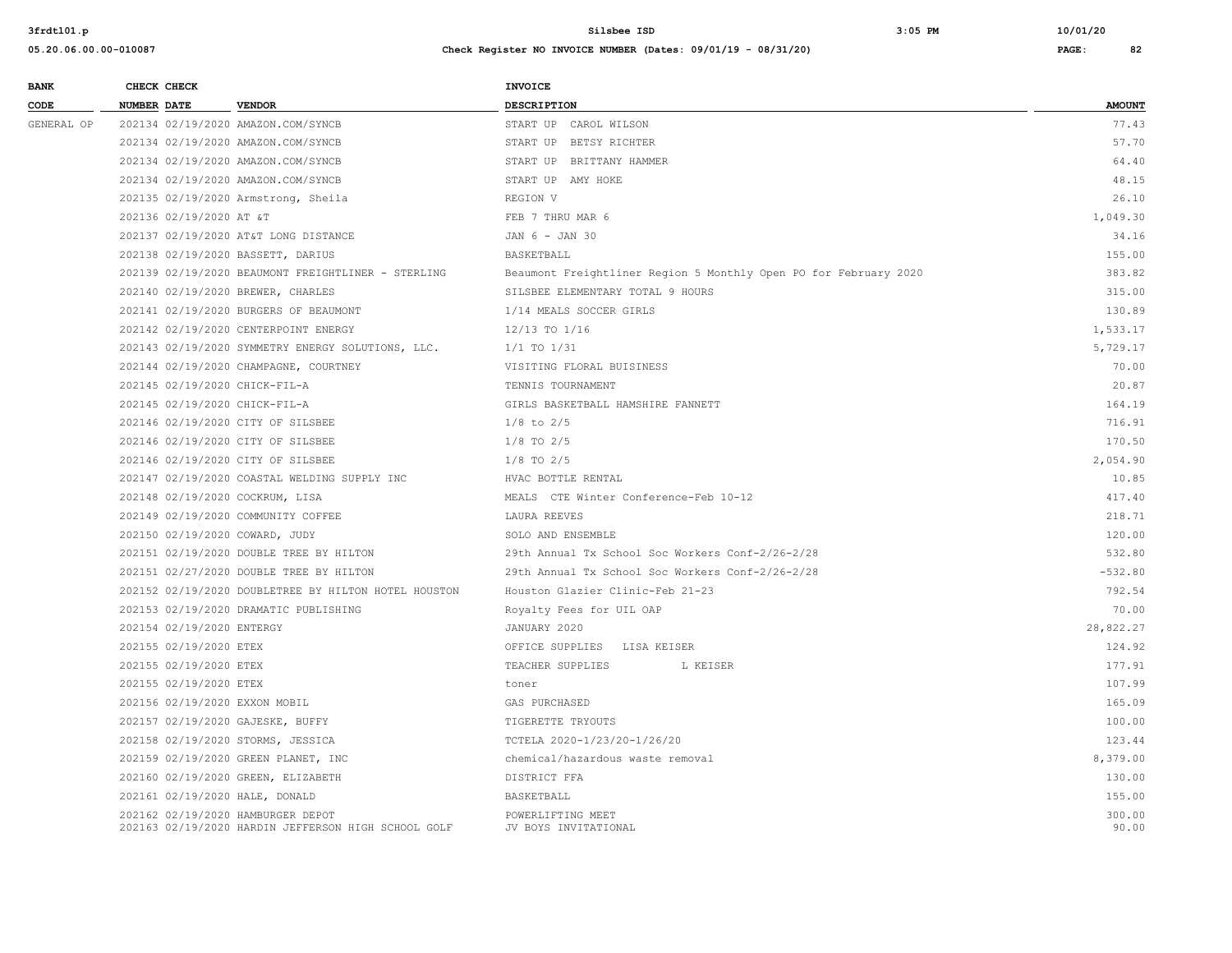| <b>BANK</b> | CHECK CHECK                   |                                                                                        | <b>INVOICE</b>                                                                                      |                 |
|-------------|-------------------------------|----------------------------------------------------------------------------------------|-----------------------------------------------------------------------------------------------------|-----------------|
| CODE        | <b>NUMBER DATE</b>            | <b>VENDOR</b>                                                                          | <b>DESCRIPTION</b>                                                                                  | <b>AMOUNT</b>   |
| GENERAL OP  |                               | 202164 02/19/2020 HILLIN, LESLIE                                                       | 15th Annual Professional School Counselor Conference-2/9-2/11                                       | 181.74          |
|             |                               | 202165 02/19/2020 Honeycutt, Judy                                                      | CTAT WINTER CONFERENCE                                                                              | 149.04          |
|             |                               | 202166 02/19/2020 INKSPOT PRINTS & GRAPHICS                                            | Purch Req - InkSpot - Softball workout shirts for players - Coach Whigham                           | 294.50          |
|             |                               | 202167 02/19/2020 KELI'S K9'S LLC.                                                     | 2/4 SERVICE MIDDLE SCHOOL AND HIGH SCHOOL                                                           | 600.00          |
|             |                               | 202168 02/19/2020 KOUNTZE BASEBALL                                                     | VARSITY                                                                                             | 250.00          |
|             |                               | 202169 02/19/2020 LAMAR UNIVERSITY                                                     | LANE RENTAL                                                                                         | 720.00          |
|             |                               | 202170 02/19/2020 MILLER, VICTOR                                                       | SOUTH TEXAS CHAMPIONSHIP                                                                            | 150.00          |
|             | 202171 02/19/2020 NOVROZSKY'S |                                                                                        | BOYS BASKETBALL                                                                                     | 379.62          |
|             |                               | 202172 02/19/2020 OMNI BARTON CREEK HOTEL                                              | 2020 TSPRA Annual Conference-Feb 24-27                                                              | 615.00          |
|             |                               | 202173 02/19/2020 ORANGEFIELD ISD                                                      | JV BASEBALL TOURNAMENT                                                                              | 200.00          |
|             |                               | 202174 02/19/2020 ORIENTAL TRADING COMPANY, INC.                                       | library supplies                                                                                    | 140.67          |
|             | 202175 02/19/2020 ORR, JESSE  |                                                                                        | TOTAL 3.5 HOURS ( WORKED FOR KENNY)                                                                 | 122.50          |
|             |                               | 202176 02/19/2020 PALMER, CHASE                                                        | SCHOLARSHIP 2 OF 2 DRAWS                                                                            | 850.00          |
|             |                               | 202177 02/19/2020 PAYNE'S WRECKER SERVICE, INC.                                        | 165294 TOW BUSES (3)                                                                                | 700.00          |
|             | 202178 02/19/2020 PRICE, RYAN |                                                                                        | ACCOMPANIST FOR SOLO & ENSEMBLE                                                                     | 200.00          |
|             |                               | 202179 02/19/2020 RAPTOR ACCOUNTS RECEIVABLE                                           | VISITOR BADGES                                                                                      | 100.00          |
|             |                               | 202180 02/19/2020 REALLY GOOD STUFF, LLC                                               | START UP<br>BLAIR HUGHES<br>MAGNETS                                                                 | 21.44           |
|             |                               | 202181 02/19/2020 REGION V EDUCATION SERVICE CENTER                                    | REGION 5 MATHEMATICS GRADES 6-8 UPDATES CATIE WHITEHEAD #274904 JAN. 30, 2020                       | 125.00          |
|             |                               | 202181 02/19/2020 REGION V EDUCATION SERVICE CENTER                                    | REGION 5 SESSION #279281 THORNHILL, WHITEHEAD, HAGLER, MCDUFF                                       | 70.00           |
|             |                               | 202181 02/19/2020 REGION V EDUCATION SERVICE CENTER                                    | REGION 5 SESSION #279281 THORNHILL, WHITEHEAD, HAGLER, MCDUFF                                       | 70.00           |
|             |                               | 202181 02/19/2020 REGION V EDUCATION SERVICE CENTER                                    | REGION 5 SESSION #279281 THORNHILL, WHITEHEAD, HAGLER, MCDUFF                                       | 70.00           |
|             |                               | 202181 02/19/2020 REGION V EDUCATION SERVICE CENTER                                    | REGION 5 SESSION #279281 THORNHILL, WHITEHEAD, HAGLER, MCDUFF                                       | 70.00           |
|             |                               | 202182 02/19/2020 RICE, COURTNEY                                                       | UIL SABINE PASS                                                                                     | 340.00          |
|             |                               | 202183 02/19/2020 ROGERS HIGH SCHOOL                                                   | 2020 ROGERS EAGLES CLASSIC INVITATIONAL                                                             | 375.00          |
|             |                               | 202184 02/19/2020 SABINE PASS HIGH SCHOOL                                              | UIL INVITATIONAL                                                                                    | 500.00          |
|             |                               | 202185 02/19/2020 SCHOOL AIDS, INC.                                                    | START UP MARLA SCOGGINS                                                                             | 97.61           |
|             |                               | 202185 02/19/2020 SCHOOL AIDS, INC.                                                    | START UP<br>AMANDA RULON                                                                            | 89.21           |
|             |                               | 202185 02/19/2020 SCHOOL AIDS, INC.                                                    | START UP<br>SHELBY GORE                                                                             | 100.73          |
|             |                               | 202185 02/19/2020 SCHOOL AIDS, INC.                                                    | START UP JILL POWELL                                                                                | 99.52           |
|             |                               | 202185 02/19/2020 SCHOOL AIDS, INC.                                                    | START UP SHELBY MAXWELL                                                                             | 101.97          |
|             |                               | 202185 02/19/2020 SCHOOL AIDS, INC.                                                    | START UP<br>TESHAUNA TURK                                                                           | 101.23          |
|             |                               | 202186 02/19/2020 SCHOOL SPECIALTY                                                     | START UP MARY HILL                                                                                  | 54.76           |
|             |                               | 202186 02/19/2020 SCHOOL SPECIALTY                                                     | START UP<br>AMY HOKE PENCIL SHARPENERS                                                              | 39.49           |
|             |                               | 202186 02/19/2020 SCHOOL SPECIALTY                                                     | Kelly Colvin<br>paper                                                                               | 453.40          |
|             | 202187 02/19/2020 Scott, Ruby |                                                                                        | HS TO GALVESTON                                                                                     | 10.00           |
|             | 202187 02/19/2020 Scott, Ruby |                                                                                        | HS TO HAMSHIRE FANNETT                                                                              | 10.00           |
|             |                               | 202188 02/19/2020 SILSBEE ISD FOOD SERVICES                                            | LAURA REEVES                                                                                        | 29.45           |
|             |                               | 202188 02/19/2020 SILSBEE ISD FOOD SERVICES<br>202189 02/19/2020 SILSBEE MOTOR COMPANY | SILSBEE ELEMENTARY<br>TIRES, DISPOSAL FEES, MOUNT AND BALANCE AND ALIGNMENT NO CO-OP FOR ALIGNMENTS | 60.52<br>378.72 |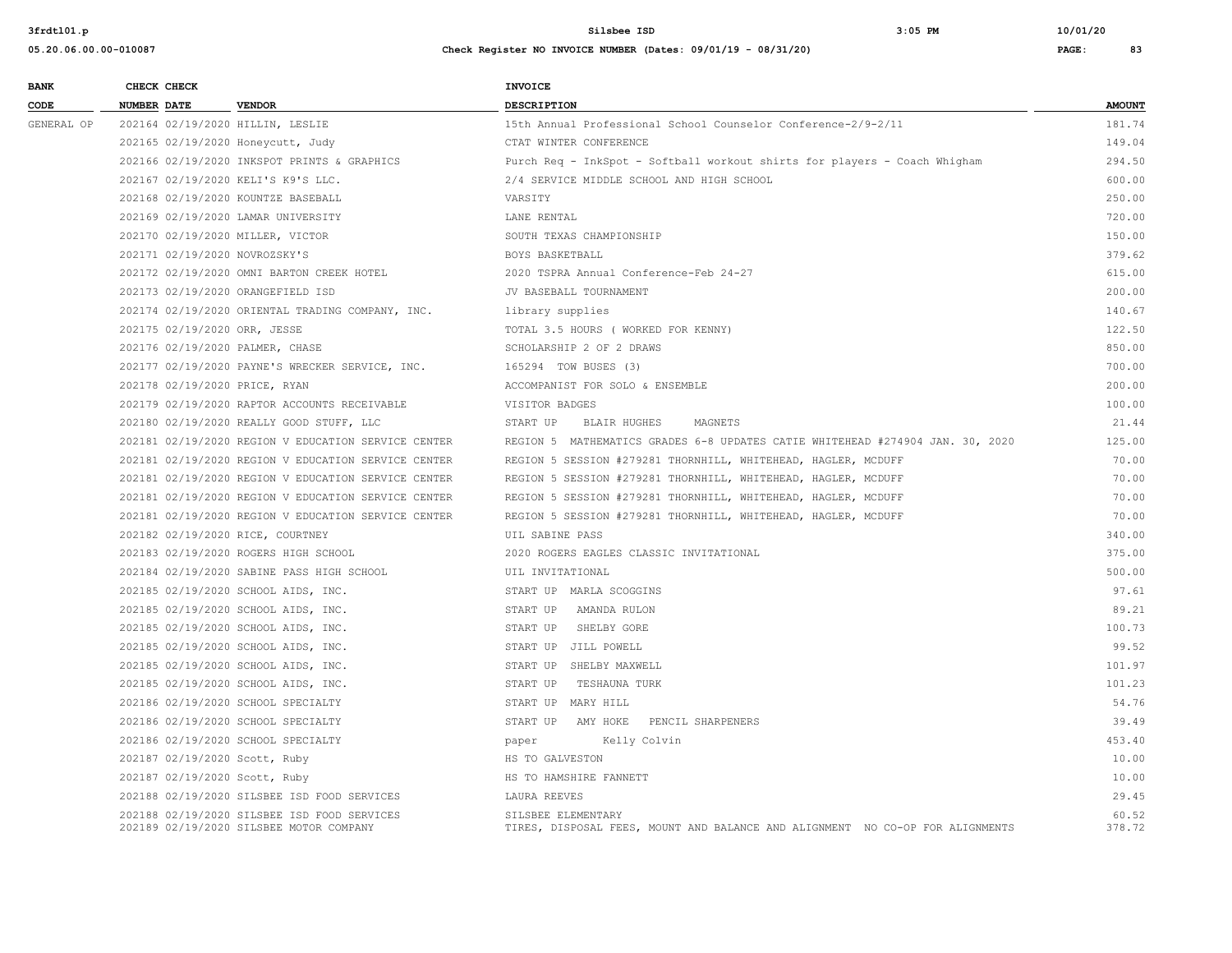**BANK CHECK CHECK CHECK** 

#### **3frdtl01.p Silsbee ISD 3:05 PM 10/01/20**

| CODE       | <b>NUMBER DATE</b>                               | <b>VENDOR</b>                                                           | DESCRIPTION                                                          | <b>AMOUNT</b>   |
|------------|--------------------------------------------------|-------------------------------------------------------------------------|----------------------------------------------------------------------|-----------------|
| GENERAL OP |                                                  | 202190 02/19/2020 SOUTHWEST FOODSERVICE EXCELLENCE, LLC                 | JANUARY 2020                                                         | 147,698.02      |
|            |                                                  | 202191 02/19/2020 SUBWAY STORE #5224                                    | GIRLS BASKETBALL MIDDLE SCHOOL                                       | 251.44          |
|            | 202192 02/19/2020 TASB                           |                                                                         | TASB FLSA PUBLICATION UPDATE                                         | 59.65           |
|            |                                                  | 202193 02/19/2020 TEXAS COMPTROLLER OF PUBLIC ACCTS.                    | SECO LOAN                                                            | 6.714.97        |
|            |                                                  | 202194 02/19/2020 TEXAS COMPTROLLER OF PUBLIC ACCTS.                    | SECO LOAN                                                            | 46,156.09       |
|            |                                                  | 202195 02/19/2020 THOMAS A/C SUPPLY, INC.                               | OPEN PO JANUARY FOR THOMAS SUPPLY BID LIST                           | 244.71          |
|            |                                                  | 202196 02/19/2020 THOMAS BUS GULF COAST                                 | Thomas Bus Gulf Coast Silsbee ISD Bid Sheet 2019-2020 Repair Bus #44 | 837.01          |
|            | 202197 02/19/2020 VIDOR ISD                      |                                                                         | JV TOURNAMENT BASEBALL                                               | 200.00          |
|            | 202198 02/19/2020 VOSS LIGHTING                  |                                                                         | Bulbs for lights in the auditorium BuyBoard #527-17                  | 372.40          |
|            | 202199 02/19/2020 WAPPLER, MIKAYLA               |                                                                         | TIGERETTE TRYOUTS                                                    | 100.00          |
|            |                                                  | 202200 02/19/2020 WARREN ISD ATHLETICS                                  | GIRLS GOLF TOURNAMENT                                                | 180.00          |
|            |                                                  | 202201 02/19/2020 WARREN ISD ATHLETICS                                  | JV BOYS GOLF TOURNAMENT                                              | 90.00           |
|            | 202202 02/19/2020 WEISS, GREGORY                 |                                                                         | TASA Midwinter-01/24-1/26                                            | 285.20          |
|            | 202202 02/19/2020 WEISS, GREGORY                 |                                                                         | State Aid Template Boot Camp-2/13                                    | 288.65          |
|            |                                                  | 202203 02/19/2020 WELLS, PEYTON, GREENBURG AND HUNT, L.L.P RE: RETAINER |                                                                      | 1,000.00        |
|            |                                                  | 202204 02/19/2020 WEST BROOK GOLF BOOSTERS                              | LARRY DALE PAINE MEMORIAL GOLF                                       | 185.00          |
|            |                                                  | 202205 02/19/2020 WIGGINS, VERNON III                                   | BOOK, Texas School Counselor Association-2/8/20-2/11/20              | 488.58          |
|            |                                                  | 202206 02/19/2020 WILLIAM V MACGILL & CO.                               | Health Services supplied                                             | 289.29          |
|            |                                                  | 202207 02/19/2020 WYNDHAM SAN ANTONIO RIVERWALK                         | 2019 Texas Transition Conference-2/26/19-2/28/19                     | 426.72          |
|            |                                                  | 202208 02/19/2020 ZONAR SYSTEMS, INC.                                   | 10/1 TO 10/31                                                        | 1,530.00        |
|            | 202209 02/19/2020 ALLEN, DENNIS                  |                                                                         | BASKETBALL TOTAL 4 HOURS                                             | 140.00          |
|            | 202210 02/19/2020 BAILEY, GLENN                  |                                                                         | BASKETBALL TOTAL 4 HOURS                                             | 140.00          |
|            | 202211 02/19/2020 BLACKWELL, JAMES               |                                                                         | BASKETBALL TOTAL 4 HOURS                                             | 140.00          |
|            | 202212 02/19/2020 DECKER, INC.                   |                                                                         | CHROME PLATED BRACES FOR PARTITION WALLS BUY BOARD                   | 74.85           |
|            | 202213 02/19/2020 DELACERDA, SCOTT               |                                                                         | BASKETBALL TOTAL 4 HOURS                                             | 140.00          |
|            |                                                  | 202214 02/19/2020 MCMILLAN GLASS AND DOOR                               | OPEN PO FEBRUARY FOR MCMILLIAN GLASS BID LIST                        | 35.00           |
|            | 202215 02/19/2020 ORR, JESSE                     |                                                                         | SRO TOTAL 8 HOURS                                                    | 280.00          |
|            | 202215 02/19/2020 ORR, JESSE                     |                                                                         | SRO TOTAL 8.5 HOURS                                                  | 297.50          |
|            | 202216 02/19/2020 SIMMONS, KENDRA                |                                                                         | BASKETBALL TOTAL 4 HOURS                                             | 140.00          |
|            | 202217 02/19/2020 TYLER, WILLIAM                 |                                                                         | BASKETBALL TOTAL 4 HOURS                                             | 140.00          |
|            | 202218 02/19/2020 WALTERS, MATTHEW               |                                                                         | BASKETBALL TOTAL 4 HOURS                                             | 140.00          |
|            | 202219 02/20/2020 BLACKWELL, JAMES               |                                                                         | PLAYOFF GAME ORANGEFIELD VS WOS TOTAL 3 HOURS                        | 105.00          |
|            | 202220 02/20/2020 Brooks, Tricia                 |                                                                         | MEALS AND TOLLS - TASBO State Aid Template Boot Camp-2/13            | 338.85          |
|            | 202221 02/20/2020 Brooks, Tricia                 |                                                                         | CHEERLEADERS FOR GIRLS BB PLAYOFF CHANNELVIEW                        | 100.00          |
|            |                                                  | 202222 02/20/2020 COURTYARD AUSTIN NORTH/PARMER LANE                    | Construction Procurement-Austin, TX -2/24-2/25                       | 113.82          |
|            |                                                  | 202222 02/20/2020 COURTYARD AUSTIN NORTH/PARMER LANE                    | Construction Procurement-Austin, TX -2/24-2/25                       | 113.82          |
|            | 202223 02/20/2020 ELIZONDO, DANIEL               |                                                                         | GIRLS PLAYOFF BASKETBALL GAME                                        | 50.83           |
|            | 202224 02/20/2020 ETEX<br>202224 02/20/2020 ETEX |                                                                         | office supplies<br>L Keiser<br>teacher supplies color paper          | 66.11<br>258.20 |
|            |                                                  |                                                                         |                                                                      |                 |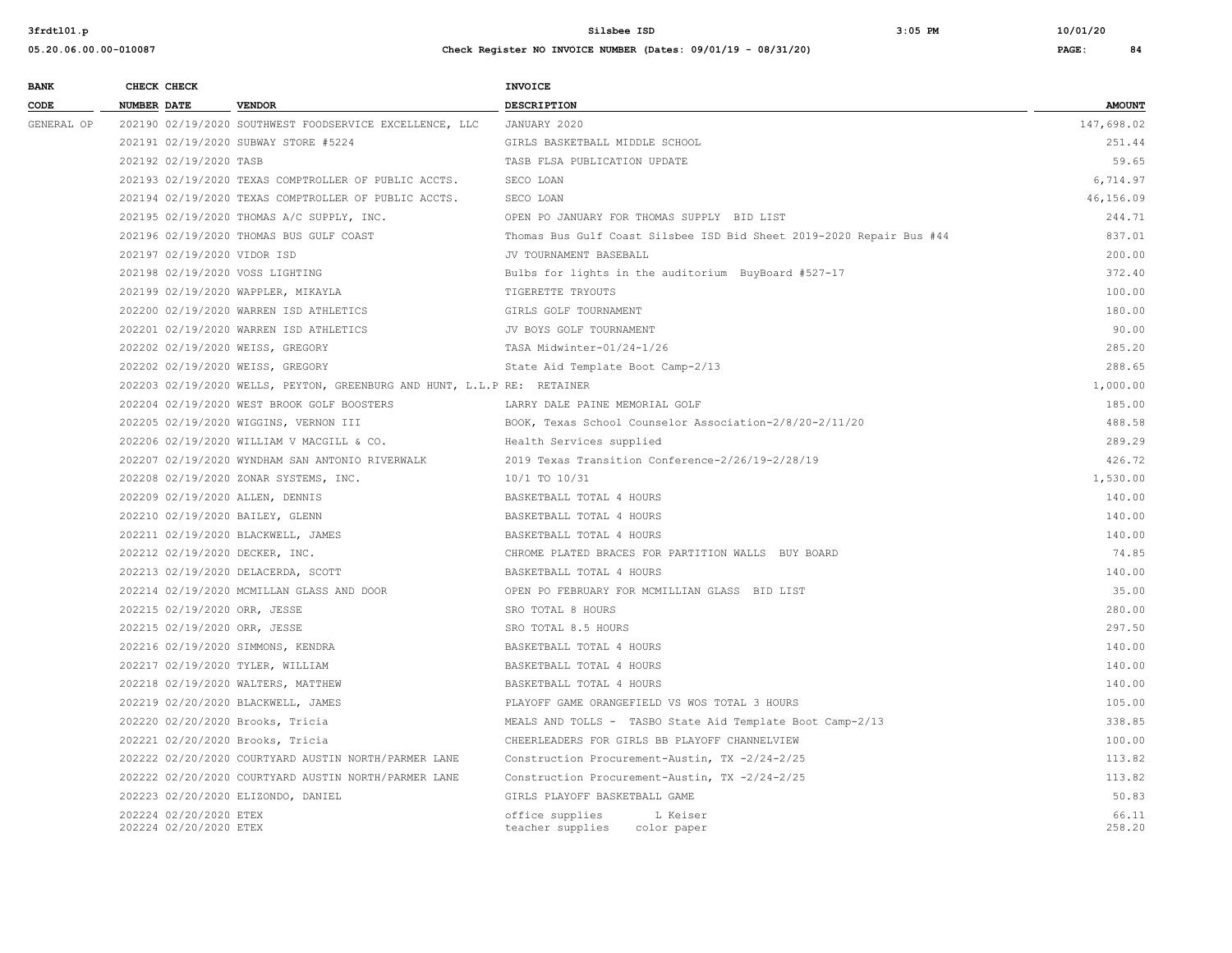| <b>BANK</b> | CHECK CHECK                        |                                                      | <b>INVOICE</b>                                                                                                                            |                 |
|-------------|------------------------------------|------------------------------------------------------|-------------------------------------------------------------------------------------------------------------------------------------------|-----------------|
| CODE        | <b>NUMBER DATE</b>                 | <b>VENDOR</b>                                        | DESCRIPTION                                                                                                                               | <b>AMOUNT</b>   |
| GENERAL OP  | 202225 02/20/2020 HCTRA-VIOLATIONS |                                                      | 2/6 TOLLS                                                                                                                                 | 39.25           |
|             | 202225 02/20/2020 HCTRA-VIOLATIONS |                                                      | TOLLS 2/6                                                                                                                                 | 39.25           |
|             | 202225 02/20/2020 HCTRA-VIOLATIONS |                                                      | $2/6$ TOLLS                                                                                                                               | 39.25           |
|             | 202225 02/20/2020 HCTRA-VIOLATIONS |                                                      | TOLLS 2/6                                                                                                                                 | 39.25           |
|             |                                    | 202226 02/20/2020 HERITAGE FOOD SERVICE GROUP, INC.  | GROEN RECTIFIER FOR TILT SKILLET AT SES BUY BOARD                                                                                         | 81.77           |
|             |                                    | 202227 02/20/2020 J. W. PEPPER & SON, INC.           | Choir Music                                                                                                                               | 294.46          |
|             |                                    | 202227 02/20/2020 J. W. PEPPER & SON, INC.           | Choir Music                                                                                                                               | 26.99           |
|             |                                    | 202228 02/20/2020 KIRKPATRICK CONSTRCTION            | ONE LOAD OF 60/40 DIRT TO BE USED ON LRP CAMPUS 2020-2021 BID LIST                                                                        | 235.00          |
|             |                                    | 202228 02/20/2020 KIRKPATRICK CONSTRCTION            | BASEBALL RED DIRT 2019-2020 bid list                                                                                                      | 235.00          |
|             | 202229 02/20/2020 LEE, TOM II      |                                                      | BASKETBALL TOTAL 4 HOURS                                                                                                                  | 140.00          |
|             |                                    | 202230 02/20/2020 MIDTEX OIL, L.P.                   | Midtex Oil, LP Silsbee ISD Bid Sheet Open PO for February 2020                                                                            | 2,599.93        |
|             |                                    | 202231 02/20/2020 MOORE CHEVROLET BUICK GMC CADILLAC | Moore Chevrolet Repair Suburban 20                                                                                                        | 4,268.29        |
|             | 202232 02/20/2020 O'NEAL, PHILLIP  |                                                      | BALANCE TIRES SUBURBAN #21                                                                                                                | 25.00           |
|             | 202232 02/20/2020 O'NEAL, PHILLIP  |                                                      | BALANCE TIRES FOR SUBURBAN 22                                                                                                             | 25.00           |
|             | 202233 02/20/2020 ORR, JESSE       |                                                      | SRO FOR KENNY TOTAL 8 HOURS                                                                                                               | 280.00          |
|             |                                    | 202234 02/20/2020 PAYNE'S WRECKER SERVICE, INC.      | TOW BUS 2/18                                                                                                                              | 200.00          |
|             |                                    | 202235 02/20/2020 REGION V EDUCATION SERVICE CENTER  | Amy Perry #279281-The Intersection of Child Find, IDEA & 504 2/11/2020                                                                    | 70.00           |
|             |                                    | 202235 02/20/2020 REGION V EDUCATION SERVICE CENTER  | Region V-Evelle Jacks #290127-VI teacher meeting Jan 15,2020 #290147-VI teacher                                                           | 40.00           |
|             |                                    |                                                      | meeting-Feb 11, 2020 #290151-VI teacher meeting-April 24,2020 #290154-VI                                                                  |                 |
|             |                                    |                                                      | teacher meeting-May 18,2020                                                                                                               |                 |
|             |                                    |                                                      | 202236 02/20/2020 Sandifer's L.P. Gas & Service Co., Inc. Sandifer's Propane Open PO for the month of February 2020 We are having to fuel | 22.63           |
|             |                                    |                                                      | our Propane bus.                                                                                                                          |                 |
|             |                                    |                                                      | 202237 02/20/2020 Sandifer's L.P. Gas & Service Co., Inc. Sandifer's Propane Open PO for the month of February 2020 We are having to fuel | 36.50           |
|             |                                    |                                                      | our Propane bus.                                                                                                                          |                 |
|             | 202238 02/20/2020 SMITH, SHARON    |                                                      | OVERNIGHT-Sharon Smith-2020 TAPT League City Professional Development-Feb                                                                 | 178.40          |
|             |                                    |                                                      | $14-Feb$ 16                                                                                                                               |                 |
|             |                                    | 202239 02/20/2020 SUN COAST RESOURCES                | Sun Coast Resources Silsbee ISD Bid Sheet Open PO for the month of February                                                               | 10,425.92       |
|             |                                    |                                                      | 2020                                                                                                                                      |                 |
|             | 202240 02/20/2020 TYLER, WILLIAM   |                                                      | BASKETBALL TOTAL 4.5 HOURS                                                                                                                | 157.50          |
|             | 202240 02/20/2020 TYLER, WILLIAM   |                                                      | PLAYOFF GAME WOS VS ORANGEFIELD TOTAL 3 HOURS                                                                                             | 105.00          |
|             |                                    | 202241 02/20/2020 WALTERS, MATTHEW                   | BASKETBALL TOTAL 4 HOURS                                                                                                                  | 140.00          |
|             | 202242 02/26/2020 ACET             |                                                      | Jamie Hagler-ACET 2020 Spring Conference-4/26-4/30                                                                                        | 470.00          |
|             |                                    | 202243 02/26/2020 ALDRIDGE, BRIDGET                  | OVERNIGHT-Bridget Aldridge-TCA 2020 Professional School Counselor Conference-                                                             | 453.92          |
|             |                                    |                                                      | $2/9 - 2/11$                                                                                                                              |                 |
|             | 202244 02/26/2020 ALLEN, DENNIS    |                                                      | BASKETBALL HJ GIRLS VS WOS PLAYOFF TOTAL 3 HOURS                                                                                          | 105.00          |
|             |                                    | 202245 02/26/2020 Angelle, Margaret                  | 2, 7, 14, 17 AND 18 BOYS BASKETBALL                                                                                                       | 300.00          |
|             |                                    | 202246 02/26/2020 AXON ENTERPRISES, INC.             | Tasers and supplies for SRO officers                                                                                                      | 3,845.55        |
|             | 202247 02/26/2020 Balla, Cassie    | 202248 02/26/2020 BLACKWELL, JAMES                   | HOMEBOUND<br>LITTLE DRIBBLERS TOTAL 6 HOURS                                                                                               | 19.78<br>210.00 |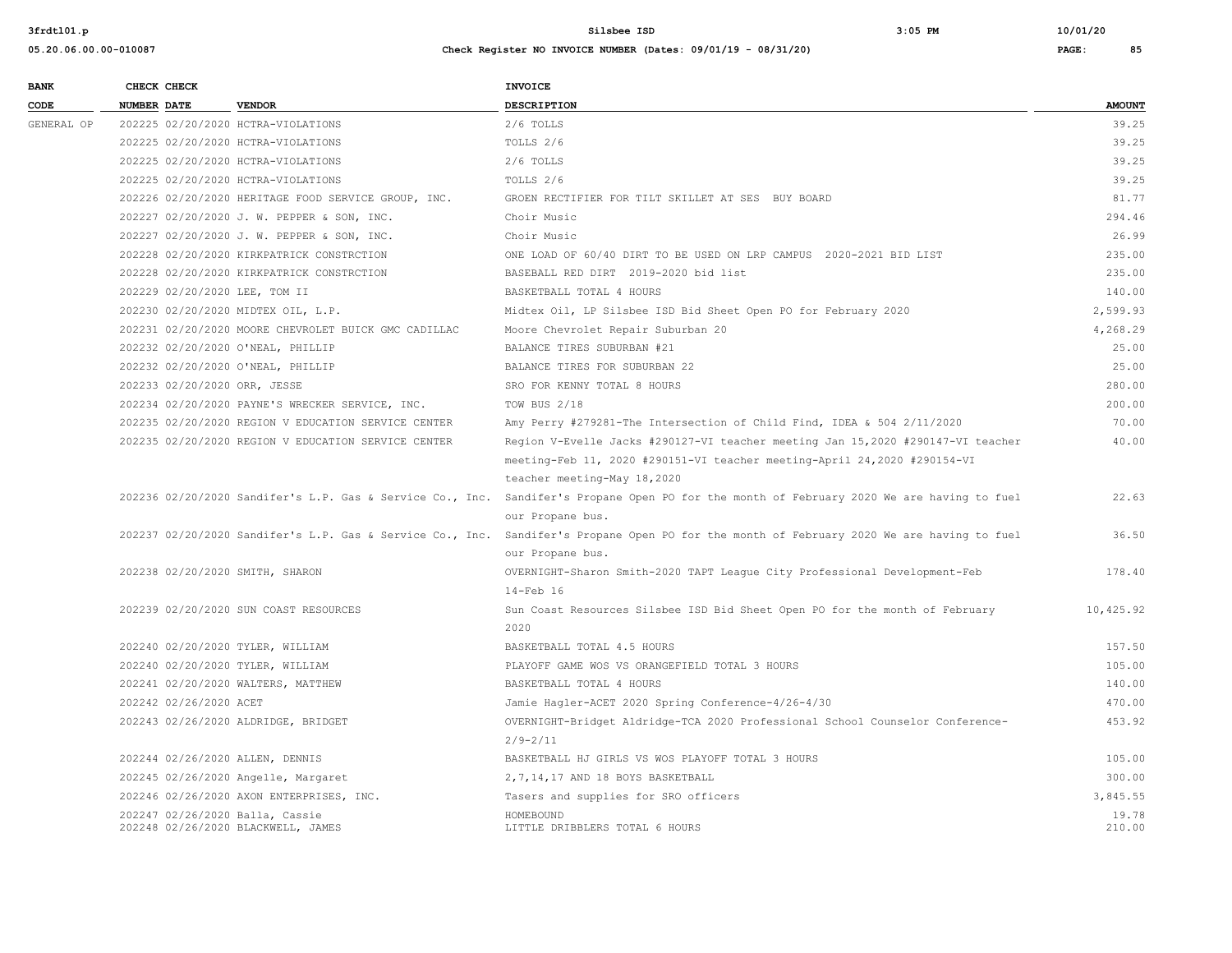**05.20.06.00.00-010087 Check Register NO INVOICE NUMBER (Dates: 09/01/19 - 08/31/20) PAGE: 86**

# **BANK** CHECK CHECK **CHECK CODE NUMBER DATE VENDOR DESCRIPTION AMOUNT** GENERAL OP 202248 02/26/2020 BLACKWELL, JAMES SANG BASKETBALL HJ VS WOS PLAYOFF GAME TOTAL 3 HOURS SANG PORT AND MASS AND MASS OF THE SANG HARRY OF THE SANG HARRY OF THE SANG HARRY OF THE SANG HARRY OF THE SANG HARRY OF TH 202249 02/26/2020 BOONE, KEVIN BASKETBALL LIVINGSTON VS WOS 170.28 202250 02/26/2020 BREWER, CHARLES ELEMENTARY TOTAL 18 HOURS 630.00 202251 02/26/2020 BRINEGAR, RICHARD BASKETBALL LIVINGSTON VS WOS 163.88 202252 02/26/2020 BROWN, CHEYLYN TCTELA 2020-1/23/20-1/26/20 89.14 202253 02/26/2020 BRUMMETT, LESLIE REIMBURSEMENT SOFTBALL TO BASKETBALL 74.41 202254 02/26/2020 BURGERS OF BEAUMONT 2/12 GOLF MEALS 13.60 202254 02/26/2020 BURGERS OF BEAUMONT 2/13 MEALS GOLF 17.24 202254 02/26/2020 BURGERS OF BEAUMONT 1/28 GOLF 10.21 202254 02/26/2020 BURGERS OF BEAUMONT 2/13 MEALS TENNIS 49.02 202254 02/26/2020 BURGERS OF BEAUMONT 2/14 MEALS TENNIS 41.55 202254 02/26/2020 BURGERS OF BEAUMONT 2/20 GOLF MEALS 20.08 202255 02/26/2020 BYRD, CAMRON FALL 2018 225.00 202256 02/26/2020 Cameron, Jena SCIENCE AND ENGINEERING FAIR OF HOUSTON 68.00 202257 02/26/2020 CENTER HIGH SCHOOL UIL ACADEMICS TOURNAMENT 145.00 202258 02/26/2020 CENTERPOINT ENERGY 1/16 TO 2/14 221.19 202259 02/26/2020 CHAMPAGNE, COURTNEY ALVIN INVITATIONAL 100.00 202260 02/26/2020 CHICK-FIL-A AT MID-COUNTY SOFTBALL 131.75 202261 02/26/2020 CHICK-FIL-A TENNIS VIDOR TOURNAMENT 68.93 202261 02/26/2020 CHICK-FIL-A TENNIS 76.49 202261 02/26/2020 CHICK-FIL-A CHEERLEADERS 87.82 202261 02/26/2020 CHICK-FIL-A CHEERLEADERS 58.73 202262 02/26/2020 CICI'S PIZZA #160 BOYS BASKETBALL 140.00 202263 02/26/2020 CITY OF SILSBEE 17 1/13 TO 2/10 136.90 136.90 136.90 136.90 136.90 202263 02/26/2020 CITY OF SILSBEE 154.30 1/3 TO 1/29 154.30 154.30 154.30 154.30 154.30 154.30 154.30 154.30 154.30 154.30 154.30 154.30 154.30 154.30 154.30 154.30 154.30 154.30 154.30 154.30 154.30 154.30 154.30 154.30 1 202264 02/26/2020 COACHES VIDEO LLC Purch Req - Coaches Video - Clamp for Endzone Camera - Coach Smith 57.50 202265 02/26/2020 COASTAL WELDING SUPPLY INC Welding Monthly Open PO for Feb. 2020 158.43 202265 02/26/2020 COASTAL WELDING SUPPLY INC Refill on gas bottles for Welding Classes 268.48 202265 02/26/2020 COASTAL WELDING SUPPLY INC Electrodes for Welding classes 1,676.27 202266 02/26/2020 COMMUNITY COFFEE HIGH SCHOOL 274.40 202267 02/26/2020 COWARD, JUDY CHOIR CONTEST MS EARLYC/SR 250.00 202268 02/26/2020 DE LAGE LANDEN PUBLIC FINANCE 2/5 TO 3/4 18,567.87 202269 02/26/2020 DIR TELECOMMUNICATIONS SERVICES DIVISION JANUARY 2020 73.09 202270 02/26/2020 EICHELBAUM WARDELL HANSEN POWELL & MEHL, Construction Procurement-Austin, TX -2/24-2/25 250.00 202270 02/26/2020 EICHELBAUM WARDELL HANSEN POWELL & MEHL, OVERNIGHT-Mike Tomas- Construction Procurement-Austin, TX -2/24-2/25 150.00 202271 02/26/2020 EL-RAHIM, JELANI BASKETBALL 85.00 202272 02/26/2020 ELIZONDO, DANIEL BOYS BASKETBALL EAST CHAMBERS 50.83 202273 02/26/2020 ETEX pencil sharpeners 182.12 202273 02/26/2020 ETEX Purch Req - Etex - Plates for Track Record Board (2) - Coach Smith 29.98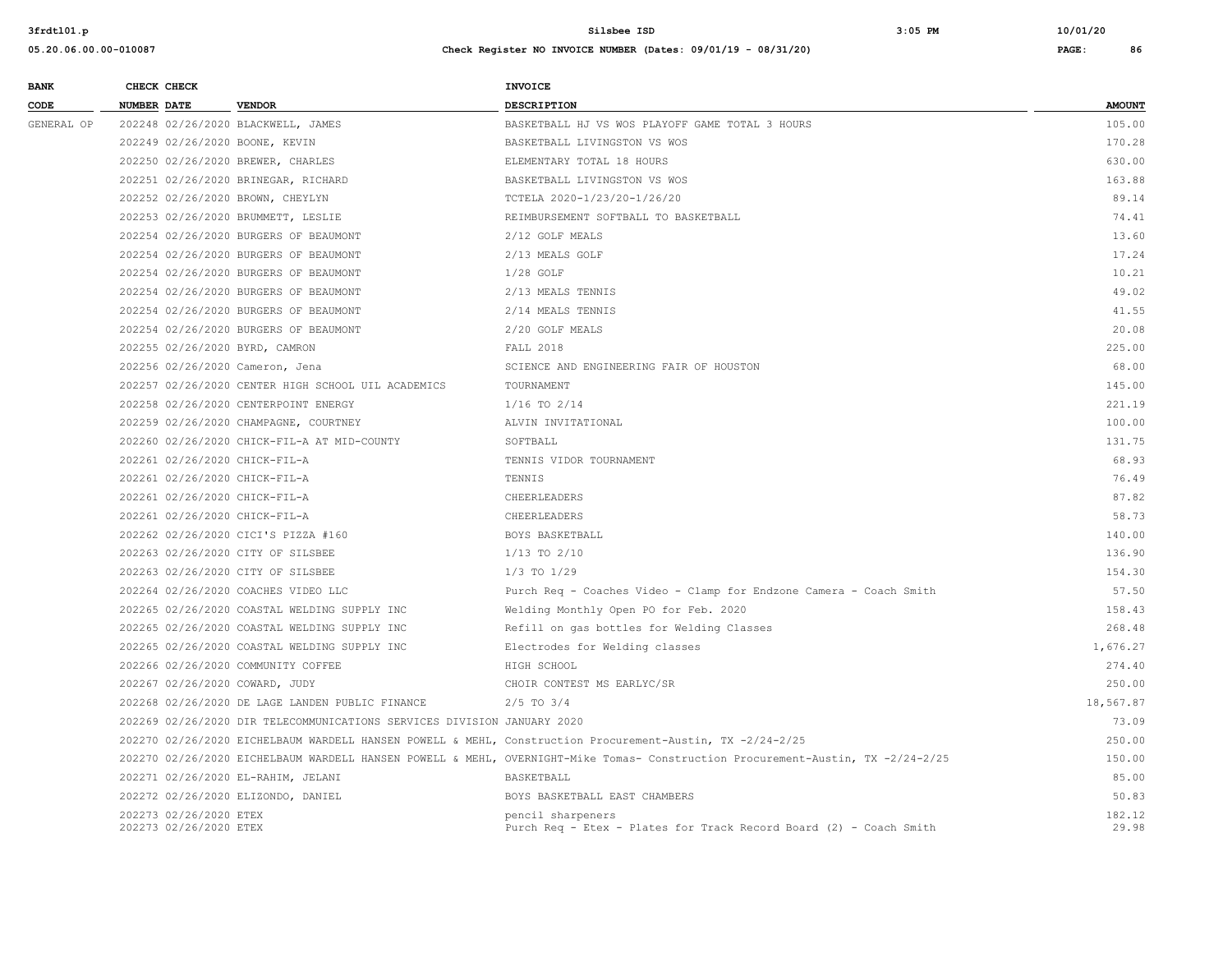|            |                    | CHECK CHECK                 |                                                                            | INVOICE                                                                     |                |
|------------|--------------------|-----------------------------|----------------------------------------------------------------------------|-----------------------------------------------------------------------------|----------------|
| CODE       | <b>NUMBER DATE</b> |                             | <b>VENDOR</b>                                                              | DESCRIPTION                                                                 | <b>AMOUNT</b>  |
| GENERAL OP |                    | 202273 02/26/2020 ETEX      |                                                                            | Name & Embossed Stamps                                                      | 76.98          |
|            |                    | 202273 02/26/2020 ETEX      |                                                                            | office supplies                                                             | 120.00         |
|            |                    | 202274 02/26/2020 FUNCTION4 |                                                                            | paper for warehouse                                                         | 10,440.00      |
|            |                    |                             | 202275 02/26/2020 GALLS, LLC                                               | Pants-John Williams                                                         | 386.00         |
|            |                    |                             | 202276 02/26/2020 GARRETT, CHELSEY                                         | BOYS BASKETBALL PLAYOFF GAME                                                | 160.00         |
|            |                    |                             | 202277 02/26/2020 GARRETT, CHELSEY                                         | BOYS BASKETBALL PLAYOFF                                                     | 80.00          |
|            |                    |                             | 202278 02/26/2020 GCA SERVICES GROUP                                       | LITTLE DRIBBLERS BB SATURDAY FEB 15, 2020                                   | 297.00         |
|            |                    |                             | 202278 02/26/2020 GCA SERVICES GROUP                                       | BB PLAYOFF WOS VS LIVINGSTON                                                | 189.00         |
|            |                    |                             | 202278 02/26/2020 GCA SERVICES GROUP                                       | UIL EVENT AT SMS 2/8                                                        | 387.00         |
|            |                    |                             | 202279 02/26/2020 GOLDEN CORRAL #923                                       | MS EARLY C/SR CHOIR CONTEST                                                 | 430.00         |
|            |                    | 202280 02/26/2020 GOODMAN   |                                                                            | HVAC Monthly Open PO for Feb. 2020 BuyBoard #552-17                         | 149.02         |
|            |                    | 202281 02/26/2020 GRAINGER  |                                                                            | OPEN PO FEBRUARY FOR GRAINGER BUY BOARD                                     | 56.80          |
|            |                    |                             | 202282 02/26/2020 GUILLORY, EVERETT                                        | BASKETBALL                                                                  | 85.00          |
|            |                    |                             | 202283 02/26/2020 HAMBURGER DEPOT                                          | SOFTBALL                                                                    | 170.00         |
|            |                    |                             | 202284 02/26/2020 HAMBURGER DEPOT                                          | TRACK                                                                       | 300.00         |
|            |                    |                             | 202284 02/26/2020 HAMBURGER DEPOT                                          | POWERLIFTING                                                                | 320.00         |
|            |                    |                             | 202285 02/26/2020 HERITAGE FOOD SERVICE GROUP, INC.                        | PARTS FOR TILT SKILLET AT SES SHIPPING BUY BOARD                            | 93.25          |
|            |                    |                             | 202285 02/26/2020 HERITAGE FOOD SERVICE GROUP, INC.                        | PARTS FOR TILT SKILLET AT SES SHIPPING BUY BOARD                            | 53.21          |
|            |                    |                             | 202285 02/26/2020 HERITAGE FOOD SERVICE GROUP, INC.                        | CAMUS HOT SURFACE IGNITIER BUY BOARD ONLY VENDOR ON CO-OP I COULD FIND PART | 407.53         |
|            |                    |                             |                                                                            | THROUGH                                                                     |                |
|            |                    |                             | 202286 02/26/2020 Honeycutt, Judy                                          | HOMEBOUND                                                                   | 87.69          |
|            |                    |                             | 202287 02/26/2020 INTERFACE SECURITY SYSTEMS                               | $3/1$ to $3/31$                                                             | 27.49          |
|            |                    |                             | 202288 02/26/2020 J W PEPPER                                               | CHOIR MUSIC                                                                 | 95.30          |
|            |                    |                             | 202289 02/26/2020 JASPER ATHLETICS                                         | ENTRY FEE LAKES AREA CLASSIC                                                | 400.00         |
|            |                    |                             | 202290 02/26/2020 JASPER ATHLETICS                                         | TOURNAMENT SOFTBALL                                                         | 325.00         |
|            |                    |                             | 202291 02/26/2020 JENNY'S FRIED CHICKEN                                    | 2/21 SOFTBALL MEALS                                                         | 107.69         |
|            |                    |                             | 202291 02/26/2020 JENNY'S FRIED CHICKEN                                    | 2/22 MEALS SOFTBALL                                                         | 55.46          |
|            |                    |                             | 202292 02/26/2020 JOINER, BRETT                                            | UMPIRE                                                                      | 30.00          |
|            |                    |                             | 202293 02/26/2020 JONES, TRENTON                                           | Houston Glazier Clinic-Feb 21-23                                            | 56.10          |
|            |                    |                             | 202294 02/26/2020 KIRBY, BRIDGET                                           | OVERNIGHT-Bridget Kirby- AVID District Leadership 3-2/11/20-2/14/20         | 195.90         |
|            |                    |                             | 202295 02/26/2020 KIRKPATRICK CONSTRCTION                                  | 5 LOADS OF ROAD BASE DELIVERED TO TRANSPORTATION DEPT. BID LIST             | 4,350.00       |
|            |                    |                             | 202296 02/26/2020 LAIRD, LINSEY                                            | TCTELA 2020-1/23/20-1/26/20                                                 | 71.79          |
|            |                    |                             | 202297 02/26/2020 LAKESHORE LEARNING MATERIALS                             | START UP ANGELA SMITH                                                       | 117.02         |
|            |                    |                             | 202298 02/26/2020 LAURA REEVES ELEMENTARY                                  | PLAYGROUND EQUIP. INVOICE WAS LESS                                          | 550.00         |
|            |                    |                             | 202299 02/26/2020 LEE, TOM II                                              | SOCCER TOTAL 4 HOURS                                                        | 140.00         |
|            |                    |                             | 202300 02/26/2020 LOFTIN, RONALD                                           | Houston Glazier Clinic-Feb 21-23                                            | 84.23          |
|            |                    |                             | 202301 02/26/2020 LYONS, QUARAE                                            | BASKETBALL                                                                  | 65.00          |
|            |                    |                             | 202302 02/26/2020 Martinez, Michelle<br>202303 02/26/2020 MARTIN, TERRENCE | OVERNIGHT-Michelle Martinez-TMEA-2/12-2/16<br>BASKETBALL.                   | 99.25<br>65.00 |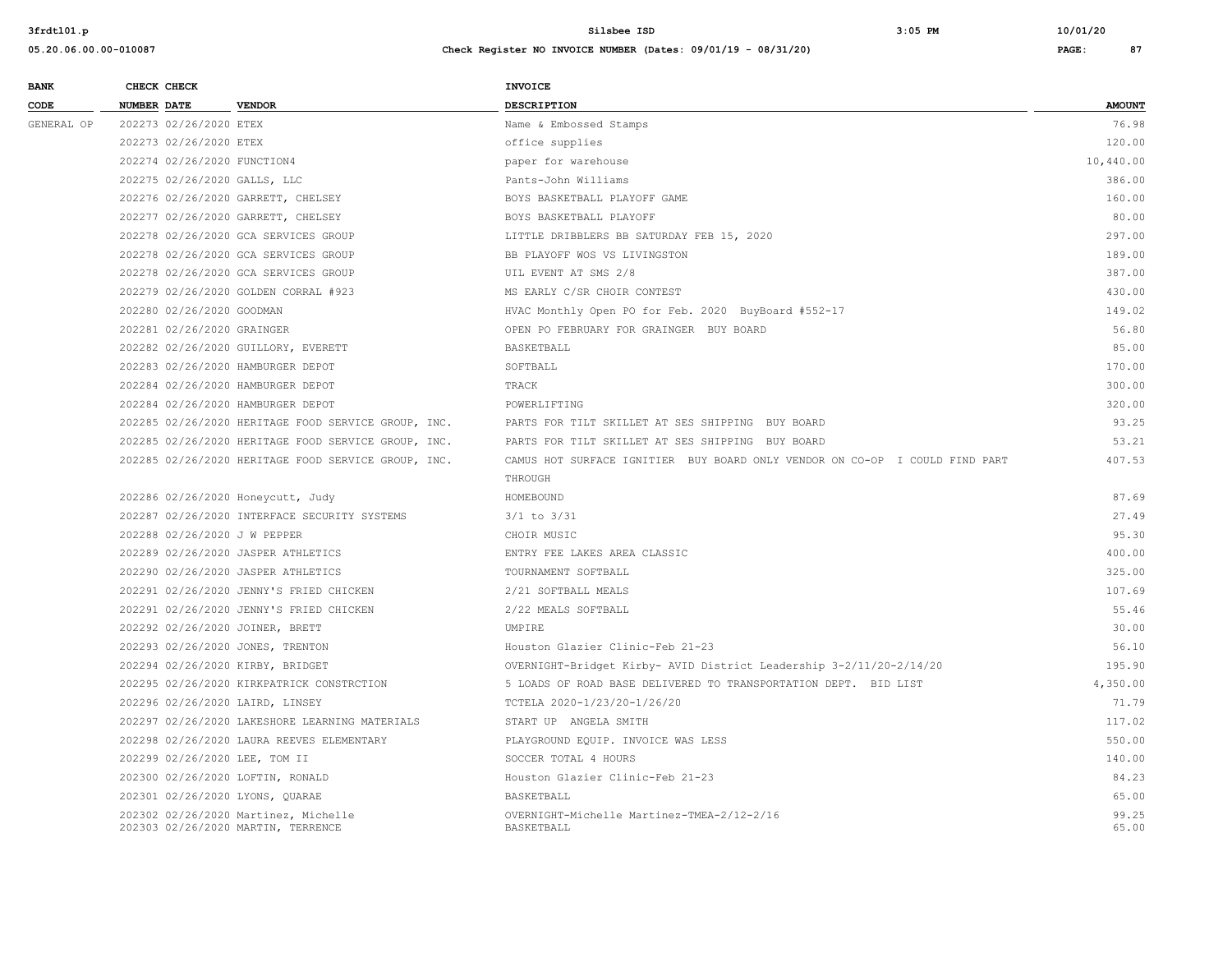| <b>BANK</b> | CHECK CHECK        |                         |                                                                   | <b>INVOICE</b>                                                       |                 |
|-------------|--------------------|-------------------------|-------------------------------------------------------------------|----------------------------------------------------------------------|-----------------|
| CODE        | <b>NUMBER DATE</b> |                         | <b>VENDOR</b>                                                     | <b>DESCRIPTION</b>                                                   | <b>AMOUNT</b>   |
| GENERAL OP  |                    |                         | 202304 02/26/2020 MASTER LOCK COMPANY                             | CONTROL KEYS FOR LOCKS HS ATHLETICS                                  | 38.76           |
|             |                    |                         | 202305 02/26/2020 McKeehan, Kathryn                               | MEALS AND PARKING Texas Music Educators Association - 2/12-2/15      | 661.05          |
|             |                    |                         | 202306 02/26/2020 McKinney, Raymond                               | HOMEBOUND                                                            | 176.18          |
|             |                    | 202307 02/26/2020 NASCO |                                                                   | Voc Ag Monthly Open PO for Feb. 2020                                 | 326.60          |
|             |                    |                         | 202308 02/26/2020 NEDERLAND HIGH SCHOOL                           | TENNIS                                                               | 55.00           |
|             |                    |                         | 202309 02/26/2020 NORTH HARDIN WATER SUPPLY CORP.                 | $1/7$ TO $2/10$                                                      | 49.25           |
|             |                    |                         | 202310 02/26/2020 ORR, JESSE                                      | SOCCER TOTAL 6 HOURS                                                 | 210.00          |
|             |                    |                         | 202311 02/26/2020 PHILLIPS, SAMUEL                                | BASKETBALL LIVINGSTON VS WOS                                         | 150.76          |
|             |                    |                         | 202312 02/26/2020 PINEY WOODS SANITATION                          | $3/1$ to $3/31$                                                      | 70.00           |
|             |                    |                         | 202313 02/26/2020 POLLOCK, STEVEN                                 | BASKETBALL                                                           | 85.00           |
|             |                    |                         | 202313 02/26/2020 POLLOCK, STEVEN                                 | BASKETBALL                                                           | 135.00          |
|             |                    |                         | 202314 02/26/2020 POWELL, YOUNGBLOOD, & TAYLOR LLP                | RE: GENERAL MATTERS                                                  | 1,425.00        |
|             |                    |                         | 202315 02/26/2020 PROMAXIMA MANUFACTURING, LTD                    | Purch Req - Pro Maxima - Weight Belts - Girls PL - Coach Smith/Jones | 208.75          |
|             |                    |                         | 202315 02/26/2020 PROMAXIMA MANUFACTURING, LTD                    | Purch Req - ProMaxima - Weight supplies - Coach Smith                | 585.00          |
|             |                    |                         | 202316 02/26/2020 PTI SPORTS & RECREATION CONSTRUCTION            | playground equipment                                                 | 12,785.00       |
|             |                    |                         | 202317 02/26/2020 REGION V EDUCATION SERVICE CENTER               | Superintendent Secretaries' Quarterly Meeting                        | 25.00           |
|             |                    |                         | 202317 02/26/2020 REGION V EDUCATION SERVICE CENTER               | REGION 5 # 277860 CATIE WHITEHEAD                                    | 60.00           |
|             |                    |                         | 202318 02/26/2020 RENFRO, SANTRICIA                               | BASKETBALL GAME                                                      | 60.00           |
|             |                    |                         | 202319 02/26/2020 Responsive Learning                             | RESPONSIVE LEARNING                                                  | 13,130.00       |
|             |                    |                         | 202319 02/26/2020 Responsive Learning                             | RESPONSIVE LEARNING                                                  | 1,030.00        |
|             |                    |                         | 202320 02/26/2020 RICE, COURTNEY                                  | CENTER HS UIL TOURNAMENT                                             | 80.00           |
|             |                    |                         | 202321 02/26/2020 RIDDELL/ALL AMERICAN SPORTS                     | Purch Req - Riddell - Chin Straps - Coach Smith                      | 1,289.91        |
|             |                    |                         | 202322 02/26/2020 Ringo, Jamie                                    | MILEAGE HOMEBOUND                                                    | 41.40           |
|             |                    |                         | 202323 02/26/2020 SCHOOL AIDS, INC.                               | START UP BETSY RICHTER SCHOOL AIDS                                   | 88.42           |
|             |                    |                         | 202323 02/26/2020 SCHOOL AIDS, INC.                               | START UP SABRINA PARTAIN SCHOOL AIDS                                 | 27.13           |
|             |                    |                         | 202323 02/26/2020 SCHOOL AIDS, INC.                               | START UP CHRISTA BENNEFIELD SCHOOL AIDS                              | 66.01           |
|             |                    |                         | 202323 02/26/2020 SCHOOL AIDS, INC.                               | START UP M THIBODEAUX                                                | 50.98           |
|             |                    |                         | 202323 02/26/2020 SCHOOL AIDS, INC.                               | START UP CINDY LINDSEY                                               | 102.89          |
|             |                    |                         | 202323 02/26/2020 SCHOOL AIDS, INC.                               | START UP KATY BAILEY                                                 | 90.67           |
|             |                    |                         | 202324 02/26/2020 SCHOOL SPECIALTY                                | START UP TRAILBLAZERS                                                | 23.37           |
|             |                    |                         | 202325 02/26/2020 SILSBEE HIGH SCHOOL ACTIVITY                    | LIBERTY TRACK MEET MEALS                                             | 280.00          |
|             |                    |                         | 202326 02/26/2020 SIMMONS, KENDRA                                 | BASKETBALL HJ GIRLS VS WOS PLAYOFF TOTAL 3 HOURS                     | 105.00          |
|             |                    |                         | 202327 02/26/2020 SIMMONS, SHELLY                                 | LAURA REEVES FIELD TRIP                                              | 10.00           |
|             |                    |                         | 202328 02/26/2020 SMITH, RANDY                                    | MEALS<br>Houston Glazier Clinic-Feb 21-23                            | 168.82          |
|             |                    |                         | 202329 02/26/2020 SOUTHERN COMPUTER WAREHOUSE                     | headset for phone                                                    | 197.89          |
|             |                    |                         | 202330 02/26/2020 STATE & FEDERAL EDUCATION SERVICES LLC          | CONSULTING SERVICES BILLING CYCLE 3 OF 4                             | 8,596.00        |
|             |                    |                         | 202331 02/26/2020 STEVENS, JOHN                                   | <b>BASKETBALL</b>                                                    | 85.00           |
|             |                    |                         | 202331 02/26/2020 STEVENS, JOHN<br>202332 02/26/2020 Stout, Tammy | BASKETBALL<br>REGION V                                               | 135.00<br>24.84 |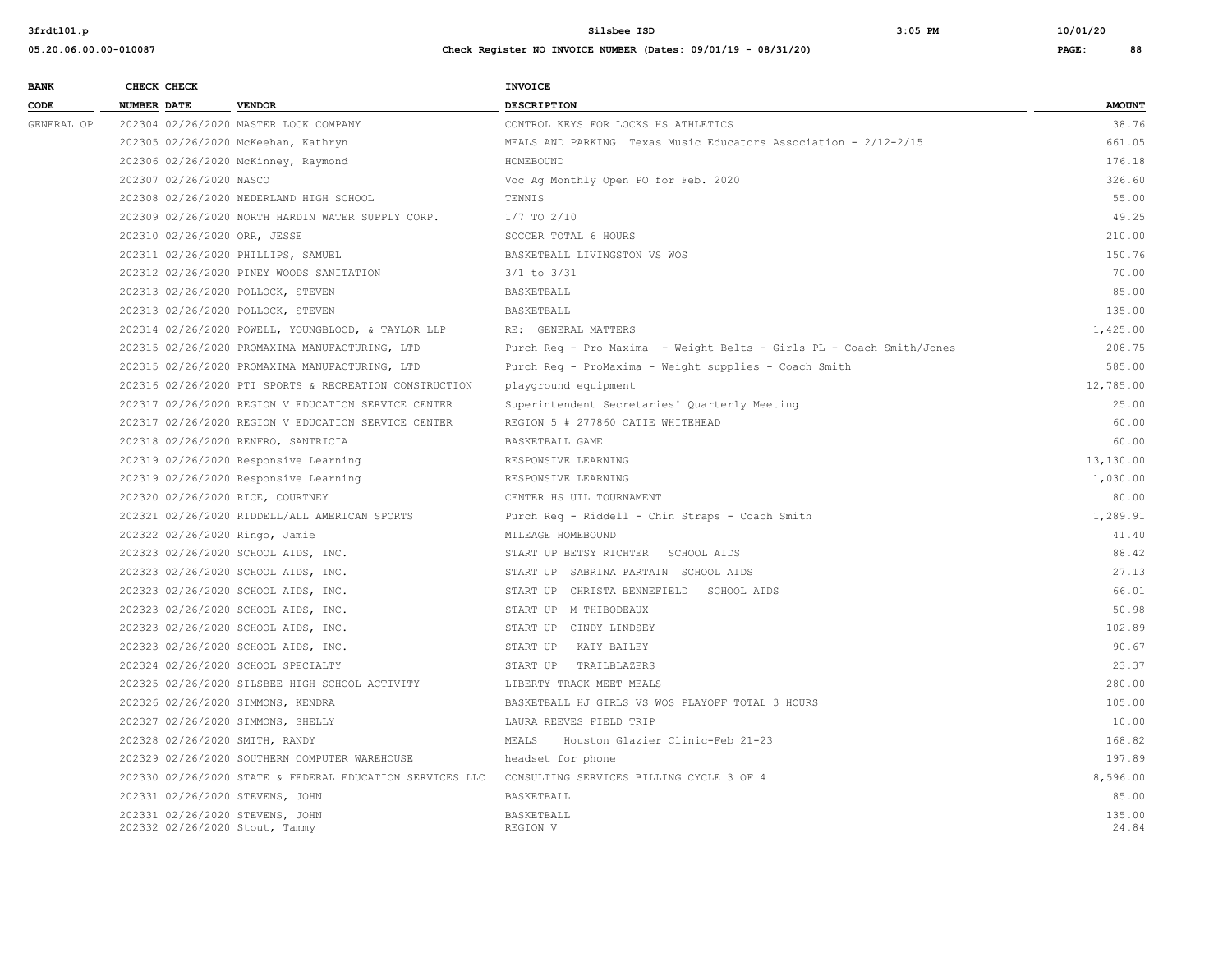| <b>BANK</b><br>CHECK CHECK                                                   | <b>INVOICE</b>                                                                          |
|------------------------------------------------------------------------------|-----------------------------------------------------------------------------------------|
| CODE<br>NUMBER DATE<br><b>VENDOR</b>                                         | <b>DESCRIPTION</b><br><b>AMOUNT</b>                                                     |
| GENERAL OP<br>202333 02/26/2020 SUBWAY #23276                                | 57.25<br>TENNIS                                                                         |
| 202334 02/26/2020 SUBWAY STORE #5224                                         | 148.20<br>BASKETBALL                                                                    |
| 202334 02/26/2020 SUBWAY STORE #5224                                         | 133.93<br>GIRLS BASKETBALL                                                              |
| 202335 02/26/2020 T-MOBILE                                                   | 9,510.00<br>EMPOWER ED                                                                  |
| 202336 02/26/2020 TABC                                                       | 100.00<br>DEBORAH HAYNES                                                                |
| 202337 02/26/2020 TAYLOR, BROOKLYNNE                                         | 65.00<br>BASKETBALL                                                                     |
| 202337 02/26/2020 TAYLOR, BROOKLYNNE                                         | 65.00<br>BASKETBALL                                                                     |
| 202337 03/03/2020 TAYLOR, BROOKLYNNE                                         | $-65.00$<br>BASKETBALL                                                                  |
| 202337 03/03/2020 TAYLOR, BROOKLYNNE                                         | $-65.00$<br>BASKETBALL                                                                  |
| 202338 02/26/2020 TECHLAND                                                   | 985.00<br>UIL OAP Costume Rental BuyBoard #575-18                                       |
| 202339 02/26/2020 THE KADES CORPORATION                                      | 30.48<br>TENNIS                                                                         |
| 202340 02/26/2020 THOMAS, KIRK                                               | 85.00<br>BASKETBALL                                                                     |
| 202341 02/26/2020 Thornhill, Sherrie                                         | 395.79<br>PARKING -ATAC Meeting-2/3-2/5                                                 |
| 202342 02/26/2020 TURNER, ALBERT                                             | 85.00<br>BASKETBALL                                                                     |
| 202343 02/26/2020 U. S. SCHOOL SUPPLY INC.                                   | 478.25<br>START UP<br>KIM COPLEY                                                        |
| 202344 02/26/2020 UNIVERSITY OF TEXAS AT AUSTIN UIL                          | 111.20<br>WEST ORANGE STARK VS LIVINGSTON GIRLS BASKETBALL                              |
| 202345 02/26/2020 VERIZON WIRELESS                                           | 754.68<br>JAN 14 - FEB 13                                                               |
| 202345 02/26/2020 VERIZON WIRELESS                                           | 358.48<br>JAN 14 - FEB 13                                                               |
| 202346 02/26/2020 WAL-MART                                                   | 70.10<br>SUPPLIES                                                                       |
| 202346 02/26/2020 WAL-MART                                                   | 638.44<br>AFTER SCHOOL SNACKS                                                           |
| 202346 02/26/2020 WAL-MART                                                   | 116.90<br>ADMINISTRATION OFFICE SUPPLIES                                                |
| 202347 02/26/2020 WALTON, BRENDA                                             | 300.00<br>2/7,14,17 AND 18 BASKETBALL                                                   |
| 202348 02/26/2020 WATERBOY GRAPHICS                                          | 9,838.00<br>Tennis Court Windscreens - Coach Smith                                      |
| 202349 02/26/2020 WEHMEYER, DANIELLE                                         | BOYS BASKETBALL PLAYOFF EAST CHAMBERS<br>53.13                                          |
| 202350 02/26/2020 Westbrook, Dustin                                          | 34.44<br>Houston Glazier Clinic-Feb 21-23                                               |
| 202351 02/26/2020 Williamson, John                                           | 157.09<br>BASKETBALL PLAYOFFS GIRLS                                                     |
| 202352 02/26/2020 WORTH HYDROCHEM OF THE GULF COAST                          | 495.00<br>CHEMICAL WATER TREATING SERVICE                                               |
| 202353 03/04/2020 AC'CENT SERVICES, INC.                                     | 840.00<br>VAPOR ANALYSIS MARCH 2020                                                     |
| 202354 03/04/2020 ACME ARCHITECTURAL HARDWARE                                | OPEN PO FEBRUARY FOR ACME ARCHITECTURAL BUY BOARD<br>93.84                              |
| 202355 03/04/2020 ALEXANDER, BEN                                             | 155.00<br>HJ VS WOS PLAYOFF BASKETBALL                                                  |
| 202356 03/04/2020 Angelle, Margaret                                          | 75.00<br>BASKETBALL                                                                     |
| 202357 03/04/2020 ATHLETIC SUPPLY INC.                                       | 520.00<br>Purch Req - Ath Supply - Boys Powerlifting Materials - Coach Harrison/Smith   |
| 202358 03/04/2020 AVID CENTER                                                | OVERNIGHT-Bridget Kirby-AVID staff-Dallas AVID Summer Institute-6/15-6/17-<br>15,300.00 |
| 202359 03/04/2020 BARTON, MINDI                                              | FALL<br>225.00                                                                          |
| 202360 03/04/2020 BAY CITY POWERLIFTING                                      | 210.00<br>GIRLS Regional Powerlifting Mt.                                               |
| 202361 03/04/2020 BEAUMONT FREIGHTLINER - STERLING                           | 233.57<br>Beaumont Freightliner Open PO for the month of March 2020                     |
| 202362 03/04/2020 BLACKWELL, JAMES                                           | 271.25<br>LITTLE DRIBBLERS TOTAL 7.75 HOURS                                             |
| 202363 03/04/2020 BODENSTEINER, JOHN<br>202363 03/06/2020 BODENSTEINER, JOHN | 69.35<br>HOMEBOUND                                                                      |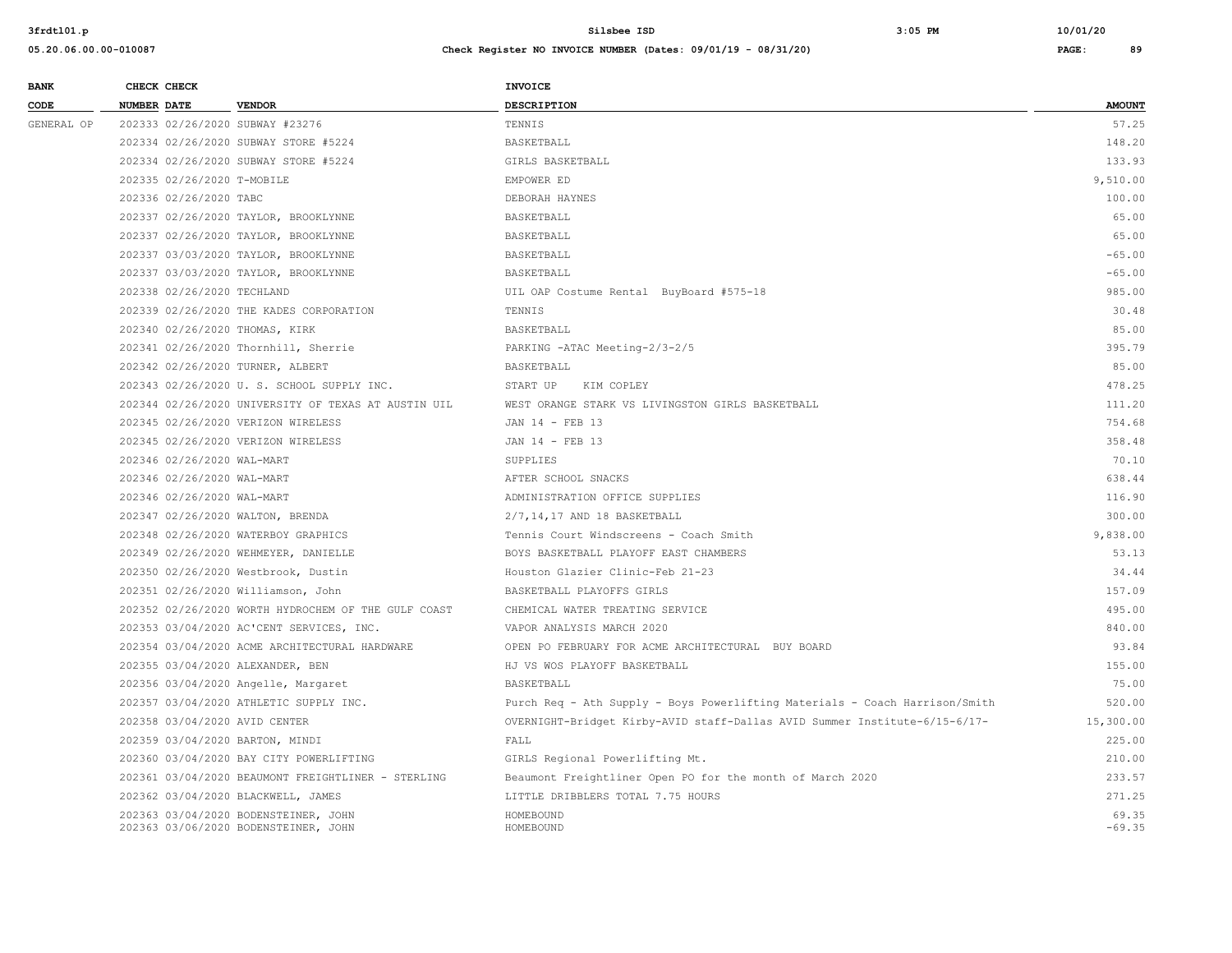| <b>BANK</b> | CHECK CHECK                                      |                                               | <b>INVOICE</b>                                                                  |                  |
|-------------|--------------------------------------------------|-----------------------------------------------|---------------------------------------------------------------------------------|------------------|
| CODE        | NUMBER DATE                                      | <b>VENDOR</b>                                 | <b>DESCRIPTION</b>                                                              | <b>AMOUNT</b>    |
| GENERAL OP  |                                                  | 202364 03/04/2020 BREWER, CHARLES             | TOTAL 18 HOURS                                                                  | 630.00           |
|             |                                                  | 202365 03/04/2020 Brooks, Tricia              | TOLLS<br>Construction Procurement-Austin, TX -2/24-2/25                         | 316.21           |
|             |                                                  | 202366 03/04/2020 BSN SPORTS                  | rock wall for SES                                                               | 3,714.90         |
|             |                                                  | 202367 03/04/2020 BURGERWORKS, INC.           | BOYS BASKETBALL MS 1/16                                                         | 339.47           |
|             |                                                  | 202368 03/04/2020 CHAMPAGNE, COURTNEY         | HLSR HORT COMPETITON                                                            | 240.00           |
|             |                                                  | 202369 03/04/2020 CHANNELVIEW ISD             | SILSBEE VS BRAZOSPORT GIRLS BB                                                  | 352.70           |
|             |                                                  | 202370 03/04/2020 CICI'S PIZZA #160           | <b>BASEBALL</b>                                                                 | 144.16           |
|             |                                                  | 202371 03/04/2020 CITY OF SILSBEE             | $1/13$ to $2/10$                                                                | 125.70           |
|             |                                                  | 202371 03/04/2020 CITY OF SILSBEE             | 1/23 TO 2/20                                                                    | 41.30            |
|             |                                                  | 202371 03/04/2020 CITY OF SILSBEE             | $1/23$ TO $2/20$                                                                | 1,790.21         |
|             |                                                  | 202371 03/04/2020 CITY OF SILSBEE             | $1/23$ TO $2/20$                                                                | 524.50           |
|             |                                                  | 202371 03/04/2020 CITY OF SILSBEE             | $1/23$ TO $2/21$                                                                | 1,620.60         |
|             |                                                  | 202371 03/04/2020 CITY OF SILSBEE             | $1/3$ TO $1/29$                                                                 | 73.90            |
|             |                                                  | 202371 03/04/2020 CITY OF SILSBEE             | $1/3$ TO $1/29$                                                                 | 32.50            |
|             |                                                  | 202372 03/04/2020 COASTAL WELDING SUPPLY INC  | OPEN PO COASTAL WELDING REGION 5                                                | 14.03            |
|             |                                                  | 202373 03/04/2020 COMFORT SUITES              | Regional Powerlifting Mt.-March 3-4                                             | 490.00           |
|             |                                                  | 202374 03/04/2020 CROWNE PLAZA SUITES HOUSTON | Academy of Exceptional Healthcare Testing Center-Houston, TX -3/9-3/11          | 864.80           |
|             |                                                  | 202375 03/04/2020 DELACERDA, SCOTT            | HIGH SCHOOL TOTAL 8.5 HOURS                                                     | 297.50           |
|             |                                                  | 202375 03/04/2020 DELACERDA, SCOTT            | TOTAL 6.5 HOURS                                                                 | 227.50           |
|             |                                                  | 202375 03/04/2020 DELACERDA, SCOTT            | TOTAL 8.5 HOURS                                                                 | 297.50           |
|             |                                                  | 202375 03/04/2020 DELACERDA, SCOTT            | SILSBEE ELEMENTARY TOTAL 9 HOURS                                                | 315.00           |
|             |                                                  | 202375 03/04/2020 DELACERDA, SCOTT            | SRO TOTAL 8.5 HOURS                                                             | 297.50           |
|             |                                                  | 202376 03/04/2020 DELEGARD TOOL CO.           | Battery Charger, Drill Kit, Wrench Kit, Rolling Air Jack, Blowers & Heater      | 218.90           |
|             |                                                  |                                               | Attachment for the Auto Shop Choice Partners #19/015MR-04                       |                  |
|             |                                                  | 202376 03/04/2020 DELEGARD TOOL CO.           | Battery Charger, Drill Kit, Wrench Kit, Rolling Air Jack, Blowers & Heater      | 747.24           |
|             |                                                  |                                               | Attachment for the Auto Shop Choice Partners #19/015MR-04                       |                  |
|             |                                                  | 202376 03/04/2020 DELEGARD TOOL CO.           | Battery Charger, Drill Kit, Wrench Kit, Rolling Air Jack, Blowers & Heater      | 1,304.47         |
|             |                                                  |                                               | Attachment for the Auto Shop Choice Partners #19/015MR-04                       |                  |
|             |                                                  | 202377 03/04/2020 DELL MARKETING L.P.         | Dell Marketing--DIR coop--Dr Brantley Dell Adapter 65-Watt Type-C with 1M Power | 32.81            |
|             |                                                  |                                               | Cord, Cus Kit                                                                   |                  |
|             |                                                  | 202377 03/04/2020 DELL MARKETING L.P.         | Dell Marketing--DIR coop--Dr Brantley Dell 24 Monitor-P2419H                    | 293.74           |
|             |                                                  | 202378 03/04/2020 DRAMATIC PUBLISHING         | UIL OAP Scripts                                                                 | 95.45            |
|             |                                                  | 202379 03/04/2020 ELIZONDO, DANIEL            | 2020 TSPRA Annual Conference-Feb 24-27                                          | 341.09           |
|             |                                                  | 202380 03/04/2020 ELLIOTT, EVELYNN            | TCTELA 2020-1/23/20-1/26/20                                                     | 110.54           |
|             | 202381 03/04/2020 ENTERGY                        |                                               | FEBRUARY PARTIAL BILL                                                           | 18,837.62        |
|             | 202382 03/04/2020 ETEX                           |                                               | OFFICE SUPPLIES<br>LISA KEISER                                                  | 146.80           |
|             | 202382 03/04/2020 ETEX                           |                                               | OFFICE CHAIRS<br>KELLY COLVIN                                                   | 418.00           |
|             | 202382 03/04/2020 ETEX<br>202382 03/04/2020 ETEX |                                               | Toner & Drum Kit for Eve Elliott<br>Colored Craft Paper for the print shop      | 284.97<br>172.98 |
|             |                                                  |                                               |                                                                                 |                  |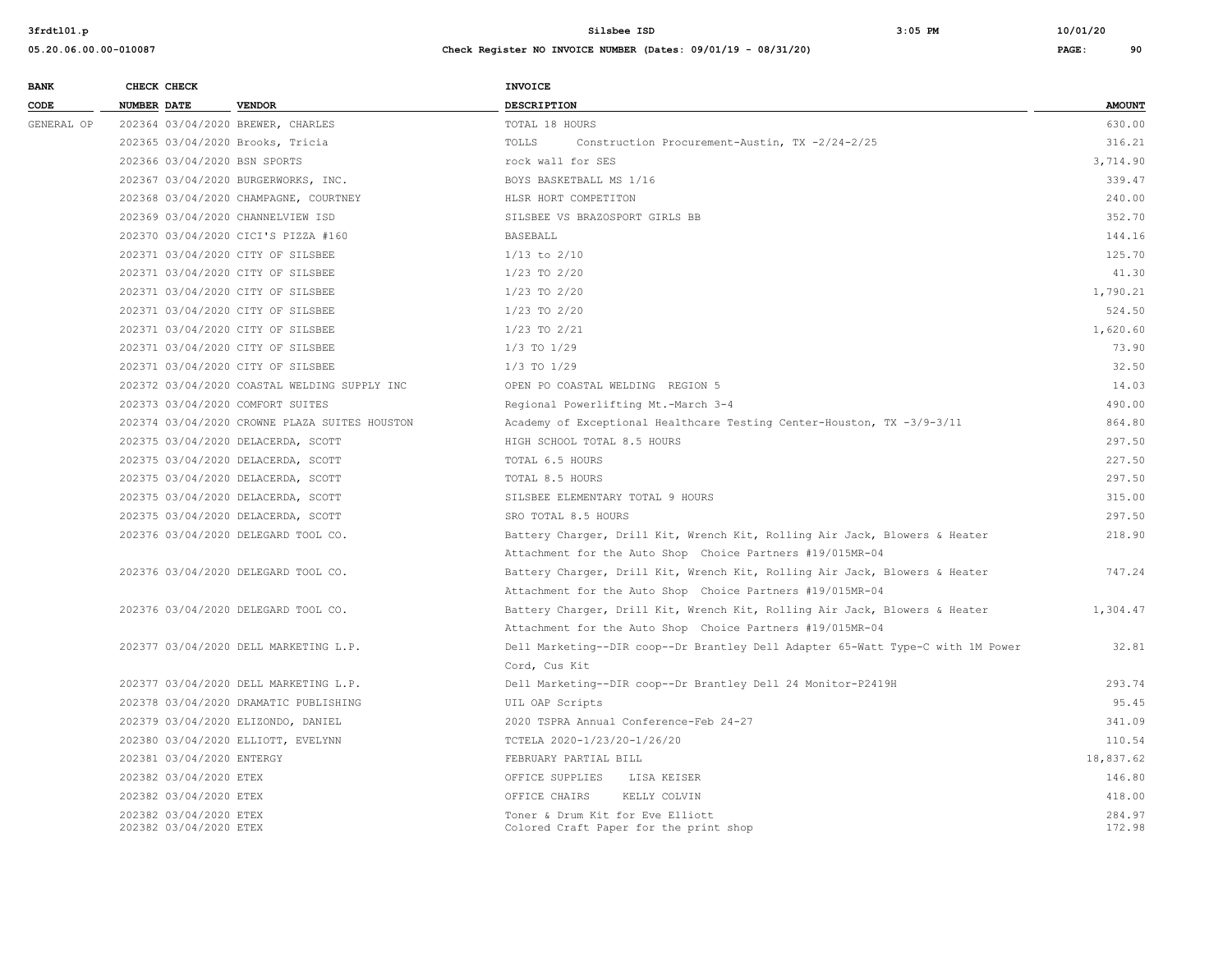| <b>BANK</b> |                    | CHECK CHECK |                                                        | <b>INVOICE</b>                                                               |               |
|-------------|--------------------|-------------|--------------------------------------------------------|------------------------------------------------------------------------------|---------------|
| CODE        | <b>NUMBER DATE</b> |             | <b>VENDOR</b>                                          | <b>DESCRIPTION</b>                                                           | <b>AMOUNT</b> |
| GENERAL OP  |                    |             | 202383 03/04/2020 EWELL EDUCATIONAL SERVICES           | REGISTRATION VET SCIENCE                                                     | 40.00         |
|             |                    |             | 202383 03/04/2020 EWELL EDUCATIONAL SERVICES           | REGISTRATION SHSU AREA                                                       | 150.00        |
|             |                    |             | 202383 03/04/2020 EWELL EDUCATIONAL SERVICES           | REGISTRATION FEES SFA                                                        | 144.00        |
|             |                    |             | 202384 03/04/2020 FAIRFIELD INN & SUITES TEMPLE BELTON | Rogers Baseball Tournament- Rogers Texas-3/5-3/7                             | 942.85        |
|             |                    |             | 202385 03/04/2020 FAIRFIELD INN & SUITES HUNTSVILLE    | BASKETBALL PLAYOFFS CHEERLEADERS 3/6/7                                       | 541.88        |
|             |                    |             | 202386 03/04/2020 FAST SIGNS                           | Purch Req - Fast Signs - Signs for Weight Room and Locker Room - Coach Smith | 346.17        |
|             |                    |             | 202387 03/04/2020 FRANK'S JEWELRY                      | ladies watches and engraving                                                 | 763.95        |
|             |                    |             | 202388 03/04/2020 FUNCTION 4 LLC                       | $2/15$ TO $3/14$                                                             | 646.20        |
|             |                    |             | 202389 03/04/2020 GARRETT, CHELSEY                     | CHEERLEADERS BASKETBALL PLAYOFFS HUNTSVILLE                                  | 460.00        |
|             |                    |             | 202390 03/04/2020 GREEN, ELIZABETH                     | HLSR HORSE JUDGING                                                           | 80.00         |
|             |                    |             | 202391 03/04/2020 HARDIN COUNTY APPRAISAL DISTRICT     | 2020 CONTRIBUTION                                                            | 80, 276.31    |
|             |                    |             | 202392 03/04/2020 HARDIN JEFFERSON HIGH SCHOOL         | PLAYOFF GAME 2/25 GIRLS BASKETBALL                                           | 663.32        |
|             |                    |             | 202393 03/04/2020 HAWTHORNE, BEN                       | MASTER'S MEN CONCERT TOTAL 6.5 HOURS                                         | 227.50        |
|             |                    |             | 202394 03/04/2020 HINES, TERRELL                       | HARDIN JEFFERSON VS WOS BB PLAYOFF GAME                                      | 155.00        |
|             |                    |             | 202395 03/04/2020 INKSPOT PRINTS & GRAPHICS            | UIL ONe Act Play Shirts                                                      | 173.50        |
|             |                    |             | 202395 03/04/2020 INKSPOT PRINTS & GRAPHICS            | Purch Req - InkSpot - Golf - Team Shirts - Coach Mackey                      | 78.00         |
|             |                    |             | 202395 03/04/2020 INKSPOT PRINTS & GRAPHICS            | Purch Req - InkSpot - Golf - Team Shirts - Coach Mackey                      | 1,005.00      |
|             |                    |             | 202396 03/04/2020 JOHNSEN'S WHOLESALE FLORIST          | Floral Design Monthly Open PO for Feb. 2020                                  | 116.70        |
|             |                    |             | 202396 03/04/2020 JOHNSEN'S WHOLESALE FLORIST          | Floral Design Monthly Open PO for Feb. 2020                                  | 74.44         |
|             |                    |             | 202396 03/04/2020 JOHNSEN'S WHOLESALE FLORIST          | Floral Design Monthly Open PO for Feb. 2020                                  | 57.50         |
|             |                    |             | 202396 03/04/2020 JOHNSEN'S WHOLESALE FLORIST          | Floral Design Monthly Open PO for Feb. 2020                                  | 13.65         |
|             |                    |             | 202396 03/04/2020 JOHNSEN'S WHOLESALE FLORIST          | Floral Design Monthly Open PO for Feb. 2020                                  | 125.68        |
|             |                    |             | 202396 03/04/2020 JOHNSEN'S WHOLESALE FLORIST          | Floral Design Monthly Open PO for Feb. 2020                                  | 64.25         |
|             |                    |             | 202397 03/04/2020 JOHNSTONE SUPPLY                     | HVAC Monthly Open PO for Feb. 2020                                           | 237.88        |
|             |                    |             | 202398 03/04/2020 JONES, JUNE                          | MILEAG HOMEBOUND                                                             | 34.04         |
|             |                    |             | 202399 03/04/2020 JONES, TRAVIS                        | HARDIN JEFFERSON VS WOS GIRLS BB PLAYOFF                                     | 155.00        |
|             |                    |             | 202400 03/04/2020 JONES, TRENTON                       | Regional Powerlifting Mt.-March 3-4                                          | 440.00        |
|             |                    |             | 202401 03/04/2020 LAKESHORE LEARNING MATERIALS         | START UP JANICE MARSHALL                                                     | 94.24         |
|             |                    |             | 202401 03/04/2020 LAKESHORE LEARNING MATERIALS         | SHANNA BONNETTE LAKESHORE LEARNING<br>START UP                               | 36.98         |
|             |                    |             | 202401 03/04/2020 LAKESHORE LEARNING MATERIALS         | START UP TAMMIE ANTLEY                                                       | 103.45        |
|             |                    |             | 202401 03/04/2020 LAKESHORE LEARNING MATERIALS         | START UP MELINDA PIPER LAKESHORE                                             | 36.98         |
|             |                    |             | 202401 03/04/2020 LAKESHORE LEARNING MATERIALS         | START UP CAILIN PUSTKA                                                       | 43.98         |
|             |                    |             | 202402 03/04/2020 LAMAR UNIVERSITY AUDIOLOGY           | AUDITORY FUNCTION AND TYMPANOMETRY                                           | 280.00        |
|             |                    |             | 202403 03/04/2020 LEADERSHIP SOUTHEAST TEXAS           | Y-LSET CLASS OF 2020                                                         | 125.00        |
|             |                    |             | 202404 03/04/2020 LEANO, MARY                          | SILSBEE VS EAST CHAMBERS SOCCER                                              | 135.00        |
|             |                    |             | 202405 03/04/2020 LEE, TOM II                          | SOCCER TOTAL 4.75 HOURS                                                      | 166.25        |
|             |                    |             | 202406 03/04/2020 Lewis, Sophia                        | REGION V                                                                     | 25.10         |
|             |                    |             | 202407 03/04/2020 Liles, Suzanne                       | HOMEBOUND                                                                    | 5.18          |
|             |                    |             | 202408 03/04/2020 Mackey, Kyle                         | GOLF WARREN JV                                                               | 26.40         |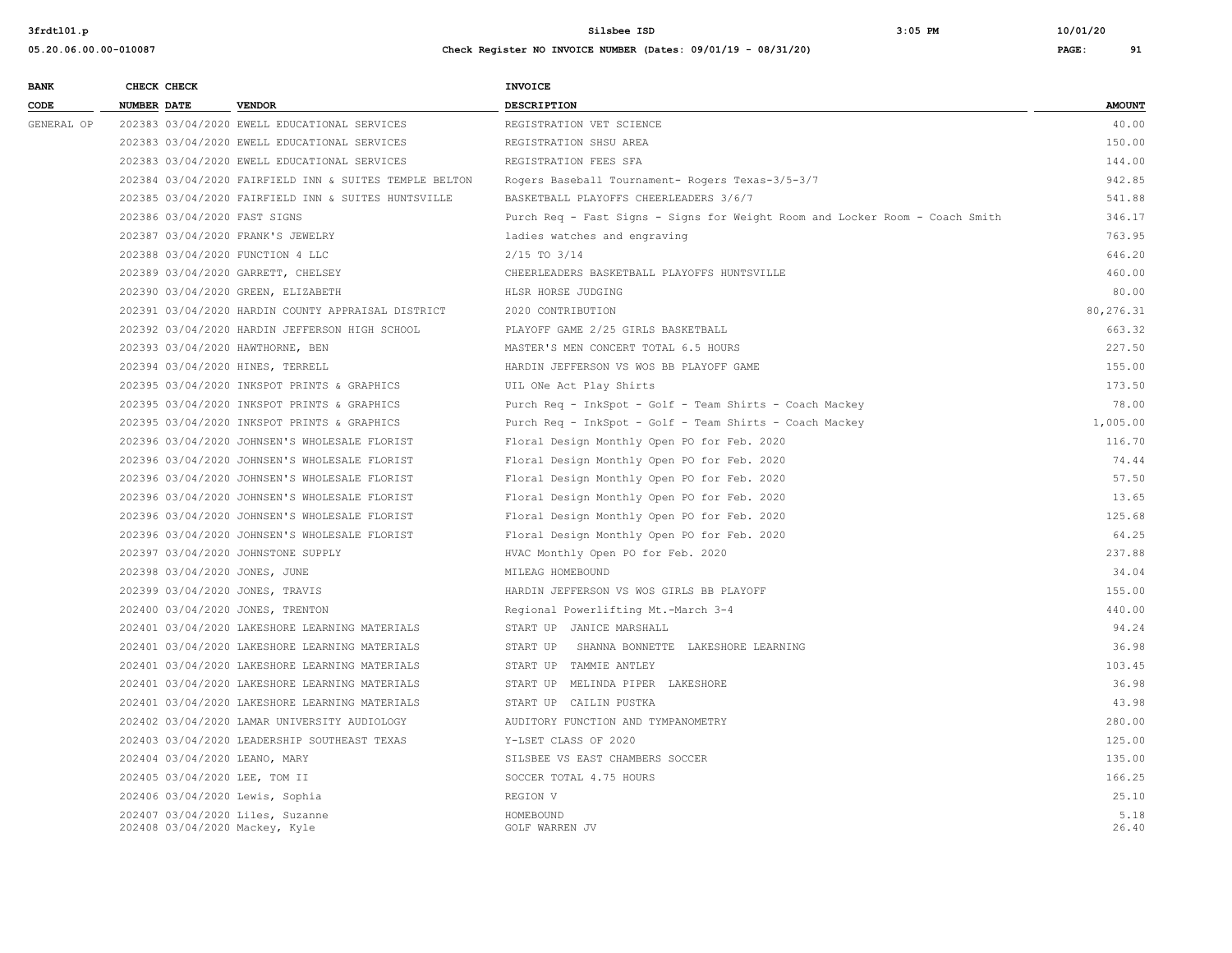| <b>BANK</b> |                    | CHECK CHECK                  |                                                                                                 | INVOICE                                                                                                                                                       |               |
|-------------|--------------------|------------------------------|-------------------------------------------------------------------------------------------------|---------------------------------------------------------------------------------------------------------------------------------------------------------------|---------------|
| CODE        | <b>NUMBER DATE</b> |                              | <b>VENDOR</b>                                                                                   | <b>DESCRIPTION</b>                                                                                                                                            | <b>AMOUNT</b> |
| GENERAL OP  |                    |                              | 202409 03/04/2020 MAMA JACK'S                                                                   | <b>BASEBALL</b>                                                                                                                                               | 313.87        |
|             |                    |                              | 202410 03/04/2020 MARK'S PLUMBING                                                               | OPEN PO FEBRUARY FOR MARK'S PLUMBING BUY BOARD                                                                                                                | 168.43        |
|             |                    |                              | 202411 03/04/2020 MARSHALL HIGH SCHOOL                                                          | UIL                                                                                                                                                           | 127.00        |
|             |                    |                              | 202412 03/04/2020 MCMILLAN GLASS AND DOOR                                                       | OPEN PO FEBRUARY FOR MCMILLIAN GLASS BID LIST                                                                                                                 | 275.80        |
|             |                    |                              | 202413 03/04/2020 MORALES, LUIS                                                                 | SOCCER TOTAL 4.75 HOURS                                                                                                                                       | 166.25        |
|             |                    |                              | 202414 03/04/2020 MUNRO'S UNIFORM SERVICE                                                       | FEBRUARY                                                                                                                                                      | 853.70        |
|             |                    |                              | 202414 03/04/2020 MUNRO'S UNIFORM SERVICE                                                       | FEBRUARY                                                                                                                                                      | 153.60        |
|             |                    |                              | 202415 03/04/2020 NATIONAL SCOREBOARD AND DISPLAY SERVICES 2/18 INSPECTION AND REPAIRS BASEBALL |                                                                                                                                                               | 341.25        |
|             |                    |                              | 202416 03/04/2020 NEDERLAND GIRL'S GOLF                                                         | NHS VARSITY GIRLS INVITATIONAL                                                                                                                                | 50.00         |
|             |                    |                              | 202417 03/04/2020 NOEL, TANNER                                                                  | SOCCER SILSBEE VS BRIDGE CITY                                                                                                                                 | 135.00        |
|             |                    |                              | 202418 03/04/2020 NUNN, WILLIAM                                                                 | BASEBALL TOTAL 5 HOURS                                                                                                                                        | 175.00        |
|             |                    |                              | 202419 03/04/2020 O'REILLY AUTOMOTIVE                                                           | OPEN PO FEBRUARY FOR O'REILLY AUTO<br>BUY BOARD                                                                                                               | 70.93         |
|             |                    |                              | 202420 03/04/2020 Patterson, Todd                                                               | TEXAS COLOR GUARD COMPETITION                                                                                                                                 | 140.00        |
|             |                    |                              | 202420 03/06/2020 Patterson, Todd                                                               | TEXAS COLOR GUARD COMPETITION                                                                                                                                 | $-140.00$     |
|             |                    | 202421 03/04/2020 PERRY, AMY |                                                                                                 | 27TH - 30TH BETWEEN CAMPUSES                                                                                                                                  | 13.34         |
|             |                    | 202421 03/04/2020 PERRY, AMY |                                                                                                 | FEB 6 THRU 21ST BETWEEN CAMPUSES                                                                                                                              | 30.02         |
|             |                    |                              | 202422 03/04/2020 PITNEY BOWES GLOBAL FIN SERVICES LLC                                          | 12/20/19 TO 3/29/20                                                                                                                                           | 1,221.00      |
|             |                    |                              | 202423 03/04/2020 POTTER PEDIATRICS PLLC                                                        | PHYSICAL THERAPY                                                                                                                                              | 5,950.00      |
|             |                    |                              | 202423 03/04/2020 POTTER PEDIATRICS PLLC                                                        | PHYSICAL THERAPY                                                                                                                                              | 650.00        |
|             |                    |                              | 202424 03/04/2020 PROMAXIMA MANUFACTURING, LTD                                                  | Purch Req - Pro Maxima - Weight Bars for MS - Coach Smith/Hillin                                                                                              | 905.00        |
|             |                    |                              | 202425 03/04/2020 RAPP, CHRISTOPHER                                                             | SILSBEE VS EAST CHAMBERS SOCCER                                                                                                                               | 135.00        |
|             |                    |                              | 202426 03/04/2020 REALLY GOOD STUFF, INC.                                                       | START UP MELANIE PRATER                                                                                                                                       | 52.94         |
|             |                    |                              | 202426 03/04/2020 REALLY GOOD STUFF, INC.                                                       | START UP HAYLEY MCDONALD<br>REALLY GOOD STUFF                                                                                                                 | 47.19         |
|             |                    |                              | 202426 03/04/2020 REALLY GOOD STUFF, INC.                                                       | START UP ALLISON READ                                                                                                                                         | 107.61        |
|             |                    |                              | 202426 03/04/2020 REALLY GOOD STUFF, INC.                                                       | START UP RACHEL FULLER                                                                                                                                        | 104.09        |
|             |                    |                              | 202427 03/04/2020 REGION V EDUCATION SERVICE CENTER                                             | REG V WORKSHOP COUNSELOR TRAINING STRATEGIES FOR GRIEF, TRAUMA, DIVORCE 260190<br>CYNTHIA BARNES                                                              | 125.00        |
|             |                    |                              | 202427 03/04/2020 REGION V EDUCATION SERVICE CENTER                                             | req v workshop 277860 2020DMAC User Meeting Tammy Stout                                                                                                       | 60.00         |
|             |                    |                              | 202428 03/04/2020 RICE, COURTNEY                                                                | MARSHALL HS UIL                                                                                                                                               | 240.00        |
|             |                    |                              | 202429 03/04/2020 RICHTER, JUSTIN                                                               | SOCCER VS BC                                                                                                                                                  | 40.00         |
|             |                    |                              | 202429 03/04/2020 RICHTER, JUSTIN                                                               | SOCCER VS EAST CHAMBERS                                                                                                                                       | 40.00         |
|             |                    |                              | 202430 03/04/2020 RICKS, CAMERAN                                                                | SOCCER VS EAST CHAMBERS                                                                                                                                       | 20.00         |
|             |                    |                              | 202431 03/04/2020 RMA TOLL PROCESSING                                                           | ACCT 101025587                                                                                                                                                | 5.09          |
|             |                    |                              |                                                                                                 | 202432 03/04/2020 Sandifer's L.P. Gas & Service Co., Inc. Sandifer's Propane Open PO for the month of February 2020 We are having to fuel                     | 42.55         |
|             |                    |                              |                                                                                                 | our Propane bus.                                                                                                                                              |               |
|             |                    |                              |                                                                                                 | 202432 03/04/2020 Sandifer's L.P. Gas & Service Co., Inc. Sandifer's Propane Open PO for the month of February 2020 We are having to fuel<br>our Propane bus. | 32.00         |
|             |                    |                              | 202434 03/04/2020 SCHOOL AIDS, INC.                                                             | START UP MELINDA LOWE                                                                                                                                         | 94.35         |
|             |                    |                              | 202434 03/04/2020 SCHOOL AIDS, INC.                                                             | START UP JAMIE RINGO                                                                                                                                          | 99.54         |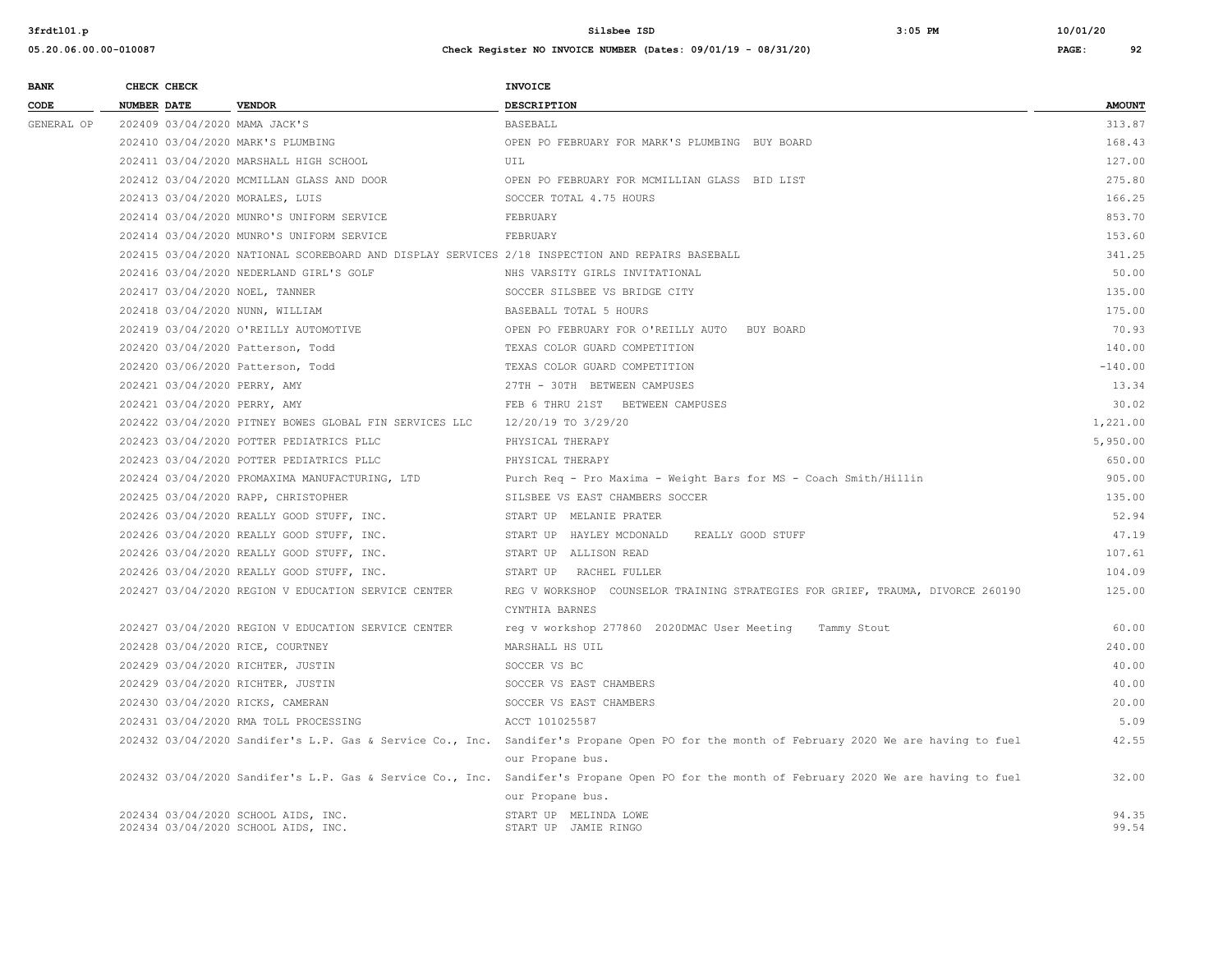| <b>BANK</b> | CHECK CHECK                    |                                                                                                     | <b>INVOICE</b>                                                                 |                    |
|-------------|--------------------------------|-----------------------------------------------------------------------------------------------------|--------------------------------------------------------------------------------|--------------------|
| CODE        | NUMBER DATE                    | <b>VENDOR</b>                                                                                       | <b>DESCRIPTION</b>                                                             | <b>AMOUNT</b>      |
| GENERAL OP  |                                | 202434 03/04/2020 SCHOOL AIDS, INC.                                                                 | START UP ALICIA NELSON                                                         | 88.44              |
|             |                                | 202434 03/04/2020 SCHOOL AIDS, INC.                                                                 | START UP STEPHANIE JONES                                                       | 98.22              |
|             |                                | 202434 03/04/2020 SCHOOL AIDS, INC.                                                                 | START UP MELINDA PIPER SCHOOL AIDS                                             | 73.92              |
|             |                                | 202434 03/04/2020 SCHOOL AIDS, INC.                                                                 | START UP ALLISON FAUGHT                                                        | 100.03             |
|             |                                | 202434 03/04/2020 SCHOOL AIDS, INC.                                                                 | START UP AMANDA DAVIS                                                          | 104.93             |
|             |                                | 202434 03/04/2020 SCHOOL AIDS, INC.                                                                 | START UP CASSIE MILLER                                                         | 98.87              |
|             |                                | 202434 03/04/2020 SCHOOL AIDS, INC.                                                                 | START UP PEGGY JORDAN                                                          | 98.12              |
|             |                                | 202434 03/04/2020 SCHOOL AIDS, INC.                                                                 | START UP AMANDA POOLER                                                         | 97.84              |
|             |                                | 202434 03/04/2020 SCHOOL AIDS, INC.                                                                 | START UP LAURA KELLEY                                                          | 48.97              |
|             |                                | 202434 03/04/2020 SCHOOL AIDS, INC.                                                                 | START UP DEBBIE GRISSOM                                                        | 52.66              |
|             |                                | 202434 03/04/2020 SCHOOL AIDS, INC.                                                                 | START UP PAM KAY                                                               | 52.57              |
|             |                                | 202434 03/04/2020 SCHOOL AIDS, INC.                                                                 | START UP CRAIG LANDRY                                                          | 106.92             |
|             |                                | 202434 03/04/2020 SCHOOL AIDS, INC.                                                                 | START UP SHANNA BONNETTE SCHOOL AIDS                                           | 28.98              |
|             |                                | 202434 03/04/2020 SCHOOL AIDS, INC.                                                                 | START UP LIGHTFOOT SCHOOL AIDS                                                 | 20.59              |
|             |                                | 202436 03/04/2020 SCHOOL SPECIALTY                                                                  | START UP<br>SHELLY HICKMAN<br>INK                                              | 524.80             |
|             |                                | 202436 03/04/2020 SCHOOL SPECIALTY                                                                  | START UP SHELLEY HICKMAN SCHOOL SPECIALTY                                      | 179.63             |
|             |                                | 202436 03/04/2020 SCHOOL SPECIALTY                                                                  | START UP MELANIE PRATER                                                        | 36.95              |
|             |                                | 202436 03/04/2020 SCHOOL SPECIALTY                                                                  | START UP SABRINA PARTAIN                                                       | 73.81              |
|             |                                | 202436 03/04/2020 SCHOOL SPECIALTY                                                                  | START UP HAYLEY MCDONALD<br>SCHOOL SPECIALTY                                   | 5.52               |
|             |                                | 202436 03/04/2020 SCHOOL SPECIALTY                                                                  | START UP MELINDA LOWE (INCREDIBLE TEAM) SCHOOL SPECIALTY                       | 19.22              |
|             |                                | 202436 03/04/2020 SCHOOL SPECIALTY                                                                  | START UP<br>SHELLEY HICKMAN<br>CLAY                                            | 223.79             |
|             |                                | 202436 03/04/2020 SCHOOL SPECIALTY                                                                  | START UP PAM KAY SCHOOL SPECIALTY                                              | 88.58              |
|             |                                | 202436 03/04/2020 SCHOOL SPECIALTY                                                                  | START UP<br>SHANNA BONNETTE SCHOOL SPECIALTY                                   | 44.59              |
|             |                                | 202436 03/04/2020 SCHOOL SPECIALTY                                                                  | START UP CAILIN PUSTKA SCHOOL SPEC                                             | 60.77              |
|             |                                | 202436 03/04/2020 SCHOOL SPECIALTY                                                                  | START UP GAYLE LIGHTFOOT                                                       | 96.47              |
|             |                                | 202436 03/04/2020 SCHOOL SPECIALTY                                                                  | START UP S HICKMAN<br>MISC                                                     | 409.90             |
|             | 202437 03/04/2020 Scott, Ruby  |                                                                                                     | LAURA REEVES FIELD TRIP                                                        | 10.00              |
|             |                                | 202438 03/04/2020 SILSBEE ISD FOOD SERVICES                                                         | MEALS                                                                          | 505.00             |
|             |                                | 202438 03/04/2020 SILSBEE ISD FOOD SERVICES                                                         | TEA FOR TEACHERS                                                               | 410.94             |
|             |                                | 202439 03/04/2020 SILSBEE HIGH SCHOOL ACTIVITY                                                      | TRACK MEALS MS BOYS 2/24                                                       | 280.00             |
|             |                                | 202440 03/04/2020 SKYWARD ACCOUNTING DEPT                                                           | updating esignature for purchase order approval                                | 200.00             |
|             |                                | 202441 03/04/2020 SMART'S TRUCK & TRAILER                                                           | Smart't Truck and Trailer Silsbee ISD Bid Sheet 2019-2020 Diagnose issues with | 290.00             |
|             |                                |                                                                                                     | the vibration of front end of bus 93                                           |                    |
|             |                                | 202441 03/04/2020 SMART'S TRUCK & TRAILER                                                           | Smart's Truck and Trailer Silsbee ISD Bid Sheet for 2019-2020 Open PO for the  | 513.83             |
|             |                                |                                                                                                     | month of March 2020                                                            |                    |
|             | 202442 03/04/2020 SMITH, RANDY |                                                                                                     | SAVE OUR CHILDREN JOHN PAYTON AWARDS BANQUET                                   | 350.00             |
|             |                                | 202443 03/04/2020 SOUTHEAST TEXAS WATER                                                             | PACES                                                                          | 43.50              |
|             |                                | 202444 03/04/2020 SOUTHERN LAWN & LANDSCAPES LLC<br>202445 03/04/2020 SPARKLETTS AND SIERRA SPRINGS | MOWING COMPLETED 3/1/2020<br>ADMINISTRATION, WAREHOUSE AND TRANSPORTATION      | 4,906.00<br>116.41 |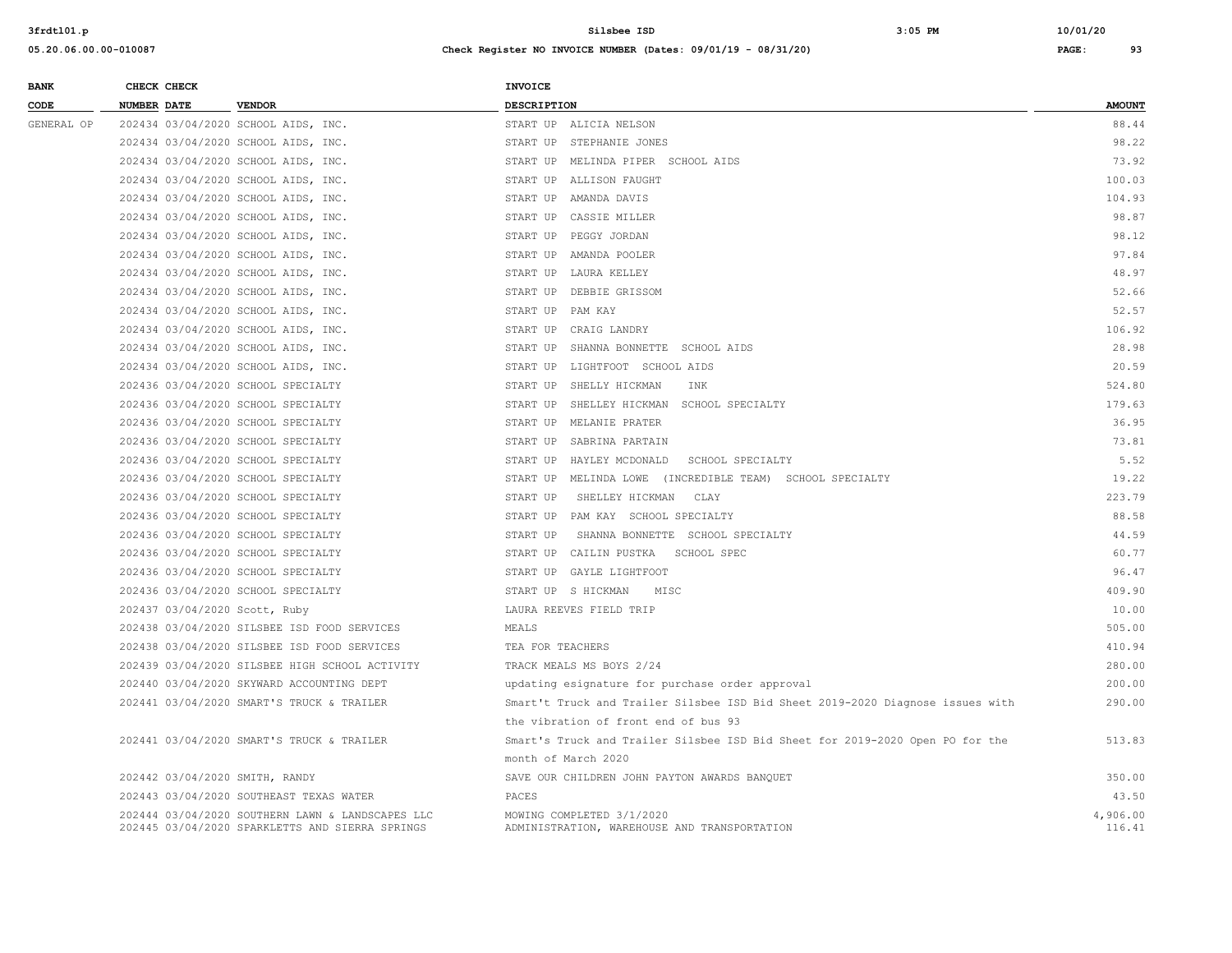| <b>BANK</b> | CHECK CHECK                     |                                                                                     | <b>INVOICE</b>                                                                                                     |                     |
|-------------|---------------------------------|-------------------------------------------------------------------------------------|--------------------------------------------------------------------------------------------------------------------|---------------------|
| CODE        | <b>NUMBER DATE</b>              | <b>VENDOR</b>                                                                       | <b>DESCRIPTION</b>                                                                                                 | <b>AMOUNT</b>       |
| GENERAL OP  |                                 |                                                                                     | 202446 03/04/2020 SPECIALIZED ASSESSMENT & CONSULTING, LLC 2/3-2/15 PSCHOEDUCATIONAL AND PSYCHOLOGICAL ASSESSMENTS | 11,280.00           |
|             |                                 | 202447 03/04/2020 STOCKMANN, TOM                                                    | SOCCER SILSBEE VS BRIDGE CITY                                                                                      | 135.00              |
|             | 202448 03/04/2020 STONE, KADIN  |                                                                                     | SOCCER VS EAST CHAMBERS                                                                                            | 20.00               |
|             |                                 | 202449 03/04/2020 SUBWAY STORE #5224                                                | GIRLS TRACK MIDDLE SCHOOL                                                                                          | 493.90              |
|             |                                 | 202449 03/04/2020 SUBWAY STORE #5224                                                | MS GIRLS TRACK                                                                                                     | 493.90              |
|             | 202450 03/04/2020 TASBO         |                                                                                     | online trainings                                                                                                   | 75.00               |
|             | 202450 03/04/2020 TASBO         |                                                                                     | online trainings                                                                                                   | 75.00               |
|             | 202450 03/04/2020 TASBO         |                                                                                     | online trainings                                                                                                   | 75.00               |
|             |                                 | 202451 03/04/2020 TAYLOR, BROOKLYNNE                                                | BASKETBALL                                                                                                         | 65.00               |
|             |                                 | 202451 03/04/2020 TAYLOR, BROOKLYNNE                                                | BASKETBALL                                                                                                         | 65.00               |
|             | 202452 03/04/2020 TCTELA        |                                                                                     | 10599,10600,10598,10596<br>OVERNIGHT-Eve Elliott, Amanda Smith, Cheylyn                                            | 2,655.00            |
|             |                                 |                                                                                     | Brown, Jessica Gore, Brettni Borque, Linsey Laird, Abbey Lamey-TCTELA                                              |                     |
|             |                                 |                                                                                     | 2020-1/23/20-1/26/20                                                                                               |                     |
|             | 202452 03/04/2020 TCTELA        |                                                                                     | TCTELA 2020 CONFERENCE BRIDGET KIRBY JANUARY 24-26, 2020 FRISCO TX                                                 | 340.00              |
|             |                                 | 202453 03/04/2020 TEXAS DEPARTMENT OF LICENSING REGULATION CERTIFICATE OF OPERATION |                                                                                                                    | 280.00              |
|             |                                 | 202454 03/04/2020 THE COLLEGE BOARD                                                 | SAT SCHOOL DAY 12TH GRADE AND OTHER GRADE                                                                          | 2,073.50            |
|             |                                 | 202455 03/04/2020 THE HOME DEPOT PRO                                                | supplies for warehouse from supplyworks                                                                            | 1,524.95            |
|             |                                 | 202456 03/04/2020 THOMAS BUS GULF COAST                                             | Thomas Bus Gulf Coast Silsbee ISD Bid Sheet 2019-2020 Quote for Service Work                                       | 442.20              |
|             |                                 |                                                                                     | on Bus 10                                                                                                          |                     |
|             |                                 | 202457 03/04/2020 Tomas, Michael                                                    | CONSTRUCTION PROCUREMENT                                                                                           | 15.30               |
|             |                                 | 202457 03/04/2020 Tomas, Michael                                                    | FEDEX OVERNIGHT DOCUMENTS TO TCEO FOR BUS GRANT                                                                    | 57.29               |
|             |                                 | 202458 03/04/2020 TRAMMEL, MARTIN II                                                | OVERNIGHT-Martin Trammel-Texas Music Educators-Feb 12-15                                                           | 90.84               |
|             |                                 | 202459 03/04/2020 TYLER, WILLIAM                                                    | SOCCER TOTAL 4.75 HOURS                                                                                            | 166.25              |
|             |                                 | 202459 03/04/2020 TYLER, WILLIAM                                                    | MS TRACK MEET TOTAL 5 HOURS                                                                                        | 175.00              |
|             |                                 | 202460 03/04/2020 UNIVERSITY OF TEXAS AT AUSTIN UIL                                 | WOS AND HARDIN JEFFERSON                                                                                           | 529.44              |
|             |                                 | 202461 03/04/2020 UNIVERSITY OF TEXAS AT AUSTIN UIL                                 | FOREIGN EXCHANGE STUDENT                                                                                           | 100.00              |
|             | 202462 03/04/2020 Wallace, Mark |                                                                                     | LINEMAN SCHOOL TRIP                                                                                                | 330.00              |
|             |                                 | 202463 03/04/2020 WALTON, BRENDA                                                    | BASKETBALL                                                                                                         | 75.00               |
|             | 202464 03/04/2020 WEBB, BRYAN   |                                                                                     | Houston Glazier Clinic-Feb 21-23                                                                                   | 81.72               |
|             |                                 | 202465 03/04/2020 Welch, Jennifer                                                   | UIL OAP CONTEST                                                                                                    | 280.00              |
|             |                                 | 202466 03/04/2020 Welch, Jennifer                                                   | UIL OAP BI DISTRICT                                                                                                | 280.00              |
|             |                                 | 202466 03/09/2020 Welch, Jennifer                                                   | UIL OAP BI DISTRICT                                                                                                | $-280.00$           |
|             |                                 | 202467 03/04/2020 WEST ORANGE COVE CONSOLIDATED ISD                                 | BASKETBALL PLAYOFF GAME 2/25 GIRLS OVERAGE                                                                         | 663.32              |
|             | 202468 03/04/2020 WHATBURGER    |                                                                                     | BOYS BASKETBALL 2/28                                                                                               | 192.73              |
|             |                                 | 202469 03/04/2020 WIGGINS, HEATHER                                                  | Academy of Exceptional Healthcare Testing Center-Houston, TX -3/9-3/11                                             | 475.00              |
|             | 202470 03/04/2020 WILLIS, SUSAN |                                                                                     | HIGH SCHOOL HOBBY CENTER                                                                                           | 9.59                |
|             |                                 | 202471 03/04/2020 HOLIDAY INN EXPRESS                                               | Regional Basketball Tournament 3/5-3/6                                                                             | 170.13              |
|             | 202472 03/11/2020 ABM           | 202473 03/11/2020 ACME ARCHITECTURAL HARDWARE                                       | MARCH 2020 SERVICES<br>OPEN PO MARCH FOR ACME ARCHITECTURAL BUY BOARD                                              | 66,671.52<br>158.26 |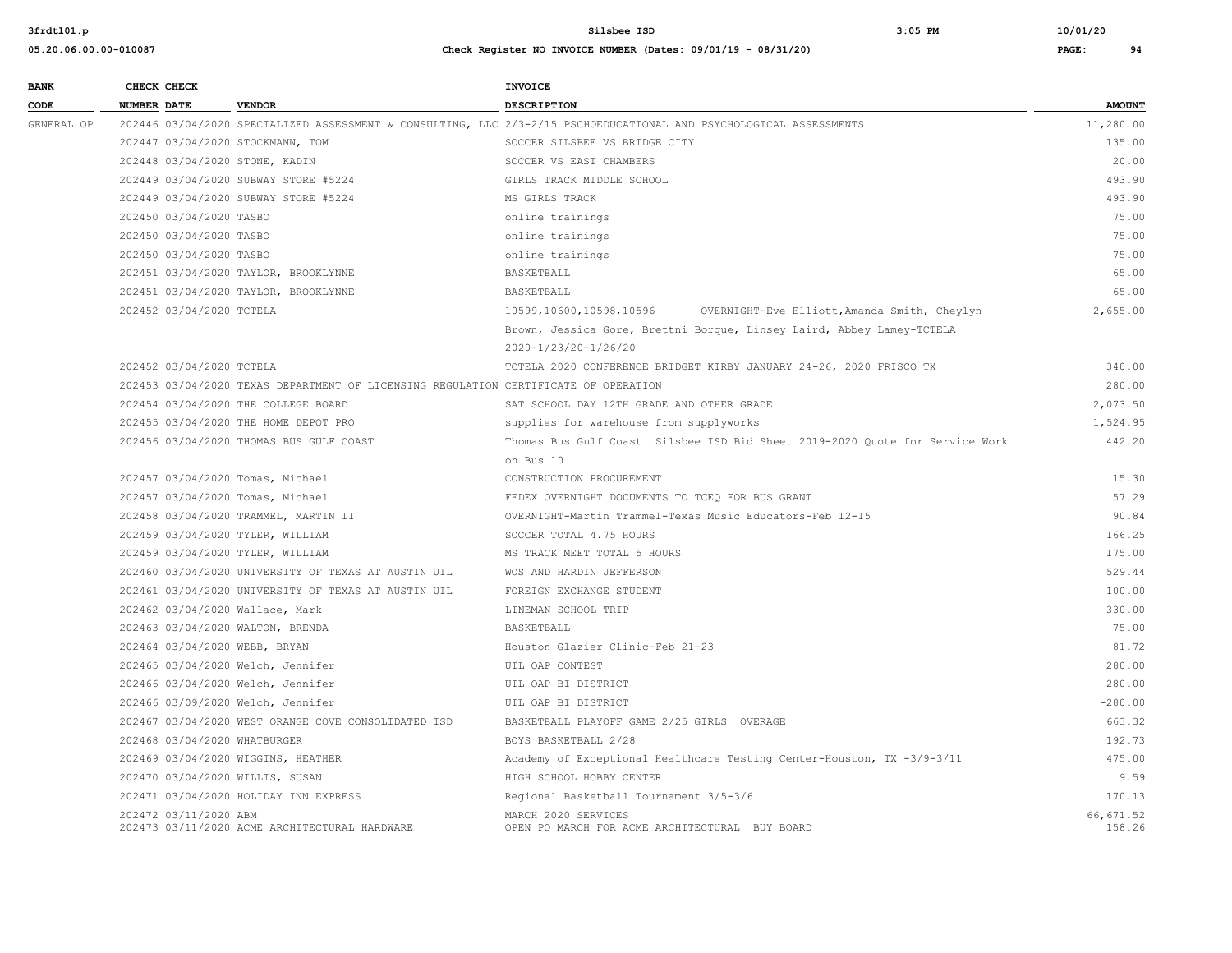| <b>BANK</b> | CHECK CHECK                       |                                                                                            | <b>INVOICE</b>                                                                                             |                       |
|-------------|-----------------------------------|--------------------------------------------------------------------------------------------|------------------------------------------------------------------------------------------------------------|-----------------------|
| CODE        | <b>NUMBER DATE</b>                | <b>VENDOR</b>                                                                              | DESCRIPTION                                                                                                | <b>AMOUNT</b>         |
| GENERAL OP  | 202474 03/11/2020 ASCD            |                                                                                            | MEMBERSHIP RENEWAL SUNEE STEPHENS                                                                          | 239.00                |
|             | 202475 03/11/2020 AT &T           |                                                                                            | FEB 25 THRU MAR 24                                                                                         | 51.51                 |
|             | 202475 03/11/2020 AT &T           |                                                                                            | FEB 25 THRU MAR 24                                                                                         | 51.51                 |
|             | 202475 03/11/2020 AT &T           |                                                                                            | FEB 25 THRU MAR 24                                                                                         | 41.41                 |
|             | 202475 03/11/2020 AT &T           |                                                                                            | FEB 25 THRU MAR 24                                                                                         | 71.43                 |
|             | 202475 03/11/2020 AT &T           |                                                                                            | FEB 27 THRU MAR 26                                                                                         | 5,981.76              |
|             | 202475 03/11/2020 AT &T           |                                                                                            | FEB 27 THRU MAR 26                                                                                         | 142.86                |
|             |                                   | 202476 03/11/2020 AT&T LONG DISTANCE                                                       | JAN 29 THROUGH MARCH 2                                                                                     | 27.84                 |
|             |                                   | 202477 03/11/2020 ATHLETIC SUPPLY INC.                                                     | Purch Req - Ath Supply - FB Workout shirts - Coach Smith                                                   | 355.00                |
|             |                                   | 202478 03/11/2020 BLINCOE, KENNEDY                                                         | SOFTBALL VS WEST HARDIN                                                                                    | 14.50                 |
|             |                                   | 202479 03/11/2020 BODENSTEINER, JOHN                                                       | HOMEBOUND                                                                                                  | 69.35                 |
|             |                                   | 202479 03/11/2020 BODENSTEINER, JOHN                                                       | HOMEBOUND                                                                                                  | 34.16                 |
|             | 202480 03/11/2020 BRODART CO.     |                                                                                            | <b>DUROFOAM LETTERS</b>                                                                                    | 201.27                |
|             | 202481 03/11/2020 BROOKSHIRE BROS |                                                                                            | Purch Req - Brookshire Bros - Cakes for Signings and Senior Night (Girls BB)                               | 58.97                 |
|             | 202481 03/11/2020 BROOKSHIRE BROS |                                                                                            | Purch Req - Brookshire Bros - Cakes for signings and senior nights. Possibly                               | 108.96                |
|             |                                   |                                                                                            | $4-5$ cakes.                                                                                               |                       |
|             | 202481 03/11/2020 BROOKSHIRE BROS |                                                                                            | FCCLA Monthly Open PO for Feb. 2020                                                                        | 213.24                |
|             | 202482 03/11/2020 Brooks, Tricia  |                                                                                            | TASBO                                                                                                      | 143.45                |
|             | 202483 03/11/2020 BSN SPORTS      |                                                                                            | Purch Req - BSN Sports - Ball cart for Boys' Basketball - Coach Sigler                                     | 53.49                 |
|             | 202483 03/11/2020 BSN SPORTS      |                                                                                            | Purch Req - BSN Sports - White & Maroon Sleeves- Coach Sigler                                              | 268.63                |
|             |                                   | 202484 03/11/2020 BURGERS OF BEAUMONT                                                      | 2/25 MEALS GOLF                                                                                            | 9.93                  |
|             |                                   | 202484 03/11/2020 BURGERS OF BEAUMONT                                                      | $2/28$ meals golf                                                                                          | 14.84                 |
|             |                                   | 202484 03/11/2020 BURGERS OF BEAUMONT                                                      | $2/27$ MEALS                                                                                               | 215.67                |
|             |                                   | 202485 03/11/2020 BURGERWORKS, INC.                                                        | WHATABURGER 766                                                                                            | 216.51                |
|             | 202486 03/11/2020 CHICK-FIL-A     |                                                                                            | TENNIS                                                                                                     | 63.33                 |
|             |                                   | 202487 03/11/2020 CITY OF BEAUMONT PARKS & RECREATION                                      | MARCH MADNESS TENNIS                                                                                       | 75.00                 |
|             |                                   | 202488 03/11/2020 COASTAL WELDING SUPPLY INC                                               | HVAC Monthly Open PO for Feb. 2020                                                                         | 10.15                 |
|             |                                   | 202489 03/11/2020 COMMUNITY COFFEE                                                         | SILSBEE ELEMENTARY                                                                                         | 236.50                |
|             |                                   | 202489 03/11/2020 COMMUNITY COFFEE                                                         | ADMINISTRATION OFFICE                                                                                      | 60.60                 |
|             |                                   | 202489 03/11/2020 COMMUNITY COFFEE                                                         | MAINTENANCE                                                                                                | 42.60                 |
|             |                                   | 202489 03/11/2020 COMMUNITY COFFEE                                                         | MIDDLE SCHOOL                                                                                              | 63.00                 |
|             | 202490 03/11/2020 CROOK, SAMANTHA |                                                                                            | OVERNIGHT-Samantha Crook-TSHA-02/19-02/21                                                                  | 39.95                 |
|             |                                   | 202491 03/11/2020 DELACERDA, SCOTT                                                         | TOTAL 8.75 HOURS                                                                                           | 306.25                |
|             |                                   |                                                                                            | 202492 03/11/2020 DRURY INN & SUITES SAN ANTONIO RIVERWALK UIL State Basketball Tournament-3/12/20-3/14/20 | 2,220.19              |
|             |                                   |                                                                                            | 202492 03/13/2020 DRURY INN & SUITES SAN ANTONIO RIVERWALK UIL State Basketball Tournament-3/12/20-3/14/20 | $-2, 220.19$          |
|             |                                   | 202493 03/11/2020 ELITE CARD PAYMENT CENTER                                                | OVERNIGHT-Matthew Ortego-TPSA-Regional Competition-2/14-19-2/16/19                                         | 3,070.80              |
|             |                                   | 202493 03/11/2020 ELITE CARD PAYMENT CENTER                                                | ROOMS CHARGED IN ERROR WILL REFUND ON NEXT STATEMENT                                                       | 1,731.10              |
|             |                                   | 202493 03/11/2020 ELITE CARD PAYMENT CENTER<br>202493 03/11/2020 ELITE CARD PAYMENT CENTER | 2/7 THROUGH 3/3<br>2/12 refund adobe creative cloud                                                        | 2.817.82<br>$-959.88$ |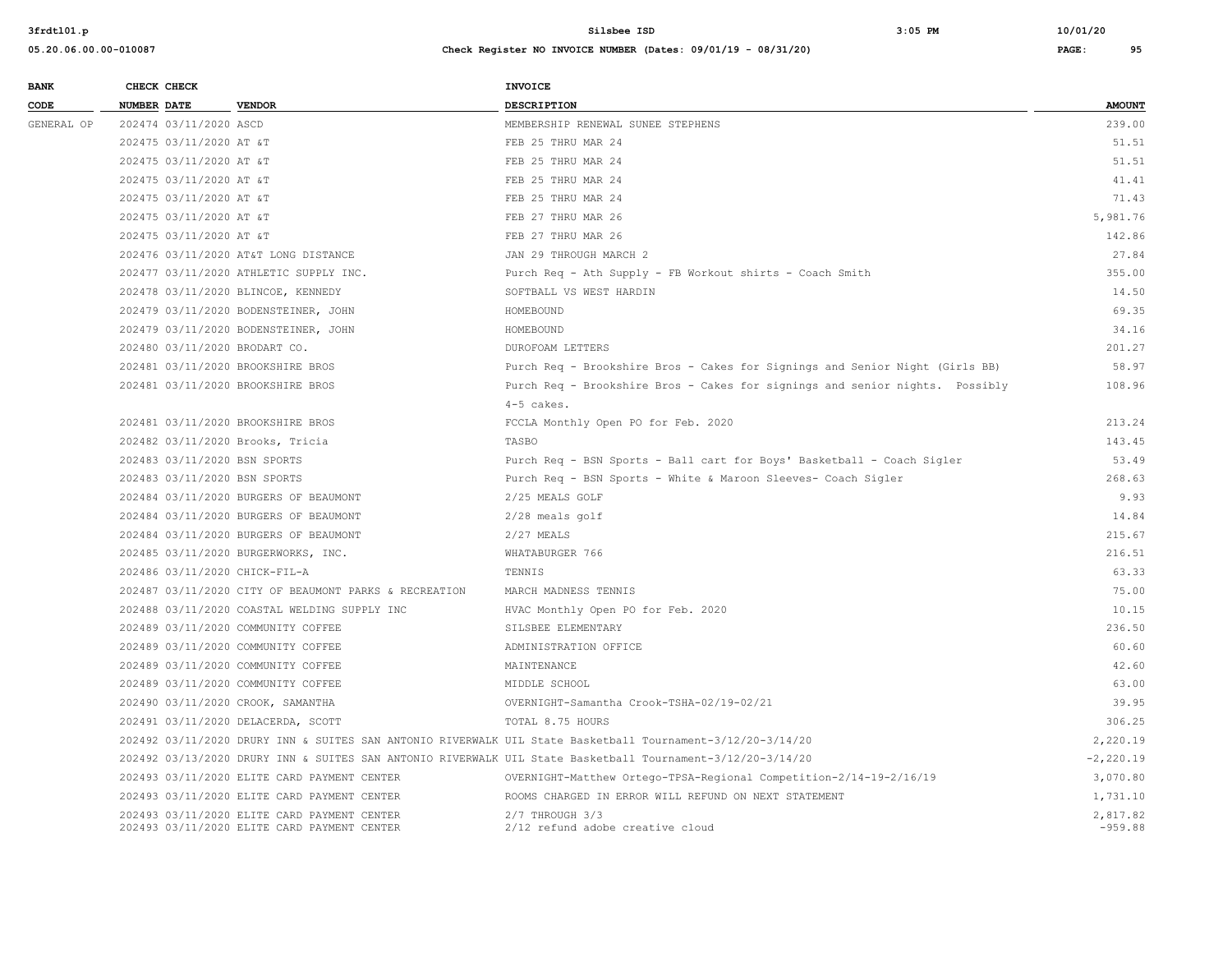| <b>BANK</b> | CHECK CHECK                       |                                                                              | <b>INVOICE</b>                                                                                                                |                  |
|-------------|-----------------------------------|------------------------------------------------------------------------------|-------------------------------------------------------------------------------------------------------------------------------|------------------|
| CODE        | <b>NUMBER DATE</b>                | <b>VENDOR</b>                                                                | <b>DESCRIPTION</b>                                                                                                            | <b>AMOUNT</b>    |
| GENERAL OP  |                                   | 202494 03/11/2020 ELIZONDO, DANIEL                                           | BOYS BASKETBALL REGIONAL QUARTERS CROSBY                                                                                      | 88.09            |
|             | 202495 03/11/2020 ERIC ARMIN INC. |                                                                              | T1-84 CALCULATORS                                                                                                             | 6.822.20         |
|             | 202495 03/11/2020 ERIC ARMIN INC. |                                                                              | T1-15 CALCULATORS                                                                                                             | 425.70           |
|             |                                   | 202496 03/11/2020 ESCO INSTITUTE, LTD.                                       | HVAC Certification Tests                                                                                                      | 250.00           |
|             | 202497 03/11/2020 ETEX            |                                                                              | SUPPLIES FOR TEACHERS                                                                                                         | 74.91            |
|             | 202497 03/11/2020 ETEX            |                                                                              | Purch Req - Etex - Wast Toner Collector for Printer - Coach Smith                                                             | 29.98            |
|             |                                   | 202498 03/11/2020 FLINN SCIENTIFIC INC.                                      | Acid Cabinet & 54 Gal. Floor Flammables for the Science chemical closet Choice                                                | 2,299.01         |
|             |                                   |                                                                              | Partners #15/052KC-03                                                                                                         |                  |
|             |                                   | 202499 03/11/2020 FOURNIER, RALPH JR                                         | SILSBEE VS WOODVILLE BASEBALL                                                                                                 | 155.00           |
|             | 202500 03/11/2020 FUNCTION4       |                                                                              | 12/15 TO 2/14 OVERAGE CHARGE                                                                                                  | 2,148.33         |
|             |                                   | 202501 03/11/2020 GCA SERVICES GROUP                                         | LIONS CLUB EVENT                                                                                                              | 63.00            |
|             |                                   | 202502 03/11/2020 GOODYEAR TIRE & RUBBER COMPANY                             | Goodyear Commercial Tire Service Center Texas Buy Board Tires for Suburban 21                                                 | 447.12           |
|             |                                   |                                                                              | We are replacing the tires with the same tires that it has on it at this time                                                 |                  |
|             | 202503 03/11/2020 GRAINGER        |                                                                              | OPEN PO MARCH FOR GRAINGER BUY BOARD                                                                                          | 27.94            |
|             | 202503 03/11/2020 GRAINGER        |                                                                              | OPEN PO MARCH FOR GRAINGER BUY BOARD                                                                                          | 68.18            |
|             | 202503 03/11/2020 GRAINGER        |                                                                              | OPEN PO FEBRUARY FOR GRAINGER BUY BOARD                                                                                       | 24.21            |
|             |                                   | 202504 03/11/2020 GREEN, ELIZABETH                                           | CALF SCRAMBLE                                                                                                                 | 40.00            |
|             |                                   | 202504 03/11/2020 GREEN, ELIZABETH                                           | CALF SCRAMBLE                                                                                                                 | $-40.00$         |
|             |                                   | 202505 03/11/2020 GREEN, ELIZABETH                                           | SFA INVITATIONAL                                                                                                              | 300.00           |
|             |                                   | 202505 03/23/2020 GREEN, ELIZABETH                                           | SFA INVITATIONAL                                                                                                              | $-300.00$        |
|             | 202506 03/11/2020 HAMBURGER DEPOT |                                                                              | TRACK HS                                                                                                                      | 450.00           |
|             |                                   | 202507 03/11/2020 HAMPTON INN AUSTIN/OAKHILL                                 | UT Austin-State CX Debate Meet-3/19-3/21                                                                                      | 1,323.73         |
|             |                                   | 202507 04/27/2020 HAMPTON INN AUSTIN/OAKHILL                                 | UT Austin-State CX Debate Meet-3/19-3/21                                                                                      | $-1, 323.73$     |
|             |                                   | 202508 03/11/2020 HARDIN COUNTY TREASURER                                    | COMMISSIONS                                                                                                                   | 9,579.31         |
|             | 202509 03/11/2020 HARRISON, CORY  |                                                                              | REGIONAL POWERLIFTING MEET                                                                                                    | 140.00           |
|             |                                   | 202510 03/11/2020 HERNANDEZ, MARIA                                           | HIGH SCHOOL JUAN HERNANCEZ                                                                                                    | 33.55            |
|             | 202511 03/11/2020 HICKS, BRIDGETT |                                                                              | TENNIS                                                                                                                        | 71.45            |
|             | 202512 03/11/2020 Honeycutt, Judy |                                                                              | JOB SITES                                                                                                                     | 94.93            |
|             |                                   | 202513 03/11/2020 INKSPOT PRINTS & GRAPHICS                                  | Purch Req - InkSpot - MS Girls Track - Workout Shirts - Coach McEachern                                                       | 267.50           |
|             | 202514 03/11/2020 Jacks, Evelle   |                                                                              | BETWEEN CAMPUSES                                                                                                              | 87.51            |
|             |                                   | 202515 03/11/2020 KIRBYVILLE WILDCAT TENNIS                                  | VARSITY TENNIS TOURNAMENT                                                                                                     | 75.00            |
|             |                                   | 202516 03/11/2020 KITZMILLER, BONNIE                                         | REGION V CEP TRAINING                                                                                                         | 25.19            |
|             | 202517 03/11/2020 KNUTH, CALVIN   |                                                                              | SOCCER SILSBEE VS HJ                                                                                                          | 135.00           |
|             |                                   | 202518 03/11/2020 LANDSCAPE SPECIALIST                                       | MONTHLY MAINTENANCE FEBRUARY 2020                                                                                             | 4,929.16         |
|             | 202519 03/11/2020 LEAD4WARD LLC.  |                                                                              | LEAD4WARD quote accountability connect 2020 Thornhill                                                                         | 2,000.00         |
|             | 202520 03/11/2020 LEE COLLEGE     |                                                                              | BASKETBALL PLAYOFF SILSBEE VS LIVINGSTON                                                                                      | 268.40           |
|             | 202521 03/11/2020 MARK'S PLUMBING |                                                                              | OPEN PO MARCH FOR MARK'S PLUMBING BUY BOARD                                                                                   | 697.60           |
|             |                                   | 202522 03/11/2020 McKeehan, Kathryn<br>202523 03/11/2020 O'REILLY AUTOMOTIVE | UIL State Basketball Tournament-3/12/20-3/14/20<br>O'Reilly Auto Parts Open PO for the Month of February 2020 Silsbee ISD Bid | 735.00<br>206.40 |
|             |                                   |                                                                              |                                                                                                                               |                  |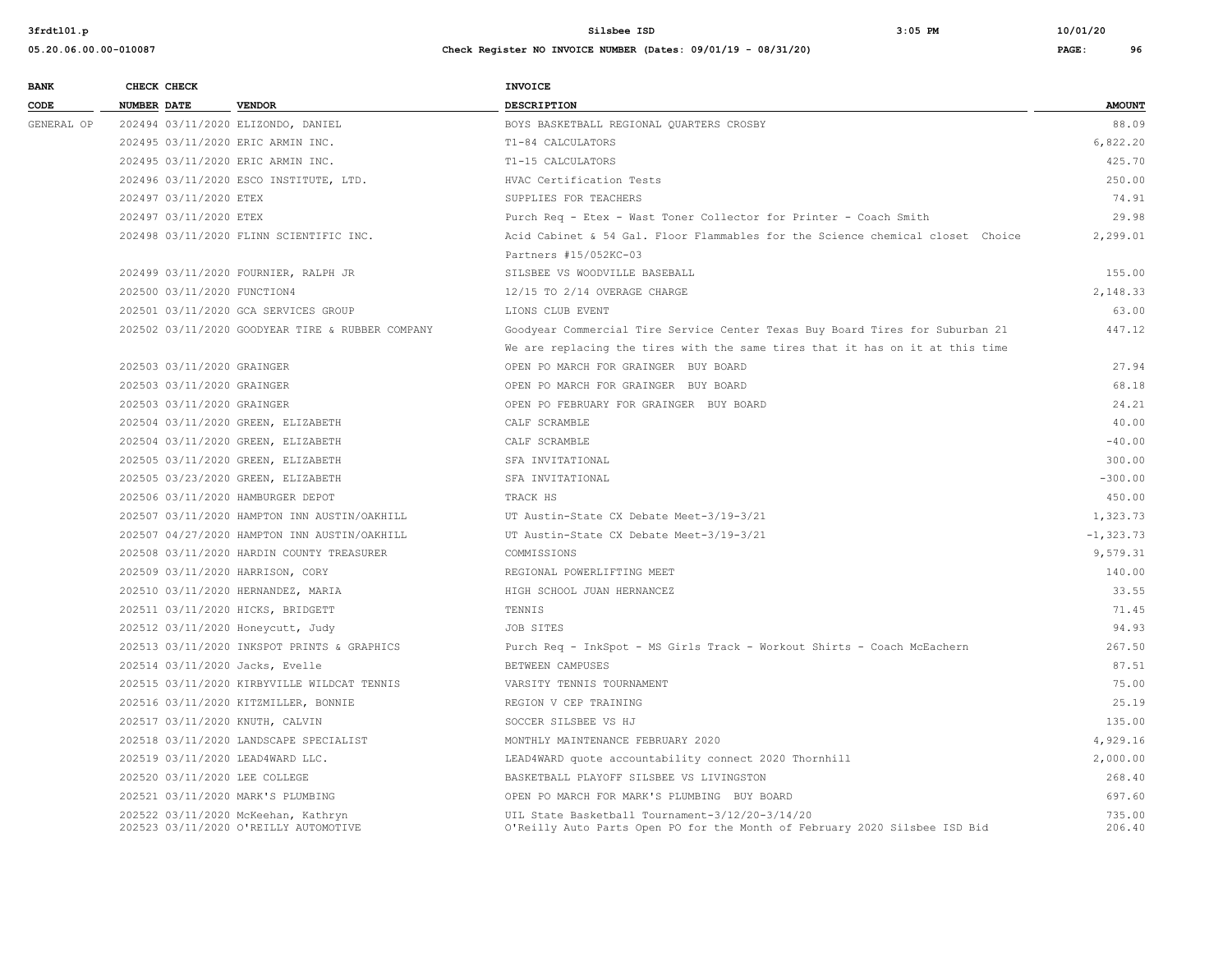**05.20.06.00.00-010087 Check Register NO INVOICE NUMBER (Dates: 09/01/19 - 08/31/20) PAGE: 97**

**BANK** CHECK CHECK **CHECK CODE NUMBER DATE VENDOR DESCRIPTION AMOUNT** Sheet 2019-2020 GENERAL OP 202523 03/11/2020 O'REILLY AUTOMOTIVE MAINTENANCE TRANSACTION ON TRANSPORTATION (7.99 202524 03/11/2020 O'REILLY AUTOMOTIVE Auto Shop Monthly Open PO for Feb. 2020 202.95 202525 03/11/2020 PARKER BUSINESS FORMS box of business cards Tricia Brooks-Director of Business and Financing 26.00 202525 03/11/2020 PARKER BUSINESS FORMS new business cards 26.00 202526 03/11/2020 PARKER LUMBER - SILSBEE OPEN PO FEBRUARY PARKER LUMBER BID LIST 1,405.36 202526 03/11/2020 PARKER LUMBER - SILSBEE SAFE AND SOUND INSULATION TO BE PURCHASED TO SOUND PROOF CHOIR ROOM AT MS 1,400.00 2019-2020 202527 03/11/2020 PARKER LUMBER - SILSBEE Welding Monthly Open PO for Feb. 2020 241.80 202528 03/11/2020 PARKER LUMBER - SILSBEE HVAC Monthly Open PO for Feb. 2020 327.76 202529 03/11/2020 PAYNE'S WRECKER SERVICE, INC. TOW BUS 800.00 202530 03/11/2020 PERRY, AMY BETWEEN CAMPUSES AND HOMEBOUND 105.23 202531 03/11/2020 PROMAXIMA MANUFACTURING, LTD Purch Req - Pro Maxima - Dumbbell Rack - Coach Smith 649.00 202532 03/11/2020 PULLIAM, GRETCHEN AND PARKING -Gretchen Pulliam-TSHA-2/19-2/20 287.02 202533 03/11/2020 REALLY GOOD STUFF, INC. START UP CAROL PATTERSON 108.40 202533 03/11/2020 REALLY GOOD STUFF, INC. CHAIR POCKETS L KEISER 213.36 202534 03/11/2020 RICE, COURTNEY OVERNIGHT-Courtney Rice & Eve Elliott-UT Austin-State CX Debate Meet-3/19-3/21 410.00 202534 04/27/2020 RICE, COURTNEY OVERNIGHT-Courtney Rice & Eve Elliott-UT Austin-State CX Debate Meet-3/19-3/21 -410.00 202535 03/11/2020 RICHARD, DENZEL CLINICIAN SERVICES FEB 27,2020 MS BAND 100.00 202536 03/11/2020 Sandifer's L.P. Gas & Service Co., Inc. Sandifer's LP Gas Open PO for March Propane for 37 and 46 55.30 202537 03/11/2020 SCHOOL AIDS, INC. START UP BETHANY JENNINGS AND OLIVIA KUYKENDALL 197.87 202537 03/11/2020 SCHOOL AIDS, INC. START UP CRYSTAL GRAHAM START OF CONSTRAINS AND START OF CRYSTAL GRAHAM START OF CRYSTAL GRAHAM 202538 03/11/2020 SCHOOL SPECIALTY START UP RACHEL MACLEAN SCHOOL SPECIALTY START START START START UP RACHEL MACLEAN SCHOOL SPECIALTY 202539 03/11/2020 SCHWARTZ, JULANA OVERNIGHT-Julana Schwartz-TSHA-2/19-2/21 64.94 202540 03/11/2020 Scott, Ruby HS TO LAMAR 20.00 202540 03/11/2020 Scott, Ruby 10.00 MS TO NEDERLAND 10.00 MS TO NEOFINIAL METAL CONTRACT AND METAL OF METAL CO 202541 03/11/2020 SHIRLEY COOK, HARDIN COUNTY TAC REGISTRATION 98.75 202542 03/11/2020 SILSBEE ISD FOOD SERVICES GRILLED CHEESE, POTATO SOUP AND WALK TO SCHOOL COOKIES 40.00 202542 03/11/2020 SILSBEE ISD FOOD SERVICES BREAKFAST AND LUNCH 1,800.00 202543 03/11/2020 SILSBEE HIGH SCHOOL ACTIVITY MEALS MS BOYS TRACK 2/20 280.00 202543 03/11/2020 SILSBEE HIGH SCHOOL ACTIVITY MS BOYS TRACK 3/9 240.00 202544 03/11/2020 SIMMONS, SHELLY HS TO LAMAR 10.00 202545 03/11/2020 SMITH, CAROL BETWEEN CAMPUSES 41.06 202546 03/11/2020 SOUTHEAST TEXAS WATER A ACADEMY ACADEMY ACADEMY 75.07 202547 03/11/2020 SOUTHWEST BUILDING SYSTEMS speakers 1,253.00 202548 03/11/2020 SOUTHWEST FOODSERVICE EXCELLENCE, LLC FEBRUARY 2020 134,089.50 202549 03/11/2020 SPARKLETTS AND SIERRA SPRINGS TECHNOLOGY 24.80 202550 03/11/2020 SPECTRUM CORPORTATION New High School Marquee 49,453.00

202551 03/11/2020 SPECTRUM 2000 CONSUMER 2029 THROUGH 3/28 134.34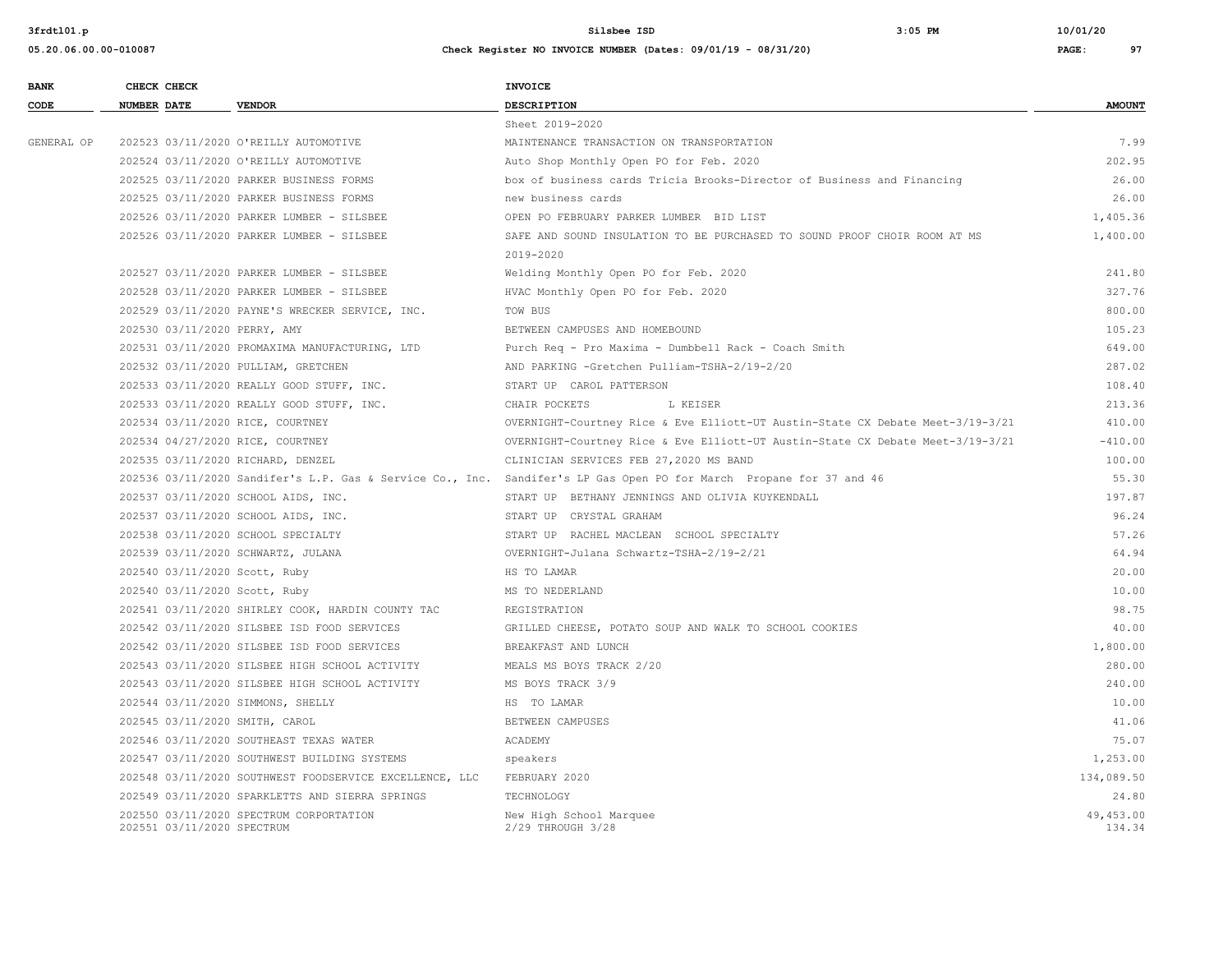| <b>BANK</b> |                    | CHECK CHECK                |                                                                     | <b>INVOICE</b>                                                                                      |                   |
|-------------|--------------------|----------------------------|---------------------------------------------------------------------|-----------------------------------------------------------------------------------------------------|-------------------|
| CODE        | <b>NUMBER DATE</b> |                            | <b>VENDOR</b>                                                       | DESCRIPTION                                                                                         | <b>AMOUNT</b>     |
| GENERAL OP  |                    | 202551 03/11/2020 SPECTRUM |                                                                     | 2/29 THROUGH 3/28                                                                                   | 146.56            |
|             |                    |                            | 202552 03/11/2020 STRINGER, LEO                                     | WOODVILLE VS SILSBEE BASEBALL                                                                       | 155.00            |
|             |                    |                            | 202553 03/11/2020 SUBWAY STORE #5224                                | SOCCER MEALS                                                                                        | 319.92            |
|             |                    |                            | 202553 03/11/2020 SUBWAY STORE #5224                                | 3/2 MS GIRLS TRACK                                                                                  | 493.90            |
|             |                    |                            | 202554 03/11/2020 SUN COAST RESOURCES                               | Sun Coast Resources Silsbee ISD Bid Sheet 2019-2020 Open PO for Diesel for<br>March 2020            | 10,284.42         |
|             |                    |                            | 202555 03/11/2020 TEXAS ASSN OF SCHOOL PERSONNEL ADM                | Thorhill Texas Assn of School Personnel Certification fundamentals at Goose<br>Creek                | 110.00            |
|             |                    |                            | 202556 03/11/2020 TEXAS FCCLA                                       | OVERNIGHT-Whitney Hayes-2020 State Leadership Conference-Dallas, TX-4/1-4/4                         | 80.00             |
|             |                    |                            | 202556 03/11/2020 TEXAS FCCLA                                       | OVERNIGHT-Whitney Hayes-2020 State Leadership Conference FCCLA Dallas, TX<br>$4/1-4/4-74-STUDENTS$  | 640.00            |
|             |                    |                            | 202556 03/23/2020 TEXAS FCCLA                                       | OVERNIGHT-Whitney Hayes-2020 State Leadership Conference-Dallas, TX-4/1-4/4                         | $-80.00$          |
|             |                    |                            | 202556 03/23/2020 TEXAS FCCLA                                       | OVERNIGHT-Whitney Hayes-2020 State Leadership Conference FCCLA Dallas, TX<br>$4/1-4/4-74$ -STUDENTS | $-640.00$         |
|             |                    |                            | 202557 03/11/2020 TEXAS HIGH SCHOOL POWERLIFTING ASSN               | REGIONAL POWERLIFTING MEET                                                                          | 140.00            |
|             |                    |                            | 202558 03/11/2020 THE KADES CORPORATION                             | TENNIS                                                                                              | 45.97             |
|             |                    |                            | 202558 03/11/2020 THE KADES CORPORATION                             | TENNIS WOODVILLE TOURNAMENT                                                                         | 42.01             |
|             |                    |                            | 202559 03/11/2020 THOMAS A/C SUPPLY, INC.                           | OPEN PO FEBRUARY FOR THOMAS SUPPLY BID LIST                                                         | 274.30            |
|             |                    |                            | 202560 03/11/2020 TRAMEL, DAWN                                      | OVERNIGHT-Dawn Tramel-TSHA-2/19-2/20                                                                | 82.32             |
|             |                    |                            | 202561 03/11/2020 WALSH GALLEGO'S TREVINO RUSSO & KYLE P.C ANNUALLY |                                                                                                     | 1,000.00          |
|             |                    |                            | 202562 03/11/2020 WEISS, GREGORY                                    | OVERNIGHT-Gregg Weiss-Regional Basketball Tournament 3/5-3/6                                        | 117.30            |
|             |                    |                            | 202562 03/11/2020 WEISS, GREGORY                                    | BASKETBALL PLAYOFFS                                                                                 | 253.58            |
|             |                    |                            | 202563 03/11/2020 Williamson, John                                  | MILEAGE BASKETBALL PLAYOFF GAMES                                                                    | 287.50            |
|             |                    |                            | 202564 03/11/2020 WILLIAMS, ROLAND                                  | SOCCER SILSBEE VS HJ                                                                                | 135.00            |
|             |                    |                            | 202565 03/11/2020 WOODVILLE HIGH SCHOOL                             | TENNIS                                                                                              | 75.00             |
|             |                    |                            | 202566 03/11/2020 ZONAR SYSTEMS, INC.                               | 3/1 TO 3/31                                                                                         | 1,530.00          |
|             |                    | 202567 03/11/2020 ZONES    |                                                                     | Purch Req - Zones - Chromebit for Wall of Honor TV - Coach Smith                                    | 108.00            |
|             |                    |                            | 202568 03/11/2020 BSN SPORTS                                        | Purch Req - BSN - Softball Coaches, balls, gloves - Coach Whigham                                   | 1,023.68          |
|             |                    |                            | 202569 03/11/2020 CENTERPOINT ENERGY                                | $2/3$ TO $3/3$                                                                                      | 64.56             |
|             |                    |                            | 202569 03/11/2020 CENTERPOINT ENERGY                                | $2/3$ TO $3/3$                                                                                      | 314.00            |
|             |                    |                            | 202569 03/11/2020 CENTERPOINT ENERGY                                | $2/3$ TO $3/3$                                                                                      | 184.85            |
|             |                    |                            | 202569 03/11/2020 CENTERPOINT ENERGY                                | $2/3$ TO $3/3$                                                                                      | 130.53            |
|             |                    |                            | 202569 03/11/2020 CENTERPOINT ENERGY                                | $2/3$ TO $3/3$                                                                                      | 279.89            |
|             |                    |                            | 202569 03/11/2020 CENTERPOINT ENERGY                                | $2/3$ TO $3/3$                                                                                      | 928.54            |
|             |                    |                            | 202570 03/11/2020 HCTRA-VIOLATIONS                                  | 2/28 TOLLS AG TRUCK                                                                                 | 39.50             |
|             |                    | 202571 03/11/2020 IDEMIA   |                                                                     | RANDALL AMBROSE                                                                                     | 48.25             |
|             |                    |                            | 202572 03/11/2020 KIRSCHNER, RICHARD                                | SOCCER SILSBEE VS HF                                                                                | 135.00            |
|             |                    |                            | 202573 03/11/2020 Lewis, Sophia<br>202573 08/31/2020 Lewis, Sophia  | REGION V<br>REGION V                                                                                | 25.10<br>$-25.10$ |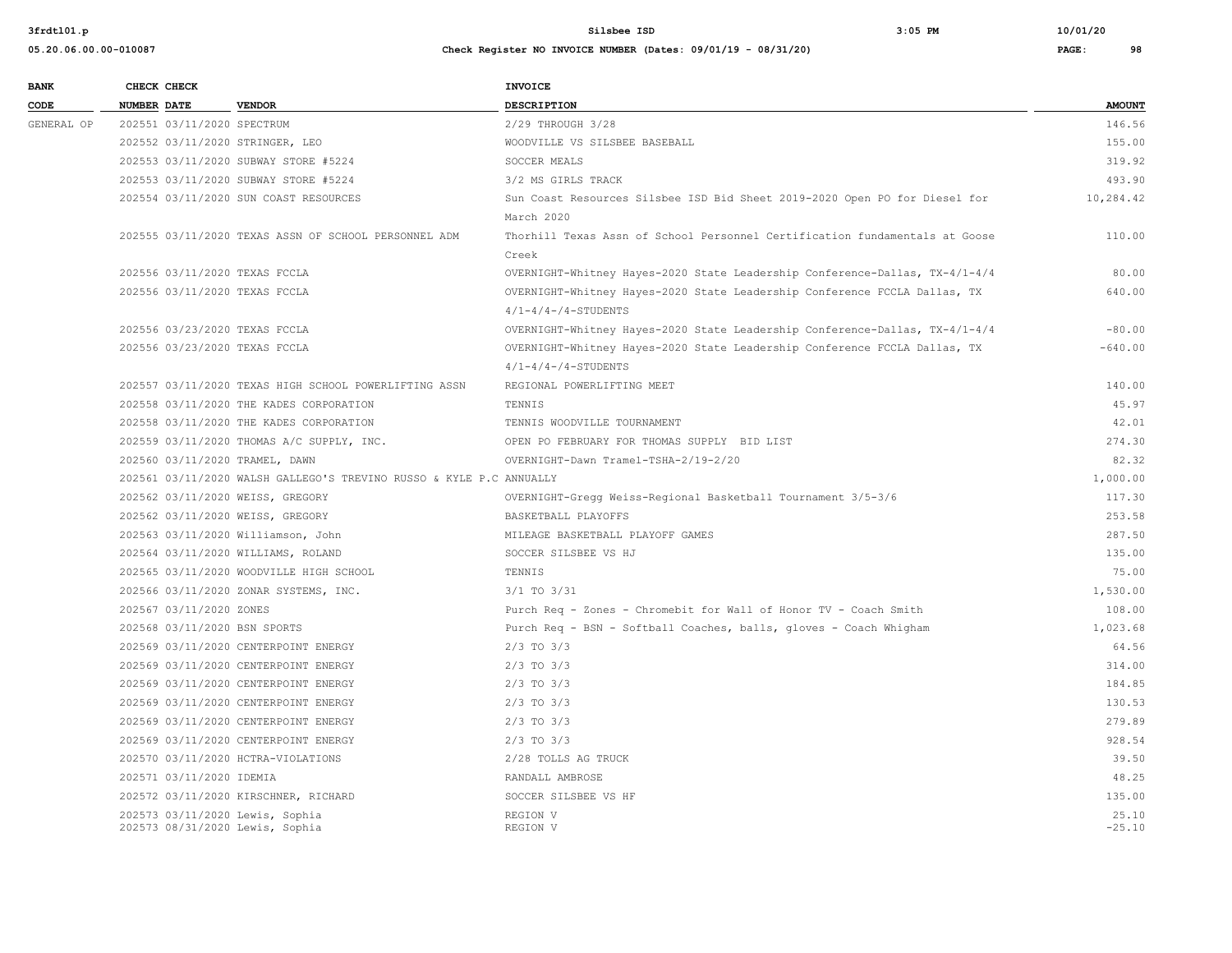| <b>BANK</b> | CHECK CHECK                    |                                                     | <b>INVOICE</b>                                                                  |               |
|-------------|--------------------------------|-----------------------------------------------------|---------------------------------------------------------------------------------|---------------|
| CODE        | <b>NUMBER DATE</b>             | <b>VENDOR</b>                                       | <b>DESCRIPTION</b>                                                              | <b>AMOUNT</b> |
| GENERAL OP  |                                | 202574 03/11/2020 LIGHTSPEED TECHNOLOGIES           | Redcat Presenter Kit with Battery w/Battery for the Library BuyBoard #573-18    | 1,610.00      |
|             |                                | 202575 03/11/2020 RICHTER, JUSTIN                   | SOCCER VS HF                                                                    | 40.00         |
|             |                                | 202576 03/11/2020 STOCKMANN, TOM                    | SOCCER SILSBEE VS HAMSHIRE FANNETT                                              | 135.00        |
|             |                                | 202577 03/11/2020 WIGGINS, HEATHER                  | FEE CHARGED WHEN CASHING A PER DIEM CHECK                                       | 7.50          |
|             |                                | 202578 03/13/2020 BILL CLARK PEST CONTROL           | OPEN PO MARCH FOR BILL CLARK PEST CONTROL AWARDED                               | 255.00        |
|             |                                | 202579 03/13/2020 BREWER, CHARLES                   | TOTAL 15 HOURS                                                                  | 525.00        |
|             | 202580 03/13/2020 BSN SPORTS   |                                                     | rock wall for SES                                                               | 4,781.38      |
|             |                                | 202581 03/13/2020 BURGERS OF BEAUMONT               | 2/24 MEALS GOLF                                                                 | 17.05         |
|             |                                | 202581 03/13/2020 BURGERS OF BEAUMONT               | 2/3 GOLF MEALS                                                                  | 17.04         |
|             |                                | 202581 03/13/2020 BURGERS OF BEAUMONT               | 2/11 MEALS GOLF                                                                 | 9.68          |
|             |                                | 202582 03/13/2020 CITY OF SILSBEE                   | $1/29 - 2/28$                                                                   | 174.10        |
|             |                                | 202582 03/13/2020 CITY OF SILSBEE                   | $1/29$ to $2/26$                                                                | 284.00        |
|             |                                | 202582 03/13/2020 CITY OF SILSBEE                   | $1/29$ to $3/2$                                                                 | 13.30         |
|             |                                | 202582 03/13/2020 CITY OF SILSBEE                   | $1/29$ to $2/26$                                                                | 32.50         |
|             |                                | 202583 03/13/2020 ERIC ARMIN INC.                   | START UP CHERYL STONE                                                           | 100.16        |
|             | 202584 03/13/2020 ETEX         |                                                     | shredders<br>office supplies                                                    | 799.98        |
|             | 202584 03/13/2020 ETEX         |                                                     | ETEX-SE Tx purchasing coop-phyllis daigle # KMW60004-Keyboard drawer            | 54.99         |
|             |                                | 202585 03/13/2020 GOODYEAR TIRE & RUBBER COMPANY    | Goodyear Tires Texas Buy Board 4 Bus Tires                                      | 1,417.56      |
|             |                                | 202586 03/13/2020 GOOLSBEE TIRE SERVICE             | Goolsbee Tire Silsbee ISD Bid Sheet 2019-2020 4 Tires for Bus 36                | 1,220.00      |
|             |                                | 202587 03/13/2020 LAKESHORE LEARNING MATERIALS      | START UP<br>CAREN FELPS                                                         | 109.90        |
|             | 202588 03/13/2020 MOTT SUPPLY  |                                                     | OPEN PO FEBRUARY FOR MOTT SUPPLY BID LIST                                       | 91.39         |
|             | 202588 03/13/2020 MOTT SUPPLY  |                                                     | purchase of ladders to be put on all schools for usage when needed see          | 2,122.87      |
|             |                                |                                                     | attached quote 2020-2021 bid list                                               |               |
|             |                                | 202589 03/13/2020 ORIENTAL TRADING COMPANY, INC.    | START UP RACHEL MACLEAN ORIENTAL TRADING                                        | 60.89         |
|             |                                | 202590 03/13/2020 REALLY GOOD STUFF, LLC            | start up AMY HORTON                                                             | 115.73        |
|             |                                | 202591 03/13/2020 REGION V EDUCATION SERVICE CENTER | CEP Training at Region V                                                        | 15.00         |
|             | 202592 03/13/2020 Ringo, Jamie |                                                     | HOMEBOUND                                                                       | 10.35         |
|             |                                | 202593 03/13/2020 SCHOOL AIDS, INC.                 | START UP SARA STRICKLAN                                                         | 108.41        |
|             |                                | 202593 03/13/2020 SCHOOL AIDS, INC.                 | START UP TERESSA MARBLE                                                         | 33.00         |
|             |                                | 202594 03/13/2020 SCHOOL SPECIALTY                  | START UP KATHRYN FOSTER                                                         | 66.29         |
|             |                                | 202594 03/13/2020 SCHOOL SPECIALTY                  | TEACHER SUPPLIES<br>SHELLEY HICKMAN                                             | 90.30         |
|             |                                | 202595 03/13/2020 SILSBEE ISD FOOD SERVICES         | BOARD & ADMINISTRATOR                                                           | 50.00         |
|             |                                | 202595 03/13/2020 SILSBEE ISD FOOD SERVICES         | MARCH                                                                           | 40.00         |
|             |                                | 202595 03/13/2020 SILSBEE ISD FOOD SERVICES         | MEETING                                                                         | 37.50         |
|             |                                | 202596 03/13/2020 STEVE WEISS MUSIC                 | PERCUSSION ITEMS                                                                | 176.85        |
|             |                                | 202597 03/13/2020 TOBII DYNAVOX, LLC                | Tobii Dynavox LLC--eLibrary-Diags 8-Boardmaker Online-District 3-Live Web-Based | 2,867.85      |
|             |                                |                                                     | Training Hours                                                                  |               |
|             |                                | 202598 03/13/2020 Hawthorne, Tonnee                 | LYSOC TO DISINFECT THE BUS FLEET                                                | 78.75         |
|             |                                | 202599 03/23/2020 U S POSTAL SERVICE                | METER FILL                                                                      | 5,000.00      |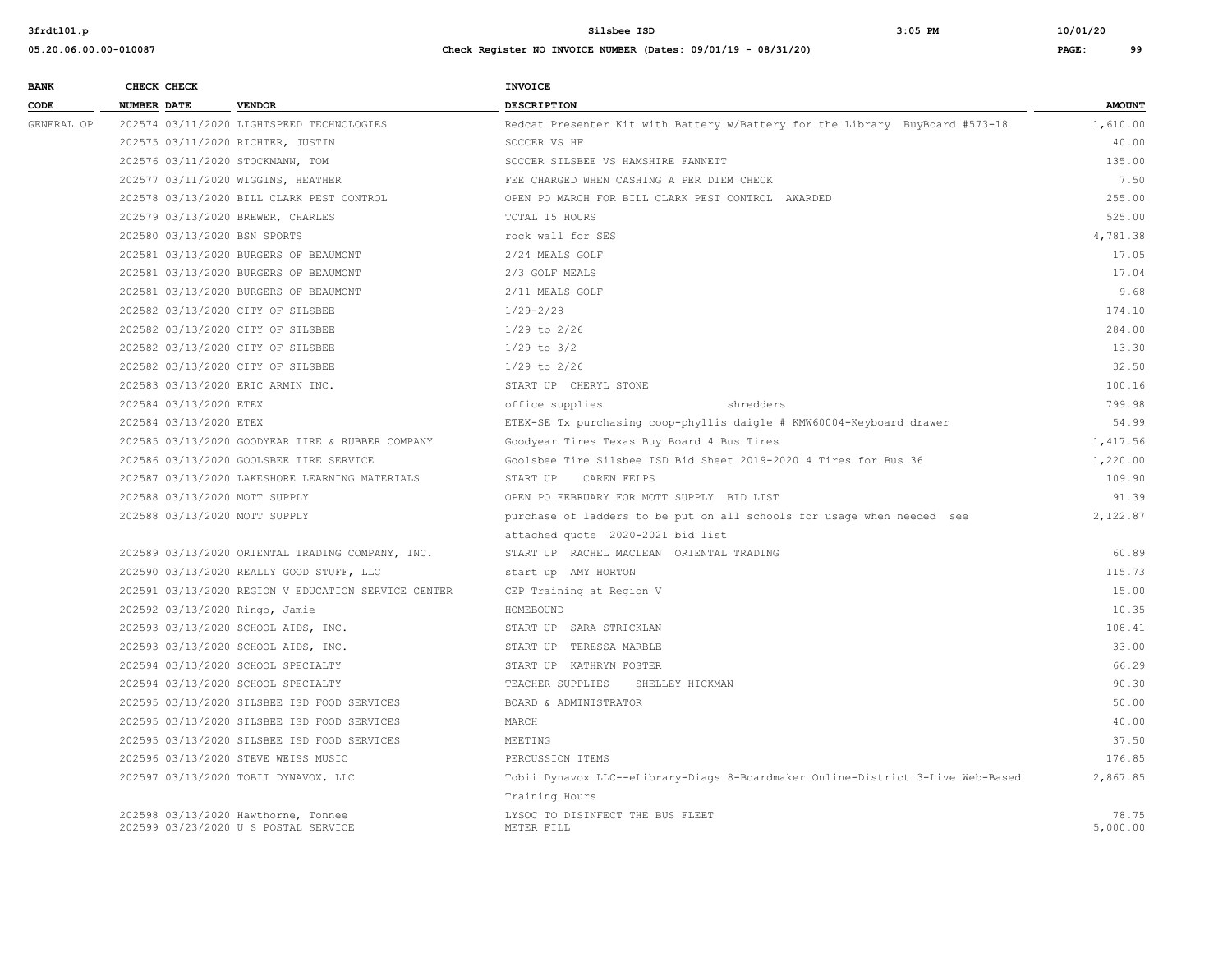| <b>BANK</b> | CHECK CHECK                                                              |                                               | <b>INVOICE</b>                                                                  |                  |
|-------------|--------------------------------------------------------------------------|-----------------------------------------------|---------------------------------------------------------------------------------|------------------|
| CODE        | <b>NUMBER DATE</b>                                                       | <b>VENDOR</b>                                 | DESCRIPTION                                                                     | <b>AMOUNT</b>    |
| GENERAL OP  |                                                                          | 202600 03/25/2020 ACME ARCHITECTURAL HARDWARE | KEYS FOR CONTRACTOR CORES FOR ALL BUILDINGS TO KEEP EMPLOYEES FROM ACCESSING    | 172.00           |
|             |                                                                          |                                               | BUILDINGS 2020-2021 BID LIST                                                    |                  |
|             |                                                                          | 202600 03/25/2020 ACME ARCHITECTURAL HARDWARE | OPEN PO MARCH FOR ACME ARCHITECTURAL BUY BOARD                                  | 41.13            |
|             |                                                                          | 202601 03/25/2020 ADVANCED SYSTEMS & ALARMS   | $4/1$ TO $4/30$                                                                 | 70.00            |
|             | 202605 03/25/2020 AMAZON.COM/SYNCB                                       |                                               | START UP KELLY ARD                                                              | 50.46            |
|             | 202605 03/25/2020 AMAZON.COM/SYNCB                                       |                                               | Binding Machine, Coils, White Boards & Webcam for the counselors & office       | 383.38           |
|             | 202605 03/25/2020 AMAZON.COM/SYNCB                                       |                                               | START UP CAROL WILSON                                                           | 25.01            |
|             | 202605 03/25/2020 AMAZON.COM/SYNCB                                       |                                               | Brands & Wood for Voc. Aq                                                       | 19.98            |
|             | 202605 03/25/2020 AMAZON.COM/SYNCB                                       |                                               | Scrubs, Breyer Horse, Bamboo Coat Rack Stand, Bean Bag Toss Game, Roping Dummy, | $-100.60$        |
|             |                                                                          |                                               | Weaver Kid's Rope, Animal Stickers, Long Tao Card Holders, Foam Farm Shapes,    |                  |
|             |                                                                          |                                               | Farm Animal Stickers, & Beistle Barnyard Friends Photo for Voc Ag to help with  |                  |
|             |                                                                          |                                               | the Elementary School Western Day.                                              |                  |
|             | 202605 03/25/2020 AMAZON.COM/SYNCB                                       |                                               | TRAUSLEN SER-39667-05 STRIP HEATER ASSEMBLY AMAZON                              | 225.49           |
|             | 202605 03/25/2020 AMAZON.COM/SYNCB                                       |                                               | 469648374955 START UP KAYLA WHITEHEAD                                           | 106.63           |
|             | 202605 03/25/2020 AMAZON.COM/SYNCB                                       |                                               | Wreaths, shoes, Bungee cords, Punch & Binding Pliers, Glue, Ring                | 542.53           |
|             |                                                                          |                                               | Binders, Curling wand, Taper Candles, bobby pins, Hairspray, cake foundation &  |                  |
|             |                                                                          |                                               | Theatrical makeup for UIL One Act Play.                                         |                  |
|             | 202605 03/25/2020 AMAZON.COM/SYNCB                                       |                                               | TEACHER SUPPLIES<br>J FISHER                                                    | 25.99            |
|             | 202605 03/25/2020 AMAZON.COM/SYNCB                                       |                                               | Amazon-GSA eLibrary-amy jenkins Homeford Big Font Alphabet Stickers--RED        | 21.90            |
|             | 202605 03/25/2020 AMAZON.COM/SYNCB                                       |                                               | TEACHER SUPPLIES<br>J FISHER                                                    | 33.12            |
|             | 202605 03/25/2020 AMAZON.COM/SYNCB                                       |                                               | START UP LAURA KELLEY AMAZON                                                    | 21.90            |
|             | 202605 03/25/2020 AMAZON.COM/SYNCB                                       |                                               | LIBRARY BOOKS<br>KELLY SMITH                                                    | 13.98            |
|             | 202605 03/25/2020 AMAZON.COM/SYNCB                                       |                                               | Amazon-GSA eLibrary-evelle jacks LR44-LiCB 20 pack Button Coin Cell Batteries   | 5.00             |
|             | 202605 03/25/2020 AMAZON.COM/SYNCB                                       |                                               | START UP JACINDA TUCK                                                           | 116.33           |
|             | 202605 03/25/2020 AMAZON.COM/SYNCB                                       |                                               | START UP GINGER READ AMAZON                                                     | 55.87            |
|             | 202605 03/25/2020 AMAZON.COM/SYNCB                                       |                                               | START UP MARY HILL AMAZON                                                       | 13.49            |
|             | 202605 03/25/2020 AMAZON.COM/SYNCB                                       |                                               | START UP CRISTEN COLLINS                                                        | 84.80            |
|             | 202605 03/25/2020 AMAZON.COM/SYNCB                                       |                                               | Supplies for Ag classes                                                         | 1,005.88         |
|             | 202605 03/25/2020 AMAZON.COM/SYNCB                                       |                                               | Cardstock colored paper for Forensic Science classes                            | 97.20            |
|             | 202605 03/25/2020 AMAZON.COM/SYNCB                                       |                                               | Prom Decorations                                                                | 656.40           |
|             | 202605 03/25/2020 AMAZON.COM/SYNCB                                       |                                               | START UP REBEKAH PYNE                                                           | 94.28            |
|             | 202605 03/25/2020 AMAZON.COM/SYNCB                                       |                                               | walkie talkies<br>Kelly Smith                                                   | 377.91           |
|             | 202605 03/25/2020 AMAZON.COM/SYNCB                                       |                                               | Casters for chairs in the conference room                                       | 95.92            |
|             | 202605 03/25/2020 AMAZON.COM/SYNCB                                       |                                               | "The Pact" book for ECHS                                                        | 11.47            |
|             | 202605 03/25/2020 AMAZON.COM/SYNCB                                       |                                               | Biddle Count Down Clock                                                         | 77.99            |
|             | 202605 03/25/2020 AMAZON.COM/SYNCB                                       |                                               | Tiger Wellness                                                                  | 19.89            |
|             | 202605 03/25/2020 AMAZON.COM/SYNCB                                       |                                               | Elmer's Glue Sticks for Floral Design                                           | 38.25            |
|             | 202605 03/25/2020 AMAZON.COM/SYNCB<br>202605 03/25/2020 AMAZON.COM/SYNCB |                                               | START UP RACHEL WHITE<br>sloan ebv-129-a-c module for toilets amazon            | 101.98<br>635.00 |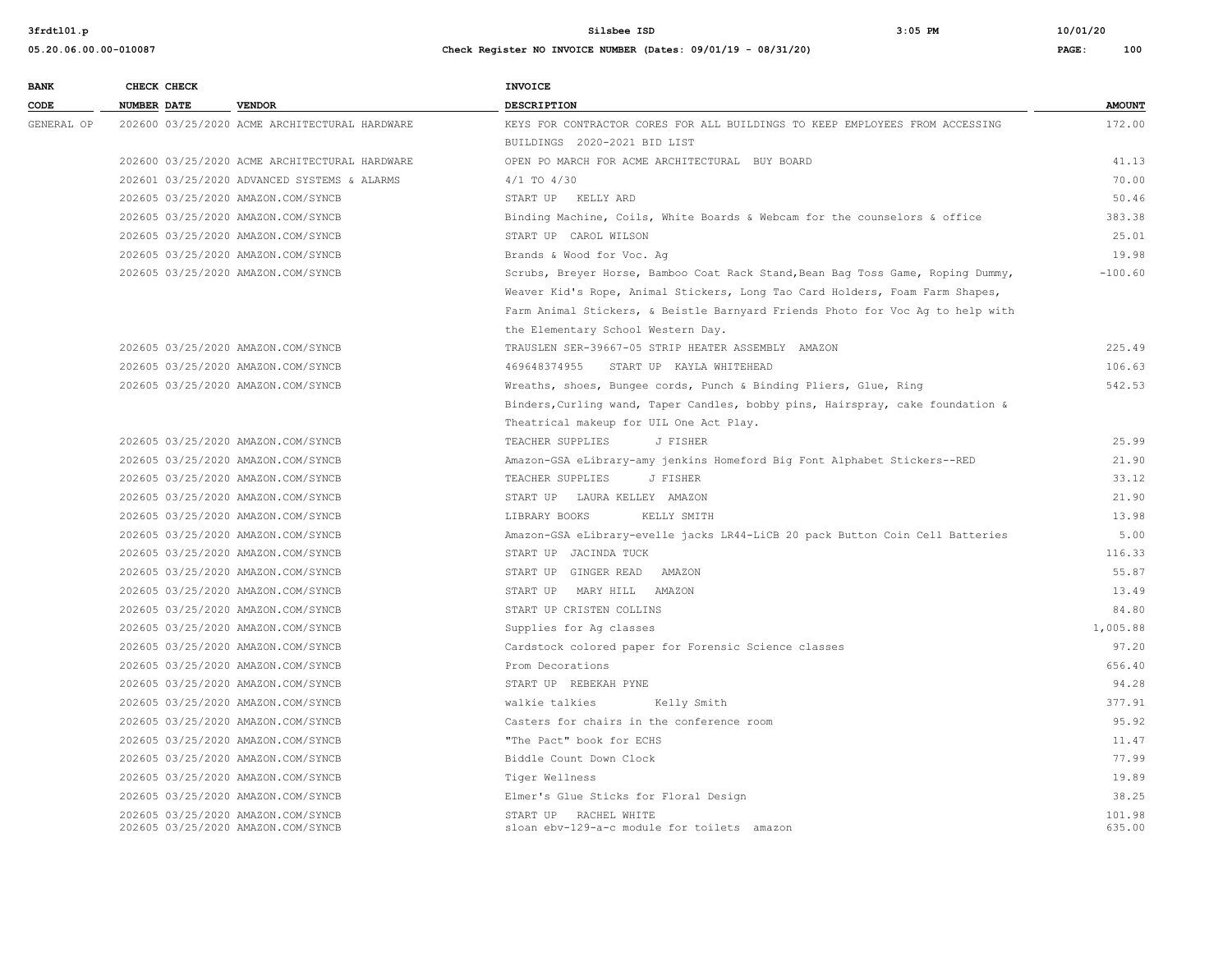| <b>BANK</b> | CHECK CHECK        |                         |                                                                          | <b>INVOICE</b>                                                                 |               |
|-------------|--------------------|-------------------------|--------------------------------------------------------------------------|--------------------------------------------------------------------------------|---------------|
| CODE        | <b>NUMBER DATE</b> |                         | <b>VENDOR</b>                                                            | <b>DESCRIPTION</b>                                                             | <b>AMOUNT</b> |
| GENERAL OP  |                    |                         | 202605 03/25/2020 AMAZON.COM/SYNCB                                       | SLOAN EBV129A-U AMAZON                                                         | 635.00        |
|             |                    |                         | 202605 03/25/2020 AMAZON.COM/SYNCB                                       | Amazon-US Communities-Amy Jenkins Brother P-touch PTH110, Easy Portable Label  | 20.75         |
|             |                    |                         |                                                                          | Maker                                                                          |               |
|             |                    |                         | 202605 03/25/2020 AMAZON.COM/SYNCB                                       | Amazon-US Communities-Rebecca Steeley/Evelle Jacks Extra Large Binder Clips    | 9.79          |
|             |                    |                         | 202605 03/25/2020 AMAZON.COM/SYNCB                                       | BROOKE WHITMIRE<br>START UP                                                    | 95.93         |
|             |                    | 202606 03/25/2020 AT &T |                                                                          | MAR 7 THRU APR 6                                                               | 1,049.30      |
|             |                    |                         | 202607 03/25/2020 BELL, MA LPC COUNSELING SERV., TRACY                   | COUNSELING                                                                     | 2,604.17      |
|             |                    |                         | 202607 03/25/2020 BELL, MA LPC COUNSELING SERV., TRACY                   | COUNSELING                                                                     | 1,150.00      |
|             |                    |                         | 202608 03/25/2020 BILL CLARK PEST CONTROL                                | QUARTERLY PEST CONTROL OF ALL BUILDINGS AWARDED BID                            | 1,375.00      |
|             |                    |                         | 202608 03/25/2020 BILL CLARK PEST CONTROL                                | quote to remove bats from High school building awarded                         | 10,001.00     |
|             |                    |                         | 202609 03/25/2020 BOWERS, CHLOE                                          | MASTER'S MEN TOTAL 10.5 HOURS                                                  | 76.13         |
|             |                    |                         | 202610 03/25/2020 BULLION, BRYAN                                         | <b>BASEBALL</b>                                                                | 225.00        |
|             |                    |                         | 202611 03/25/2020 BURGERS OF BEAUMONT                                    | 2/21 MEALS BOYS BASKETBALL                                                     | 191.63        |
|             |                    |                         | 202611 03/25/2020 BURGERS OF BEAUMONT                                    | 2/21 MEALS BASEBALL                                                            | 195.13        |
|             |                    |                         | 202611 03/25/2020 BURGERS OF BEAUMONT                                    | 2/18 MEALS GIRLS BASKETBALL                                                    | 115.92        |
|             |                    |                         | 202611 03/25/2020 BURGERS OF BEAUMONT                                    | 2/28 MEALS BASEBALL                                                            | 171.38        |
|             |                    |                         | 202611 03/25/2020 BURGERS OF BEAUMONT                                    | 2/20 MEALS SOFTBALL                                                            | 110.30        |
|             |                    |                         | 202612 03/25/2020 CENTERPOINT ENERGY                                     | $1/16$ TO $3/16$                                                               | 2,758.27      |
|             |                    |                         | 202612 03/25/2020 CENTERPOINT ENERGY                                     | $2/14$ to $3/16$                                                               | 88.65         |
|             |                    |                         | 202613 03/25/2020 CITY OF SILSBEE                                        | $2/5$ TO $3/12$                                                                | 195.10        |
|             |                    |                         | 202613 03/25/2020 CITY OF SILSBEE                                        | $2/5$ TO $3/11$                                                                | 1,277.91      |
|             |                    |                         | 202613 03/25/2020 CITY OF SILSBEE                                        | 2/5 TO 3/11                                                                    | 2,234.30      |
|             |                    |                         | 202614 03/25/2020 CLARK, RANDALL                                         | <b>BASEBALL</b>                                                                | 155.00        |
|             |                    |                         | 202615 03/25/2020 COASTAL WELDING SUPPLY INC                             | Welding Monthly Open PO for March 2020                                         | 154.62        |
|             |                    |                         | 202615 03/25/2020 COASTAL WELDING SUPPLY INC                             | Gas bottle refill for Welding Lab                                              | 193.53        |
|             |                    |                         | 202615 03/25/2020 COASTAL WELDING SUPPLY INC                             | Parts for Welding Lab                                                          | 364.84        |
|             |                    |                         | 202616 03/25/2020 COBURN SUPPLY COMPANY, INC.                            | PLUMBING SUPPLIES FOR LEAKS AT SES CEILING WATER LINES **SEE ATTACHED QUOTE**  | 161.63        |
|             |                    |                         |                                                                          | 2020-2021 BID LIST                                                             |               |
|             |                    |                         | 202616 03/25/2020 COBURN SUPPLY COMPANY, INC.                            | PLUMBING SUPPLIES FOR LEAKS AT SES CEILING WATER LINES ** SEE ATTACHED OUOTE** | 148.03        |
|             |                    |                         |                                                                          | 2020-2021 BID LIST                                                             |               |
|             |                    |                         | 202617 03/25/2020 COMMUNITY COFFEE                                       | HIGH SCHOOL                                                                    | 173.20        |
|             |                    |                         | 202618 03/25/2020 DIR TELECOMMUNICATIONS SERVICES DIVISION FEBRUARY 2020 |                                                                                | 76.19         |
|             |                    |                         | 202619 03/25/2020 DUPRE, DUANE                                           | SILSBEE VS WEST HARDIN                                                         | 100.00        |
|             |                    |                         | 202620 03/25/2020 ELIJAH'S CAFE                                          | SOFTBALL                                                                       | 194.88        |
|             |                    | 202621 03/25/2020 ETEX  |                                                                          | Purch Req - Etex - Track Record Board sign - K Barnes - Coach Smith            | 14.99         |
|             |                    | 202621 03/25/2020 ETEX  |                                                                          | Folders for student packets                                                    | 39.96         |
|             |                    | 202621 03/25/2020 ETEX  |                                                                          | office supplies-reference po # 43910                                           | 191.88        |
|             |                    | 202621 03/25/2020 ETEX  |                                                                          | TEACHER SUPPLIES<br>COLOR PAPER                                                | 229.82        |
|             |                    | 202621 03/25/2020 ETEX  |                                                                          | Teacher, Office & Counselor Supplies                                           | 436.94        |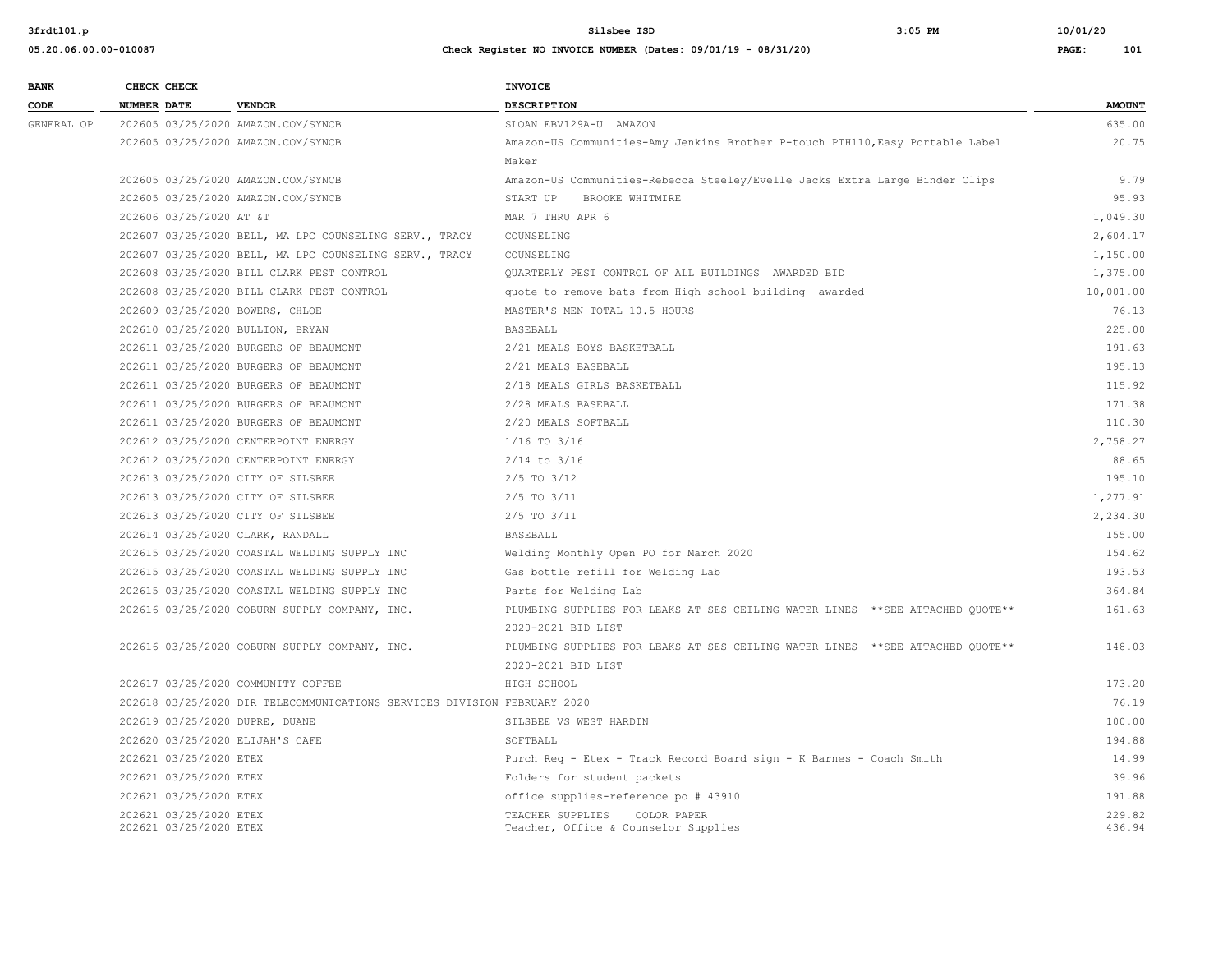| <b>BANK</b> | CHECK CHECK                |                                                                          | <b>INVOICE</b>                                                           |                |
|-------------|----------------------------|--------------------------------------------------------------------------|--------------------------------------------------------------------------|----------------|
| CODE        | <b>NUMBER DATE</b>         | <b>VENDOR</b>                                                            | DESCRIPTION                                                              | <b>AMOUNT</b>  |
| GENERAL OP  | 202621 03/25/2020 ETEX     |                                                                          | TEACHER SUPPLIES                                                         | 749.86         |
|             | 202621 03/25/2020 ETEX     |                                                                          | teacher supplies<br>large envelopes                                      | 329.90         |
|             | 202621 03/25/2020 ETEX     |                                                                          | TONER FOR LIBRARY                                                        | 309.97         |
|             |                            | 202622 03/25/2020 EXXON MOBIL                                            | 2/7 THROUGH 3/5                                                          | 292.14         |
|             |                            | 202623 03/25/2020 FUNCTION 4 LLC                                         | PROPERTY TAX                                                             | 670.98         |
|             |                            | 202624 03/25/2020 GARCIA, JOSEPH                                         | TRANSLATION SERVICES FOR ARDS                                            | 45.00          |
|             |                            | 202625 03/25/2020 GCA SERVICES GROUP                                     | MM CONCERT                                                               | 288.00         |
|             |                            | 202625 03/25/2020 GCA SERVICES GROUP                                     | BB PLAYOFF GAME AT HIGH SCHOOL                                           | 90.00          |
|             |                            | 202625 03/25/2020 GCA SERVICES GROUP                                     | LITTLE DRIBBLERS                                                         | 198.00         |
|             |                            | 202625 03/25/2020 GCA SERVICES GROUP                                     | LITTLE DRIBBLERS FEB 22                                                  | 198.00         |
|             |                            | 202625 03/25/2020 GCA SERVICES GROUP                                     | LIONS CLUB 2/22                                                          | 63.00          |
|             |                            | 202625 03/25/2020 GCA SERVICES GROUP                                     | CHAMBER OF COMMERCE BANQUET                                              | 180.00         |
|             | 202626 03/25/2020 GRAINGER |                                                                          | OPEN PO MARCH FOR GRAINGER BUY BOARD                                     | 121.61         |
|             | 202626 03/25/2020 GRAINGER |                                                                          | OPEN PO MARCH FOR GRAINGER BUY BOARD                                     | 198.88         |
|             | 202626 03/25/2020 GRAINGER |                                                                          | OPEN PO MARCH FOR GRAINGER BUY BOARD                                     | 288.02         |
|             |                            | 202627 03/25/2020 GULF COAST AUDIO                                       | Catwalk Lighting                                                         | 27,472.00      |
|             |                            | 202627 03/25/2020 GULF COAST AUDIO                                       | Purch Req - Gulf Coast Audio - Mixer Board for Baseball pressbox - Coach | 479.99         |
|             |                            |                                                                          | Smith/Nelson                                                             |                |
|             |                            | 202627 05/06/2020 GULF COAST AUDIO                                       | Catwalk Lighting                                                         | $-27,472.00$   |
|             |                            | 202627 05/06/2020 GULF COAST AUDIO                                       | Purch Req - Gulf Coast Audio - Mixer Board for Baseball pressbox - Coach | $-479.99$      |
|             |                            |                                                                          | Smith/Nelson                                                             |                |
|             |                            | 202628 03/25/2020 HAMBURGER DEPOT                                        | BASEBALL                                                                 | 180.00         |
|             |                            | 202629 03/25/2020 HAMBURGER DEPOT                                        | TRACK                                                                    | 500.00         |
|             |                            | 202630 03/25/2020 HARRIS, ALEXIS                                         | CLINICIAN/SPONSOR                                                        | 592.50         |
|             |                            | 202631 03/25/2020 INSTRUMENTALIST AWARDS LLC                             | GILMORE STUDENT AWARDS                                                   | 116.00         |
|             |                            | 202632 03/25/2020 INTERFACE SECURITY SYSTEMS                             | $4/1$ TO $4/20$                                                          | 27.49          |
|             |                            | 202633 03/25/2020 JENNY'S FRIED CHICKEN                                  | 2/4 SOFTBALL MEALS                                                       | 212.50         |
|             |                            | 202633 03/25/2020 JENNY'S FRIED CHICKEN                                  | SOFTBALL MEALS 3/12                                                      | 97.00          |
|             |                            | 202634 03/25/2020 KELI'S K9'S LLC.                                       | 3/4 SERVICE HIGH SCHOOL AND MS                                           | 600.00         |
|             |                            | 202635 03/25/2020 MCKINLEY, ROBERT                                       | <b>BASEBALL</b>                                                          | 225.00         |
|             |                            | 202636 03/25/2020 MIKE'S FAMILY BBO PIT                                  | 3/9 MEALS BASEBALL                                                       | 96.00          |
|             |                            | 202637 03/25/2020 MSGPR LTD CO.                                          | UIL REGION 10 MARCHING CONTEST                                           | 75.00          |
|             |                            | 202638 03/25/2020 NORTH HARDIN WATER SUPPLY CORP.                        | $2/10$ TO $3/10$                                                         | 40.00          |
|             |                            | 202639 03/25/2020 PAYNE'S WRECKER SERVICE, INC.                          | TOW BUS 91 TO TRANSPORTATION                                             | 200.00         |
|             |                            | 202640 03/25/2020 REGION V EDUCATION SERVICE CENTER                      | Region V-June Jones #287923-1-23-2020-Tier 1 #287941-3-10-2020-Tier 2    | 20.00          |
|             |                            |                                                                          | #287943-4-2-2020-Tier 3                                                  |                |
|             |                            | 202641 03/25/2020 SCHOOL SPECIALTY                                       | <b>RUG</b><br>RACHEL MACLEAN                                             | 604.39         |
|             |                            | 202641 03/25/2020 SCHOOL SPECIALTY<br>202641 03/25/2020 SCHOOL SPECIALTY | START UP GRETCHEN WOODARD<br>START UP<br>ERIN SOWARBY                    | 99.93<br>94.30 |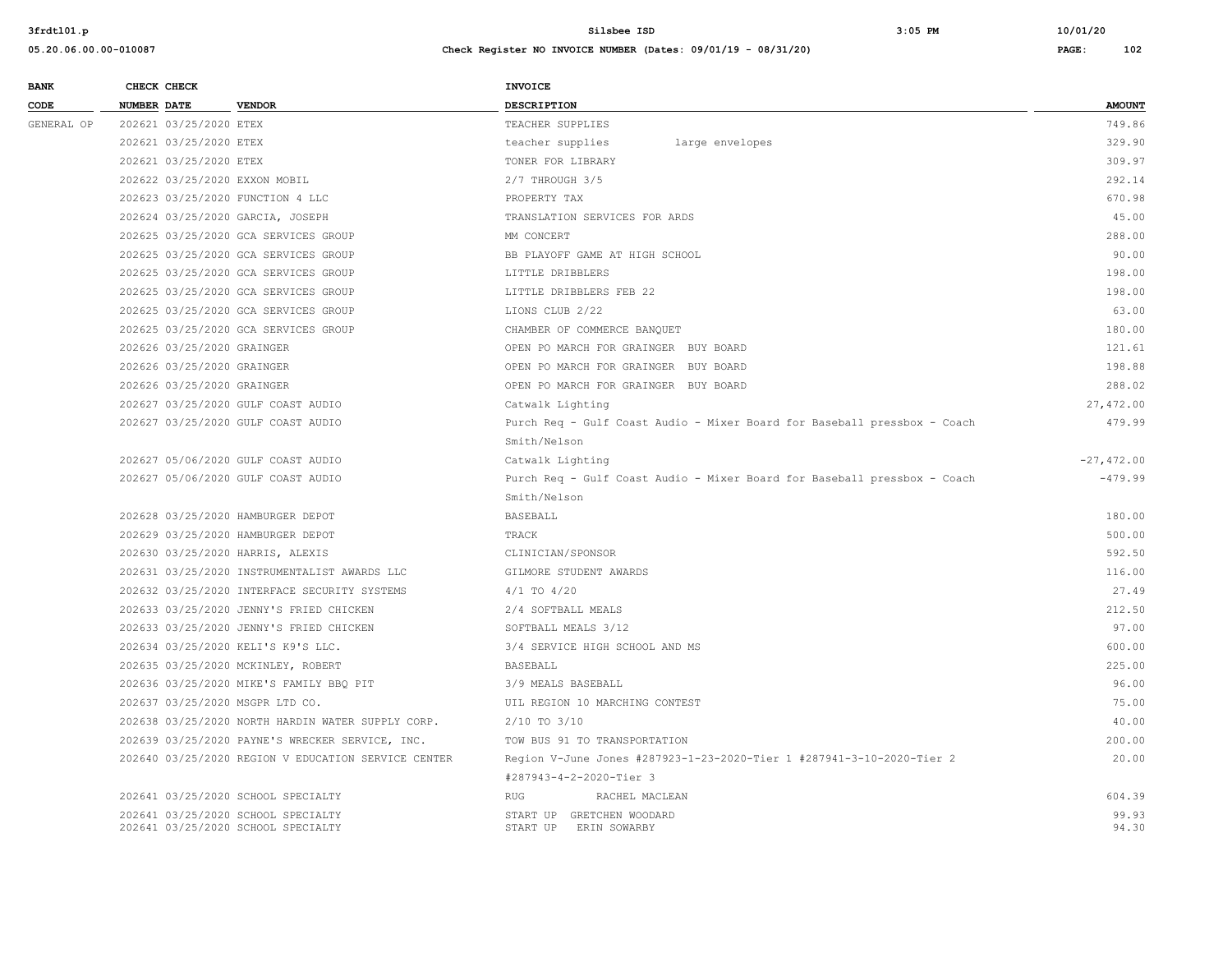| <b>BANK</b> |                    | CHECK CHECK                 |                                                                                                    | <b>INVOICE</b>                                                                                           |                 |
|-------------|--------------------|-----------------------------|----------------------------------------------------------------------------------------------------|----------------------------------------------------------------------------------------------------------|-----------------|
| CODE        | <b>NUMBER DATE</b> |                             | <b>VENDOR</b>                                                                                      | <b>DESCRIPTION</b>                                                                                       | <b>AMOUNT</b>   |
| GENERAL OP  |                    |                             | 202641 03/25/2020 SCHOOL SPECIALTY                                                                 | YEARBOOK SUPPLIES DENITA MILLER                                                                          | 66.90           |
|             |                    |                             | 202641 03/25/2020 SCHOOL SPECIALTY                                                                 | J SPELL<br>OFFICE SUPPLIES<br>CUM FOLDERS                                                                | 59.98           |
|             |                    |                             | 202641 03/25/2020 SCHOOL SPECIALTY                                                                 | office supplies<br>CUM FOLDERS                                                                           | 59.98           |
|             |                    |                             | 202642 03/25/2020 SILSBEE FORD-LINCOLN-MERCURY, INC.                                               | 2020 Chevrolet Suburbans                                                                                 | 120, 154.60     |
|             |                    |                             | 202643 03/25/2020 SIMMONS, SHELLY                                                                  | SES TO KNUPPLE PARK                                                                                      | 8.04            |
|             |                    |                             | 202644 03/25/2020 SOUTHEAST TEXAS EAR, NOSE & THROAT                                               | HEARING EVALUATION                                                                                       | 75.00           |
|             |                    |                             | 202645 03/25/2020 SOUTHERN LAWN & LANDSCAPES LLC                                                   | MOWING COMPLETED 3/16                                                                                    | 4,906.00        |
|             |                    |                             | 202646 03/25/2020 SPECIALIZED ASSESSMENT & CONSULTING, LLC PSYCHOLOGICAL & PSCHOEDUCATIONAL ASSESS |                                                                                                          | 4,855.00        |
|             |                    |                             |                                                                                                    | 202646 03/25/2020 SPECIALIZED ASSESSMENT & CONSULTING, LLC PSYCHOLOGICAL & PSYCHOEDUCATIONAL ASSESSMENTS | 1,213.75        |
|             |                    |                             |                                                                                                    | 202646 03/25/2020 SPECIALIZED ASSESSMENT & CONSULTING, LLC PSYCHOLOGICAL & PSYCHOEDUCATIOAL ASSESSMENTS  | 6,770.00        |
|             |                    |                             | 202647 03/25/2020 STEPHENS, SKYLAR                                                                 | MASTERS MEN TOTAL 6.5 HOURS                                                                              | 47.13           |
|             |                    |                             | 202648 03/25/2020 SUBWAY STORE #5224                                                               | 3/9 MEALS MS TRACK                                                                                       | 493.90          |
|             |                    |                             | 202648 03/25/2020 SUBWAY STORE #5224                                                               | SOFTBALL MEALS 3/6                                                                                       | 194.46          |
|             |                    |                             | 202649 03/25/2020 TASB, INC.                                                                       | SHARS BILLING FEBRUARY 2020                                                                              | 1,018.71        |
|             |                    |                             | 202650 03/25/2020 TEACHER DIRECT                                                                   | START UP LAUREN SANGWIN                                                                                  | 76.46           |
|             |                    |                             | 202650 03/25/2020 TEACHER DIRECT                                                                   | START UP SANDRA HARRISON                                                                                 | 93.34           |
|             |                    |                             | 202650 03/25/2020 TEACHER DIRECT                                                                   | start up MINTA LANKFORD                                                                                  | 133.68          |
|             |                    |                             | 202650 03/25/2020 TEACHER DIRECT                                                                   | START UP ABBIE SADLER                                                                                    | 87.91           |
|             |                    |                             | 202651 03/25/2020 TEAM ELEVATE, LLC.                                                               | FEBRUARY OCCUPATIONAL THERAPY                                                                            | 9,900.00        |
|             |                    |                             | 202651 03/25/2020 TEAM ELEVATE, LLC.                                                               | OCCUPATIONAL THEAPY 504 STUDENTS FEBRUARY                                                                | 1,950.00        |
|             |                    | 202652 03/25/2020 WAL-MART  |                                                                                                    | PORTABLE EXTERNAL HARD DRIVE                                                                             | 59.00           |
|             |                    | 202652 03/25/2020 WAL-MART  |                                                                                                    | supplies                                                                                                 | 11.15           |
|             |                    | 202652 03/25/2020 WAL-MART  |                                                                                                    | SNACKS FOR AFTERSCHOOL                                                                                   | 560.54          |
|             |                    | 202652 03/25/2020 WAL-MART  |                                                                                                    | board and drinks                                                                                         | 69.62           |
|             |                    |                             | 202653 03/25/2020 WINFIELD SOLUTIONS                                                               | PC CALCINED RAPID DRY 50LB BUY BOARD                                                                     | 645.20          |
|             |                    |                             | 202654 03/25/2020 WOODROME, ARTHUR DALTON                                                          | <b>BASEBALL</b>                                                                                          | 155.00          |
|             |                    |                             | 202655 03/27/2020 B. K. MECHANICAL SERVICES, INC.                                                  | testing of 6 rpz's on laura reeves and middle school campus 2020-2021 bid list                           | 487.12          |
|             |                    |                             | 202656 03/27/2020 BERTA GORE SCHOLARSHIP ACCOUNT                                                   | DEPOSITED INTO G/O IN ERROR                                                                              | 3,020.64        |
|             |                    | 202657 03/27/2020 ETEX      |                                                                                                    | teacher supplies card stock                                                                              | 223.84          |
|             |                    | 202658 03/27/2020 FUNCTION4 |                                                                                                    | staples from function 4                                                                                  | 980.00          |
|             |                    | 202659 03/27/2020 GRAINGER  |                                                                                                    | OPEN PO MARCH FOR GRAINGER BUY BOARD                                                                     | 108.06          |
|             |                    | 202659 03/27/2020 GRAINGER  |                                                                                                    | OPEN PO MARCH FOR GRAINGER BUY BOARD                                                                     | 157.42          |
|             |                    |                             | 202660 03/27/2020 HERITAGE FOOD SERVICE GROUP, INC.                                                | COPELAND COMPRESSOR FOR HIGH SCHOOL KITCHEN REACH IN COOLER BUY BOARD                                    | 316.23          |
|             |                    |                             | 202661 03/27/2020 LAKESHORE LEARNING MATERIALS                                                     | START UP JUNE JONES                                                                                      | 114.98          |
|             |                    |                             | 202662 03/27/2020 PINEY WOODS SANITATION                                                           | APRIL                                                                                                    | 70.00           |
|             |                    |                             | 202663 03/27/2020 PLUMBING SPECIALTIES, INC.                                                       | INSPECTION OF BACKFLOW PREVENTORS FOR HIGH SCHOOL AND SES CAMPUS REGION 5                                | 2,000.00        |
|             |                    |                             | 202664 03/27/2020 POWELL, YOUNGBLOOD, & TAYLOR LLP                                                 | RE: GENERAL MATTERS                                                                                      | 7,203.00        |
|             |                    |                             | 202665 03/27/2020 SCHOOL SPECIALTY<br>202665 03/27/2020 SCHOOL SPECIALTY                           | START UP BRANDI MILLER<br>PRE K START UP<br>RACHEL WHITE                                                 | 82.31<br>297.99 |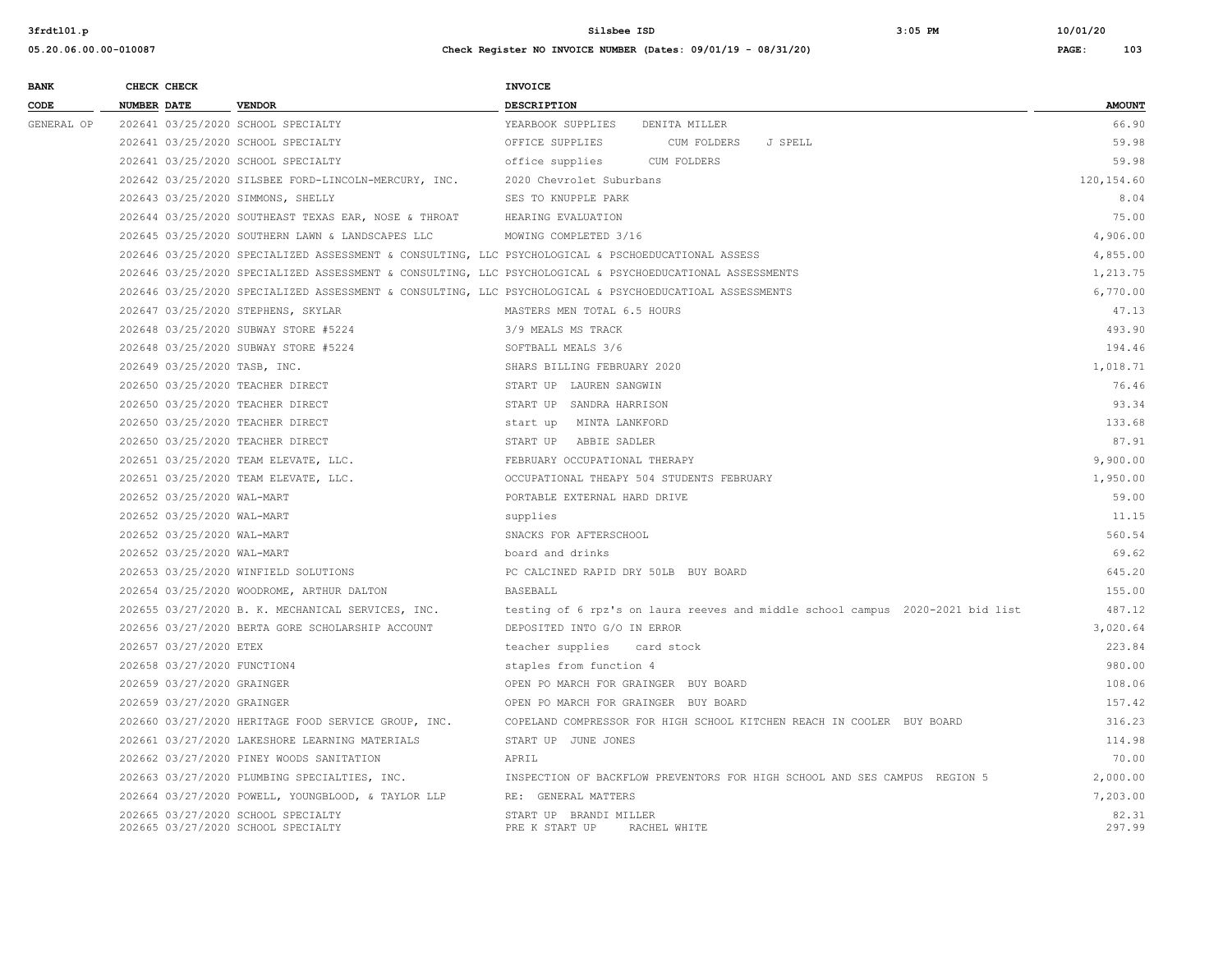| <b>BANK</b> |             | CHECK CHECK               |                                                                                                            | <b>INVOICE</b>                                                                                                                             |                  |
|-------------|-------------|---------------------------|------------------------------------------------------------------------------------------------------------|--------------------------------------------------------------------------------------------------------------------------------------------|------------------|
| CODE        | NUMBER DATE |                           | <b>VENDOR</b>                                                                                              | <b>DESCRIPTION</b>                                                                                                                         | <b>AMOUNT</b>    |
| GENERAL OP  |             |                           | 202665 03/27/2020 SCHOOL SPECIALTY                                                                         | START UP DENITA MILLER                                                                                                                     | 35.80            |
|             |             |                           | 202666 03/27/2020 SOUTHWEST BUILDING SYSTEMS                                                               | LABOR AND MATERIALS TO CHANGE OUT POWER BOARD TO EMERGENCY DOOR RELEASE ON HIGH                                                            | 941.00           |
|             |             |                           |                                                                                                            | SCHOOL CAMPUS REGION 5                                                                                                                     |                  |
|             |             |                           | 202666 03/27/2020 SOUTHWEST BUILDING SYSTEMS                                                               | CHARGE FOR COMING OUT TO CHECK SPEAKERS SES                                                                                                | 80.00            |
|             |             |                           | 202667 03/27/2020 VERIZON WIRELESS                                                                         | FEB 14 - MAR 13                                                                                                                            | 754.68           |
|             |             |                           | 202667 03/27/2020 VERIZON WIRELESS                                                                         | FEB 14 - MAR 13                                                                                                                            | 360.70           |
|             |             |                           | 202668 03/27/2020 WILLBANKS AND ASSOCIATES, INC.                                                           | TROUBLESHOOT CAMUS BOILER AT SES SERVICE AND CLEAN CAMUS BOILER AT MIDDLE                                                                  | 2,539.09         |
|             |             |                           |                                                                                                            | SCHOOL BUY BOARD                                                                                                                           |                  |
|             |             |                           |                                                                                                            | 202669 03/27/2020 WILSON FIRE EQUIPMENT & SERVICE COMPANY, vent hood inspections on all campuses. no other vendors responded to emails or  | 652.00           |
|             |             |                           |                                                                                                            | phone calls see attached quote region 5                                                                                                    |                  |
|             |             | 202670 03/27/2020 ZONES   |                                                                                                            | projector lamp<br>Kelly Smith                                                                                                              | 100.00           |
|             |             |                           | 202671 04/01/2020 AMERICAN ASSOCIATION NOTARIES                                                            | NOTARY RENEWAL                                                                                                                             | 89.95            |
|             |             |                           | 202672 04/01/2020 ANDERSON, RICK                                                                           | BASEBALL SILSBEE TOURNAMENT                                                                                                                | 225.00           |
|             |             |                           | 202673 04/01/2020 ATHLETIC SUPPLY INC.                                                                     | Purch Req - Ath Supply - Sleeves for track - Coach Smith                                                                                   | 350.00           |
|             |             |                           | 202673 04/01/2020 ATHLETIC SUPPLY INC.                                                                     | Purch Req - Ath Supply - Girls Powerlifting Materials - Coach Jones/Smith                                                                  | 333.00           |
|             |             |                           | 202673 04/01/2020 ATHLETIC SUPPLY INC.                                                                     | Athletic Supply - Trophies for Football - Coach Smith                                                                                      | 530.00           |
|             |             |                           | 202673 04/01/2020 ATHLETIC SUPPLY INC.                                                                     | Purch Req - Ath Supply - Cleats - Coach Smith                                                                                              | 375.00           |
|             |             |                           | 202674 04/01/2020 Balla, Cassie                                                                            | HOMEBOUND                                                                                                                                  | 12.77            |
|             |             |                           | 202675 04/01/2020 BODENSTEINER, JOHN                                                                       | HOMEBOUND                                                                                                                                  | 73.83            |
|             |             |                           | 202676 04/01/2020 CITY OF SILSBEE                                                                          | $2/10$ TO $3/13$                                                                                                                           | 125.70           |
|             |             |                           | 202676 04/01/2020 CITY OF SILSBEE                                                                          | $2/10$ TO $3/13$                                                                                                                           | 123.70           |
|             |             |                           | 202677 04/01/2020 DE LAGE LANDEN PUBLIC FINANCE                                                            | $3/5$ TO $4/4$                                                                                                                             | 18,567.87        |
|             |             |                           | 202678 04/01/2020 EAST CHAMBERS ISD                                                                        | TARKINGTON VS SILSBEE                                                                                                                      | 595.42           |
|             |             | 202679 04/01/2020 ENTERGY |                                                                                                            | MARCH 2020                                                                                                                                 | 78,105.78        |
|             |             |                           | 202680 04/01/2020 FUNCTION 4 LLC                                                                           | $3/15 - 4/14$                                                                                                                              | 646.20           |
|             |             |                           | 202681 04/01/2020 HATCHER, GREG                                                                            | BASEBALL SILSBEE TOURNAMENT                                                                                                                | 155.00           |
|             |             |                           | 202682 04/01/2020 Honeycutt, Judy                                                                          | HOMEBOUND                                                                                                                                  | 32.26            |
|             |             |                           | 202683 04/01/2020 INTEGRATED SYSTEMS CORP.                                                                 | SERVICE BUREAU SUBSCRIPTION FEE                                                                                                            | 11,800.00        |
|             |             |                           | 202684 04/01/2020 JONES, JUNE                                                                              | HOMEBOUND                                                                                                                                  | 25.53            |
|             |             |                           | 202685 04/01/2020 LANDSCAPE SPECIALIST                                                                     | MONTHLY MAINTENANCE MARCH 2020                                                                                                             | 4,929.16         |
|             |             |                           | 202686 04/01/2020 LIGHTSPEED TECHNOLOGIES                                                                  | REDCAT PRESENTER KIT KELLY SMITH                                                                                                           | 1,610.00         |
|             |             |                           | 202687 04/01/2020 McKinney, Raymond                                                                        | MARCH 1 THRU 3/13 HOMEBOUND                                                                                                                | 141.22           |
|             |             | 202688 04/01/2020 PEAP    |                                                                                                            | presidential awards<br>Tammy Stout                                                                                                         | 196.00           |
|             |             |                           | 202689 04/01/2020 NATIONAL SCOREBOARD AND DISPLAY SERVICES FOOTBALL SCOREBOARD                             |                                                                                                                                            | 410.00           |
|             |             |                           | 202690 04/01/2020 Patterson, Todd                                                                          | MEALS AND PARKING -Texas Music Educator's Association                                                                                      | 548.00           |
|             |             |                           |                                                                                                            | Convention-02/12/20-02/15-20                                                                                                               |                  |
|             |             |                           | 202691 04/01/2020 REGION V EDUCATION SERVICE CENTER                                                        | Region 5 20 Hour Course for Alan McKinney Susan Willis Traci Wright                                                                        | 105.00           |
|             |             |                           | 202691 04/01/2020 REGION V EDUCATION SERVICE CENTER<br>202691 04/01/2020 REGION V EDUCATION SERVICE CENTER | Region 5 20 Hour Course for Alan McKinney Susan Willis Traci Wright<br>Region 5 20 Hour Course for Alan McKinney Susan Willis Traci Wright | 105.00<br>105.00 |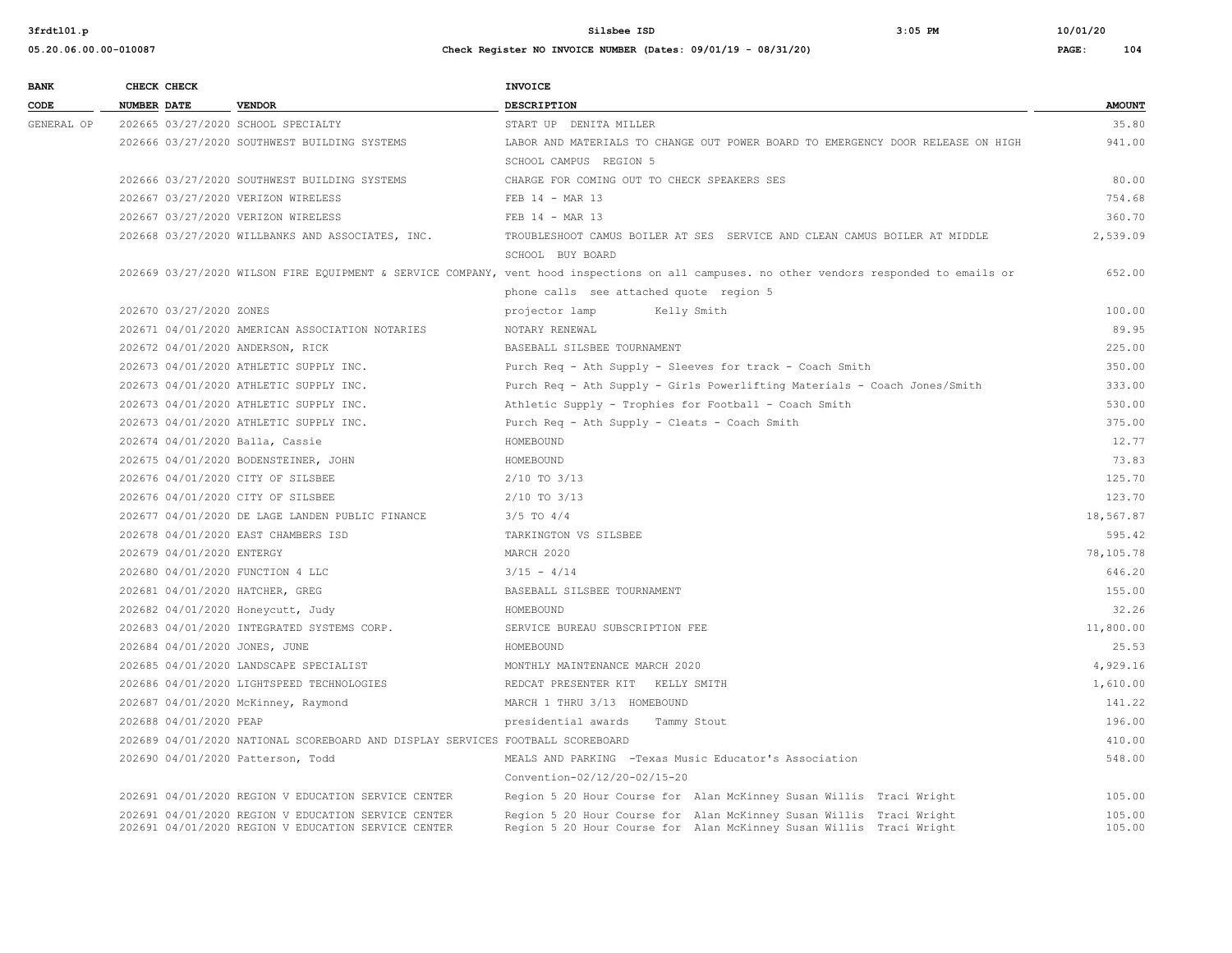| <b>BANK</b> | CHECK CHECK                      |                                                                           | <b>INVOICE</b>                                                                                                      |                   |
|-------------|----------------------------------|---------------------------------------------------------------------------|---------------------------------------------------------------------------------------------------------------------|-------------------|
| CODE        | <b>NUMBER DATE</b>               | <b>VENDOR</b>                                                             | <b>DESCRIPTION</b>                                                                                                  | <b>AMOUNT</b>     |
| GENERAL OP  | 202692 04/01/2020 RICHEY, ARTHUR |                                                                           | BASEBALL SILSBEE TOURNAMENT                                                                                         | 225.00            |
|             |                                  | 202693 04/01/2020 RYAN WILLIAMS MUSIC                                     | MANDATORY SOCIAL DISTANCING CONSORTIUM                                                                              | 300.00            |
|             |                                  |                                                                           | 202694 04/01/2020 Sandifer's L.P. Gas & Service Co., Inc. Sandifer's LP Gas Open PO for March Propane for 37 and 46 | 21.49             |
|             |                                  | 202695 04/01/2020 SCHOOL SPECIALTY                                        | TEACHER SUPPLIES DENITA MILLER/KELLY COLVIN                                                                         | 512.45            |
|             | 202696 04/01/2020 SILSBEE BEE    |                                                                           | Silsbee Bee AAS Testing McDuff                                                                                      | 316.16            |
|             |                                  | 202697 04/01/2020 SILSBEE ISD FOOD SERVICES                               | SANDWICHES, CHIPS DESSERT AND TEA                                                                                   | 40.00             |
|             |                                  | 202698 04/01/2020 SPARKLETTS AND SIERRA SPRINGS                           | ADMINISTRATION, WAREHOUSE, TRANSPORTATION                                                                           | 68.96             |
|             | 202699 04/01/2020 TASBO          |                                                                           | FLSA for supervisors at Non-Exempt Staff-reference PO # 43912                                                       | 75.00             |
|             |                                  | 202700 04/01/2020 TASO BEAUMONT CHAPTER                                   | BASEBALL SCRIMMAGES SILSBEE VS KOUNTZE                                                                              | 215.00            |
|             |                                  | 202700 04/01/2020 TASO BEAUMONT CHAPTER                                   | SCRIMMAGES SILSBEE VS ORANGEFIELD                                                                                   | 165.00            |
|             |                                  | 202700 04/01/2020 TASO BEAUMONT CHAPTER                                   | BASEBALL SCRIMMAGES SILSBEE VS WARREN                                                                               | 215.00            |
|             | 202701 04/01/2020 TEACHER DIRECT |                                                                           | start up KATHERINE KELLEY                                                                                           | 99.12             |
|             |                                  | 202702 04/01/2020 TEXAS LETTER JACKETS                                    | Purch Req - Tex Letter Jackets - 34 jackets - Jan fitting - Coach Smith                                             | 1,700.00          |
|             | 202703 04/01/2020 VOSS LIGHTING  |                                                                           | Bulbs for new Theater lights                                                                                        | 477.60            |
|             |                                  | 202704 04/01/2020 WHITEHEAD, TROY                                         | BASEBALL SILSBEE VS TARKINGTON AMD PAM VS BUNA                                                                      | 155.00            |
|             | 202705 04/15/2020 A-1 GLASS      |                                                                           | WINDSHIELD ON BUS 7 12/3/2019                                                                                       | 450.38            |
|             | 202706 04/15/2020 ABM            |                                                                           | APRIL 2020                                                                                                          | 66, 671.52        |
|             | 202707 04/15/2020 AT &T          |                                                                           | MAR 25 THRU APR 24                                                                                                  | 41.41             |
|             | 202707 04/15/2020 AT &T          |                                                                           | MAR 25 THRU APR 24                                                                                                  | 51.51             |
|             | 202707 04/15/2020 AT &T          |                                                                           | MAR 25 THRU APR 24                                                                                                  | 51.51             |
|             | 202707 04/15/2020 AT &T          |                                                                           | MAR 25 THRU APR 24                                                                                                  | 71.43             |
|             | 202707 04/15/2020 AT &T          |                                                                           | MAR 27 THRU APR 26                                                                                                  | 5,981.76          |
|             | 202707 04/15/2020 AT &T          |                                                                           | MAR 27 THRU APR 26                                                                                                  | 79.58             |
|             |                                  | 202708 04/15/2020 AT&T LONG DISTANCE                                      | MARCH $2 - 23$                                                                                                      | 25.54             |
|             |                                  | 202709 04/15/2020 ATHLETIC SUPPLY INC.                                    | Purch Req - Athl Supply - MS Girls' Track Items and Coach's items                                                   | 497.00            |
|             |                                  | 202709 04/15/2020 ATHLETIC SUPPLY INC.                                    | Purch Req - Ath Supply - Workout shorts - Coach Smith                                                               | 700.00            |
|             |                                  | 202709 04/15/2020 ATHLETIC SUPPLY INC.                                    | Purch Req - Ath Supply - Sweats - MS Boys Track - Coach Hillin/Smith                                                | 865.00            |
|             |                                  | 202709 04/15/2020 ATHLETIC SUPPLY INC.                                    | Purch Req - Ath Supply - Football Materials - Coach Smith                                                           | 863.00            |
|             |                                  | 202710 04/15/2020 AWARDS OF DISTINCTION                                   | WALL OF HONOR PLATES                                                                                                | 65.00             |
|             |                                  | 202711 04/15/2020 BEAUMONT FREIGHTLINER - STERLING                        | Beaumont Freightliner Open PO for the month of March 2020                                                           | 296.86            |
|             |                                  | 202712 04/15/2020 BROOKSHIRE BROS                                         | FCCLA Monthly Open PO for March 2020                                                                                | 141.73            |
|             |                                  | 202713 04/15/2020 CARRIER CORPORATION                                     | OPEN PO MARCH FOR CARRIER BUY BOARD                                                                                 | 250.00            |
|             |                                  | 202714 04/15/2020 CENTERPOINT ENERGY                                      | $3/3$ TO $4/1$                                                                                                      | 41.77             |
|             |                                  | 202714 04/15/2020 CENTERPOINT ENERGY                                      | $3/3$ TO $4/1$                                                                                                      | 87.71             |
|             |                                  | 202714 04/15/2020 CENTERPOINT ENERGY                                      | $3/3$ TO $4/1$                                                                                                      | 570.65            |
|             |                                  | 202714 04/15/2020 CENTERPOINT ENERGY                                      | $3/3$ TO $4/1$                                                                                                      | 43.98             |
|             |                                  | 202714 04/15/2020 CENTERPOINT ENERGY                                      | $3/3$ TO $4/1$                                                                                                      | 115.47            |
|             |                                  | 202714 04/15/2020 CENTERPOINT ENERGY<br>202715 04/15/2020 CITY OF SILSBEE | $3/3$ TO $4/1$<br>2/20 TO 3/27                                                                                      | 45.08<br>1,836.41 |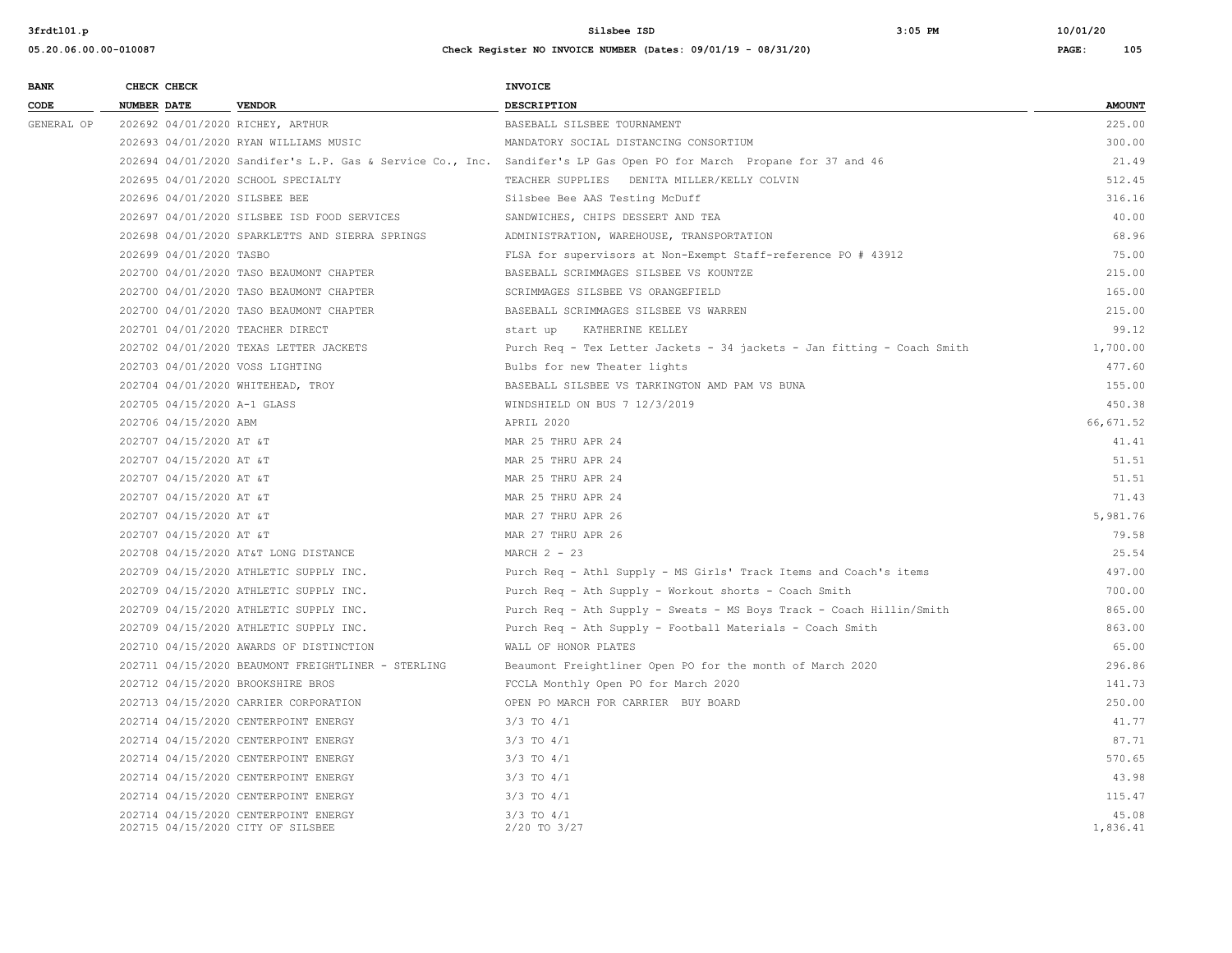| <b>BANK</b> | CHECK CHECK                   |                                                                                | <b>INVOICE</b>                                                                                    |                 |
|-------------|-------------------------------|--------------------------------------------------------------------------------|---------------------------------------------------------------------------------------------------|-----------------|
| CODE        | NUMBER DATE                   | <b>VENDOR</b>                                                                  | <b>DESCRIPTION</b>                                                                                | <b>AMOUNT</b>   |
| GENERAL OP  |                               | 202715 04/15/2020 CITY OF SILSBEE                                              | $2/21$ TO $3/27$                                                                                  | 1,672.80        |
|             |                               | 202715 04/15/2020 CITY OF SILSBEE                                              | $2/20$ TO $3/27$                                                                                  | 441.10          |
|             |                               | 202715 04/15/2020 CITY OF SILSBEE                                              | 2/20 TO 3/27                                                                                      | 80.15           |
|             |                               | 202716 04/15/2020 COASTAL WELDING SUPPLY INC                                   | OPEN PO MARCH FOR COASTAL WELDING REGION 5                                                        | 19.06           |
|             |                               | 202716 04/15/2020 COASTAL WELDING SUPPLY INC                                   | HVAC Monthly Open PO for March 2020                                                               | 10.85           |
|             |                               | 202717 04/15/2020 CROSBY HIGH SCHOOL ATHLETICS                                 | SILBEE VS HOUSTON WASHINGTON 3/3                                                                  | 13.28           |
|             |                               | 202718 04/15/2020 ELITE CARD PAYMENT CENTER                                    | ROOMS AND MEALS-Sam Houston State University-UIL Region III Boys Basketball                       | 2,336.05        |
|             |                               |                                                                                | Tournament- $3/6$ & $3/7$                                                                         |                 |
|             |                               | 202718 04/15/2020 ELITE CARD PAYMENT CENTER                                    | -Rogers Baseball Tournament- Rogers Texas-3/5-3/7                                                 | 866.93          |
|             |                               | 202718 04/15/2020 ELITE CARD PAYMENT CENTER                                    | 3/3 THRU 3/10                                                                                     | 309.56          |
|             | 202719 04/15/2020 ENTERGY     |                                                                                | JAN FEB MARCH MISSING BILLS                                                                       | 21,848.37       |
|             | 202720 04/15/2020 ETEX        |                                                                                | Conference Table & Reception Desk                                                                 | 806.99          |
|             | 202721 04/15/2020 EXXON MOBIL |                                                                                | 3/9 TRANSACTION                                                                                   | 10.01           |
|             | 202722 04/15/2020 GRAINGER    |                                                                                | OPEN PO FEBRUARY FOR GRAINGER BUY BOARD                                                           | 95.52           |
|             |                               | 202723 04/15/2020 HARDIN COUNTY TREASURER                                      | COMMISSIONS                                                                                       | 2,773.28        |
|             |                               | 202724 04/15/2020 HERITAGE FOOD SERVICE GROUP, INC.                            | WATER PUMP FOR MANITAWOC ICE MACHINE MIDDLE SCHOOL SHIPPING *VERBAL OUOTE                         | 252.83          |
|             |                               |                                                                                | ONLY** TIME SENSITIVE SO HAD TO USE EMERGENCY PO TO GET ORDERED* HAND PO #                        |                 |
|             |                               |                                                                                | 43884                                                                                             |                 |
|             |                               | 202725 04/15/2020 HOME DEPOT CREDIT SERVICES                                   | 2 Refrigerators for Food Lab                                                                      | 1,420.20        |
|             |                               | 202726 04/15/2020 INZER ADVANCE DESIGNS                                        | Purch Req - Girls' Powerlifting Squat Suits - Coach Jones                                         | 268.80          |
|             |                               | 202727 04/15/2020 ITA TRUCK SALES & SERVICE, LLC.                              | ITA - CREDIT \$105.12 Brake shoes and Drums for Bus 93 We purhcase silverback                     | 233.74          |
|             |                               |                                                                                | brakes for our buses, they last longer and do not squeal.                                         |                 |
|             |                               | 202728 04/15/2020 JOHNSEN'S WHOLESALE FLORIST                                  | ORDER 3/4                                                                                         | 95.45           |
|             |                               | 202728 04/15/2020 JOHNSEN'S WHOLESALE FLORIST                                  | 3/7 ORDER                                                                                         | 35.10           |
|             |                               | 202729 04/15/2020 JONES SCHOOL SUPPLY                                          | certificates of award                                                                             | 136.08          |
|             |                               | 202730 04/15/2020 KIRKPATRICK CONSTRCTION                                      | 2 LOADS OF 60/40 DIRT FOR LRP PLAYGROUND 2020-2021 BID LIST                                       | 470.00          |
|             | 202731 04/15/2020 LOWE'S      |                                                                                | prefinished polystyrene baseboard moulding for lights at high school plus                         | 43.57           |
|             |                               |                                                                                | additional \$30.00 for screws lowe's                                                              |                 |
|             |                               | 202732 04/15/2020 M & D SUPPLY, INC.                                           | OPEN PO FEBRUARY FOR M&D SUPPLY BID LIST                                                          | 117.71          |
|             |                               | 202732 04/15/2020 M & D SUPPLY, INC.                                           | OPEN PO MARCH FOR M&D SUPPLY REGION 5                                                             | 31.38           |
|             |                               | 202733 04/15/2020 MAGAZINE SUBSCRIPTIONS - PTP AUSTIN                          | 16 MAGAZINE SUBSCRIPTIONS                                                                         | 300.02          |
|             |                               | 202734 04/15/2020 MANNINGS OFFICE SOLUTIONS, LLC.                              | MANNING'S HR SUITE *see attached                                                                  | 3,796.25        |
|             |                               | 202735 04/15/2020 MUNRO'S UNIFORM SERVICE                                      | TRANSPORTATION FOR MARCH                                                                          | 192.00          |
|             |                               | 202735 04/15/2020 MUNRO'S UNIFORM SERVICE                                      | MARCH 2020 EVERYTHING EXCEPT TRANSPORTATION                                                       | 1,019.60        |
|             | 202736 04/15/2020 NASSP       |                                                                                | NATIONAL JUNIOR HONOR SOCIETY AFFILIATION JULY 1, 2020 TO JUNE 30, 2021                           | 385.00          |
|             |                               | 202737 04/15/2020 O'REILLY AUTOMOTIVE                                          | O'Reilly's Auto Parts Silsbee ISD Bid Sheet 2019-2020 Open PO for the month of<br>March 2020      | 84.55           |
|             |                               | 202738 04/15/2020 O'REILLY AUTOMOTIVE<br>202739 04/15/2020 O'REILLY AUTOMOTIVE | OPEN PO MARCH FOR O'REILLY BUY BOARD<br>Auto Shop Monthly Open PO for March 2020 BuyBoard #551-17 | 22.38<br>139.26 |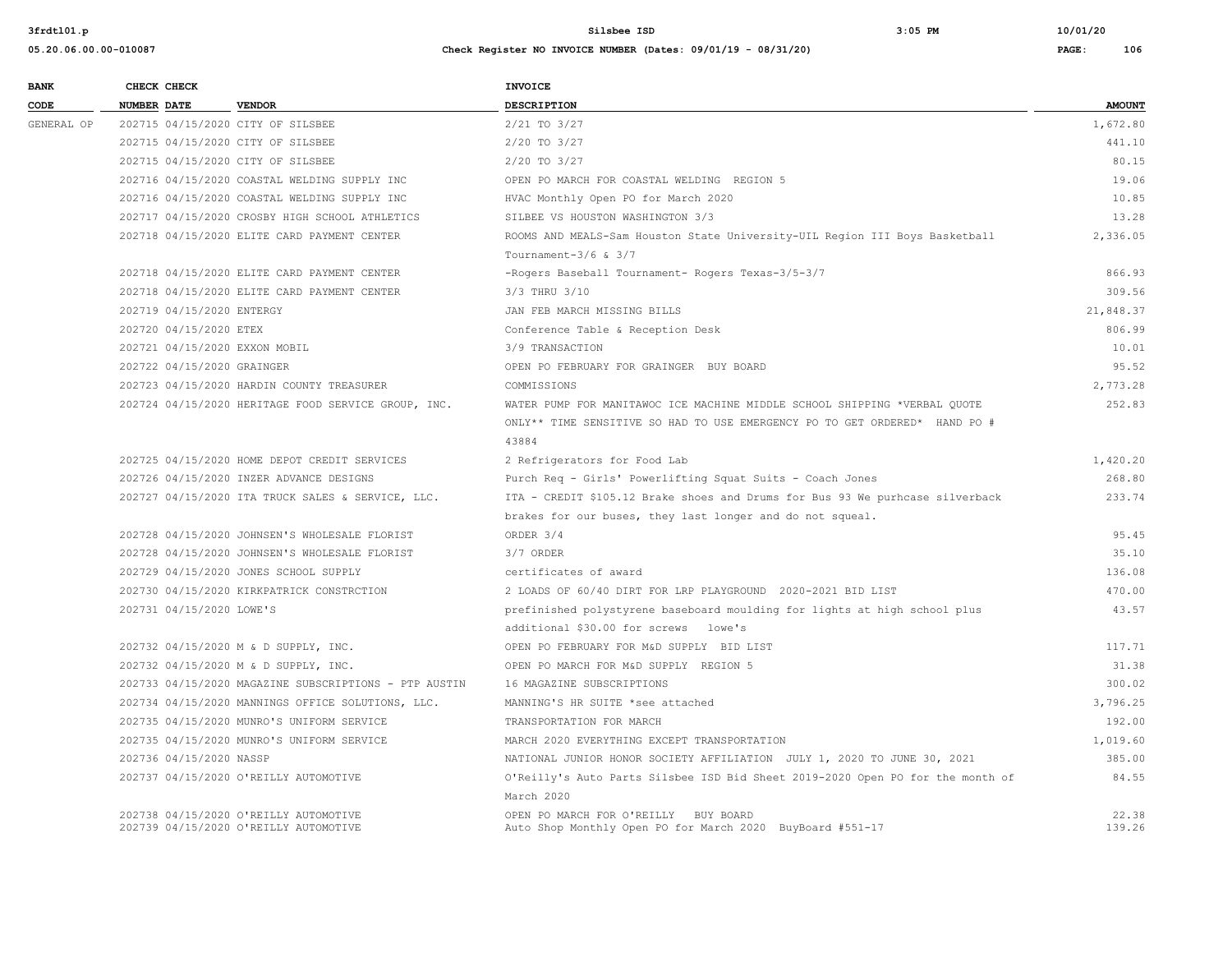| <b>BANK</b> | CHECK CHECK |                            |                                                                                             | <b>INVOICE</b>                                                                                                             |                   |
|-------------|-------------|----------------------------|---------------------------------------------------------------------------------------------|----------------------------------------------------------------------------------------------------------------------------|-------------------|
| CODE        | NUMBER DATE |                            | <b>VENDOR</b>                                                                               | DESCRIPTION                                                                                                                | <b>AMOUNT</b>     |
| GENERAL OP  |             |                            | 202740 04/15/2020 OMNI FILTRATION                                                           | OUOTE TO CHANGE OUT ALL FILTERS ON CAMPUS REGION 5                                                                         | 1,763.90          |
|             |             |                            | 202740 04/15/2020 OMNI FILTRATION                                                           | QUOTE TO REPLACE FILTERS ON CAMPUS REGION 5                                                                                | 392.68            |
|             |             |                            | 202741 04/15/2020 PARKER LUMBER - SILSBEE                                                   | OPEN PO MARCH FOR PARKER LUMBER BID LIST                                                                                   | 1,630.68          |
|             |             |                            | 202742 04/15/2020 PARKER LUMBER - SILSBEE                                                   | HVAC Monthly Open PO for March 2020                                                                                        | 69.97             |
|             |             |                            | 202742 04/15/2020 PARKER LUMBER - SILSBEE                                                   | Welding Monthly Open PO for March 2020                                                                                     | 94.18             |
|             |             |                            | 202743 04/15/2020 PERRY, AMY                                                                | MARCH 3-25 TO LAURA REEVES                                                                                                 | 36.69             |
|             |             |                            | 202743 04/15/2020 PERRY, AMY                                                                | MARCH 3, 5, 9, 12 HOMEBOUND                                                                                                | 27.37             |
|             |             |                            | 202743 04/15/2020 PERRY, AMY                                                                | 3/4,11 HOMEBOUND                                                                                                           | 11.73             |
|             |             |                            | 202743 04/15/2020 PERRY, AMY                                                                | 3/2,10,13 HOMEBOUND                                                                                                        | 18.40             |
|             |             |                            | 202744 04/15/2020 POTTER PEDIATRICS PLLC                                                    | PHYSICAL THERAPY                                                                                                           | 400.00            |
|             |             |                            | 202744 04/15/2020 POTTER PEDIATRICS PLLC                                                    | PHYSICAL THERAPY                                                                                                           | 4,250.00          |
|             |             |                            | 202745 04/15/2020 Powell, Karen                                                             | BOARD                                                                                                                      | 21.87             |
|             |             |                            | 202746 04/15/2020 POWELL, YOUNGBLOOD, & TAYLOR LLP                                          | GENERAL MATTERS                                                                                                            | 544.50            |
|             |             |                            |                                                                                             | 202747 04/15/2020 Sandifer's L.P. Gas & Service Co., Inc. Sandifer's LP Gas Open PO for March Propane for 37 and 46        | 31.05             |
|             |             |                            | 202748 04/15/2020 SHIRLEY COOK, HARDIN COUNTY TAC                                           | <b>BUSSES</b>                                                                                                              | 81.00             |
|             |             |                            | 202749 04/15/2020 SILSBEE ISD FOOD SERVICES                                                 | MARCH                                                                                                                      | 228.30            |
|             |             |                            | 202749 04/15/2020 SILSBEE ISD FOOD SERVICES                                                 | MEALS                                                                                                                      | 206.40            |
|             |             |                            | 202750 04/15/2020 SKYWARD ACCOUNTING DEPT                                                   | Skyward online registration for returning students-3 hour webex training                                                   | 600.00            |
|             |             |                            | 202751 04/15/2020 SMITH, AMANDA                                                             | 2019 Texas Transition Conference-2/26/19-2/28/19                                                                           | 106.31            |
|             |             |                            | 202752 04/15/2020 SOUTHEAST TEXAS WATER                                                     | PACES                                                                                                                      | 24.00             |
|             |             |                            | 202753 04/15/2020 SOUTHERN COMPUTER WAREHOUSE                                               | new computers for Weiss and Perrin                                                                                         | 6,176.08          |
|             |             |                            | 202755 04/15/2020 SOUTHWEST BUILDING SYSTEMS                                                | ESTIMATE ONLY SERVICE ESTIMATE TO REPLACE ANNUCIATOR AND BATTERIES AT FOOD                                                 | 565.10            |
|             |             |                            |                                                                                             | SERVICE/TECHNOLOGY REGION 5                                                                                                |                   |
|             |             |                            | 202755 04/15/2020 SOUTHWEST BUILDING SYSTEMS                                                | ESTIMATE ONLY QUOTE FOR BATTERIES ON KIRBY CAMPUS LABOR AND PARTS REGION 5                                                 | 75.24             |
|             |             |                            | 202755 04/15/2020 SOUTHWEST BUILDING SYSTEMS                                                | ESTIMATE ONLY TO REPLACE OUTSIDE HORN/STROBE AND BATTERIES IN BPS @ ADMIN                                                  | 325.21            |
|             |             |                            |                                                                                             | BUILDING. REGION 5                                                                                                         |                   |
|             |             |                            | 202755 04/15/2020 SOUTHWEST BUILDING SYSTEMS                                                | ESTIMATE ONLY REPLACE DEFECTIVE FIRE ALARM DEVICE IN HS VOCATIONAL BUILDING RM                                             | 340.34            |
|             |             |                            |                                                                                             | 306 REGION 5                                                                                                               |                   |
|             |             |                            | 202755 04/15/2020 SOUTHWEST BUILDING SYSTEMS                                                | ESTIMATE TOP PERFORM ALARM TESTING AND REPORTS. SEE ATTACHED QUOTE NO OTHER                                                | 1,440.00          |
|             |             |                            |                                                                                             | VENDORS RESPONDED-FIRETROL, WILSON FIRE ALAM, ADVANCED ALARMS REGION 5                                                     |                   |
|             |             |                            | 202755 04/15/2020 SOUTHWEST BUILDING SYSTEMS                                                | 2ND QUARTER MONITORING FEES HS FIRE ALARM, SECURITY AND ELEM FIRE ALARM                                                    | 225.00            |
|             |             |                            | 202756 04/15/2020 SOUTHWEST FOODSERVICE EXCELLENCE, LLC                                     | MARCH NUTRITIONAL SERVICES                                                                                                 | 103,365.21        |
|             |             |                            |                                                                                             | 202757 04/15/2020 SPECIALIZED ASSESSMENT & CONSULTING, LLC 3/24,27,31 SERVICES PSYCHOLOGICAL/PSYCHOEDUCATIONAL ASSESSMENTS | 4,840.00          |
|             |             | 202758 04/15/2020 SPECTRUM |                                                                                             | 3/29 THROUGH 4/28                                                                                                          | 154.20            |
|             |             | 202758 04/15/2020 SPECTRUM |                                                                                             | $3/29$ TO $4/28$                                                                                                           | 154.20            |
|             |             |                            | 202759 04/15/2020 TASB, INC.                                                                | SHARS BILLING FOR MARCH                                                                                                    | 815.00            |
|             |             |                            | 202760 04/15/2020 TEAM ELEVATE, LLC.                                                        | OCCUPATIONAL THERAPY 504                                                                                                   | 1,675.00          |
|             |             |                            | 202760 04/15/2020 TEAM ELEVATE, LLC.<br>202761 04/15/2020 TEXAS DEPARTMENT OF PUBLIC SAFETY | MARCH OCCUPATIONAL THERAPY<br>$1/1 - 1/31$                                                                                 | 8,850.00<br>31.00 |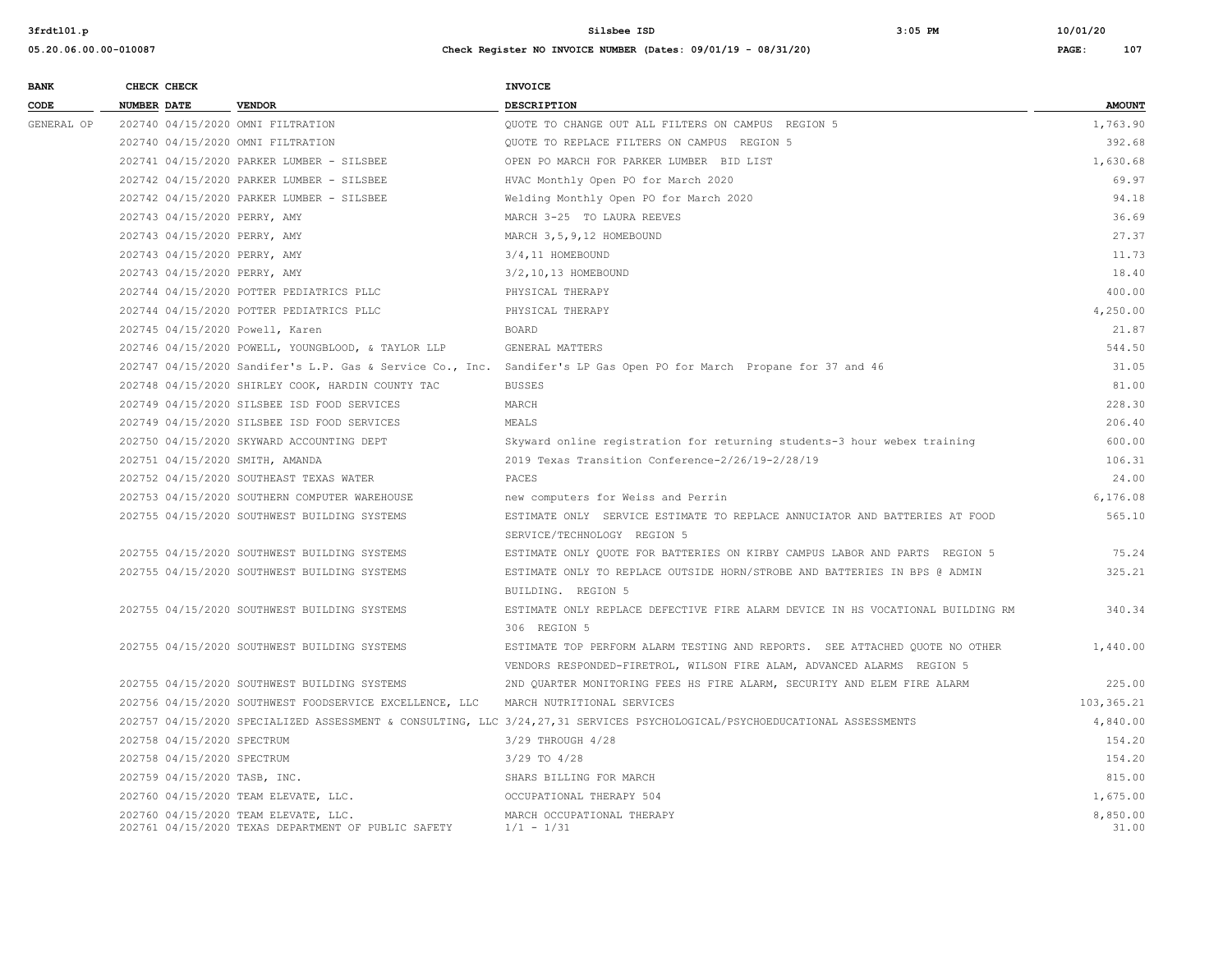**BANK CHECK CHECK CHECK** 

**3frdtl01.p Silsbee ISD 3:05 PM 10/01/20**

| CODE       | <b>NUMBER DATE</b>          | <b>VENDOR</b>                                                           | <b>DESCRIPTION</b>                                                             | <b>AMOUNT</b> |
|------------|-----------------------------|-------------------------------------------------------------------------|--------------------------------------------------------------------------------|---------------|
| GENERAL OP |                             | 202762 04/15/2020 THE HOME DEPOT PRO                                    | AEXCEL RED ZONE PAINT AEXCEL WHITE PARKING LOT PAINT SHIPPING                  | 1,896.03      |
|            |                             | 202762 04/15/2020 THE HOME DEPOT PRO                                    | supplies for warehouse                                                         | 294.90        |
|            |                             | 202762 04/15/2020 THE HOME DEPOT PRO                                    | toilet paper dispensers                                                        | 342.60        |
|            |                             | 202763 04/15/2020 Thomas Bus Gulf Coast GP, INC                         | Thomas Bus Gulf Coast Silsbee ISD Bid Sheet 2019-2020 Quote to repair the door | 615.80        |
|            |                             |                                                                         | on Bus 110/32                                                                  |               |
|            |                             | 202763 04/15/2020 Thomas Bus Gulf Coast GP, INC                         | Thomas Bus Gulf Coast Buy Board Repair Fleet Number 2186                       | 3,104.49      |
|            |                             | 202764 04/15/2020 TWIST & BOUNCE                                        | AVID BLOCK THE DOOR                                                            | 250.00        |
|            |                             | 202765 04/15/2020 WELLS, PEYTON, GREENBURG AND HUNT, L.L.P RE: RETAINER |                                                                                | 2,000.00      |
|            |                             | 202766 04/15/2020 WILLBANKS AND ASSOCIATES, INC.                        | TROUBLESHOOT CAMUS BOILER AT SES SERVICE AND CLEAN CAMUS BOILER AT MIDDLE      | 1,470.00      |
|            |                             |                                                                         | SCHOOL BUY BOARD                                                               |               |
|            |                             | 202767 04/15/2020 YAYA CREATIONS, INC.                                  | tablecloths                                                                    | 136.29        |
|            |                             | 202768 04/15/2020 ZONAR SYSTEMS, INC.                                   | $4/1$ TO $4/30$                                                                | 1,530.00      |
|            | 202769 04/15/2020 ZONES     |                                                                         | ASUS Chrombits for televisions                                                 | 324.00        |
|            | 202769 04/15/2020 ZONES     |                                                                         | ASUS Chromebits for Library televisions                                        | 216.00        |
|            | 202769 04/15/2020 ZONES     |                                                                         | ASUS Chromebits for CTE Televisions                                            | 216.00        |
|            |                             | 202770 04/22/2020 ACME ARCHITECTURAL HARDWARE                           | CLASSROOM PUSH-PULL MORTISE LOCK FOR MIDDLE SCHOOL DOOR IN LOBY                | 483.00        |
|            |                             | 202771 04/22/2020 ADVANCED SYSTEMS & ALARMS                             | $5/1$ TO $5/31$                                                                | 70.00         |
|            |                             | 202772 04/22/2020 AMAZON.COM/SYNCB                                      | Melady Feathers for Prom                                                       | $-85.85$      |
|            |                             | 202772 04/22/2020 AMAZON.COM/SYNCB                                      | Melady Feathers for Prom                                                       | $-85.85$      |
|            |                             | 202772 04/22/2020 AMAZON.COM/SYNCB                                      | 765885776387 Melady Feathers for Prom                                          | 343.40        |
|            |                             | 202772 04/22/2020 AMAZON.COM/SYNCB                                      | New ladder is needed to replace one in current use, safety issue               | 755.00        |
|            |                             | 202772 04/22/2020 AMAZON.COM/SYNCB                                      | Set of 4 ink cartridges for room 212                                           | 647.98        |
|            |                             | 202772 04/22/2020 AMAZON.COM/SYNCB                                      | Shockwave Cleaner for the Science Dept.                                        | 19.00         |
|            |                             | 202772 04/22/2020 AMAZON.COM/SYNCB                                      | Binding Machine, Coils, White Boards & Webcam for the counselors & office      | $-191.69$     |
|            | 202773 04/22/2020 AT &T     |                                                                         | APR 7 THRU MAY 6                                                               | 1,046.32      |
|            |                             | 202774 04/22/2020 ATHLETIC SUPPLY INC.                                  | Purch Req - Ath Supply - Baseball Items - Coach Nelson                         | 5,700.00      |
|            | 202775 04/22/2020 BALFOUR   |                                                                         | Graduation Diplomas & Covers                                                   | 1,877.90      |
|            |                             | 202776 04/22/2020 BILL CLARK PEST CONTROL                               | LOCATION 103149 ANNUAL TERMITE SERVICE AGREEMENT                               | 175.00        |
|            |                             | 202777 04/22/2020 SYMMETRY ENERGY SOLUTIONS, LLC.                       | $2/1$ TO $2/29$                                                                | 5,881.55      |
|            |                             | 202778 04/22/2020 DE LAGE LANDEN PUBLIC FINANCE                         | $4/5$ TO $5/4$                                                                 | 18,567.87     |
|            |                             | 202779 04/22/2020 DELTA INDUSTRIAL                                      | Rental on Fire Fighting Gear for Criminal Justice competition BuyBoard         | 705.00        |
|            |                             |                                                                         | $#578 - 18$                                                                    |               |
|            |                             | 202780 04/22/2020 DIR TELECOMMUNICATIONS SERVICES DIVISION MARCH 2020   |                                                                                | 49.02         |
|            |                             | 202781 04/22/2020 EDWARDS RISK MANAGEMENT, INC.                         | SAFETY & SECURITY AUDIT                                                        | 8,955.00      |
|            | 202782 04/22/2020 FUNCTION4 |                                                                         | RISO SES                                                                       | 730.75        |
|            | 202782 04/22/2020 FUNCTION4 |                                                                         | RISO LAURA REEVES                                                              | 730.75        |
|            | 202782 04/22/2020 FUNCTION4 |                                                                         | RISO HIGH SCHOOL                                                               | 730.75        |
|            |                             | 202783 04/22/2020 INTERFACE SECURITY SYSTEMS                            | 5/1 TO 5/31                                                                    | 27.49         |
|            |                             | 202784 04/22/2020 LANDSCAPE SPECIALIST                                  | APRIL 2020 MAINTENANCE                                                         | 4,929.16      |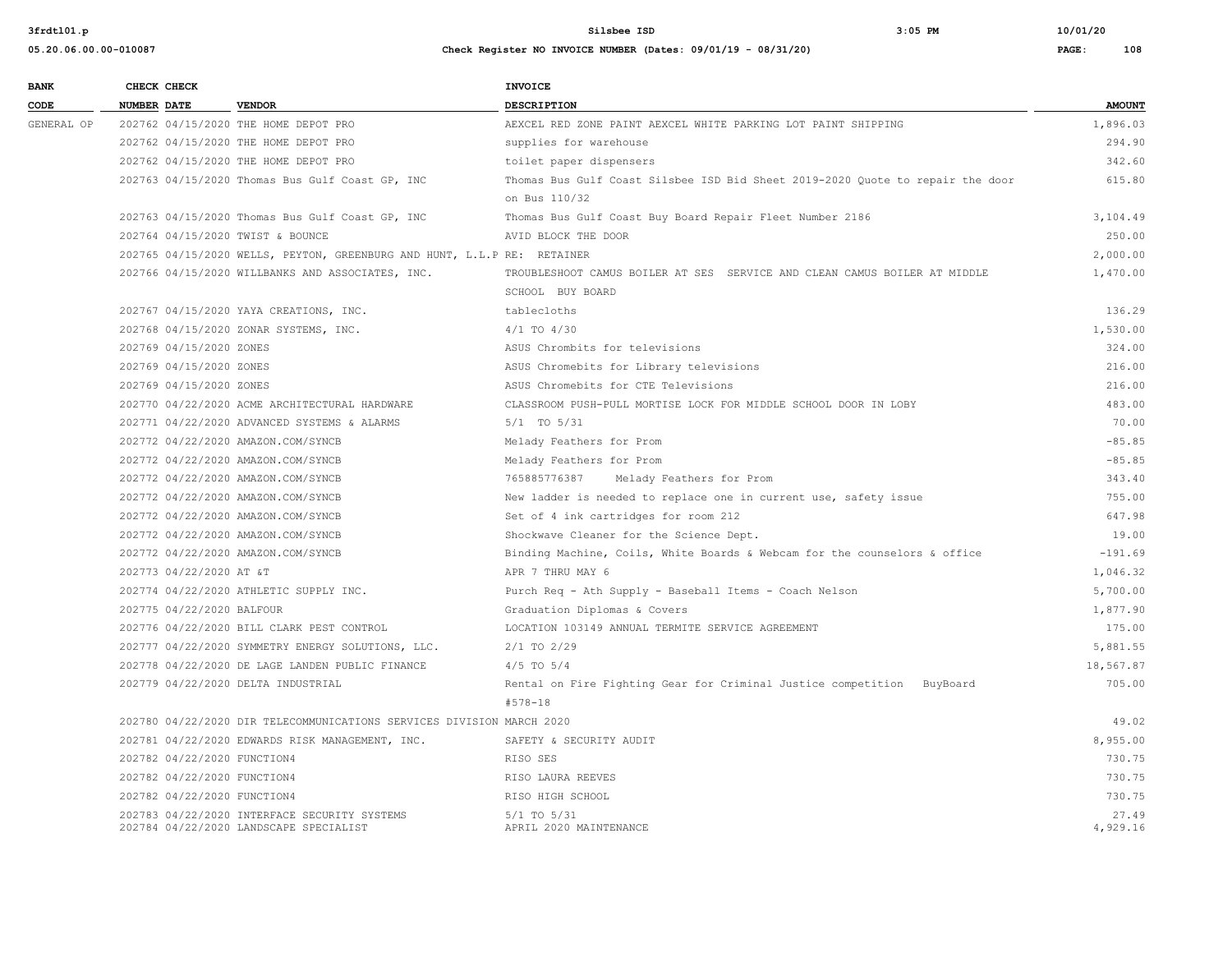| <b>BANK</b> | CHECK CHECK             |                                                     | <b>INVOICE</b>                                                                                                   |               |
|-------------|-------------------------|-----------------------------------------------------|------------------------------------------------------------------------------------------------------------------|---------------|
| CODE        | <b>NUMBER DATE</b>      | <b>VENDOR</b>                                       | <b>DESCRIPTION</b>                                                                                               | <b>AMOUNT</b> |
| GENERAL OP  |                         | 202785 04/22/2020 PLUMBING SPECIALTIES, INC.        | REPAIR/REPLACE RPZ VALVE ON SHS CAMPUS HAND PO # 43885 REGION 5                                                  | 3,950.00      |
|             |                         | 202786 04/22/2020 SCHOOL SPECIALTY                  | START UP GERNGROSS                                                                                               | 95.07         |
|             |                         | 202786 04/22/2020 SCHOOL SPECIALTY                  | START UP ELLEN BYARS                                                                                             | 81.39         |
|             |                         | 202786 04/22/2020 SCHOOL SPECIALTY                  | FILE CART ELLEN BYARS                                                                                            | 39.84         |
|             |                         | 202787 04/22/2020 SOUTHERN COMPUTER WAREHOUSE       | wireless headset                                                                                                 | 197.89        |
|             |                         | 202788 04/22/2020 SOUTHWEST BUILDING SYSTEMS        | Repair to fire alarm pull station at SHS Reference Emergency Hand PO# 43888.                                     | 196.11        |
|             |                         |                                                     | Verbal Estimate only, not to exceed \$300.00                                                                     |               |
|             |                         | 202788 04/22/2020 SOUTHWEST BUILDING SYSTEMS        | LABOR AND MATERIALS TO CHANGE OUT SMOKE DETECTORS AND CLEAN SMOKE DETECTORS                                      | 777.00        |
|             |                         |                                                     | HAND PO# 43886 REGION 5                                                                                          |               |
|             |                         | 202788 04/22/2020 SOUTHWEST BUILDING SYSTEMS        | Install new security alarm at the Transportation building                                                        | 2,782.00      |
|             |                         | 202789 04/22/2020 SPARKLETTS AND SIERRA SPRINGS     | TECHNOLOGY                                                                                                       | 16.99         |
|             |                         |                                                     | 202790 04/22/2020 SPECIALIZED ASSESSMENT & CONSULTING, LLC PSYCHOEDUCATIONAL /ADDITIONAL TESTING AND ASSESSMENTS | 1,345.00      |
|             | 202791 04/22/2020 TCEA  |                                                     | -Kem Sandifer, TCEA Conference, Feb 3-7                                                                          | 339.00        |
|             |                         | 202792 04/22/2020 TEAM ELEVATE, LLC.                | OCCUPATIONAL THERAPY AMENDED BILL FOR FEBRUARY                                                                   | 600.00        |
|             |                         | 202793 04/22/2020 THE APP-GARDEN                    | TRAVEL TRACKER YEARLY SUBSCRIPTION                                                                               | 3,468.36      |
|             |                         | 202794 04/22/2020 VERIZON WIRELESS                  | MARCH 14 - APRIL 13                                                                                              | 360.27        |
|             |                         | 202794 04/22/2020 VERIZON WIRELESS                  | MARCH 14 - APRIL 13                                                                                              | 995.82        |
|             |                         | 202795 04/29/2020 BEST MPRESSIONS                   | envelopes-reference po # 43911                                                                                   | 300.00        |
|             |                         | 202796 04/29/2020 CARRIER CORPORATION               | OPEN PO MARCH FOR CARRIER BUY BOARD                                                                              | 420.00        |
|             |                         | 202797 04/29/2020 CENTERPOINT ENERGY                | $3/16 - 4/15$                                                                                                    | 49.69         |
|             |                         | 202797 04/29/2020 CENTERPOINT ENERGY                | $3/16 - 4/15$                                                                                                    | 603.24        |
|             |                         | 202798 04/29/2020 SYMMETRY ENERGY SOLUTIONS, LLC.   | $3/1$ TO $3/31$                                                                                                  | 3,763.70      |
|             |                         | 202799 04/29/2020 COASTAL SPRINKLER CO., INC.       | ESTIMATE TO PERFORM ANNUAL FIRE SPRINKLER INSPECTIONS ON SHS/SES CAMPUS NO                                       | 1,140.00      |
|             |                         |                                                     | CO-OP VENDORS FOUND TO DO INSPECTION                                                                             |               |
|             | 202800 04/29/2020 DEMCO |                                                     | Supplies for the Library BuyBoard 573-18                                                                         | 1,903.62      |
|             | 202801 04/29/2020 ETEX  |                                                     | LABELS                                                                                                           | 91.96         |
|             | 202801 04/29/2020 ETEX  |                                                     | Conference Table & Reception Desk                                                                                | 429.00        |
|             |                         | 202802 04/29/2020 GOODMAN DISTRIBUTION INC.         | HVAC Monthly Open PO for March 2020 BuyBoard #552-17                                                             | 148.38        |
|             |                         | 202803 04/29/2020 LAKEWAY TIRE                      | Lakeway Tire Lumberton Change and repair rear inside tires on Buses 32,7,10                                      | 169.99        |
|             |                         |                                                     | and 118 We are using Lakeway tire to change and repair the tires on these buses                                  |               |
|             |                         |                                                     | due to personell shortage                                                                                        |               |
|             |                         | 202804 04/29/2020 NORTH HARDIN WATER SUPPLY CORP.   | 3/10 TO 4/7                                                                                                      | 35.95         |
|             |                         | 202805 04/29/2020 OMNI FILTRATION                   | LABOR AND MATERIALS TO CHANGE OUT FILTERS ON ENTIRE HIGH SCHOOL CAMPUS REGION                                    | 2,569.60      |
|             |                         |                                                     | 5                                                                                                                |               |
|             |                         | 202805 04/29/2020 OMNI FILTRATION                   | Labor and materials to change out filters on ms campus region 5                                                  | 787.87        |
|             |                         | 202806 04/29/2020 OVERDRIVE, INC.                   | e-Books & audiobooks for online database BuyBoard 579-19                                                         | 6,000.00      |
|             |                         | 202807 04/29/2020 PERFORMING & VISUAL ARTS COUNCIL  | PROGRAM DIRECTOR FEE                                                                                             | 3,000.00      |
|             |                         | 202808 04/29/2020 PINEY WOODS SANITATION            | MAY SERVICES                                                                                                     | 70.00         |
|             |                         | 202809 04/29/2020 REGION V EDUCATION SERVICE CENTER | CTE SUPPORT, STUDENT ACHIEVEMENT, COUNSELOR CONNECTION, SCHOOL HEALTH COOP                                       | 4,000.00      |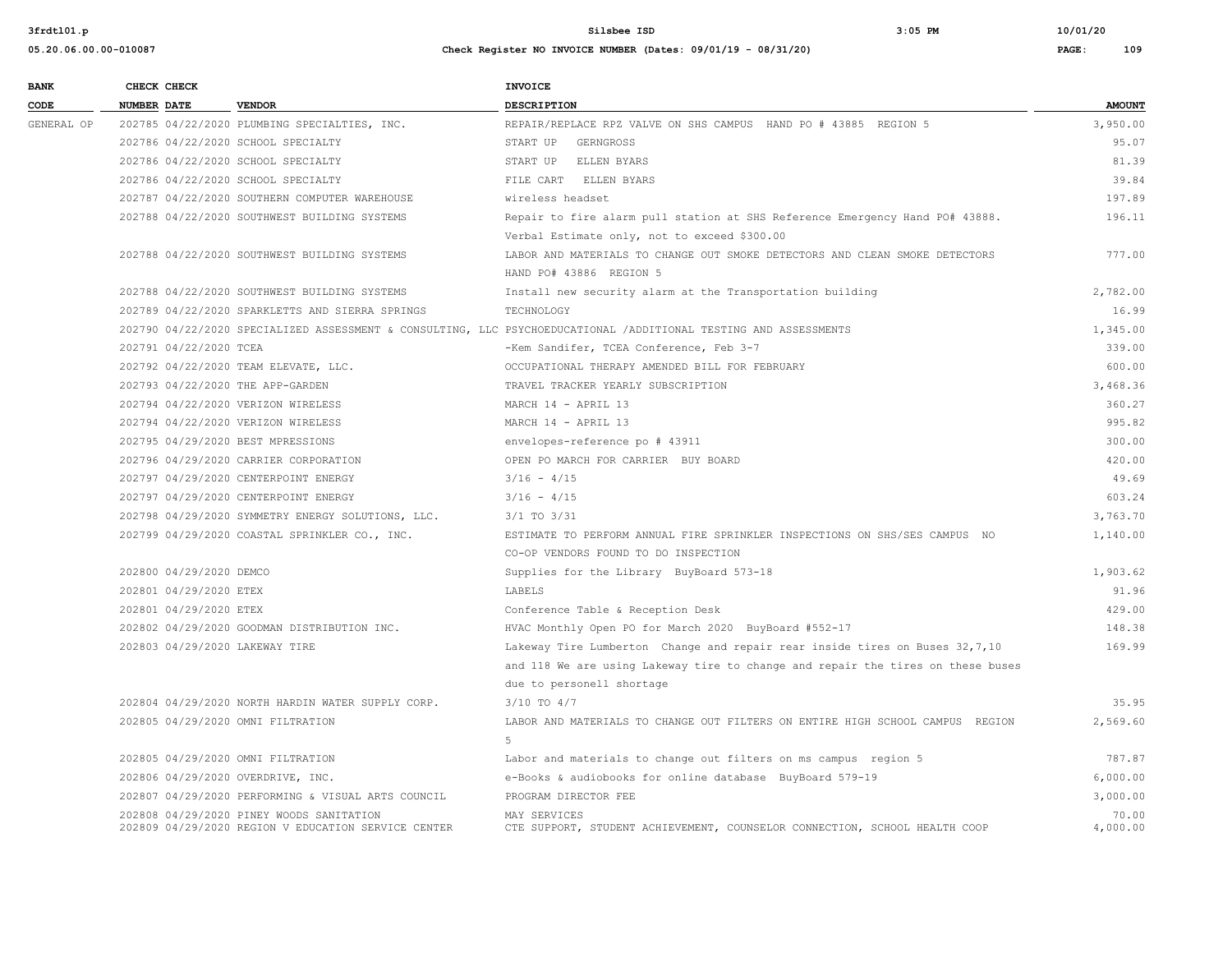**05.20.06.00.00-010087 Check Register NO INVOICE NUMBER (Dates: 09/01/19 - 08/31/20) PAGE: 110**

**3frdtl01.p Silsbee ISD 3:05 PM 10/01/20**

| <b>BANK</b> | CHECK CHECK                       |                                                                                     | <b>INVOICE</b>                                                           |                 |
|-------------|-----------------------------------|-------------------------------------------------------------------------------------|--------------------------------------------------------------------------|-----------------|
| CODE        | NUMBER DATE                       | <b>VENDOR</b>                                                                       | <b>DESCRIPTION</b>                                                       | <b>AMOUNT</b>   |
| GENERAL OP  |                                   | 202809 04/29/2020 REGION V EDUCATION SERVICE CENTER                                 | field services cooperative fee 2nd of two payments                       | 1,250.00        |
|             | 202810 04/29/2020 SHELTON, KENDAL |                                                                                     | OVERNIGHT-Kendal Shelton-TASSP Asst/Aspiring Principal workshop-2/9-2/11 | 346.81          |
|             |                                   | 202811 04/29/2020 SONNY'S SMALL ENGINE                                              | repair to small pressure washer                                          | 121.97          |
|             |                                   | 202811 04/29/2020 SONNY'S SMALL ENGINE                                              | repair to gravely lawnmower used at shs                                  | 316.71          |
|             |                                   | 202811 04/29/2020 SONNY'S SMALL ENGINE                                              | REPAIR WORK ON PAINT MACHINE FOR STRIPPING 2020-2021 reference hand po # | 119.95          |
|             |                                   |                                                                                     | 43883                                                                    |                 |
|             |                                   | 202812 04/29/2020 SOUTHERN LAWN & LANDSCAPES LLC                                    | MOWING COMPLETED 4/27                                                    | 4,906.00        |
|             |                                   | 202813 04/29/2020 SPARKLETTS AND SIERRA SPRINGS                                     | ADMINISTRATION, WAREHOUSE AND TRANSPORTATION                             | 26.00           |
|             | 202814 04/29/2020 SPECTRUM        |                                                                                     | $4/18$ TO $5/17$                                                         | 179.44          |
|             |                                   | 202815 04/29/2020 STATE & FEDERAL EDUCATION SERVICES LLC                            | CONSULTING SERVICES BILLING CYCLE 4 OF 4                                 | 6,335.00        |
|             | 202816 04/29/2020 TASBO           |                                                                                     | online trainings                                                         | 350.00          |
|             | 202817 04/29/2020 TCEA            |                                                                                     | Kelly Smith-TCEA, Feb 3-7                                                | 339.00          |
|             | 202818 04/29/2020 TEACHER DIRECT  |                                                                                     | TEACHER SUPPLIES MINTA LANKFORD                                          | 147.23          |
|             |                                   | 202819 04/29/2020 WASTEWATER TRANSPORT SERVICES, LLC.                               | grease trap pumping & cleaning                                           | 3,350.00        |
|             |                                   | 202820 04/29/2020 Whitstine, Mandy                                                  | TO COURTHOUSE TO GET PLATES                                              | 20.24           |
|             |                                   | 202820 04/29/2020 Whitstine, Mandy                                                  | EXEMPT PLATES FOR NEW VEHICLES                                           | 50.25           |
|             | 202821 05/06/2020 ABM             |                                                                                     | SERVICE FOR MAY 2020                                                     | 66,671.52       |
|             |                                   | 202822 05/06/2020 APPLE COMPUTER, INC.                                              | 29066148<br>New iPads for Board members                                  | 7,241.00        |
|             | 202823 05/06/2020 BEELER, GINGER  |                                                                                     | HOMEBOUND                                                                | 8.17            |
|             | 202824 05/06/2020 BEST MPRESSIONS |                                                                                     | presidential invitations T Stout                                         | 141.45          |
|             |                                   | 202825 05/06/2020 BIG THICKET COOP                                                  | 2019-2020 SCHOOL YEAR                                                    | 7.227.20        |
|             | 202826 05/06/2020 BSN SPORTS      |                                                                                     | Purch Req - BSN - Tennis Balls - Coach Hicks                             | 196.32          |
|             |                                   | 202827 05/06/2020 CARPENTER, AMBER                                                  | WESTON CARPENTER SES                                                     | 68.00           |
|             | 202828 05/06/2020 ENTERGY         |                                                                                     | APRTL 2020                                                               | 41,091.96       |
|             | 202829 05/06/2020 ETEX            |                                                                                     | card stock, labels, rubber bands<br>Terry Deaver                         | 312.31          |
|             | 202829 05/06/2020 ETEX            |                                                                                     | teacher supplies<br>envelopes                                            | 111.93          |
|             | 202829 05/06/2020 ETEX            |                                                                                     | TEACHER SUPPLIES<br>LISA SANCHEZ                                         | 104.70          |
|             | 202829 05/06/2020 ETEX            |                                                                                     | Clasp Envelopes for Student Packets                                      | 53.98           |
|             | 202830 05/06/2020 FAST SIGNS      |                                                                                     | SENIORS IN BAND 2020                                                     | 500.00          |
|             |                                   | 202831 05/06/2020 FOLLETT SCHOOL SOLUTIONS, INC.                                    | Book order for the library                                               | 355.01          |
|             |                                   | 202831 05/06/2020 FOLLETT SCHOOL SOLUTIONS, INC.                                    | Book order for the library                                               | 1,868.19        |
|             |                                   | 202831 05/06/2020 FOLLETT SCHOOL SOLUTIONS, INC.                                    | Book order for the library                                               | 1,836.60        |
|             | 202832 05/06/2020 FUNCTION4       |                                                                                     | Staples from function 4                                                  | 1,078.00        |
|             | 202833 05/06/2020 FUNCTION 4 LLC  |                                                                                     | $4/15$ TO $5/14$                                                         | 646.20          |
|             |                                   | 202834 05/06/2020 GULF COAST AUDIO                                                  | Catwalk Lighting                                                         | 27,472.00       |
|             |                                   | 202834 05/06/2020 GULF COAST AUDIO                                                  | Purch Req - Gulf Coast Audio - Mixer Board for Baseball pressbox - Coach | 479.99          |
|             |                                   |                                                                                     | Smith/Nelson                                                             |                 |
|             |                                   | 202835 05/06/2020 J. W. PEPPER & SON, INC.<br>202836 05/06/2020 JONES SCHOOL SUPPLY | Choir Music<br>Tammy Stout<br>end of year awards                         | 20.98<br>209.94 |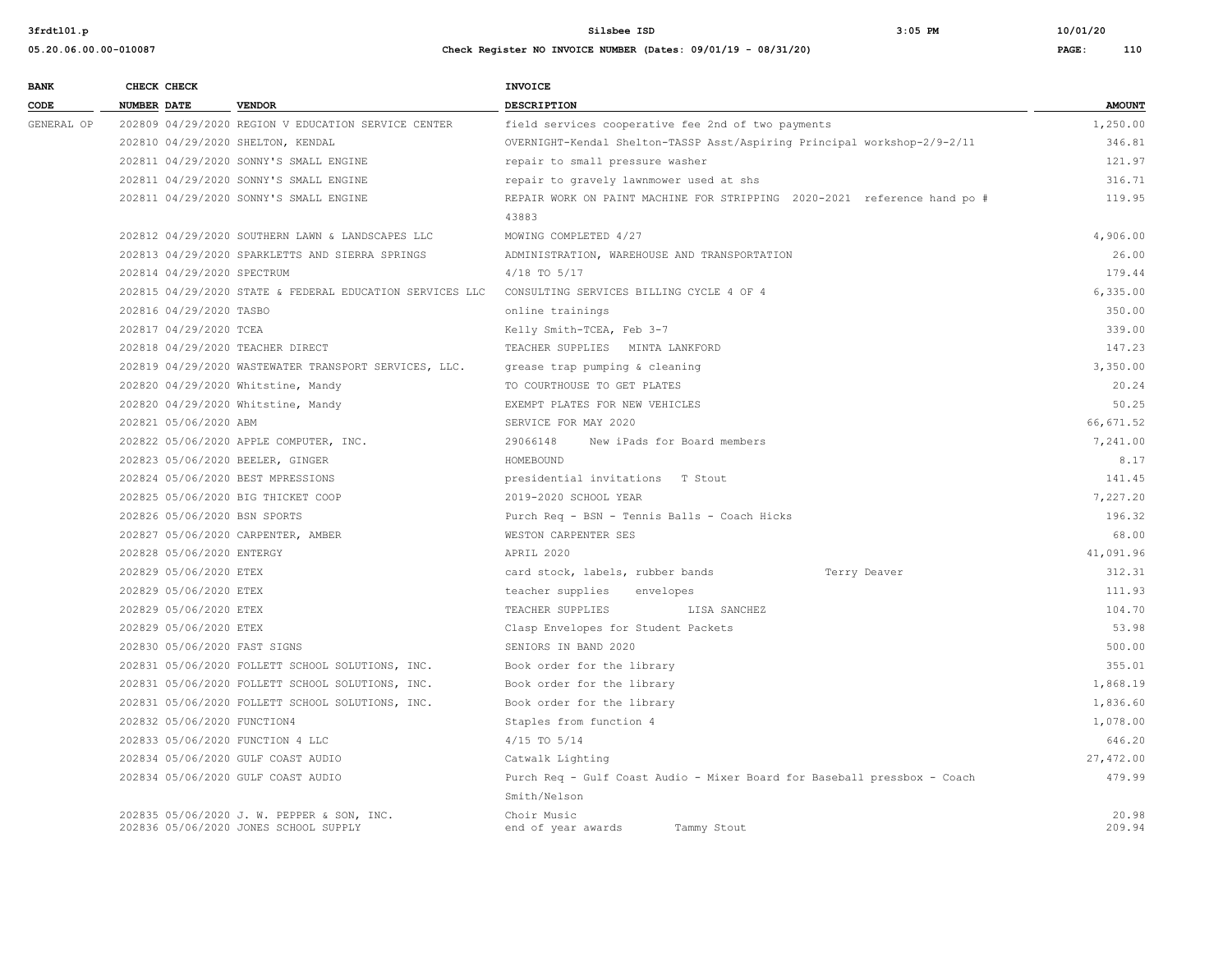| <b>BANK</b> |                    | CHECK CHECK                 |                                                      | <b>INVOICE</b>                                                                                                                                      |               |
|-------------|--------------------|-----------------------------|------------------------------------------------------|-----------------------------------------------------------------------------------------------------------------------------------------------------|---------------|
| CODE        | <b>NUMBER DATE</b> |                             | <b>VENDOR</b>                                        | <b>DESCRIPTION</b>                                                                                                                                  | <b>AMOUNT</b> |
| GENERAL OP  |                    |                             | 202837 05/06/2020 JUNIOR LIBRARY GUILD               | Monthly Book Subscription Renewal for the Library                                                                                                   | 5,263.00      |
|             |                    |                             | 202838 05/06/2020 KAMPUS KORNER BOOKSTORE            | PURCHASE BOOKS FOR ECHS                                                                                                                             | 1,200.00      |
|             |                    |                             | 202839 05/06/2020 LAMEY, ABBEY                       | OVERNIGHT-Eve Elliott, Amanda Smith, Cheylyn Brown, Jessica Gore, Brettni                                                                           | 83.72         |
|             |                    |                             |                                                      | Borque, Linsey Laird, Abbey Lamey-TCTELA 2020-1/23/20-1/26/20                                                                                       |               |
|             |                    |                             | 202840 05/06/2020 M & D SUPPLY, INC.                 | OPEN PO APRIL FOR M&D SUPPLY REGION 5                                                                                                               | 65.22         |
|             |                    |                             | 202841 05/06/2020 MATTHEWS, DAKOTA                   | SCHOLARSHIP 2 OF 2 DRAWS                                                                                                                            | 500.00        |
|             |                    |                             | 202842 05/06/2020 MUNRO'S UNIFORM SERVICE            | MAINTENANCE                                                                                                                                         | 290.95        |
|             |                    |                             | 202843 05/06/2020 POTTER PEDIATRICS PLLC             | WEEKLY CONSULTATIONS PHONE CALLS PHYSICAL THERAPY                                                                                                   | 1,083.00      |
|             |                    | 202844 05/06/2020 RCI       |                                                      | RCI Labels                                                                                                                                          | 470.00        |
|             |                    |                             | 202845 05/06/2020 SCHOOL TECHNOLOGY ASSOCIATES, INC. | TRANSCRIPT LABELS                                                                                                                                   | 50.00         |
|             |                    |                             | 202846 05/06/2020 SILSBEE BEE                        | Legal Ad for Instructional Materials RFP                                                                                                            | 70.59         |
|             |                    |                             | 202847 05/06/2020 SILSBEE BEE                        | KEM SANDIFER SILSBEE HIGH SCHOOL LIBRARY                                                                                                            | 30.00         |
|             |                    |                             | 202848 05/06/2020 SOUTHEAST TEXAS WATER              | THE ACADEMY                                                                                                                                         | 51.96         |
|             |                    |                             | 202849 05/06/2020 SPARKLETTS AND SIERRA SPRINGS      | TECHNOLOGY                                                                                                                                          | 23.49         |
|             |                    | 202850 05/06/2020 TCEA      |                                                      | Judy Leleux- TCEA-Feb 3-7                                                                                                                           | 339.00        |
|             |                    |                             | 202851 05/06/2020 ZONAR SYSTEMS, INC.                | $5/1$ TO $5/31$                                                                                                                                     | 1,530.00      |
|             |                    | 202852 05/13/2020 AT &T     |                                                      | APR 25 THRU MAY 24                                                                                                                                  | 41.16         |
|             |                    | 202852 05/13/2020 AT &T     |                                                      | APR 25 THRU MAY 24                                                                                                                                  | 71.43         |
|             |                    | 202852 05/13/2020 AT &T     |                                                      | APR 25 THRU MAY 24                                                                                                                                  | 51.26         |
|             |                    | 202852 05/13/2020 AT &T     |                                                      | APR 25 THRU MAY 24                                                                                                                                  | 51.26         |
|             |                    | 202852 05/13/2020 AT &T     |                                                      | APR 27 THRU MAY 26                                                                                                                                  | 210.89        |
|             |                    | 202852 05/13/2020 AT &T     |                                                      | APR 27 THRU MAY 26                                                                                                                                  | 5,979.26      |
|             |                    |                             | 202853 05/13/2020 ATHLETIC SUPPLY INC.               | Purch Req - Athl Supply - G Track - Supplies-Coach Haynes                                                                                           | 3,493.00      |
|             |                    |                             | 202854 05/13/2020 BEAUMONT FREIGHTLINER - STERLING   | Beaumont Freightliner Fleet 98/43 Nox Sensor Failure                                                                                                | 1,474.37      |
|             |                    |                             | 202855 05/13/2020 BRAZOS ELEVATOR CO.                | QEI ANNUAL ELEVATOR INSPECTION                                                                                                                      | 160.00        |
|             |                    |                             | 202855 05/13/2020 BRAZOS ELEVATOR CO.                | ANNUAL ELEVAATOR INSPECTION                                                                                                                         | 160.00        |
|             |                    |                             | 202856 05/13/2020 Brooks, Tricia                     | TEACHER APPRECIATION                                                                                                                                | 121.82        |
|             |                    |                             | 202857 05/13/2020 BSN SPORTS                         | Purch Req - BSN - Softball items - Coach Whigham                                                                                                    | 515.39        |
|             |                    | 202858 05/13/2020 CHEM-SERV |                                                      | Chem Serve Buy Board Eliminator Disinfectant Foggers for Buses and Offices                                                                          | 474.65        |
|             |                    |                             | 202859 05/13/2020 CITY OF SILSBEE                    | $2/26$ TO $4/6$                                                                                                                                     | 1,067.50      |
|             |                    |                             | 202859 05/13/2020 CITY OF SILSBEE                    | $2/28$ TO $4/6$                                                                                                                                     | 153.10        |
|             |                    |                             | 202859 05/13/2020 CITY OF SILSBEE                    | $3/2$ TO $4/6$                                                                                                                                      | 32.50         |
|             |                    |                             | 202859 05/13/2020 CITY OF SILSBEE                    | $2/26$ TO $4/6$                                                                                                                                     | 184.90        |
|             |                    |                             | 202860 05/13/2020 COASTAL WELDING SUPPLY INC         | MONTHLY RENTAL                                                                                                                                      | 10.50         |
|             |                    | 202861 05/13/2020 ETEX      |                                                      | manila envelopes for packets                                                                                                                        | 31.98         |
|             |                    | 202861 05/13/2020 ETEX      |                                                      | card stock                                                                                                                                          | 287.76        |
|             |                    | 202861 05/13/2020 ETEX      |                                                      | Etex-Southeast Tx Purchasing Coop-Dr Brantley #UNV15343-3.5 Expanding File                                                                          | 1,562.44      |
|             |                    |                             |                                                      | Pockets #UNV15262-5.25 Expanding File Pockets #SMD12743-Red File Folders<br>#AVE95905-3 1/3 x 4 White Shipping Labels #WAU26721-Bright Orange-paper |               |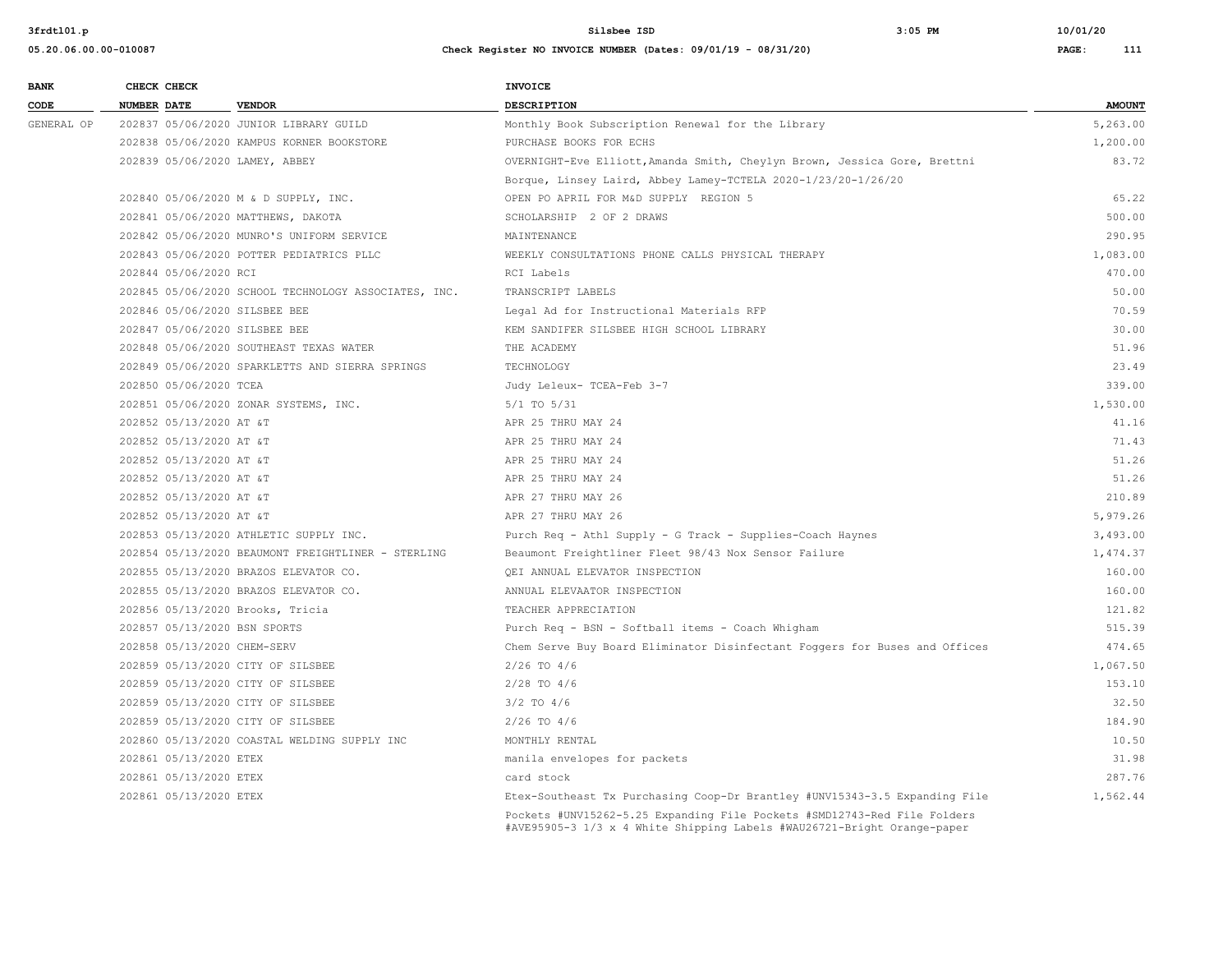| <b>BANK</b> | CHECK CHECK                    |                                                                           | <b>INVOICE</b>                                                                  |                 |
|-------------|--------------------------------|---------------------------------------------------------------------------|---------------------------------------------------------------------------------|-----------------|
| CODE        | <b>NUMBER DATE</b>             | <b>VENDOR</b>                                                             | <b>DESCRIPTION</b>                                                              | <b>AMOUNT</b>   |
|             |                                |                                                                           | #UNV11205-Goldenrod paper #UNV11201-Canary paper #UNV11202-Blue paper           |                 |
|             |                                |                                                                           | #UNV11203-Green paper #UNV11204-Pink paper                                      |                 |
| GENERAL OP  |                                | 202862 05/13/2020 GOODYEAR TIRE & RUBBER COMPANY                          | Goodyear Commercial Tire and Service Centers Buy Board 12 Goodyear tires for    | 3,900.00        |
|             |                                |                                                                           | the bus fleet This tire is a little more expensive than Goolsbee but we feel it |                 |
|             |                                |                                                                           | is a better quality tire, we never received a quote from Southern Tire mart     |                 |
|             |                                |                                                                           | after several attempts.                                                         |                 |
|             |                                | 202863 05/13/2020 HARDIN COUNTY TREASURER                                 | COMMISSIONS                                                                     | 535.71          |
|             |                                | 202864 05/13/2020 INTERSTATE BILLING SERVICE, INC.                        | Rush Bus Buy Board Open PO for bus parts                                        | 225.00          |
|             |                                | 202864 05/13/2020 INTERSTATE BILLING SERVICE, INC.                        | Rush Bus Houston Buy Board Repair Propane Bus 99/37                             | 6,495.99        |
|             |                                | 202865 05/13/2020 MARK'S PLUMBING                                         | OPEN PO MARCH FOR MARK'S PLUMBING BUY BOARD                                     | 73.22           |
|             | 202866 05/13/2020 NASSP        |                                                                           | SILSBEE HIGH SCHOOL NATIONAL HONOR SOCIETY JULY 1, 2020 - JUNE 30, 2020         | 385.00          |
|             |                                | 202867 05/13/2020 PARKER BUSINESS FORMS                                   | 2020-2021 calendar                                                              | 472.86          |
|             |                                | 202868 05/13/2020 PARKER LUMBER - SILSBEE                                 | OPEN PO APRIL FOR PARKER LUMBER 2020-2021 BID LIST                              | 841.81          |
|             | 202869 05/13/2020 PUMPTEX INC. |                                                                           | FUEL PUMP SERVICE                                                               | 228.00          |
|             |                                | 202870 05/13/2020 REGION V EDUCATION SERVICE CENTER                       | REGION 5 #281261 ALGEBRA 1 UPDATES CATIE WHITEHEAD FEBRUARY 5 2020              | 125.00          |
|             | 202871 05/13/2020 SONIC        |                                                                           | sonic drinks for staff                                                          | 110.88          |
|             |                                | 202872 05/13/2020 SOUTHERN LAWN & LANDSCAPES LLC                          | MOWING COMPLETED 5/10                                                           | 4,906.00        |
|             | 202873 05/13/2020 SPECTRUM     |                                                                           | $4/29$ TO $5/28$                                                                | 154.20          |
|             | 202873 05/13/2020 SPECTRUM     |                                                                           | 4/29 THROUGH 5/28                                                               | 154.20          |
|             |                                | 202874 05/13/2020 SWICEGOOD MUSIC COMPANY                                 | Flute, Trombone & Clarinet for Band                                             | 3,938.00        |
|             | 202875 05/13/2020 TABC         |                                                                           | JOE SIGLER, JAMES COLLINS AND IRA BROOKS                                        | 90.00           |
|             |                                | 202876 05/13/2020 TEXAS DEPARTMENT OF LICENSING REGULATION SES AND SHS    |                                                                                 | 40.00           |
|             |                                | 202877 05/13/2020 U S POSTAL SERVICE                                      | POSTAGE FOR METER                                                               | 5,000.00        |
|             |                                | 202878 05/20/2020 ADVANCED SYSTEMS & ALARMS                               | $6/1$ TO $6/30$                                                                 | 70.00           |
|             |                                | 202879 05/20/2020 AMAZON.COM/SYNCB                                        | (SET OF 2) 13X6.5-6 4PLY ARIENS/GRAVELY TIRE/WHEEL ASSSEMBLY AMAZON             | 109.95          |
|             |                                | 202879 05/20/2020 AMAZON.COM/SYNCB                                        | MILWAKEE 48-11-1852 M18 (2PK OF BATTERY) AMAZON                                 | 137.99          |
|             |                                | 202880 05/20/2020 APPLE COMPUTER, INC.                                    | I pads Kelly Smith                                                              | 798.00          |
|             | 202881 05/20/2020 AT &T        |                                                                           | MAY 7 THRU JUN 6                                                                | 1,046.83        |
|             |                                | 202882 05/20/2020 AT&T LONG DISTANCE                                      | APRIL 8 - 29                                                                    | 24.71           |
|             |                                | 202883 05/20/2020 BILL CLARK PEST CONTROL                                 | OPEN PO MARCH FOR BILL CLARK PEST CONTROL AWARDED                               | 275.00          |
|             |                                | 202883 05/20/2020 BILL CLARK PEST CONTROL                                 | OPEN PO APRIL FOR BILL CLARK PEST CONTROL AWARDED                               | 255.00          |
|             |                                | 202883 05/20/2020 BILL CLARK PEST CONTROL                                 | treat fleas at the bus shop                                                     | 300.00          |
|             |                                | 202884 05/20/2020 CENTERPOINT ENERGY                                      | $4/1$ to $5/1$                                                                  | 90.89           |
|             |                                | 202884 05/20/2020 CENTERPOINT ENERGY                                      | $4/1$ to $5/1$                                                                  | 133.81          |
|             |                                | 202884 05/20/2020 CENTERPOINT ENERGY                                      | $4/1$ to $5/1$                                                                  | 43.50           |
|             |                                | 202884 05/20/2020 CENTERPOINT ENERGY                                      | $4/1$ to $5/1$                                                                  | 39.06           |
|             |                                | 202884 05/20/2020 CENTERPOINT ENERGY                                      | $4/1$ to $5/1$                                                                  | 482.57          |
|             |                                | 202884 05/20/2020 CENTERPOINT ENERGY<br>202885 05/20/2020 CITY OF SILSBEE | $4/1$ to $5/1$<br>$3/11$ TO $4/13$                                              | 44.60<br>412.71 |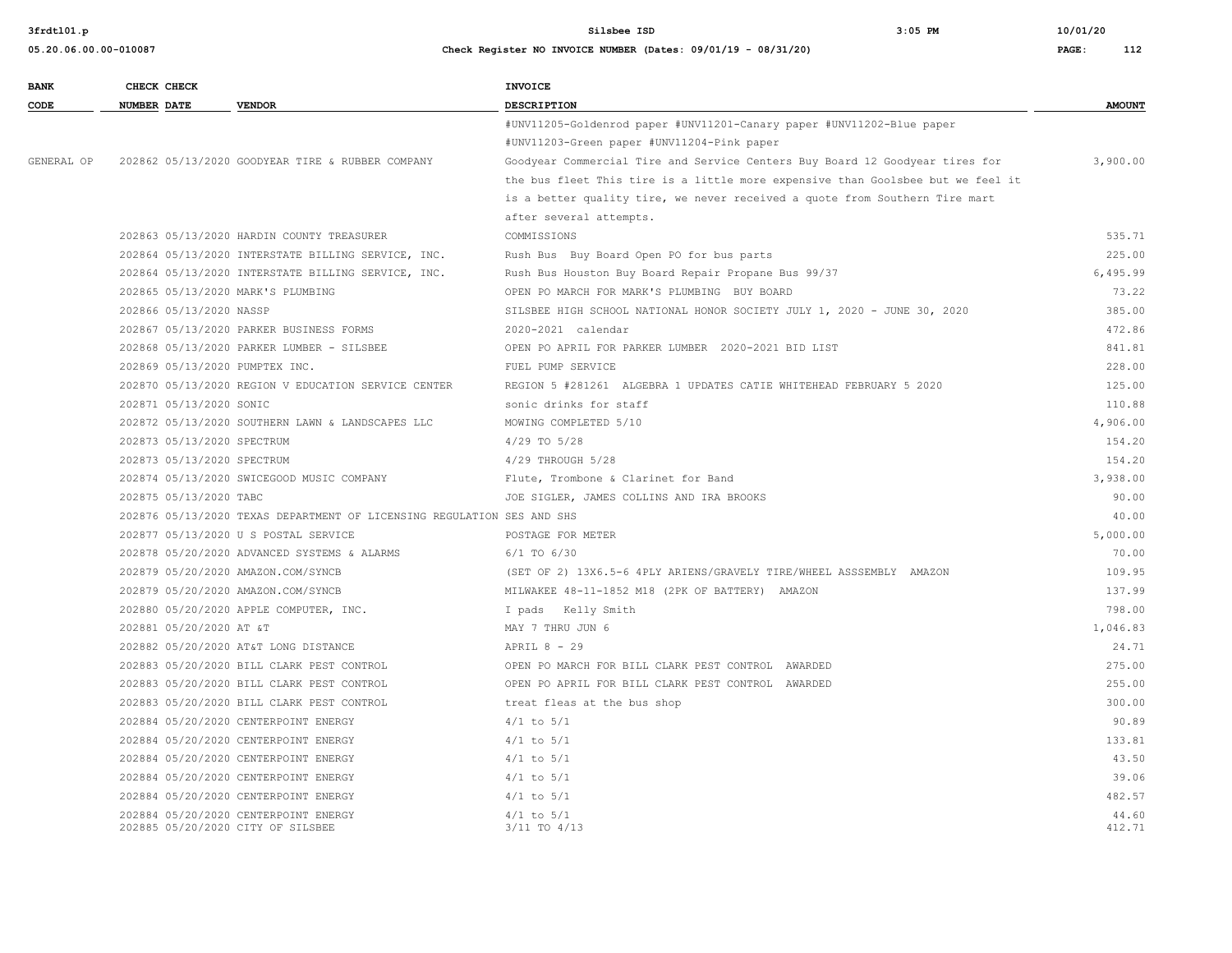| <b>BANK</b> |                    | CHECK CHECK                |                                                                             | <b>INVOICE</b>                                                                  |                    |
|-------------|--------------------|----------------------------|-----------------------------------------------------------------------------|---------------------------------------------------------------------------------|--------------------|
| CODE        | <b>NUMBER DATE</b> |                            | <b>VENDOR</b>                                                               | <b>DESCRIPTION</b>                                                              | <b>AMOUNT</b>      |
| GENERAL OP  |                    |                            | 202885 05/20/2020 CITY OF SILSBEE                                           | 3/12 TO 4/13                                                                    | 178.30             |
|             |                    |                            | 202885 05/20/2020 CITY OF SILSBEE                                           | $3/11$ TO $4/13$                                                                | 1,738.10           |
|             |                    |                            | 202886 05/20/2020 COASTAL WELDING SUPPLY INC                                | Miller XMT350 MPA, Miller S-74 MPA Wire Feeder & accessories for welding        | 9,410.19           |
|             |                    |                            |                                                                             | classes                                                                         |                    |
|             |                    |                            | 202887 05/20/2020 CRISIS PREVENTION INSTITUTE                               | ANNUAL MEMBERSHIP AMANDA HORTON #1447072                                        | 150.00             |
|             |                    | 202888 05/20/2020 ETEX     |                                                                             | SEE ATTACHED QUOTE FOR OFFICE SUPPLIES REGION 5                                 | 449.30             |
|             |                    | 202888 05/20/2020 ETEX     |                                                                             | Etex-Southeast Tx Purchasing Coop-Dr Brantley #AVE75366-Avery-Permanent File    | 119.97             |
|             |                    |                            |                                                                             | Folder Labels-30/sheet-60sheets/box                                             |                    |
|             |                    |                            | 202889 05/20/2020 EXXON MOBIL                                               | $4/29 - 30$                                                                     | 60.94              |
|             |                    | 202890 05/20/2020 GRAINGER |                                                                             | OPEN PO MAY FOR GRAINGER BUY BOARD                                              | 120.40             |
|             |                    | 202890 05/20/2020 GRAINGER |                                                                             | OPEN PO MAY FOR GRAINGER BUY BOARD                                              | 150.50             |
|             |                    |                            | 202891 05/20/2020 LANDSCAPE SPECIALIST                                      | MAY MONTHLY MAINTENANCE                                                         | 4,929.16           |
|             |                    |                            | 202892 05/20/2020 MACKIN EDUCATIONAL RESOURCES                              | LIBRARY TITLES                                                                  | 1,363.46           |
|             |                    |                            | 202893 05/20/2020 MARK'S PLUMBING                                           | OPEN PO MAY FOR MARK'S PLUMBING BID LIST 2020-2021                              | 823.38             |
|             |                    |                            | 202894 05/20/2020 MICRO INTEGRATION                                         | security cameras                                                                | 29,128.40          |
|             |                    |                            | 202894 05/20/2020 MICRO INTEGRATION                                         | security cameras                                                                | 25,839.20          |
|             |                    |                            | 202895 05/20/2020 MOTT SUPPLY                                               | OPEN PO MAY FOR MOTT SUPPLY BID LIST                                            | 20.26              |
|             |                    |                            | 202895 05/20/2020 MOTT SUPPLY                                               | OPEN PO MAY FOR MOTT SUPPLY BID LIST                                            | 84.57              |
|             |                    |                            | 202895 05/20/2020 MOTT SUPPLY                                               | OPEN PO MAY FOR MOTT SUPPLY BID LIST                                            | 35.98              |
|             |                    |                            | 202895 05/20/2020 MOTT SUPPLY                                               | OPEN PO MAY FOR MOTT SUPPLY BID LIST                                            | 17.09              |
|             |                    |                            | 202895 05/20/2020 MOTT SUPPLY                                               | OPEN PO MAY FOR MOTT SUPPLY BID LIST                                            | 179.98             |
|             |                    |                            | 202896 05/20/2020 O'REILLY AUTOMOTIVE                                       | O'Reilly Auto Parts Open PO for the month of April 2020                         | 197.80             |
|             |                    |                            | 202897 05/20/2020 POWELL, YOUNGBLOOD, & TAYLOR LLP                          | GENERAL MATTERS                                                                 | 2,816.50           |
|             |                    |                            | 202898 05/20/2020 PPG ARCHITECTURAL FINISHES                                | PAINT AND SEALER FOR SUMMER PROJECT OM MIDDLE SCHOOL CAMPUS BUY BOARD           | 4,891.06           |
|             |                    |                            | 202899 05/20/2020 REGION V EDUCATION SERVICE CENTER                         | Algebra I Update, Tips, Tools & Strategies workshop for Beeler, Hicks &         | 250.00             |
|             |                    |                            |                                                                             | Brummett on Feb. 5, 2020                                                        |                    |
|             |                    |                            | 202899 05/20/2020 REGION V EDUCATION SERVICE CENTER                         | Investment Officer Training                                                     | 95.00              |
|             |                    |                            | 202900 05/20/2020 SOUTHERN COMPUTER WAREHOUSE                               | Southern Computer Warehouse-Buyboard-Dr Brantley HP Laser Jet Pro M281fdw Laser | 334.67             |
|             |                    |                            |                                                                             | Multifunction Printer Color Desktop-Copier/Fax/Printer/Scanner                  |                    |
|             |                    |                            | 202901 05/20/2020 SOUTHWEST BUILDING SYSTEMS                                | 2ND QUARTER MONITORING FEES TRANSPORTATION                                      | 75.00              |
|             |                    |                            | 202902 05/20/2020 SOUTHWEST FOODSERVICE EXCELLENCE, LLC                     | APRIL 2020 SERVICES                                                             | 67,843.13          |
|             |                    |                            | 202903 05/20/2020 TEAM ELEVATE, LLC.                                        | OCCUPATIONAL THERAPY/ PARENT CONSULTS AND HOME PACKETS                          | 3,975.00           |
|             |                    |                            | 202904 05/20/2020 TEXAS COMPTROLLER OF PUBLIC ACCTS.                        | SECO LOAN                                                                       | 46,156.09          |
|             |                    |                            | 202904 05/20/2020 TEXAS COMPTROLLER OF PUBLIC ACCTS.                        | SECO LOAN                                                                       | 6,714.97           |
|             |                    |                            | 202905 05/21/2020 BK INDUSTRIAL SOLUTIONS                                   | Hand Santizer for graduation                                                    | 300.00             |
|             |                    |                            | 202906 05/27/2020 ACME ARCHITECTURAL HARDWARE                               | OPEN PO MAY FOR ACME ARCHITECTURAL BID LIST 2020-2021                           | 201.90             |
|             |                    |                            | 202906 05/27/2020 ACME ARCHITECTURAL HARDWARE                               | TB DOOR CLOSURES FOR HIGH SCHOOL CAMPUS 2020-2021 BID LIST                      | 1,410.00           |
|             |                    |                            | 202907 05/27/2020 ADVANCED GRAPHICS<br>202908 05/27/2020 ALAMO DRY CLEANERS | supplies for poster machine<br>Kelly Smith<br>UNIFORM BAND CLEANING             | 1,739.33<br>744.40 |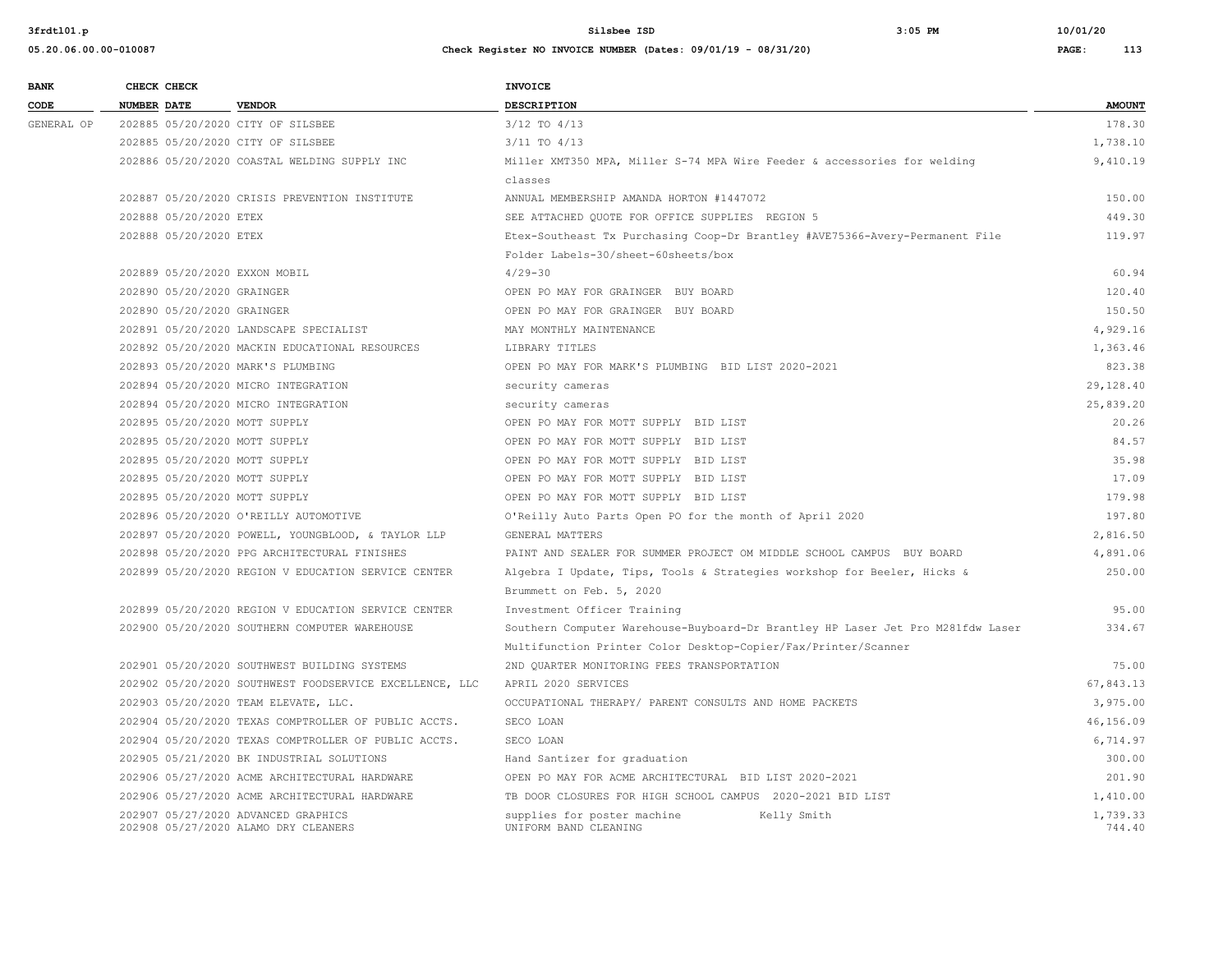| <b>BANK</b> | CHECK CHECK                       |                                                                          | INVOICE                                                                        |               |
|-------------|-----------------------------------|--------------------------------------------------------------------------|--------------------------------------------------------------------------------|---------------|
| CODE        | <b>NUMBER DATE</b>                | <b>VENDOR</b>                                                            | <b>DESCRIPTION</b>                                                             | <b>AMOUNT</b> |
| GENERAL OP  | 202909 05/27/2020 BEVIL, KAYLA    |                                                                          | CHEERLEADING                                                                   | 100.00        |
|             |                                   | 202910 05/27/2020 BILL CLARK PEST CONTROL                                | OPEN PO MAY FOR BILL CLARK PEST CONTROL AWARDED                                | 255.00        |
|             | 202911 05/27/2020 BSN SPORTS      |                                                                          | TUFFY WINDSCREEN FOR SOFTBALL FIELD ZIP TIES AND FREIGHT REGION 5              | 415.80        |
|             |                                   | 202912 05/27/2020 BURGERWORKS, INC.                                      | <b>BASEBALL</b>                                                                | 155.25        |
|             |                                   | 202912 05/27/2020 BURGERWORKS, INC.                                      | BASEBALL                                                                       | 121.50        |
|             |                                   | 202912 05/27/2020 BURGERWORKS, INC.                                      | SOFTBALL                                                                       | 254.42        |
|             |                                   | 202913 05/27/2020 CAREER & TECHNICAL ASSOCIATION OF TEXAS JUDY HONEYCUTT |                                                                                | 250.00        |
|             |                                   | 202914 05/27/2020 CENTERPOINT ENERGY                                     | $4/15$ TO $5/14$                                                               | 329.25        |
|             |                                   | 202914 05/27/2020 CENTERPOINT ENERGY                                     | $4/15$ TO $5/14$                                                               | 48.13         |
|             |                                   | 202915 05/27/2020 SYMMETRY ENERGY SOLUTIONS, LLC.                        | $4/1$ to $4/30$                                                                | 2,844.54      |
|             | 202916 05/27/2020 CITY OF SILSBEE |                                                                          | $3/13$ to $4/5$                                                                | 126.10        |
|             | 202916 05/27/2020 CITY OF SILSBEE |                                                                          | 3/13 TO 4/20                                                                   | 410.70        |
|             | 202917 05/27/2020 DAVIS, TAYLOR   |                                                                          | CHEERLEADING                                                                   | 75.00         |
|             |                                   | 202918 05/27/2020 DE LAGE LANDEN PUBLIC FINANCE                          | $5/5$ TO $6/4$                                                                 | 18,567.87     |
|             |                                   | 202919 05/27/2020 DIR TELECOMMUNICATIONS SERVICES DIVISION APRIL 2020    |                                                                                | 20.79         |
|             | 202920 05/27/2020 ETEX            |                                                                          | START UP<br>PAPER AND CARD STOCK                                               | 1,519.23      |
|             | 202920 05/27/2020 ETEX            |                                                                          | START UP OFFICE SUPPLIES                                                       | 1,232.13      |
|             | 202920 05/27/2020 ETEX            |                                                                          | START UP TEACHER SUPPLIES                                                      | 1,608.15      |
|             | 202920 05/27/2020 ETEX            |                                                                          | toner Tammy Stout                                                              | 155.99        |
|             | 202920 05/27/2020 ETEX            |                                                                          | COUNSELOR SUPPLIES<br>HEATHER MURPHY<br>SHIPPING TAGS                          | 121.97        |
|             | 202920 05/27/2020 ETEX            |                                                                          | START UP TONERS                                                                | 1,148.90      |
|             | 202920 05/27/2020 ETEX            |                                                                          | L Keiser<br>toners                                                             | 705.95        |
|             | 202920 05/27/2020 ETEX            |                                                                          | Labels for graduation seating                                                  | 200.97        |
|             | 202920 05/27/2020 ETEX            |                                                                          | Binders, Staplers, staples & self stick notes for Choir                        | 279.23        |
|             | 202920 05/27/2020 ETEX            |                                                                          | Kelly Colvin<br>color paper                                                    | 702.73        |
|             | 202921 05/27/2020 FOSHEE, IRIS    |                                                                          | CHEERLEADING                                                                   | 100.00        |
|             |                                   | 202922 05/27/2020 FRANK'S JEWELRY, INC.                                  | WATCHES                                                                        | 437.97        |
|             |                                   | 202923 05/27/2020 FRONTLINE TECHNOLOGIES GROUP, LLC                      | ABSENCE & SUBSTITUTE MANAGEMENT, UNLIMITED USAGE FOR INTERNAL EMPLOYEES        | 13,773.67     |
|             | 202924 05/27/2020 GORDON, SARAH   |                                                                          | REFUND PRE K                                                                   | 333.00        |
|             |                                   | 202925 05/27/2020 INTERFACE SECURITY SYSTEMS                             | $6/1$ TO $6/30$                                                                | 27.49         |
|             |                                   | 202926 05/27/2020 KIRKPATRICK CONSTRCTION                                | NEED 2 LOADS ONLY OF LIMESTONE BASE FOR SOFTBALL AND BASEBALL COMPLEX DRIVEWAY | 1,740.00      |
|             |                                   |                                                                          | 2020-2021 BID LIST                                                             |               |
|             |                                   | 202927 05/27/2020 KOMMERCIAL KITCHENS                                    | Cooler for Floral Design                                                       | 4,218.00      |
|             | 202928 05/27/2020 MOTT SUPPLY     |                                                                          | Refer to Hand P.O. # 43915 Purchase a pole saw due to the old one breaking on  | 584.99        |
|             |                                   |                                                                          | us                                                                             |               |
|             |                                   | 202929 05/27/2020 PARKER BUSINESS FORMS                                  | car tags for 2020-2021                                                         | 172.58        |
|             | 202930 05/27/2020 Powell, Karen   |                                                                          | 5/26 STAFF MEETING                                                             | 28.84         |
|             |                                   | 202931 05/27/2020 REGION V EDUCATION SERVICE CENTER                      | SOCIAL SENTINEL 19-20                                                          | 5,215.40      |
|             |                                   | 202932 05/27/2020 SCHOOL SPECIALTY                                       | START UP TERESSA MARBLE SCHOOL SPECIALTY                                       | 62.17         |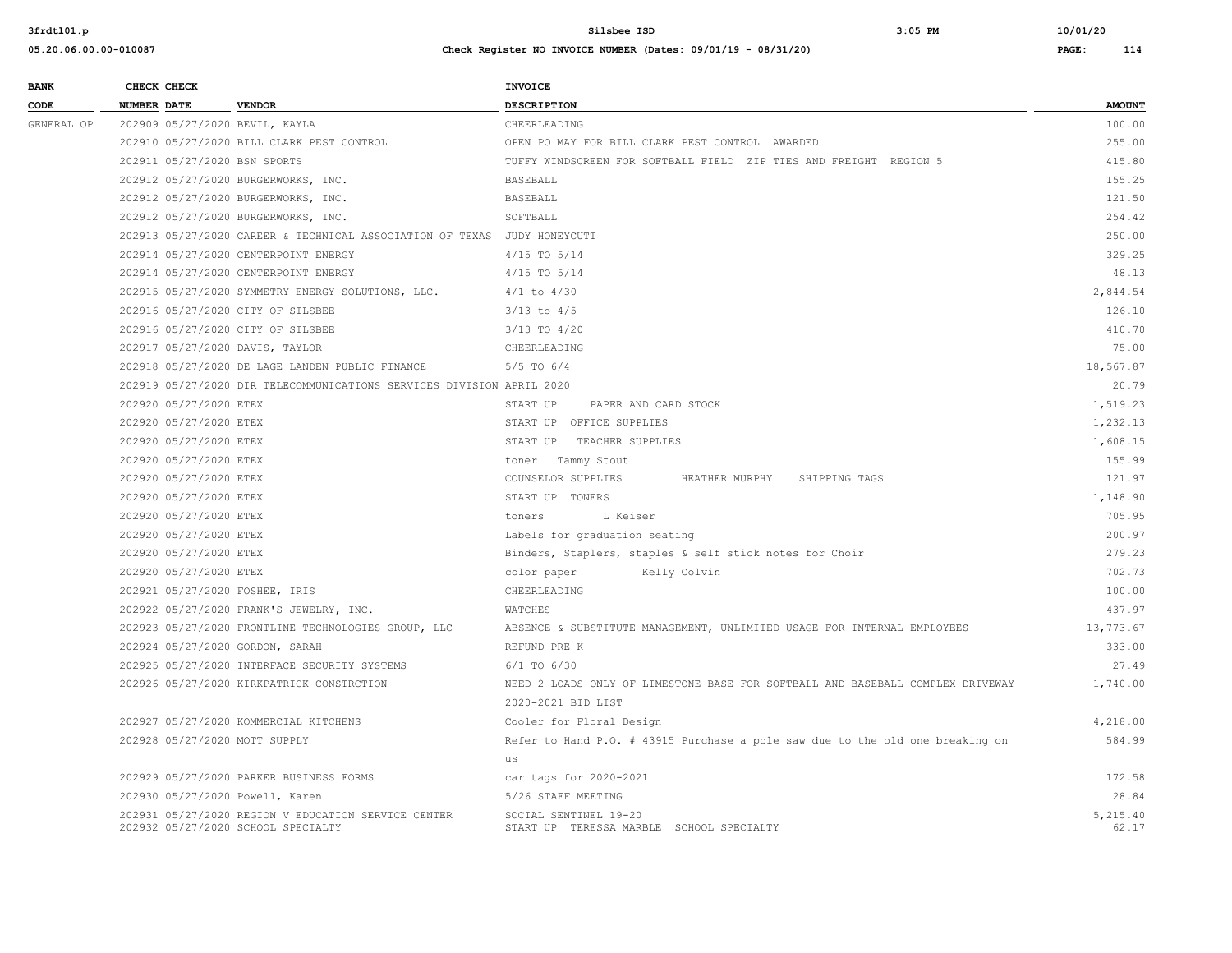**05.20.06.00.00-010087 Check Register NO INVOICE NUMBER (Dates: 09/01/19 - 08/31/20) PAGE: 115**

| <b>BANK</b> |                    | CHECK CHECK                  |                                                     | <b>INVOICE</b>                                                                 |               |
|-------------|--------------------|------------------------------|-----------------------------------------------------|--------------------------------------------------------------------------------|---------------|
| CODE        | <b>NUMBER DATE</b> |                              | <b>VENDOR</b>                                       | DESCRIPTION                                                                    | <b>AMOUNT</b> |
| GENERAL OP  |                    |                              | 202933 05/27/2020 SOUTHERN LAWN & LANDSCAPES LLC    | MOWING COMPLETED 5/22                                                          | 4,906.00      |
|             |                    |                              | 202934 05/27/2020 SPARKLETTS AND SIERRA SPRINGS     | ADMINISTRATION, TRANSPORTATION WAREHOUSE                                       | 26.00         |
|             |                    | 202935 05/27/2020 SPECTRUM   |                                                     | 5/18 TO 6/17                                                                   | 269.43        |
|             |                    |                              | 202936 05/27/2020 SWICEGOOD MUSIC COMPANY           | M18409, S425296, M118243, M120017, M118490 AND M118434                         | 198.49        |
|             |                    | 202937 05/27/2020 TASB, INC. |                                                     | SHARS BILLING APRIL                                                            | 2,858.27      |
|             |                    |                              | 202938 05/27/2020 TEXAS DEPARTMENT OF PUBLIC SAFETY | $2/1 - 2/28$                                                                   | 14.00         |
|             |                    |                              | 202939 05/27/2020 TEXAS GIRLS COACHES ASSOCIATION   | CLINIC CHELSEY GARRETT, BRIDGETT HICKS, DEBORAH HAYNES                         | 405.00        |
|             |                    |                              | 202940 05/27/2020 TEXAS HEALTH OCCUPATIONS ACCOC.   | HEATHER WIGGINS REGISTRATAION                                                  | 289.00        |
|             |                    |                              | 202941 05/27/2020 THE COLLEGE BOARD                 | TSI Tests                                                                      | 2,450.00      |
|             |                    |                              | 202942 05/27/2020 THOMAS, MEGHAN                    | CHEERLEADING                                                                   | 75.00         |
|             |                    |                              | 202943 05/27/2020 THOMAS A/C SUPPLY, INC.           | OPEN PO MAY FOR THOMAS SUPPLY BID LIST                                         | 52.70         |
|             |                    |                              | 202943 05/27/2020 THOMAS A/C SUPPLY, INC.           | OPEN PO MAY FOR THOMAS SUPPLY BID LIST                                         | 348.02        |
|             |                    | 202944 05/27/2020 TREKORDA   |                                                     | Virtual Solo/Ensemble Registration & extra participants for Virtual Ensemble - | 60.00         |
|             |                    |                              |                                                     | Band                                                                           |               |
|             |                    |                              | 202945 05/27/2020 TURK, NATALIE                     | CHEERLEADING                                                                   | 75.00         |
|             |                    |                              | 202946 05/27/2020 ULRICH, ALYCIA                    | CHEERLEADING                                                                   | 100.00        |
|             |                    |                              | 202947 05/27/2020 VERIZON WIRELESS                  | APR 14 - MAY 13                                                                | 398.12        |
|             |                    |                              | 202947 05/27/2020 VERIZON WIRELESS                  | APR 14 - MAY 13                                                                | 1,041.45      |
|             |                    | 202948 05/27/2020 WAL-MART   |                                                     | MEAT FOR STAFF COOKOUT                                                         | 519.98        |
|             |                    | 202948 05/27/2020 WAL-MART   |                                                     | TEACHER APPRECIATION AND ADM OFFICE SUPPLIES                                   | 36.90         |
|             |                    |                              | 202949 05/27/2020 WILLBANKS AND ASSOCIATES, INC.    | LABOR AND MATERIALS TO REPLACE GAS VALVE ON CAMUS BOILER SES CAMPUS BUY BOARD  | 2,523.89      |
|             |                    |                              | 202950 06/03/2020 ANDREWS, MELISSA                  | BRITTANY ANDREWS                                                               | 6.45          |
|             |                    | 202951 06/03/2020 BEARCOM    |                                                     | BearCom Supplies to install the radios in the new suburbans                    | 203.30        |
|             |                    |                              | 202952 06/03/2020 BEAUMONT FREIGHTLINER - STERLING  | Beaumont Freightliner Open PO for the Month of May 2020                        | 221.43        |
|             |                    |                              | 202952 06/03/2020 BEAUMONT FREIGHTLINER - STERLING  | Beaumont Freightliner Fleet 98/43 Nox Sensor Failure                           | 384.36        |
|             |                    |                              | 202953 06/03/2020 BEELER, GINGER                    | HOMEBOUND BILLY'S DRIVE                                                        | 15.64         |
|             |                    |                              | 202953 06/03/2020 BEELER, GINGER                    | HOMEBOUND S. 15TH STREET                                                       | 11.04         |
|             |                    |                              | 202954 06/03/2020 BK INDUSTRIAL SOLUTIONS           | HAND SANITIZER                                                                 | 150.00        |
|             |                    |                              | 202955 06/03/2020 BLACKWELL, JAMES                  | GRADUATION TOTAL 4.5 HOURS                                                     | 157.50        |
|             |                    |                              | 202956 06/03/2020 CHRISTOPHER, KEITH                | BRADEN CHRISTOPHER                                                             | 53.65         |
|             |                    |                              | 202957 06/03/2020 CITY OF SILSBEE                   | 3/27 TO 4/27                                                                   | 1,477.80      |
|             |                    |                              | 202957 06/03/2020 CITY OF SILSBEE                   | $3/27$ TO $4/5$                                                                | 240.70        |
|             |                    |                              | 202957 06/03/2020 CITY OF SILSBEE                   | $3/27$ TO $4/5$                                                                | 1,763.81      |
|             |                    |                              | 202957 06/03/2020 CITY OF SILSBEE                   | $3/27$ TO $4/5$                                                                | 16.25         |
|             |                    |                              | 202958 06/03/2020 COASTAL WELDING SUPPLY INC        | Supplies for welding shop                                                      | 91.63         |
|             |                    |                              | 202959 06/03/2020 COOPER, MARIE                     | MARLI FERGUSON                                                                 | 35.00         |
|             |                    |                              | 202960 06/03/2020 CROSSROADS PETALS & STEMS         | MUCKLEROY SERVICE                                                              | 169.90        |
|             |                    |                              | 202961 06/03/2020 CUMMINS SOUTHERN PLAINS           | Cummins Sales and Service Southern Plains Insite Pro Registration This is the  | 770.00        |

only place to purchase this software. It is used to help diagnose issues with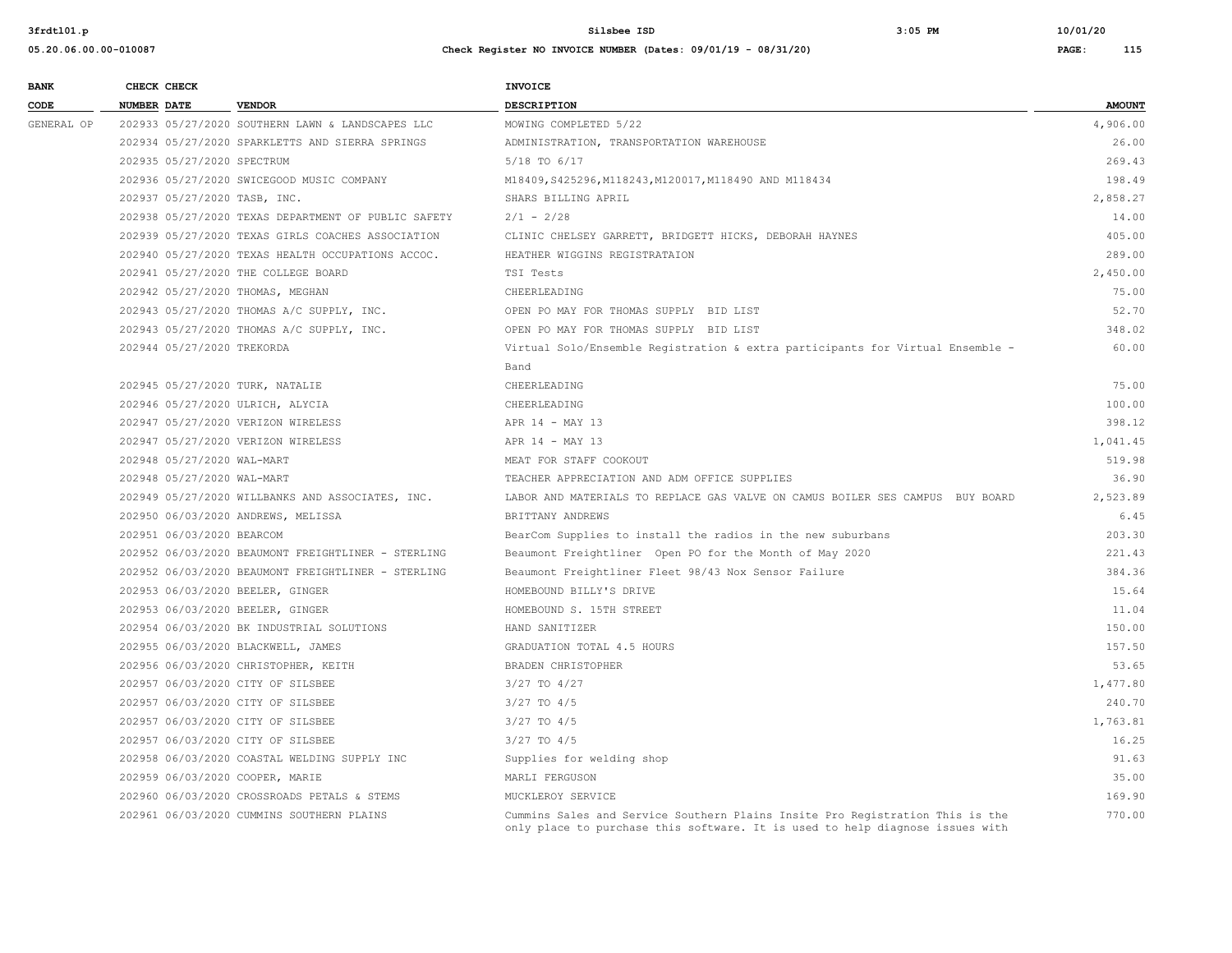| <b>BANK</b> | CHECK CHECK                      |                                                      | <b>INVOICE</b>                                                                 |               |
|-------------|----------------------------------|------------------------------------------------------|--------------------------------------------------------------------------------|---------------|
| CODE        | <b>NUMBER DATE</b>               | <b>VENDOR</b>                                        | <b>DESCRIPTION</b>                                                             | <b>AMOUNT</b> |
|             |                                  |                                                      | our bus fleet                                                                  |               |
| GENERAL OP  | 202962 06/03/2020 ENTERGY        |                                                      | MAY 2020                                                                       | 42, 153.89    |
|             | 202965 06/03/2020 ETEX           |                                                      | dymo printer<br>S Wager                                                        | 149.99        |
|             | 202965 06/03/2020 ETEX           |                                                      | ETEX-Southeast Tx Purchasing Coop-Dr Brantley #UNV40102-Peel Seal Strip        | 178.36        |
|             |                                  |                                                      | Envelope 9x12 SWI35312-Heavy-Duty Staples .05 SWI35319-Heavy-Duty Staples .75  |               |
|             | 202965 06/03/2020 ETEX           |                                                      | Etex-Southeast Tx Purchasing Coop-Dr Brantley #BRTTZE231-TZe Standard Adhesive | 172.17        |
|             |                                  |                                                      | Laminated Labeling Tape Black on White #DYM10697-Paper Label Tape Cassettes    |               |
|             |                                  |                                                      | White                                                                          |               |
|             | 202965 06/03/2020 ETEX           |                                                      | teacher supplies<br>cardstock, rubber bands, labels                            | 264.33        |
|             | 202965 06/03/2020 ETEX           |                                                      | monitor screen                                                                 | 117.99        |
|             | 202965 06/03/2020 ETEX           |                                                      | Etex-Southeast Tx Purchasing Coop-Amy Perry/Ester Wheeler #GLBOTG11510B-BLK    | 258.00        |
|             |                                  |                                                      | Mesh Back Office Chair                                                         |               |
|             | 202965 06/03/2020 ETEX           |                                                      | Etex-Southeast Tx Purchasing Coop-Dr Brantley #AVE17577-2" Binder white 4/pk   | 2,053.64      |
|             |                                  |                                                      | #AVE17575-1" Binder white 4/pk #SWI35319-Heavy duty staples-0.75               |               |
|             |                                  |                                                      | #SWI35312-Heavy duty staples-0.5 #SWI39005-Heavy duty stapler #AVE75366-Avery  |               |
|             |                                  |                                                      | File Folder Labels #AVE95905-Avery Shipping Labels #UNV15343-Universal         |               |
|             |                                  |                                                      | Expanding File folders 3.5" #UNV15262-Universal Expanding File Folders 5.25"   |               |
|             |                                  |                                                      | #SMD12743-Smead Colored File Folders -RED                                      |               |
|             | 202965 06/03/2020 ETEX           |                                                      | Etex-Southeast Tx Purchasing Coop-Phyllis Daigle #GLBSL3622SCAML-OTG Storage   | 349.99        |
|             |                                  |                                                      | Cabinet                                                                        |               |
|             | 202965 06/03/2020 ETEX           |                                                      | wall file and name plate                                                       | 87.00         |
|             | 202965 06/03/2020 ETEX           |                                                      | wall file and name plate                                                       | 13.99         |
|             | 202965 06/03/2020 ETEX           |                                                      | ETEX HR ORDER                                                                  | 311.91        |
|             |                                  | 202966 06/03/2020 FRASER, NATHANIEL                  | GRADUATION TOTAL 4.5 HOURS                                                     | 157.50        |
|             | 202967 06/03/2020 FUNCTION 4 LLC |                                                      | 5/15 TO 6/14                                                                   | 646.20        |
|             | 202968 06/03/2020 GRAINGER       |                                                      | OPEN PO MAY FOR GRAINGER BUY BOARD                                             | 120.00        |
|             |                                  | 202969 06/03/2020 GRAVES, WILLIAM                    | GRADUATION TOTAL 4.5 HOURS                                                     | 157.50        |
|             | 202970 06/03/2020 GRIFFIN, JASON |                                                      | GRADUATION TOTAL4.5 HOURS                                                      | 157.50        |
|             |                                  | 202971 06/03/2020 HARDIN COUNTY APPRAISAL DISTRICT   | 2020 CONTRIBUTION                                                              | 80,276.31     |
|             | 202972 06/03/2020 HART, TONYA    |                                                      | DYLAN HART                                                                     | 33.40         |
|             |                                  | 202973 06/03/2020 HAWTHORNE EDUCATIONAL SERVICES INC | ADDES forms<br>Debbie Johnson                                                  | 516.00        |
|             |                                  | 202974 06/03/2020 HERITAGE FOOD SERVICE GROUP, INC.  | CAMPUS HOT SURFACE IGNITERS BUY BOARD                                          | 408.78        |
|             |                                  | 202975 06/03/2020 HOME DEPOT CREDIT SERVICES         | STARK STUCCO 4 JET HOPPER GUN WALL BLASTER TEXTURE SPRAYER HOME DEPOT          | 47.12         |
|             |                                  | 202976 06/03/2020 HOTSY CARLSON EQUIPMENT COMPANY    | Purchase of a Surface Cleaner to use with the Pressure Washer                  | 1,097.00      |
|             |                                  | 202977 06/03/2020 HUGHES TECHNOLOGY, LLC             | Smart Data Dashboard                                                           | 30,000.00     |
|             |                                  | 202978 06/03/2020 INTEGRITY ELEVATOR SOLUTIONS LLC   | ANNUAL INSPECTION ON MIDDLE SCHOOL WHEELCHAIR LIFT                             | 500.00        |
|             |                                  | 202979 06/03/2020 JOHNSEN'S WHOLESALE FLORIST        | Flowers for graduation                                                         | 200.00        |
|             | 202980 06/03/2020 JOHNSON, LEANN |                                                      | CORBEN JOHNSON                                                                 | 25.18         |
|             |                                  | 202981 06/03/2020 LECKELT, TATIKA                    | ARI'ONNA RIVAS                                                                 | 14.25         |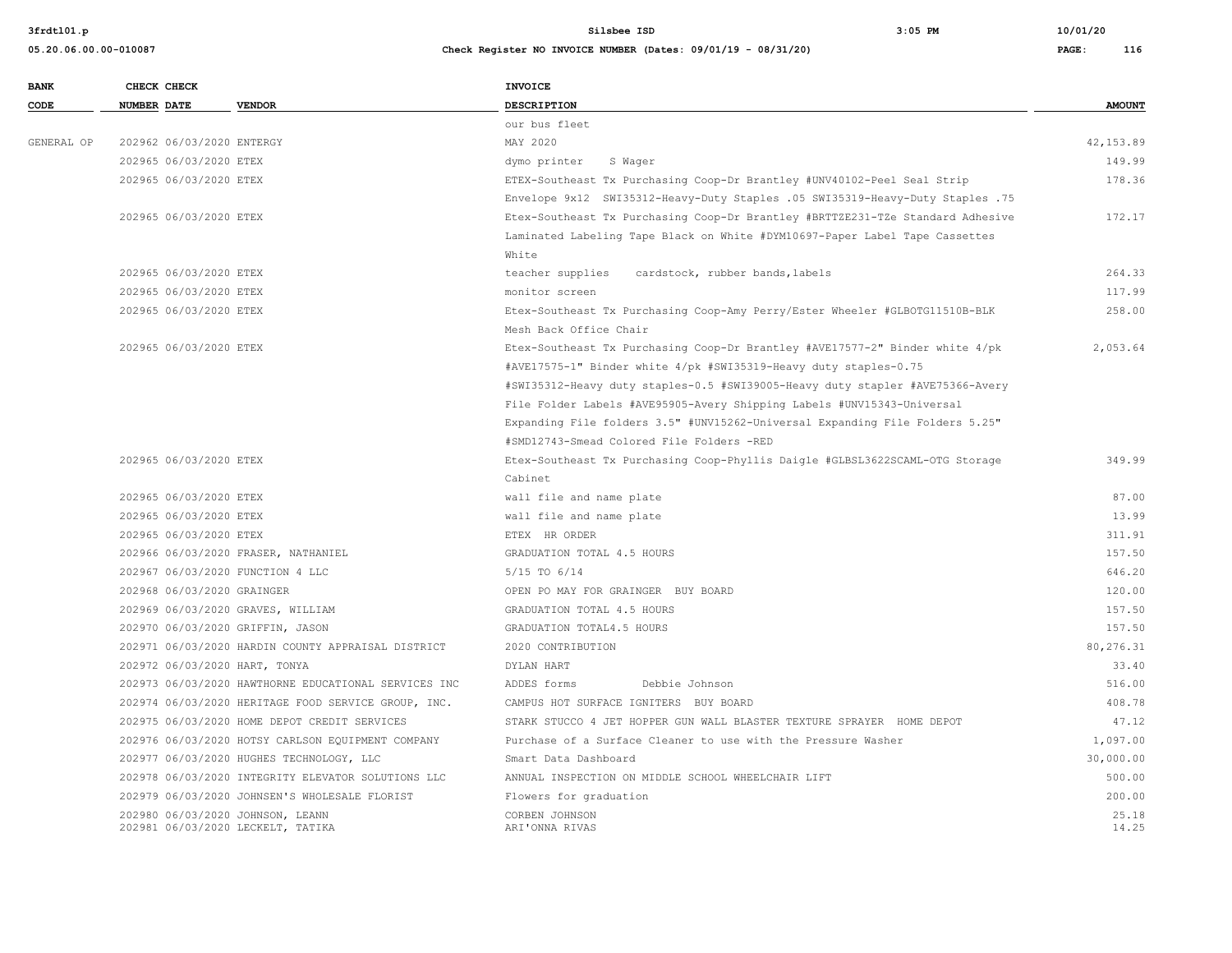| <b>BANK</b> | CHECK CHECK                                            |                                                     | <b>INVOICE</b>                                                             |                 |
|-------------|--------------------------------------------------------|-----------------------------------------------------|----------------------------------------------------------------------------|-----------------|
| CODE        | NUMBER DATE                                            | <b>VENDOR</b>                                       | <b>DESCRIPTION</b>                                                         | <b>AMOUNT</b>   |
| GENERAL OP  | 202982 06/03/2020 LEE, TOM II                          |                                                     | GRADUATION TOTAL 4.5 HOURS                                                 | 157.50          |
|             |                                                        | 202983 06/03/2020 LEVINER, ZACHARY                  | GRADUATION TOTAL 4.5 HOURS                                                 | 157.50          |
|             |                                                        | 202984 06/03/2020 M & D SUPPLY, INC.                | OPEN PO MAY FOR M&D SUPPLY REGION 5                                        | 90.36           |
|             |                                                        | 202985 06/03/2020 Montgomery, Lorie                 | BAILEY MONTGOMERY                                                          | 4.75            |
|             |                                                        | 202986 06/03/2020 MORRISON, WAYNE                   | THOMAS MORRISON                                                            | 14.45           |
|             |                                                        | 202987 06/03/2020 MUNRO'S UNIFORM SERVICE           | TRANSPORTATION                                                             | 203.25          |
|             |                                                        | 202987 06/03/2020 MUNRO'S UNIFORM SERVICE           | MAINTENANCE MAY                                                            | 338.00          |
|             |                                                        | 202988 06/03/2020 NORTH HARDIN WATER SUPPLY CORP.   | $4/7$ to 55                                                                | 35.95           |
|             | 202989 06/03/2020 NUNN, WILLIAM                        |                                                     | GRADUATION TOTAL 4.5 HOURS                                                 | 157.50          |
|             |                                                        | 202990 06/03/2020 PARKER BUSINESS FORMS             | Parker Business Forms Decals for the side of SISD vehicle                  | 163.62          |
|             |                                                        | 202991 06/03/2020 PINEY WOODS SANITATION            | JUNE SERVICE                                                               | 70.00           |
|             |                                                        | 202992 06/03/2020 PINNACLE MEDICAL MANAGEMENT CORP. | RANDOM SELECTION TEST                                                      | 560.00          |
|             |                                                        | 202992 06/03/2020 PINNACLE MEDICAL MANAGEMENT CORP. | PHYSICALS                                                                  | 1,740.00        |
|             | 202993 06/03/2020 Powell, Karen                        |                                                     | STAFF                                                                      | 77.41           |
|             |                                                        | 202994 06/03/2020 REGION V EDUCATION SERVICE CENTER | Investment Officer Training                                                | 95.00           |
|             |                                                        | 202995 06/03/2020 SILSBEE ISD FOOD SERVICES         | HAMBURGER SUPPLIES                                                         | 247.48          |
|             |                                                        | 202996 06/03/2020 SOUTHWEST BUILDING SYSTEMS        | TEACHER SUPPLIES<br>WIRELESS HEADSET                                       | 353.81          |
|             |                                                        | 202997 06/03/2020 SOUTHWEST EMBLEM COMPANY          | UIL One Act Play District 2020 patches                                     | 81.50           |
|             | 202998 06/03/2020 STAR LOCKTECHS                       |                                                     | OPEN PO JUNE FOR STAR LOCKTECHS BID LIST                                   | 40.00           |
|             |                                                        | 202999 06/03/2020 SWEET SOUTHERN SOUND              | screens for graduation rental                                              | 7,750.00        |
|             |                                                        | 203000 06/03/2020 Thomas Bus Gulf Coast GP, INC     | Thomas Bus Gulf Coast Silsbee ISD Bid 2019-2020 Quote to Repair Bus 103/45 | 911.52          |
|             |                                                        | 203000 06/03/2020 Thomas Bus Gulf Coast GP, INC     | Thomas Bus Gulf Coast Silsbee ISD Bid 2019-2020 Repair Special Needs Bus   | 1,085.36        |
|             |                                                        |                                                     | 8080/2186                                                                  |                 |
|             | 203001 06/03/2020 TYLER, WILLIAM                       |                                                     | GRADUATION TOTAL 4.5 HOURSS                                                | 157.50          |
|             |                                                        | 203002 06/03/2020 U.S. SCHOOL SUPPLY INC.           | awards<br>Kim Copley                                                       | 2,405.30        |
|             |                                                        | 203002 06/03/2020 U. S. SCHOOL SUPPLY INC.          | pencils<br>D Johnson                                                       | 268.95          |
|             | 203003 06/03/2020 VINCENT, MARK                        |                                                     | GRADUATION TOTAL 4.5 HOURS                                                 | 157.50          |
|             | 203004 06/03/2020 WILKE, BUFFIE                        |                                                     | GRADUATING SENIOR BRODEIGH WILKE                                           | 45.25           |
|             | 203005 06/10/2020 ABM                                  |                                                     | <b>JUNE 2020</b>                                                           | 66, 671.52      |
|             | 203006 06/10/2020 AT &T                                |                                                     | MAY 25 THRU JUN 24                                                         | 51.37           |
|             | 203006 06/10/2020 AT &T                                |                                                     | MAY 25 THRU JUN 24                                                         | 71.43           |
|             | 203006 06/10/2020 AT &T                                |                                                     | MAY 25 THRU JUN 24                                                         | 51.37           |
|             | 203006 06/10/2020 AT &T                                |                                                     | MAY 25 THRU JUN 24                                                         | 41.27           |
|             | 203006 06/10/2020 AT &T                                |                                                     | MAY 27 THRU JUN 26                                                         | 5,980.41        |
|             | 203006 06/10/2020 AT &T                                |                                                     | MAY 27 THRU JUN 26                                                         | 142.86          |
|             |                                                        | 203007 06/10/2020 ATHLETIC SUPPLY INC.              | Purch Req - Ath Supply - Mega Slam Ball - Med Ball - Coach Smith           | 321.00          |
|             |                                                        | 203007 07/15/2020 ATHLETIC SUPPLY INC.              | Purch Req - Ath Supply - Mega Slam Ball - Med Ball - Coach Smith           | $-321.00$       |
|             | 203008 06/10/2020 BALFOUR<br>203008 06/10/2020 BALFOUR |                                                     | ECHS Stoles for graduation<br>Val, Sal & High Honor Stoles                 | 570.00<br>90.00 |
|             |                                                        |                                                     |                                                                            |                 |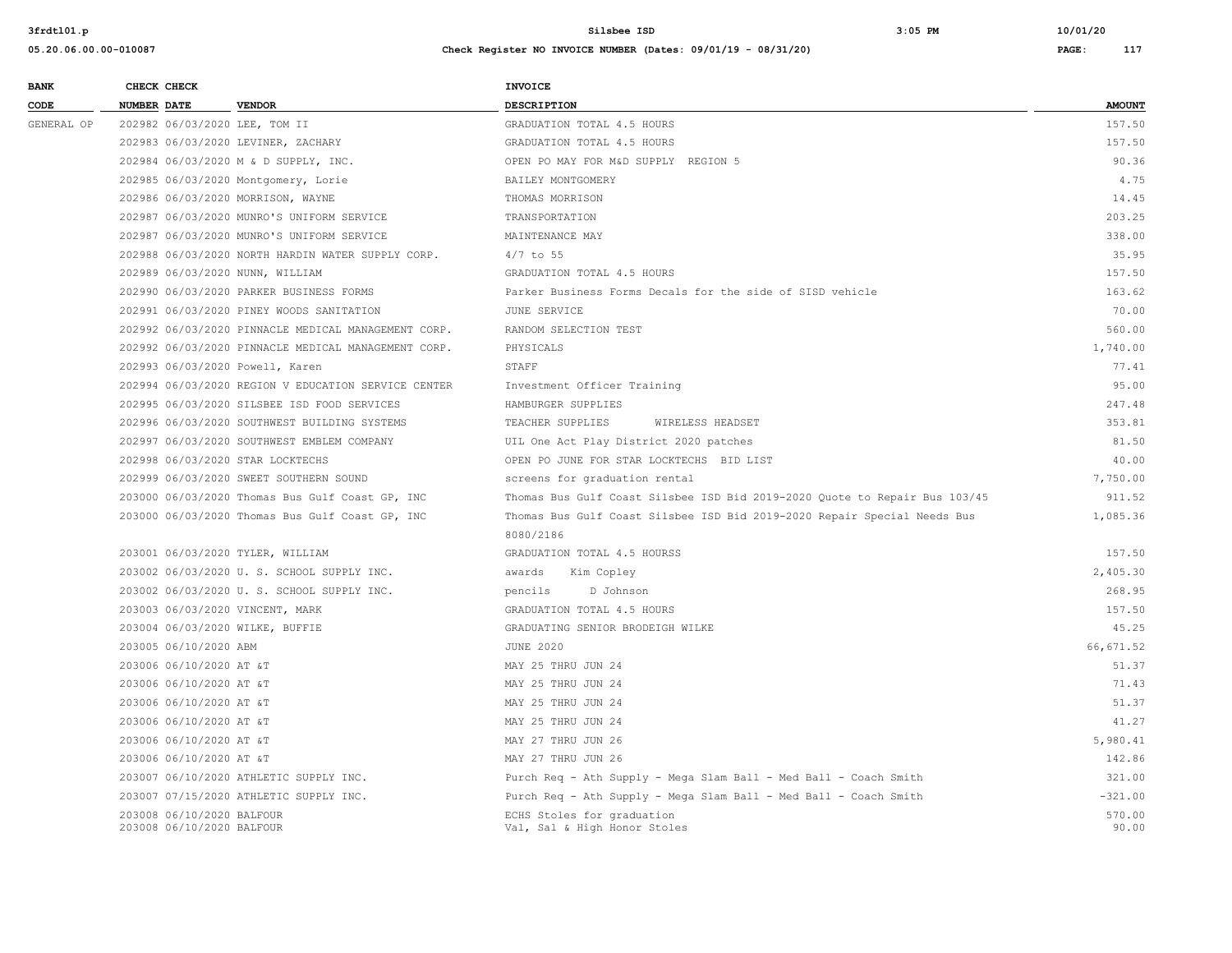| 05.20.06.00.00-010087 | Check Register NO INVOICE NUMBER (Dates: 09/01/19 - 08/31/20) | PAGE: | 118 |
|-----------------------|---------------------------------------------------------------|-------|-----|
|                       |                                                               |       |     |

| <b>BANK</b> | CHECK CHECK                     |                                                                                         | INVOICE                                                                                         |                  |
|-------------|---------------------------------|-----------------------------------------------------------------------------------------|-------------------------------------------------------------------------------------------------|------------------|
| CODE        | <b>NUMBER DATE</b>              | <b>VENDOR</b>                                                                           | <b>DESCRIPTION</b>                                                                              | <b>AMOUNT</b>    |
| GENERAL OP  | 203009 06/10/2020 BARTON, MINDI |                                                                                         | SPRING 2020                                                                                     | 300.00           |
|             | 203010 06/10/2020 BELL, AYDEN   |                                                                                         | SPRING 2020                                                                                     | 450.00           |
|             |                                 | 203011 06/10/2020 CALLAWAY, SYDNIE                                                      | SPRING 2020                                                                                     | 75.00            |
|             | 203012 06/10/2020 CAMDEN, KEVIN |                                                                                         | SPRING 2020                                                                                     | 150.00           |
|             |                                 | 203013 06/10/2020 CHRISTOPHER, BRADEN                                                   | SPRING 2020                                                                                     | 75.00            |
|             |                                 | 203014 06/10/2020 CITY OF SILSBEE                                                       | $4/6$ TO $4/28$                                                                                 | 2,385.10         |
|             |                                 | 203014 06/10/2020 CITY OF SILSBEE                                                       | $4/6$ TO $4/28$                                                                                 | 32.50            |
|             |                                 | 203014 06/10/2020 CITY OF SILSBEE                                                       | $4/6$ TO $5/6$                                                                                  | 111.70           |
|             |                                 | 203014 06/10/2020 CITY OF SILSBEE                                                       | $4/6$ TO $4/28$                                                                                 | 138.10           |
|             |                                 | 203014 06/10/2020 CITY OF SILSBEE                                                       | $4/13$ TO $4/28$                                                                                | 1,465.10         |
|             |                                 | 203014 06/10/2020 CITY OF SILSBEE                                                       | 4/13 TO 4/28                                                                                    | 151.30           |
|             |                                 | 203014 06/10/2020 CITY OF SILSBEE                                                       | $4/13$ to $4/28$                                                                                | 381.51           |
|             |                                 | 203015 06/10/2020 COASTAL WELDING SUPPLY INC                                            | Supplies for welding shop                                                                       | 1,691.36         |
|             |                                 | 203015 06/10/2020 COASTAL WELDING SUPPLY INC                                            | MONTHLY RENTAL WALLACE HVAC                                                                     | 10.85            |
|             |                                 | 203016 06/10/2020 COLLINS, CHLOE                                                        | SPRING 2020                                                                                     | 225.00           |
|             |                                 | 203017 06/10/2020 CREDEUR, KEVIN                                                        | OVERNIGHT-Kevin Credeur-TASSP Asst/Aspiring Principal Wkshp, Feb 9-11                           | 343.39           |
|             | 203018 06/10/2020 CURTIS, EMILY |                                                                                         | SPRING 2020                                                                                     | 150.00           |
|             |                                 | 203019 06/10/2020 ELITE CARD PAYMENT CENTER                                             | $4/20 - 5/29$                                                                                   | 387.58           |
|             |                                 | 203019 06/10/2020 ELITE CARD PAYMENT CENTER                                             | OVERNIGHT-Courtney Champagne-Benz School of Floral Design: Adv. Design, College                 | 450.00           |
|             |                                 |                                                                                         | Station, 7/20-7/24                                                                              |                  |
|             | 203020 06/10/2020 ETEX          |                                                                                         | Supplies for the Social Studies Dept.                                                           | 553.22           |
|             | 203020 06/10/2020 ETEX          |                                                                                         | Name Plate Holder, Conference table, chairs & reception desk                                    | 2,672.98         |
|             | 203020 06/10/2020 ETEX          |                                                                                         | LIBRARY TONER                                                                                   | 109.99           |
|             | 203020 06/10/2020 ETEX          |                                                                                         | OFFICE SUPPLIES                                                                                 | 392.13           |
|             | 203020 06/10/2020 ETEX          |                                                                                         | TONERS                                                                                          | 307.96           |
|             | 203020 06/10/2020 ETEX          |                                                                                         | office supplies<br>misc                                                                         | 473.76           |
|             | 203020 06/10/2020 ETEX          |                                                                                         | DYMO LABELS<br>MURPHY                                                                           | 51.98            |
|             | 203020 06/10/2020 ETEX          |                                                                                         | teacher supplies misc                                                                           | 1,039.97         |
|             | 203020 06/10/2020 ETEX          |                                                                                         | Office supplies for choir                                                                       | 675.16           |
|             | 203021 06/10/2020 FISHER, TYSON |                                                                                         | SPRING 2020                                                                                     | 150.00           |
|             |                                 | 203022 06/10/2020 HAMPTON, TAYLOR                                                       | SPRING 2020                                                                                     | 225.00           |
|             |                                 | 203023 06/10/2020 HARDIN COUNTY TREASURER                                               | COMMISSIONS                                                                                     | 966.39           |
|             |                                 | 203024 06/10/2020 HARPER, KAMRYN                                                        | SPRING 2020                                                                                     | 225.00           |
|             | 203025 06/10/2020 HART, DYLAN   |                                                                                         | SPRING 2020                                                                                     | 150.00           |
|             |                                 | 203026 06/10/2020 HATTON, RUEBEN                                                        | SPRING 2020                                                                                     | 75.00            |
|             |                                 | 203027 06/10/2020 HAWTHORNE, LENOX                                                      | SPRING 2020                                                                                     | 150.00           |
|             |                                 | 203028 06/10/2020 HTE DANCE & SPIRIT GROUP, INC.                                        | VIRTUAL TEAM CAMP FOR DRILL TEAM                                                                | 2,090.00         |
|             |                                 | 203029 06/10/2020 INFINITY CONNECTIONS<br>203030 06/10/2020 JOHNSEN'S WHOLESALE FLORIST | cabling for graduation-reference PO# 43901<br>Open PO for Voc Ag to buy beginning year supplies | 994.05<br>156.10 |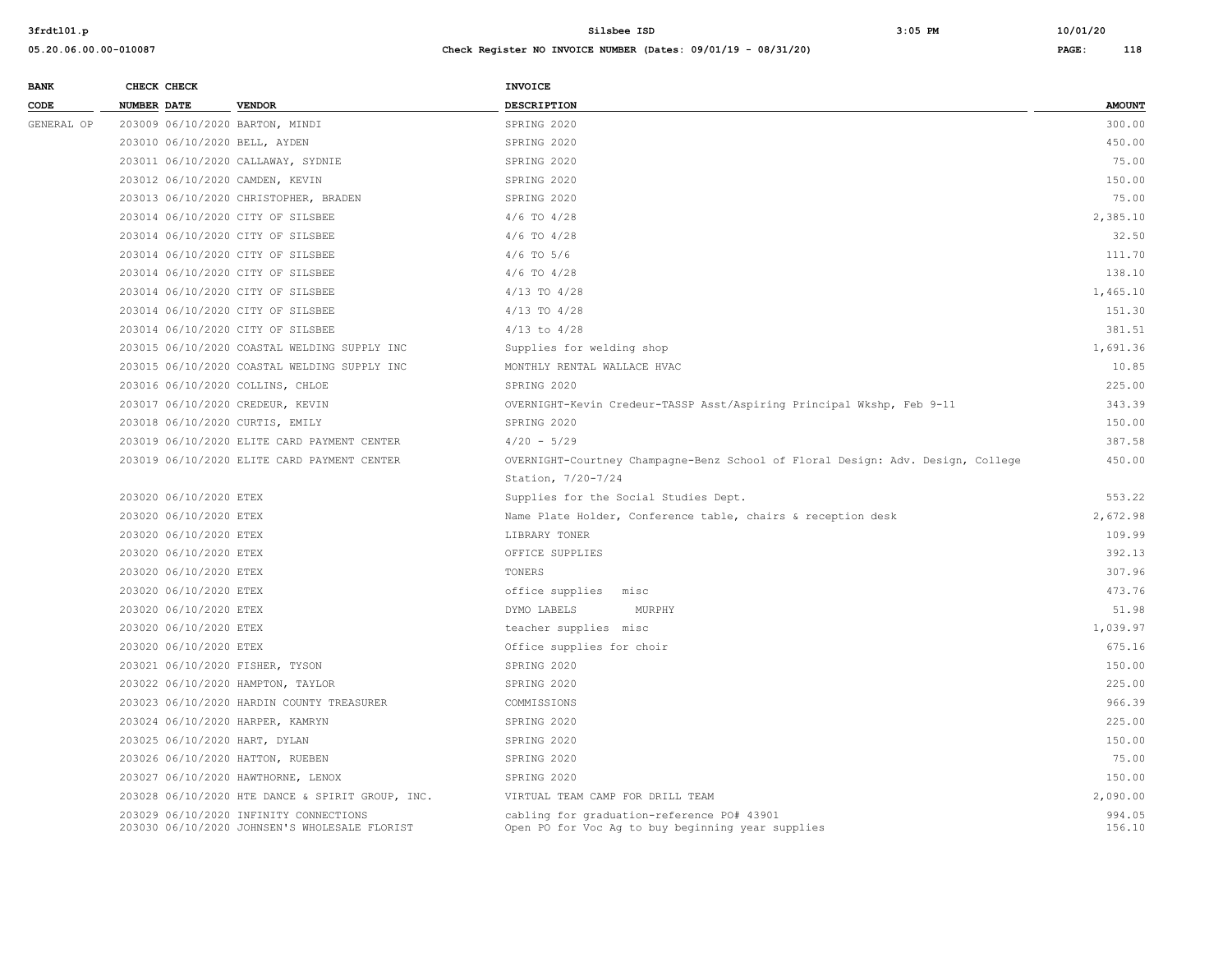| <b>BANK</b> |                    | CHECK CHECK                |                                                         | <b>INVOICE</b>                                                                |               |
|-------------|--------------------|----------------------------|---------------------------------------------------------|-------------------------------------------------------------------------------|---------------|
| CODE        | <b>NUMBER DATE</b> |                            | <b>VENDOR</b>                                           | <b>DESCRIPTION</b>                                                            | <b>AMOUNT</b> |
| GENERAL OP  |                    |                            | 203030 06/10/2020 JOHNSEN'S WHOLESALE FLORIST           | Open PO for Voc Aq to buy beginning year supplies                             | 240.80        |
|             |                    |                            | 203031 06/10/2020 JORDAN, SAMANTHA                      | SPRING 2020                                                                   | 150.00        |
|             |                    |                            | 203032 06/10/2020 LAKESHORE LEARNING MATERIALS          | teacher supplies<br>Minta Lankford                                            | 129.36        |
|             |                    |                            | 203033 06/10/2020 LANDIS, MICHAELA                      | SPRING 2020                                                                   | 450.00        |
|             |                    |                            | 203034 06/10/2020 LOWE, SHERIKA                         | CAMERON LOWE                                                                  | 32.50         |
|             |                    |                            | 203035 06/10/2020 LOWE'S OF BEAUMONT                    | MARSHALLTOWN 3FT. GRAVITY FEED HOPPER GUN LOWE'S                              | 69.73         |
|             |                    |                            | 203036 06/10/2020 MCCCALL, TELISHA                      | BLAKE MCCALL                                                                  | 12.60         |
|             |                    |                            | 203037 06/10/2020 MCKINNEY, SYDNEY                      | SPRING 2020                                                                   | 300.00        |
|             |                    |                            | 203038 06/10/2020 MORRELL, GRACEE                       | SPRING 2020                                                                   | 375.00        |
|             |                    |                            | 203039 06/10/2020 MOTT SUPPLY                           | Mott's Supply Silsbee ISD Bid Sheet 2019-2020 17 gallon oil Drain pan         | 485.45        |
|             |                    | 203040 06/10/2020 PEAP     |                                                         | PRESIDENTIAL AWARDS                                                           | 130.00        |
|             |                    |                            | 203041 06/10/2020 NATIONAL FFA ORGANIZATION             | FFA Scarf, FFA Ties, shirts & jackets                                         | 755.20        |
|             |                    |                            | 203042 06/10/2020 NORTH SHORE STEEL                     | Metal for welding shop                                                        | 2,822.05      |
|             |                    |                            | 203042 06/10/2020 NORTH SHORE STEEL                     | Metal for the welding department                                              | 1,430.00      |
|             |                    |                            | 203042 06/10/2020 NORTH SHORE STEEL                     | Metal for the welding department                                              | 3,281.60      |
|             |                    |                            | 203042 06/10/2020 NORTH SHORE STEEL                     | Supplies for Welding Booths                                                   | 3,951.62      |
|             |                    |                            | 203043 06/10/2020 O'REILLY AUTOMOTIVE                   | OPEN PO MAY FOR O'REILLY AUTO BUY BOARD                                       | 45.09         |
|             |                    |                            | 203044 06/10/2020 PARKER LUMBER - SILSBEE               | OPEN PO MAY FOR PARKER LUMBER BID LIST                                        | 1,210.70      |
|             |                    | 203045 06/10/2020 PCAT     |                                                         | AUTO PROPERTY DAMAGE                                                          | 1,000.00      |
|             |                    |                            | 203046 06/10/2020 PITNEY BOWES GLOBAL FIN SERVICES LLC  | $3/30 - 6/29$ LEASE                                                           | 1,322.49      |
|             |                    |                            | 203047 06/10/2020 POSITIVE PROMOTIONS, INC.             | counselor awards                                                              | 1,064.20      |
|             |                    |                            | 203048 06/10/2020 PRATER, SHELBEY                       | SPRING 2020                                                                   | 450.00        |
|             |                    |                            | 203049 06/10/2020 RICHTER, JUSTIN                       | SPRING 2020                                                                   | 225.00        |
|             |                    |                            | 203050 06/10/2020 ROMERO, ROY                           | PART                                                                          | 9.84          |
|             |                    |                            | 203051 06/10/2020 SCHOLASTIC INC.                       | books for vending machine<br>Kelly Smith                                      | 2,639.45      |
|             |                    |                            | 203052 06/10/2020 SILSBEE HIGH SCHOOL ACTIVITY          | HOTEL DISNEY                                                                  | 1,800.00      |
|             |                    |                            | 203053 06/10/2020 SOUTHERN LAWN & LANDSCAPES LLC        | MOWING COMPLETED 6/6 ADDITIONAL MOWING, BUS BARN AND MOW FOR GRADUATION       | 5,891.00      |
|             |                    |                            | 203053 06/10/2020 SOUTHERN LAWN & LANDSCAPES LLC        | Replace dead shrubs in front of LRP                                           | 1,467.66      |
|             |                    |                            | 203053 06/10/2020 SOUTHERN LAWN & LANDSCAPES LLC        | replace dead shrubs around SHS campus                                         | 3,551.24      |
|             |                    |                            | 203053 06/10/2020 SOUTHERN LAWN & LANDSCAPES LLC        | Rework and plant new shrubs along the front of the building at administration | 1,909.69      |
|             |                    |                            | 203054 06/10/2020 SOUTHWEST BUILDING SYSTEMS            | REPLACEMENT OF SMOKE DETECTOR ON SES CAMPUS (SEE ATTACHED QUOTE) REGION 5     | 180.00        |
|             |                    |                            | 203054 06/10/2020 SOUTHWEST BUILDING SYSTEMS            | HIGH SCHOOL FIRE ALARM PANEL NOT WORKING                                      | 320.00        |
|             |                    |                            | 203055 06/10/2020 SOUTHWEST FOODSERVICE EXCELLENCE, LLC | MAY 2020                                                                      | 47,942.59     |
|             |                    | 203056 06/10/2020 SPECTRUM |                                                         | 5/29 TO 6/28                                                                  | 154.20        |
|             |                    | 203056 06/10/2020 SPECTRUM |                                                         | 5/29 TO 6/28                                                                  | 154.20        |
|             |                    |                            | 203057 06/10/2020 STITES, TRISTIN                       | SPRING 2020                                                                   | 75.00         |
|             |                    | 203058 06/10/2020 TASBO    |                                                         | MEMBERSHIP                                                                    | 135.00        |
|             |                    | 203059 06/10/2020 TCEA     | 203060 06/10/2020 TEXAS DEPARTMENT OF PUBLIC SAFETY     | TCEA Annual Mambership-Jamie Youngblood<br>$3/4$ TO $3/12$                    | 49.00<br>6.00 |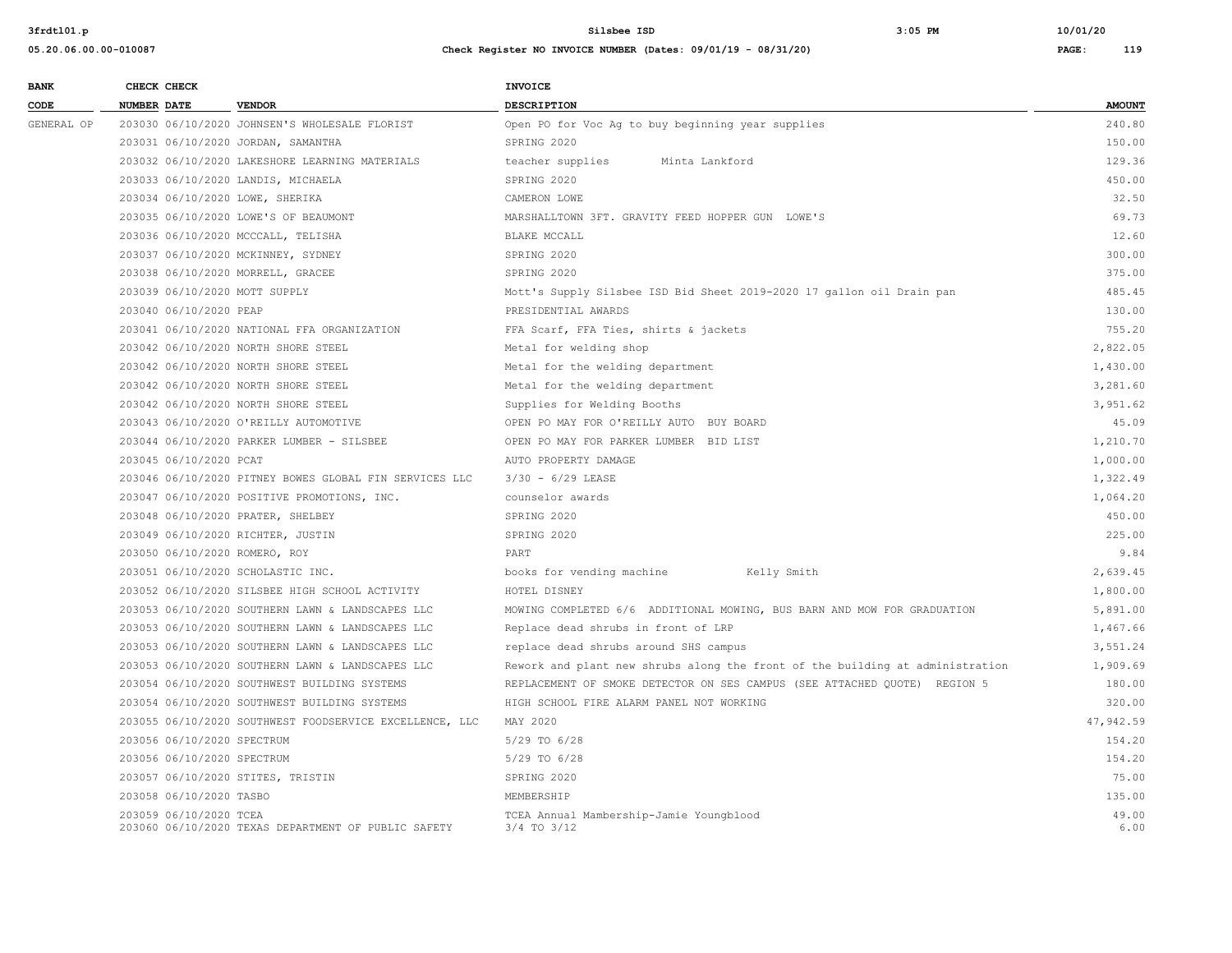| <b>BANK</b> | CHECK CHECK                                      |                                                        | INVOICE                                                                         |                 |
|-------------|--------------------------------------------------|--------------------------------------------------------|---------------------------------------------------------------------------------|-----------------|
| CODE        | <b>NUMBER DATE</b>                               | <b>VENDOR</b>                                          | DESCRIPTION                                                                     | <b>AMOUNT</b>   |
| GENERAL OP  |                                                  | 203061 06/10/2020 THE HOME DEPOT PRO                   | supplies for warehouse                                                          | 789.12          |
|             |                                                  | 203062 06/10/2020 U. S. SCHOOL SUPPLY INC.             | PBSI SUPPLIES<br>KIM COPLEY                                                     | 283.00          |
|             |                                                  | 203063 06/10/2020 WEISS, JANTZEN                       | SPRING 2020                                                                     | 525.00          |
|             |                                                  | 203064 06/10/2020 WHITTED, EMILEE                      | SPRING 2020                                                                     | 450.00          |
|             |                                                  | 203065 06/10/2020 WILSON, EMILEE                       | SPRING 2020                                                                     | 375.00          |
|             |                                                  | 203066 06/10/2020 ZONAR SYSTEMS, INC.                  | $6/1$ TO $6/30$                                                                 | 1,530.00        |
|             |                                                  | 203066 06/10/2020 ZONAR SYSTEMS, INC.                  | GPS kit for new suburbans                                                       | 765.09          |
|             |                                                  | 203067 06/17/2020 ACME ARCHITECTURAL HARDWARE          | OPEN PO JUNE FOR ACME ARCHITECTURAL 2020-2021 BID LIST                          | 23.75           |
|             |                                                  | 203067 06/17/2020 ACME ARCHITECTURAL HARDWARE          | OPEN PO JUNE FOR ACME ARCHITECTURAL 2020-2021 BID LIST                          | 164.52          |
|             |                                                  | 203068 06/17/2020 ACTION OIL SERVICES                  | DISPOSAL FEE FOR GALLONS OF USED OIL                                            | 101.25          |
|             |                                                  | 203069 06/17/2020 ADVANCED SYSTEMS & ALARMS            | $7/1$ TO $7/31$                                                                 | 70.00           |
|             |                                                  | 203070 06/17/2020 ALL AMERICAN BALLOONS                | Master Bow Maker Kit for Floral Design                                          | 1,425.00        |
|             |                                                  | 203071 06/17/2020 AMERICAN ASSOCIATION OF NOTARIES     | NOTARY PACKAGE                                                                  | 96.90           |
|             |                                                  | 203072 06/17/2020 AT &T                                | JUN 7 THRU JUL 6                                                                | 1,046.83        |
|             |                                                  | 203073 06/17/2020 AT&T LONG DISTANCE                   | MAY 6 THRU JUNE 2                                                               | 23.04           |
|             |                                                  | 203074 06/17/2020 ATHLETIC SUPPLY INC.                 | Purch Req - Ath Supply - Hand Shields for OLine - Coach Smith                   | 506.00          |
|             |                                                  | 203075 06/17/2020 BAKER, KARA                          | FCCLA CONFERENCE                                                                | 69.52           |
|             |                                                  | 203076 06/17/2020 BALFOUR                              | Graduation Diplomas & Covers                                                    | 1,145.68        |
|             |                                                  | 203077 06/17/2020 BELL, MA LPC COUNSELING SERV., TRACY | COVID 19 APRIL/MAY 2020                                                         | 2,345.83        |
|             |                                                  | 203078 06/17/2020 BOUNDS, VALERIE                      | FROM O"REILLY FOR SUBURBAN                                                      | 6.73            |
|             |                                                  | 203078 06/17/2020 BOUNDS, VALERIE                      | BAND TO NAVASOTA                                                                | 9.49            |
|             |                                                  | 203078 06/17/2020 BOUNDS, VALERIE                      | PVAC TO HOUSTON                                                                 | 10.00           |
|             |                                                  | 203079 06/17/2020 CENTERPOINT ENERGY                   | $5.1$ ti $6/3$                                                                  | 45.17           |
|             |                                                  | 203079 06/17/2020 CENTERPOINT ENERGY                   | $5/1$ to $6/3$                                                                  | 413.53          |
|             |                                                  | 203079 06/17/2020 CENTERPOINT ENERGY                   | $5/1$ to $6/3$                                                                  | 83.95           |
|             |                                                  | 203079 06/17/2020 CENTERPOINT ENERGY                   | $5/1$ to $6/3$                                                                  | 44.05           |
|             |                                                  | 203079 06/17/2020 CENTERPOINT ENERGY                   | $5/1$ to $6/3$                                                                  | 51.29           |
|             |                                                  | 203079 06/17/2020 CENTERPOINT ENERGY                   | $5/1$ to $6/3$                                                                  | 38.51           |
|             |                                                  | 203080 06/17/2020 CHUSTZ, PATRICIA                     | 23,28 AND 29 HOMEBOUND                                                          | 45.94           |
|             |                                                  | 203081 06/17/2020 CITY OF SILSBEE                      | $4/5$ to $6/4$                                                                  | 127.90          |
|             |                                                  | 203081 06/17/2020 CITY OF SILSBEE                      | $4/20$ to $4/28$                                                                | 792.30          |
|             |                                                  | 203082 06/17/2020 Elizondo, Tony                       | HS BAND TO LUFKIN FOOTBALL                                                      | 9.89            |
|             |                                                  | 203082 06/17/2020 Elizondo, Tony                       | PHYSICAL                                                                        | 100.00          |
|             | 203083 06/17/2020 ETEX                           |                                                        | office supplies                                                                 | 43.99           |
|             | 203083 06/17/2020 ETEX                           |                                                        | Etex Office Supplies Open Po for the month of June 2020 Office supplies for the | 401.55          |
|             |                                                  |                                                        | coming year                                                                     |                 |
|             | 203083 06/17/2020 ETEX                           |                                                        | supplies                                                                        | 104.59          |
|             | 203083 06/17/2020 ETEX<br>203083 06/17/2020 ETEX |                                                        | supplies<br>Etex-Southeast Tx Purchasing coop # SL36HOAML-Global Hutch          | 14.89<br>199.00 |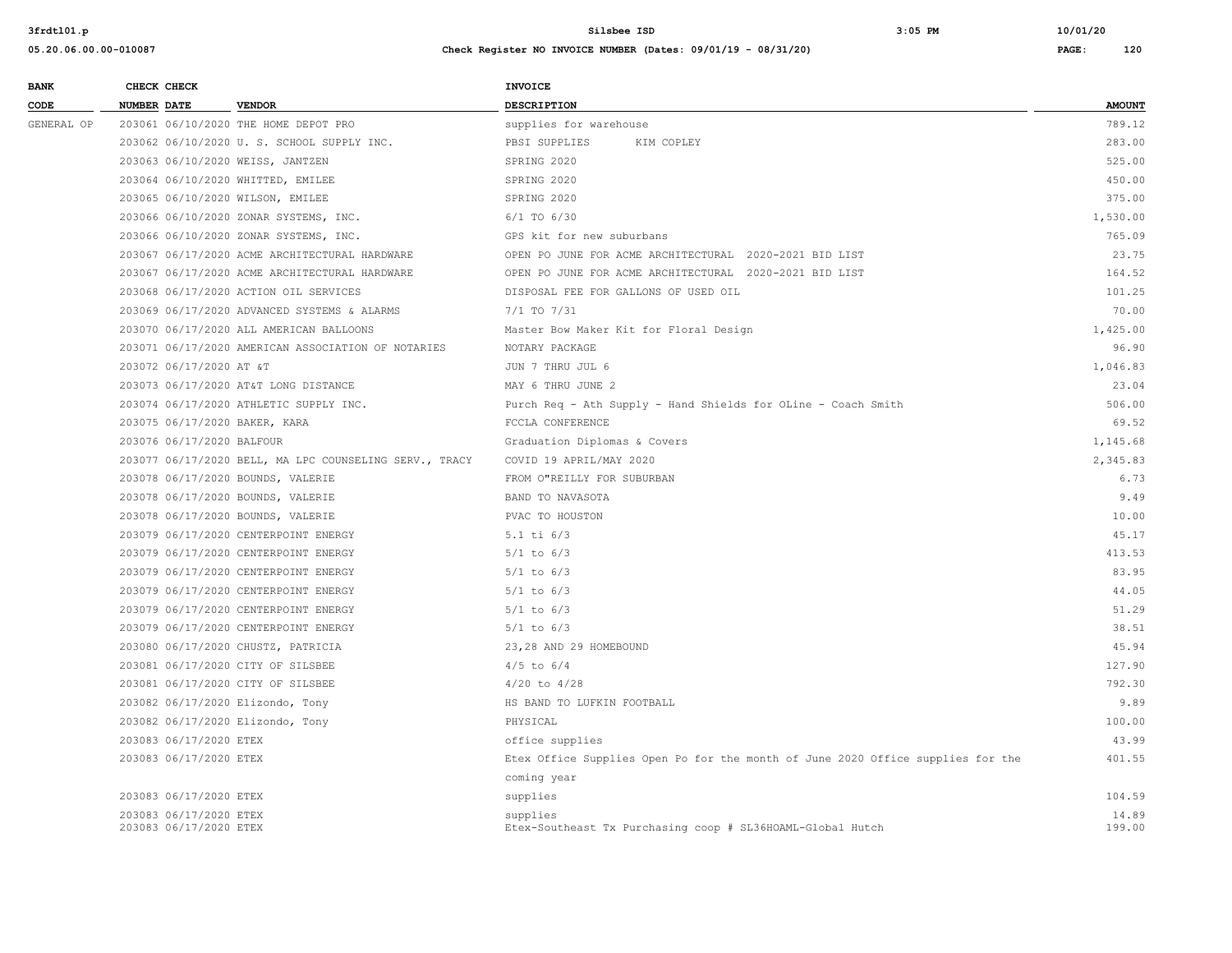| <b>BANK</b> | CHECK CHECK                   |                                                                                                | <b>INVOICE</b>                                                                                                   |                |
|-------------|-------------------------------|------------------------------------------------------------------------------------------------|------------------------------------------------------------------------------------------------------------------|----------------|
| CODE        | <b>NUMBER DATE</b>            | <b>VENDOR</b>                                                                                  | <b>DESCRIPTION</b>                                                                                               | <b>AMOUNT</b>  |
| GENERAL OP  | 203084 06/17/2020 GRAINGER    |                                                                                                | OPEN PO JUNE FOR GRAINGER BUY BOARD                                                                              | 31.23          |
|             |                               | 203085 06/17/2020 Hawthorne, Tonnee                                                            | ESY FIELD TRIP                                                                                                   | 14.78          |
|             |                               | 203086 06/17/2020 INTERSTATE BILLING SERVICE, INC.                                             | Rush Bus Centers Buy Board 6 Bus Batteries                                                                       | 431.10         |
|             |                               | 203087 06/17/2020 JOHNSEN'S WHOLESALE FLORIST                                                  | Supplies for the Floral Design classes                                                                           | 309.50         |
|             |                               | 203087 06/17/2020 JOHNSEN'S WHOLESALE FLORIST                                                  | Staplers for Floral Design                                                                                       | 349.50         |
|             |                               | 203087 06/17/2020 JOHNSEN'S WHOLESALE FLORIST                                                  | Supplies for Floral Design for 20-21 school year                                                                 | 999.75         |
|             |                               | 203088 06/17/2020 LANDSCAPE SPECIALIST                                                         | JUNE MONTHLY MAINTENENCE                                                                                         | 4,929.16       |
|             | 203089 06/17/2020 Luna, Kayla |                                                                                                | REGION V WORKSHOP                                                                                                | 23.65          |
|             |                               | 203090 06/17/2020 MOORE, CATHERINE                                                             | BAND TO NEW CANEY FOOTBALL PLAYOFF                                                                               | 9.32           |
|             |                               | 203091 06/17/2020 O'NEAL, PHILLIP                                                              | BLUE TAPP CONN FOR WIRES                                                                                         | 8.84           |
|             |                               | 203092 06/17/2020 O'REILLY AUTOMOTIVE                                                          | O'Reilly Auto Parts Silsbee ISD Bid Sheet 2019-2020 Open PO for the month of                                     | 130.25         |
|             |                               |                                                                                                | May 2020                                                                                                         |                |
|             |                               | 203093 06/17/2020 PARKER LUMBER - SILSBEE                                                      | Supplies for raised garden beds at the Academy Activity Fund to reimburse                                        | 509.49         |
|             |                               | 203094 06/17/2020 PARKS, DEBBIE                                                                | SENIOR FACEMASKS                                                                                                 | 345.00         |
|             |                               | 203095 06/17/2020 Patterson, Todd                                                              | GAS FOR TASB CONFERENCE                                                                                          | 32.95          |
|             |                               | 203096 06/17/2020 PERMA BOUND BOOKS                                                            | 280 LIBRARY TITLES                                                                                               | 4,433.14       |
|             |                               | 203097 06/17/2020 Powell, Karen                                                                | CAKE FOR RETIREMENT DAWN HELTON                                                                                  | 34.95          |
|             |                               | 203098 06/17/2020 POWERSCHOOL GROUP LLC                                                        | ongoing powerschool (talented) subscription                                                                      | 3.935.31       |
|             |                               | 203099 06/17/2020 RIDDELL/ALL AMERICAN SPORTS                                                  | Purch Req - Riddell - 10 New Helmets - Coach Smith                                                               | 4,252.45       |
|             |                               | 203100 06/17/2020 SOUTHERN COMPUTER WAREHOUSE                                                  | Purch Req - Southern Computer Warehouse - Printer/Copier for Mrs. Tomas' office                                  | 334.67         |
|             |                               |                                                                                                | - Coach Smith                                                                                                    |                |
|             |                               | 203101 06/17/2020 SOUTHWEST EMBLEM COMPANY                                                     | UIL Texas State Solo-Ensemble Contest Patch for Choir                                                            | 70.00          |
|             |                               | 203102 06/17/2020 STANLEY, WENDI                                                               | CTAT                                                                                                             | 94.77          |
|             |                               | 203103 06/17/2020 SWICEGOOD MUSIC COMPANY                                                      | Roland FP 30 Keyboard, rack & bench for Choir                                                                    | 798.90         |
|             |                               | 203104 06/17/2020 TALLEY, CLAYTON                                                              | MS TO NASA                                                                                                       | 9.20           |
|             |                               | 203104 06/17/2020 TALLEY, CLAYTON                                                              | MS TO NASA                                                                                                       | 10.00          |
|             |                               | 203104 06/17/2020 TALLEY, CLAYTON                                                              | HS FCCLA TO GALVESTON                                                                                            | 6.09           |
|             | 203105 06/17/2020 TASB, INC.  |                                                                                                | SHARS MAY                                                                                                        | 127.74         |
|             | 203106 06/17/2020 TCDA        |                                                                                                | VIRTUAL 7/23-25                                                                                                  | 152.00         |
|             |                               | 203107 06/17/2020 TEMPLETON, NATHAN                                                            | COMPREHENSIVE CTEE PROGRAM EVALUATION                                                                            | 3,500.00       |
|             |                               | 203108 06/17/2020 THE HOME DEPOT PRO                                                           | supplies for warehouse                                                                                           | 76.56          |
|             |                               | 203109 06/17/2020 U.S. SCHOOL SUPPLY INC.                                                      | counselor supplies<br>H Murphy                                                                                   | 201.40         |
|             |                               | 203110 06/17/2020 UNIVERSAL CHEERLEADER ASSOCIATION                                            | CHEER CAMP                                                                                                       | 6,341.00       |
|             |                               | 203111 06/17/2020 VARSITY SPIRIT FASHIONS                                                      | CHEER UNIFORMS                                                                                                   | 6,092.50       |
|             | 203112 06/17/2020 VATAT       |                                                                                                | VIRTUAL CONFERENCE                                                                                               | 300.00         |
|             | 203112 06/17/2020 VATAT       |                                                                                                | VIRTUAL VATAT CONFERENE JULY 27                                                                                  | 300.00         |
|             |                               | 203113 06/17/2020 WALKER, PATRICIA                                                             | FUEL FOR WAREHOUSE VAN                                                                                           | 10.01          |
|             |                               | 203114 06/24/2020 ACME ARCHITECTURAL HARDWARE<br>203114 06/24/2020 ACME ARCHITECTURAL HARDWARE | OPEN PO JUNE FOR ACME ARCHITECTURAL 2020-2021 BID LIST<br>OPEN PO JUNE FOR ACME ARCHITECTURAL 2020-2021 BID LIST | 96.76<br>19.00 |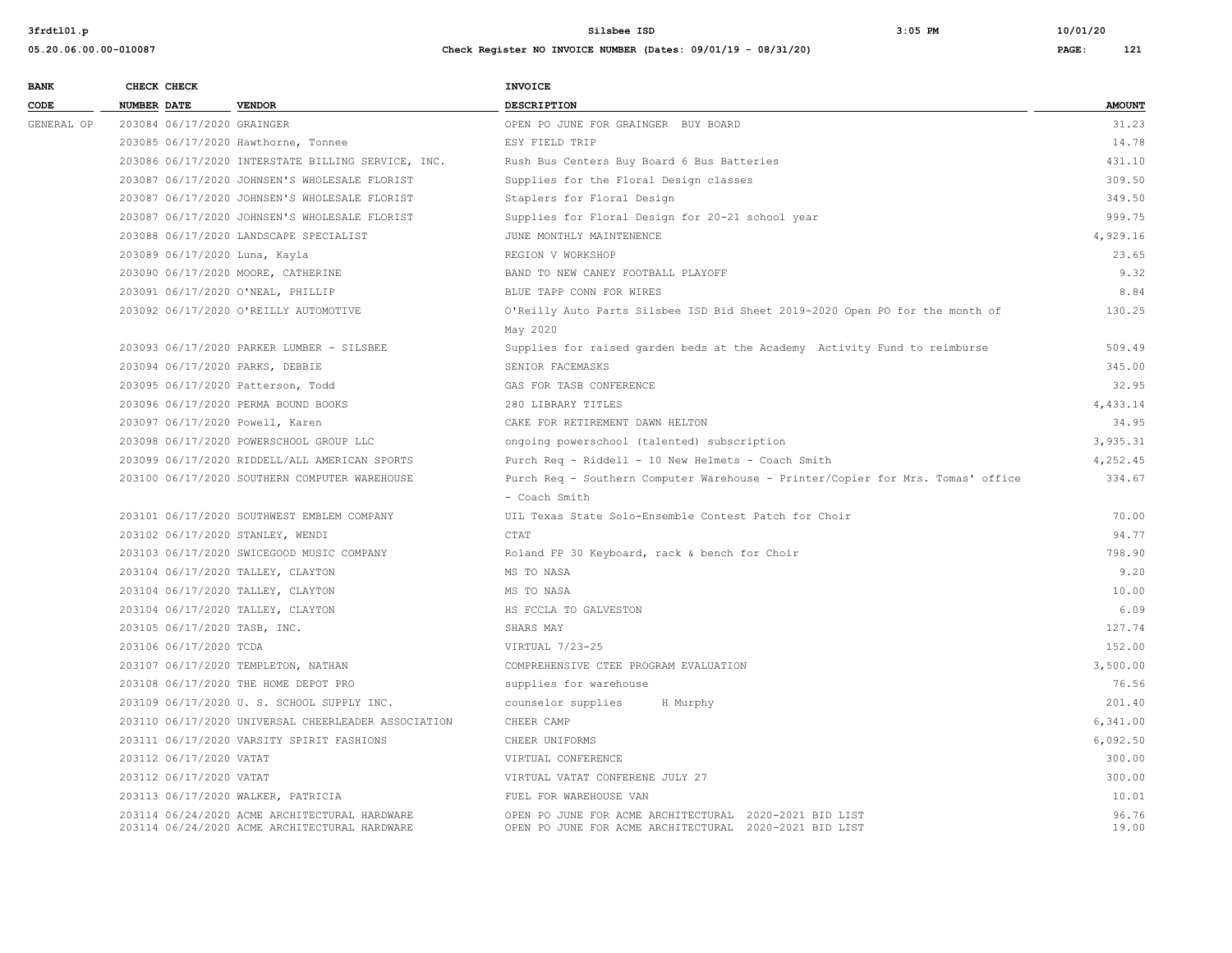| <b>BANK</b> | CHECK CHECK                        |                                                                              | <b>INVOICE</b>                                                                  |                         |
|-------------|------------------------------------|------------------------------------------------------------------------------|---------------------------------------------------------------------------------|-------------------------|
| CODE        | <b>NUMBER DATE</b>                 | <b>VENDOR</b>                                                                | <b>DESCRIPTION</b>                                                              | <b>AMOUNT</b>           |
| GENERAL OP  |                                    | 203115 06/24/2020 ACTION OIL SERVICES                                        | disposal fee for oil filters                                                    | 50.00                   |
|             | 203118 06/24/2020 AMAZON.COM/SYNCB |                                                                              | SCOTSMAN A39031-021 ICE THICKNESS PROBE AMAZON                                  | 22.95                   |
|             | 203118 06/24/2020 AMAZON.COM/SYNCB |                                                                              | SCOTSMAN A39031-021 ICE THICKNESS PROBE AMAZON                                  | $-22.95$                |
|             | 203118 06/24/2020 AMAZON.COM/SYNCB |                                                                              | manitowac ice thickness probe assembly amazon                                   | 100.95                  |
|             | 203118 06/24/2020 AMAZON.COM/SYNCB |                                                                              | manitowac ice thickness probe assembly amazon                                   | $-100.95$               |
|             | 203118 06/24/2020 AMAZON.COM/SYNCB |                                                                              | REPLACEMENT BATTERY PACK FOR RANDY BOLTON'S SAWZALL HE USES FOR WORK RELATED    | 47.90                   |
|             |                                    |                                                                              | JOBS AMAZON                                                                     |                         |
|             | 203118 06/24/2020 AMAZON.COM/SYNCB |                                                                              | Dog play pen, cattle halters, cattle combs, molecular kit, show box & metal pet | 1,915.89                |
|             |                                    |                                                                              | pen for Voc Aq                                                                  |                         |
|             | 203118 06/24/2020 AMAZON.COM/SYNCB |                                                                              | MOTOROLA FRS/GMRS TWO-WAY RADIOS 10PK AMAZON                                    | 449.95                  |
|             | 203118 06/24/2020 AMAZON.COM/SYNCB |                                                                              | UMBRELLAS FOR CAR DUTY                                                          | 32.85                   |
|             | 203118 06/24/2020 AMAZON.COM/SYNCB |                                                                              | counselor supplies<br>Debbie Johnson                                            | 70.85                   |
|             | 203118 06/24/2020 AMAZON.COM/SYNCB |                                                                              | UMBRELLA                                                                        | 32.85                   |
|             | 203118 06/24/2020 AMAZON.COM/SYNCB |                                                                              | FREEZER DOOR FRAME HEATER WIRE 300 AMAZON                                       | 148.71                  |
|             | 203118 06/24/2020 AMAZON.COM/SYNCB |                                                                              | counselor supplies<br>folders                                                   | 33.01                   |
|             | 203118 06/24/2020 AMAZON.COM/SYNCB |                                                                              | umbrellas for car duty                                                          | 38.97                   |
|             | 203118 06/24/2020 AMAZON.COM/SYNCB |                                                                              | 959557563599<br>MANITOWOC ICE THICKNESS PROBE SCOTSMAN THICKNESS                | 123.90                  |
|             |                                    |                                                                              | SENSOR                                                                          |                         |
|             | 203118 06/24/2020 AMAZON.COM/SYNCB |                                                                              | MANITOWOC ICE THICKNESS PROBE<br>SCOTSMAN THICKNESS SENSOR                      | $-100.95$               |
|             | 203118 06/24/2020 AMAZON.COM/SYNCB |                                                                              | PLASTIC SLEEVES A DOIRON                                                        | 39.89                   |
|             | 203118 06/24/2020 AMAZON.COM/SYNCB |                                                                              | Broom, New Mini Chest, Plastic Bucket, Cooler Bucket, Floral Displays & Jumbo   | 315.70                  |
|             |                                    |                                                                              | Debris Pan for Floral Design classes.                                           |                         |
|             | 203118 06/24/2020 AMAZON.COM/SYNCB |                                                                              | Steel Shelving for Robotics                                                     | 348.55                  |
|             | 203118 06/24/2020 AMAZON.COM/SYNCB |                                                                              | 897337593355 Books for Financial Math                                           | 44.42                   |
|             | 203118 06/24/2020 AMAZON.COM/SYNCB |                                                                              | umbrellas for car duty                                                          | 38.97                   |
|             | 203118 06/24/2020 AMAZON.COM/SYNCB |                                                                              | 3 Kicking Tees - Coach Smith                                                    | 29.97                   |
|             | 203118 06/24/2020 AMAZON.COM/SYNCB |                                                                              | webcam w/microphone and document camera for zoom meetings                       | 44.99                   |
|             | 203118 06/24/2020 AMAZON.COM/SYNCB |                                                                              | lanyards and id covers<br>Kelly Colvin                                          | 124.90                  |
|             | 203118 06/24/2020 AMAZON.COM/SYNCB |                                                                              | webcam w/mic and security wand                                                  | 211.76                  |
|             | 203119 06/24/2020 BALFOUR          |                                                                              | STATE GOLD MEDALS (21)                                                          | 231.00                  |
|             | 203120 06/24/2020 BEST MPRESSIONS  |                                                                              | GRADUATION TICKETS                                                              | 532.50                  |
|             | 203121 06/24/2020 BRODART CO.      |                                                                              | DUROFOAM LETTERS                                                                | 373.77                  |
|             | 203122 06/24/2020 CITY OF SILSBEE  |                                                                              | $4/27$ TO 6/4                                                                   | 5,214.60                |
|             | 203122 06/24/2020 CITY OF SILSBEE  |                                                                              | $4/5$ TO $6/4$                                                                  | 1,898.21                |
|             | 203122 06/24/2020 CITY OF SILSBEE  |                                                                              | $4/5$ TO $6/4$                                                                  | 128.45                  |
|             | 203122 06/24/2020 CITY OF SILSBEE  |                                                                              | $4/5$ TO $6/4$                                                                  | 79.90                   |
|             |                                    | 203123 06/24/2020 DE LAGE LANDEN PUBLIC FINANCE                              | $6/5$ TO $7/4$                                                                  | 18,567.87               |
|             |                                    | 203124 06/24/2020 DELEGARD TOOL CO.<br>203125 06/24/2020 DELL MARKETING L.P. | Wheel Aligner for the Auto Shop<br>Computer Refresh for District                | 10,828.15<br>317,534.53 |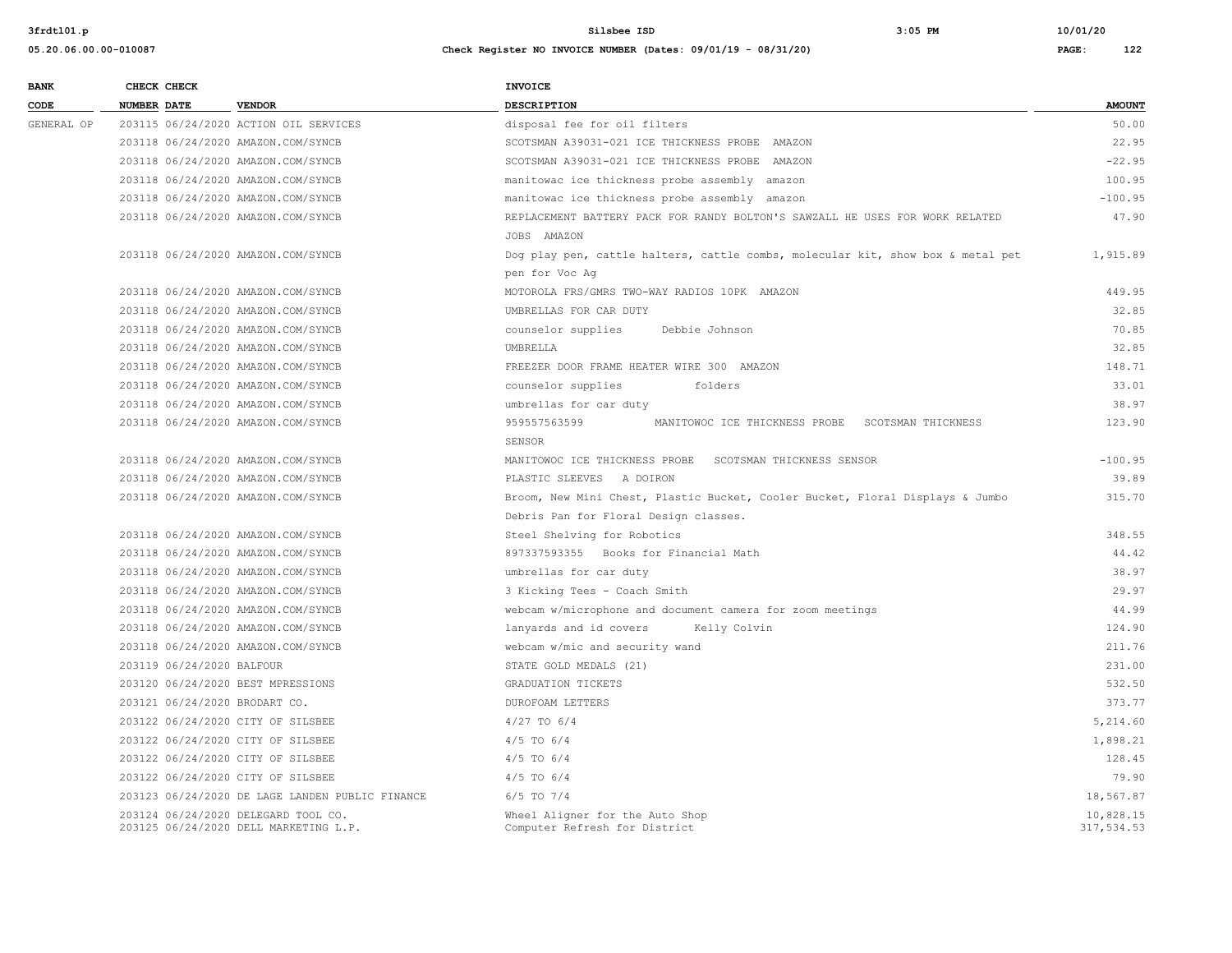| <b>BANK</b> | CHECK CHECK                                        | <b>INVOICE</b>                                                                         |               |
|-------------|----------------------------------------------------|----------------------------------------------------------------------------------------|---------------|
| CODE        | <b>NUMBER DATE</b><br><b>VENDOR</b>                | <b>DESCRIPTION</b>                                                                     | <b>AMOUNT</b> |
| GENERAL OP  | 203126 06/24/2020 ETEX                             | Etex Office Supplies Silsbee ISD Bid Sheet 2019-2020 Hanging file folders for          | 62.97         |
|             |                                                    | Tonnee's files                                                                         |               |
|             | 203126 06/24/2020 ETEX                             | office supplies                                                                        | 46.06         |
|             | 203126 06/24/2020 ETEX                             | rechargable batteries<br>Tammy Stout                                                   | 42.98         |
|             | 203126 06/24/2020 ETEX                             | OTG File Pedestal for counselors secretary                                             | 258.99        |
|             | 203126 06/24/2020 ETEX                             | office supplies-calendars and stamp                                                    | 16.58         |
|             | 203127 06/24/2020 FUNCTION4                        | 3/15 TO 6/14 OVERAGE COPIES                                                            | 636.32        |
|             | 203128 06/24/2020 GRAINGER                         | OPEN PO JUNE FOR GRAINGER BUY BOARD                                                    | 95.85         |
|             | 203128 06/24/2020 GRAINGER                         | OPEN PO JUNE FOR GRAINGER BUY BOARD                                                    | 48.20         |
|             | 203128 06/24/2020 GRAINGER                         | OPEN PO JUNE FOR GRAINGER BUY BOARD                                                    | 33.80         |
|             | 203128 06/24/2020 GRAINGER                         | OPEN PO JUNE FOR GRAINGER BUY BOARD                                                    | 163.08        |
|             | 203128 06/24/2020 GRAINGER                         | OPEN PO JUNE FOR GRAINGER BUY BOARD                                                    | 243.65        |
|             | 203129 06/24/2020 IMAGINATION PLAYGROUND           | small block set for P E                                                                | 318.99        |
|             | 203130 06/24/2020 INTERFACE SECURITY SYSTEMS       | 7/1 TO 7/31                                                                            | 27.49         |
|             | 203131 06/24/2020 Langston, Tonya                  | BETWEEN CAMPUSES                                                                       | 100.51        |
|             | 203131 06/24/2020 Langston, Tonya                  | ESL BETWEEN CAMPUSES                                                                   | 126.67        |
|             | 203132 06/24/2020 MITCHELL SAW & SUPPLY            | MATERIALS NEEDED TO CUT TREES DOWN IN THE DISTRICT 2020-2021 BID LIST                  | 516.90        |
|             | 203133 06/24/2020 MUSIC IN MOTION                  | Choir Music                                                                            | 465.16        |
|             | 203133 06/24/2020 MUSIC IN MOTION                  | Tack Pins, Award Medal Music, Award Certificates & Notes Lanyards for Choir            | 661.18        |
|             | 203134 06/24/2020 OMNI FILTRATION                  | LABOR AND MATERIALS TO CHANGE OUT FILTERS ON ENTIRE CAMPUS SES REGION 5                | 1,763.90      |
|             | 203134 06/24/2020 OMNI FILTRATION                  | LABOR AND MATERIALS TO CHANGE OUT FILTERS ON LRP CAMPUS REGION 5                       | 392.68        |
|             | 203135 06/24/2020 ORIENTAL TRADING COMPANY         | sticker rolls<br>Debbie Johnson                                                        | 61.57         |
|             | 203136 06/24/2020 PERFECTION LEARNING CORPORATION  | AMSCO Advanced Placement World History: Modern - book for the SS dept.                 | 28.33         |
|             |                                                    | BuyBoard 531-17                                                                        |               |
|             | 203137 06/24/2020 PINEY WOODS SANITATION           | 7/1 TO 7/31                                                                            | 70.00         |
|             | 203138 06/24/2020 PORTA PHONE                      | Purch Req - PortaPhone - Headset - Coach Smith                                         | 769.50        |
|             | 203139 06/24/2020 POWELL, YOUNGBLOOD, & TAYLOR LLP | RE: GENERAL MATTERS                                                                    | 2,604.00      |
|             | 203140 06/24/2020 PPG ARCHITECTURAL FINISHES       | black paint Parts for paint sprayer buyboard                                           | 140.88        |
|             | 203141 06/24/2020 REALITYWORKS                     | Bovine Milking Udder Simulator for Voc Ag classes                                      | 974.12        |
|             | 203142 06/24/2020 SCHOOL SPECIALTY                 | kraft paper rolls<br>teacher supplies                                                  | 404.88        |
|             | 203143 06/24/2020 SHELBURNE ADVERTISING, INC.      | 2020-2021 Parking Permits                                                              | 427.40        |
|             | 203144 06/24/2020 SHI GOVERNMENT SOLUTIONS, INC.   | PRTG Network Monitor                                                                   | 878.90        |
|             | 203145 06/24/2020 SKYWARD ACCOUNTING DEPT          | update esignature for check printing                                                   | 200.00        |
|             | 203146 06/24/2020 SMART'S TRUCK & TRAILER          | Smart's Truck and Trailer Silsbee ISD Bid Sheet AC Blower wheel assembly for           | 209.00        |
|             |                                                    | bus <sub>93</sub>                                                                      |               |
|             | 203146 06/24/2020 SMART'S TRUCK & TRAILER          | Smart's Truck and Trailer Silsbee ISD Bid Sheet 2019-2020 Fleetquard Filter<br>Program | 1,126.92      |
|             | 203147 06/24/2020 SOUTHERN LAWN & LANDSCAPES LLC   | MOWING COMPLETED ON 6/20                                                               | 4,906.00      |
|             | 203147 06/24/2020 SOUTHERN LAWN & LANDSCAPES LLC   | Cost for rock line drainage ditch in front of SMS                                      | 550.00        |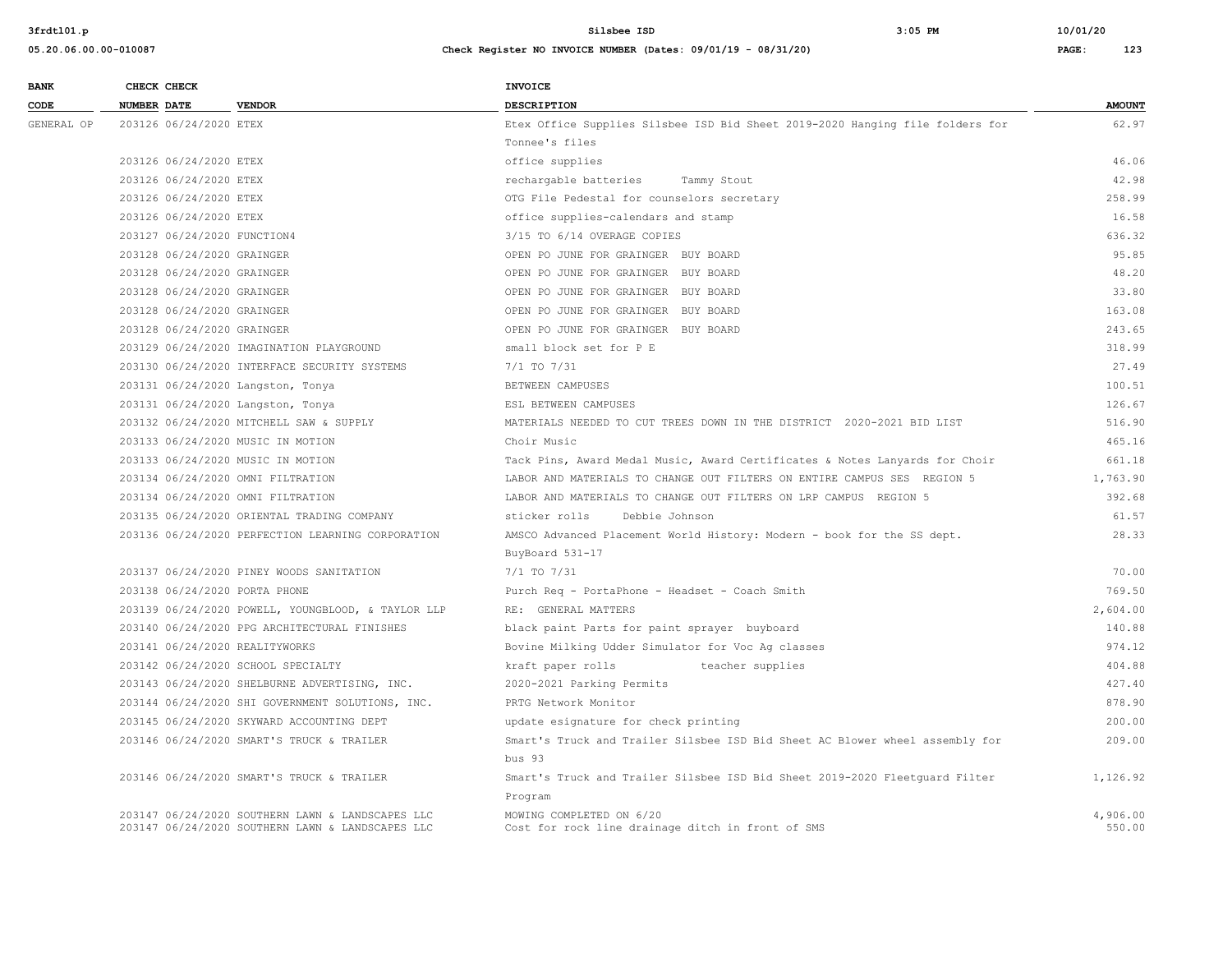| <b>BANK</b> | CHECK CHECK                        |                                                        | <b>INVOICE</b>                                                            |               |
|-------------|------------------------------------|--------------------------------------------------------|---------------------------------------------------------------------------|---------------|
| CODE        | <b>NUMBER DATE</b>                 | <b>VENDOR</b>                                          | DESCRIPTION                                                               | <b>AMOUNT</b> |
| GENERAL OP  |                                    | 203148 06/24/2020 SOUTHERN COMPUTER WAREHOUSE          | printer Robert Wilson                                                     | 352.08        |
|             |                                    | 203148 06/24/2020 SOUTHERN COMPUTER WAREHOUSE          | Lisa Keiser<br>printer                                                    | 352.08        |
|             |                                    | 203149 06/24/2020 SPARKLETTS AND SIERRA SPRINGS        | ADMINISTRATION, WAREHOUSE, AND TRANSPORTATION                             | 117.92        |
|             |                                    | 203150 06/24/2020 SYMMETRY ENERGY SOLUTIONS, LLC.      | 5/1 TO 5/31                                                               | 2,642.25      |
|             |                                    | 203151 06/24/2020 TEXAS ASSN OF SCHOOL PERSONNEL ADM   | TASPA 2020 Virtual Summer Conference Law Conference                       | 260.00        |
|             |                                    | 203151 06/24/2020 TEXAS ASSN OF SCHOOL PERSONNEL ADM   | TASPA 2020 Virtual Summer Conference Law Conference                       | 125.00        |
|             |                                    | 203152 06/24/2020 TEXAS DEPT OF INFORMATION RESOURCES  | MAY 2020                                                                  | 26.05         |
|             |                                    | 203153 06/24/2020 TEXAS GIRLS COACHES ASSOCIATION      | MEMBERSHIP AND CLINIC                                                     | 135.00        |
|             |                                    | 203154 06/24/2020 TEXAS POLICE TRAINERS, LLC           | ACTIVE SHOOTER RESPONSE FOR SCHOOL BASED LAW ENFORCEMENT - JOHN WILLIAMS  | 100.00        |
|             |                                    | 203154 06/24/2020 TEXAS POLICE TRAINERS, LLC           | ACTIVE SHOOTER RESPONSE FOR SCHCOOL BASED LAW ENFORCEMENT - MICHAEL NOLEN | 100.00        |
|             | 203155 06/24/2020 VERIZON WIRELESS |                                                        | MAY 14 - JUN 13                                                           | 238.46        |
|             | 203155 06/24/2020 VERIZON WIRELESS |                                                        | MAY 14 - JUN 13                                                           | 671.99        |
|             |                                    | 203156 06/24/2020 VISUAL TECHNIQUES INC.               | FLAT PANEL CART                                                           | 624.99        |
|             | 203157 06/24/2020 WAL-MART         |                                                        | supplies                                                                  | 171.50        |
|             | 203157 06/24/2020 WAL-MART         |                                                        | FACE MASK FOR SAC CAMP                                                    | 119.76        |
|             | 203157 06/24/2020 WAL-MART         |                                                        | BOARD MEETING AND SUPPLIES                                                | 63.34         |
|             | 203158 07/01/2020 4 IMPRINT        |                                                        | paws keychains<br>Heather Murphy                                          | 1,035.46      |
|             | 203159 07/01/2020 APPLE INC.       |                                                        | 27" Apple Imacs                                                           | 27,859.00     |
|             | 203159 07/01/2020 APPLE INC.       |                                                        | 27" Apple Imacs                                                           | 1,904.00      |
|             | 203159 07/01/2020 APPLE INC.       |                                                        | 27" Apple Imacs                                                           | 6,429.00      |
|             |                                    | 203160 07/01/2020 ATHLETIC SUPPLY INC.                 | Purch Req - Athl Supply - B Track - Supplies-Coach Harrison               | 3,688.00      |
|             | 203161 07/01/2020 BAILEY, THERESA  |                                                        | SOFTBALL GAMES LCM                                                        | 160.00        |
|             |                                    | 203162 07/01/2020 BAYOU CITY GYM FLOORS, JOHN SWART    | ONE COAT SYSTEM ON ALL FOUR GYM FLOORS/COMP AND PRACTICE HS AND MS SEE    | 7,852.00      |
|             |                                    |                                                        | ATTACHED QUOTE BUY BOARD                                                  |               |
|             |                                    | 203163 07/01/2020 BELL, MA LPC COUNSELING SERV., TRACY | SHS COUNSELING                                                            | 325.00        |
|             |                                    | 203163 07/01/2020 BELL, MA LPC COUNSELING SERV., TRACY | SOCIAL GROUPS PACES                                                       | 732.20        |
|             |                                    | 203163 07/01/2020 BELL, MA LPC COUNSELING SERV., TRACY | SES COUNSELING                                                            | 1,133.33      |
|             |                                    | 203163 07/01/2020 BELL, MA LPC COUNSELING SERV., TRACY | SHS COUUNSELING                                                           | 2,587.50      |
|             |                                    | 203164 07/01/2020 BILL CLARK PEST CONTROL              | OPEN PO JUNE FOR BILL CLARK PEST CONTROL AWARDED                          | 255.00        |
|             |                                    | 203164 07/01/2020 BILL CLARK PEST CONTROL              | <b>BUILDINGS</b>                                                          | 1,375.00      |
|             | 203165 07/01/2020 BSN SPORTS       |                                                        | PLAYER JACKET                                                             | 83.00         |
|             |                                    | 203166 07/01/2020 CENTERPOINT ENERGY                   | 5/14 TO 6/16                                                              | 548.46        |
|             |                                    | 203166 07/01/2020 CENTERPOINT ENERGY                   | 5/14 TO 6/16                                                              | 50.23         |
|             | 203167 07/01/2020 CITY OF SILSBEE  |                                                        | $5/13$ to $6/13$                                                          | 398.91        |
|             | 203167 07/01/2020 CITY OF SILSBEE  |                                                        | $5/13$ to $6/13$                                                          | 1,310.90      |
|             | 203167 07/01/2020 CITY OF SILSBEE  |                                                        | $4/28$ to $6/4$                                                           | 32.50         |
|             | 203167 07/01/2020 CITY OF SILSBEE  |                                                        | $4/28$ to $6/4$                                                           | 138.10        |
|             | 203167 07/01/2020 CITY OF SILSBEE  |                                                        | $4/28$ to $6/4$                                                           | 166.30        |
|             | 203167 07/01/2020 CITY OF SILSBEE  |                                                        | $5/6$ to $6/6$                                                            | 113.50        |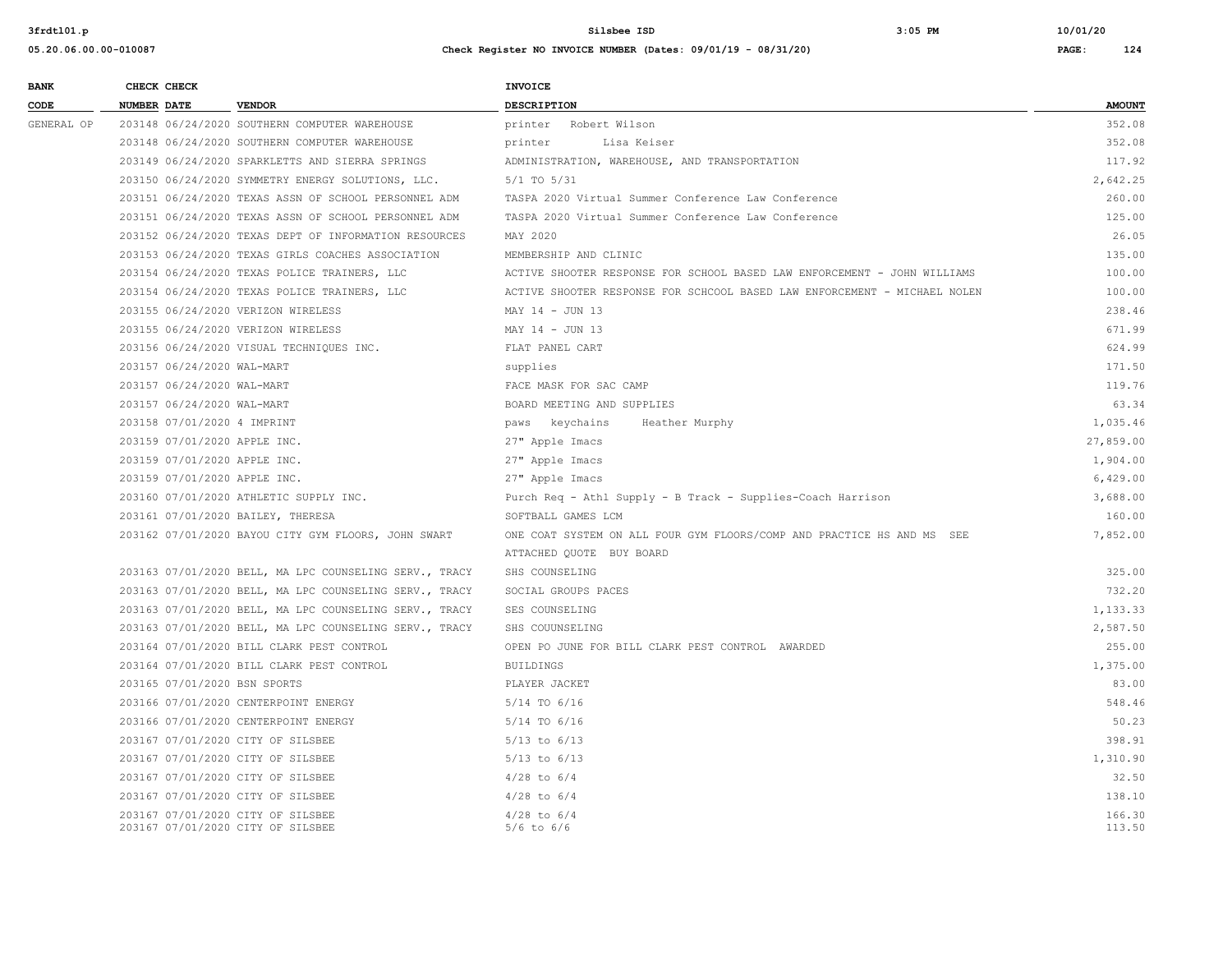| <b>BANK</b> | CHECK CHECK        |                          |                                                          | <b>INVOICE</b>                                                                                                                                         |               |
|-------------|--------------------|--------------------------|----------------------------------------------------------|--------------------------------------------------------------------------------------------------------------------------------------------------------|---------------|
| CODE        | <b>NUMBER DATE</b> |                          | <b>VENDOR</b>                                            | <b>DESCRIPTION</b>                                                                                                                                     | <b>AMOUNT</b> |
| GENERAL OP  |                    |                          | 203167 07/01/2020 CITY OF SILSBEE                        | 5/13 TO 6/13                                                                                                                                           | 185.50        |
|             |                    |                          | 203169 07/01/2020 COASTAL WELDING SUPPLY INC             | DeWalt MultiCutter Chop Saw for Welding                                                                                                                | 625.47        |
|             |                    |                          | 203169 07/01/2020 COASTAL WELDING SUPPLY INC             | Pipe Cutting Machine, Profax Portable Track Cutting Machine, Pitch Rack Kit &                                                                          | 4,929.55      |
|             |                    |                          |                                                          | Mach Torch Long for the welding dept.                                                                                                                  |               |
|             |                    |                          | 203169 07/01/2020 COASTAL WELDING SUPPLY INC             | Pipe Cutting Machine, Profax Portable Track Cutting Machine, Pitch Rack Kit &                                                                          | 2,730.40      |
|             |                    |                          |                                                          | Mach Torch Long for the welding dept.                                                                                                                  |               |
|             |                    |                          | 203169 07/01/2020 COASTAL WELDING SUPPLY INC             | Grinder, Grinder Die, Heavy Duty Chop Saw, Deep Cut Band Saw, Cut Kit &                                                                                | 808.06        |
|             |                    |                          |                                                          | Hypertherm PMX85 for the welding dept.                                                                                                                 |               |
|             |                    |                          | 203169 07/01/2020 COASTAL WELDING SUPPLY INC             | Grinder, Grinder Die, Heavy Duty Chop Saw, Deep Cut Band Saw, Cut Kit &                                                                                | 5,406.32      |
|             |                    |                          |                                                          | Hypertherm PMX85 for the welding dept.                                                                                                                 |               |
|             |                    |                          | 203169 07/01/2020 COASTAL WELDING SUPPLY INC             | Supplies for welding shop                                                                                                                              | 117.40        |
|             |                    | 203170 07/01/2020 ETEX   |                                                          | ETEX BUSINESS SUPPLY HR AND CURRICULUM SUPPLIES S. THORNHILL                                                                                           | 341.42        |
|             |                    | 203170 07/01/2020 ETEX   |                                                          | office supplies-calendars and stamp                                                                                                                    | 9.19          |
|             |                    | 203170 07/01/2020 ETEX   |                                                          | Utility table for Jennifer Williams' BIM class.                                                                                                        | 399.99        |
|             |                    |                          | 203171 07/01/2020 FAST SIGNS                             | plaque for 1977 state quarter finals picture                                                                                                           | 125.00        |
|             |                    | 203172 07/01/2020 FCSTAT |                                                          | VIRTUAL CONFERENCE FEE                                                                                                                                 | 550.00        |
|             |                    |                          | 203173 07/01/2020 FUNCTION 4 LLC                         | $6/15$ TO $7/14$                                                                                                                                       | 646.20        |
|             |                    |                          | 203174 07/01/2020 HERITAGE FOOD SERVICE GROUP, INC.      | SCOTTSMAN ICE THICKNESS PROBE FOR MIDDLE SCHOOL ICE MACHINE MANITOWOC ICE                                                                              | 157.41        |
|             |                    |                          |                                                          | THICKNESS PROBE FOR TRANSPORTATION BUY BOARD                                                                                                           |               |
|             |                    |                          | 203175 07/01/2020 HOUGHTON MIFFLIN COMPANY               | Go Math Student Bundle Grade K 2015                                                                                                                    | 1,430.00      |
|             |                    |                          | 203176 07/01/2020 K & S OUTDOOR POWER INC.               | ASSEMBLY 15 SEMI PNUEMATIC TIRES FOR 60" CUT GRAVELY NO APPROVED VENDOR HAS                                                                            | 291.90        |
|             |                    |                          |                                                          | TO BE GRAVELY DEALER TO GET FROM                                                                                                                       |               |
|             |                    |                          | 203177 07/01/2020 MID-CONTINENT CASUALTY COMPANY         | TANK OWNERS RENEWAL 7/15/2020 TO 7/15/2021                                                                                                             | 2,244.00      |
|             |                    | 203178 07/01/2020 MPS    |                                                          | textbook for AP World History                                                                                                                          | 3,126.47      |
|             |                    |                          | 203179 07/01/2020 MUNRO'S UNIFORM SERVICE                | MAINTENANCE JUNE                                                                                                                                       | 513.25        |
|             |                    |                          | 203180 07/01/2020 NATIONAL ASSOCIATION OF SOCIAL WORKERS | workshop-NASW june 12 2020                                                                                                                             | 150.00        |
|             |                    |                          | 203181 07/01/2020 NCS PEARSON, INC.                      | Pearson-ButBoard-Kevin Snook #0158978455-WISC-V Complete Kit/Soft Bag                                                                                  | 1,470.00      |
|             |                    |                          | 203181 07/01/2020 NCS PEARSON, INC.                      | testing                                                                                                                                                | 1,139.51      |
|             |                    |                          | 203182 07/01/2020 NORTH HARDIN WATER SUPPLY CORP.        | 5/5 TO 6/9                                                                                                                                             | 176.95        |
|             |                    |                          | 203183 07/01/2020 ORIENTAL TRADING COMPANY, INC.         | trophies<br>Heather Murphy                                                                                                                             | 431.19        |
|             |                    |                          | 203183 07/01/2020 ORIENTAL TRADING COMPANY, INC.         | KELLY SMITH<br>AR PRIZES                                                                                                                               | 2,385.02      |
|             |                    |                          | 203183 07/01/2020 ORIENTAL TRADING COMPANY, INC.         | misc.<br>counselor supplies<br>H Murphy                                                                                                                | 167.24        |
|             |                    |                          | 203184 07/01/2020 PENDER'S MUSIC COMPANY                 | 20-21 TMEA All State Choir Complete Small & Large School Packets for Choir                                                                             | 693.50        |
|             |                    |                          | 203185 07/01/2020 Powell, Karen                          | STAFF BREAKFAST ADM TRAINING                                                                                                                           | 19.00         |
|             |                    |                          | 203186 07/01/2020 REGION 16 EDUCATON SERVICE CENTER      | REGION 16 JAMIE HAGLER @ REGION 5 TITLE I PART A PARENT & FAMILY ENGAGEMENT                                                                            | 75.00         |
|             |                    |                          |                                                          | 718501 ESC CLUSTER TRAINING BUILDING CAPACITY - BUILDING RELATIONSHIPS 718504                                                                          |               |
|             |                    |                          |                                                          | ESC CLUSTER TRAINING - AN ADMINISTRATORS GUIDE TO ESSA MONDAY MARCH 2, 2020                                                                            |               |
|             |                    |                          | 203187 07/01/2020 REGION V EDUCATION SERVICE CENTER      | Region V-Dr Vicki Brantley #294770-Identifying 504 Eligibility for ADHD<br>#290910-In-Home/Parent Training #291288-ARD/IEP Leadership #278696-Behavior | 60.00         |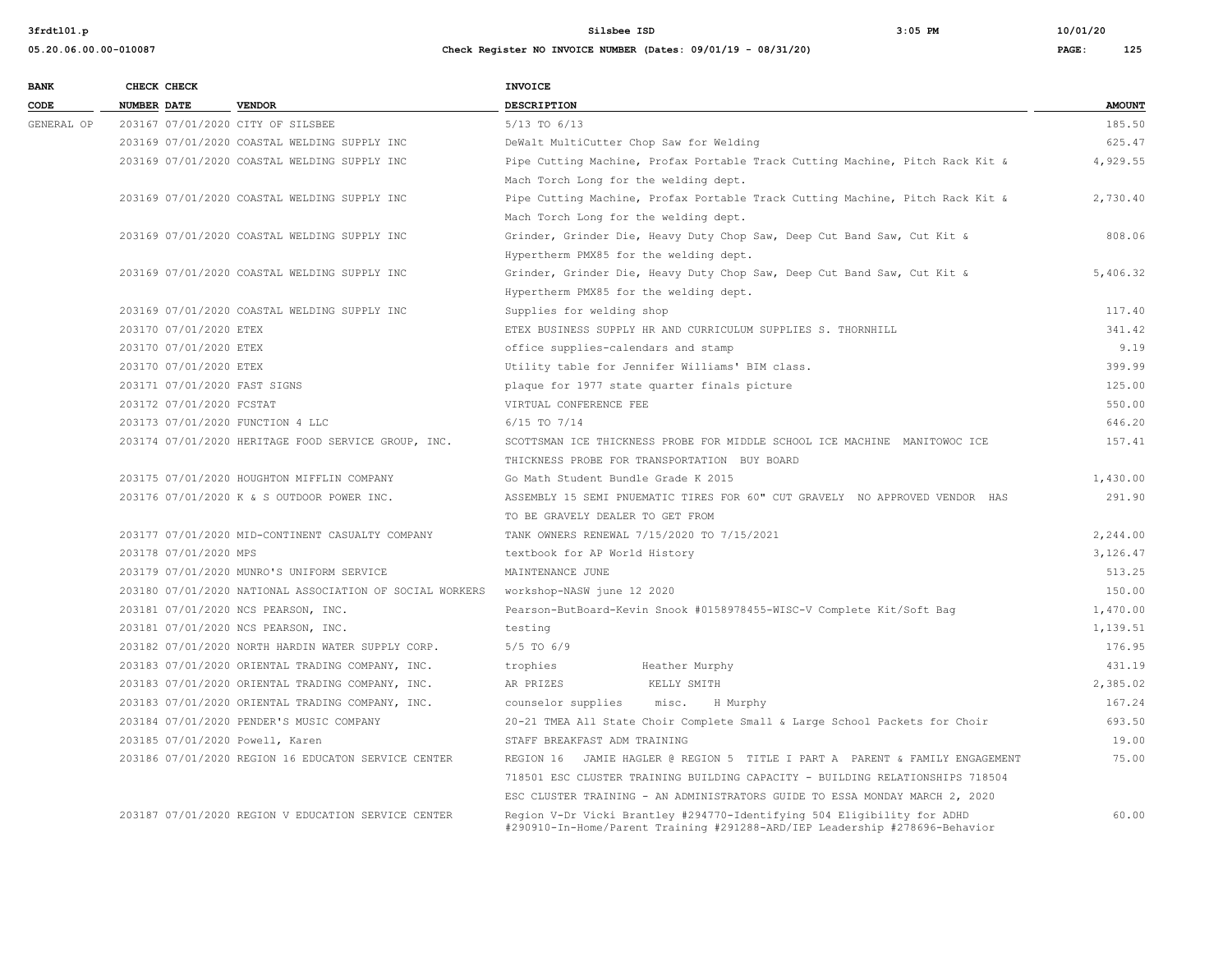#### **05.20.06.00.00-010087 Check Register NO INVOICE NUMBER (Dates: 09/01/19 - 08/31/20) PAGE: 126**

| <b>BANK</b> | CHECK CHECK                                        |                                                       | INVOICE                                                                          |                    |
|-------------|----------------------------------------------------|-------------------------------------------------------|----------------------------------------------------------------------------------|--------------------|
| CODE        | <b>NUMBER DATE</b>                                 | <b>VENDOR</b>                                         | DESCRIPTION                                                                      | <b>AMOUNT</b>      |
|             |                                                    |                                                       | Institue 2020 #294713-Relationship, Responsibility and Regulation-Trama Invested |                    |
|             |                                                    |                                                       | Practices                                                                        |                    |
| GENERAL OP  |                                                    | 203188 07/01/2020 REGION XIII EDUCATION SERVICE CNTR  | Behave! 2020 conference Region 13 - Amanda Horton workshop# SU2041009            | 110.00             |
|             |                                                    | 203188 07/01/2020 REGION XIII EDUCATION SERVICE CNTR  | Region 13- Crystal Johnson BEHAVE! 2020                                          | 110.00             |
|             |                                                    | 203189 07/01/2020 RIDDELL/ALL AMERICAN SPORTS         | Purch Req - Riddell - HS Football Helmets - Coach Smith                          | 1,282.70           |
|             |                                                    | 203190 07/01/2020 RIVERSIDE INSIGHTS                  | testing                                                                          | 517.28             |
|             |                                                    | 203191 07/01/2020 ROMEO MUSIC LLC                     | Samson Portable PA for Choir                                                     | 620.00             |
|             |                                                    | 203192 07/01/2020 SAVVAS LEARNING COMPANY LLC         | textbooks for AP Government                                                      | 4,000.12           |
|             |                                                    | 203193 07/01/2020 SKL ENTERPRISES LLC                 | MEMBERSHIP RENEWAL                                                               | 350.00             |
|             | 203194 07/01/2020 SPECTRUM                         |                                                       | 6/18 TO 7/17                                                                     | 1,338.23           |
|             |                                                    | 203195 07/01/2020 STAR LOCKTECHS                      | OPEN PO JUNE FOR STAR LOCKTECHS BID LIST                                         | 90.00              |
|             |                                                    | 203196 07/01/2020 SUPER DUPER PUBLICATIONS            | Super Duper TIPS-USA-Carol Smith #PE9735-Moving Across Syllables                 | 192.90             |
|             |                                                    |                                                       | #LS1656-No-Glamour Book only #LS1659-No-Glamour Middle School                    |                    |
|             |                                                    | 203196 07/01/2020 SUPER DUPER PUBLICATIONS            | speech                                                                           | 383.86             |
|             | 203197 07/01/2020 TASBO                            |                                                       | TASBO S THORNHILL MANAGING STIPEND & EXTRA DUTY PAY THURSDAY, MAY 7, 2020        | 125.00             |
|             |                                                    | 203198 07/01/2020 TASO SABINE-NECHES SOFTBALL CHAPTER | SCRIMMAGES                                                                       | 75.00              |
|             |                                                    | 203199 07/01/2020 TEACHING SYSTEMS INC.               | Robotics Supplies Choice Partners 17/026KH                                       | 1,805.40           |
|             |                                                    | 203199 07/01/2020 TEACHING SYSTEMS INC.               | Supplies for Robotics Choice Partners 17/026KH-36                                | 1,222.79           |
|             |                                                    | 203200 07/01/2020 TEXAS COMPTROLLER OF PUBLIC ACCTS   | STATE OF TEXAS CO-OP ANNUAL MEMBERSHIP                                           | 100.00             |
|             | 203201 07/01/2020 TEXAS FCCLA                      |                                                       | ADVISOR VIRTUAL CAMP & STUDENT                                                   | 100.00             |
|             | 203202 07/01/2020 THSCA                            |                                                       | MEMBERSHIP FEES                                                                  | 2,030.00           |
|             |                                                    | 203203 07/01/2020 BEAUMONT FREIGHTLINER - STERLING    | Beaumont Freightliner Batteries                                                  | 426.30             |
|             |                                                    | 203204 07/01/2020 CHALK'S TRUCK PARTS, INC.           | Chalk's Truck Parts Silsbee ISD Bid Sheet 2019-2020 Seat Cover for Buses         | 1,138.70           |
|             | 203205 07/01/2020 MOTT SUPPLY                      |                                                       | Mott's Auto Parts Silsbee ISD Bid Sheet 2019-2020 Hydraulic Hose for special     | 44.34              |
|             |                                                    |                                                       | ed                                                                               |                    |
|             | 203205 07/01/2020 MOTT SUPPLY                      |                                                       | Mott's Supply Inflation Pit Stop Silsbee ISD Bid Sheet 2019-2020                 | 1,417.00           |
|             | 203205 07/01/2020 MOTT SUPPLY                      |                                                       | Mott's Supply Silsbee ISD Bid Sheet 2019-2020 6pc Bearing Driver Set             | 235.05             |
|             |                                                    | 203206 07/01/2020 SMART'S TRUCK & TRAILER             | Smart's Truck and Trailer Silsbee ISD Bid Sheet 2019 - 2020 U Joint kIt          | 75.56              |
|             | 203207 07/01/2020 TAPT                             |                                                       | TAPT Active Memeberships for Mike Tomas, Sharon Smith and Tonnee Hawthorne       | 50.00              |
|             | 203207 07/01/2020 TAPT                             |                                                       | TAPT Active Memeberships for Mike Tomas, Sharon Smith and Tonnee Hawthorne       | 50.00              |
|             | 203207 07/01/2020 TAPT                             |                                                       | TAPT Active Memeberships for Mike Tomas, Sharon Smith and Tonnee Hawthorne       | 50.00              |
|             | 203208 07/15/2020 ABM                              |                                                       | <b>JULY 2020</b>                                                                 | 54,671.52          |
|             |                                                    | 203209 07/15/2020 ADVANCED SYSTEMS & ALARMS           | 8/1 TO 8/31                                                                      | 70.00              |
|             | 203210 07/15/2020 AT &T                            |                                                       | JUN 25 THRU JUL 24                                                               | 71.43              |
|             | 203210 07/15/2020 AT &T                            |                                                       | JUN 25 THRU JUL 24                                                               | 41.27              |
|             | 203210 07/15/2020 AT &T                            |                                                       | JUNN 25 THRU JUL 24                                                              | 51.37              |
|             | 203210 07/15/2020 AT &T                            |                                                       | JUN 25 THRU JUL 24                                                               | 51.37              |
|             | 203210 07/15/2020 AT &T<br>203210 07/15/2020 AT &T |                                                       | JUN 27 THRU JUL 26<br>JUL 7 THRU AUG 6                                           | 142.86<br>1,064.84 |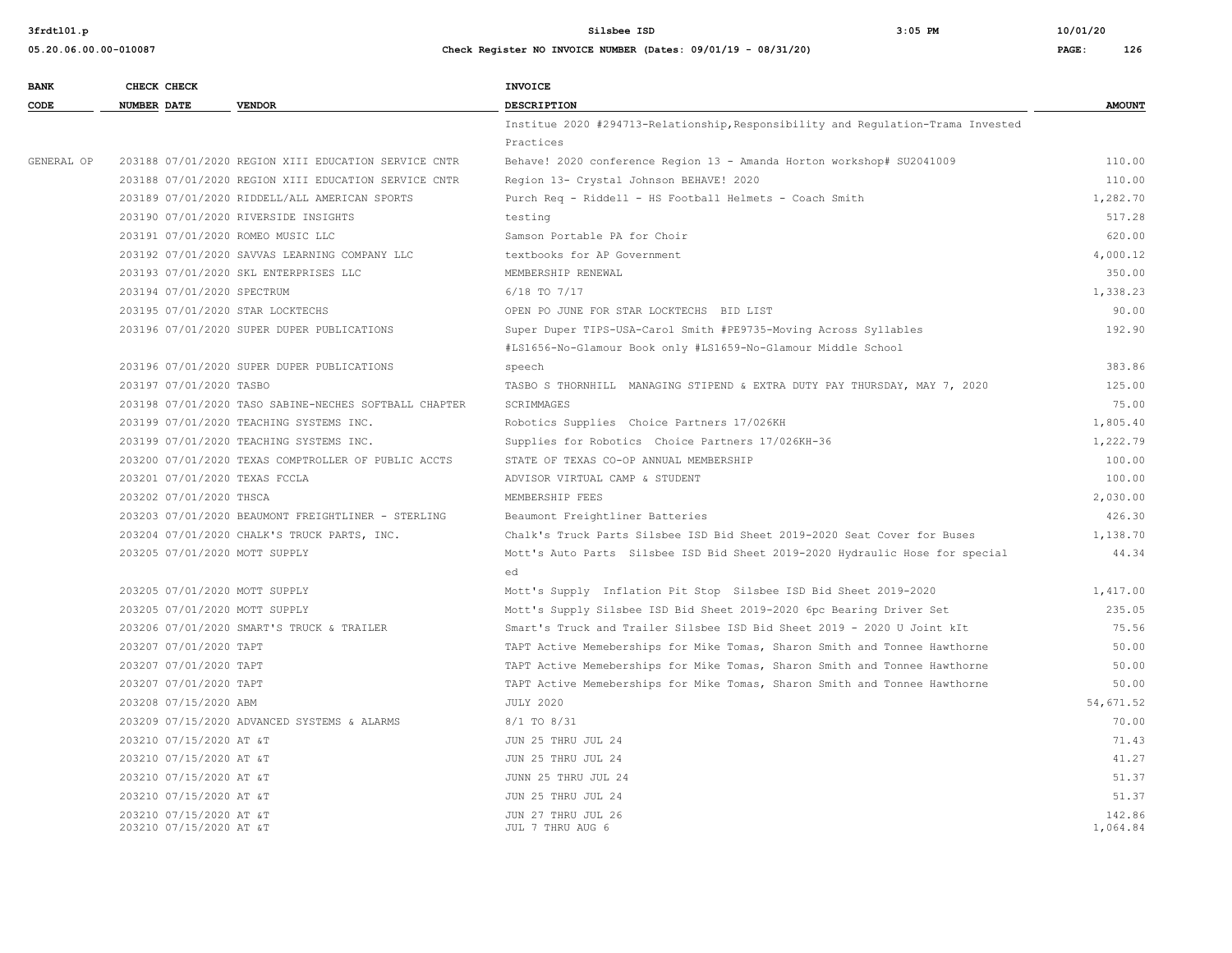| <b>BANK</b> | CHECK CHECK                |                        |                                                        | INVOICE                                                                     |               |
|-------------|----------------------------|------------------------|--------------------------------------------------------|-----------------------------------------------------------------------------|---------------|
| CODE        | NUMBER DATE                |                        | <b>VENDOR</b>                                          | <b>DESCRIPTION</b>                                                          | <b>AMOUNT</b> |
| GENERAL OP  |                            | 203211 07/15/2020 AT&T |                                                        | JUN 27 THRU JUL 25                                                          | 5,980.41      |
|             |                            |                        | 203212 07/15/2020 AT&T LONG DISTANCE                   | JUNE 2 TO JULY 1                                                            | 32.47         |
|             |                            |                        | 203213 07/15/2020 ATHLETIC SUPPLY INC.                 | Purch Req - Ath Supply - Whistles - Coach Smith                             | 160.00        |
|             | 203214 07/15/2020 BALFOUR  |                        |                                                        | Graduation Diplomas & Covers                                                | 24.15         |
|             |                            |                        | 203215 07/15/2020 BEAUMONT FREIGHTLINER - STERLING     | Beaumont Freightliner Shop Manuel for Mercedes Engine on Bus 41             | 190.20        |
|             |                            |                        | 203216 07/15/2020 BELL, MA LPC COUNSELING SERV., TRACY | 504 HIGH SCHOOL                                                             | 200.00        |
|             |                            |                        | 203216 07/15/2020 BELL, MA LPC COUNSELING SERV., TRACY | MARCH 2020                                                                  | 1,300.00      |
|             |                            |                        | 203217 07/15/2020 BILL DOVER COMPANY, INC.             | Bill Dover Oil Silsbee ISD Bid Sheet 2019-2020 Anti-Freeze                  | 470.18        |
|             |                            |                        | 203218 07/15/2020 BOURGEOIS, BRANDON                   | 1 OF 2 DRAWS                                                                | 250.00        |
|             |                            |                        | 203219 07/15/2020 BSN SPORTS                           | Purch Req - BSN - Girls' Athletics Shorts and Tees - Coach Hicks            | 1,470.00      |
|             |                            |                        | 203219 07/15/2020 BSN SPORTS                           | Purch Req - BSN - Volleyball materials - Coach Hicks                        | 3,937.49      |
|             |                            |                        | 203220 07/15/2020 CENTERPOINT ENERGY                   | $6/3$ to $7/6$                                                              | 44.05         |
|             |                            |                        | 203220 07/15/2020 CENTERPOINT ENERGY                   | $6/3$ to $7/6$                                                              | 354.13        |
|             |                            |                        | 203220 07/15/2020 CENTERPOINT ENERGY                   | $6/3$ to $7/6$                                                              | 44.60         |
|             |                            |                        | 203220 07/15/2020 CENTERPOINT ENERGY                   | $6/3$ to $7/6$                                                              | 92.80         |
|             |                            |                        | 203220 07/15/2020 CENTERPOINT ENERGY                   | $6/3$ to $7/6$                                                              | 48.28         |
|             |                            |                        | 203220 07/15/2020 CENTERPOINT ENERGY                   | $6/03$ to $7/6$                                                             | 38.51         |
|             |                            |                        | 203221 07/15/2020 CHALK'S TRUCK PARTS, INC.            | Chalk's Silsbee ISD Bid Sheet 2019-2020 Bus # Signs                         | 728.25        |
|             |                            |                        | 203222 07/15/2020 CITY OF SILSBEE                      | 5/20 TO 6/20                                                                | 115.90        |
|             |                            |                        | 203222 07/15/2020 CITY OF SILSBEE                      | 5/20 TO 6/20                                                                | 122.70        |
|             |                            |                        | 203222 07/15/2020 CITY OF SILSBEE                      | 5/27 TO 6/27                                                                | 1,333.20      |
|             |                            |                        | 203222 07/15/2020 CITY OF SILSBEE                      | 5/27 TO 6/27                                                                | 2,294.81      |
|             |                            |                        | 203222 07/15/2020 CITY OF SILSBEE                      | 5/27 TO 6/27                                                                | 523.55        |
|             |                            |                        | 203222 07/15/2020 CITY OF SILSBEE                      | 5/27 TO 6/27                                                                | 156.10        |
|             |                            |                        | 203223 07/15/2020 CLASSLINK                            | classlink se-up and training (student and teacher) Launch pad portal single | 1,850.00      |
|             |                            |                        |                                                        | sign on                                                                     |               |
|             |                            |                        | 203224 07/15/2020 COMMUNITY COFFEE                     | MAINTENANCE                                                                 | 110.80        |
|             |                            |                        | 203225 07/15/2020 Deaver, Terry                        | SAM'S                                                                       | 51.52         |
|             |                            |                        | 203226 07/15/2020 EDUCATIONAL ENTERPRISES RECORDING    | Complete Set of Small & Large School TMEA All State Recordings- emailed     | 255.00        |
|             |                            |                        | 203227 07/15/2020 EDUPHORIA                            | eduphoria renewal                                                           | 5,400.00      |
|             |                            |                        | 203228 07/15/2020 ELITE CARD PAYMENT CENTER            | $6/7$ TO $7/3$                                                              | 530.59        |
|             | 203229 07/15/2020 ENTERGY  |                        |                                                        | <b>JUNE 2020</b>                                                            | 51,678.18     |
|             | 203230 07/15/2020 ETEX     |                        |                                                        | color card stock<br>T Deaver                                                | 255.84        |
|             | 203230 07/15/2020 ETEX     |                        |                                                        | boxes for storing files                                                     | 261.97        |
|             | 203230 07/15/2020 ETEX     |                        |                                                        | ETEX DYS START UP SUPPLIES MCDUFF                                           | 805.59        |
|             | 203230 07/15/2020 ETEX     |                        |                                                        | desk                                                                        | 2,599.96      |
|             | 203231 07/15/2020 GRAINGER |                        |                                                        | OPEN PO JULY FOR GRAINGER                                                   | 354.82        |
|             | 203231 07/15/2020 GRAINGER |                        |                                                        | OPEN PO JULY FOR GRAINGER                                                   | 99.49         |
|             |                            |                        | 203232 07/15/2020 HARDIN COUNTY TREASURER              | COMMISSIONS                                                                 | 668.06        |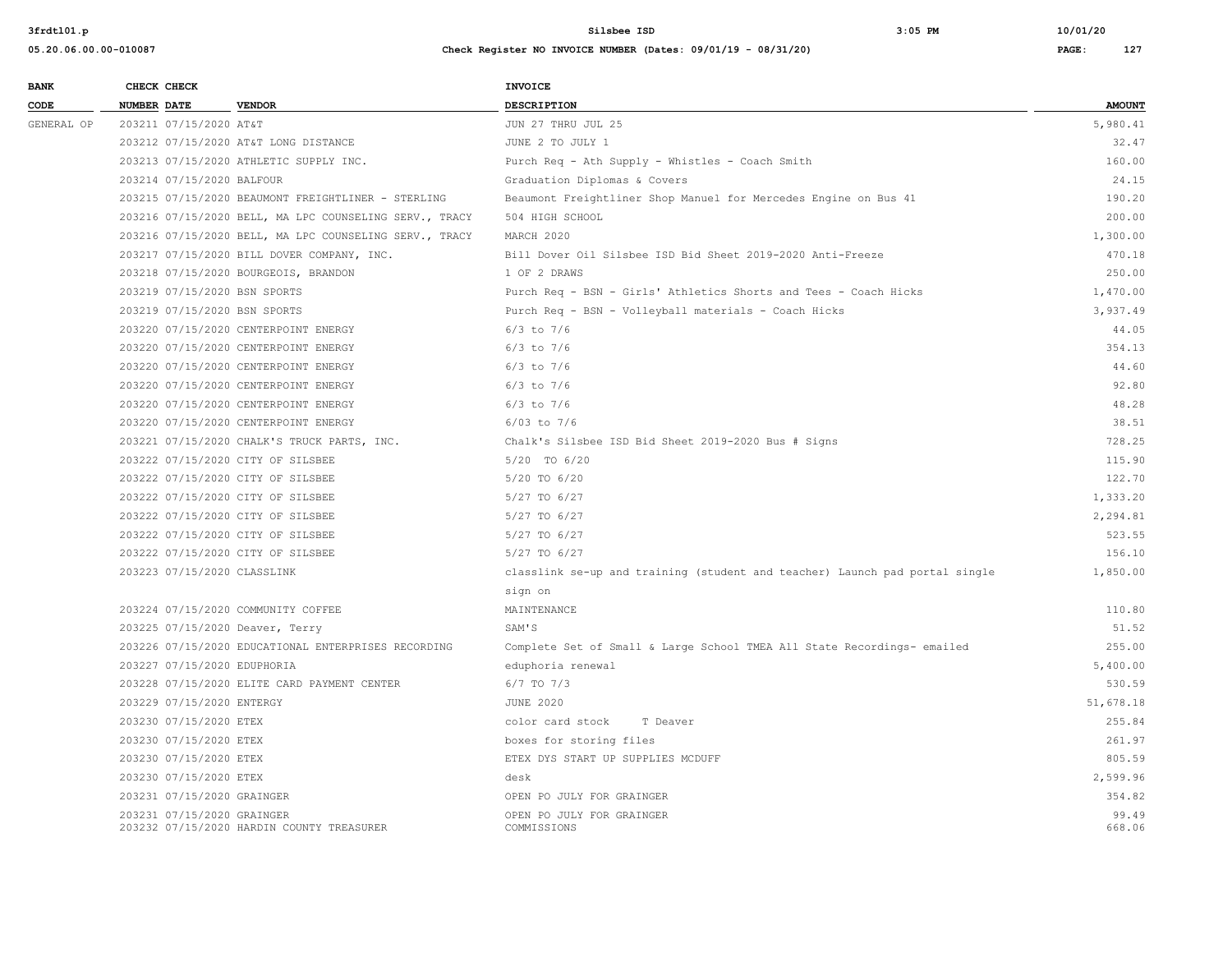**05.20.06.00.00-010087 Check Register NO INVOICE NUMBER (Dates: 09/01/19 - 08/31/20) PAGE: 128**

| <b>BANK</b> | CHECK CHECK                    |                                                     | <b>INVOICE</b>                                                                |               |
|-------------|--------------------------------|-----------------------------------------------------|-------------------------------------------------------------------------------|---------------|
| CODE        | <b>NUMBER DATE</b>             | <b>VENDOR</b>                                       | <b>DESCRIPTION</b>                                                            | <b>AMOUNT</b> |
| GENERAL OP  |                                | 203233 07/15/2020 INTEGRITY ELEVATOR SOLUTIONS LLC  | REEPAIRSS TO WHEEL CHAIR LIFT MIDDLE SCHOOL                                   | 1,070.20      |
|             |                                | 203234 07/15/2020 LAMAR INSTITUTE OF TECHNOLOGY     | TESTING JULY 2019-FEB 2020                                                    | 1,170.00      |
|             |                                | 203235 07/15/2020 LANDSCAPE SPECIALIST              | JULY 2020 MONTHLY MAINTENANCE                                                 | 4,929.16      |
|             | 203236 07/15/2020 LOWE'S       |                                                     | To purchase blinds for the front windows at the MS campus, custom size        | 1,722.60      |
|             |                                | 203237 07/15/2020 M & D SUPPLY, INC.                | OPEN PO JUNE FOR M&D SUPPLY REGION 5                                          | 43.93         |
|             |                                | 203238 07/15/2020 MARTIN MARIETTA MATERIALS         | concrete for new driveway at SMS                                              | 1,534.00      |
|             |                                | 203239 07/15/2020 MCMILLAN GLASS AND DOOR           | OPEN PO JULY FOR MCMILLIAN GLASS 2020-2021 BID LIST                           | 605.53        |
|             |                                | 203240 07/15/2020 MUNRO'S UNIFORM SERVICE           | TRANSPORTATION                                                                | 233.51        |
|             | 203241 07/15/2020 NOVROZSKY'S  |                                                     | SOFTBALL SILSBEE LOCATION                                                     | 163.96        |
|             |                                | 203242 07/15/2020 O'REILLY AUTOMOTIVE               | OReilly Auto Parts Open PO for the Month of June 2020                         | 453.48        |
|             |                                | 203243 07/15/2020 O'REILLY AUTOMOTIVE               | OPEN PO JUNE FOR O'REILLY AUTO BUY BOARD                                      | 248.97        |
|             |                                | 203244 07/15/2020 PARKER LUMBER - SILSBEE           | OPEN PO JUNE FOR PARKER LUMBER BID LIST                                       | 1,417.60      |
|             |                                | 203244 07/15/2020 PARKER LUMBER - SILSBEE           | ADDITIONAL OPEN PO JUNE FOR PARKER LUMBER 2020-2021 BID LIST                  | 2,115.25      |
|             |                                | 203245 07/15/2020 PARKER LUMBER - SILSBEE           | Parker Lumber Open PO for the Month of June 2020                              | 138.45        |
|             |                                | 203246 07/15/2020 PINNACLE MEDICAL MANAGEMENT CORP. | PRE EMPLOYMENT TEEST                                                          | 40.00         |
|             |                                | 203246 07/15/2020 PINNACLE MEDICAL MANAGEMENT CORP. | PHYSICAL                                                                      | 60.00         |
|             |                                | 203246 07/15/2020 PINNACLE MEDICAL MANAGEMENT CORP. | PHYSICAL                                                                      | 60.00         |
|             |                                | 203246 07/15/2020 PINNACLE MEDICAL MANAGEMENT CORP. | PRE EMPLOYMENT                                                                | 40.00         |
|             | 203247 07/15/2020 POCKET NURSE |                                                     | Hospital Bed for HST classes                                                  | 2,582.50      |
|             | 203247 07/15/2020 POCKET NURSE |                                                     | Manikins for HST classes                                                      | 3,779.32      |
|             | 203247 07/15/2020 POCKET NURSE |                                                     | Manikins for HST classes                                                      | 436.41        |
|             |                                | 203248 07/15/2020 PPG ARCHITECTURAL FINISHES        | PAINT FOR MIDDLE SCHOOL BUILDING BUY BOARD                                    | 548.79        |
|             |                                | 203249 07/15/2020 REGION 16 EDUCATON SERVICE CENTER | REGION 16 WORKSHOP                                                            | 150.00        |
|             |                                | 203251 07/15/2020 REGION V EDUCATION SERVICE CENTER | Region 5 8 Hour Recertification Class for Tonja Green, Cory Harriosn, Deborah | 55.00         |
|             |                                |                                                     | Haynes and Bridgett Hicks                                                     |               |
|             |                                | 203251 07/15/2020 REGION V EDUCATION SERVICE CENTER | Region 5 8 Hour Recertification Class for Tonja Green, Cory Harriosn, Deborah | 55.00         |
|             |                                |                                                     | Haynes and Bridgett Hicks                                                     |               |
|             |                                | 203251 07/15/2020 REGION V EDUCATION SERVICE CENTER | Region 5 8 Hour Recertification Class for Tonja Green, Cory Harriosn, Deborah | 55.00         |
|             |                                |                                                     | Haynes and Bridgett Hicks                                                     |               |
|             |                                | 203251 07/15/2020 REGION V EDUCATION SERVICE CENTER | Region 5 8 Hour Recertification Class for Tonja Green, Cory Harriosn, Deborah | 110.00        |
|             |                                |                                                     | Haynes and Bridgett Hicks                                                     |               |
|             |                                | 203251 07/15/2020 REGION V EDUCATION SERVICE CENTER | Region 5 8 Hour Recertification Class for Tonja Green, Cory Harriosn, Deborah | 55.00         |
|             |                                |                                                     | Haynes and Bridgett Hicks                                                     |               |

Standard & Extended Form A

& Extended Form B #1625451-WJIV Cognitive Test #1622313-WJIV Achievement

## 203252 07/15/2020 REGION XIII EDUCATION SERVICE CNTR reg XIII WORKSHOP DEBRA FULLER SU2041009 BEHAVE 2020 CONFERENCE 110.00 203253 07/15/2020 RIVERSIDE INSIGHTS Riverside Insights-BuyBoard-amy perry/ester #1622314-WJIV Achievement Standard 867.31

 203254 07/15/2020 SHIRLEY COOK, HARDIN COUNTY TAC JULY RENEWALS 293.50 203255 07/15/2020 SILSBEE MUFFLER, TIRE AND AUTO maintenance on Ford Excurison 300.00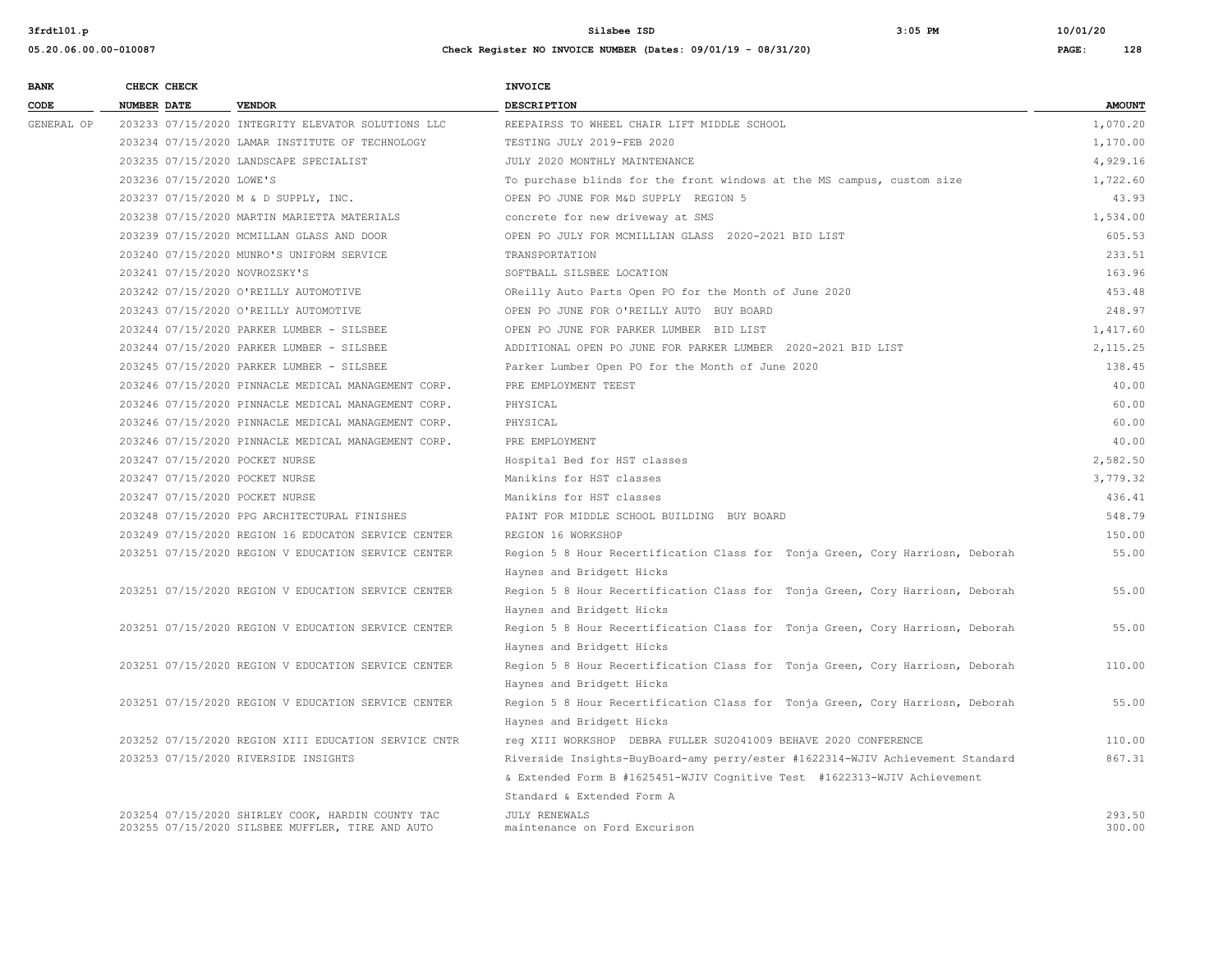**05.20.06.00.00-010087 Check Register NO INVOICE NUMBER (Dates: 09/01/19 - 08/31/20) PAGE: 129**

| <b>BANK</b> | CHECK CHECK                  |                                                         | <b>INVOICE</b>                                                         |               |
|-------------|------------------------------|---------------------------------------------------------|------------------------------------------------------------------------|---------------|
| CODE        | <b>NUMBER DATE</b>           | <b>VENDOR</b>                                           | <b>DESCRIPTION</b>                                                     | <b>AMOUNT</b> |
| GENERAL OP  |                              | 203256 07/15/2020 SMART'S TRUCK & TRAILER               | Smart's Truck and Trailer Silsbee ISD Bid Sheet Open PO for parts      | 255.32        |
|             |                              | 203257 07/15/2020 SOUTHEAST TEXAS WATER                 | PACES                                                                  | 24.00         |
|             |                              | 203257 07/15/2020 SOUTHEAST TEXAS WATER                 | ACADEMY                                                                | 48.00         |
|             |                              | 203258 07/15/2020 SOUTHERN LAWN & LANDSCAPES LLC        | MOWING COMPLED ON 7/4                                                  | 4,906.00      |
|             |                              | 203259 07/15/2020 SOUTHERN COMPUTER WAREHOUSE           | PLANTRONICS OVER THE HEAD WIRELESS HEADSET FOR LYNDA'S OFFICE REGION 5 | 211.82        |
|             |                              | 203259 07/15/2020 SOUTHERN COMPUTER WAREHOUSE           | printer for principal                                                  | 334.67        |
|             |                              | 203260 07/15/2020 SOUTHWEST BUILDING SYSTEMS            | 3rd OUARTERLY BILLING                                                  | 300.00        |
|             |                              | 203260 07/15/2020 SOUTHWEST BUILDING SYSTEMS            | Board Room Sound Solution                                              | 19,988.00     |
|             | 203261 07/15/2020 SPECTRUM   |                                                         | 6/29 THROUGH 7/28                                                      | 535.83        |
|             | 203261 07/15/2020 SPECTRUM   |                                                         | 6/29 THROUGH 7/28                                                      | 535.83        |
|             |                              | 203262 07/15/2020 STAR LOCKTECHS                        | OPEN PO JULY FOR STAR LOCKTECHS BID LIST                               | 20.00         |
|             | 203263 07/15/2020 TASBO      |                                                         | TRS reporting training                                                 | 175.00        |
|             |                              | 203264 07/15/2020 TEAM ELEVATE, LLC.                    | OCCUPATIONAL THERAPY MAY 2020                                          | 1,850.00      |
|             |                              | 203265 07/15/2020 TEXAS EDUCATION NEWS                  | TEXAS EDUCATION NEWS 1 YEAR 40 ISSUES S. THORNHILL                     | 215.00        |
|             |                              | 203266 07/15/2020 TEXAS EDUCATIONAL PAPERBACKS          | Books for the Social Studies Dept                                      | 440.80        |
|             |                              | 203267 07/15/2020 TEXAS FFA ASSOCIATION                 | VIRTUAL TEXAS FFA CONVENTION JULY 8TH-10TH                             | 500.00        |
|             |                              | 203268 07/15/2020 Thomas Bus Gulf Coast GP, INC         | vehicle maintenance                                                    | 1,055.12      |
|             |                              | 203269 07/15/2020 WORTHINGTON DIRECT                    | Sideline tables for Tiger Stadium                                      | 1,286.11      |
|             |                              | 203270 07/15/2020 ZEBRA TECHNOLOGIES CORPORATION        | repair printer for IDs used by District                                | 400.00        |
|             |                              | 203271 07/15/2020 ZONAR SYSTEMS, INC.                   | 7/1 TO 7/31                                                            | 1,593.00      |
|             |                              | 203271 07/15/2020 ZONAR SYSTEMS, INC.                   | GPS kit for new suburbans                                              | 33.60         |
|             | 203272 07/15/2020 BSN SPORTS |                                                         | Purch Req - BSN - Boys BB Warm Ups - Coach Sigler                      | 619.40        |
|             |                              | 203273 07/15/2020 COASTAL WELDING SUPPLY INC            | LEASE FOR 10 CYLINDERS FOR NEXT YEAR                                   | 650.00        |
|             |                              | 203273 07/15/2020 COASTAL WELDING SUPPLY INC            | 2 CYLINDERS 12 MONTH LEASE                                             | 190.00        |
|             |                              | 203274 07/15/2020 RIDDELL/ALL AMERICAN SPORTS           | Purch Req - Riddell - Disinfectant - Coach Smith                       | 263.95        |
|             |                              | 203275 07/15/2020 SMITH, RANDY                          | FACE MASK                                                              | 139.96        |
|             |                              | 203276 07/15/2020 SOUTHWEST FOODSERVICE EXCELLENCE, LLC | NUTRITIONAL SERVICES JUNE 2020                                         | 53,461.18     |
|             |                              | 203277 07/22/2020 ACCO BRANDS DIRECT                    | 2 page per week original planner refill folio size                     | 38.99         |
|             |                              | 203278 07/22/2020 ADVANCED GRAPHICS                     | id cards                                                               | 1,181.25      |
|             |                              | 203280 07/22/2020 AMAZON.COM/SYNCB                      | lanyards<br>T Deaver                                                   | 350.87        |
|             |                              | 203280 07/22/2020 AMAZON.COM/SYNCB                      | webcam w/microphone and document camera for zoom meetings              | 95.00         |
|             |                              | 203280 07/22/2020 AMAZON.COM/SYNCB                      | 589459985843<br>computer shelf and power hub<br>T Deaver               | 89.87         |
|             |                              | 203280 07/22/2020 AMAZON.COM/SYNCB                      | birthday pencils<br>Angela Doiron                                      | 99.95         |
|             |                              | 203280 07/22/2020 AMAZON.COM/SYNCB                      | Octagon Activity Table for Cassie Balla                                | 435.90        |
|             |                              | 203280 07/22/2020 AMAZON.COM/SYNCB                      | TAPE TO MARK FLOORS OF LRP HALLWAYS                                    | 148.56        |
|             |                              | 203280 07/22/2020 AMAZON.COM/SYNCB                      | Amazon-phyllis daigle Rarlan highlighters 96 count                     | 139.93        |
|             |                              | 203280 07/22/2020 AMAZON.COM/SYNCB                      | Purch Req - Amazon - Wireless Keyboard - Wall of Honor TV              | 16.95         |

747755876894 Health Service Supplies

203280 07/22/2020 AMAZON.COM/SYNCB Activity Tables for AVID in room 236 435.90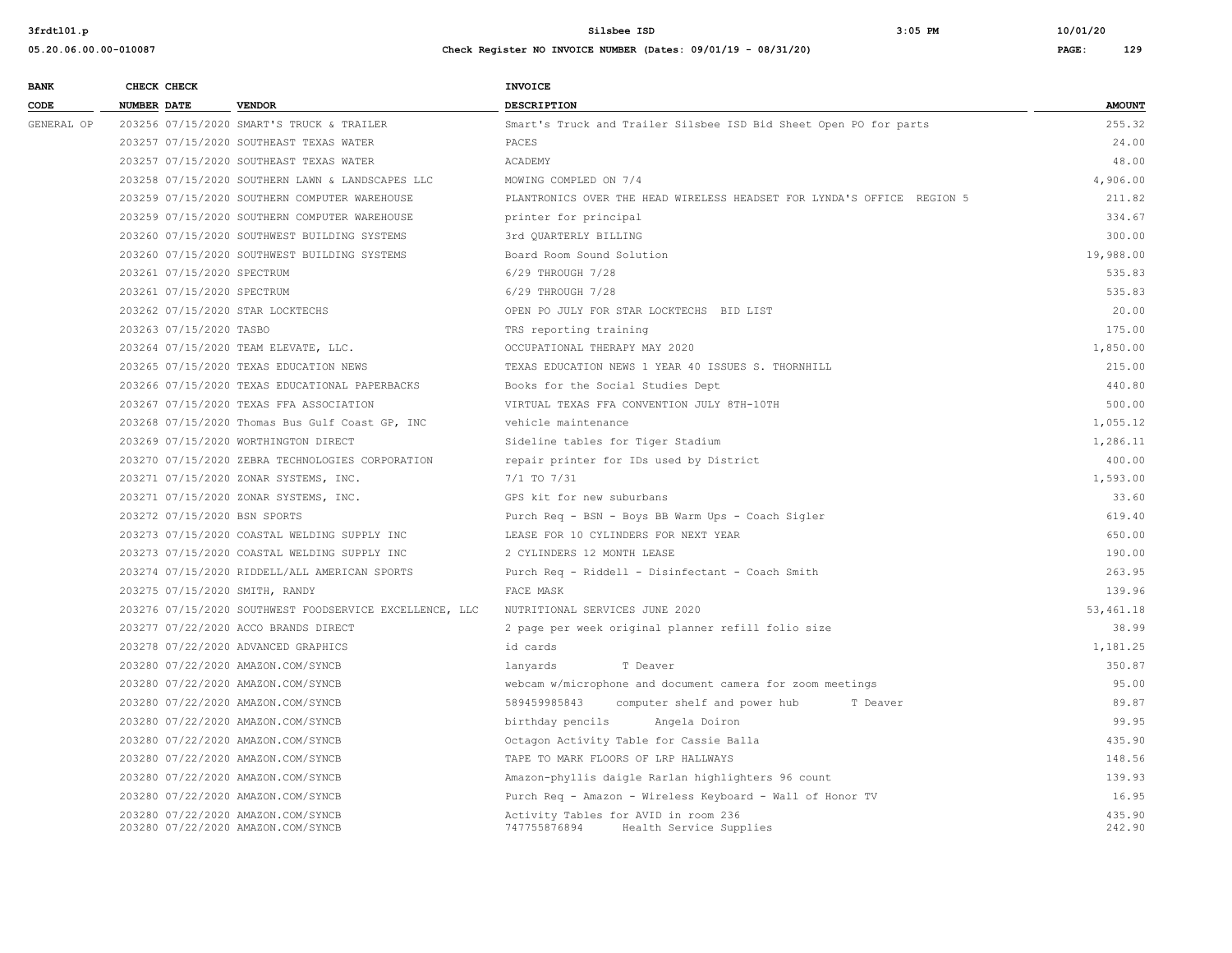| <b>BANK</b> | CHECK CHECK                                                            |                                                     | <b>INVOICE</b>                                                                             |                      |
|-------------|------------------------------------------------------------------------|-----------------------------------------------------|--------------------------------------------------------------------------------------------|----------------------|
| CODE        | NUMBER DATE                                                            | <b>VENDOR</b>                                       | DESCRIPTION                                                                                | <b>AMOUNT</b>        |
| GENERAL OP  |                                                                        | 203280 07/22/2020 AMAZON.COM/SYNCB                  | Crimping Pliers for Coax                                                                   | 26.33                |
|             |                                                                        | 203280 07/22/2020 AMAZON.COM/SYNCB                  | 466934846584<br>water bottles and gatorade for employees during summer                     | 401.08               |
|             |                                                                        | 203280 07/22/2020 AMAZON.COM/SYNCB                  | supplies-Amazon-GSA Brother BRT-PT-P700 PT-P700 PC-Connectable Label Printer               | 547.75               |
|             |                                                                        | 203280 07/22/2020 AMAZON.COM/SYNCB                  | 473894695474<br>supplies for COVID                                                         | 8,401.99             |
|             |                                                                        | 203280 07/22/2020 AMAZON.COM/SYNCB                  | (SET OF 2) 13X6.5-6 4PLY ARIENS/GRAVELY TIRE/WHEEL ASSSEMBLY AMAZON                        | $-81.51$             |
|             |                                                                        | 203280 07/22/2020 AMAZON.COM/SYNCB                  | MANITOWOC ICE THICKNESS PROBE SCOTSMAN THICKNESS SENSOR                                    | $-22.95$             |
|             |                                                                        | 203281 07/22/2020 ATHLETIC SUPPLY INC.              | Purch Req - Ath Supply - Mega Slam Ball - Med Ball - Coach Smith                           | 321.00               |
|             |                                                                        | 203282 07/22/2020 BK INDUSTRIAL SOLUTIONS           | disinfecting wipes                                                                         | 3,800.00             |
|             |                                                                        | 203283 07/22/2020 BRAUD, ALEXANDER                  | DRUMLINE CLINIC JULY 20-23                                                                 | 750.00               |
|             | 203284 07/22/2020 CITY OF SILSBEE                                      |                                                     | $6/6$ to $7/6$                                                                             | 138.10               |
|             | 203284 07/22/2020 CITY OF SILSBEE                                      |                                                     | $6/6$ to $7/6$                                                                             | 115.30               |
|             | 203284 07/22/2020 CITY OF SILSBEE                                      |                                                     | $6/6$ to $7/6$                                                                             | 32.50                |
|             | 203284 07/22/2020 CITY OF SILSBEE                                      |                                                     | $6/6$ to $7/6$                                                                             | 81.70                |
|             | 203284 07/22/2020 CITY OF SILSBEE                                      |                                                     | 6/13 TO 7/13                                                                               | 1,375.70             |
|             | 203284 07/22/2020 CITY OF SILSBEE                                      |                                                     | $6/13$ TO $7/13$                                                                           | 404.31               |
|             | 203284 07/22/2020 CITY OF SILSBEE                                      |                                                     | 6/13 TO 7/13                                                                               | 229.90               |
|             |                                                                        | 203285 07/22/2020 COASTAL WELDING SUPPLY INC        | MONTHLY RENTAL HVAC                                                                        | 10.50                |
|             | 203286 07/22/2020 COURIER, CHASE                                       |                                                     | COLOR GUARD CAMP                                                                           | 250.00               |
|             |                                                                        | 203287 07/22/2020 DE LAGE LANDEN PUBLIC FINANCE     | $7/5$ to $8/4$                                                                             | 18,567.87            |
|             | 203288 07/22/2020 ETEX                                                 |                                                     | desk calendars                                                                             | 29.78                |
|             | 203288 07/22/2020 ETEX                                                 |                                                     | certificate holders                                                                        | 149.90               |
|             | 203289 07/22/2020 GRAINGER                                             |                                                     | OPEN PO JULY FOR GRAINGER                                                                  | 113.35               |
|             |                                                                        | 203290 07/22/2020 IMAGINATION PLAYGROUND            | block set for PE<br>Jennifer Fisher                                                        | 3,566.00             |
|             |                                                                        | 203291 07/22/2020 INSTRUMENTALIST AWARDS LLC        | SOUSA COMBINATION FRAME AND AWARD                                                          | 155.00               |
|             |                                                                        | 203292 07/22/2020 J. W. PEPPER & SON, INC.          | Phoenix Rising Complete Show for Band                                                      | 1,000.00             |
|             | 203293 07/22/2020 LOPEZ, JOLYNN                                        |                                                     | COLOR GUARD CAMP                                                                           | 500.00               |
|             |                                                                        | 203294 07/22/2020 MCINNIS CONSTRUCTION, INC.        | Cost to demo tennis courts at SMS                                                          | 10,700.00            |
|             | 203295 07/22/2020 MOTT SUPPLY                                          |                                                     | FIELD MARKING PAINT BID LIST                                                               | 815.84               |
|             | 203296 07/22/2020 OMNI FILTRATION                                      |                                                     | MATERIALS AND LABOR TO CHANGE OUT FILTERS ON HS CAMPUS REGION 5                            | 2,569.60             |
|             | 203296 07/22/2020 OMNI FILTRATION                                      |                                                     | MATERIALS AND LABOR TO CHANGE OUT FILTERS ON MS CAMPUS REGION 5                            | 787.87               |
|             | 203297 07/22/2020 OZAN, LAUREN                                         |                                                     | COLOR GUARD CAMP                                                                           | 250.00               |
|             |                                                                        | 203298 07/22/2020 PARKER LUMBER - SILSBEE           | Supplies for Welding Booths                                                                | 1,690.40             |
|             |                                                                        | 203299 07/22/2020 PORTER'S CARPETS, INC.            | BURGUNDY BASE COVE FOR LRP CAMPUS SEE ATTACHED QUOTE COULDN'T FIND APPROVED                | 1,761.00             |
|             |                                                                        |                                                     | VENDOR SO GOT QUOTE FROM COMPANY WHO ORIGINALLY DID FLOORING                               |                      |
|             |                                                                        | 203300 07/22/2020 POWELL, YOUNGBLOOD, & TAYLOR LLP  | GENERAL MATTERS                                                                            | 5,297.10             |
|             |                                                                        | 203301 07/22/2020 REGION V EDUCATION SERVICE CENTER | AMY CCOLLINS INTRODUCTION TO NEW HIGH SCHOOL TEKS                                          | 65.00                |
|             |                                                                        | 203301 07/22/2020 REGION V EDUCATION SERVICE CENTER | region V workshop # ID 307246 for Tammy McDuff                                             | 125.00               |
|             | 203302 07/22/2020 SCHOLASTIC INC.<br>203302 07/22/2020 SCHOLASTIC INC. |                                                     | SCHOLASTIC LRP C/O LISA KIESER<br>SCHOLASTIC SES C/O LISA KEISER BENNEFIELD AND POWELL SES | 1,798.50<br>2,860.00 |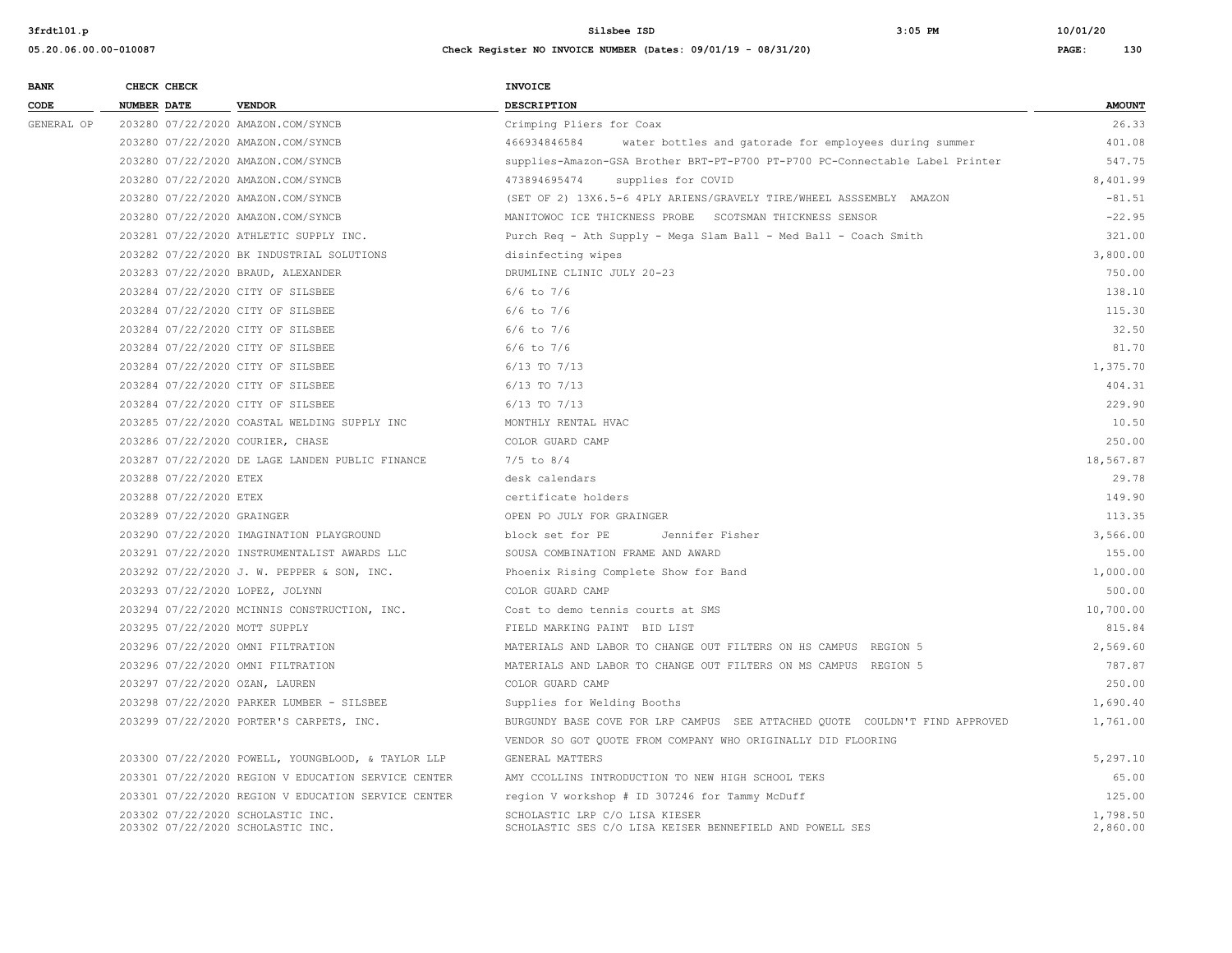| <b>BANK</b> | CHECK CHECK                       |                                                         | <b>INVOICE</b>                                                                  |               |
|-------------|-----------------------------------|---------------------------------------------------------|---------------------------------------------------------------------------------|---------------|
| CODE        | NUMBER DATE                       | <b>VENDOR</b>                                           | <b>DESCRIPTION</b>                                                              | <b>AMOUNT</b> |
| GENERAL OP  | 203302 07/22/2020 SCHOLASTIC INC. |                                                         | TEACHER SUPPLIES SCHOLASTIC                                                     | 538.56        |
|             |                                   | 203303 07/22/2020 SPARKLETTS AND SIERRA SPRINGS         | administration, warehouse and transportation                                    | 26.00         |
|             |                                   | 203303 07/22/2020 SPARKLETTS AND SIERRA SPRINGS         | TECHNOLOGY                                                                      | 2.51          |
|             |                                   | 203304 07/22/2020 SYMMETRY ENERGY SOLUTIONS, LLC.       | $6/1$ to $6/30$                                                                 | 3,713.37      |
|             | 203305 07/22/2020 TASA            |                                                         | TASA MEMBERSHIP FPR S THORNHILL                                                 | 303.00        |
|             |                                   | 203306 07/22/2020 TEXAS DEPT OF INFORMATION RESOURCES   | <b>JUNE 2020</b>                                                                | 19.96         |
|             |                                   | 203307 07/22/2020 TEXAS POLICE TRAINERS, LLC            | ACTIVE SHOOTER RESPONSE FOR SCHOOL BASED LAW ENFORCEMENT                        | 100.00        |
|             |                                   | 203308 07/22/2020 THOMAS A/C SUPPLY, INC.               | OPEN PO THOMAS A/C SUPPLY REGION 5                                              | 21.85         |
|             | 203309 07/22/2020 WAL-MART        |                                                         | STAFF MEALS JUNE TRAINING                                                       | 84.48         |
|             | 203309 07/22/2020 WAL-MART        |                                                         | STAFF BREAKFAST JUNE 23                                                         | 47.81         |
|             | 203309 07/22/2020 WAL-MART        |                                                         | plastic bins                                                                    | 48.70         |
|             |                                   | 203310 07/22/2020 WATHEN, DESHONG & JUNCKER, L.L.P.     | INTEERIM AUDIT SERVICES YEAR ENDING AUGUST 31, 2020                             | 8,000.00      |
|             |                                   | 203311 07/29/2020 ATHLETIC SUPPLY INC.                  | Purch Req - Ath Supply - Chain Gang order - Coach Smith                         | 500.00        |
|             | 203312 07/29/2020 B&H PHOTO-VIDEO |                                                         | Glide Gear TMP-500 Tripod & Shoulder Mount Tablet/Phone Teleprompter for Video  | 229.00        |
|             |                                   |                                                         | Tech classes                                                                    |               |
|             | 203312 07/29/2020 B&H PHOTO-VIDEO |                                                         | Canon Camcorder & Live Stream Switcher for Video Tech classes                   | 2,163.92      |
|             | 203313 07/29/2020 BALFOUR         |                                                         | Graduation Diplomas & Covers                                                    | 19.39         |
|             |                                   | 203314 07/29/2020 BRUMMETT, MARQUA                      | WITHDRAW STUDENTS LOGAN AND PAYTON                                              | 26.00         |
|             | 203315 07/29/2020 BSN SPORTS      |                                                         | BOOSTER CLUB PURCHASE                                                           | 529.66        |
|             |                                   | 203316 07/29/2020 CENTER FOR EDUCATION & EMPLOYMENT LAW | SAFETY & SECURE SCHOOL HANDBOOK                                                 | 134.95        |
|             |                                   | 203317 07/29/2020 CENTERPOINT ENERGY                    | $6/16$ to $7/17$                                                                | 426.63        |
|             |                                   | 203317 07/29/2020 CENTERPOINT ENERGY                    | $6/16$ to $7/17$                                                                | 49.18         |
|             | 203318 07/29/2020 CITY OF SILSBEE |                                                         | 6/20 TO 7/20                                                                    | 126.10        |
|             | 203318 07/29/2020 CITY OF SILSBEE |                                                         | 6/20 TO 7/20                                                                    | 122.70        |
|             | 203321 07/29/2020 ETEX            |                                                         | Etex-Southeast Tx Purchasing Coop DYM30252-Dymo-Labelwriter Address Labels      | 163.72        |
|             |                                   |                                                         | QUA46071-Envelope Moistener UNV40102-Peel Seal Strip Envelopes                  |               |
|             | 203321 07/29/2020 ETEX            |                                                         | supplies-ETEX-Southeast Tx Purchasing Coop Universal-Message Stamp-ORIGINAL     | 43.24         |
|             |                                   |                                                         | Universal-Message Stamp-COPY Redi-Tag-Arrow Message Page Flags Post-it Flags in |               |
|             |                                   |                                                         | portable dispenser                                                              |               |
|             | 203321 07/29/2020 ETEX            |                                                         | Etex- Southeast Tx Purchasing Coop MMM6228SSMIA-Post-it Notes-sm                | 85.54         |
|             |                                   |                                                         | TOM68626-Correction Tape MMM6545SSY-Post-it notes UNV83410-Universal Invisible  |               |
|             |                                   |                                                         | Tape UNV79000VP-Universal Stapels MMM6603AN-Post-it notes-big                   |               |
|             | 203321 07/29/2020 ETEX            |                                                         | Etex-Southeast Tx Purchasing Coop PENLRN7V-Pentel-Needle Tip refill             | 33.60         |
|             |                                   |                                                         | PENLR7V-Pentel-refill PENOE517B-Pentel-Twist-Erase pencil                       |               |
|             |                                   |                                                         | PENPD277TC-Penel-Twist-Erase pencil PENPD277TBP2PBC-Twist-Erase Pencil          |               |
|             |                                   |                                                         | IMAA20212-Imak wrist cushion                                                    |               |
|             | 203321 07/29/2020 ETEX            |                                                         | ETEX THORNHILL                                                                  | 56.46         |
|             | 203321 07/29/2020 ETEX            |                                                         | ART SUPPLIES                                                                    | 469.59        |
|             | 203321 07/29/2020 ETEX            |                                                         | RTI SUPPLIES                                                                    | 375.35        |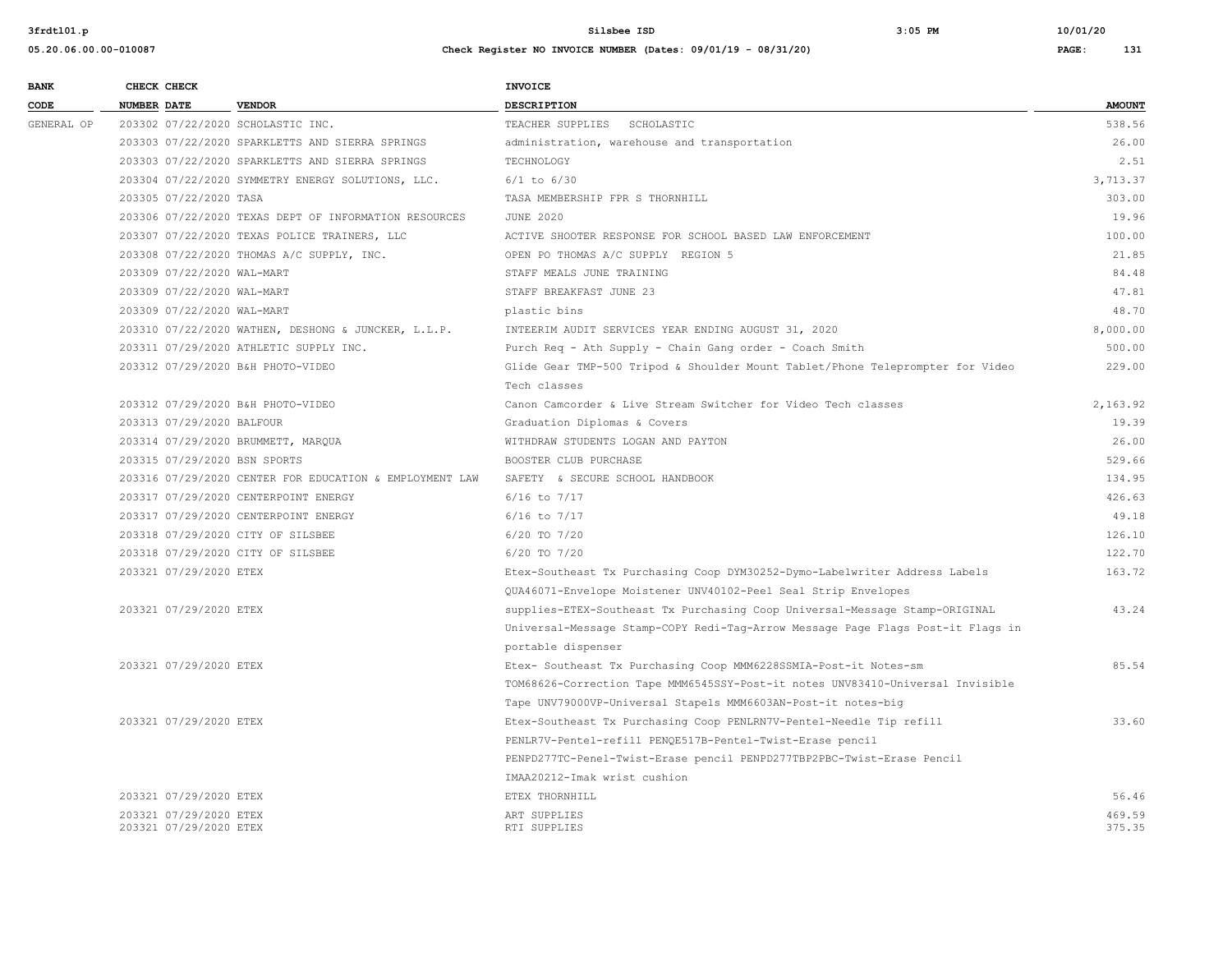| <b>BANK</b> |             | CHECK CHECK            |                                                   | <b>INVOICE</b>                                                                                                                                 |               |
|-------------|-------------|------------------------|---------------------------------------------------|------------------------------------------------------------------------------------------------------------------------------------------------|---------------|
| CODE        | NUMBER DATE |                        | <b>VENDOR</b>                                     | <b>DESCRIPTION</b>                                                                                                                             | <b>AMOUNT</b> |
| GENERAL OP  |             | 203321 07/29/2020 ETEX |                                                   | MATH SUPPLIES                                                                                                                                  | 430.05        |
|             |             | 203321 07/29/2020 ETEX |                                                   | principal furniture                                                                                                                            | 4,643.95      |
|             |             | 203321 07/29/2020 ETEX |                                                   | CHOIR SUPPLIES                                                                                                                                 | 377.11        |
|             |             | 203321 07/29/2020 ETEX |                                                   | ELA SUPPLIES                                                                                                                                   | 208.82        |
|             |             | 203321 07/29/2020 ETEX |                                                   | office supplies                                                                                                                                | 262.98        |
|             |             | 203321 08/03/2020 ETEX |                                                   | Etex-Southeast Tx Purchasing Coop PENLRN7V-Pentel-Needle Tip refill                                                                            | $-33.60$      |
|             |             |                        |                                                   | PENLR7V-Pentel-refill PENQE517B-Pentel-Twist-Erase pencil                                                                                      |               |
|             |             |                        |                                                   | PENPD277TC-Penel-Twist-Erase pencil PENPD277TBP2PBC-Twist-Erase Pencil                                                                         |               |
|             |             |                        |                                                   | IMAA20212-Imak wrist cushion                                                                                                                   |               |
|             |             | 203321 08/03/2020 ETEX |                                                   | office supplies                                                                                                                                | $-262.98$     |
|             |             | 203321 08/03/2020 ETEX |                                                   | Etex-Southeast Tx Purchasing Coop DYM30252-Dymo-Labelwriter Address Labels                                                                     | $-163.72$     |
|             |             |                        |                                                   | QUA46071-Envelope Moistener UNV40102-Peel Seal Strip Envelopes                                                                                 |               |
|             |             | 203321 08/03/2020 ETEX |                                                   | supplies-ETEX-Southeast Tx Purchasing Coop Universal-Message Stamp-ORIGINAL                                                                    | $-43.24$      |
|             |             |                        |                                                   | Universal-Message Stamp-COPY Redi-Tag-Arrow Message Page Flags Post-it Flags in                                                                |               |
|             |             |                        |                                                   | portable dispenser                                                                                                                             |               |
|             |             | 203321 08/03/2020 ETEX |                                                   | Etex- Southeast Tx Purchasing Coop MMM6228SSMIA-Post-it Notes-sm                                                                               | $-85.54$      |
|             |             |                        |                                                   | TOM68626-Correction Tape MMM6545SSY-Post-it notes UNV83410-Universal Invisible                                                                 |               |
|             |             |                        |                                                   | Tape UNV79000VP-Universal Stapels MMM6603AN-Post-it notes-big                                                                                  |               |
|             |             | 203321 08/03/2020 ETEX |                                                   | ETEX THORNHILL                                                                                                                                 | $-56.46$      |
|             |             | 203321 08/03/2020 ETEX |                                                   | CHOIR SUPPLIES                                                                                                                                 | $-377.11$     |
|             |             | 203321 08/03/2020 ETEX |                                                   | ART SUPPLIES                                                                                                                                   | $-469.59$     |
|             |             | 203321 08/03/2020 ETEX |                                                   | MATH SUPPLIES                                                                                                                                  | $-430.05$     |
|             |             | 203321 08/03/2020 ETEX |                                                   | ELA SUPPLIES                                                                                                                                   | $-208.82$     |
|             |             | 203321 08/03/2020 ETEX |                                                   | principal furniture                                                                                                                            | $-4,643.95$   |
|             |             | 203321 08/03/2020 ETEX |                                                   | RTI SUPPLIES                                                                                                                                   | $-375.35$     |
|             |             |                        | 203322 07/29/2020 GOOLSBEE TIRE SERVICE           | Tires for lowboy trailer                                                                                                                       | 276.00        |
|             |             |                        | 203323 07/29/2020 INKSPOT PRINTS & GRAPHICS       | ALUMINUM SIGNS AND DOOR DECALS FOR HIGH SCHOOL AND TECHNOLOGY PARKING LOT SEE                                                                  | 1,875.00      |
|             |             |                        |                                                   | ATTACHED QUOTE FOR INFORMATION BID LIST                                                                                                        |               |
|             |             |                        | 203324 07/29/2020 INTERFACE SECURITY SYSTEMS      | 8/1 TO 8/31                                                                                                                                    | 27.49         |
|             |             |                        | 203325 07/29/2020 LIGHTSPEED TECHNOLOGIES         | LIBRARY SUPPLIES                                                                                                                               | 1,610.00      |
|             |             |                        | 203326 07/29/2020 LYLE MACHINERY                  | REPAIR SKIDSTEER                                                                                                                               | 234.57        |
|             |             |                        | 203326 07/29/2020 LYLE MACHINERY                  | repair to bob cat                                                                                                                              | 636.95        |
|             |             |                        | 203327 07/29/2020 Martinez, Michelle              | VIRTUAL TCDA CONVENTION                                                                                                                        | 202.00        |
|             |             |                        | 203328 07/29/2020 MCGRAW HILL LLC                 | 5 Steps to a 5: AP World History 2020 Elite Student Edition - book for the SS                                                                  | 35.14         |
|             |             |                        |                                                   | dept Choice Partners 17/021KC-07                                                                                                               |               |
|             |             |                        |                                                   | 203329 07/29/2020 NATIONAL SCOREBOARD AND DISPLAY SERVICES FOOTBALL SCOREBOARD/ COMPETITION GYM TESTED, AUXILIARY GYM AND MIDDLE SCHOOL<br>GYM | 1,530.00      |
|             |             |                        | 203330 07/29/2020 NORTH HARDIN WATER SUPPLY CORP. | $6/9$ to $7/7$                                                                                                                                 | 40.57         |
|             |             |                        | 203331 07/29/2020 REGION IV ESC                   | Region 4 8 Hour Online Recertification Class for Michelle Weichert                                                                             | 50.00         |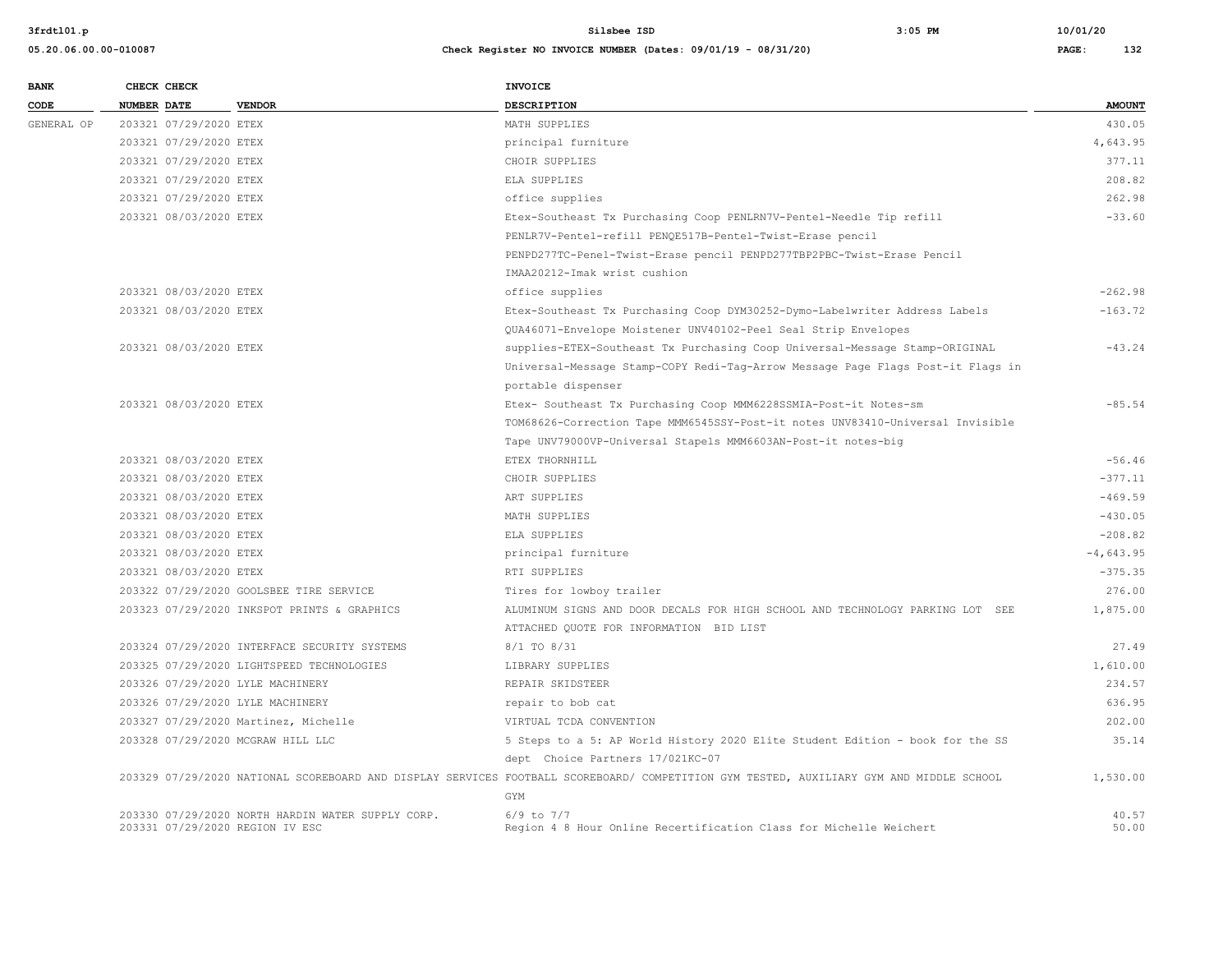**05.20.06.00.00-010087 Check Register NO INVOICE NUMBER (Dates: 09/01/19 - 08/31/20) PAGE: 133**

**3frdtl01.p Silsbee ISD 3:05 PM 10/01/20**

| <b>BANK</b> | CHECK CHECK |                                                  |                                                                                           | <b>INVOICE</b>                                                                  |                 |
|-------------|-------------|--------------------------------------------------|-------------------------------------------------------------------------------------------|---------------------------------------------------------------------------------|-----------------|
| CODE        | NUMBER DATE |                                                  | <b>VENDOR</b>                                                                             | <b>DESCRIPTION</b>                                                              | <b>AMOUNT</b>   |
| GENERAL OP  |             |                                                  | 203332 07/29/2020 REGION V EDUCATION SERVICE CENTER                                       | Region 5 20 Hour Bus Driver Class for Beverly Ketchum                           | 105.00          |
|             |             |                                                  | 203333 07/29/2020 SCHOLASTIC INC.                                                         | SCHOLASTIC MAGAZINES 4TH GRADE M THIBODEAUX                                     | 1,344.20        |
|             |             |                                                  | 203334 07/29/2020 SCHOOL SPECIALTY                                                        | teacher supplies<br>privacy dividers 18 x 48                                    | 656.85          |
|             |             |                                                  | 203334 07/29/2020 SCHOOL SPECIALTY                                                        | rug Ellen Byars                                                                 | 359.96          |
|             |             |                                                  | 203335 07/29/2020 SILSBEE ISD FOOD SERVICES                                               | PRINCIPALS / DEPT HEADS                                                         | 120.00          |
|             |             |                                                  | 203335 07/29/2020 SILSBEE ISD FOOD SERVICES                                               | <b>BRUNCH</b>                                                                   | 56.00           |
|             |             |                                                  | 203336 07/29/2020 SOUTHERN LAWN & LANDSCAPES LLC                                          | MOWING COMPLETED ON 7/22                                                        | 4,906.00        |
|             |             |                                                  | 203337 07/29/2020 SOUTHWEST BUILDING SYSTEMS                                              | PARTS AND LABOR TO REPLACE OPTICAL SMOKE DETECTOR ROOM 402 SES REGION 5         | 420.00          |
|             |             | 203338 07/29/2020 SPECTRUM                       |                                                                                           | $7/1$ to $7/16$                                                                 | 697.80          |
|             |             | 203338 07/29/2020 SPECTRUM                       |                                                                                           | $7/18$ to $8/17$                                                                | 463.85          |
|             |             | 203338 07/29/2020 SPECTRUM                       |                                                                                           | $7/18$ to $8/17$                                                                | 1,338.25        |
|             |             | 203338 07/29/2020 SPECTRUM                       |                                                                                           | $7/18$ to $8/17$                                                                | 463.85          |
|             |             | 203339 07/29/2020 TASSP                          |                                                                                           | TASSP Dues                                                                      | 255.00          |
|             |             |                                                  | 203340 07/29/2020 TEXAS DEPARTMENT OF LICENSING REGULATION MIDDLE SCHOOL WHEEL CHAIR LIFT |                                                                                 | 20.00           |
|             |             |                                                  | 203341 07/29/2020 VERIZON WIRELESS                                                        | JUN 14 - JUL 13                                                                 | 344.81          |
|             |             |                                                  | 203341 07/29/2020 VERIZON WIRELESS                                                        | JUN 14 - JUL 13                                                                 | 494.62          |
|             |             |                                                  | 203341 07/29/2020 VERIZON WIRELESS                                                        | JUN 30 - JUL 13                                                                 | 22.50           |
|             |             |                                                  | 203341 07/29/2020 VERIZON WIRELESS                                                        | JUN 30 - JUL 13                                                                 | 22.50           |
|             |             |                                                  | 203341 07/29/2020 VERIZON WIRELESS                                                        | JUN 30 - JULL 13                                                                | 22.50           |
|             |             |                                                  | 203341 07/29/2020 VERIZON WIRELESS                                                        | JUN 30 - JUL 13                                                                 | 56.78           |
|             |             |                                                  | 203342 07/29/2020 WASTEWATER TRANSPORT SERVICES, LLC.                                     | REMOVAL OF GREASE FROM TRAPS AT ELEMENTARY CAMPUS. DUE TO COVID NO OTHER        | 775.00          |
|             |             |                                                  |                                                                                           | SCHOOL KITCHEN WERE USED AFTER LAST REMOVAL IN APRIL.                           |                 |
|             |             |                                                  | 203343 07/29/2020 WESTERN PSYCHOLOGICAL SERVICES                                          | WPS-Sole Source-Speech W-699-CAPs Kit W-688-Arizona-4 Print Kit EM-197-CAAP-2   | 877.80          |
|             |             |                                                  |                                                                                           | Kit                                                                             |                 |
|             |             | 203346 08/03/2020 ETEX                           |                                                                                           | Etex-Southeast Tx Purchasing Coop PENLRN7V-Pentel-Needle Tip refill             | 33.60           |
|             |             |                                                  |                                                                                           | PENLR7V-Pentel-refill PENQE517B-Pentel-Twist-Erase pencil                       |                 |
|             |             |                                                  |                                                                                           | PENPD277TC-Penel-Twist-Erase pencil PENPD277TBP2PBC-Twist-Erase Pencil          |                 |
|             |             |                                                  |                                                                                           | IMAA20212-Imak wrist cushion                                                    |                 |
|             |             | 203346 08/03/2020 ETEX                           |                                                                                           | office supplies                                                                 | 262.98          |
|             |             | 203346 08/03/2020 ETEX                           |                                                                                           | Etex-Southeast Tx Purchasing Coop DYM30252-Dymo-Labelwriter Address Labels      | 163.72          |
|             |             |                                                  |                                                                                           | QUA46071-Envelope Moistener UNV40102-Peel Seal Strip Envelopes                  |                 |
|             |             | 203346 08/03/2020 ETEX                           |                                                                                           | supplies-ETEX-Southeast Tx Purchasing Coop Universal-Message Stamp-ORIGINAL     | 43.24           |
|             |             |                                                  |                                                                                           | Universal-Message Stamp-COPY Redi-Tag-Arrow Message Page Flags Post-it Flags in |                 |
|             |             |                                                  |                                                                                           | portable dispenser                                                              |                 |
|             |             | 203346 08/03/2020 ETEX                           |                                                                                           | Etex- Southeast Tx Purchasing Coop MMM6228SSMIA-Post-it Notes-sm                | 85.54           |
|             |             |                                                  |                                                                                           | TOM68626-Correction Tape MMM6545SSY-Post-it notes UNV83410-Universal Invisible  |                 |
|             |             |                                                  |                                                                                           | Tape UNV79000VP-Universal Stapels MMM6603AN-Post-it notes-big                   |                 |
|             |             | 203346 08/03/2020 ETEX<br>203346 08/03/2020 ETEX |                                                                                           | ETEX THORNHILL<br>CHOIR SUPPLIES                                                | 56.46<br>377.11 |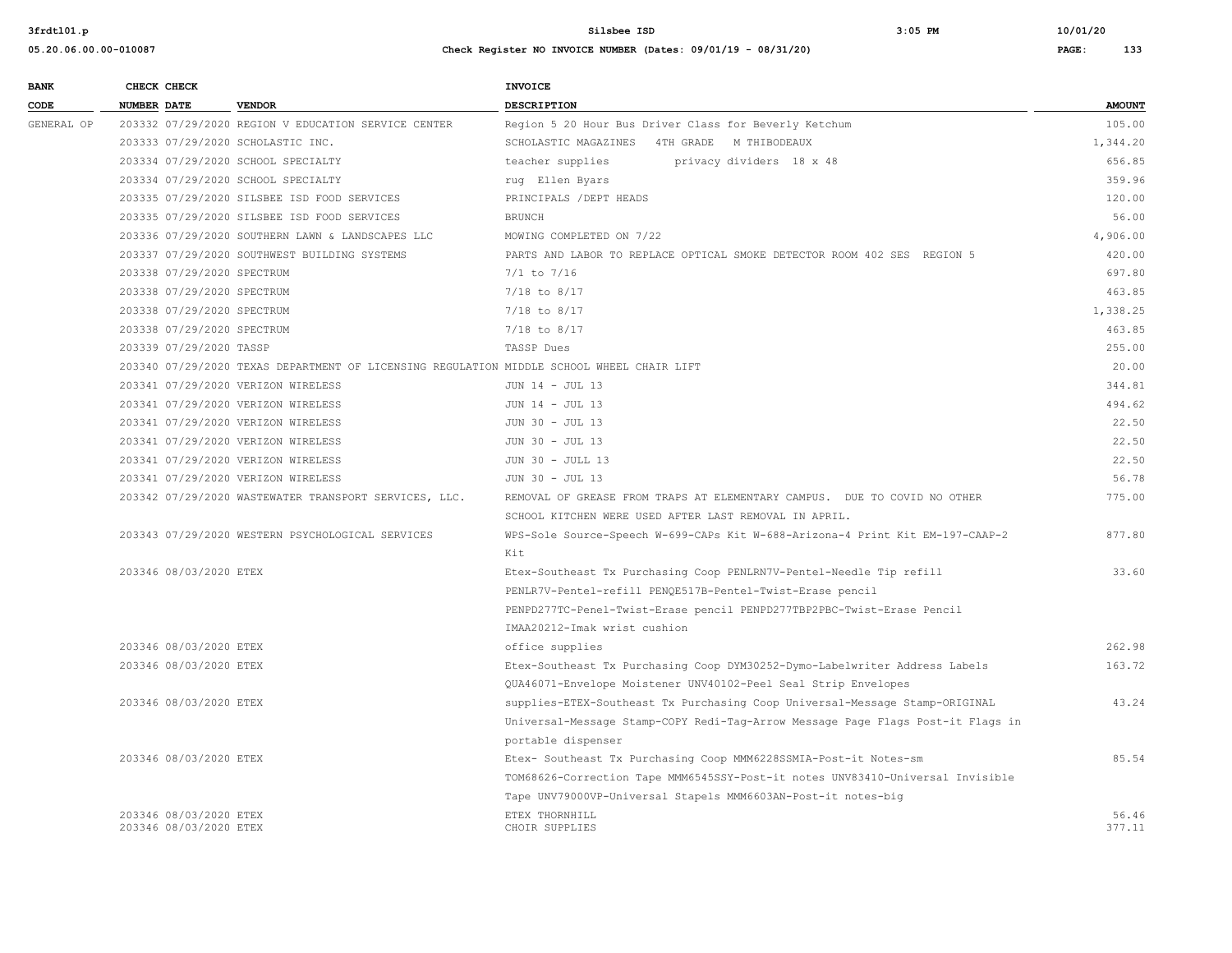| <b>AMOUNT</b><br><b>NUMBER DATE</b><br><b>VENDOR</b><br>DESCRIPTION<br>469.59<br>203346 08/03/2020 ETEX<br>ART SUPPLIES<br>430.05<br>203346 08/03/2020 ETEX<br>MATH SUPPLIES<br>208.82<br>ELA SUPPLIES<br>203346 08/03/2020 ETEX<br>4,543.95<br>203346 08/03/2020 ETEX<br>principal furniture<br>375.35<br>203346 08/03/2020 ETEX<br>RTI SUPPLIES<br>203347 08/05/2020 AMBROSE, RANDALL<br>GREASE CAPS FOR MAINTENANCE TRAILER<br>12.00<br>7,403.70<br>203348 08/05/2020 AT &T<br>JUL 27 THRU AUG 26<br>142.86<br>203348 08/05/2020 AT &T<br>JUL 27 THRU AUG 26<br>42.97<br>203348 08/05/2020 AT &T<br>JUL 25 THRU AUG 24<br>53.07<br>203348 08/05/2020 AT &T<br>JUL 25 THRU AUG 24<br>71.43<br>203348 08/05/2020 AT &T<br>JUL 25 THRU AUG 24<br>53.07<br>203348 08/05/2020 AT &T<br>JUL 25 THRU AUG 24<br>203349 08/05/2020 ATHLETIC SUPPLY INC.<br>Purch Req - Ath Supply- Locks/Keys for Athletics-FB - Coach Smith<br>425.00<br>694.75<br>203350 08/05/2020 BEAUMONT FREIGHTLINER - STERLING<br>Beaumont Freightliner Water pump for Bus 41<br>203351 08/05/2020 BK INDUSTRIAL SOLUTIONS<br>disinfecting wipes<br>5,000.00<br>3,825.84<br>203352 08/05/2020 BSN SPORTS<br>Aluminum Sideline Benches for Tiger Stadium to replace old wooden ones<br>DRILL TEAM UNIFORMS<br>2,282.00<br>203353 08/05/2020 CHEERS, ETC1., INC.<br>203354 08/05/2020 CINTAS CORPORATION<br>sanitizing stations and supplies<br>12,651.25<br>203355 08/05/2020 CITY OF SILSBEE<br>6/27 TO 7/27<br>2,341.01<br>203355 08/05/2020 CITY OF SILSBEE<br>6/27 TO 7/27<br>1,284.60<br>145.55<br>203355 08/05/2020 CITY OF SILSBEE<br>6/27 TO 7/27<br>129.70<br>203355 08/05/2020 CITY OF SILSBEE<br>6/27 TO 7/27<br>2,845.00<br>203356 08/05/2020 COLLEGE BOARD<br>AP EXAMINATIONS<br>18,567.87<br>203357 08/05/2020 DE LAGE LANDEN PUBLIC FINANCE<br>8/5 TO 9/4<br>203358 08/05/2020 EASTEX RENTAL & SUPPLY<br>GRINDING STUMPS AT SMS BY TENNIS COURTS 2020-2021 BID LIST<br>150.00<br>203359 08/05/2020 ETEX<br>Etex-Southeast Tx Purchasing Coop #UNV15343-3.5-Expanding File Pockets<br>509.93<br>#UNV15262-5.25-Expanding File Pockets #IMAA10165-Mouse Wrist Cushion<br>403.50<br>203359 08/05/2020 ETEX<br>supplies<br>203359 08/05/2020 ETEX<br>224.58<br>MATH SUPPLIES<br>128.56<br>203359 08/05/2020 ETEX<br>AGRICULTURE SUPPLIES<br>449.87<br>203359 08/05/2020 ETEX<br>RTI SUPPLIES<br>312.44<br>203359 08/05/2020 ETEX<br>ELA SUPPLIES<br>203359 08/05/2020 ETEX<br>467.81<br>MATH SUPPLIES<br>646.20<br>203360 08/05/2020 FUNCTION 4 LLC<br>7/15 TO 8/14<br>292.38<br>203361 08/05/2020 GRAINGER<br>OPEN PO JULY FOR GRAINGER<br>279.20<br>203361 08/05/2020 GRAINGER<br>OPEN PO JULY FOR GRAINGER<br>580.50<br>203362 08/05/2020 HOME DEPOT CREDIT SERVICES<br>AEXCEL BLUE ZONE MARKING PAINT FOR HANDICAP AREAS IN PARKING LOTS US | <b>BANK</b> | CHECK CHECK | <b>INVOICE</b> |  |
|-----------------------------------------------------------------------------------------------------------------------------------------------------------------------------------------------------------------------------------------------------------------------------------------------------------------------------------------------------------------------------------------------------------------------------------------------------------------------------------------------------------------------------------------------------------------------------------------------------------------------------------------------------------------------------------------------------------------------------------------------------------------------------------------------------------------------------------------------------------------------------------------------------------------------------------------------------------------------------------------------------------------------------------------------------------------------------------------------------------------------------------------------------------------------------------------------------------------------------------------------------------------------------------------------------------------------------------------------------------------------------------------------------------------------------------------------------------------------------------------------------------------------------------------------------------------------------------------------------------------------------------------------------------------------------------------------------------------------------------------------------------------------------------------------------------------------------------------------------------------------------------------------------------------------------------------------------------------------------------------------------------------------------------------------------------------------------------------------------------------------------------------------------------------------------------------------------------------------------------------------------------------------------------------------------------------------------------------------------------------------------------------------------------------------------------------------------------------------------------------------------------------------------------------------------------------------------------------------------------------------------------------------------------------------------------------------------------------------------------------------------------------------------------------------------------------------------|-------------|-------------|----------------|--|
|                                                                                                                                                                                                                                                                                                                                                                                                                                                                                                                                                                                                                                                                                                                                                                                                                                                                                                                                                                                                                                                                                                                                                                                                                                                                                                                                                                                                                                                                                                                                                                                                                                                                                                                                                                                                                                                                                                                                                                                                                                                                                                                                                                                                                                                                                                                                                                                                                                                                                                                                                                                                                                                                                                                                                                                                                             | CODE        |             |                |  |
|                                                                                                                                                                                                                                                                                                                                                                                                                                                                                                                                                                                                                                                                                                                                                                                                                                                                                                                                                                                                                                                                                                                                                                                                                                                                                                                                                                                                                                                                                                                                                                                                                                                                                                                                                                                                                                                                                                                                                                                                                                                                                                                                                                                                                                                                                                                                                                                                                                                                                                                                                                                                                                                                                                                                                                                                                             | GENERAL OP  |             |                |  |
|                                                                                                                                                                                                                                                                                                                                                                                                                                                                                                                                                                                                                                                                                                                                                                                                                                                                                                                                                                                                                                                                                                                                                                                                                                                                                                                                                                                                                                                                                                                                                                                                                                                                                                                                                                                                                                                                                                                                                                                                                                                                                                                                                                                                                                                                                                                                                                                                                                                                                                                                                                                                                                                                                                                                                                                                                             |             |             |                |  |
|                                                                                                                                                                                                                                                                                                                                                                                                                                                                                                                                                                                                                                                                                                                                                                                                                                                                                                                                                                                                                                                                                                                                                                                                                                                                                                                                                                                                                                                                                                                                                                                                                                                                                                                                                                                                                                                                                                                                                                                                                                                                                                                                                                                                                                                                                                                                                                                                                                                                                                                                                                                                                                                                                                                                                                                                                             |             |             |                |  |
|                                                                                                                                                                                                                                                                                                                                                                                                                                                                                                                                                                                                                                                                                                                                                                                                                                                                                                                                                                                                                                                                                                                                                                                                                                                                                                                                                                                                                                                                                                                                                                                                                                                                                                                                                                                                                                                                                                                                                                                                                                                                                                                                                                                                                                                                                                                                                                                                                                                                                                                                                                                                                                                                                                                                                                                                                             |             |             |                |  |
|                                                                                                                                                                                                                                                                                                                                                                                                                                                                                                                                                                                                                                                                                                                                                                                                                                                                                                                                                                                                                                                                                                                                                                                                                                                                                                                                                                                                                                                                                                                                                                                                                                                                                                                                                                                                                                                                                                                                                                                                                                                                                                                                                                                                                                                                                                                                                                                                                                                                                                                                                                                                                                                                                                                                                                                                                             |             |             |                |  |
|                                                                                                                                                                                                                                                                                                                                                                                                                                                                                                                                                                                                                                                                                                                                                                                                                                                                                                                                                                                                                                                                                                                                                                                                                                                                                                                                                                                                                                                                                                                                                                                                                                                                                                                                                                                                                                                                                                                                                                                                                                                                                                                                                                                                                                                                                                                                                                                                                                                                                                                                                                                                                                                                                                                                                                                                                             |             |             |                |  |
|                                                                                                                                                                                                                                                                                                                                                                                                                                                                                                                                                                                                                                                                                                                                                                                                                                                                                                                                                                                                                                                                                                                                                                                                                                                                                                                                                                                                                                                                                                                                                                                                                                                                                                                                                                                                                                                                                                                                                                                                                                                                                                                                                                                                                                                                                                                                                                                                                                                                                                                                                                                                                                                                                                                                                                                                                             |             |             |                |  |
|                                                                                                                                                                                                                                                                                                                                                                                                                                                                                                                                                                                                                                                                                                                                                                                                                                                                                                                                                                                                                                                                                                                                                                                                                                                                                                                                                                                                                                                                                                                                                                                                                                                                                                                                                                                                                                                                                                                                                                                                                                                                                                                                                                                                                                                                                                                                                                                                                                                                                                                                                                                                                                                                                                                                                                                                                             |             |             |                |  |
|                                                                                                                                                                                                                                                                                                                                                                                                                                                                                                                                                                                                                                                                                                                                                                                                                                                                                                                                                                                                                                                                                                                                                                                                                                                                                                                                                                                                                                                                                                                                                                                                                                                                                                                                                                                                                                                                                                                                                                                                                                                                                                                                                                                                                                                                                                                                                                                                                                                                                                                                                                                                                                                                                                                                                                                                                             |             |             |                |  |
|                                                                                                                                                                                                                                                                                                                                                                                                                                                                                                                                                                                                                                                                                                                                                                                                                                                                                                                                                                                                                                                                                                                                                                                                                                                                                                                                                                                                                                                                                                                                                                                                                                                                                                                                                                                                                                                                                                                                                                                                                                                                                                                                                                                                                                                                                                                                                                                                                                                                                                                                                                                                                                                                                                                                                                                                                             |             |             |                |  |
|                                                                                                                                                                                                                                                                                                                                                                                                                                                                                                                                                                                                                                                                                                                                                                                                                                                                                                                                                                                                                                                                                                                                                                                                                                                                                                                                                                                                                                                                                                                                                                                                                                                                                                                                                                                                                                                                                                                                                                                                                                                                                                                                                                                                                                                                                                                                                                                                                                                                                                                                                                                                                                                                                                                                                                                                                             |             |             |                |  |
|                                                                                                                                                                                                                                                                                                                                                                                                                                                                                                                                                                                                                                                                                                                                                                                                                                                                                                                                                                                                                                                                                                                                                                                                                                                                                                                                                                                                                                                                                                                                                                                                                                                                                                                                                                                                                                                                                                                                                                                                                                                                                                                                                                                                                                                                                                                                                                                                                                                                                                                                                                                                                                                                                                                                                                                                                             |             |             |                |  |
|                                                                                                                                                                                                                                                                                                                                                                                                                                                                                                                                                                                                                                                                                                                                                                                                                                                                                                                                                                                                                                                                                                                                                                                                                                                                                                                                                                                                                                                                                                                                                                                                                                                                                                                                                                                                                                                                                                                                                                                                                                                                                                                                                                                                                                                                                                                                                                                                                                                                                                                                                                                                                                                                                                                                                                                                                             |             |             |                |  |
|                                                                                                                                                                                                                                                                                                                                                                                                                                                                                                                                                                                                                                                                                                                                                                                                                                                                                                                                                                                                                                                                                                                                                                                                                                                                                                                                                                                                                                                                                                                                                                                                                                                                                                                                                                                                                                                                                                                                                                                                                                                                                                                                                                                                                                                                                                                                                                                                                                                                                                                                                                                                                                                                                                                                                                                                                             |             |             |                |  |
|                                                                                                                                                                                                                                                                                                                                                                                                                                                                                                                                                                                                                                                                                                                                                                                                                                                                                                                                                                                                                                                                                                                                                                                                                                                                                                                                                                                                                                                                                                                                                                                                                                                                                                                                                                                                                                                                                                                                                                                                                                                                                                                                                                                                                                                                                                                                                                                                                                                                                                                                                                                                                                                                                                                                                                                                                             |             |             |                |  |
|                                                                                                                                                                                                                                                                                                                                                                                                                                                                                                                                                                                                                                                                                                                                                                                                                                                                                                                                                                                                                                                                                                                                                                                                                                                                                                                                                                                                                                                                                                                                                                                                                                                                                                                                                                                                                                                                                                                                                                                                                                                                                                                                                                                                                                                                                                                                                                                                                                                                                                                                                                                                                                                                                                                                                                                                                             |             |             |                |  |
|                                                                                                                                                                                                                                                                                                                                                                                                                                                                                                                                                                                                                                                                                                                                                                                                                                                                                                                                                                                                                                                                                                                                                                                                                                                                                                                                                                                                                                                                                                                                                                                                                                                                                                                                                                                                                                                                                                                                                                                                                                                                                                                                                                                                                                                                                                                                                                                                                                                                                                                                                                                                                                                                                                                                                                                                                             |             |             |                |  |
|                                                                                                                                                                                                                                                                                                                                                                                                                                                                                                                                                                                                                                                                                                                                                                                                                                                                                                                                                                                                                                                                                                                                                                                                                                                                                                                                                                                                                                                                                                                                                                                                                                                                                                                                                                                                                                                                                                                                                                                                                                                                                                                                                                                                                                                                                                                                                                                                                                                                                                                                                                                                                                                                                                                                                                                                                             |             |             |                |  |
|                                                                                                                                                                                                                                                                                                                                                                                                                                                                                                                                                                                                                                                                                                                                                                                                                                                                                                                                                                                                                                                                                                                                                                                                                                                                                                                                                                                                                                                                                                                                                                                                                                                                                                                                                                                                                                                                                                                                                                                                                                                                                                                                                                                                                                                                                                                                                                                                                                                                                                                                                                                                                                                                                                                                                                                                                             |             |             |                |  |
|                                                                                                                                                                                                                                                                                                                                                                                                                                                                                                                                                                                                                                                                                                                                                                                                                                                                                                                                                                                                                                                                                                                                                                                                                                                                                                                                                                                                                                                                                                                                                                                                                                                                                                                                                                                                                                                                                                                                                                                                                                                                                                                                                                                                                                                                                                                                                                                                                                                                                                                                                                                                                                                                                                                                                                                                                             |             |             |                |  |
|                                                                                                                                                                                                                                                                                                                                                                                                                                                                                                                                                                                                                                                                                                                                                                                                                                                                                                                                                                                                                                                                                                                                                                                                                                                                                                                                                                                                                                                                                                                                                                                                                                                                                                                                                                                                                                                                                                                                                                                                                                                                                                                                                                                                                                                                                                                                                                                                                                                                                                                                                                                                                                                                                                                                                                                                                             |             |             |                |  |
|                                                                                                                                                                                                                                                                                                                                                                                                                                                                                                                                                                                                                                                                                                                                                                                                                                                                                                                                                                                                                                                                                                                                                                                                                                                                                                                                                                                                                                                                                                                                                                                                                                                                                                                                                                                                                                                                                                                                                                                                                                                                                                                                                                                                                                                                                                                                                                                                                                                                                                                                                                                                                                                                                                                                                                                                                             |             |             |                |  |
|                                                                                                                                                                                                                                                                                                                                                                                                                                                                                                                                                                                                                                                                                                                                                                                                                                                                                                                                                                                                                                                                                                                                                                                                                                                                                                                                                                                                                                                                                                                                                                                                                                                                                                                                                                                                                                                                                                                                                                                                                                                                                                                                                                                                                                                                                                                                                                                                                                                                                                                                                                                                                                                                                                                                                                                                                             |             |             |                |  |
|                                                                                                                                                                                                                                                                                                                                                                                                                                                                                                                                                                                                                                                                                                                                                                                                                                                                                                                                                                                                                                                                                                                                                                                                                                                                                                                                                                                                                                                                                                                                                                                                                                                                                                                                                                                                                                                                                                                                                                                                                                                                                                                                                                                                                                                                                                                                                                                                                                                                                                                                                                                                                                                                                                                                                                                                                             |             |             |                |  |
|                                                                                                                                                                                                                                                                                                                                                                                                                                                                                                                                                                                                                                                                                                                                                                                                                                                                                                                                                                                                                                                                                                                                                                                                                                                                                                                                                                                                                                                                                                                                                                                                                                                                                                                                                                                                                                                                                                                                                                                                                                                                                                                                                                                                                                                                                                                                                                                                                                                                                                                                                                                                                                                                                                                                                                                                                             |             |             |                |  |
|                                                                                                                                                                                                                                                                                                                                                                                                                                                                                                                                                                                                                                                                                                                                                                                                                                                                                                                                                                                                                                                                                                                                                                                                                                                                                                                                                                                                                                                                                                                                                                                                                                                                                                                                                                                                                                                                                                                                                                                                                                                                                                                                                                                                                                                                                                                                                                                                                                                                                                                                                                                                                                                                                                                                                                                                                             |             |             |                |  |
|                                                                                                                                                                                                                                                                                                                                                                                                                                                                                                                                                                                                                                                                                                                                                                                                                                                                                                                                                                                                                                                                                                                                                                                                                                                                                                                                                                                                                                                                                                                                                                                                                                                                                                                                                                                                                                                                                                                                                                                                                                                                                                                                                                                                                                                                                                                                                                                                                                                                                                                                                                                                                                                                                                                                                                                                                             |             |             |                |  |
|                                                                                                                                                                                                                                                                                                                                                                                                                                                                                                                                                                                                                                                                                                                                                                                                                                                                                                                                                                                                                                                                                                                                                                                                                                                                                                                                                                                                                                                                                                                                                                                                                                                                                                                                                                                                                                                                                                                                                                                                                                                                                                                                                                                                                                                                                                                                                                                                                                                                                                                                                                                                                                                                                                                                                                                                                             |             |             |                |  |
|                                                                                                                                                                                                                                                                                                                                                                                                                                                                                                                                                                                                                                                                                                                                                                                                                                                                                                                                                                                                                                                                                                                                                                                                                                                                                                                                                                                                                                                                                                                                                                                                                                                                                                                                                                                                                                                                                                                                                                                                                                                                                                                                                                                                                                                                                                                                                                                                                                                                                                                                                                                                                                                                                                                                                                                                                             |             |             |                |  |
|                                                                                                                                                                                                                                                                                                                                                                                                                                                                                                                                                                                                                                                                                                                                                                                                                                                                                                                                                                                                                                                                                                                                                                                                                                                                                                                                                                                                                                                                                                                                                                                                                                                                                                                                                                                                                                                                                                                                                                                                                                                                                                                                                                                                                                                                                                                                                                                                                                                                                                                                                                                                                                                                                                                                                                                                                             |             |             |                |  |
|                                                                                                                                                                                                                                                                                                                                                                                                                                                                                                                                                                                                                                                                                                                                                                                                                                                                                                                                                                                                                                                                                                                                                                                                                                                                                                                                                                                                                                                                                                                                                                                                                                                                                                                                                                                                                                                                                                                                                                                                                                                                                                                                                                                                                                                                                                                                                                                                                                                                                                                                                                                                                                                                                                                                                                                                                             |             |             |                |  |
|                                                                                                                                                                                                                                                                                                                                                                                                                                                                                                                                                                                                                                                                                                                                                                                                                                                                                                                                                                                                                                                                                                                                                                                                                                                                                                                                                                                                                                                                                                                                                                                                                                                                                                                                                                                                                                                                                                                                                                                                                                                                                                                                                                                                                                                                                                                                                                                                                                                                                                                                                                                                                                                                                                                                                                                                                             |             |             |                |  |
|                                                                                                                                                                                                                                                                                                                                                                                                                                                                                                                                                                                                                                                                                                                                                                                                                                                                                                                                                                                                                                                                                                                                                                                                                                                                                                                                                                                                                                                                                                                                                                                                                                                                                                                                                                                                                                                                                                                                                                                                                                                                                                                                                                                                                                                                                                                                                                                                                                                                                                                                                                                                                                                                                                                                                                                                                             |             |             |                |  |
|                                                                                                                                                                                                                                                                                                                                                                                                                                                                                                                                                                                                                                                                                                                                                                                                                                                                                                                                                                                                                                                                                                                                                                                                                                                                                                                                                                                                                                                                                                                                                                                                                                                                                                                                                                                                                                                                                                                                                                                                                                                                                                                                                                                                                                                                                                                                                                                                                                                                                                                                                                                                                                                                                                                                                                                                                             |             |             |                |  |
|                                                                                                                                                                                                                                                                                                                                                                                                                                                                                                                                                                                                                                                                                                                                                                                                                                                                                                                                                                                                                                                                                                                                                                                                                                                                                                                                                                                                                                                                                                                                                                                                                                                                                                                                                                                                                                                                                                                                                                                                                                                                                                                                                                                                                                                                                                                                                                                                                                                                                                                                                                                                                                                                                                                                                                                                                             |             |             |                |  |
|                                                                                                                                                                                                                                                                                                                                                                                                                                                                                                                                                                                                                                                                                                                                                                                                                                                                                                                                                                                                                                                                                                                                                                                                                                                                                                                                                                                                                                                                                                                                                                                                                                                                                                                                                                                                                                                                                                                                                                                                                                                                                                                                                                                                                                                                                                                                                                                                                                                                                                                                                                                                                                                                                                                                                                                                                             |             |             |                |  |
|                                                                                                                                                                                                                                                                                                                                                                                                                                                                                                                                                                                                                                                                                                                                                                                                                                                                                                                                                                                                                                                                                                                                                                                                                                                                                                                                                                                                                                                                                                                                                                                                                                                                                                                                                                                                                                                                                                                                                                                                                                                                                                                                                                                                                                                                                                                                                                                                                                                                                                                                                                                                                                                                                                                                                                                                                             |             |             |                |  |
| 203363 08/05/2020 HUFF, DUSTIN<br>SCHOLARSHIP<br>500.00                                                                                                                                                                                                                                                                                                                                                                                                                                                                                                                                                                                                                                                                                                                                                                                                                                                                                                                                                                                                                                                                                                                                                                                                                                                                                                                                                                                                                                                                                                                                                                                                                                                                                                                                                                                                                                                                                                                                                                                                                                                                                                                                                                                                                                                                                                                                                                                                                                                                                                                                                                                                                                                                                                                                                                     |             |             | COMMUNITIES    |  |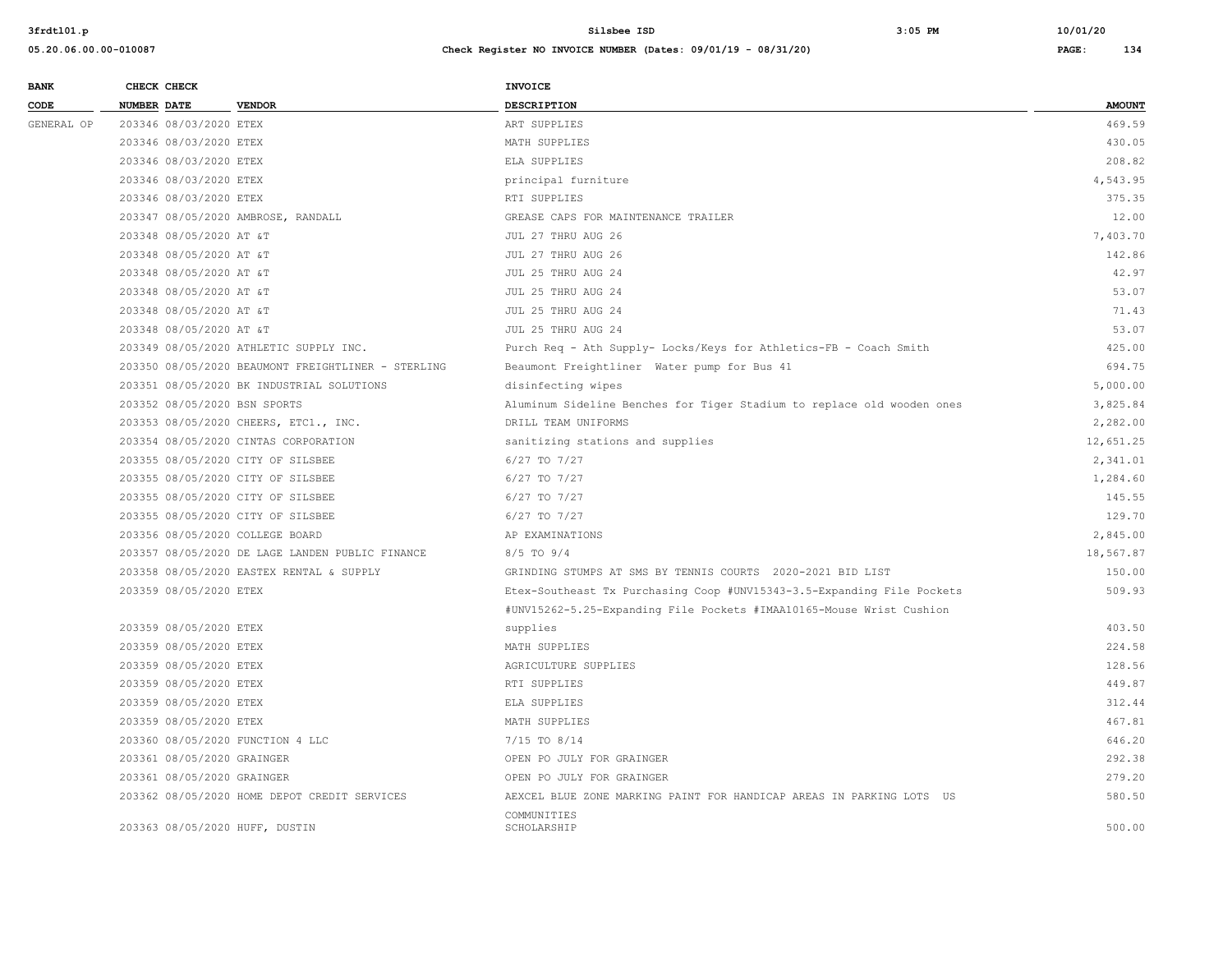| <b>BANK</b> | CHECK CHECK           |                                                      | <b>INVOICE</b>                                                                  |               |
|-------------|-----------------------|------------------------------------------------------|---------------------------------------------------------------------------------|---------------|
| CODE        | <b>NUMBER DATE</b>    | <b>VENDOR</b>                                        | DESCRIPTION                                                                     | <b>AMOUNT</b> |
| GENERAL OP  |                       | 203364 08/05/2020 JOHNSTONE SUPPLY                   | OPEN PO JULY FOR JOHNSTONE SUPPLY BUYBOARD                                      | 103.10        |
|             |                       | 203365 08/05/2020 LANDSCAPE SPECIALIST               | TREAT VEGETATION BY HIGHWAY IN THE DITCH ON HIGH SCHOOL CAMPUS AWARDED LAWN     | 950.00        |
|             |                       |                                                      | SERVICE                                                                         |               |
|             |                       | 203366 08/05/2020 LAZO, KARLA                        | SCHOLARSHIP                                                                     | 500.00        |
|             |                       | 203367 08/05/2020 M & D SUPPLY, INC.                 | OPEN PO JULY FOR M&D SUPPLY REGION 5                                            | 137.96        |
|             |                       | 203368 08/05/2020 MATTEI MUSIC SERVICES              | ATTSSB Jazz Audition Music for Band                                             | 77.00         |
|             |                       | 203369 08/05/2020 MECA SPORTSWEAR                    | Letter Jackets for Choir                                                        | 110.00        |
|             |                       | 203369 08/05/2020 MECA SPORTSWEAR                    | Letter Jackets for Band BuyBoard 588-19                                         | 150.00        |
|             |                       | 203369 08/05/2020 MECA SPORTSWEAR                    | Letter Jackets for Band BuyBoard 588-19                                         | 350.00        |
|             |                       | 203370 08/05/2020 MILLER, AUTUMN                     | SCHOLARSHIP                                                                     | 1,000.00      |
|             |                       | 203371 08/05/2020 MOORE CHEVROLET BUICK GMC CADILLAC | maintenance on vehicle                                                          | 1,273.77      |
|             |                       | 203372 08/05/2020 NCS PEARSON, INC.                  | PEARSON ASSESSMENTS DYS MCDUFF                                                  | 1,394.40      |
|             |                       | 203372 08/05/2020 NCS PEARSON, INC.                  | PEARSON ASSESSMENTS DYS MCDUFF                                                  | 157.25        |
|             |                       | 203373 08/05/2020 O'NEAL, PHILLIP                    | RELAY TO FIX SRO CAR                                                            | 16.80         |
|             |                       | 203374 08/05/2020 O'REILLY AUTOMOTIVE                | O'Reilly Auto Parts Silsbee ISD Bid Sheet 2019-2020 Open PO for the Month of    | 249.70        |
|             |                       |                                                      | July 2020                                                                       |               |
|             |                       | 203375 08/05/2020 O'REILLY AUTOMOTIVE                | OPEN PO OREILLY AUTO                                                            | 159.57        |
|             |                       | 203376 08/05/2020 PINEY WOODS SANITATION             | 8/1 TO 8/31                                                                     | 70.00         |
|             |                       | 203377 08/05/2020 PINNACLE MEDICAL MANAGEMENT CORP.  | PHYSICALS                                                                       | 120.00        |
|             |                       | 203377 08/05/2020 PINNACLE MEDICAL MANAGEMENT CORP.  | PRE EMPLOYMENT TEST                                                             | 40.00         |
|             |                       | 203377 08/05/2020 PINNACLE MEDICAL MANAGEMENT CORP.  | PRE EMPLOYMENT                                                                  | 40.00         |
|             | 203378 08/05/2020 RCI |                                                      | annual scan and tag update                                                      | 6.650.00      |
|             |                       | 203379 08/05/2020 REGION V EDUCATION SERVICE CENTER  | Investment Officer Training                                                     | 95.00         |
|             |                       | 203379 08/05/2020 REGION V EDUCATION SERVICE CENTER  | Investment Officer Training                                                     | 95.00         |
|             |                       | 203380 08/05/2020 Responsive Learning                | RESPONSIVE LEARNING QUOTE 20 - 21                                               | 1,960.00      |
|             |                       | 203381 08/05/2020 RIVERSIDE INSIGHTS                 | RIVERSIDE INSIGHTS ESL ASSESSMENTS MCDUFF                                       | 489.29        |
|             |                       | 203382 08/05/2020 SAVVAS LEARNING COMPANY LLC        | Grades 9-12 adoption "My Perspectives" -8 year digital license, hardcover class | 86, 917.32    |
|             |                       |                                                      | sets plus 2 novels per student, includes teachers edition                       |               |
|             |                       | 203383 08/05/2020 SCHOOL TECHNOLOGY ASSOCIATES, INC. | OFFICE SUPPLIES<br><b>GRADE LABELS</b>                                          | 90.00         |
|             |                       | 203384 08/05/2020 SILSBEE BEE                        | run legal ad for Bus Parts Bid                                                  | 69.42         |
|             |                       | 203384 08/05/2020 SILSBEE BEE                        | RETURN TO SCHOOL                                                                | 255.36        |
|             |                       | 203385 08/05/2020 SILSBEE ISD FOOD SERVICES          | BOARD MEETING                                                                   | 69.50         |
|             |                       | 203385 08/05/2020 SILSBEE ISD FOOD SERVICES          | BOARD MEETING                                                                   | 55.00         |
|             |                       | 203385 08/05/2020 SILSBEE ISD FOOD SERVICES          | SP ED WITH REGION V                                                             | 100.00        |
|             |                       | 203386 08/05/2020 SMART'S TRUCK & TRAILER            | Smart's Truck and Trailer Blower wheel assembly for Special Needs Bus Silsbee   | 209.00        |
|             |                       |                                                      | ISD Bid Sheet 2019-2020                                                         |               |
|             |                       | 203386 08/05/2020 SMART'S TRUCK & TRAILER            | Smart's Truck and Trailer Silsbee ISD Bid Sheet 2019-2020 Filters for buses.    | 118.80        |
|             |                       |                                                      | We are on a filter program with Smarts                                          |               |
|             |                       | 203387 08/05/2020 SOUTHWEST BUILDING SYSTEMS         | LABOR AND MATERIALS TO REPLACE AND REPROGRAM MONITORING MODULE TO DOORS ON HIGH | 420.91        |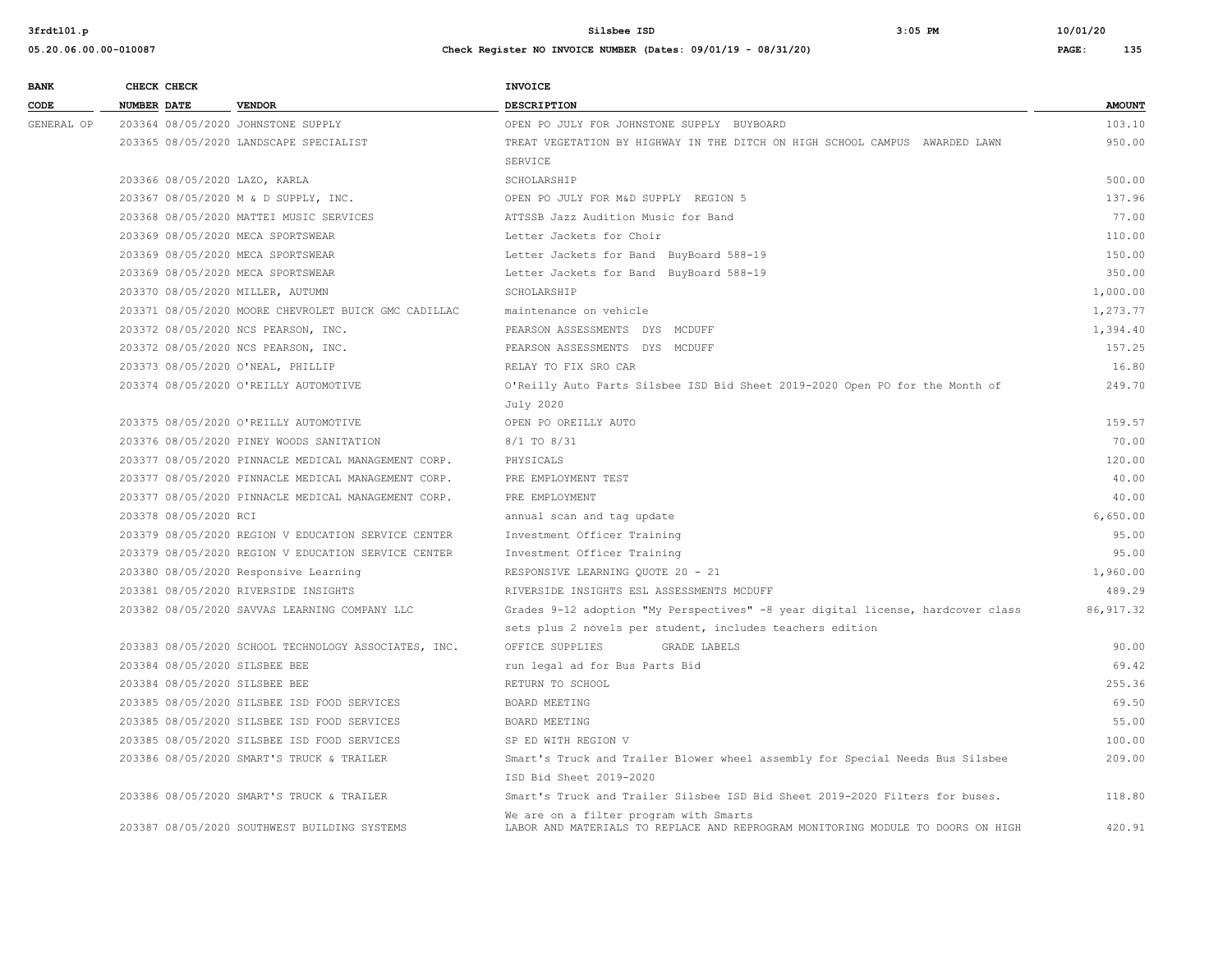| <b>BANK</b> | CHECK CHECK               |                                                                         | <b>INVOICE</b>                                                                                                                    |                      |
|-------------|---------------------------|-------------------------------------------------------------------------|-----------------------------------------------------------------------------------------------------------------------------------|----------------------|
| CODE        | <b>NUMBER DATE</b>        | <b>VENDOR</b>                                                           | DESCRIPTION                                                                                                                       | <b>AMOUNT</b>        |
|             |                           |                                                                         | SCHOOL CAMPUS FOR FIRE ALARM TROUBLE. REGION 5 20200307                                                                           |                      |
| GENERAL OP  |                           | 203388 08/05/2020 SUN COAST RESOURCES                                   | fuel 7/29/2020                                                                                                                    | 2,901.94             |
|             |                           | 203389 08/05/2020 TASB, INC.                                            | BOARDBOOK SUBSCRIPTION ANNUAL SUPPORT                                                                                             | 1,250.00             |
|             |                           | 203389 08/05/2020 TASB, INC.                                            | LOCAL DISTRICT UPDATE                                                                                                             | 20.00                |
|             |                           | 203389 08/05/2020 TASB, INC.                                            | UPDATE 115                                                                                                                        | 1,123.37             |
|             |                           | 203390 08/05/2020 TEXAS COUNCIL OF ADM OF SPECIAL ED                    | VICKI BRANTLEY DUES                                                                                                               | 125.00               |
|             |                           | 203391 08/05/2020 TEXAS COMMISSION ON LAW ENFORCEMENT                   | LAW ENFORCEMENT AGENCY                                                                                                            | 1,000.00             |
|             |                           | 203392 08/05/2020 TX ASSN OF SCHOOL PERSONNEL ADM.                      | virtual certification workshop                                                                                                    | 110.00               |
|             |                           | 203393 08/05/2020 WARREN, RACHAEL                                       | SCHOLARSHIP                                                                                                                       | 500.00               |
|             |                           | 203394 08/05/2020 WILSON FIRE EQUIPMENT & SERVICE COMPANY, 05534, 05536 | VENT HOOD INSPECTIONS ALL CAMPUSES REGION 5                                                                                       | 636.00               |
|             |                           |                                                                         | 203394 08/05/2020 WILSON FIRE EQUIPMENT & SERVICE COMPANY, 05648,05659,05660,05643,05646,05644,05642,05645<br>INSPECTIONS, 6 YEAR | 1,019.00             |
|             |                           |                                                                         | MAINTENANCE ON ALL DISTRICT EXTINGUISHERS REGION 5                                                                                |                      |
|             |                           | 203395 08/05/2020 ZONAR SYSTEMS, INC.                                   | 8/1 TO 8/31                                                                                                                       | 1,593.00             |
|             | 203396 08/05/2020 ZONES   |                                                                         | ad manager manage engine yearly and self service                                                                                  | 4,985.00             |
|             | 203397 08/12/2020 ABM     |                                                                         | AUGUSST 2020                                                                                                                      | 66, 671.52           |
|             |                           | 203398 08/12/2020 ADVANCED GRAPHICS                                     | HARD DRIVE FOR POSTER MAKER<br>KELLY SMITH                                                                                        | 300.00               |
|             |                           | 203399 08/12/2020 AIENA, BRIANNA                                        | SCHOLARSHIP                                                                                                                       | 500.00               |
|             |                           | 203400 08/12/2020 ALL PRO ELECTRICAL CONTRACTORS, INC.                  | Price to replace light pole at MS parking lot                                                                                     | 2,792.00             |
|             |                           | 203401 08/12/2020 APPLE COMPUTER, INC.                                  | IPads-Apple-DIR MW7P2LL/A-10.2 inch iPad Wi-Fi 128GB S7741LL/A-2yr Applecare                                                      | 3,940.00             |
|             |                           |                                                                         | MW772LL/A-10.2 inch iPad Wi-Fi 128GB S7741LL/A 2yr Applecare                                                                      |                      |
|             |                           | 203402 08/12/2020 ARMOR SHRED                                           | cost to shred old records                                                                                                         | 2,276.95             |
|             |                           | 203403 08/12/2020 AT&T LONG DISTANCE                                    | MAY 18 TO JULY 29                                                                                                                 | 27.06                |
|             |                           | 203404 08/12/2020 ATHLETIC SUPPLY INC.                                  | Purch Req - Athletic Supply - Order from Victory for Baseball Uniforms - Coach                                                    | 1,345.00             |
|             |                           |                                                                         | Nelson                                                                                                                            |                      |
|             |                           | 203405 08/12/2020 AWARDS OF DISTINCTION                                 | ENGRAVING VAL & SAL PLAQUE                                                                                                        | 42.50                |
|             |                           | 203406 08/12/2020 BEST MPRESSIONS                                       | Best Mpressions-Instructional Materials 5 boxes of Top address envelops and 1                                                     | 233.00               |
|             |                           |                                                                         | box of Return envelops                                                                                                            |                      |
|             |                           | 203407 08/12/2020 BETTY'S BLOOMERS NURSERY                              | TRAVIS MOORE SERVICE (SUE'S HUSBAND) HELEN PARKS SERVICE                                                                          | 90.00                |
|             |                           | 203408 08/12/2020 BIG GAME SPORTS INC.                                  | Purch Req - Biq Game Football Factory - Game Footballs - Coach Smith                                                              | 1,579.80             |
|             |                           | 203409 08/12/2020 CAMDEN, KEVIN                                         | SCHOLARSHIP                                                                                                                       | 1,000.00             |
|             |                           | 203409 08/12/2020 CAMDEN, KEVIN                                         | SCHOLARSHIP                                                                                                                       | 500.00               |
|             |                           | 203410 08/12/2020 CITY OF SILSBEE                                       | $7/6$ TO $8/6$                                                                                                                    | 138.10               |
|             |                           | 203410 08/12/2020 CITY OF SILSBEE                                       | $7/6$ TO $8/6$                                                                                                                    | 118.90               |
|             |                           | 203410 08/12/2020 CITY OF SILSBEE                                       | $7/6$ TO 8/6                                                                                                                      | 32.50                |
|             |                           | 203410 08/12/2020 CITY OF SILSBEE                                       | 7/6 TO 8/6                                                                                                                        | 32.50                |
|             |                           | 203411 08/12/2020 COASTAL WELDING SUPPLY INC                            | HVAC BOTTLE RENTAL                                                                                                                | 10.85                |
|             |                           |                                                                         | 203412 08/12/2020 EDWARDS-JOHNSON MEMORIAL SILSBEE MIDDLE REFRIGERATOR PURCHASED AND NOT GOING TO GET HERE THIS SCHOOL YEAR       | 1,256.00             |
|             | 203414 08/12/2020 ENTERGY | 203413 08/12/2020 ELITE CARD PAYMENT CENTER                             | $7/13 - 30$<br><b>JULY 2020</b>                                                                                                   | 436.89<br>54, 579.87 |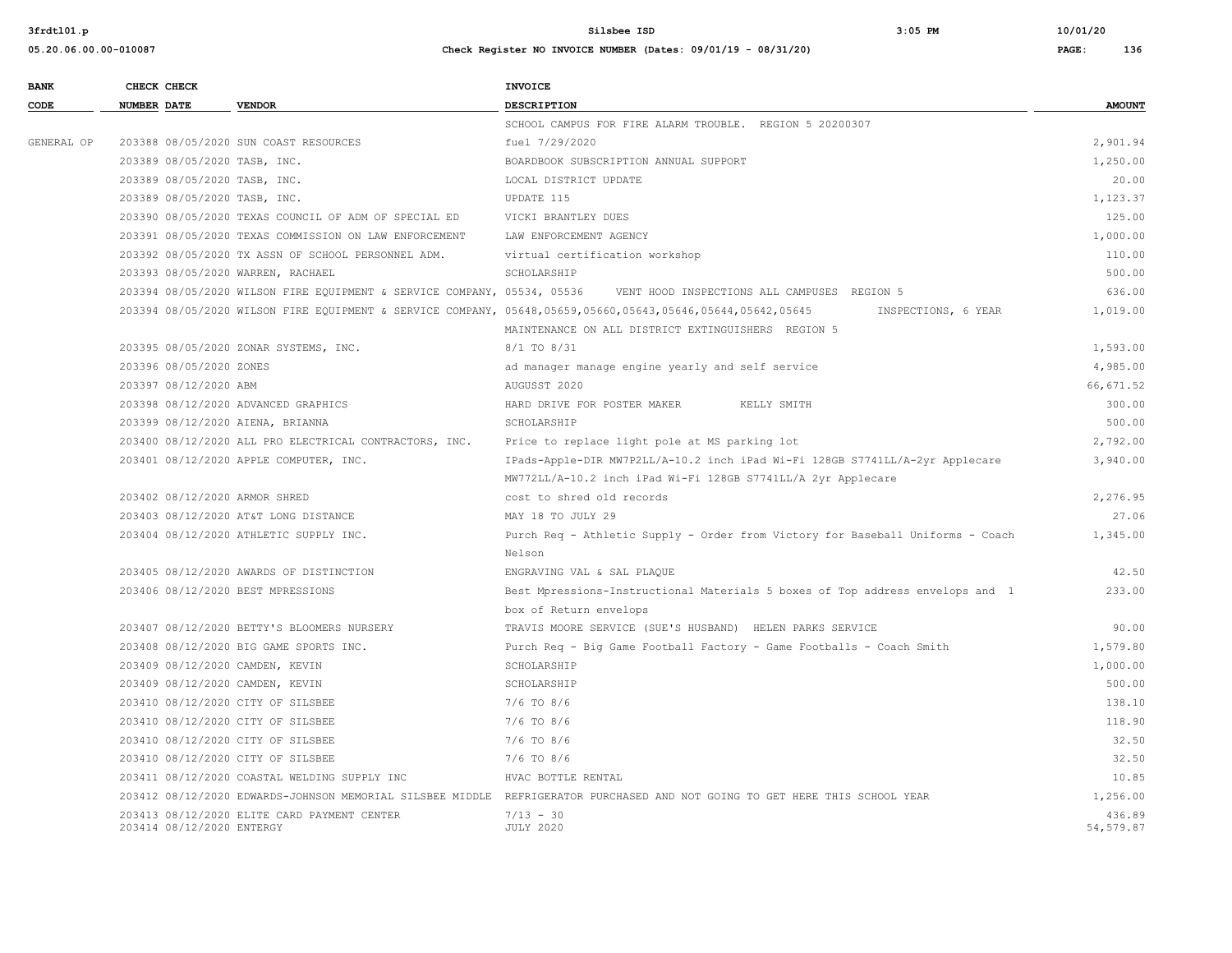| <b>BANK</b> |                    | CHECK CHECK                |                                                                                        | <b>INVOICE</b>                                                                 |               |
|-------------|--------------------|----------------------------|----------------------------------------------------------------------------------------|--------------------------------------------------------------------------------|---------------|
| CODE        | <b>NUMBER DATE</b> |                            | <b>VENDOR</b>                                                                          | DESCRIPTION                                                                    | <b>AMOUNT</b> |
| GENERAL OP  |                    | 203416 08/12/2020 ETEX     |                                                                                        | Etex-Southeast Tx Purchasing Coop ProMark S150-address Stamp                   | 34.28         |
|             |                    |                            |                                                                                        | #COS035574-Red-Confidential Stamp                                              |               |
|             |                    | 203416 08/12/2020 ETEX     |                                                                                        | supplies                                                                       | 253.35        |
|             |                    | 203416 08/12/2020 ETEX     |                                                                                        | supplies-                                                                      | 21.47         |
|             |                    | 203416 08/12/2020 ETEX     |                                                                                        | supplies                                                                       | 371.96        |
|             |                    | 203416 08/12/2020 ETEX     |                                                                                        | Purch Req - ETex - Office Supplies - Coach Smith                               | 214.22        |
|             |                    | 203416 08/12/2020 ETEX     |                                                                                        | office supplies                                                                | 97.09         |
|             |                    | 203416 08/12/2020 ETEX     |                                                                                        | office supplies<br>R Wilson<br>toner                                           | 226.99        |
|             |                    | 203416 08/12/2020 ETEX     |                                                                                        | Health Services supplies                                                       | 55.95         |
|             |                    | 203416 08/12/2020 ETEX     |                                                                                        | supplies                                                                       | 409.86        |
|             |                    | 203416 08/12/2020 ETEX     |                                                                                        | furniture                                                                      | 2,266.00      |
|             |                    | 203416 08/12/2020 ETEX     |                                                                                        | Etex-Southeast Tx Purchasing Coop GLB25401BLK-Global 4 Drw LTR file            | 1,719.00      |
|             |                    |                            |                                                                                        | GLBSL6630DSAML-OTG30x66 Desk Shell Mahogany GLBSL19HBFAML-Global Drw           |               |
|             |                    |                            |                                                                                        | Eed/Mahogany GLBSL20CDAML-OTG Center Drawer Mahogany GLBSL12GAML-Half End      |               |
|             |                    |                            |                                                                                        | Panel/AML GLBSL6624CSAML-OTG 66x24 Credenza Shell/Mah GLBSL71BCAML-OTG 32x71   |               |
|             |                    |                            |                                                                                        | Bookcase Mah                                                                   |               |
|             |                    | 203416 08/12/2020 ETEX     |                                                                                        | drum and toner                                                                 | 174.98        |
|             |                    | 203417 08/12/2020 ETEX     |                                                                                        | Etex-Southeast Tx Purchasing Coop GLB25401BLK-Global 4 Drw LTR file            | 1,992.00      |
|             |                    |                            |                                                                                        | GLBSL6630DSAML-OTG30x66 Desk Shell Mahogany GLBSL19HBFAML-Global Drw           |               |
|             |                    |                            |                                                                                        | Eed/Mahoqany GLBSL20CDAML-OTG Center Drawer Mahoqany GLBSL12GAML-Half End      |               |
|             |                    |                            |                                                                                        | Panel/AML GLBSL6624CSAML-OTG 66x24 Credenza Shell/Mah GLBSL71BCAML-OTG 32x71   |               |
|             |                    |                            |                                                                                        | Bookcase Mah                                                                   |               |
|             |                    |                            | 203418 08/12/2020 FRANK'S JEWELRY                                                      | RETIREMENT                                                                     | 50.40         |
|             |                    |                            | 203419 08/12/2020 GOODYEAR TIRE & RUBBER COMPANY                                       | Goodyear Tire and Rubber Buy Board Valve Stems for 12 new bus tires            | 60.00         |
|             |                    | 203420 08/12/2020 GRAINGER |                                                                                        | OPEN PO AUGUST FOR GRAINGER BUY BOARD 577-18                                   | 103.50        |
|             |                    | 203420 08/12/2020 GRAINGER |                                                                                        | OPEN PO AUGUST FOR GRAINGER BUY BOARD 577-18                                   | 330.31        |
|             |                    |                            | 203421 08/12/2020 HARDIN COUNTY TREASURER                                              | COMMISSIONS                                                                    | 732.89        |
|             |                    |                            | 203422 08/12/2020 HAYES, AVERIE                                                        | SCHOLARSHIP                                                                    | 1,000.00      |
|             |                    |                            | 203422 08/12/2020 HAYES, AVERIE                                                        | SCHOLARSHIP                                                                    | 1,000.00      |
|             |                    |                            | 203423 08/12/2020 INFINITY CONNECTIONS                                                 | network drops for HS & MS                                                      | 2,250.00      |
|             |                    |                            | 203424 08/12/2020 J W PEPPER                                                           | CHOIR SUPPLIES                                                                 | 39.98         |
|             |                    |                            | 203424 08/12/2020 J W PEPPER                                                           | CHOIR SUPPLIES                                                                 | 65.00         |
|             |                    |                            | 203424 08/12/2020 J W PEPPER                                                           | CHOIR SUPPLIES                                                                 | 221.84        |
|             |                    |                            | 203425 08/12/2020 JOHNSTONE SUPPLY                                                     | OPEN PO JULY FOR JOHNSTONE SUPPLY BUYBOARD                                     | 43.30         |
|             |                    |                            | 203426 08/12/2020 LANDSCAPE SPECIALIST                                                 | MONTHLY MAINTENANCE AUGUST 2020                                                | 4,929.16      |
|             |                    |                            | 203427 08/12/2020 LIFE SAVINGS TACTICS AND TRAINING, LLC. NURSES CPR INSTRUCTOR COURSE |                                                                                | 2,000.00      |
|             |                    |                            | 203428 08/12/2020 MIDTEX OIL, L.P.                                                     | Midtex Open PO for the Month of August 2020 Silsbee ISD Bid Sheet Top off fuel | 2,539.49      |
|             |                    |                            | 203429 08/12/2020 MILTON, INDIA                                                        | tanks for the new school year 2020-2021<br>SCHOLARSHIP                         | 500.00        |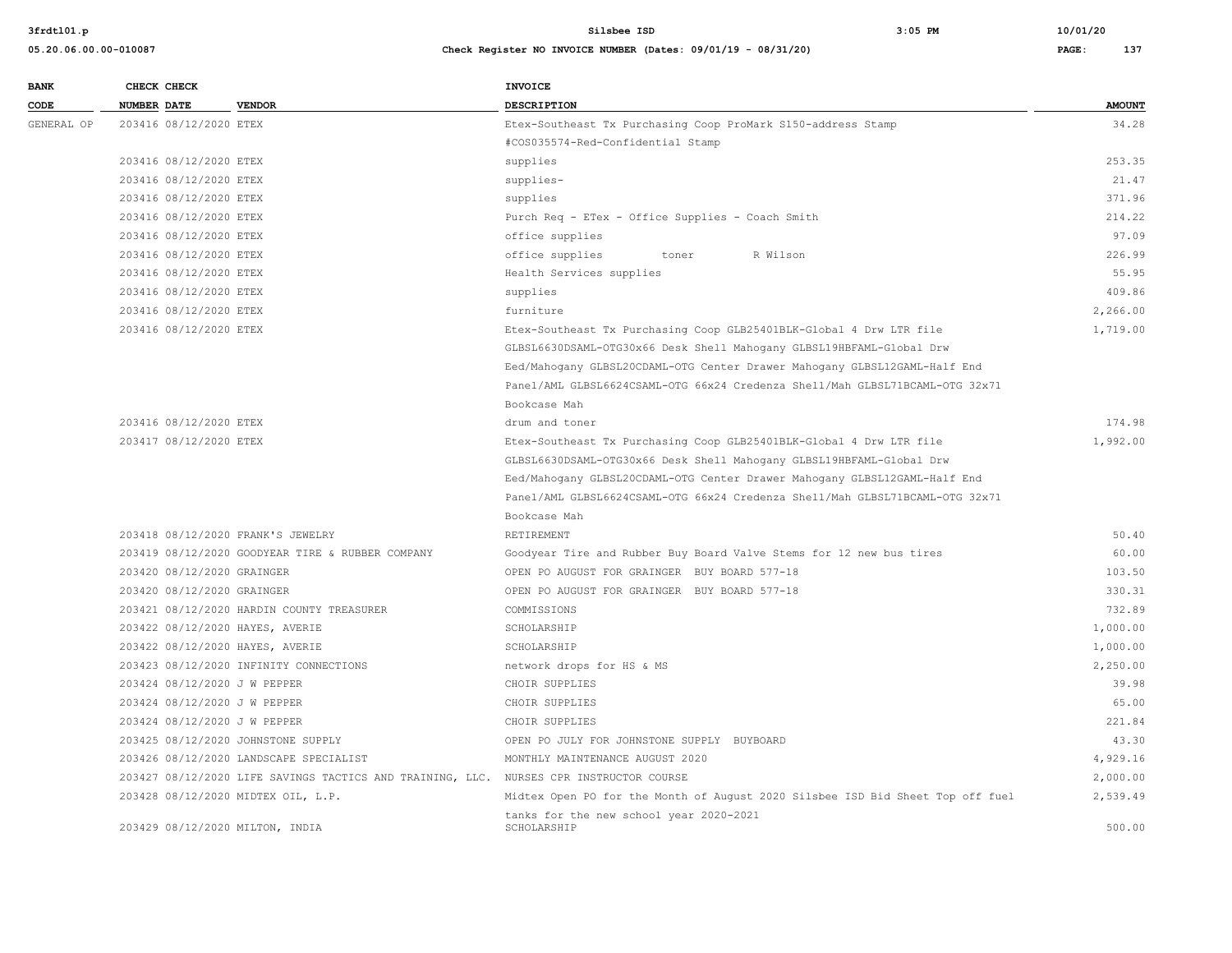| <b>BANK</b> | CHECK CHECK                       |                                                                                          | <b>INVOICE</b>                                                                                                             |                    |
|-------------|-----------------------------------|------------------------------------------------------------------------------------------|----------------------------------------------------------------------------------------------------------------------------|--------------------|
| CODE        | NUMBER DATE                       | <b>VENDOR</b>                                                                            | <b>DESCRIPTION</b>                                                                                                         | <b>AMOUNT</b>      |
| GENERAL OP  | 203430 08/12/2020 MOTT SUPPLY     |                                                                                          | OPEN PO AUGUST FOR MOTT SUPPLY BID LIST                                                                                    | 20.15              |
|             | 203430 08/12/2020 MOTT SUPPLY     |                                                                                          | OPEN PO AUGUST FOR MOTT SUPPLY BID LIST                                                                                    | 34.21              |
|             | 203431 08/12/2020 MPS             |                                                                                          | textbook for AP World History                                                                                              | 75.29              |
|             |                                   | 203432 08/12/2020 MUNRO'S UNIFORM SERVICE                                                | MAINTENANCE                                                                                                                | 342.40             |
|             | 203433 08/12/2020 N2Y, INC.       |                                                                                          | testing-N2Y-sole source                                                                                                    | 671.70             |
|             | 203434 08/12/2020 OSBORNE, JAMES  |                                                                                          | FS AUDREY                                                                                                                  | 11.35              |
|             |                                   | 203435 08/12/2020 PARKER LUMBER - SILSBEE                                                | 2ND OPEN PO JULY FOR PARKER LUMBER BID LIST                                                                                | 134.99             |
|             |                                   | 203435 08/12/2020 PARKER LUMBER - SILSBEE                                                | 2ND OPEN PO JULY FOR PARKER LUMBER BID LIST                                                                                | 870.54             |
|             |                                   | 203435 08/12/2020 PARKER LUMBER - SILSBEE                                                | items for HS Brantley office                                                                                               | 302.94             |
|             |                                   | 203435 08/12/2020 PARKER LUMBER - SILSBEE                                                | OPEN PO JULY FOR PARKER LUMBER                                                                                             | 1,713.38           |
|             |                                   | 203435 08/12/2020 PARKER LUMBER - SILSBEE                                                | HS office project                                                                                                          | 1,038.12           |
|             |                                   | 203436 08/12/2020 PARKER LUMBER - SILSBEE                                                | Parker Lumber Silsbee ISD Bid Sheet 2019-2020 Open PO for the month of July                                                | 60.90              |
|             |                                   |                                                                                          | 2020                                                                                                                       |                    |
|             |                                   | 203437 08/12/2020 PARKER PRINT SOLUTIONS                                                 | business cards for Perrin, Burnthorn, Jenkins, Brantley                                                                    | 113.82             |
|             |                                   | 203438 08/12/2020 PERMA BOUND BOOKS                                                      | library books<br>Kelly Smith                                                                                               | 3,224.15           |
|             |                                   | 203438 08/12/2020 PERMA BOUND BOOKS                                                      | library books                                                                                                              | 11,757.75          |
|             |                                   | 203439 08/12/2020 PHELAN AUDIOLOGY HEARING CENTER                                        | Replace 2 audiometers                                                                                                      | 1,750.00           |
|             |                                   | 203439 08/12/2020 PHELAN AUDIOLOGY HEARING CENTER                                        | AUDIOMETERS                                                                                                                | 340.00             |
|             |                                   | 203440 08/12/2020 PLUMBING SPECIALTIES, INC.                                             | cost for demo & replacement for hot water heater for LRP campus-reference hand                                             | 6,650.00           |
|             |                                   |                                                                                          | po # 43917                                                                                                                 |                    |
|             |                                   | 203441 08/12/2020 POWELL, YOUNGBLOOD, & TAYLOR LLP                                       | OVERVIEW OF TITLE IX COMPLIANCEE ISSUES WEBINAR                                                                            | 99.00              |
|             |                                   | 203442 08/12/2020 PROBST, WHITNEY                                                        | SUB TRAINING CLASS                                                                                                         | 30.00              |
|             | 203443 08/12/2020 PUNTES, VALERY  |                                                                                          | PAINTING LOCKERS                                                                                                           | 1,466.78           |
|             |                                   | 203444 08/12/2020 RAPTOR ACCOUNTS RECEIVABLE                                             | office supplies<br>raptor labels                                                                                           | 300.00             |
|             | 203445 08/12/2020 REED, CHARLES   |                                                                                          | PHYSICAL                                                                                                                   | 100.00             |
|             |                                   | 203446 08/12/2020 RUSH BUS CENTER                                                        | blue bird special needs bus                                                                                                | 103,659.00         |
|             | 203447 08/12/2020 SCHOLASTIC INC. |                                                                                          | SCHOLASTIC ASCTION AND SCOPE FOR LINDSEY LAIRD CLASSROOM                                                                   | 428.56             |
|             |                                   | 203448 08/12/2020 SCHOOL SPECIALTY                                                       | SOCIAL STUDIES SUPPLIES                                                                                                    | 429.36             |
|             |                                   | 203448 08/12/2020 SCHOOL SPECIALTY                                                       | SOCIAL STUDIES SUPPLIES                                                                                                    | 171.50             |
|             |                                   | 203448 08/12/2020 SCHOOL SPECIALTY                                                       | SOCIAL STUDIES SUPPLIES                                                                                                    | 344.46             |
|             |                                   | 203448 08/12/2020 SCHOOL SPECIALTY                                                       | AVID SUPPLIES                                                                                                              | 94.18              |
|             |                                   | 203449 08/12/2020 SOUTHERN LAWN & LANDSCAPES LLC                                         | mowing completed 8/1                                                                                                       | 4,906.00           |
|             |                                   | 203450 08/12/2020 SOUTHERN COMPUTER WAREHOUSE                                            | ipad cases                                                                                                                 | 84.60              |
|             |                                   | 203450 08/12/2020 SOUTHERN COMPUTER WAREHOUSE                                            | Dymo-LabelWriter 450 Direct Thermal Printer-Ard Facilitator # DYM-1752264                                                  | 85.93              |
|             | 203451 08/12/2020 SPECTRUM        |                                                                                          | 7/30 to 8/29                                                                                                               | 118.48             |
|             | 203451 08/12/2020 SPECTRUM        |                                                                                          | $7/29$ to $8/28$                                                                                                           | 535.83             |
|             | 203451 08/12/2020 SPECTRUM        |                                                                                          | $7/29$ to $8/28$                                                                                                           | 535.83             |
|             |                                   | 203452 08/12/2020 SWANK MOVIE LICENSING USA<br>203453 08/12/2020 SWICEGOOD MUSIC COMPANY | 9/1 TO 8/31 LICENSE PUBLIC PERFORMANCE SITE<br>199789,200070,199022,202049,199979,201061,200489<br>Open PO for Summer Band | 1,558.00<br>685.00 |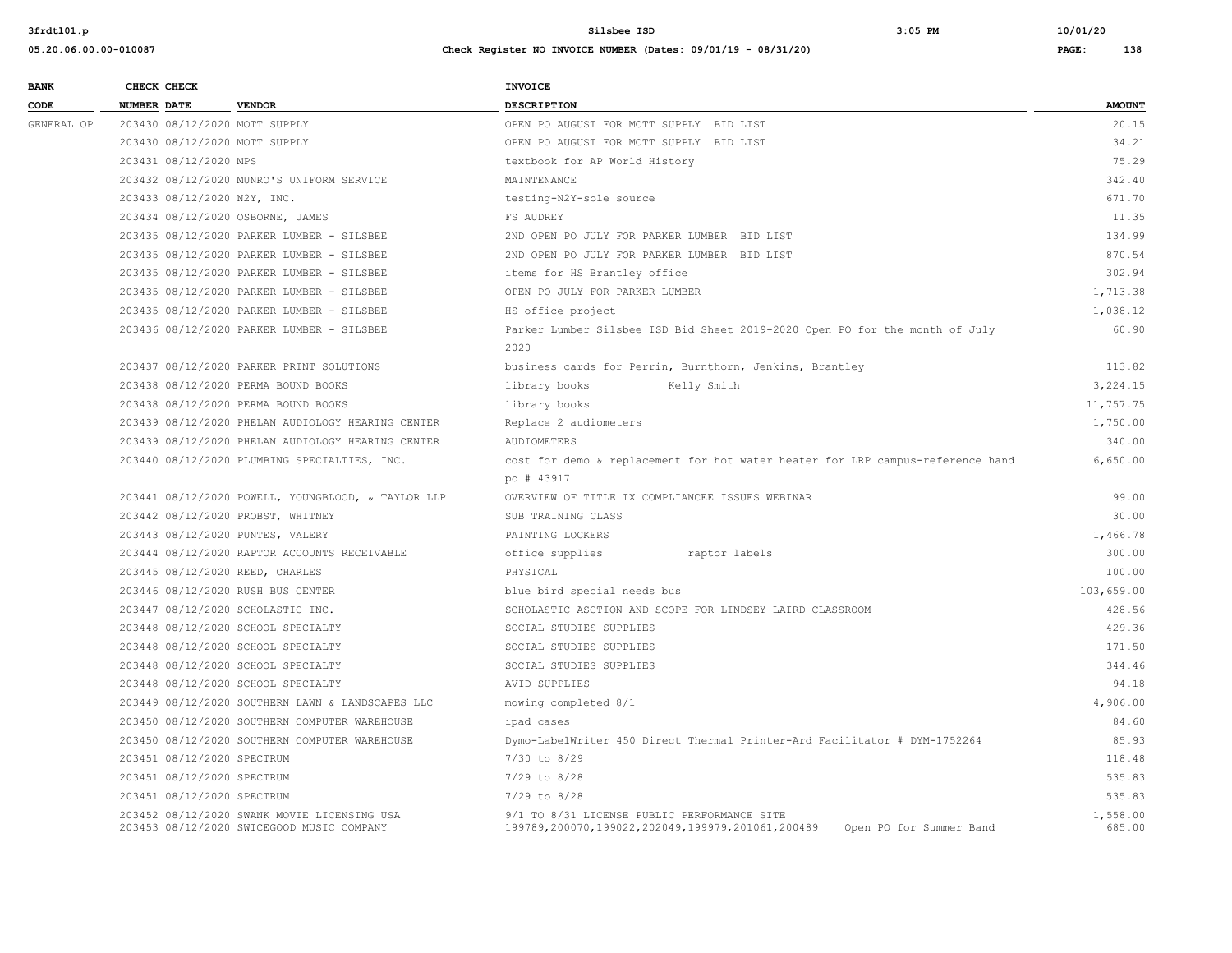**05.20.06.00.00-010087 Check Register NO INVOICE NUMBER (Dates: 09/01/19 - 08/31/20) PAGE: 139**

**3frdtl01.p Silsbee ISD 3:05 PM 10/01/20**

| <b>BANK</b> | CHECK CHECK        |                            |                                                                | <b>INVOICE</b>                                                                                                          |                  |
|-------------|--------------------|----------------------------|----------------------------------------------------------------|-------------------------------------------------------------------------------------------------------------------------|------------------|
| CODE        | <b>NUMBER DATE</b> |                            | <b>VENDOR</b>                                                  | DESCRIPTION                                                                                                             | <b>AMOUNT</b>    |
|             |                    |                            |                                                                | Repair of Instruments - July 2020                                                                                       |                  |
| GENERAL OP  |                    |                            | 203453 08/12/2020 SWICEGOOD MUSIC COMPANY                      | 116841, 24376, 24246, 22254, 22310, 22908<br>Marching Band supplies                                                     | 716.72           |
|             |                    | 203454 08/12/2020 TASBO    |                                                                | MANDY WHITSTINE MEMBERSHIP                                                                                              | 135.00           |
|             |                    | 203455 08/12/2020 TCDA     |                                                                | Active TCDA membership dues snf TCDA convention registration                                                            | 50.00            |
|             |                    | 203455 08/12/2020 TCDA     |                                                                | Active TCDA membership dues snf TCDA convention registration                                                            | 140.00           |
|             |                    |                            |                                                                | 203456 08/12/2020 TEACHER SYNERGY LLC DBA TEACHERS PAY TEA "All Things Algebra" software for the Math Dept              | 210.00           |
|             |                    |                            | 203457 08/12/2020 TEXAS DEPARTMENT OF PUBLIC SAFETY            | $4/1$ TO $4/30$                                                                                                         | 6.00             |
|             |                    | 203458 08/12/2020 TREKORDA |                                                                | Virtual Solo/Ensemble Contest Registration for High School Choir                                                        | 220.00           |
|             |                    |                            | 203459 08/12/2020 WILLIAM V MACGILL & CO.                      | Health Service Supplies                                                                                                 | 836.25           |
|             |                    |                            |                                                                | 203460 08/12/2020 WILSON FIRE EQUIPMENT & SERVICE COMPANY, PURCHASE OF NEW FIRE EXTINGUISHERS FOR DISTRICT USE REGION 5 | 2,668.00         |
|             |                    | 203461 08/12/2020 ZONES    |                                                                | air and wipes for technology                                                                                            | 195.00           |
|             |                    | 203461 08/12/2020 ZONES    |                                                                | air and wipes for technology                                                                                            | 124.50           |
|             |                    |                            | 203462 08/12/2020 ZOOM VIDEO COMMUNICATIONS INC.               | Annual Zoom Meeting/Audio-reference PO# 43913                                                                           | 2,100.00         |
|             |                    |                            | 203463 08/19/2020 ALERT SERVICES                               | Purch Req - Alert Services - Trainers Order - Doc                                                                       | 1,070.00         |
|             |                    |                            | 203463 08/19/2020 ALERT SERVICES                               | Purch Req - Alert Services - Trainers Order - Doc                                                                       | 1,977.95         |
|             |                    |                            | 203464 08/19/2020 ALL PRO ELECTRICAL CONTRACTORS, INC.         | cost to take down light pole @ tiger stadium that was struck by lightning-ref                                           | 9,676.00         |
|             |                    |                            |                                                                | hand PO# 43916                                                                                                          |                  |
|             |                    |                            | 203464 08/19/2020 ALL PRO ELECTRICAL CONTRACTORS, INC.         | cost to complete structural engineering of new pole basee                                                               | 1,560.00         |
|             |                    |                            | 203464 08/19/2020 ALL PRO ELECTRICAL CONTRACTORS, INC.         | LABOR FOR ENGINEER TO COME OUT AND INSPECT LIGHT POLE IN TIGER STADIUM STRUCK                                           | 850.00           |
|             |                    |                            |                                                                | BY LIGHTNING. VERBAL QUOTE BY TOM HARDY NOT TO EXCEED \$1500.00 TO START WITH.                                          |                  |
|             |                    |                            |                                                                | HAND PO #43914 BID LIST                                                                                                 |                  |
|             |                    |                            | 203465 08/19/2020 ALLEN, LUKE                                  | SCHOLARSHIP                                                                                                             | 833.00           |
|             |                    |                            | 203466 08/19/2020 ANDERSEN, KYLE                               | SILSBEE VS KOUNTZE                                                                                                      | 125.00           |
|             |                    |                            | 203467 08/19/2020 APPLE COMPUTER, INC.                         | IPads-Apple-DIR MW7P2LL/A-10.2 inch iPad Wi-Fi 128GB S7741LL/A-2yr Applecare                                            | 1,596.00         |
|             |                    |                            |                                                                | MW772LL/A-10.2 inch iPad Wi-Fi 128GB S7741LL/A 2yr Applecare                                                            |                  |
|             |                    | 203468 08/19/2020 AT &T    |                                                                | AUG 7 THRU SEP 6                                                                                                        | 1,061.97         |
|             |                    |                            | 203469 08/19/2020 ATHLETIC SUPPLY INC.                         | Purch Req - Ath Supply - Shoulder Pads - Coach Smith                                                                    | 3,485.00         |
|             |                    |                            | 203469 08/19/2020 ATHLETIC SUPPLY INC.                         | Purch Req - Ath Supply - MS Helmet Recondition - Coach Smith                                                            | 3,808.00         |
|             |                    |                            | 203469 08/19/2020 ATHLETIC SUPPLY INC.                         | Purch Req - Ath Supply - HS Helmet Recondition - Coach Smith                                                            | 5,600.00         |
|             |                    |                            | 203470 08/19/2020 B & H PHOTO VIDEO                            | Canon Camcorder & Live Stream Switcher for Video Tech classes                                                           | 644.09           |
|             |                    | 203471 08/19/2020 BALFOUR  |                                                                | SHAN GILDER AND BUBBA MCGALLION RINGS                                                                                   | 640.00           |
|             |                    |                            | 203472 08/19/2020 BAND TODAY                                   | Band Flags Buyboard 539.17                                                                                              | 2,364.00         |
|             |                    |                            | 203472 08/19/2020 BAND TODAY                                   | additional fee for flag order BUY BOARD 539-17                                                                          | 231.00           |
|             |                    |                            | 203473 08/19/2020 BEHLING, JAYDEN                              | SCHOLARSHIP                                                                                                             | 500.00           |
|             |                    |                            | 203474 08/19/2020 BILL CLARK PEST CONTROL                      | OPEN PO JULY FOR BILL CLARK PEST CONTROL AWARDED                                                                        | 255.00           |
|             |                    |                            | 203475 08/19/2020 BLACKBOARD                                   | website upgrade w/messenger & website                                                                                   | 4,640.00         |
|             |                    |                            | 203476 08/19/2020 BSN SPORTS                                   | Purch Req - BSN - Tennis Equipment - Hicks                                                                              | 324.42           |
|             |                    |                            | 203477 08/19/2020 BUSH, ETHEL<br>203478 08/19/2020 CAERT, INC. | SILSBEE VS KOUNTZE VOLLEYBALL<br>LESSONS FOR AGRICULTURE                                                                | 125.00<br>199.99 |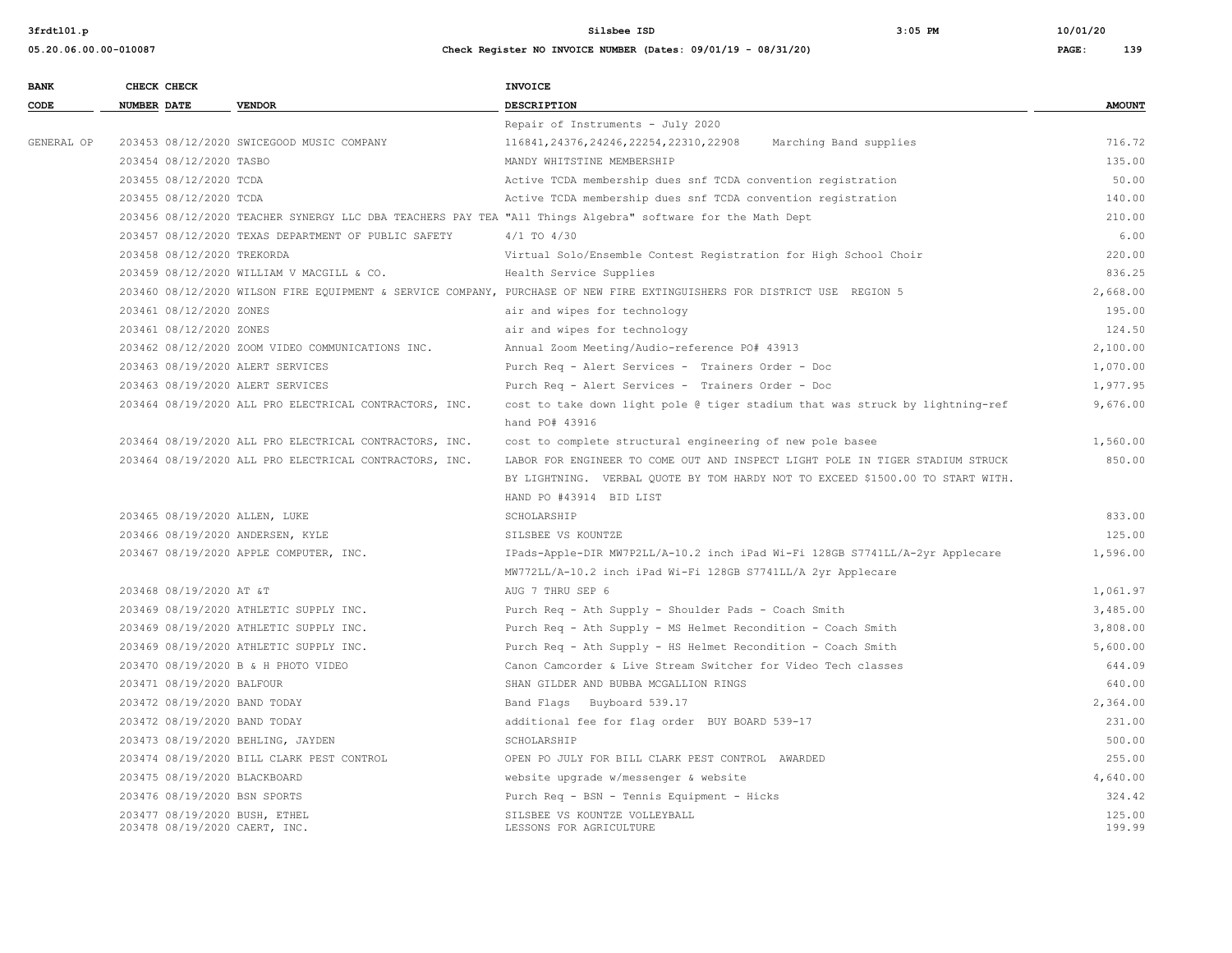| <b>BANK</b> | CHECK CHECK                       |                                                       | <b>INVOICE</b>                                                                 |               |
|-------------|-----------------------------------|-------------------------------------------------------|--------------------------------------------------------------------------------|---------------|
| CODE        | <b>NUMBER DATE</b>                | <b>VENDOR</b>                                         | DESCRIPTION                                                                    | <b>AMOUNT</b> |
| GENERAL OP  |                                   | 203479 08/19/2020 CARRIER CORPORATION                 | MAINTENANCE WORK TO BE PERFORMED BY CARRIER ON 2 CHILLER UNITS SES MAINTENANCE | 828.91        |
|             |                                   |                                                       | WORK TO BE PERFORMED BY CARRIER ON 3 CHILLER UNITS HS BUY BOARD                |               |
|             |                                   | 203479 08/19/2020 CARRIER CORPORATION                 | MAINTENANCE WORK TO BE PERFORMED BY CARRIER ON 2 CHILLER UNITS SES MAINTENANCE | 1,407.33      |
|             |                                   |                                                       | WORK TO BE PERFORMED BY CARRIER ON 3 CHILLER UNITS HS BUY BOARD                |               |
|             |                                   | 203480 08/19/2020 CENTERPOINT ENERGY                  | $7/6$ TO $8/5$                                                                 | 38.51         |
|             |                                   | 203480 08/19/2020 CENTERPOINT ENERGY                  | $7/6$ TO $8/5$                                                                 | 48.48         |
|             |                                   | 203480 08/19/2020 CENTERPOINT ENERGY                  | $7/6$ TO $8/5$                                                                 | 73.42         |
|             |                                   | 203480 08/19/2020 CENTERPOINT ENERGY                  | $7/6$ TO $8/5$                                                                 | 45.90         |
|             |                                   | 203480 08/19/2020 CENTERPOINT ENERGY                  | $7/6$ TO $8/5$                                                                 | 271.95        |
|             |                                   | 203480 08/19/2020 CENTERPOINT ENERGY                  | $7/6$ TO $8/5$                                                                 | 42.95         |
|             | 203481 08/19/2020 CITY OF SILSBEE |                                                       | 7/13 TO 8/13                                                                   | 1,325.90      |
|             |                                   | 203481 08/19/2020 CITY OF SILSBEE                     | 7/13 TO 8/13                                                                   | 244.30        |
|             |                                   | 203482 08/19/2020 CRISIS PREVENTION INSTITUTE         | supplies/cpi                                                                   | 2,200.00      |
|             | 203483 08/19/2020 DEHART, JUSTIN  |                                                       | SCHOLARSHIP                                                                    | 1,000.00      |
|             | 203484 08/19/2020 ETEX            |                                                       | supplies                                                                       | 560.90        |
|             | 203484 08/19/2020 ETEX            |                                                       | Office supplies                                                                | 112.35        |
|             | 203484 08/19/2020 ETEX            |                                                       | Office Chairs for admin and Lynn                                               | 388.00        |
|             | 203484 08/19/2020 ETEX            |                                                       | supplies                                                                       | 259.78        |
|             | 203484 08/19/2020 ETEX            |                                                       | supplies                                                                       | 591.83        |
|             | 203484 08/19/2020 ETEX            |                                                       | supplies                                                                       | 1,897.93      |
|             | 203484 08/19/2020 ETEX            |                                                       | Office Furniture                                                               | 2,763.95      |
|             | 203484 08/19/2020 ETEX            |                                                       | MATH SUPPLIES                                                                  | 424.17        |
|             | 203484 08/19/2020 ETEX            |                                                       | <b>SCIENCE SUPPLIES</b>                                                        | 1,404.48      |
|             | 203484 08/19/2020 ETEX            |                                                       | TEACHER SUPPLIES                                                               | 397.09        |
|             | 203485 08/19/2020 GRAINGER        |                                                       | OPEN PO AUGUST FOR GRAINGER BUY BOARD 577-18                                   | 220.76        |
|             | 203486 08/19/2020 HENDERSON, SUE  |                                                       | SISD EMPLOYEES                                                                 | 350.00        |
|             |                                   | 203487 08/19/2020 HERITAGE FOOD SERVICE GROUP, INC.   | SCOTSMAN PTCR PART FOR ICE MACHINE LRP CAMPUS SHIPPING BUY BOARD               | 58.16         |
|             |                                   | 203488 08/19/2020 INFINITY CONNECTIONS                | CAT 5 Drop for food service at high school cafe                                | 324.90        |
|             | 203489 08/19/2020 Jacks, Evelle   |                                                       | BETWEEN CAMPUSES                                                               | 30.02         |
|             |                                   | 203490 08/19/2020 JOHNSEN'S WHOLESALE FLORIST         | Staplers for Floral Design                                                     | 159.60        |
|             |                                   | 203491 08/19/2020 LAMAR INSTITUTE OF TECHNOLOGY       | SISD EMPLOYEES CPR CARDS                                                       | 55.00         |
|             |                                   | 203492 08/19/2020 MCCORMICKS GROUP, LLC               | Band supplies                                                                  | 3,676.62      |
|             |                                   | 203493 08/19/2020 MICRO INTEGRATION                   | wireless access points parking lots                                            | 15,516.80     |
|             |                                   | 203494 08/19/2020 MONARCH TEACHING TECHNOLOGIES, INC. | testing-vizzle-Dr Brantley                                                     | 6,800.00      |
|             |                                   | 203495 08/19/2020 MUNRO'S UNIFORM SERVICE             | TRANSPORTATION                                                                 | 200.72        |
|             | 203496 08/19/2020 MUSIC IN MOTION |                                                       | CHOIR SUPPLIES                                                                 | 653.45        |
|             |                                   | 203497 08/19/2020 PENDER'S MUSIC COMPANY              | choir music for mckeehan                                                       | 229.65        |
|             |                                   | 203498 08/19/2020 PINNACLE MEDICAL MANAGEMENT CORP.   | PREE EMPLOYMENT                                                                | 40.00         |
|             |                                   | 203498 08/19/2020 PINNACLE MEDICAL MANAGEMENT CORP.   | PHYSICAL                                                                       | 60.00         |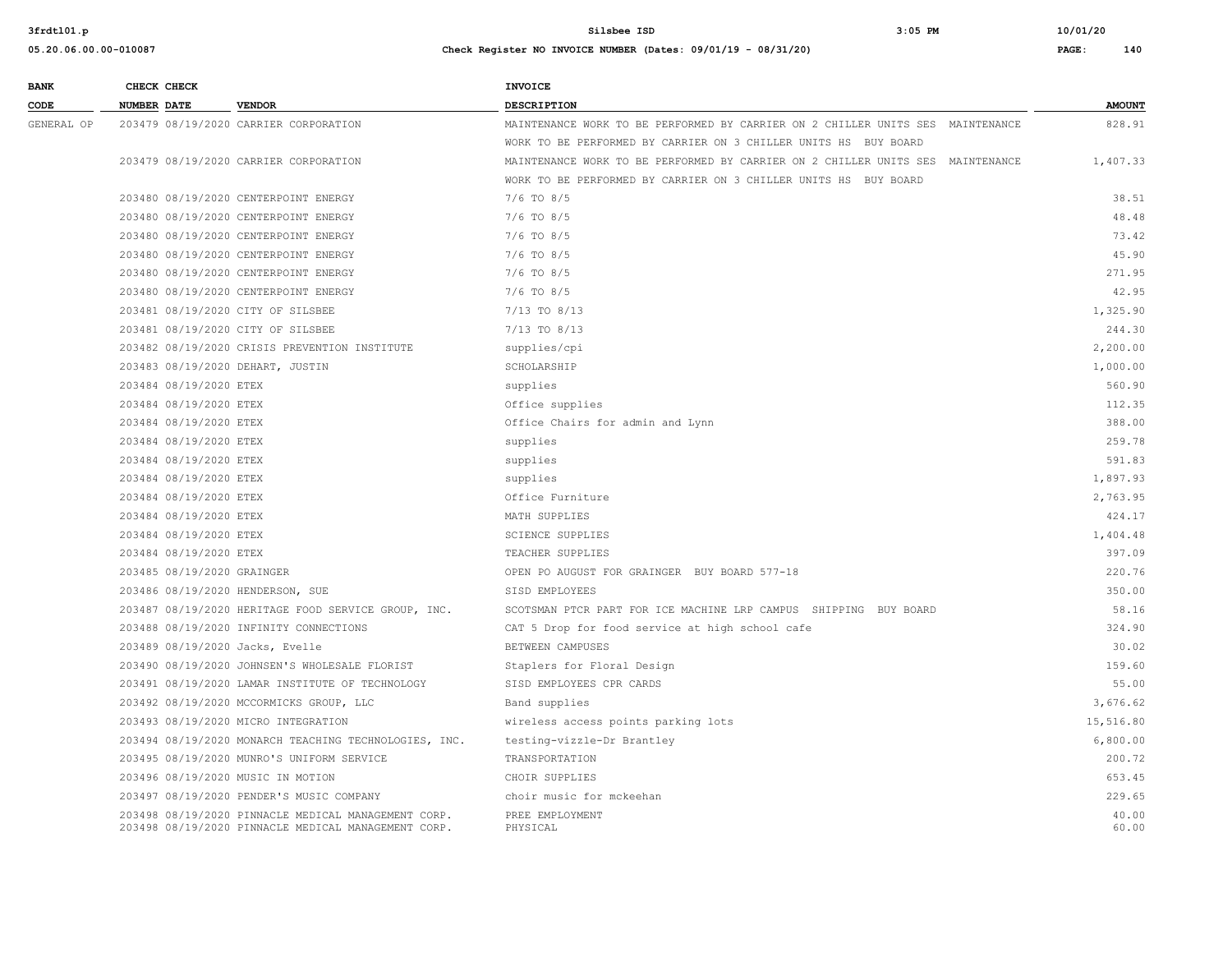**05.20.06.00.00-010087 Check Register NO INVOICE NUMBER (Dates: 09/01/19 - 08/31/20) PAGE: 141**

# **BANK CHECK CHECK CHECK CODE NUMBER DATE VENDOR DESCRIPTION AMOUNT** GENERAL OP 203499 08/19/2020 PITNEY BOWES INC SALL BOWER SERVICE RELATED SEAL for postage machine 138.58 203500 08/19/2020 POSITIVE PROMOTIONS, INC. drug free ribbons D Johnson 164.90 203501 08/19/2020 POWELL, YOUNGBLOOD, & TAYLOR LLP GENERAL MATTERS 855.00 203502 08/19/2020 REGION V EDUCATION SERVICE CENTER Region 5- Perry,Snook, Corley #287405-CSEP 60.00 203502 08/19/2020 REGION V EDUCATION SERVICE CENTER Region 5- Perry,Snook, Corley #287405-CSEP 60.00 203502 08/19/2020 REGION V EDUCATION SERVICE CENTER Region 5- Perry,Snook, Corley #287405-CSEP 60.00 203503 08/19/2020 RICHTER, JUSTIN SCHOLARSHIP 833.00 203504 08/19/2020 SCHOOL SPECIALTY teacher supplies rug Kathryn Foster 604.38 203504 08/19/2020 SCHOOL SPECIALTY SOCIAL STUDIES SUPPLIES 383.17 203504 08/19/2020 SCHOOL SPECIALTY SOCIAL STUDIES SUPPLIES 163.98 203505 08/19/2020 SOUTHERN COMPUTER WAREHOUSE ribbon 1,726.92 203505 08/19/2020 SOUTHERN COMPUTER WAREHOUSE microsoft surface dock 2 to replace lester's dock that was flooded 194.45 203506 08/19/2020 SPARKLETTS AND SIERRA SPRINGS ADMINISTRATION, WAREHOUSE AND TRANSPORTATION 150.89 203506 08/19/2020 SPARKLETTS AND SIERRA SPRINGS TECHNOLOGY 6.50 203507 08/19/2020 TASSP renewal JAMES PARSLEY AND AMY WARD 510.00 203508 08/19/2020 TEACHER'S DISCOVERY SOCIAL STUDIES SUPPLIES 109.94 203509 08/19/2020 TEXAS COMPTROLLER OF PUBLIC ACCTS. SECO LOAN 6,714.97 203509 08/19/2020 TEXAS COMPTROLLER OF PUBLIC ACCTS. SECO LOAN 46,156.09 203510 08/19/2020 TEXAS DEPARTMENT OF PUBLIC SAFETY 5/1 TO 5/31 6.00 203510 08/19/2020 TEXAS DEPARTMENT OF PUBLIC SAFETY 6/1 - 6/30 17.00 203511 08/19/2020 THOMAS A/C SUPPLY, INC. OPEN PO THOMAS A/C SUPPLY REGION 5 122.45 203511 08/19/2020 THOMAS A/C SUPPLY, INC. NEED TO PURCHASE 1 DRUM OF R408-A REFRIGERANT. TRIED 3 TIMES TO GET OTHER 444.00 VENDOR TO VERIFY THE COST OF JOHNSTONE. COULDN'T GET PAST THE AUTOMATED SERVICE. BID LIST 203511 08/19/2020 THOMAS A/C SUPPLY, INC. MOTOR AND MODULE FOR SHOP A/C SHIPPING BID IST 445.28 203511 08/19/2020 THOMAS A/C SUPPLY, INC. marathon motor for ses campus bid list 277.22 203512 08/19/2020 WOODVILLE HIGH SCHOOL CROSS COUNTRY 120.00 203513 08/19/2020 WORTH HYDROCHEM OF THE GULF COAST CHEMICAL WATER TREATING SERVICE 495.00 203514 08/19/2020 ZOO-PHONICS, INC. instructional materials 584.43 203516 08/21/2020 AMAZON.COM/SYNCB Math Supplies -247.34 203516 08/21/2020 AMAZON.COM/SYNCB webcams 1,770.00 203516 08/21/2020 AMAZON.COM/SYNCB pencil pouches and hangers 342.26 203516 08/21/2020 AMAZON.COM/SYNCB siupplies 53.48 203516 08/21/2020 AMAZON.COM/SYNCB OT supplies 49.97 203516 08/21/2020 AMAZON.COM/SYNCB OT suipplies 53.94 203516 08/21/2020 AMAZON.COM/SYNCB OT suipplies 9.44 203516 08/21/2020 AMAZON.COM/SYNCB TEACHER SUPPLIES PENCIL BAGS AND COMMAND STRIPS 213.30 203516 08/21/2020 AMAZON.COM/SYNCB supplies 143.96

203516 08/21/2020 AMAZON.COM/SYNCB supplies 188.97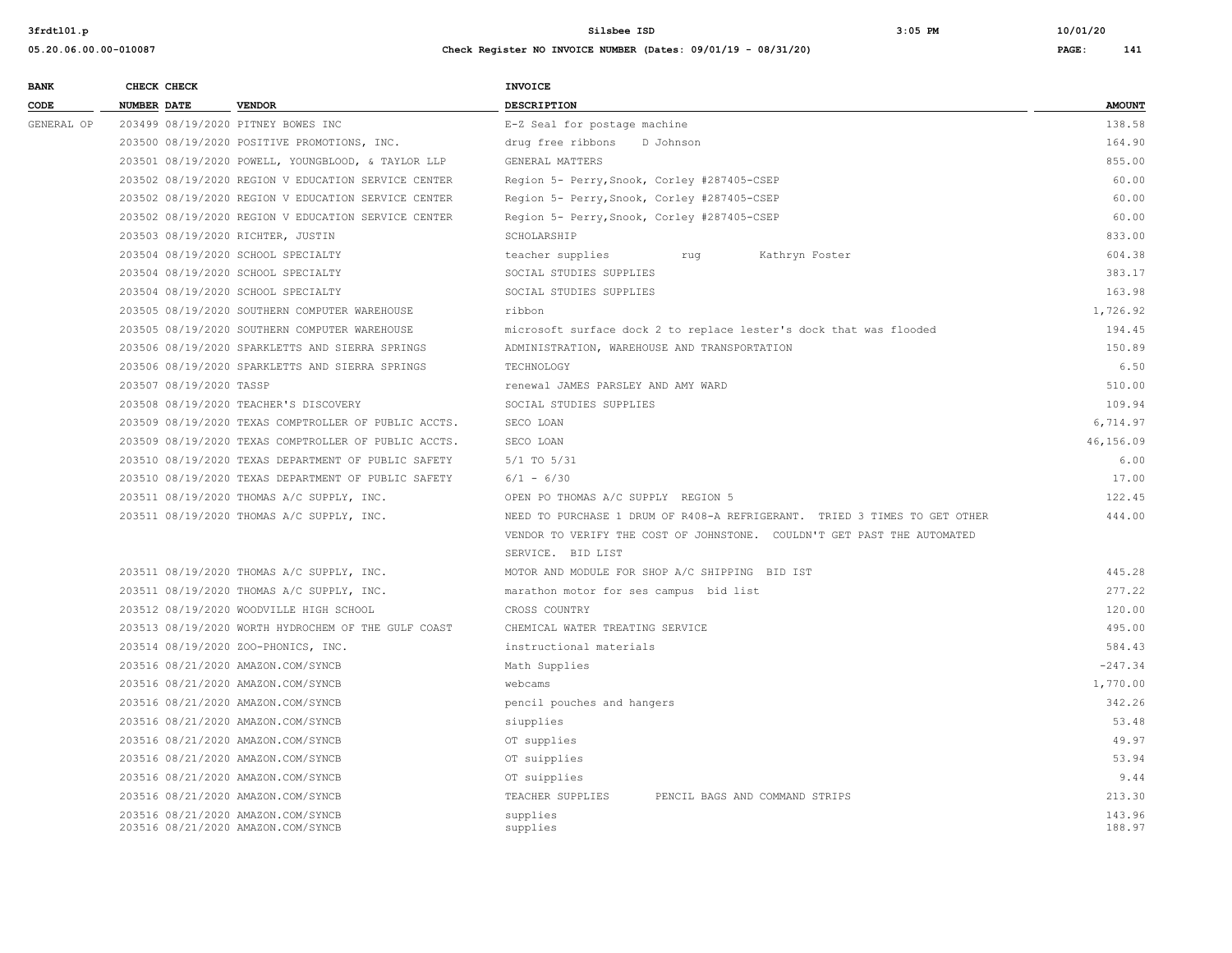| <b>BANK</b> | CHECK CHECK                    |                                                         | INVOICE                                                                      |                 |
|-------------|--------------------------------|---------------------------------------------------------|------------------------------------------------------------------------------|-----------------|
| CODE        | <b>NUMBER DATE</b>             | <b>VENDOR</b>                                           | <b>DESCRIPTION</b>                                                           | <b>AMOUNT</b>   |
| GENERAL OP  |                                | 203516 08/21/2020 AMAZON.COM/SYNCB                      | supplies                                                                     | 62.99           |
|             |                                | 203516 08/21/2020 AMAZON.COM/SYNCB                      | supplies                                                                     | 200.00          |
|             |                                | 203516 08/21/2020 AMAZON.COM/SYNCB                      | Battery Charger                                                              | 705.74          |
|             |                                | 203516 08/21/2020 AMAZON.COM/SYNCB                      | Health Service Supplies                                                      | 217.83          |
|             |                                | 203516 08/21/2020 AMAZON.COM/SYNCB                      | tv/monitor stand, headphones, storage                                        | 150.57          |
|             |                                | 203516 08/21/2020 AMAZON.COM/SYNCB                      | monitor stand, hdmi cables                                                   | 23.89           |
|             |                                | 203516 08/21/2020 AMAZON.COM/SYNCB                      | window film                                                                  | 113.98          |
|             |                                | 203516 08/21/2020 AMAZON.COM/SYNCB                      | lanyards                                                                     | 834.40          |
|             |                                | 203516 08/21/2020 AMAZON.COM/SYNCB                      | Purchasing supplies and materials for the transportation department          | $-33.76$        |
|             |                                | 203516 08/21/2020 AMAZON.COM/SYNCB                      | shop tools for workers                                                       | $-12.46$        |
|             |                                | 203516 08/21/2020 AMAZON.COM/SYNCB                      | rolling carts                                                                | 767.14          |
|             |                                | 203516 08/21/2020 AMAZON.COM/SYNCB                      | Books for Floral Design                                                      | 136.13          |
|             |                                | 203517 08/21/2020 ANTHONY, DONNA                        | VOLLEYBALL SILSBEE VS KIRBYVILLE/JASPER                                      | 210.00          |
|             |                                | 203518 08/21/2020 APPLE COMPUTER, INC.                  | IPads-Apple-DIR MW7P2LL/A-10.2 inch iPad Wi-Fi 128GB S7741LL/A-2yr Applecare | 826.00          |
|             |                                |                                                         | MW772LL/A-10.2 inch iPad Wi-Fi 128GB S7741LL/A 2yr Applecare                 |                 |
|             |                                | 203519 08/21/2020 BAYOU CITY GYM FLOORS, JOHN SWART     | TAPE AND REPAINT GYM FLOOR AND COURT AREAS ON SES GYM FLOOR BUY BOARD        | 1,155.00        |
|             |                                | 203520 08/21/2020 BILL CLARK PEST CONTROL               | <b>AUGUST</b>                                                                | 255.00          |
|             |                                | 203521 08/21/2020 DELL MARKETING L.P.                   | computers                                                                    | 48,826.05       |
|             |                                | 203521 08/21/2020 DELL MARKETING L.P.                   | case for laptop                                                              | 32.51           |
|             |                                | 203522 08/21/2020 ELITE CARD PAYMENT CENTER             | <b>AUGUST</b>                                                                | 751.95          |
|             | 203523 08/21/2020 ETEX         |                                                         | office supplies                                                              | 299.90          |
|             |                                | 203524 08/21/2020 GOODHEART WILCOX                      | Textbook for Welding                                                         | 4,550.47        |
|             | 203525 08/21/2020 GRAINGER     |                                                         | OPEN PO AUGUST FOR GRAINGER BUY BOARD 577-18                                 | 312.00          |
|             | 203526 08/21/2020 HOWELL, LALA |                                                         | VOLLEYBALL SILSBEE VS KIRBYVILLE/JASPER                                      | 210.00          |
|             |                                | 203527 08/21/2020 JOHNSON, CORBEN                       | SCHOLARSHIP                                                                  | 1,000.00        |
|             |                                | 203528 08/21/2020 MANNINGS OFFICE SOLUTIONS, LLC.       | MANNING'S HR SUITE *see attached                                             | 723.70          |
|             |                                | 203529 08/21/2020 MECA SPORTSWEAR                       | Letter Jackets for Drill Team BuyBoard 588-19                                | 450.00          |
|             |                                | 203530 08/21/2020 MOTION PICTURE LICENSING CORPORATION  | MPLC UMBRELLA LICENSE SEPT. 20 TO SEPT 20                                    | 939.59          |
|             | 203531 08/21/2020 MPS          |                                                         | textbook for AP World History                                                | 750.00          |
|             |                                | 203532 08/21/2020 NORTH SHORE STEEL                     | steel for welding booths                                                     | 811.00          |
|             |                                | 203533 08/21/2020 PETTY CASH - SILSBEE ISD ADM OFFICE   | VAULT                                                                        | 45.75           |
|             |                                | 203534 08/21/2020 Responsive Learning                   | TAGT FOR C WHITEHEAD RESPONSIVE LEARNING 30 HOUR BUNDLE                      | 395.00          |
|             |                                | 203535 08/21/2020 SOUTHWEST BUILDING SYSTEMS            | bell schedule                                                                | 80.00           |
|             |                                | 203536 08/21/2020 SOUTHWEST FOODSERVICE EXCELLENCE, LLC | JULY NUTRITIONAL SERVICES                                                    | 32,009.61       |
|             |                                | 203537 08/21/2020 SYMMETRY ENERGY SOLUTIONS, LLC.       | JULY                                                                         | 3,649.60        |
|             | 203538 08/21/2020 TCEA         |                                                         | tcea 2018-2019 area roboticss contest                                        | 50.00           |
|             |                                | 203539 08/21/2020 TEXAS DEPARTMENT OF PUBLIC SAFETY     | 7/1 TO 7/30                                                                  | 5.00            |
|             | 203541 08/21/2020 THSCA        | 203540 08/21/2020 TEXAS DEPT OF INFORMATION RESOURCES   | <b>JULY 2020</b><br>MEMBERSHIP                                               | 25.35<br>140.00 |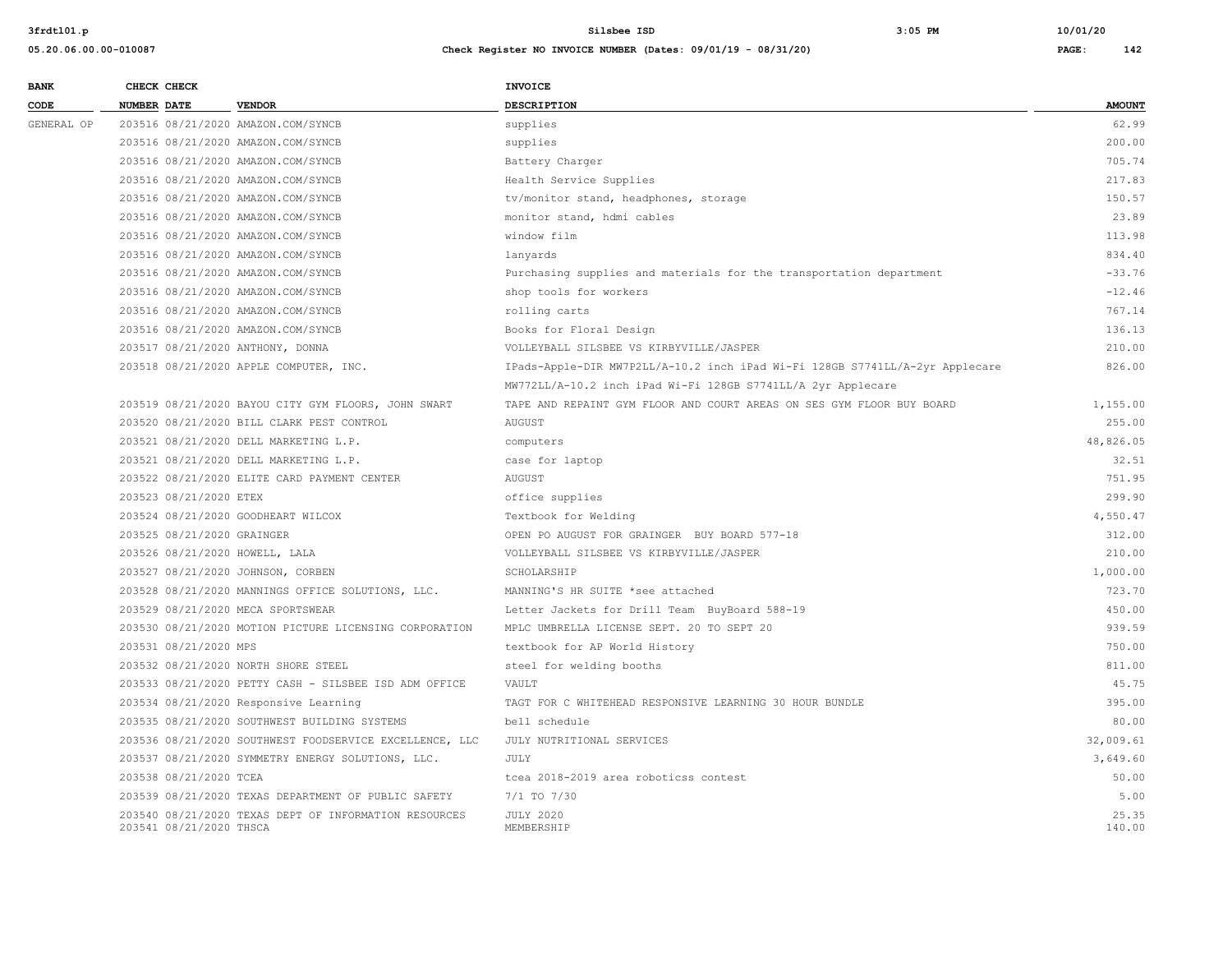| <b>BANK</b> | CHECK CHECK                       |                                                    | INVOICE                                                                                                            |                   |
|-------------|-----------------------------------|----------------------------------------------------|--------------------------------------------------------------------------------------------------------------------|-------------------|
| CODE        | <b>NUMBER DATE</b>                | <b>VENDOR</b>                                      | <b>DESCRIPTION</b>                                                                                                 | <b>AMOUNT</b>     |
| GENERAL OP  | 203542 08/21/2020 WAL-MART        |                                                    | staff development and supplies for teachers bags                                                                   | 323.89            |
|             | 203542 08/21/2020 WAL-MART        |                                                    | supplies                                                                                                           | 100.49            |
|             | 203542 08/21/2020 WAL-MART        |                                                    | supplies for office                                                                                                | 82.63             |
|             | 203542 08/21/2020 WAL-MART        |                                                    | COLOR PAPER                                                                                                        | 14.38             |
|             | 203542 08/21/2020 WAL-MART        |                                                    | microwave, keurig, tv's                                                                                            | 724.88            |
|             | 203542 08/21/2020 WAL-MART        |                                                    | SUPPLIES                                                                                                           | 154.99            |
|             | 203542 08/21/2020 WAL-MART        |                                                    | OFFICE SUPPLIES                                                                                                    | 123.81            |
|             | 203542 08/21/2020 WAL-MART        |                                                    | TVS, TV MOUNTS AND CABLES                                                                                          | 3.022.44          |
|             | 203542 08/21/2020 WAL-MART        |                                                    | supplies science                                                                                                   | 120.74            |
|             | 203542 08/21/2020 WAL-MART        |                                                    | SNACKS FOR SECRETARY MEETING                                                                                       | 31.20             |
|             | 203542 08/21/2020 WAL-MART        |                                                    | SUPPLIES                                                                                                           | 43.27             |
|             |                                   | 203543 08/21/2020 WILLIAM V MACGILL & CO.          | Health Service Supplies                                                                                            | 212.80            |
|             | 203544 08/21/2020 ZONES           |                                                    | equipment for Daniel to live stream board meetings                                                                 | 300.00            |
|             |                                   | 203545 08/25/2020 ACME ARCHITECTURAL HARDWARE      | additional keys needed for custodial workers                                                                       | 71.25             |
|             |                                   | 203545 08/25/2020 ACME ARCHITECTURAL HARDWARE      | door hardware                                                                                                      | 145.76            |
|             | 203546 08/25/2020 AUER, ELIANNA   |                                                    | SCHOLARSHIP                                                                                                        | 1,000.00          |
|             | 203547 08/25/2020 AVID CENTER HQ  |                                                    | AVID 2020-2021 *SEE ATTACHED                                                                                       | 13,358.00         |
|             |                                   | 203548 08/25/2020 BEAUMONT FREIGHTLINER - STERLING | Beaumont Freightliner Silsbee ISD Bid Sheet Batteries                                                              | 852.60            |
|             |                                   | 203548 08/25/2020 BEAUMONT FREIGHTLINER - STERLING | PARTS                                                                                                              | 257.40            |
|             | 203549 08/25/2020 BENOIT, EMILY   |                                                    | SCHOLARSHIP                                                                                                        | 250.00            |
|             |                                   | 203550 08/25/2020 CENTERPOINT ENERGY               | $7/17 - 8/17$                                                                                                      | 49.70             |
|             |                                   | 203550 08/25/2020 CENTERPOINT ENERGY               | 7/17 TO 8/17                                                                                                       | 377.90            |
|             | 203551 08/25/2020 CHICKEN EXPRESS |                                                    | SCRIMMAGE IN NACODOCHES                                                                                            | 969.00            |
|             | 203552 08/25/2020 CITY OF SILSBEE |                                                    | $7/20$ to $8/20$                                                                                                   | 128.10            |
|             | 203552 08/25/2020 CITY OF SILSBEE |                                                    | $7/20$ to $8/20$                                                                                                   | 339.10            |
|             | 203553 08/25/2020 COMET CLEANERS  |                                                    | CLEAN CHOIR UNIFORMS                                                                                               | 1,000.00          |
|             | 203554 08/25/2020 ETEX            |                                                    | Etex Office Supply Silsbee ISD Bid Sheet 2019-2020 Office Supplies                                                 | 60.37             |
|             | 203554 08/25/2020 ETEX            |                                                    | furniture                                                                                                          | 1,245.00          |
|             | 203554 08/25/2020 ETEX            |                                                    | furniture                                                                                                          | 4,634.92          |
|             | 203554 08/25/2020 ETEX            |                                                    | furniture-                                                                                                         | 1,901.00          |
|             | 203554 08/25/2020 ETEX            |                                                    | Tables and bases                                                                                                   | 3,639.74          |
|             | 203555 08/25/2020 HARMON, RAINA   |                                                    | SCHOLARSHIP                                                                                                        | 300.00            |
|             | 203556 08/25/2020 LOWE'S          |                                                    | washer/dryer for MS                                                                                                | 1,044.05          |
|             | 203557 08/25/2020 MOTT SUPPLY     |                                                    | OPEN PO AUGUST FOR MOTT SUPPLY BID LIST                                                                            | 38.14             |
|             |                                   | 203558 08/25/2020 MUNRO'S UNIFORM SERVICE          | AUGUST MAINTENANCE                                                                                                 | 824.85            |
|             |                                   | 203559 08/25/2020 NCS PEARSON, INC.                | testing OT                                                                                                         | 802.20            |
|             | 203560 08/25/2020 RCI             |                                                    | annual scan and tag update                                                                                         | 2,850.00          |
|             | 203562 08/25/2020 REGION IV ESC   | 203561 08/25/2020 REALLY GOOD STUFF, INC.          | teacher supplies<br>chair pockets 1st grade<br>Region 4 Online 8 Hour Bus Recertification Class for Bridgett Hicks | 1,973.58<br>50.00 |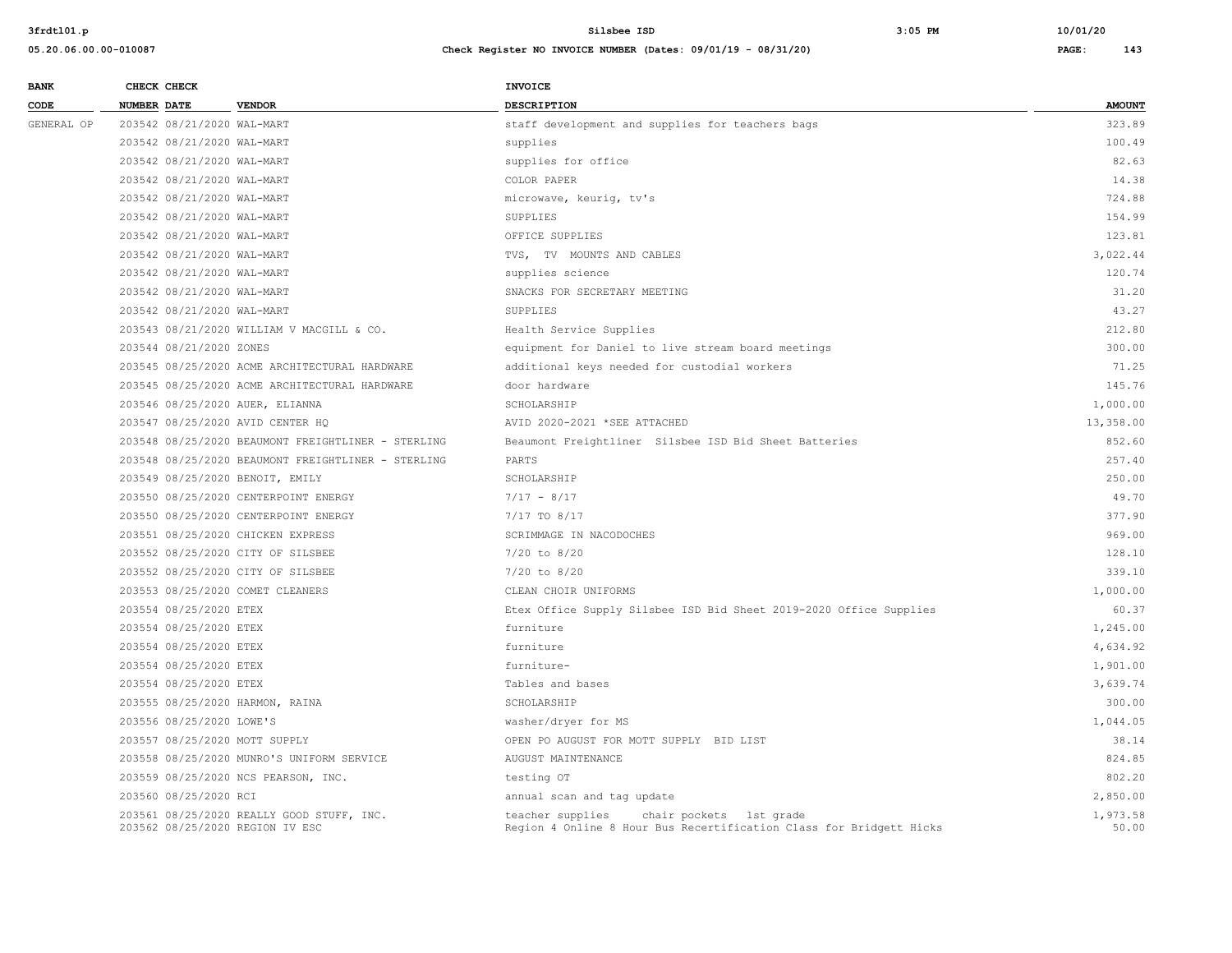**05.20.06.00.00-010087 Check Register NO INVOICE NUMBER (Dates: 09/01/19 - 08/31/20) PAGE: 144**

**3frdtl01.p Silsbee ISD 3:05 PM 10/01/20**

| <b>BANK</b> | CHECK CHECK                                                                      | <b>INVOICE</b>                                                                                             |                    |
|-------------|----------------------------------------------------------------------------------|------------------------------------------------------------------------------------------------------------|--------------------|
| CODE        | <b>NUMBER DATE</b><br><b>VENDOR</b>                                              | <b>DESCRIPTION</b>                                                                                         | <b>AMOUNT</b>      |
| GENERAL OP  | 203564 08/25/2020 REGION V EDUCATION SERVICE CENTER                              | Region 5- Dr Vicki Brantley-Jeanie Corley #314130-ARD Manager Training                                     | 60.00              |
|             |                                                                                  | $8 - 18 - 2020 - 8 - 19 - 2020$                                                                            |                    |
|             | 203564 08/25/2020 REGION V EDUCATION SERVICE CENTER                              | Region 5- Dr Vicki Brantley-Jeanie Corley #314130-ARD Manager Training                                     | 60.00              |
|             |                                                                                  | $8 - 18 - 2020 - 8 - 19 - 2020$                                                                            |                    |
|             | 203564 08/25/2020 REGION V EDUCATION SERVICE CENTER                              | Region 5- Perry, Snook, Hillin #314130-Ard Manager Training                                                | 60.00              |
|             | 203564 08/25/2020 REGION V EDUCATION SERVICE CENTER                              | Region 5- Perry, Snook, Hillin #314130-Ard Manager Training                                                | 60.00              |
|             | 203564 08/25/2020 REGION V EDUCATION SERVICE CENTER                              | Region 5- Perry, Snook, Hillin #314130-Ard Manager Training                                                | 60.00              |
|             | 203564 08/25/2020 REGION V EDUCATION SERVICE CENTER                              | REGION 5 FOR TONYA LANGSTON READING BY DESIGN #318720 AUGUST 17-21, 2020                                   | 675.00             |
|             | 203565 08/25/2020 RIDDELL/ALL AMERICAN SPORTS                                    | Purch Req - Riddell - 9 new helmets for Middle School - Coach Smith                                        | 1,347.95           |
|             | 203566 08/25/2020 SCHOOL SPECIALTY                                               | art supplies<br>Shelley Hickman                                                                            | 104.06             |
|             | 203567 08/25/2020 SHIRLEY COOK, HARDIN COUNTY TAC                                | BUSSES AND SUBURBANS                                                                                       | 213.00             |
|             | 203568 08/25/2020 SISD FOOD SERV./BONNIE KITZMILLER                              | 2020-2021 SCHOOL YEARR                                                                                     | 720.00             |
|             | 203569 08/25/2020 SMART'S TRUCK & TRAILER                                        | Smart's Truck and Trailer Open PO for the Month of August 2020 Silsbee ISD Bid                             | 353.47             |
|             |                                                                                  | Sheet 2019-2020                                                                                            |                    |
|             | 203569 08/25/2020 SMART'S TRUCK & TRAILER                                        | Smart's Truck and Trailer Open PO for the Month of August 2020 Silsbee ISD Bid                             | 158.35             |
|             |                                                                                  | Sheet 2019-2020                                                                                            |                    |
|             | 203570 08/25/2020 SOUTHERN LAWN & LANDSCAPES LLC                                 | MOWING COMPLETED 8/15                                                                                      | 4,906.00           |
|             | 203571 08/25/2020 SPECTRUM                                                       | 8/18 TO 9/17                                                                                               | 864.45             |
|             | 203571 08/25/2020 SPECTRUM                                                       | 8/18 TO 9/17                                                                                               | 864.45             |
|             | 203571 08/25/2020 SPECTRUM                                                       | 8/18 TO 9/17                                                                                               | 1,338.25           |
|             | 203571 08/25/2020 SPECTRUM                                                       | 8/17 TO 8/16                                                                                               | 834.38             |
|             | 203572 08/25/2020 TASB, INC.                                                     | LOCAL DISTRICT UPDATE 2020.02                                                                              | 60.00              |
|             | 203573 08/25/2020 TAYLOR, DRALYN                                                 | SCHOLARSHIP                                                                                                | 500.00             |
|             | 203574 08/25/2020 TAYLOR, SHALYN                                                 | SCHOLARSHIP                                                                                                | 500.00             |
|             | 203575 08/25/2020 THE CHILDREN'S HEALTH MARKET                                   | THE CHILDREN'S HEALTH NETWORK S THORNHILL *SEE ATTACHED                                                    | 7,161.00           |
|             | 203576 08/25/2020 THERAPRO INC                                                   | testing-OT                                                                                                 | 981.15             |
|             | 203577 08/25/2020 VERIZON WIRELESS                                               | JUL 14 - AUG 13                                                                                            | $-24.25$           |
|             | 203577 08/25/2020 VERIZON WIRELESS                                               | JULY 14 - AUGUST 13                                                                                        | $-24.25$           |
|             | 203577 08/25/2020 VERIZON WIRELESS                                               | JUL 14 - AUG 13                                                                                            | $-24.25$           |
|             | 203577 08/25/2020 VERIZON WIRELESS                                               | JUL 14 - AUG 13                                                                                            | 2.72               |
|             | 203577 08/25/2020 VERIZON WIRELESS                                               | JUL 14 - AUG 13                                                                                            | 1,082.88           |
|             | 203577 08/25/2020 VERIZON WIRELESS                                               | JUL 14 - AUG 13                                                                                            | 342.81             |
|             | 203579 08/31/2020 ATHLETIC SUPPLY INC.                                           | Purch Req - Ath Supply - Football Cleats - Coach Smith                                                     | 2,840.00           |
|             | 203579 08/31/2020 ATHLETIC SUPPLY INC.                                           | Purch Req - Ath Supply - Replacement jerseys - Coach Smith                                                 | 3,350.00           |
|             | 203579 08/31/2020 ATHLETIC SUPPLY INC.                                           | Purch Req - Ath Supply - Football Materials - Coach Smith                                                  | 8,545.00           |
|             | 203579 08/31/2020 ATHLETIC SUPPLY INC.                                           | Purch Req - Ath Supply - Coaching Gear - Coach Smith                                                       | 1,050.00           |
|             | 203579 08/31/2020 ATHLETIC SUPPLY INC.                                           | Quote and Purch Req - Ath Supply - Face Masks - FB - Smith                                                 | 1,035.00           |
|             | 203579 08/31/2020 ATHLETIC SUPPLY INC.<br>203579 08/31/2020 ATHLETIC SUPPLY INC. | Purch Req - Ath Supply - Coaches Equip - Smith<br>Purch Req - Ath Supply - Boys Soccer Materials - Verrett | 2,632.00<br>337.00 |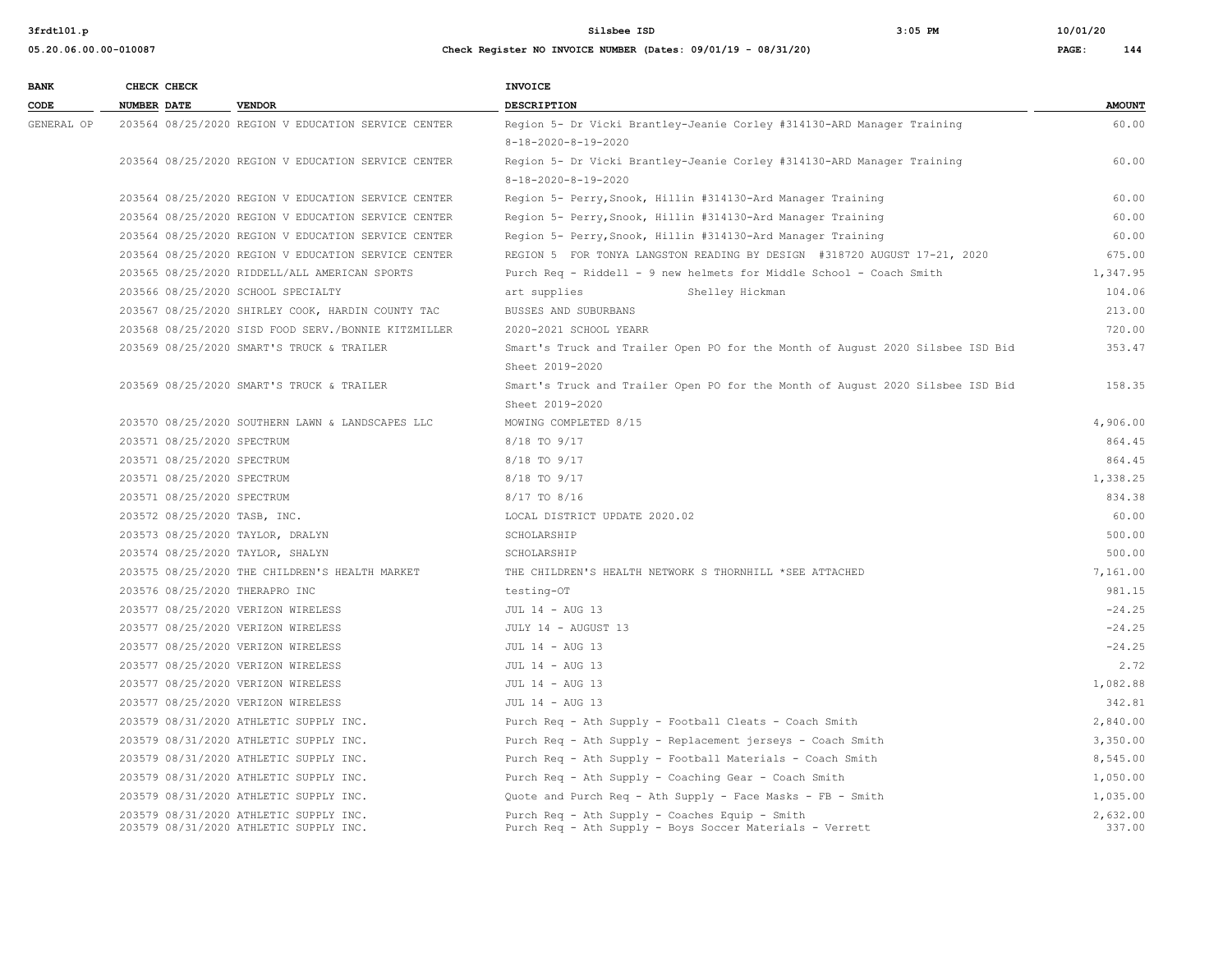**3frdtl01.p Silsbee ISD 3:05 PM 10/01/20**

## **05.20.06.00.00-010087 Check Register NO INVOICE NUMBER (Dates: 09/01/19 - 08/31/20) PAGE: 145**

| <b>BANK</b> | CHECK CHECK                                                                 |                                                           | <b>INVOICE</b>                                                                                         |                      |
|-------------|-----------------------------------------------------------------------------|-----------------------------------------------------------|--------------------------------------------------------------------------------------------------------|----------------------|
| CODE        | <b>NUMBER DATE</b>                                                          | <b>VENDOR</b>                                             | <b>DESCRIPTION</b>                                                                                     | <b>AMOUNT</b>        |
| GENERAL OP  |                                                                             | 203579 08/31/2020 ATHLETIC SUPPLY INC.                    | Purch Req - Ath Supply - Girls Track Materials - Coach Haynes                                          | 499.00               |
|             | 203580 08/31/2020 BSN SPORTS                                                |                                                           | Purch Req - BSN - Caps - Coach Smith                                                                   | 318.50               |
|             |                                                                             | 203581 08/31/2020 COASTAL WELDING SUPPLY INC              | welding equipment                                                                                      | 225, 218.21          |
|             |                                                                             | 203581 08/31/2020 COASTAL WELDING SUPPLY INC              | Welding Supplies                                                                                       | 1,932.76             |
|             |                                                                             | 203581 08/31/2020 COASTAL WELDING SUPPLY INC              | Tools for the welding shop                                                                             | 442.80               |
|             |                                                                             | 203582 08/31/2020 CURRICULUM ASSOCIATES, INC.             | testing                                                                                                | 3,029.40             |
|             | 203583 08/31/2020 ENTERGY                                                   |                                                           | AUGUST 2020                                                                                            | 59,810.18            |
|             | 203584 08/31/2020 ETEX                                                      |                                                           | Purch Req - ETex - Office Supplies - Coach Smith                                                       | 29.98                |
|             | 203585 08/31/2020 G.V.C.S. INC.                                             |                                                           | 8/22 CROSS COUNTRY MEALS                                                                               | 151.37               |
|             | 203586 08/31/2020 Lewis, Sophia                                             |                                                           | REGION V                                                                                               | 25.10                |
|             |                                                                             | 203587 08/31/2020 NORTH HARDIN WATER SUPPLY CORP.         | $7/7$ TO 8/6                                                                                           | 37.10                |
|             | 203588 08/31/2020 O'NEAL, PHILLIP                                           |                                                           | VELCRO                                                                                                 | 19.97                |
|             |                                                                             | 203589 08/31/2020 PINNACLE MEDICAL MANAGEMENT CORP.       | physical                                                                                               | 60.00                |
|             | 203590 08/31/2020 READ ICE                                                  |                                                           | water                                                                                                  | 1,470.00             |
|             |                                                                             | 203591 08/31/2020 REALLY GOOD STUFF, LLC                  | teacher supplies<br>chair pockets                                                                      | 1,600.20             |
|             | 203592 08/31/2020 RUSH BUS CENTER                                           |                                                           | Micro Bird Buses for Transportation-reference hand po # 43902                                          | 117,816.00           |
|             | 203592 08/31/2020 RUSH BUS CENTER                                           |                                                           | 2021 Blue Bird Bus                                                                                     | 103,100.00           |
|             | 203593 08/31/2020 SILSBEE BEE                                               |                                                           | Silsbee bee non discrimination publication                                                             | 162.00               |
|             | 203593 08/31/2020 SILSBEE BEE                                               |                                                           | notice of public meeting                                                                               | 280.00               |
|             |                                                                             | 203594 08/31/2020 SOUTHERN LAWN & LANDSCAPES LLC          | mowing completed 8/28                                                                                  | 4,906.00             |
|             | 203595 08/31/2020 WAL-MART                                                  |                                                           | lamp & tissue paper                                                                                    | 10.86                |
|             |                                                                             | 201900001 09/12/2019 TEXAS COMPTROLLER OF PUBLIC ACCTS.   | AUGUST 2019 SALES TAX                                                                                  | 254.14               |
|             |                                                                             | 201900014 10/14/2019 TEXAS COMPTROLLER OF PUBLIC ACCTS.   | SEPT SALES TAX                                                                                         | 1,984.54             |
|             |                                                                             | 201900026 11/13/2019 TEXAS COMPTROLLER OF PUBLIC ACCTS    | Oct Sales Tax                                                                                          | 550.97               |
|             |                                                                             | 201900040 12/11/2019 TEXAS COMPTROLLER OF PUBLIC ACCTS    | Nov Sales tax                                                                                          | 550.31               |
|             |                                                                             | 201900046 01/14/2020 TEXAS COMPTROLLER OF PUBLIC ACCTS    | Dec Sales Tax                                                                                          | 255.71               |
|             |                                                                             | 201900055 02/11/2020 TEXAS COMPTROLLER OF PUBLIC ACCTS    | Jan Sales Tax                                                                                          | 246.35               |
|             |                                                                             | 201900056 02/12/2020 THE BANK OF NEW YORK MELLON          | BOND FEE SILISDMTN15 FEBRUARY 15, 2020 TO FEBRUARY 14, 2021                                            | 750.00               |
|             |                                                                             | 201900057 02/12/2020 THE BANK OF NEW YORK MELLON          | BOND PAYMENT                                                                                           | 142,987.50           |
|             |                                                                             | 201900074 02/11/2020 TEXAS COMPTROLLER OF PUBLIC ACCTS    | Jan Sales Tax                                                                                          | 1.73                 |
|             |                                                                             | 201900080 03/12/2020 TEXAS COMPTROLLER OF PUBLIC ACCTS    | FEB SALES TAX                                                                                          | 348.95               |
|             |                                                                             | 201900098 04/14/2020 TEXAS COMPTROLLER OF PUBLIC ACCTS    | March Sales Tax                                                                                        | 116.74               |
|             |                                                                             | 201900099 05/07/2020 TEXAS COMPTROLLER OF PUBLIC ACCTS    | April Sales Tax                                                                                        | 9.85                 |
|             |                                                                             | 201900106 06/04/2020 TEXAS COMPTROLLER OF PUBLIC ACCTS    | MAY SALES TAX                                                                                          | 1.16                 |
|             |                                                                             | 201900111 06/24/2020 TEXAS COMPTROLLER UNCLAIMED PROPERTY | unclaimed property 2020                                                                                | 455.42               |
|             |                                                                             | 201900114 07/15/2020 TEXAS COMPTROLLER OF PUBLIC ACCTS    | June Sales Taz                                                                                         | 967.65               |
|             |                                                                             | 201900126 08/06/2020 THE BANK OF NEW YORK MELLON          | INTEREST                                                                                               | 21,787.50            |
|             | 201900127 08/11/2020 REGION IV ESC<br>201900138 08/14/2020 AMAZON.COM/SYNCB |                                                           | OPERATION CONNECTIVITY<br>993994944477 New drag for the baseball field New telescoping window squeegee | 302,579.00<br>409.91 |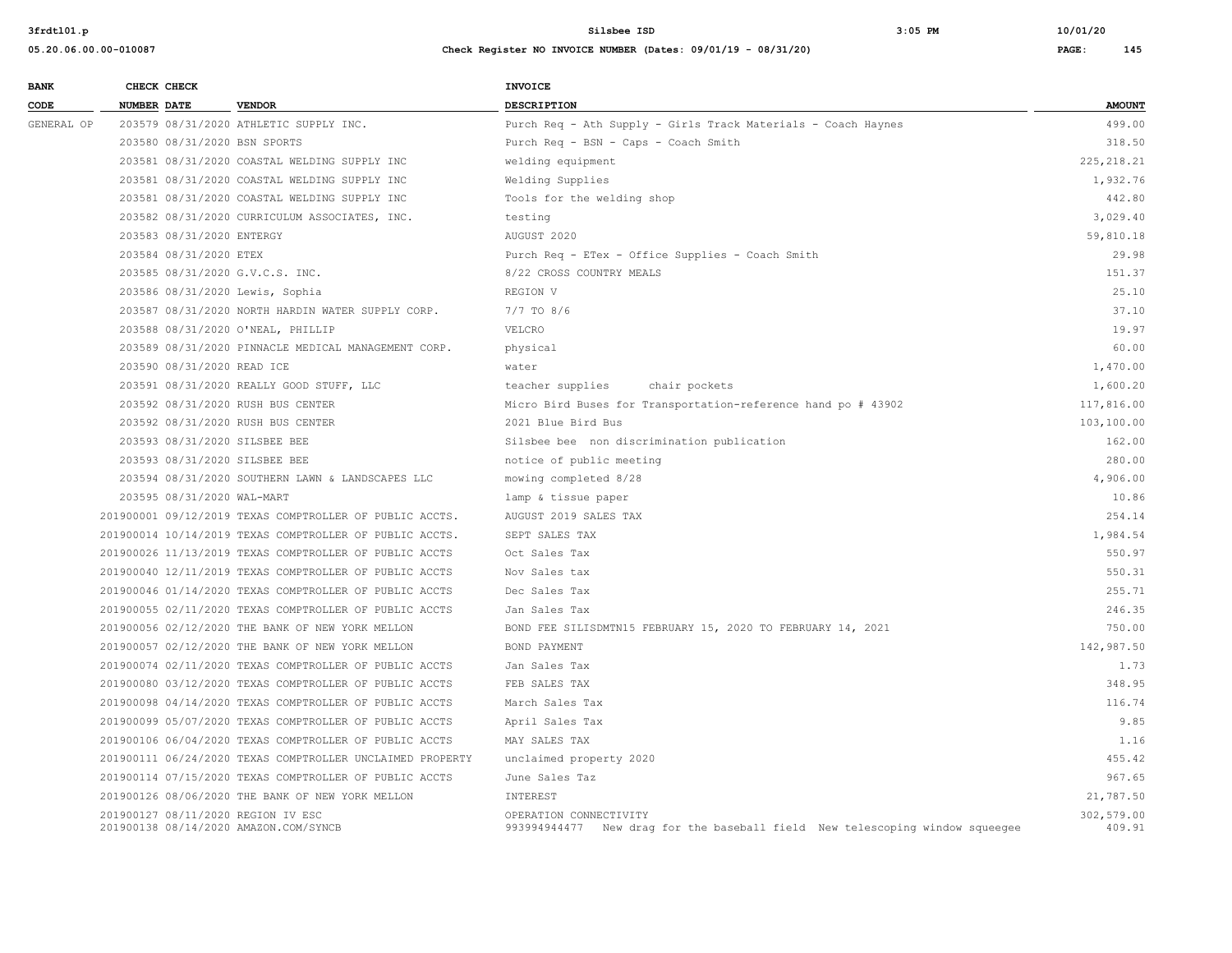**3frdtl01.p Silsbee ISD 3:05 PM 10/01/20**

## **05.20.06.00.00-010087 Check Register NO INVOICE NUMBER (Dates: 09/01/19 - 08/31/20) PAGE: 146**

| <b>BANK</b><br>CHECK CHECK                                                     | <b>INVOICE</b>                                                                                                          |
|--------------------------------------------------------------------------------|-------------------------------------------------------------------------------------------------------------------------|
| CODE<br><b>VENDOR</b><br><b>NUMBER DATE</b>                                    | DESCRIPTION<br><b>AMOUNT</b>                                                                                            |
|                                                                                | to clean press box windows at tiger stadium                                                                             |
| GENERAL OP 201900139 08/14/2020 AMAZON.COM/SYNCB                               | 134.96<br>Toner for Brother Printer                                                                                     |
| 201900140 08/14/2020 AMAZON.COM/SYNCB                                          | 1,799.64<br>sneeze quards                                                                                               |
| 201900141 08/14/2020 AMAZON.COM/SYNCB                                          | cleaning supplies and foggers for the buses<br>2,520.88                                                                 |
| 201900142 08/14/2020 AMAZON.COM/SYNCB                                          | 49.99<br>earbuds for paces                                                                                              |
| 201900143 08/14/2020 AMAZON.COM/SYNCB                                          | 85.99<br>tv/monitor stand, headphones, storage                                                                          |
| 201900144 08/14/2020 AMAZON.COM/SYNCB                                          | $-217.95$<br>Books for Floral Design classes                                                                            |
| 201900145 08/14/2020 AMAZON.COM/SYNCB                                          | 1,496.59<br>web cams<br>SES                                                                                             |
| 201900146 08/14/2020 AMAZON.COM/SYNCB                                          | 85.99<br>monitor stand, hdmi cables                                                                                     |
| 201900147 08/14/2020 AMAZON.COM/SYNCB                                          | 511.00<br>face mask for buses                                                                                           |
| 201900148 08/14/2020 AMAZON.COM/SYNCB                                          | 883.96<br>Health Service Supplies                                                                                       |
| 201900149 08/14/2020 AMAZON.COM/SYNCB                                          | 424.20<br>books                                                                                                         |
| 201900150 08/14/2020 AMAZON.COM/SYNCB                                          | 44.91<br>supplies-Amazon-GSA eLibrary-Diags Logitech MK235 Wireless Keyboard and Mouse                                  |
|                                                                                | Digital Kitchen Timer Magnectic Clock Bostitch QuietSharp Executive Electric                                            |
|                                                                                | Pencil Sharpener                                                                                                        |
| 201900151 08/14/2020 AMAZON.COM/SYNCB                                          | S. Hickman<br>440.91<br>sneeze guards                                                                                   |
| 201900152 08/14/2020 AMAZON.COM/SYNCB                                          | 97.77<br>gloves and alcohol K Smith                                                                                     |
| 201900153 08/14/2020 AMAZON.COM/SYNCB                                          | 258.12<br>TEACHER SUPPLIES<br>PENCIL BAGS AND COMMAND STRIPS                                                            |
| 201900154 08/14/2020 AMAZON.COM/SYNCB                                          | 85.94<br>social distancing floor decals                                                                                 |
| 201900155 08/14/2020 AMAZON.COM/SYNCB                                          | 69.79<br>teacher supplies Courtney Potter                                                                               |
| 201900156 08/14/2020 AMAZON.COM/SYNCB                                          | 799.20<br>web cams<br>Laura Reeves                                                                                      |
| 201900157 08/14/2020 AMAZON.COM/SYNCB                                          | 2,392.10<br>4 way sneeze guards<br>Laura Reeves                                                                         |
| 201900158 08/14/2020 AMAZON.COM/SYNCB                                          | 150.98<br>OFFICE SUPPLIES                                                                                               |
| 201900159 08/14/2020 AMAZON.COM/SYNCB                                          | 359.03<br>COVID arrows and decals                                                                                       |
| 201900160 08/14/2020 AMAZON.COM/SYNCB                                          | 215.39<br>ELA SUPPLIES                                                                                                  |
| 201900161 08/14/2020 AMAZON.COM/SYNCB                                          | 185.65<br>ELA SUPPLIES                                                                                                  |
| 201900162 08/14/2020 AMAZON.COM/SYNCB                                          | STRUCTURED LEARNING SUPPLIES<br>206.44                                                                                  |
| 201900163 08/14/2020 AMAZON.COM/SYNCB                                          | 158.28<br>MATH SUPPLIES                                                                                                 |
| 201900164 08/14/2020 AMAZON.COM/SYNCB                                          | 25.98<br>TEACHER ORGANIZER                                                                                              |
| 201900165 08/14/2020 AMAZON.COM/SYNCB                                          | 614.76<br>Math Supplies                                                                                                 |
| 201900166 08/14/2020 AMAZON.COM/SYNCB                                          | 1,839.60<br>sneeze guards<br>ses                                                                                        |
| 201900167 08/14/2020 AMAZON.COM/SYNCB                                          | Staff Shirts<br>1,080.75                                                                                                |
| 201900168 08/14/2020 AMAZON.COM/SYNCB                                          | Books for Floral Design<br>54.44                                                                                        |
| 201900169 08/14/2020 AMAZON.COM/SYNCB                                          | 475.95<br>yard marker and down indicator equipment for tiger stadium                                                    |
| 201900170 08/14/2020 AMAZON.COM/SYNCB                                          | 127.75<br>Purchasing supplies and materials for the transportation department                                           |
| 201900171 08/14/2020 AMAZON.COM/SYNCB                                          | 9,286.31<br>shop tools for workers                                                                                      |
| 201900172 08/14/2020 AMAZON.COM/SYNCB                                          | 155.98<br>BRAZING RODS FOR HVAC PROJECTS                                                                                |
| 201900173 08/14/2020 AMAZON.COM/SYNCB<br>201900174 08/14/2020 AMAZON.COM/SYNCB | 101.25<br>pylon markers for football field<br>BDF NAO5 WINDOW FILM PRIVACY AND SUN CONTROL NO5 24"X50' AMAZON<br>113.98 |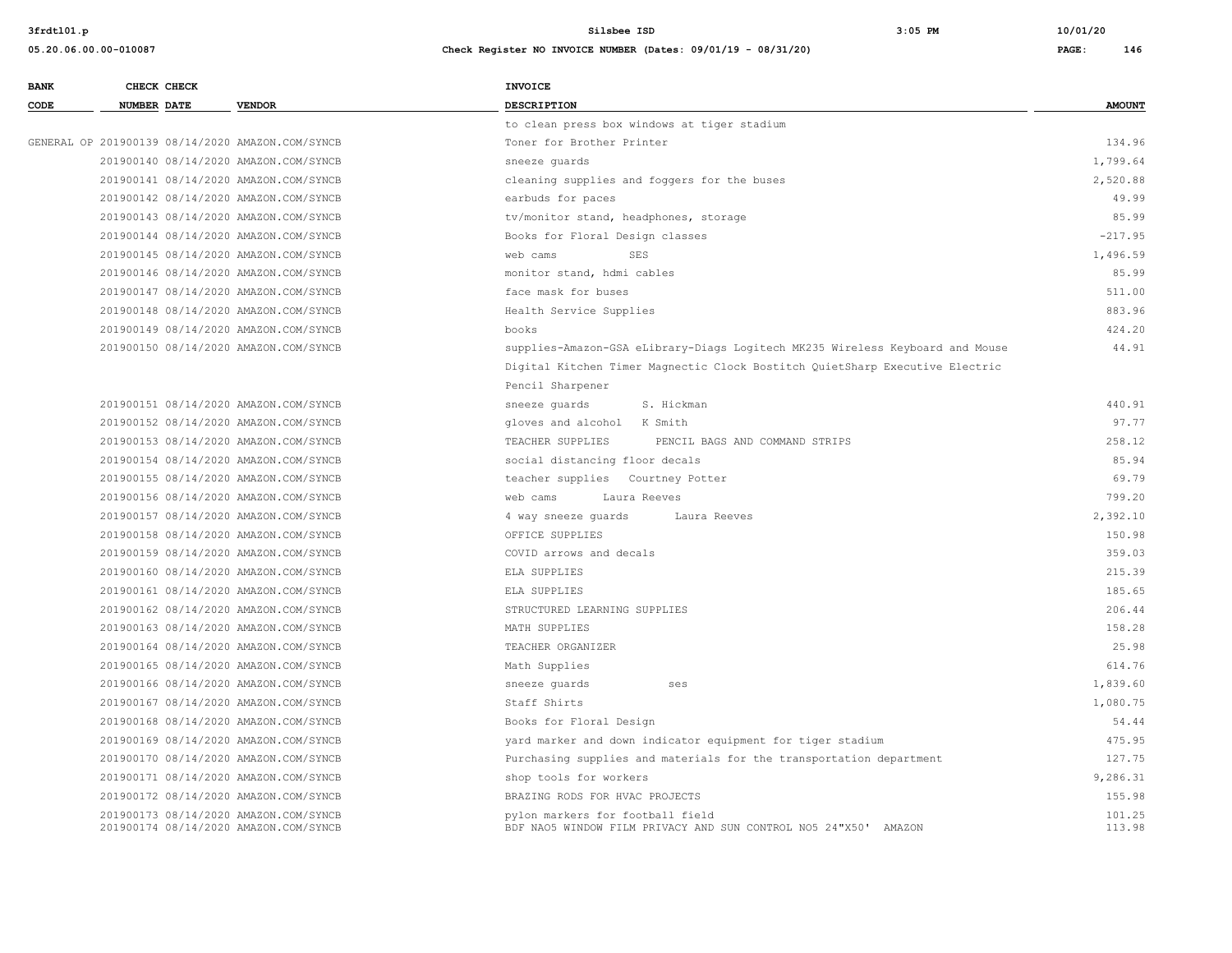**3frdtl01.p Silsbee ISD 3:05 PM 10/01/20**

| 05.20.06.00.00-010087 | Check Register NO INVOICE NUMBER (Dates: 09/01/19 - 08/31/20) | PAGE: | 147 |
|-----------------------|---------------------------------------------------------------|-------|-----|

| <b>BANK</b> |                    | CHECK CHECK |                                                             | <b>INVOICE</b>                                                              |               |
|-------------|--------------------|-------------|-------------------------------------------------------------|-----------------------------------------------------------------------------|---------------|
| CODE        | <b>NUMBER DATE</b> |             | <b>VENDOR</b>                                               | <b>DESCRIPTION</b>                                                          | <b>AMOUNT</b> |
|             |                    |             | GENERAL OP 201900175 08/14/2020 AMAZON.COM/SYNCB            | supplies for transportation, having to reorder due to being sent back as    | 98.31         |
|             |                    |             |                                                             | undelivered                                                                 |               |
|             |                    |             | 201900176 08/14/2020 AMAZON.COM/SYNCB                       | new sewer equipment for the shop                                            | 1,021.98      |
|             |                    |             | 201900177 08/14/2020 AMAZON.COM/SYNCB                       | tool boxes for maintenance employee vehicles that are for the new tools for | 499.90        |
|             |                    |             |                                                             | the maintenance employees                                                   |               |
|             |                    |             | 201900178 08/14/2020 AMAZON.COM/SYNCB                       | milwaukee battery for sawzall                                               | 138.10        |
|             |                    |             | 201900179 08/14/2020 AMAZON.COM/SYNCB                       | Purchase new sideline markers and pylons for Tiger Stadium                  | 397.50        |
|             |                    |             | 201900189 08/12/2020 TEXAS COMPTROLLER OF PUBLIC ACCTS      | July 2020 Sales Tax                                                         | 1,174.35      |
|             |                    |             | I & S WELL 201900058 02/12/2020 THE BANK OF NEW YORK MELLON | BOND FEE SILISD16                                                           | 750.00        |
|             |                    |             | 201900059 02/12/2020 THE BANK OF NEW YORK MELLON            | BOND PAYMENT                                                                | 69,750.00     |
|             |                    |             | 201900060 02/12/2020 THE BANK OF NEW YORK MELLON            | INTEREST PAYMENT                                                            | 8,203.95      |
|             |                    |             | 201900061 02/12/2020 THE BANK OF NEW YORK MELLON            | INTEREST                                                                    | 4,360.00      |
|             |                    |             | 201900062 02/12/2020 THE BANK OF NEW YORK MELLON            | INTEREST                                                                    | 137,462.50    |
|             |                    |             | 201900063 02/12/2020 THE BANK OF NEW YORK MELLON            | INTEREST                                                                    | 71,906.25     |
|             |                    |             | 201900064 02/12/2020 THE BANK OF NEW YORK MELLON            | INTEREST                                                                    | 137,312.50    |
|             |                    |             | 201900096 04/22/2020 THE BANK OF NEW YORK MELLON            | BOND FEE MAY 1,2020 TO APRIL 30, 2021                                       | 500.00        |
|             |                    |             | 201900103 05/21/2020 THE BANK OF NEW YORK MELLON            | CALCULATION AGENT FEE ANDD PAYING AGENT FEE MAY 1, 2020 TO APRIL 30,2021    | 2,250.00      |
|             |                    |             | 201900123 08/06/2020 THE BANK OF NEW YORK MELLON            | BOND FEE AUGUST 15, 2020 TO AUGUST 14, 2021 SILISD13                        | 500.00        |
|             |                    |             | 201900124 08/06/2020 THE BANK OF NEW YORK MELLON            | BOND FEE AUGUST 15,2020 TO AUGUST 14, 2021 SILISDSBB15                      | 750.00        |
|             |                    |             | 201900125 08/06/2020 THE BANK OF NEW YORK MELLON            | BOND FEE AUGUST 15-AUGUST 14, 2021 SILISDD08CIB                             | 750.00        |
|             |                    |             | 201900129 08/13/2020 THE BANK OF NEW YORK MELLON            | INTEREST PAYMENT                                                            | 71,906.25     |
|             |                    |             | 201900130 08/13/2020 THE BANK OF NEW YORK MELLON            | INTEREST AND PRINCIPAL BOND PAYMENT                                         | 452,462.50    |
|             |                    |             | 201900131 08/13/2020 THE BANK OF NEW YORK MELLON            | PRINCIPAL AND INTEREST BOND PAYMENT                                         | 567, 312.50   |
|             |                    |             | 201900132 08/13/2020 THE BANK OF NEW YORK MELLON            | BOND PAYMENT INTEREST & PRINCIPAL                                           | 74,360.00     |
|             |                    |             | 201900133 08/13/2020 THE BANK OF NEW YORK MELLON            | INTEREST & PRINCIPAL BOND PAYMENT                                           | 1,369,750.00  |
|             |                    |             | 201900134 08/14/2020 THE BANK OF NEW YORK MELLON            | BOND PAYMENT INTEREST                                                       | 139,050.00    |

Totals for checks 13,302,442.87 Payroll Checks (including payroll AP) \$20,638,671.52 TOTAL \$33,941,114.39